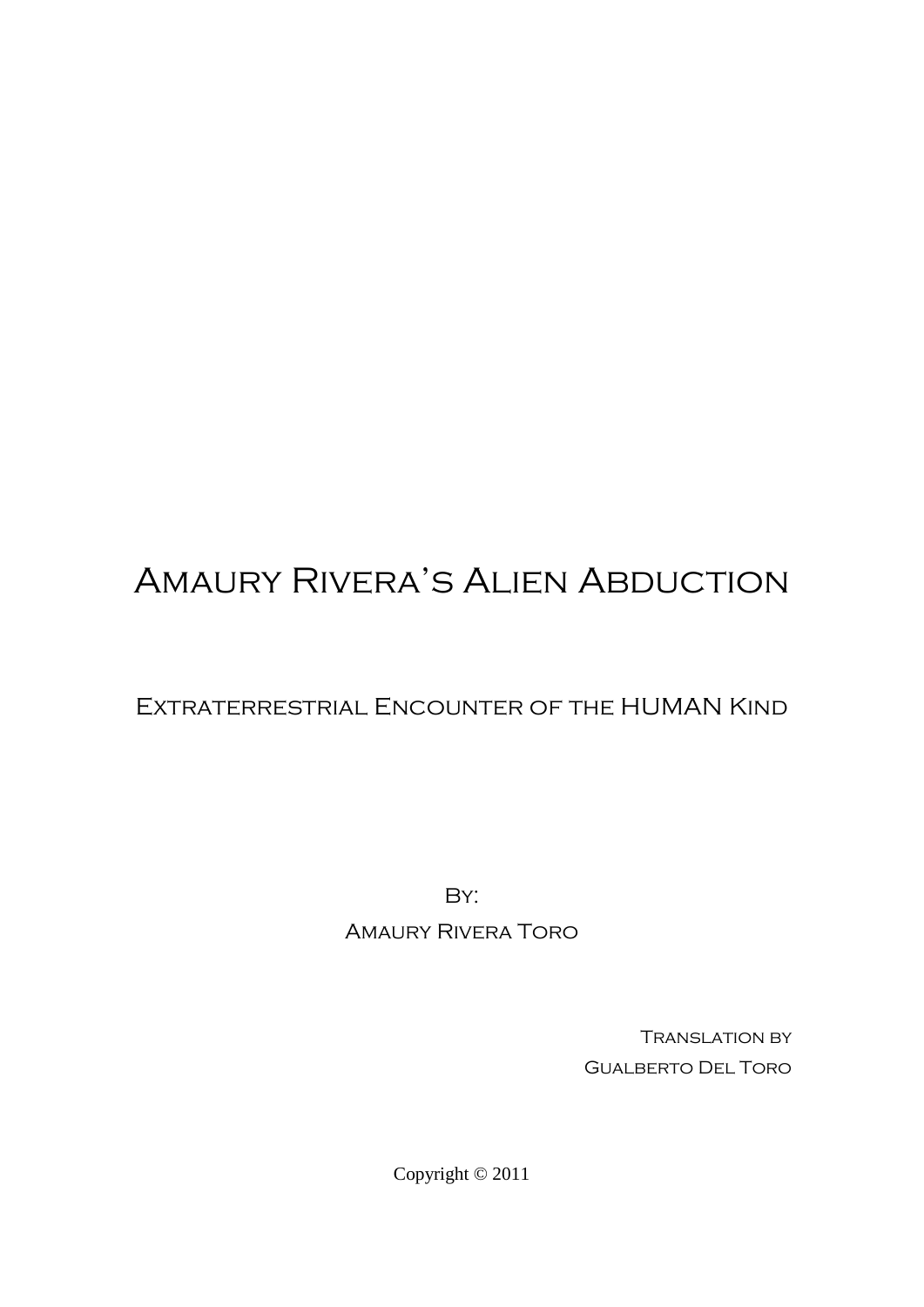### Foreword

*Our species needs, and deserves, a citizenry with minds wide awake and a basic understanding of how the world works.*

- Carl Sagan

A treasure is revealed in the pages you are about to read. The nature and implications of the events narrated in this book could contribute or even lead the way into a course of action that may very well determine the future of this Earth's humanity. Mr. *Amaury Rivera's* story not only answers the age old question of "are we alone?", but it also reveals an almost unimaginable realm of possibilities that are most definitely within our reach and that can bring about a monumental shift in our reality.

Mr. *Rivera* is one the most decent, humble, honest, sincere and caring people I've ever met. This honesty and sincerity is what permeates the words that make up the complete narrative of his experience. Those same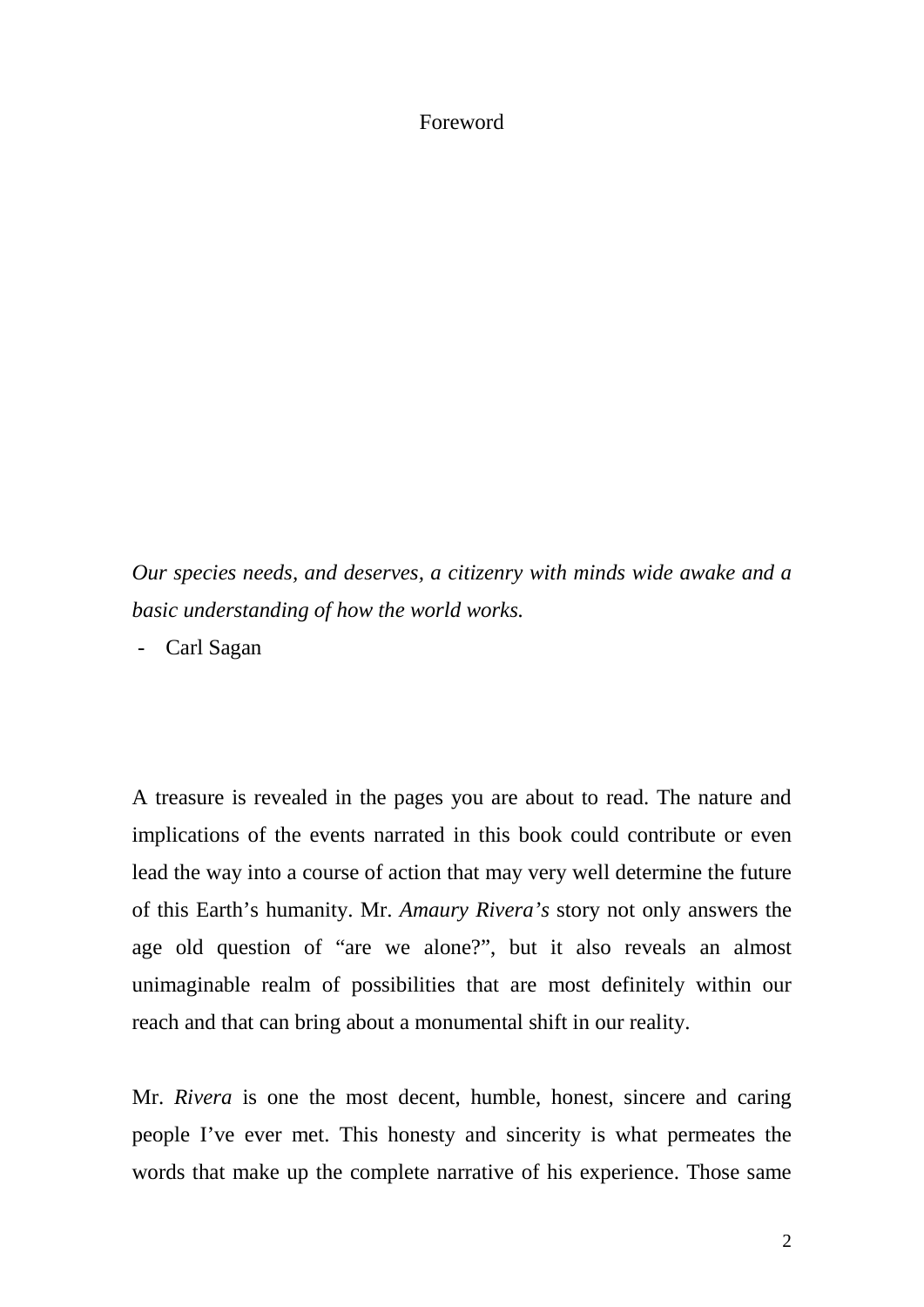characteristics are also what make this story so compelling. As you will come to sense in your journey through this book, Mr. *Rivera* is a very practical and reasonable man. The very simplicity of the way of telling the story in which he practically holds nothing back and leaves himself totally exposed, is evidence that **one** of the reasons this person chose to write it was because it really happened.

In this book you will go through a myriad of emotions, sometimes all at once. The story is at times chilling and scary but also funny, heart warming, and uplifting. It will also, if your mind is up to it, present you with statements that will most likely call forth an expansion of consciousness which, again, if permitted will provide a range of possibilities that'll widen your current state of literal and metaphorical vision. A range of possibilities that can certainly shape up to become a very important piece of the puzzle of the reasons and responsibilities of our existence.

Make no mistake though. With Mr. *Rivera's* approachable, sensible, and honest tone, comes also an inevitable rawness that will put you face to face with a reality we cannot ignore and that is a matter of great concern. The knowledge of life and beauty beyond our imagination, and sometimes stubborn denial, can undoubtedly fill our hearts with joy and hope for a brighter future. However, it also requires a total acceptance of immediate responsibility and duty, as well as coming to terms with our universally childish behavior and sometimes even disregard for the wonderful gifts bestowed upon us and entrusted to us.

*Our intelligence and our technology have given us the power to affect the climate. How will we use this power? Are we willing to tolerate*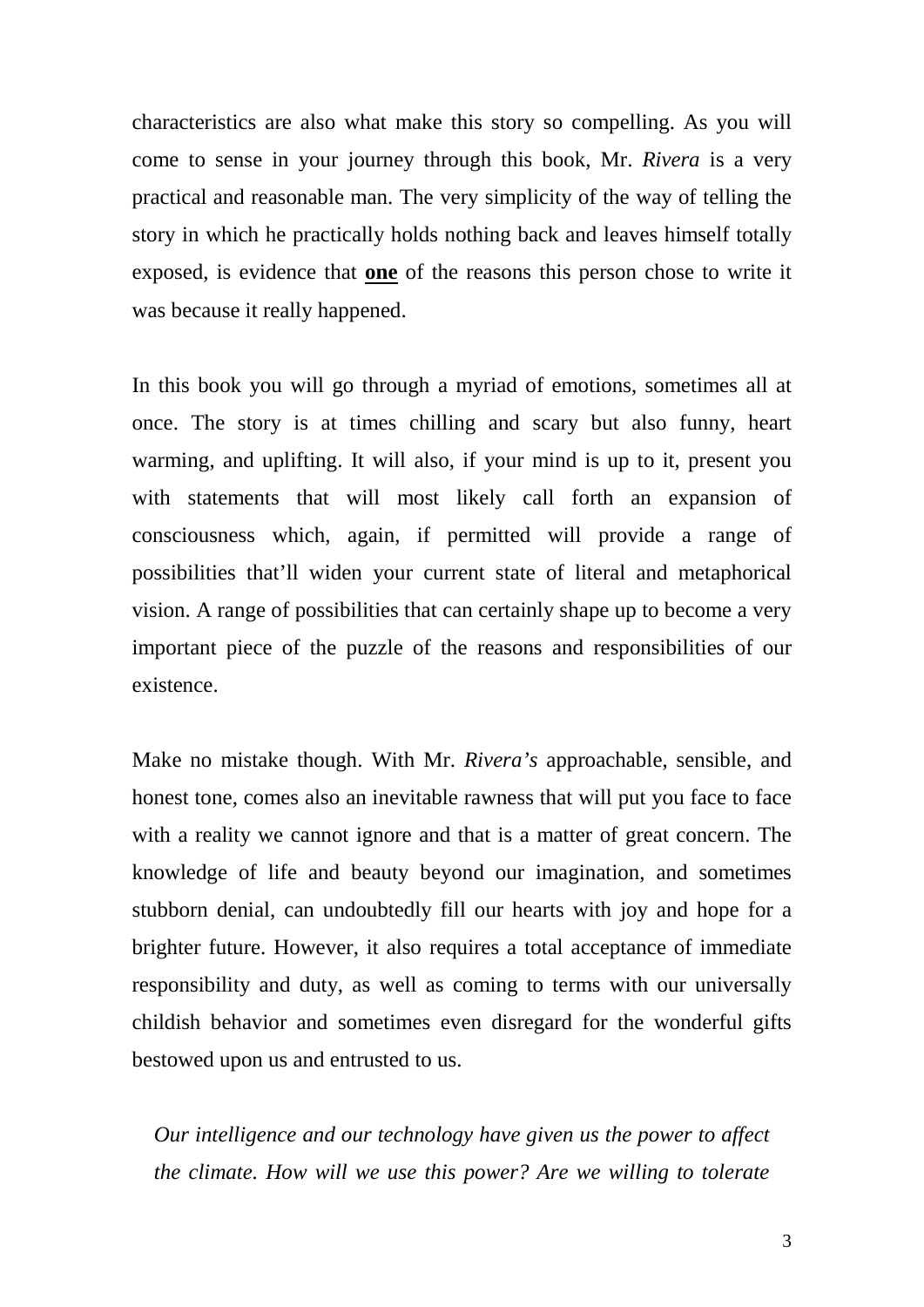*ignorance and complacency in matters that affect the entire human family? Do we value short-term advantages above the welfare of the Earth? Or will we think on longer time scales, with concern for our children and our grandchildren, to understand and protect the complex life-support systems of our planet? The Earth is a tiny and fragile world. It needs to be cherished.* - Carl Sagan

We may consider that we've come a long way since the days of our distant cave dwelling relatives, and maybe in a certain sense with have. We now have the means to connect to the internet through cellular phones we carry with us everywhere; we can see and talk to someone on the other side of the world through a screen in the comfort of our home; we have devices that entertain us in ways that maybe ten years ago would have seemed impossible; in sum, from the outside we may appear as an advanced species on the verge of the next great discovery. But for all our pseudoachievements we have yet to eradicate war, famine, violence, murder, intolerance, and the ever increasing destruction of our planet. We've yet to fully embrace that realization that unites us all; we've yet to tear down the barriers that alienate us from each other even when we stand a feet a part; we've yet to see the bigger picture.

Mr. *Rivera's* experience and the reality that stems from it and that is laid out in this book implies one of the most, if not the most, significant events in human history. But even more important than all of this, at least for the time being is the revelation of a current state of affairs which is increasingly shaping up to be our ticket to our own demise; a demise that would only come about as a result of our own actions or lack thereof.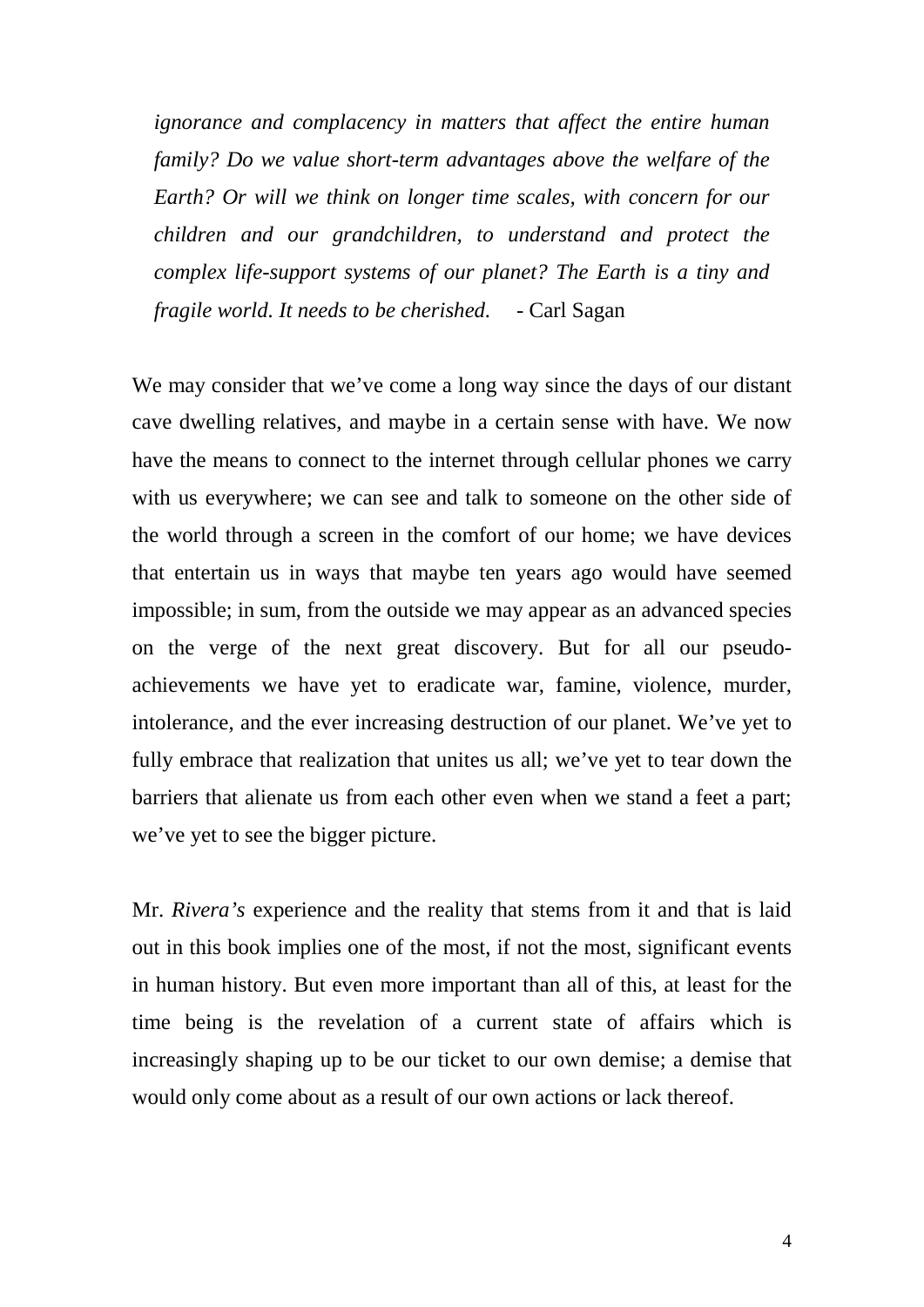The information given to Mr. *Amaury Rivera*, still rings true and valuable today as it did more than 20 twenty years ago when it was initially passed on. The reason: our humanity still presses on in a counterproductive direction.

*Those worlds in space are as countless as all the grains of sand on all the beaches of the earth. Each of those worlds is as real as ours and every one of them is a succession of incidents, events, occurrences which influence its future. Countless worlds, numberless moments, an immensity of space and time. And our small planet at this moment, here we face a critical branch point in history, what we do with our world, right now, will propagate down through the centuries and powerfully affect the destiny of our descendants, it is well within our power to destroy our civilization and perhaps our species as well. If we capitulate to superstition or greed or stupidity we could plunge our world into a time of darkness deeper than the time between the collapse of classical civilization and the Italian Renaissance. But we are also capable of using our compassion and our intelligence, our technology and our wealth to make an abundant and meaningful life for every inhabitant of this planet.* - Carl Sagan

The mere fact of Mr. *Rivera's* encounter and its nature, in itself, strongly and steadfastly challenges those minds who cannot conceive of life elsewhere, intelligent life at that, or that feel threatened by it. These minds are numerous and some have firm grounding in the decision making process of our worlds affairs. Mr. *Rivera* has suffered greatly on personal, professional, social, physical, emotional, mental, and spiritual levels on account of his coming forth with his experience. Yet thanks to his unbreakable spirit and compassionate soul, the story of his encounter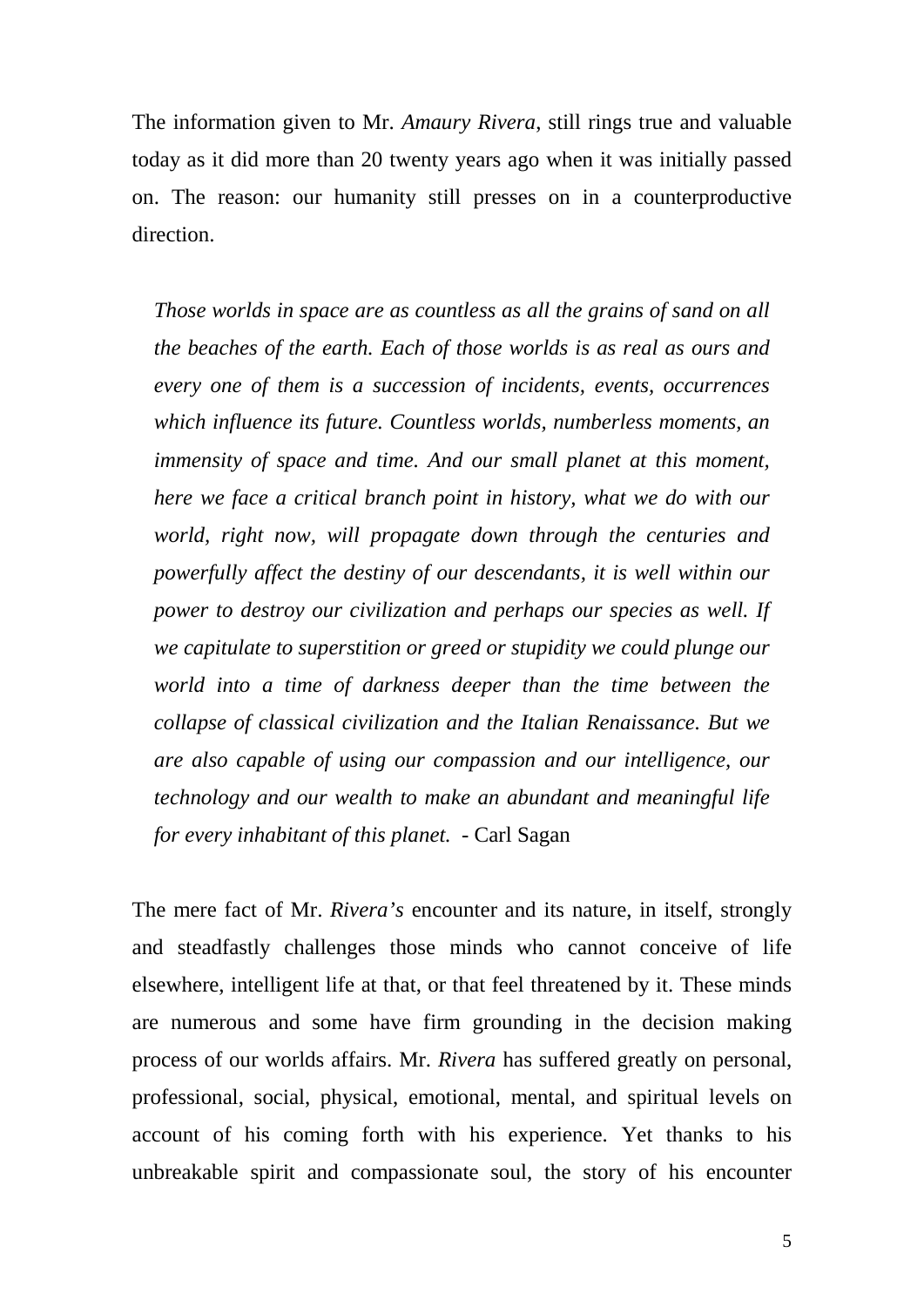and…well, let's just say the extension of his contacts with an extraterrestrial reality, are now for the first time available in the English language.

This book is another bold attempt to try and stir this Earth's humanity in a more positive and productive way of life and also to give it a glance into the rewards that a more spiritual orientation of resources and knowledge may entitle us to.

> Gualberto Del Toro Los Angeles, California July 16, 2011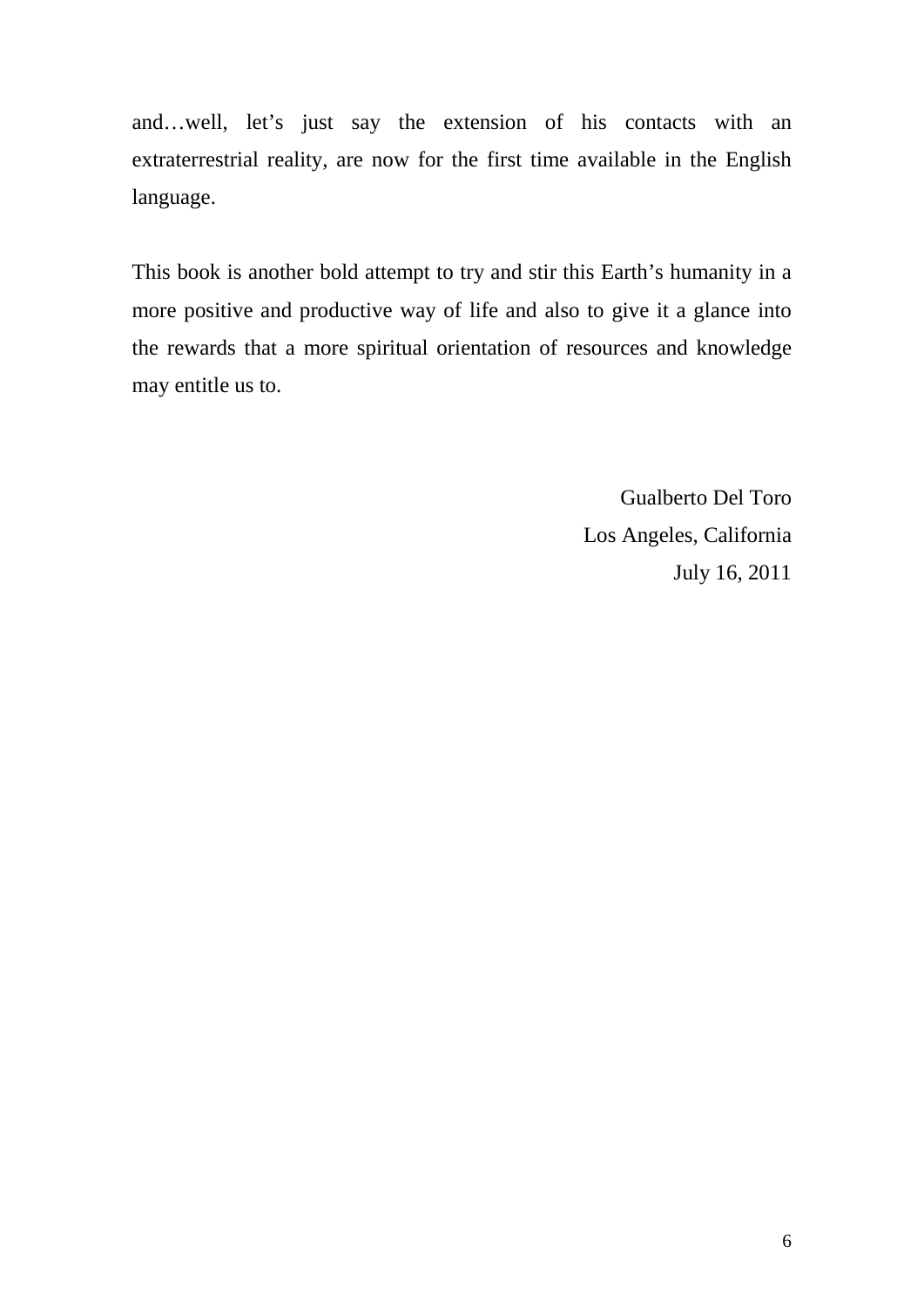# Dedication

To all those who fell one has to see in order to believe, and to the blissful who believe without having seen.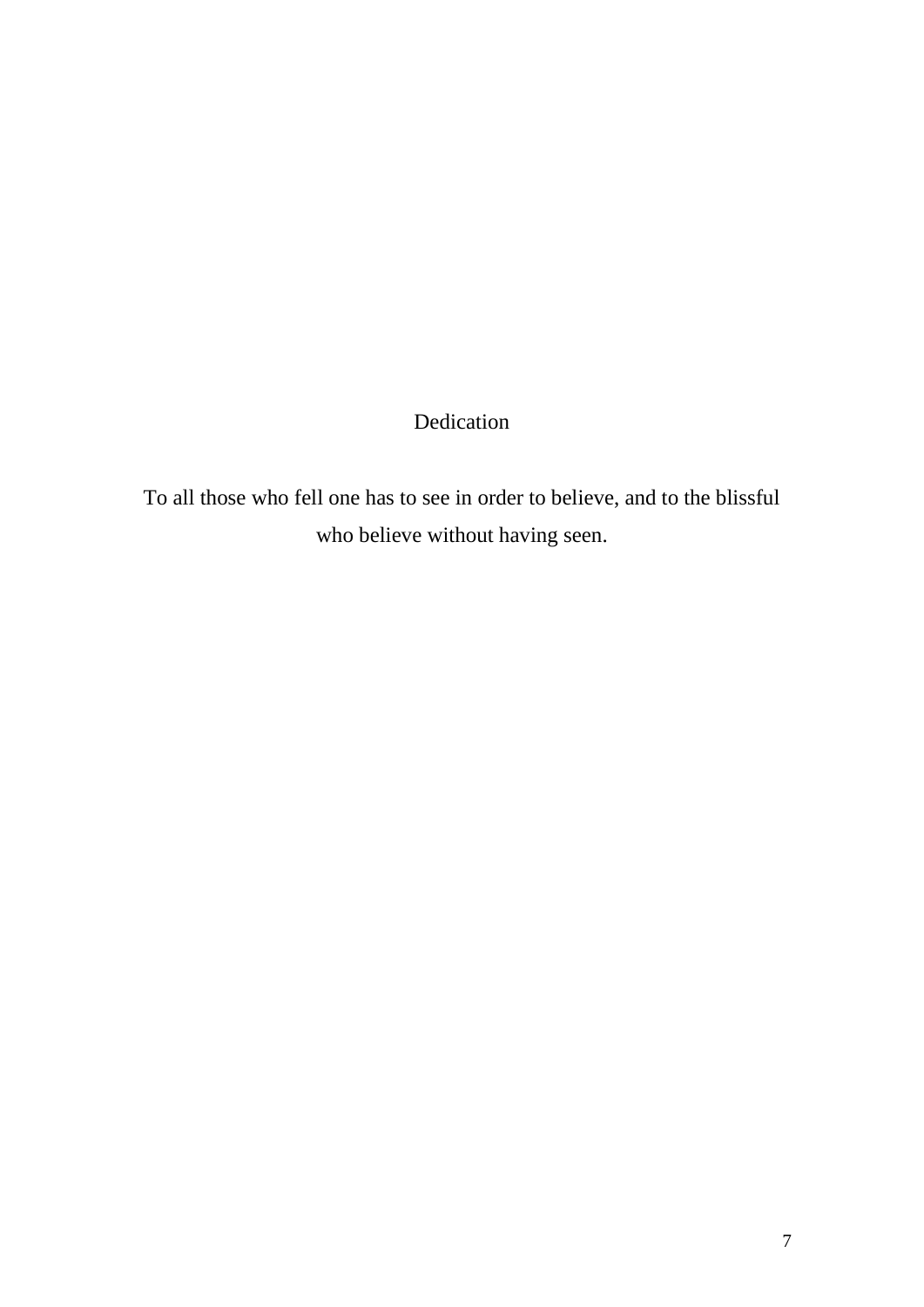## Note from the Author

I want to start out by saying that I'm not a writer by profession. This is my first book which tells of my experience in its entirety. My honest wish is that with it I'm able to create awareness about the existence of "alien" beings and their intentions towards humanity.

- *Amaury*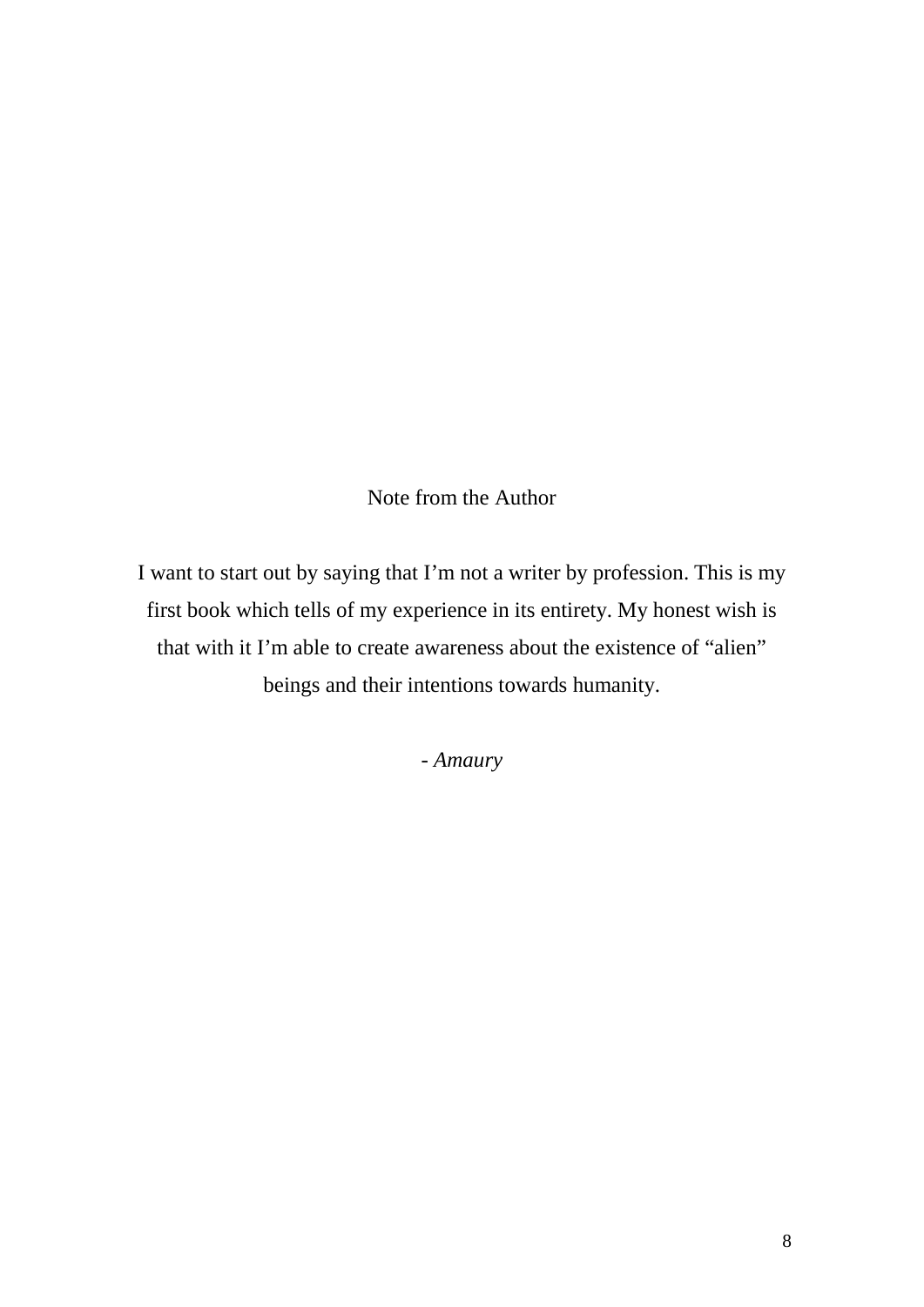## **Introduction**

It is my intention to let it be known that experiences such as the one I had and continue having to this day, really do happen. Also, I know of thousands of people who have gone through the same experience or at the very least similar. People who chose to remain silent for fear of being ridiculed or treated cruelly. We must not criticize or attack those people who chose not to speak, or even say they're egotistic. They surely have good reason to do so. I myself am a victim of mockery and insults as a result of me speaking out, even when I have evidence that backs up my story.

I'm not writing to try and convince anyone. Even I didn't believe in beings that came from other parts of the cosmos to visit us. I have to see in order to believe, and there is no other way I would have believed in the existence of extraterrestrials beings. If the day ever comes that I come in contact with fairies, only then will I believe in fairy tales. But if you think about it, who's to say that fairy tales didn't originate from extraterrestrial encounters in the past? This I don't know. What I **can** assure you, without a doubt, is that **presently** there exist encounters with extraterrestrial beings.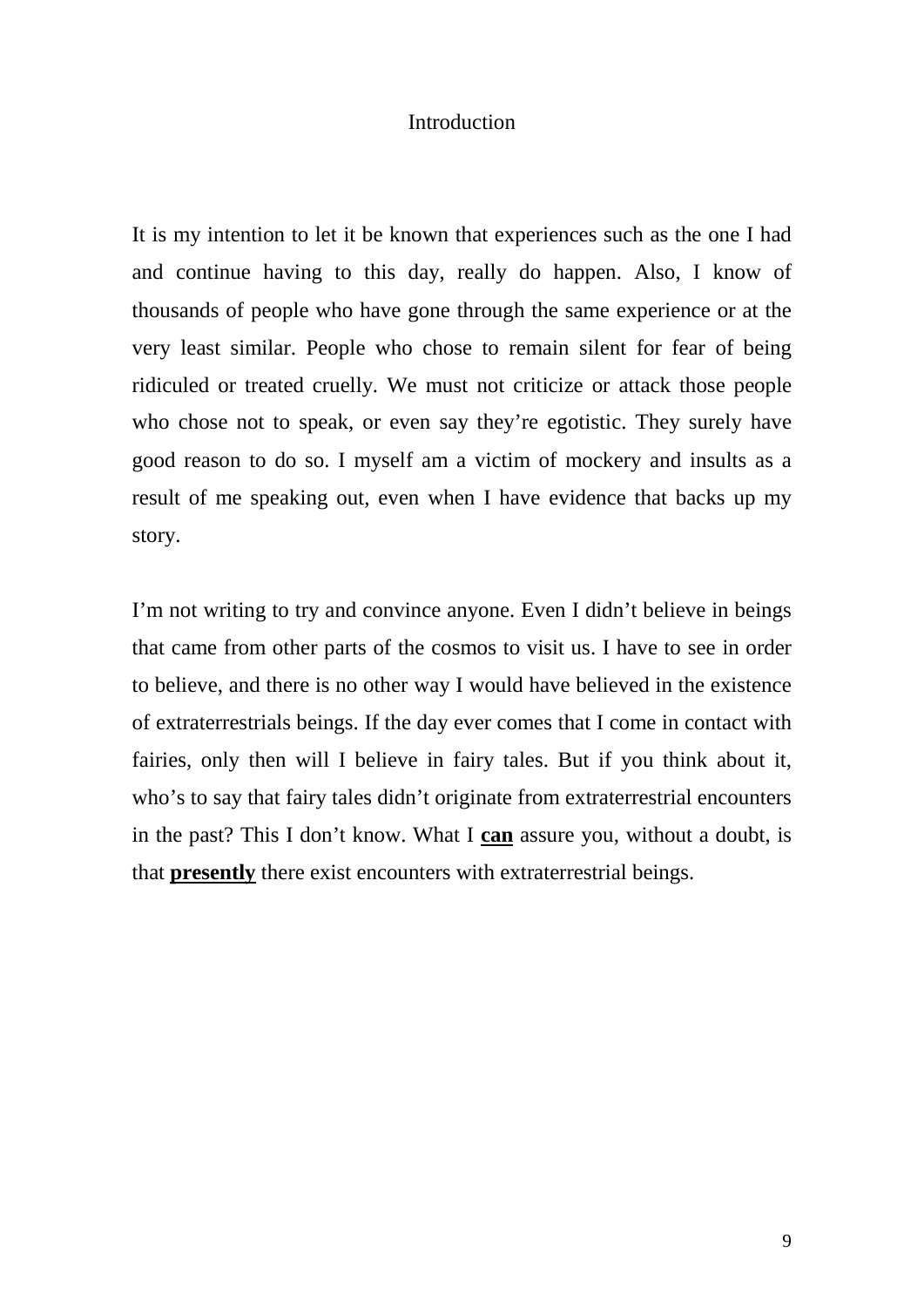#### Chapter 1

In March of 1988 I was still living in New York City, where I was born and raised. Back then my life was very different, very fast paced. It seemed like there wasn't really time to think about the things that really mattered in life. Things like family, our environment, nature, and many other things that I do think about today. I used to work in a hotel in the city and I made good money, but I felt empty. In my life there only existed work and pleasure, with nothing in between. Though I wasn't aware of it, my whole existence was very superficial. Life in New York is usually crude and rough, and most of all aggressive. I found myself living in a contaminated jungle of steel and iron with stench of sewer, but I didn't realize it. It was my home, my birthplace. I got lost in its wilderness.

Around that time I received and an alarming phone call from my aunt *Marlene* who informed me that my *abuela* (Grandmother) *Isabel*, the woman who had raised me, was sick and wanted to see me. I got from my aunt that that this was an emergency, that it could very well be the last time I would see the person whom I considered my mother alive. I had plenty of vacation and sick days accumulated at work so I left for Puerto Rico immediately. Not long after I arrived, *Mamá* (my Grandmother) got better. I decided to then take my trip and turn it into a real vacation. I visited a lot of beaches in *Cabo Rojo*, which is a small town in the southwestern part of Puerto Rico that's surrounded with beautiful landscapes and beaches, and it's also where my parents were born. You can still find there simple and humble people that make me proud to be a *puertorriqueño*. There are other places like this in Puerto Rico but I mention *Cabo Rojo* because it's where my family's from. Although I'd been in the island before, this time was much different. I fell in love with its beaches and I was in awe of its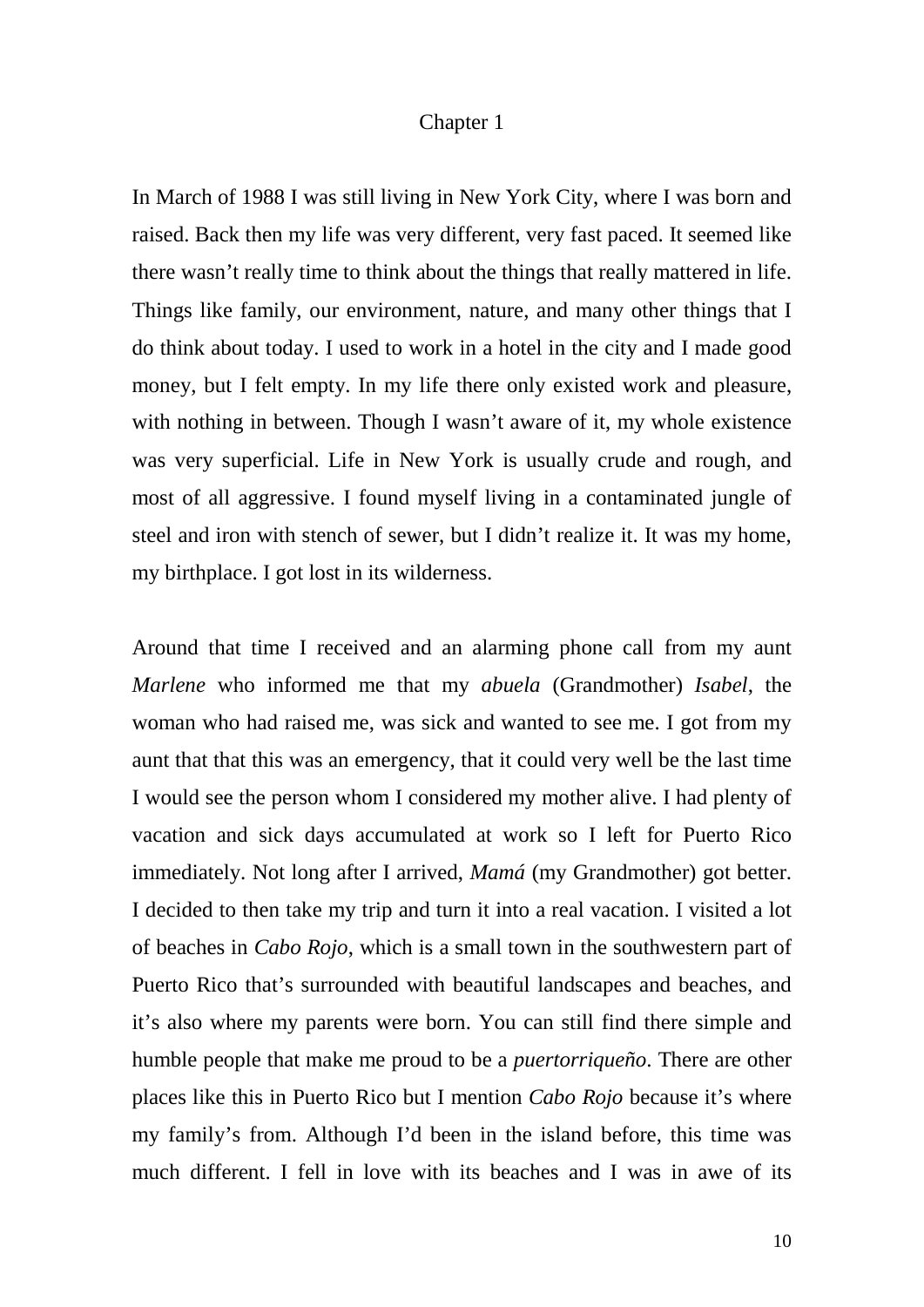beautiful hills and green valleys. During the day I danced with the sun and at night I courted the moon. One night in particular I got to meet the stars. I was sitting in the balcony of *Mamá's* house when the power went out. When that happened the sky opened up before my eyes. It was spectacular. For a lot of people this may not be very impressive. The same as the Empire State Building not being very impressive to those who live near this skyscraper in New York. For me it was unforgettable. Because there wasn't any light coming from anywhere, I could observe the starry sky without interference.

I know that to many this would seem silly, but for me it was a key event in my life. The night of the stars marks the beginning of my relationship with the cosmos, though at the time I wasn't aware of it. I had had opportunity in the past to look at the sky, but never in such an awe inspiring manner.

Growing up in New York I never could really observe the sky. The lights of the theaters and billboards always seemed more interesting. The skyscraper's radiance and the public lighting always obscured the sky.  $42<sup>nd</sup>$ Street and Broadway Avenue replaced the stars. For the first time I had discovered the splendor and glow of thousands of suns. I stopped talking to *Mamá* as I looked in awe.

- What are you looking at so intensely? – She asked.

- The stars look different. They look bigger, I don't know, closer perhaps. – I answered.

She then told me that she had seen them before like that. She wasn't impressed. I on the other hand was still struck. The power came back and I got sad. You could still see the stars but not in the same way. The next day I left Puerto Rico and I wept.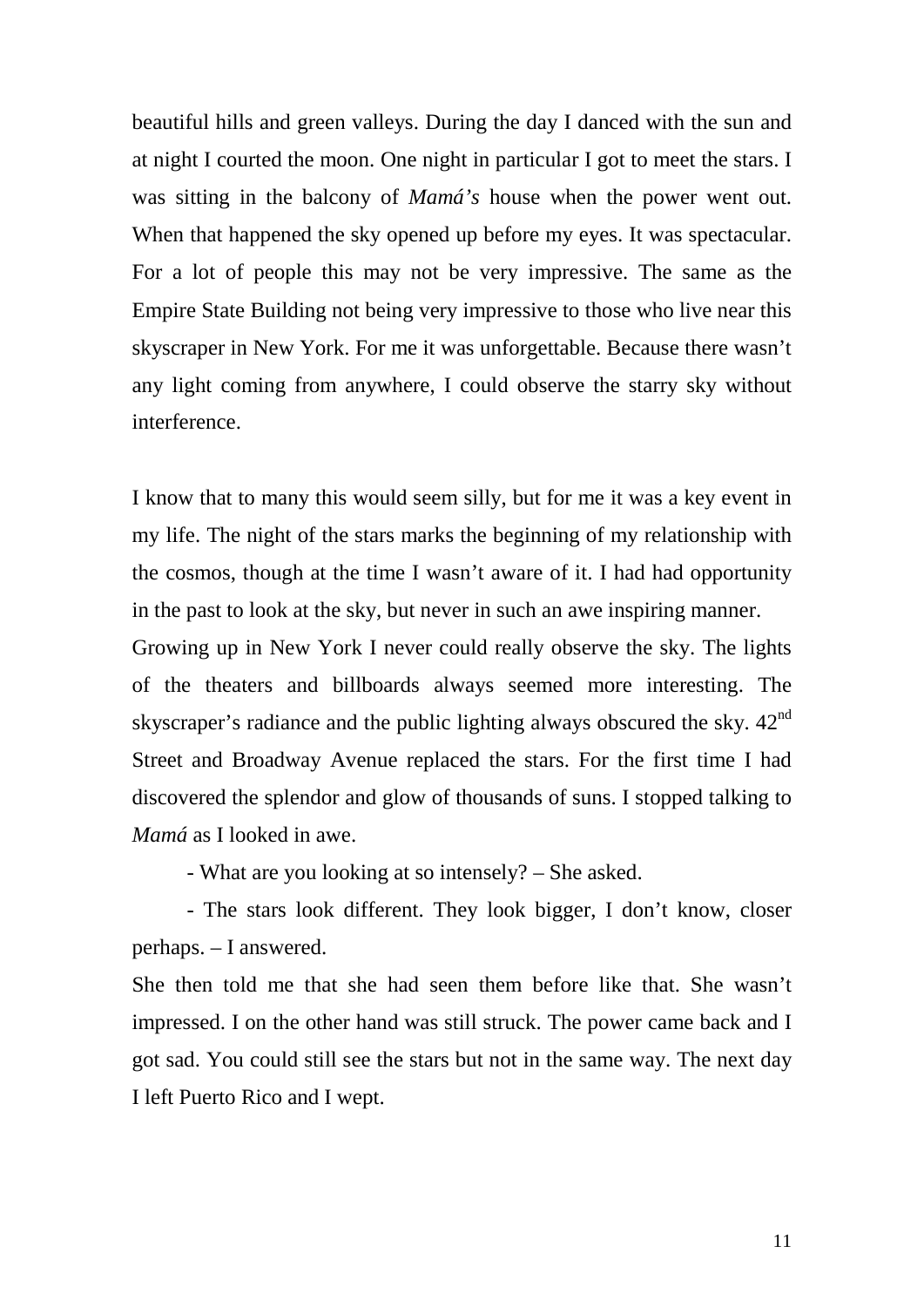While back in New York I kept thinking about Puerto Rico. I thought not only of my family, but also about everything else. I felt something calling me back to the island, an inner sort of subliminal voice. Maybe during the "night of the stars" something changed in me. It was as if the instant I saw that sky a small seed was planted in my brain. This psychological or symbolical seed was the one who sprouted into the obsessive idea of me moving to Puerto Rico.

I called my Grandmother (*Mamá)* and my aunt and I told them about my plans. My grandmother thought it was a good idea but my aunt thought I was crazy to leave a good job and an apartment in New York to come to Puerto Rico. She reminded me that jobs were scarce. In spite of that, I still wanted to go. They heard such urgency in my voice that they asked me if I had run into some trouble in New York. I told them that even I didn't quite understand my sudden impulse.

Even though I felt like a magnet was pulling me to the island, that night when I went to bed I thought that my aunt was probably right. I decided to stop with all the nonsense and reconsider. There was no future for me in Puerto Rico. Many of my relatives were unemployed, so what better chances had I? Lying in my bed with the unusual sounds of the city, the police sirens, ambulances and the street noise in the "city that never sleeps", I slept.

That night, however, something woke me. I dreamt I was in Puerto Rico. I was watching the sun set, same as I had in *Cabo Rojo*: a huge red orange ball of fire. It was magnificent. Right then and there, in the darkness of my room a made a decision: Puerto Rico! The next day I started to give away some of my belongings and selling the rest.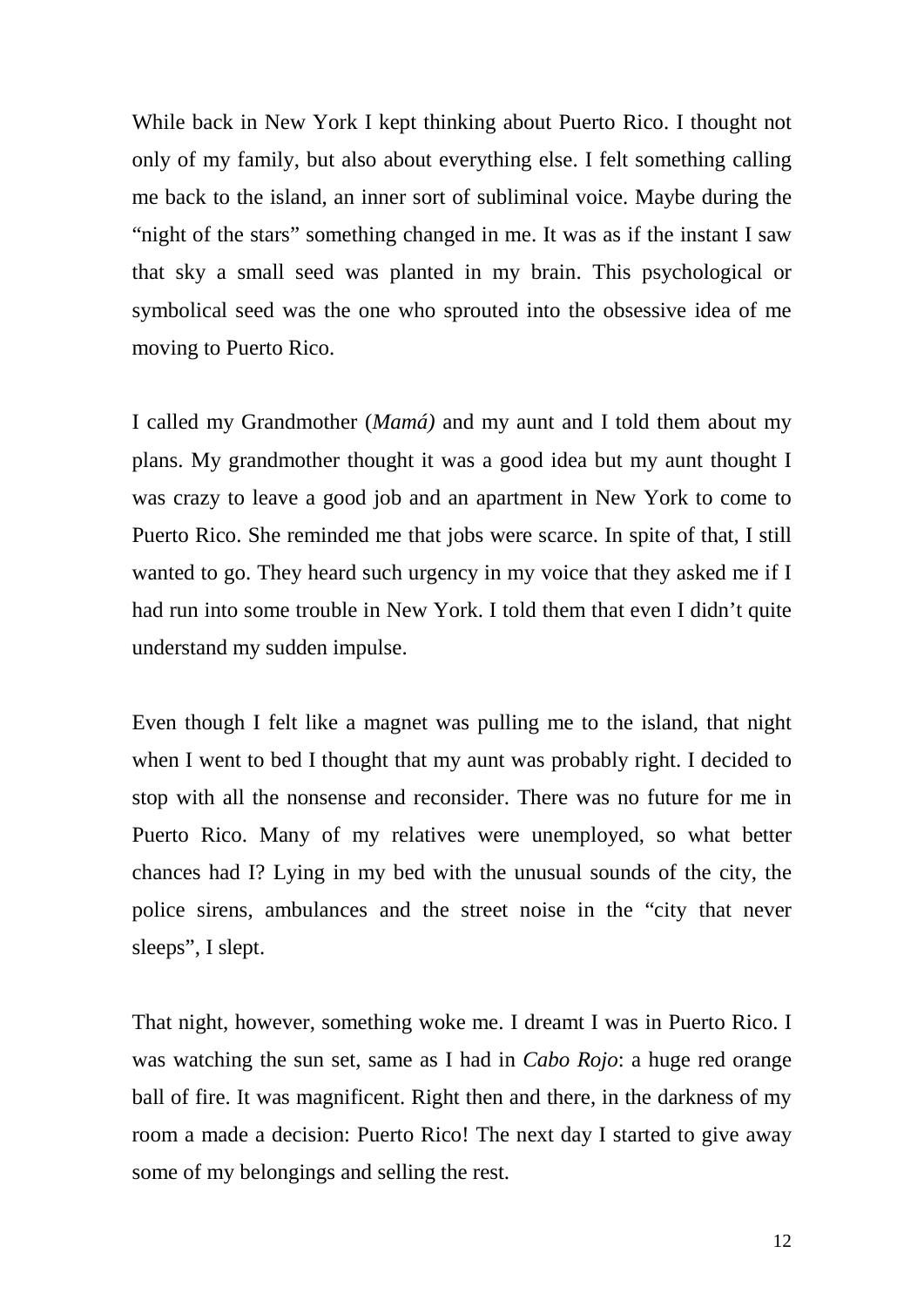My friends were surprised. They didn't understand why I was doing all this. The fact that I myself didn't understand the reasons for my actions surprised them even more. The island was calling my name, I felt it my home. I had already told *Mamá* about my plans and she was very happy. In less than two weeks I gave up my apartment, I took my pet to the veterinary, went to the bank, and to the travel agency.

By mid 1988 I was already back in Puerto Rico, this time accompanied by my dog. Her name was *Kristina*. I was so happy! Like I had just accomplished something! I felt relieve, like a great weight had been lift off of my shoulders. At last I arrived, I told myself.

As far a work was concerned, I decided to buy a hot dog cart and make a living selling franks and refreshments. A cousin of mine, however, heard on the radio that a night club in the town of *Hormigueros* was looking for a waiter. I didn't know where the place was but I found someone who showed me. I still didn't have a car and according to my cousins, in Puerto Rico you need a one for everything. I was interviewed at the club *Casa Blanca* and the owner was very impressed with my hotel experience. I started work that very weekend. I would work in the club on weekends, and I would find a full time job during the week. One of my cousins drove me the first few days. He then told me of a friend of his that was selling a 1971 Toyota. The car wasn't in great shape but it would do until I'd buy a better one. My transportations issues were settled.

Part of the route that leads to *Hormigueros* goes through what is known in *Cabo Rojo* as *La Bajura*, an old infrequently traveled road that goes from *Cabo Rojo* to *Hormigueros.* That same cousin who used to drive me told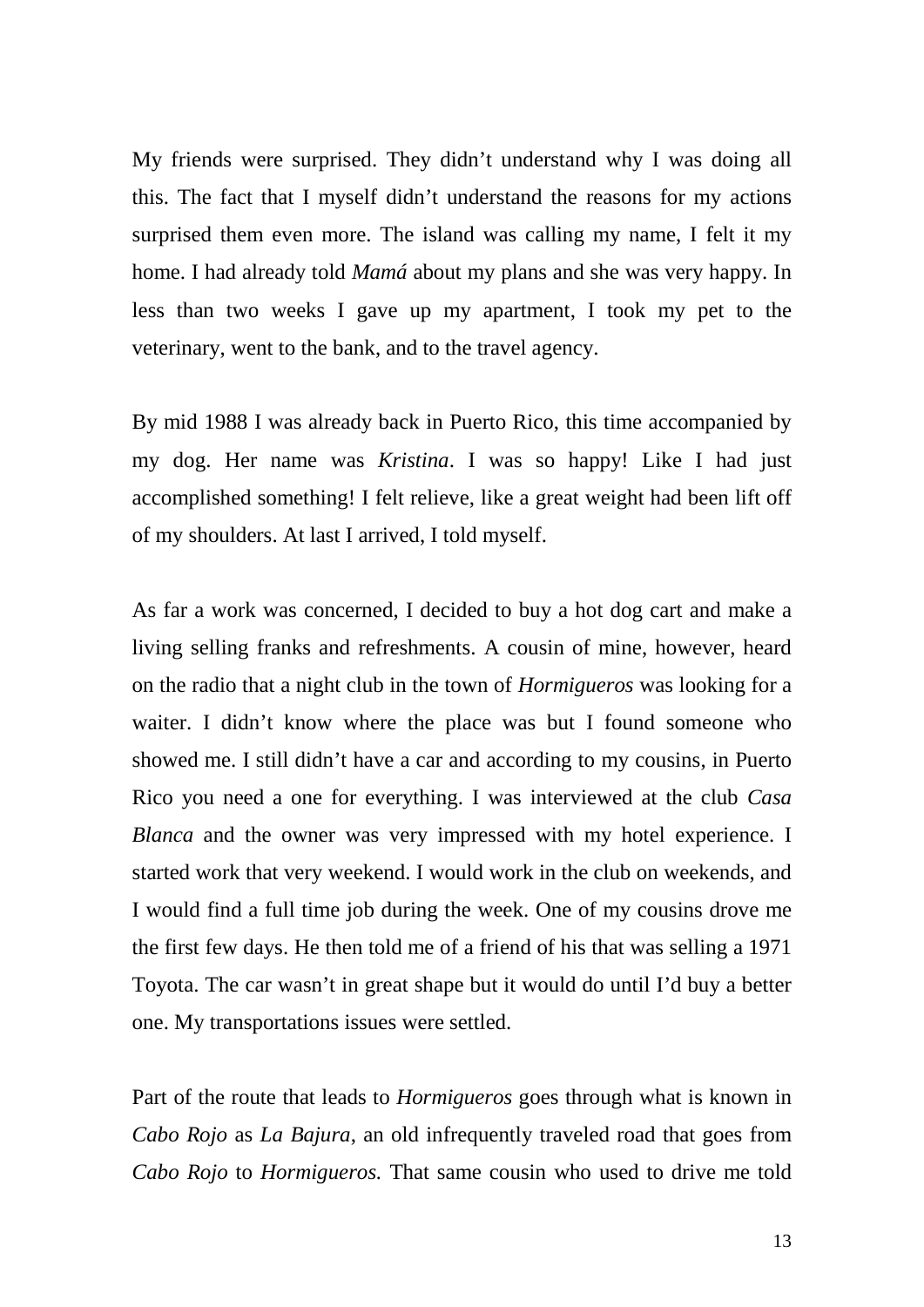me that in that sector one had to be really careful because sometimes animals from neighboring estates would cross that road. He told me that a lot of people had died as result of hitting a cow or horse on the road. One has not to worry about these things in New York. One only has to watch out for those little yellow animals called taxis. I heeded my cousin's advice then and I still do today.

I bought that white Toyota. By the beginning of May I had already established a routine and I felt at ease with myself. My happiness didn't last long though. It lasted until Mother's Day, which actually turned into "The Night of the Encounter".

What I'm about to narrate happened that day. It filled my life with terror and confusion. I will never be the *Amaury* I was back then. All of my perceptions of the world would change. This event yanked away my relatively simple existence and transformed it into a very complicated life, full of uncertainty and even more rejection than what I was used to. In essence, I was born again.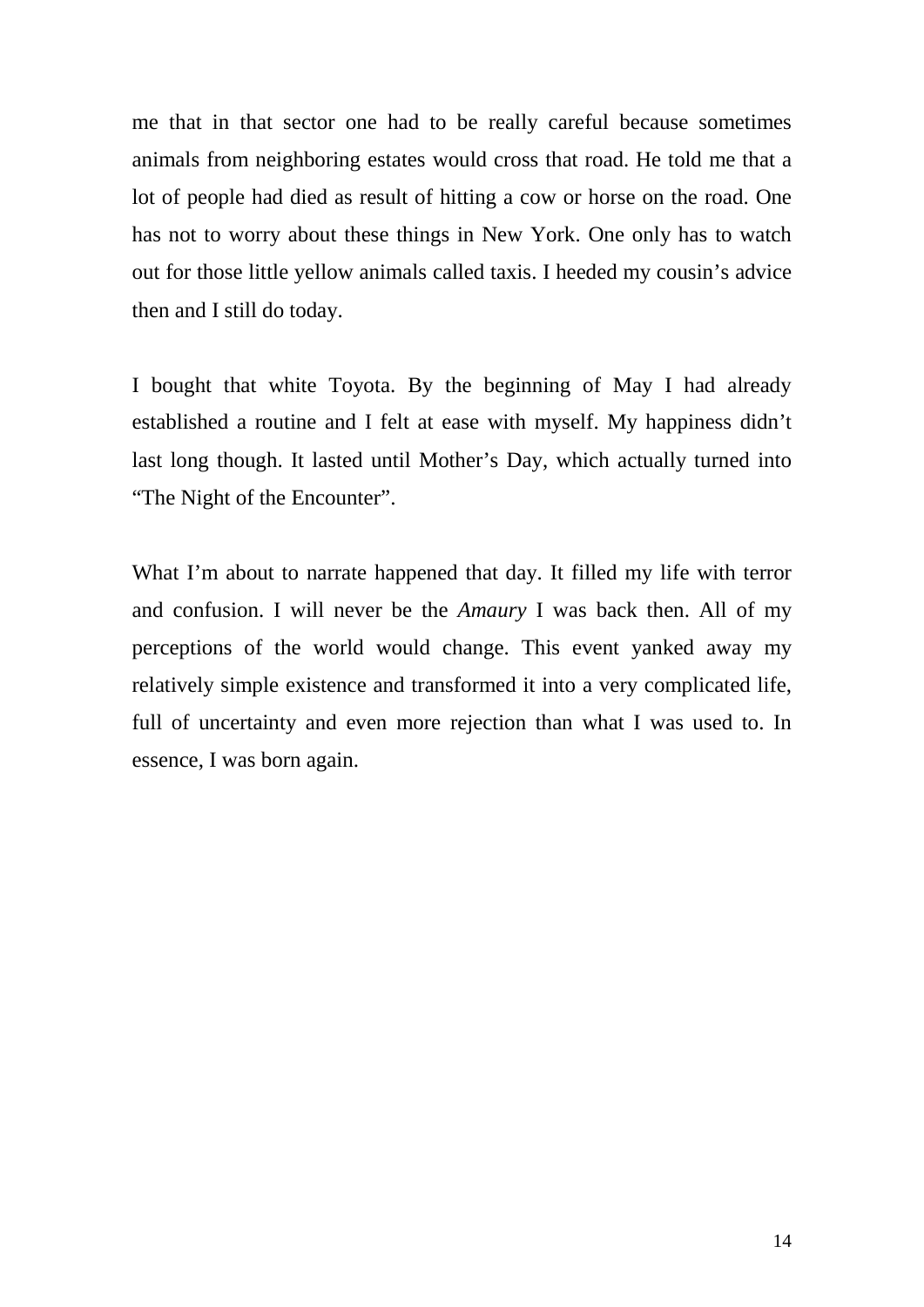#### Chapter 2

My cousin, who was always listening to her radio, had heard that the salsa orchestra called *El Gran Combo* was going to be playing at *Casa Blanca*. She called me immediately and asked if I could do her a favor. Since she mentioned *El Gran Combo* I thought that maybe she wanted me to get her tickets or something for the show. However, she only asked if I could take some pictures with her camera. I didn't have a choice since she gently reminded me that she had gotten me that job. In truth I said yes hoping that she would forget about it but unfortunately she didn't. That night I arrived at the club with my dear cousin's camera, one of those cheap Kodak's 110. To make matters worse she had given me one of *El Gran Combo*'s records so that every member would sign it.

I remember well that night since the place had never been more packed. All the mothers were elegantly dressed and accompanied by their significant others and there were floral arrangements everywhere. The tables were decorated with white sheets, candles and small arrangements. The place smelled like flowers and perfume, which gave me allergies. There were only four of us waiting tables and every customer wanted to be served at the same time. Unfortunately, some of the people there, including the mothers, transformed into monsters after a few drinks. Only a fellow waiter knows what it's like to walk through a room packed with people carrying a tray full of drinks.

Panic can instill if when you get to your table someone from another one pulls you by the arm, the arm carrying the drinks, to tell you "Waiter another beer!" To sum up, that night was hell. Women who had way much to drink insisted on dancing with me. They didn't want to hear about the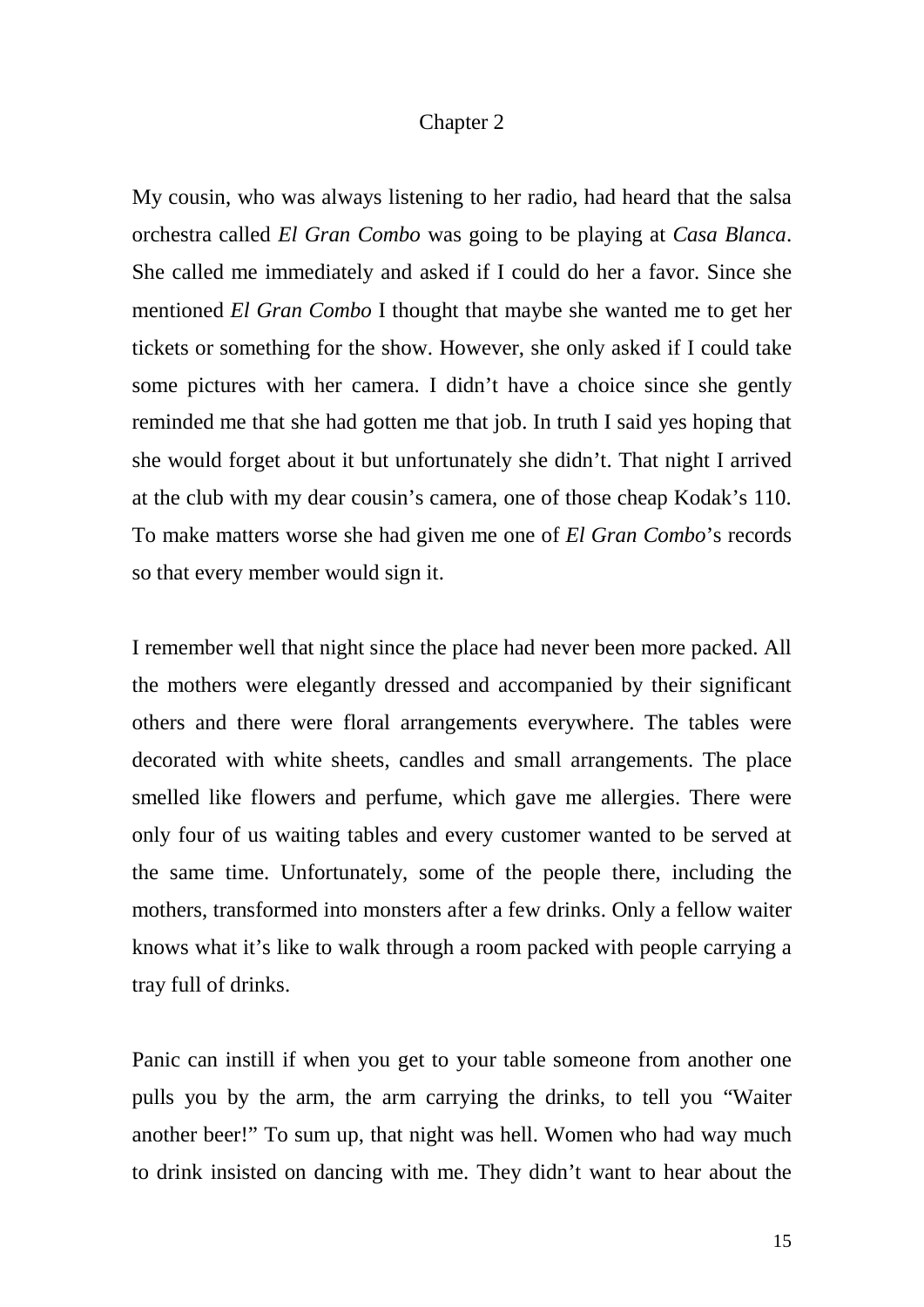rules of my workplace. They still wanted to dance with even with me having an arm full of drinks.

It was difficult to take pictures of the group. I managed to get some while they were playing and others when they were on break. I must confess something that my cousin is not going to like: I left the record behind the bar but I told her that all of them had signed it but someone then stole it. The truth is that I didn't have the courage to go up to them and ask that each would sign the record. She got mad because she thought I'd stolen the record, but she was happy when I brought her camera back.

By closing time I could barely stand my feet. Also, I looked like I just gotten out of a sauna, clothes on and all. I called it a night after emptying the ash trays and organizing my tables. Afterwards, I went to the bar to get my cigarettes and the camera, but I left the record. I knew that when I came back it was going to be gone. Now that I think about it, I actually didn't lie when I told my cousin her record was stolen.

I headed to the parking lot, where the partying continued. There were couples everywhere. It was after 4 a.m. and these people were still at it. At that time the women didn't look so elegant and the men were not behaving like gentlemen. I walked through the crowd to my car like a zombie. I only had one thing in mind: getting home. Finally I got to my car, anxious to leave. Little by little the other cars started to head out. I placed the camera in the glove compartment. I turned the engine on and I took off as usual. I took the main road, Road number 2, until I reached the intersection that took me to *La Bajura.* Once I started heading down this sector I noticed a dense fog on the road, very thick and white. It was nothing out of the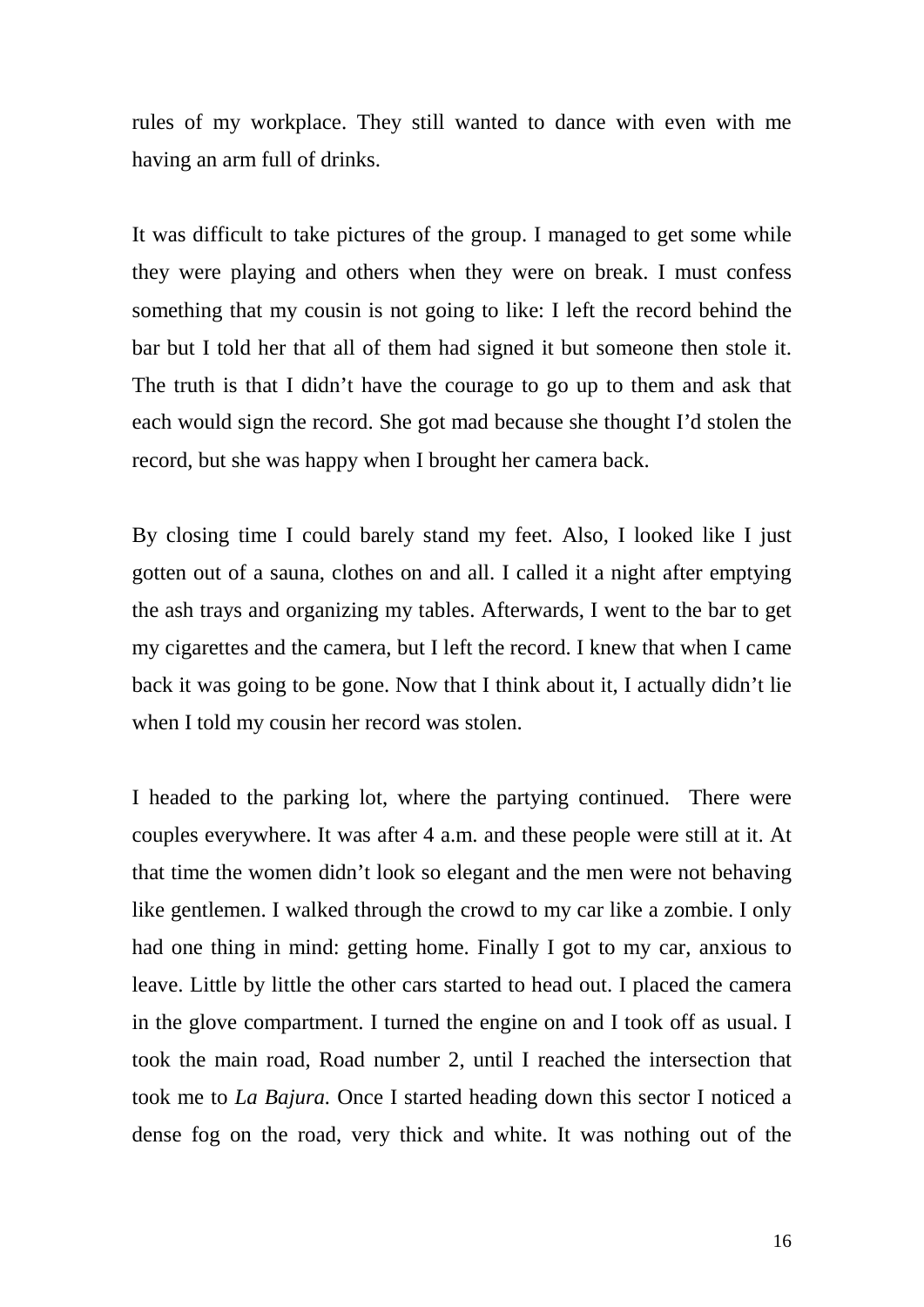ordinary, I had gone through the same area at around the same time, 4:30 in the morning.

I was driving very slowly, paying close attention to the road. My thoughts at the time were of possibly encountering an animal on the road and preventing an accident, also I thought of the pain in my feet and what I'd fixed myself to eat when I got home. All of a sudden I heard a noise, as if someone or something were running close to my car and was trying to catch up and pull right next to me. Everything happened very fast. I heard the steps and thought it was some kind of animal, when out of the corner of my eye I perceived a movement on my left hand side. I turned my head and what I saw was not a cow or a lamb, my mind didn't know what to think. "A boy with a costume? But, at this hour? A midget? Yes, it was a midget with a mask scaring the people going by. A midget? No, it can't be" I thought to myself. It's head, those eyes, no even the mouth, nothing was… "Go away!" I told myself. It was something like, a bizarre little man running beside my car.

In my panic I intended to hit the gas but I hit the break instead and the car came to an abrupt stop. I looked through the windshield wanting to keep going far away from that place, far form that strange creature that was running beside my car without taking its strange eyes off of me. I couldn't do this however, because now that being with the enormous head was right in front of my car, on the right side, walking towards me from the fog. The right headlight of my car was now on him, making it look even more grotesque. Its pale skin was reminiscent of clown makeup. It was wearing tight fighting clothes olive green in color. The clothing didn't shine or had anything distinct features other than who or what was wearing it. Its arms were proportionate with its body, which was about three and a half feet tall.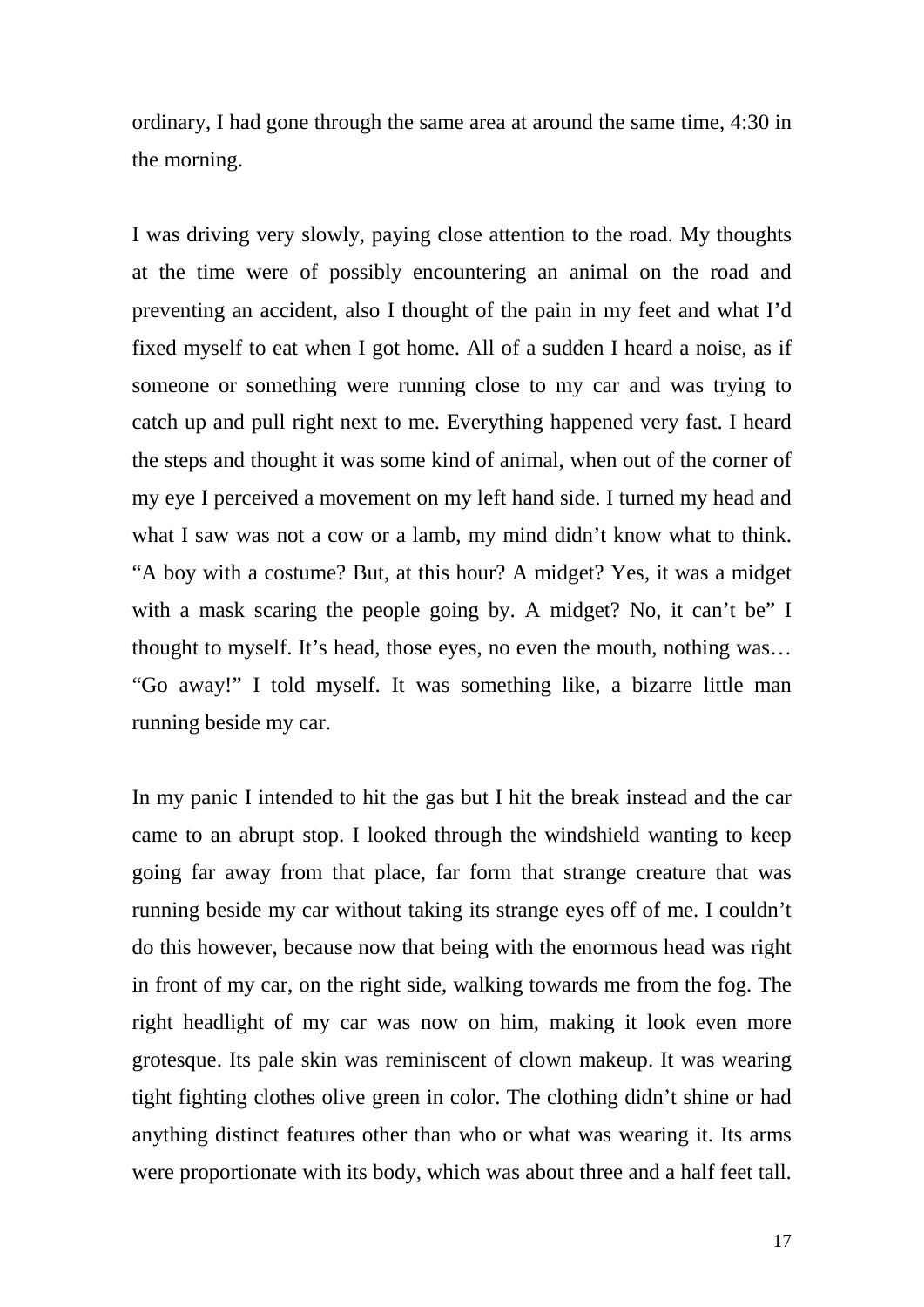I thought to my self how could it ever reach that side of my car so quickly. In response I heard another noise beside my door. There was the creature beside me again but much closer. It was then that I realized that there were actually two creatures, or people, demons, or whatever. I felt them opening the door. I couldn't take it anymore, I found myself paralyzed. I don't know if it was fear, sheer terror or something else, but I simply couldn't move. Again, everything happened very quickly, in a matter of seconds. I couldn't handle it anymore and I fainted.

I want the reader to know that at the time never did it cross my mind that there was a possibility these could be extraterrestrial creatures. The subject never really attracted my attention. I thought they might be monsters or demons, but never beings from space.

When I came to I was still in my car, confused, and when I looked around I thought I was in some sort of underground parking. I say this because that place was not outside, there were other cars there, another ten or so. There were no doors or signs. It was subtly lit and was light gray in color. I noticed the other cars were empty and there was utter silence. I remember listening to my own agitated breathing and peeking out to find a way out, a door, or some sign that would point to an exit. The clearer and alert my mind became the more desperate I got. I felt I was out of air and my breathing became even more irregular. I started to fell very claustrophobic.

I didn't hear any sound nor did I hear it arrive. There, right beside me was that little man with the chilling eyes. I remember making an odd frightened sound but I didn't utter a word. I felt paralyzed. Its eyes were piercing and when I saw him I remembered what had transpired on the road. During those brief seconds I forgot about not knowing where I was and how to get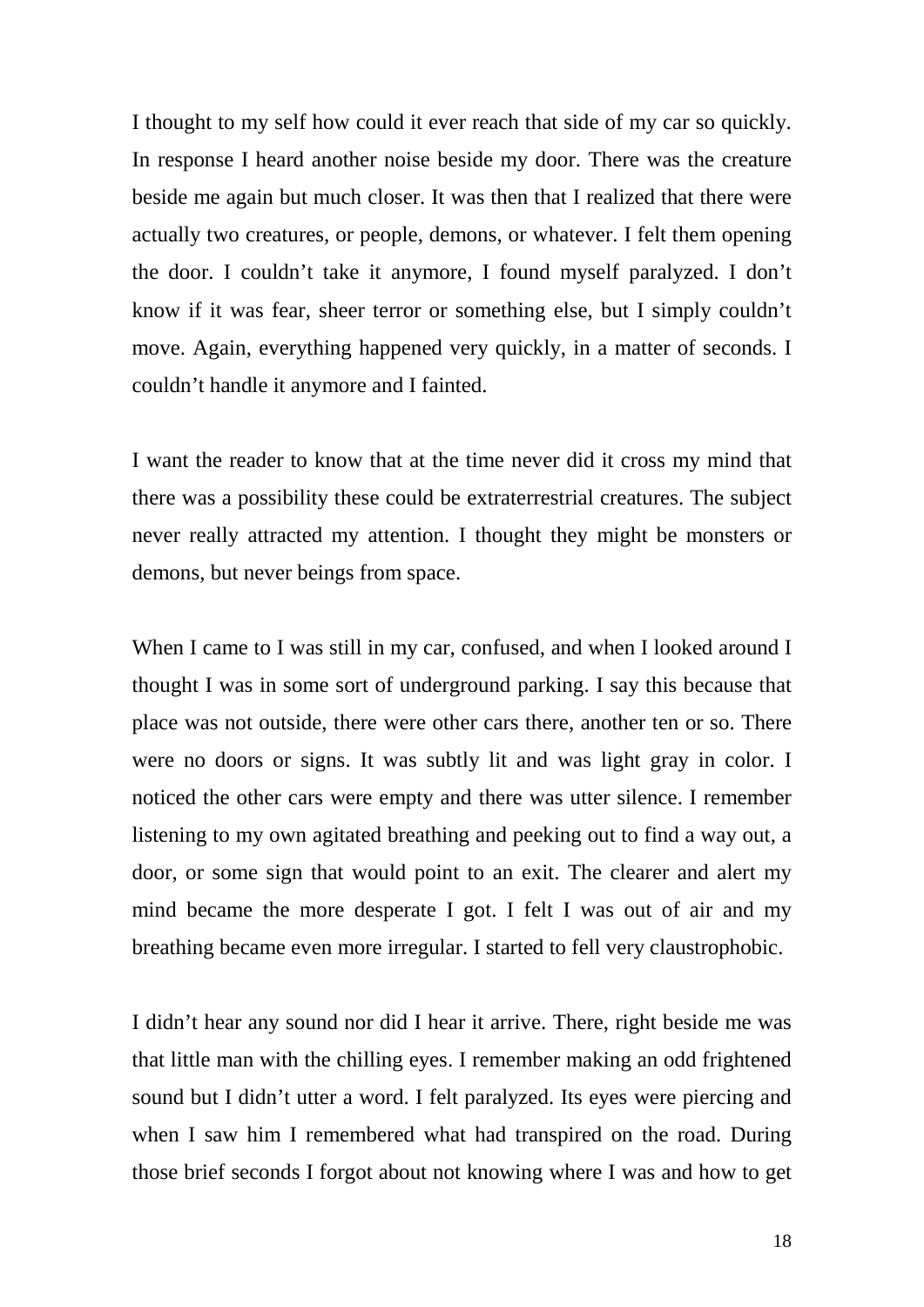out of there. All of my being was fixed on that creature with the fetus head and almond shaped cow eyes. He looked at me without any sort of emotion or facial expressions. Seated at the wheel of my car I felt hopeless, like a trapped little animal. I tried everything to deny this fact, but to no avail. All of a sudden it started to raise its right arm until I could see his little hand. I became even more tense. My hands were at the wheel. I'm surprised I didn't yank it off. I couldn't move or take my hands off of it. Truth be told, I probably shouldn't say I really couldn't move because I never tried. I think that my dazed and traumatized mind didn't let me. My mind, my brain was incapable or commanding my body.

The creature was reaching for my forehead. I felt repugnance, disgust. Imagine if someone would reach for your face with something you're terrified of, like a snake, a mouse or anything that would cause you panic. Its hand for me was all those things wrapped up in one. This strange being, whom I still considered something diabolical, placed the palm of its hand on my forehead, and with a last spasm of repugnance my mind went blank.

When I woke up I found myself seated with other people in a squared room. My neck and hands were hurting, I felt my eyes swollen. "Where was I? Where was my car?" I couldn't really distinguish were the room's walls began or ended. It gave the impression of being a big infinite space instead of a room. The floor, walls and ceiling were all light gray in color, and like the other place I didn't see any lamps, light bulbs, entrances, exits, or windows, but I figured that logically (although none of this seemed logical) there had to be doors and lights even though I couldn't see them. Where did the light come from? I didn't know. If a person where to stand in the middle of this room, alone, with no point of reference, you would think he'd be standing in a great void. With me there fourteen other people,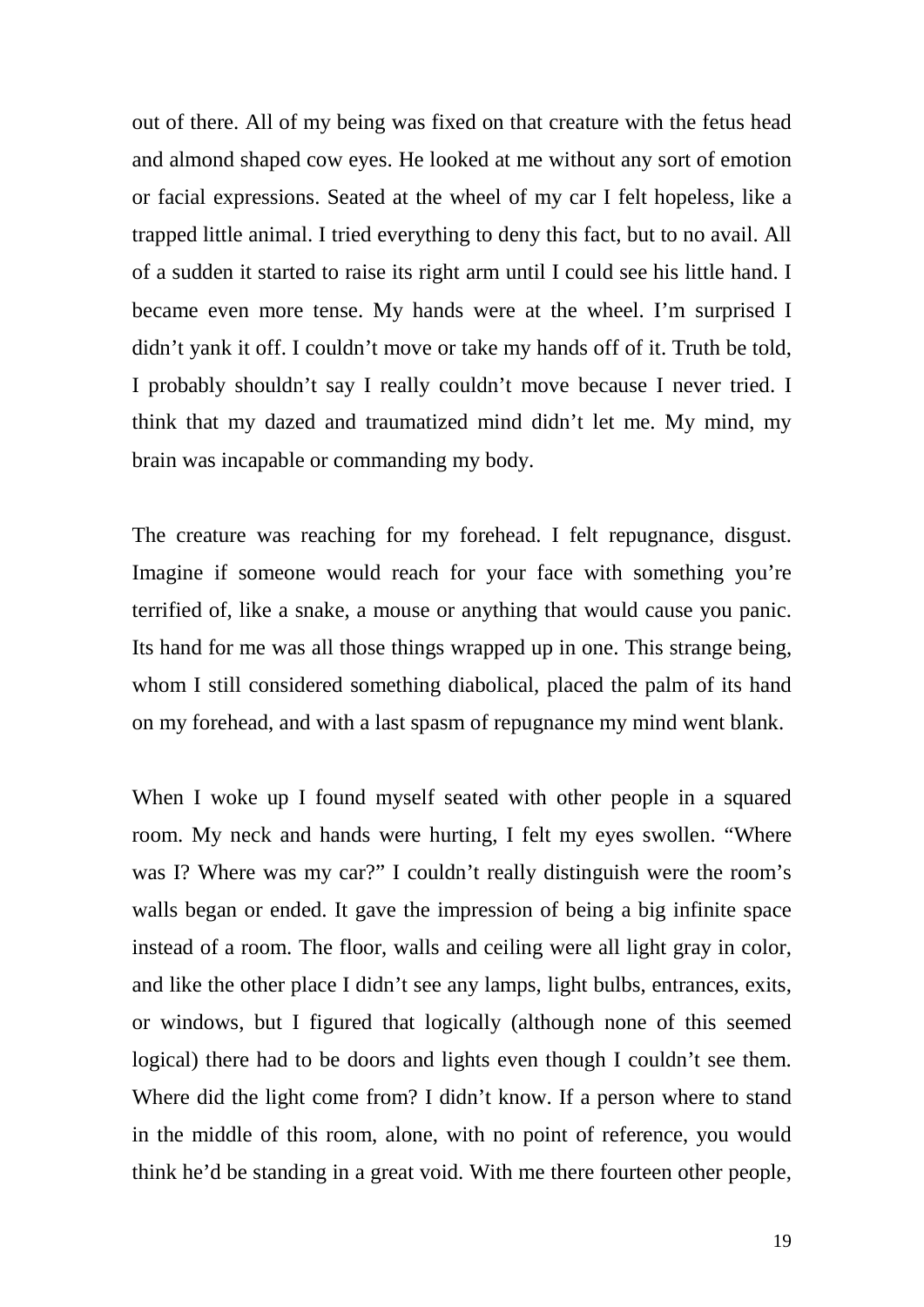men and women, and from the looks of it Hispanic. We were seated in some sort of chairs or long benches. You couldn't really see these seats at a single glance. Only because I was seated on one of them I could tell they were there. How I got there was a mystery to me. The floor, walls, and ceiling were of the same color tone which gave the appearance of total continuity, like a camouflage or optical illusion.

I was still a little dazed when I noticed that the creatures where right in front of us. I saw them over the shoulders of the people in front of me. No one said a word and you could sense the terror in the air. I could barely move, I was only able to turn my head and with great difficulty. I felt a cramp in my neck. I was seated in the left hand side of the last row. Each row had five people and there were three rows in total. To my right there was a teenager. He was wearing shorts, was barefoot and didn't have a shirt on. He looked a lot like my brother when he was a teenager. When I saw the fear in his face I wanted to try an ease it but I couldn't. The others were dressed in different ways, from party clothes to sleepwear. Meanwhile, there stood those two with the extraordinary heads completely still. Every once in a while they would blink very slowly. All of our attention was directed towards them.

Coming from an undetermined place behind us, there approached another being who wore black clothing. He walked towards the creatures and stood between them. His skin color was that of someone who has a tan, it had a copper like tone. His hair was black and straight and he wore it a little over shoulder length. It was combed back. He was very handsome. His shirt, which didn't seem to have buttons or pockets, had long, slightly loose sleeves. His pants were slim fitting at the waist yet slightly loose in the legs and a little tapered at the bottom. His shirt was tucked in and he wore black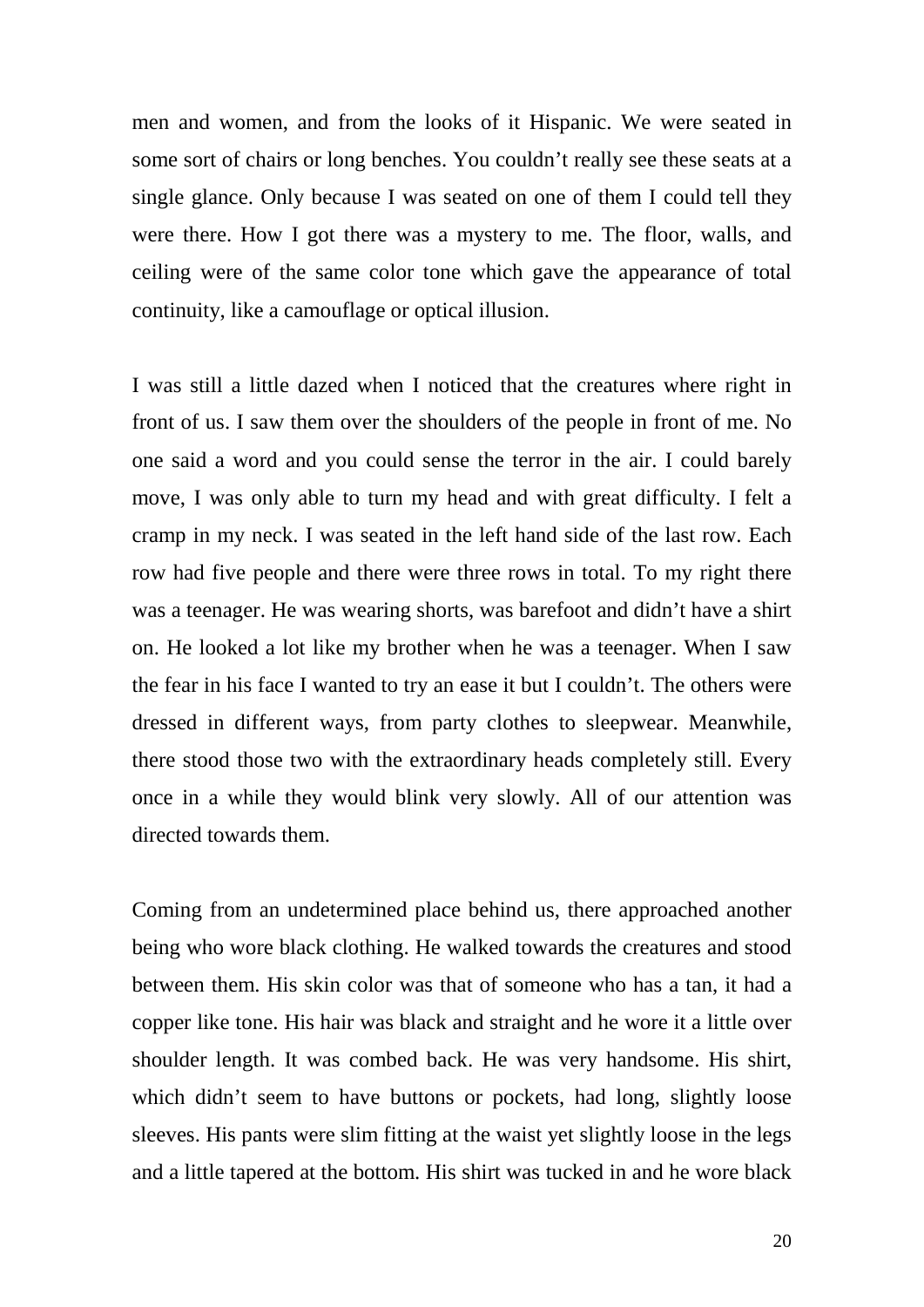boots. He was approximately five foot seven or five foot eight. His body was slim but toned. After taking position, he addressed us in perfect Spanish with no accent in particular.

- Welcome, my name is *Amarón*. I'm not here to hurt you. Relax, don't be frightened. I come from a planet that goes by the name of *Kaa*, which is pronounced like your letter of the alphabet K, and is it is my home planet. I am as human as you are.

These were more or less his words. I want to stress that these were not his exact words. I only remember the idea or message. Therefore, though I will stay true to what he told us, the order of the words or sentences I'll transcribe as best as my memory serves me. If at this very moment you'd stop reading, close your eyes and try to remember word for word a conversation or a lecture that happened four years ago, you could not. I'm sure that also you would only be able to remember the idea and not every word. I will do my very best to faithfully transcribe his revelations, given that four years have passed since my initial experience.

After stating his first words, he noticed that he didn't quite have our undivided attention. The truth was that we were disturbed by the presence of the little men with the bulging eyes. He then told us not to be afraid of the *oemores*. As he said this he took one of them in his arms as if it was a small child. The creature wrapped his arms around his neck and his thin legs around his waist. As if carrying a chimpanzee, the man put his hand on the small being's chin and turned his grotesque head from side to side while telling us that there was no reason to be afraid of them since they were not harmful. They're made by his people. Genetically constructed he told us.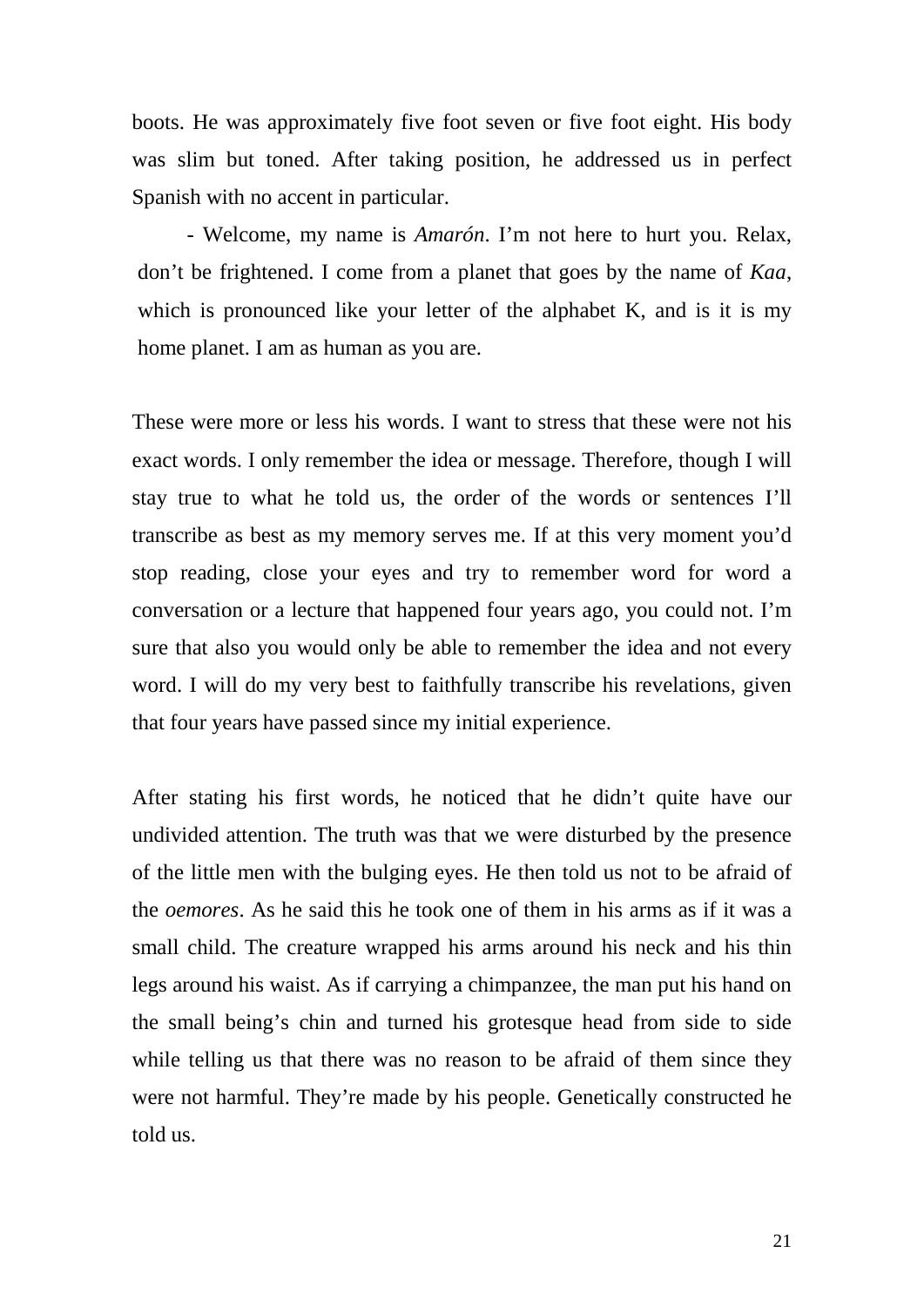The *oemore* only blinked slowly, expressionless. Even after he told us this, they were still repugnant to me, in my opinion. At least now I had stopped thinking about demons and I began to have a notion of what was happening, impossible as it seemed.

They were from another world, another planet. They weren't demons after all. I actually thought that this *Amarón* looked too much like an earthling to be an extraterrestrial. On the other hand, I could see it for the little ones with the fetal heads. Them I could consider extraterrestrial, but what did I know. He spoke to us again:

- We have brought you here to show you some projections. The images you are about to see will seem real to you but they're not. They are multi-dimensional projections. They will appear to have mass, consistency and palpable qualities. What you will see will be emotionally and spiritually strong. Keep in mind that what you'll be seeing is not really happening. We'll begin with the first one.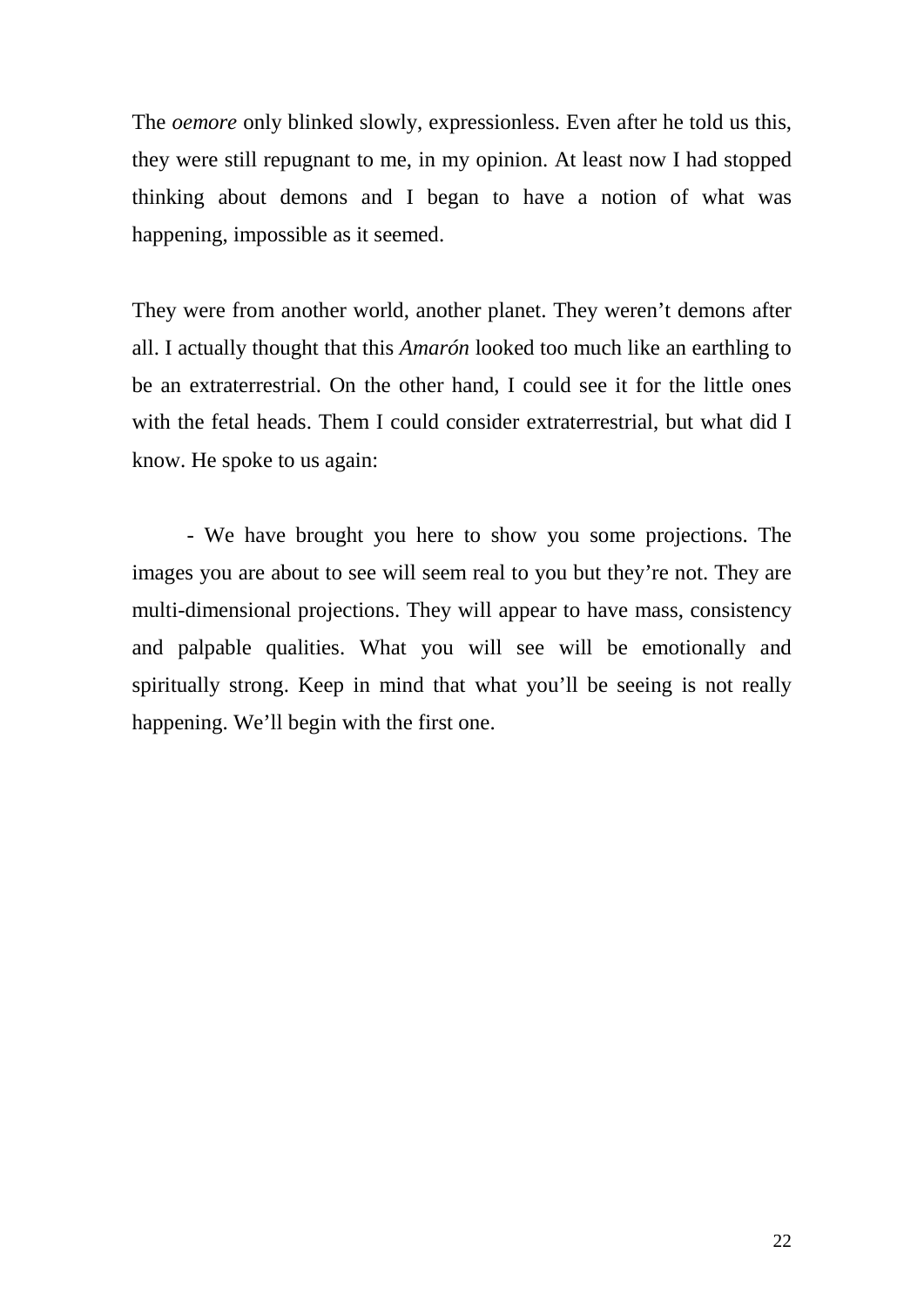## Chapter 3 (Projection #1)

The first projection was really extraordinary. We were very impressed with the sudden change in what we were seeing around us. All of sudden that room without dimensions vanished and all around us a valley appeared. From a distance you could see the mountains' silhouettes, trees, grass, and the night sky. You could see how the wind moved the branches in the trees but you couldn't feel the wind. The effect of this projection was incredible. What one's used to seeing in a movie theater doesn't come close. It was totally realistic. The projection was all around us and it took us to that place without moving. We all remained in the same position. The three other beings were still in the same spot. Something that caught my attention was that the strange chairs we were sitting on also transformed into part of that projection we were witnessing. It was part of the grass that surrounded us. The strange human remained silent while his small companions were still at his side motionless. My eyes adjusted to the darkness and I started seeing more clearly. That place looked like it was in the island. You couldn't see houses or lamp posts. Another curious detail was that there wasn't any sound. If indeed these images had been taken in the island, you really couldn't hear the night sounds, like from the crickets or *coquíes*. The only sound I heard was my own breathing. For the most part, it always felt like I was out of breath and I was still paralyzed. For a moment, stupidly I thought about getting up from my seat, or whatever it was, and running through that valley. "But, where exactly would I go? Running against a wall?" If indeed it was walls that surrounded that place we were in.

My absurd thoughts were interrupted by his serene voice.

- Observe the sky. – He said.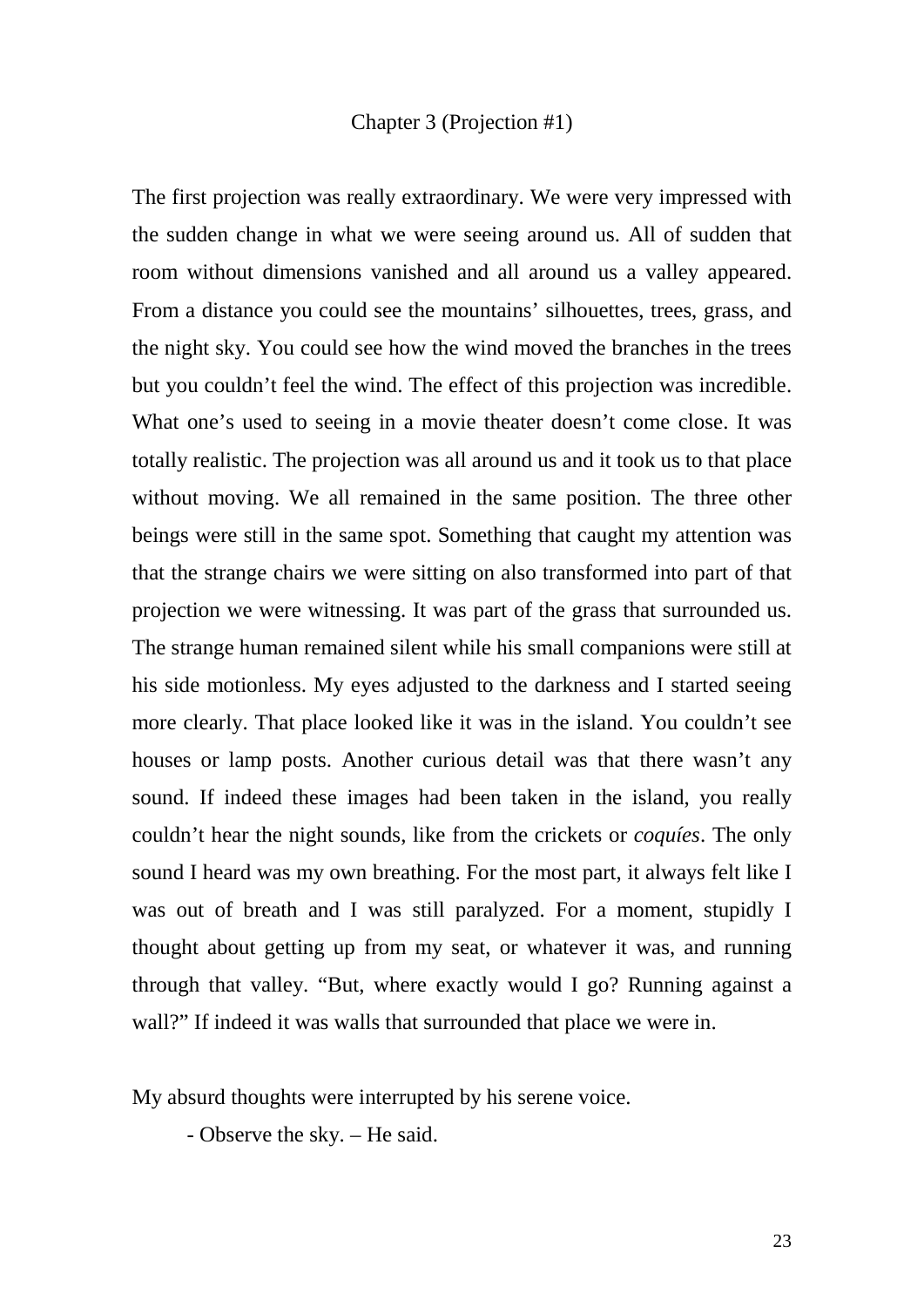Like school children guided by our teacher, we all looked up at the same time. It was so real. I even saw a shooting star. The silence, however, made me uncomfortable. I tried everything to control my panic. As we watched the splendor of the night sky, he told us not to be alarmed. At that moment our seats started to move individually to get a better view. They made no sound. Now the teenager that was at my right side was behind me. Slowly we turned counterclockwise until we were again facing the human. The movement itself wasn't rough, but slow and circular.

As soon as we stopped turning, he informed us that we would be taking a trip. All of a sudden it seemed like we were taking off. The ground looked further and further away, yet we could still feel it beneath our feet. I thought I would fall and loose consciousness. My body became even more tense and felt it about to snap. I considered that maybe all this wasn't really happening, that it was just a horrible nightmare. We kept climbing and I had to close my eyes. I was still under the impression that I would fall. I then remembered what the human guide had told us about it only being a projection and I opened my eyes. We now found ourselves over the trees. I couldn't resist though. It seemed too real to be just a projection so I closed my eyes again. With a great effort I managed to put my hands beneath my legs. It was then that I realized I could move. My head was about to explode and I felt nauseous.

All of a sudden we stopped climbing and I opened my eyes. With my face covered in sweat and tears I looked to the man and his artificial beings. Surprisingly, they looked as if suspended in mid air. Not floating, but more like standing firmly on an invisible platform. I suppose that from their perspective, we would have looked like were suspended in air also, seated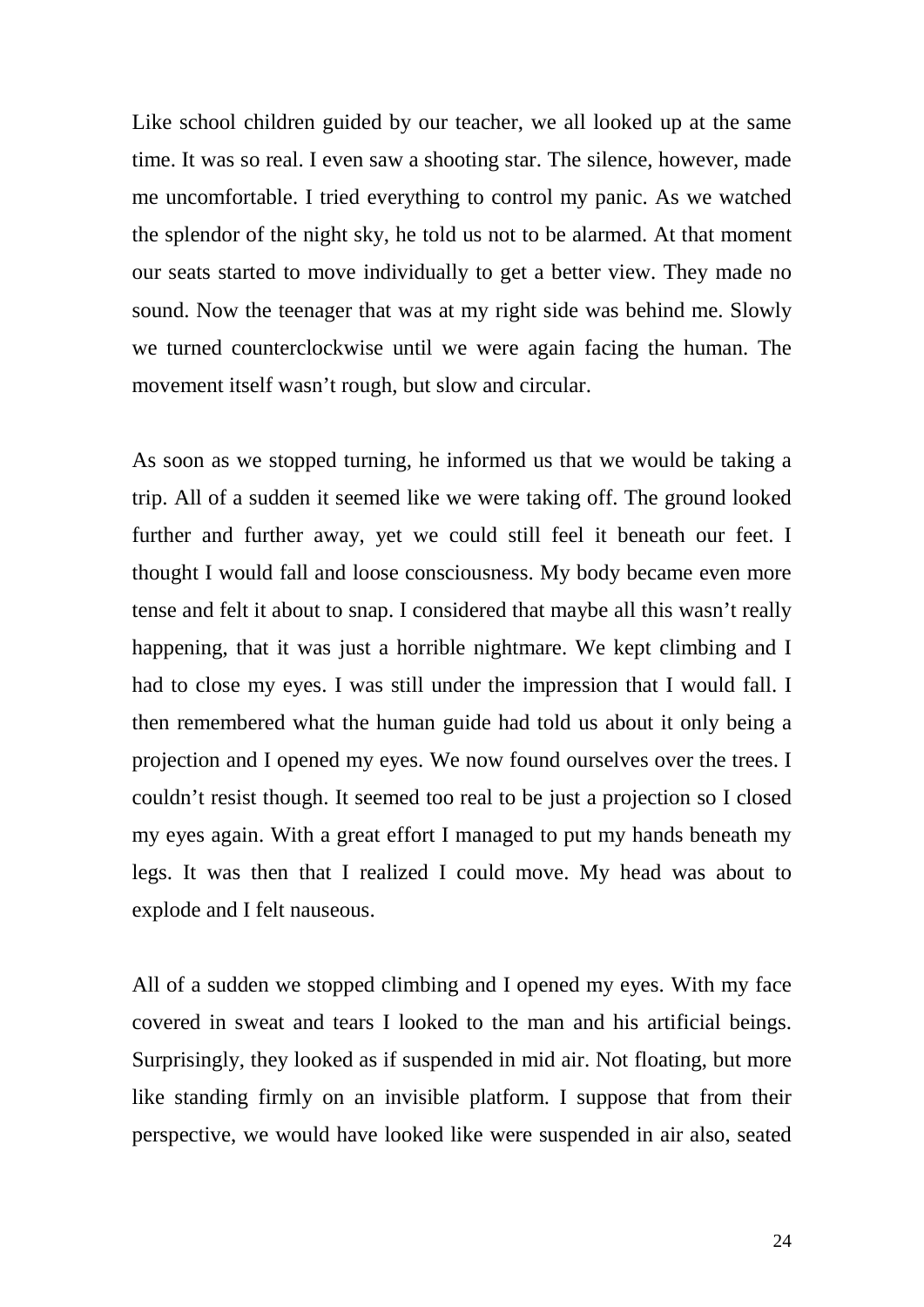on invisible chairs. They had stopped us a little further up from the trees. One could see the ocean's reflection in the distance.

The feeling of being that high had me terrorized. My body was trembling uncontrollably. The mountain's silhouettes looked liked hills. I didn't want to look yet I also couldn't look away from what I was witnessing around me.

- We are located over your world. – He said.

Again we slowly started to climb. I kept telling myself this was only an illusion, a movie or sorts, and that I shouldn't be afraid. However, it was of no use. A smog and smoke engulfed us and I realized that we were going through some clouds. We were leaving Earth behind, beneath our feet. I felt rage and anger towards those small creatures that had brought to this hell.

The human again reminded us to keep in mind that what we were observing were only projected images. Personally I still found it hard to believe. We kept climbing until we saw Earth the size of a basketball. We stopped when it got to be the size of a golf ball. In those agony filled moments I realized that I hadn't paid any attention to the other 14 people. I could barely stand my own situation. Though I assure you no one spoke, I'm pretty sure I heard some sighing, crying, and vomiting or trying to. I can only say I felt very insignificant when facing such grandeur. I thought about that night in *Mamá's* house when the power went out, the night of the stars. Was there any connection? Although we were supposedly far away from Earth, the stars looked as far away as from the planet's surface. Not knowing exactly how or when, the dizziness and nausea gave way to marvel and fascination.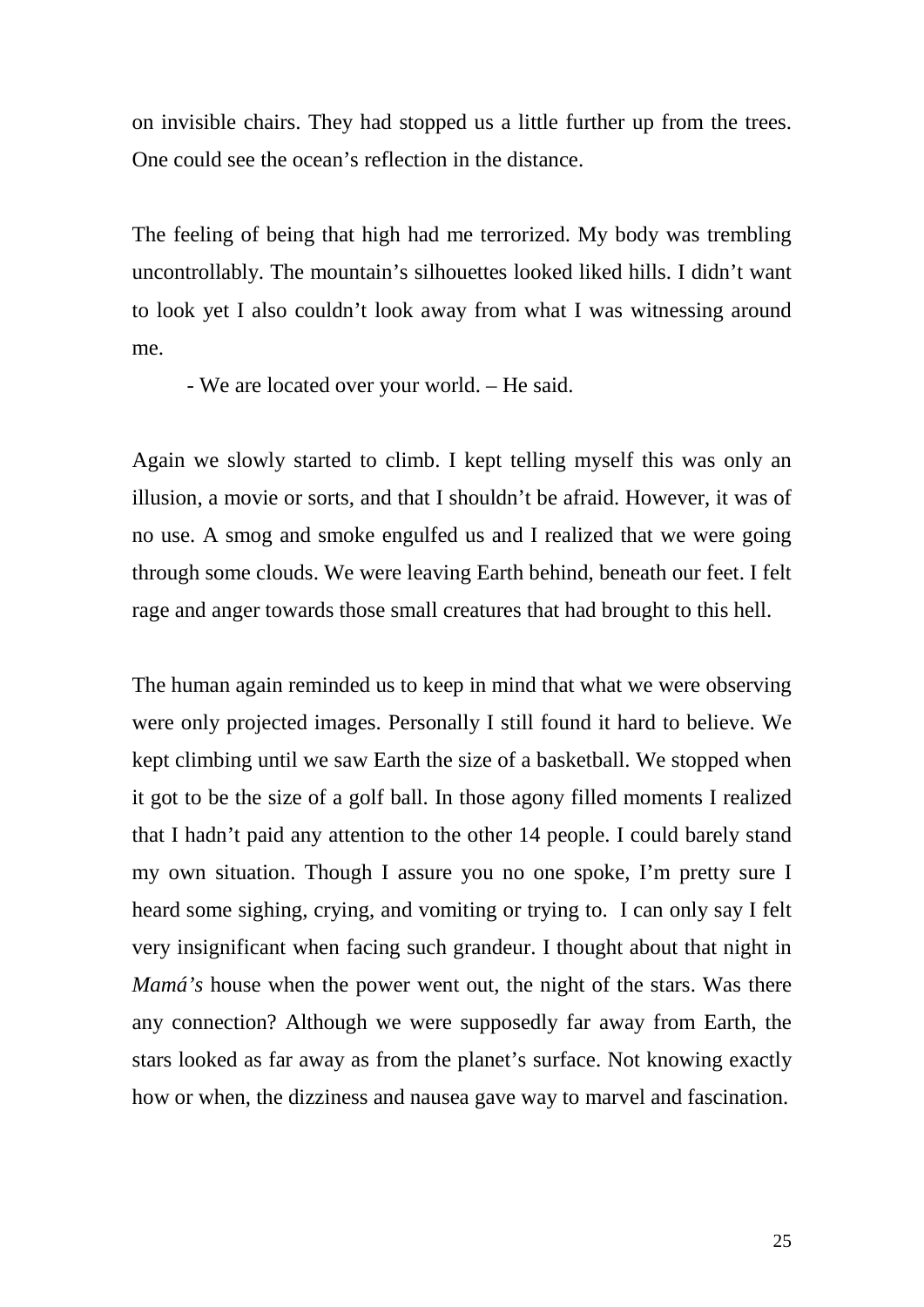While observing the sky and the stars, there appeared a circle of light, like a halo. The human informed us that the star encircled in the halo was located around his home planet's neighborhood, but that the actual star or sun around which his planet revolved was much further away. He told us that that is we were headed. Suddenly the stars seemed to move, but it was actually us that were moving. I had always thought that the stars were scattered between the moon and the planets, but if this trip was genuine, it's not like that at all. We sped up, and with the speed came back the vertigo. The halo was gone and the stars turned into colored rays of light. We crossed the supposed space at tremendous speed. It felt as being in a whirlwind of colors.

Now it seemed we started to slow down. The colors turned to white, rays that formed a sort of tunnel. Then again we saw the stars. Amongst them was en enormous one that looked very close to us. Around you could see what seemed to be planets. Again I could see the halo around that star. The human told us that this was *Kaa's* sun, and that *Kaa* was the mother planet of that solar system and to all those who inhabit all the planets in that system.

The first humans of that solar system were created and placed on *Kaa*. When this part of humanity extended throughout the entire planet and there was no more room left, they emigrated and formed colonies in the neighboring planets. When saturated, they repeated the process. In many of these planets there weren't the necessary elements to sustain human life or that of their animals but they were able to condition such planets to sustain all kinds of life. They created seas where there were none and they transformed the atmospheres to make them suitable. In the same manner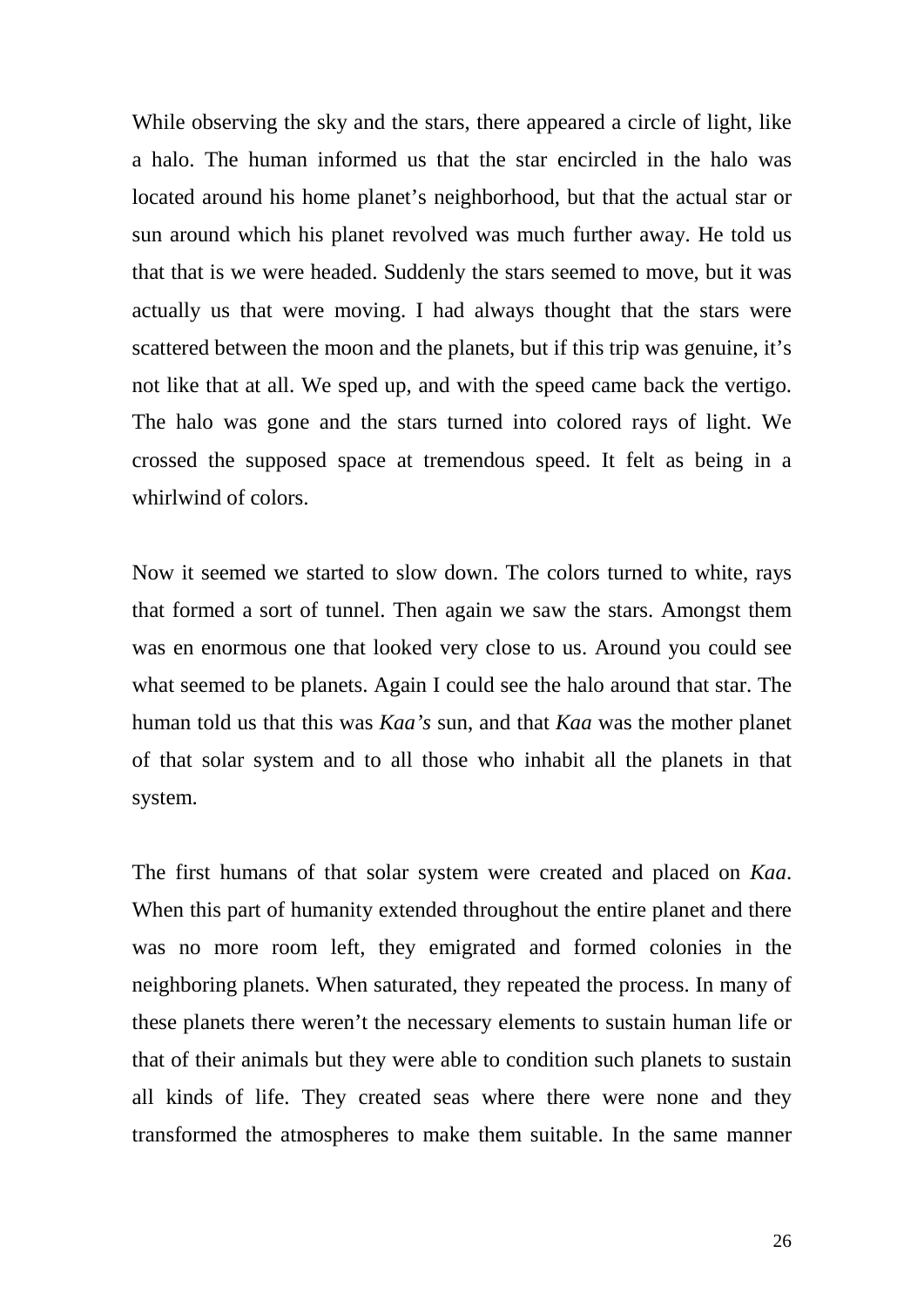have other humanities across the infinite cosmos done this. The human sentenced:

- But of course, with one exception. They have indeed expanded, created, and grown both physically and spiritually. But in your world, the one you call Earth, you've done nothing but destroy, contaminate and spiritually decline. You've even contaminated your sidereal space, your supposed far horizons. All of *Kaa's* sons are auto-sufficient, but its loving government comes from the mother planet. Now we will go to *Kaa*.

We felt a tremendous movement that led us to one of the planets, the one closest to that bright star. You could see various clouds and the more we approached it the more it looked like Earth. We started descending towards *Kaa*, or whatever that place was. Its topography was different from ours. What looked like firm land occupied a great deal of the planet's surface. Instead of big fragments of land, such as we know as continents, there was only one that surrounded by an ocean. Maybe there were more but at least we couldn't see them. We went down through white shiny clouds. Its hills, the green, and its rock formations were pretty much identical to Earth. I did notice something different but I couldn't quite put my finger on it.

The most notable difference, and I was able to verify this later, was the abundance of flowers everywhere. All kinds of wild and garden flowers that had bright and attractive colors. The blue sky dotted with cotton stains, the flora's green accentuated with multiple flower colors, and the blue sea made this place the stuff of dreams.

In spite of all this, the notion of height still destroyed any moment of fascination that I had. It was a sunny day with only a few scattered clouds. In the distance I started to make out what looked like an Indian village. We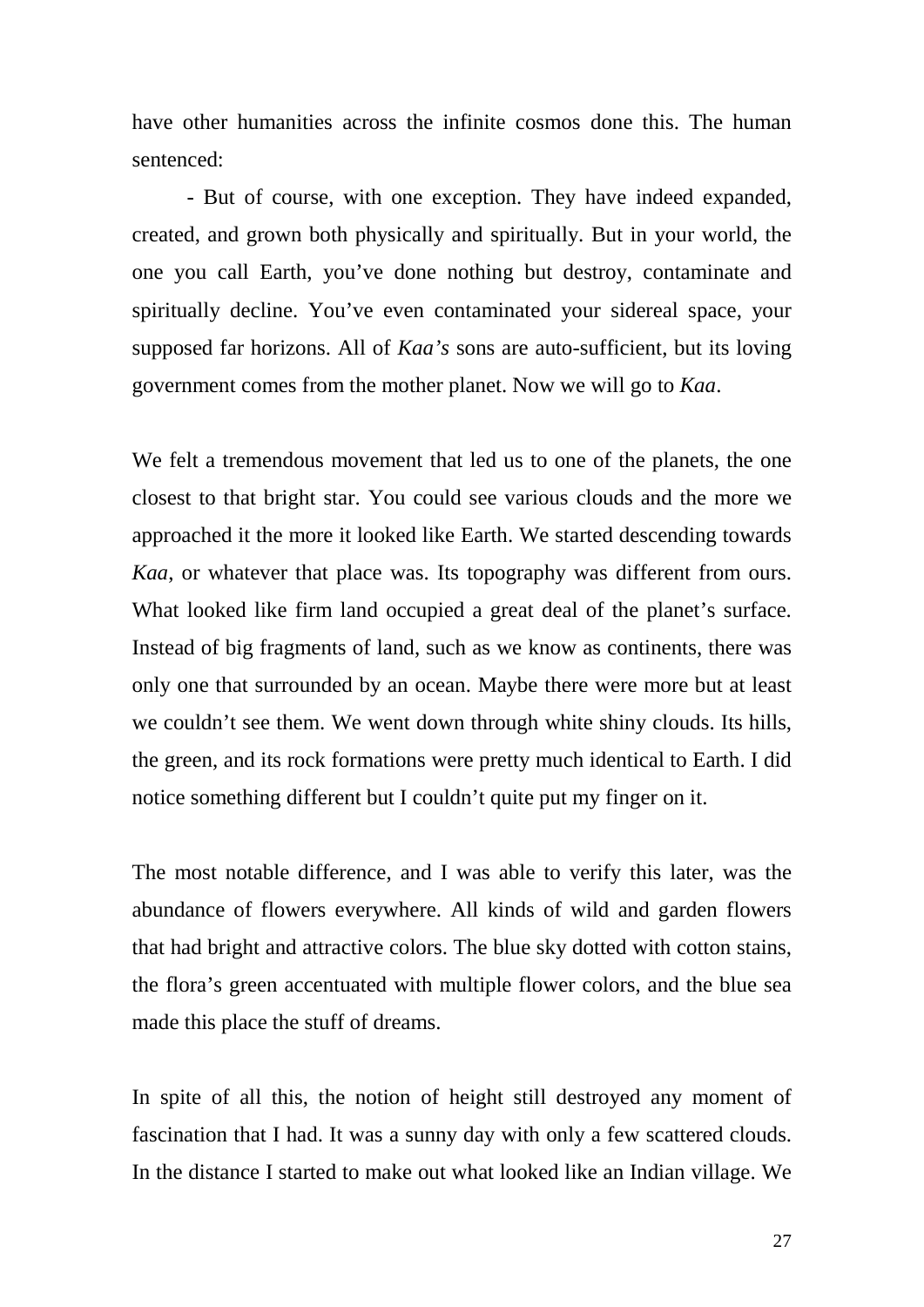stopped over a beautiful forest just at a prudent distance from the village. I could see animals moving between the trees but I couldn't make out what kind of animals they were. I could also see people running and walking. The human, still in his original position with the little beings at his side, told us:

- Welcome to my home planet, *Kaa*. Now, meet my people.

We all started to slide through the air, over the trees, towards the village or town. As we drew closer I started to realize that what had looked like tents were actually pyramid shaped structures. They were made out of some type semitransparent multicolored polished glass. We were told that these pyramids were the homes of this group of people. Some actually looked like inverted cones, others like funnels, but each made out of the same glass or even some sort of plastic. They were all brightly colored. Instead of roads there were trails and there were flowers everywhere. The houses were arranged in a circle and in the center a plaza in the form of a square surrounded by flowers.

The entire ground looked like it was made of a grass carpet that was permanently and evenly cut. In the enormous plaza there were trees and what looked like some sort of pool. The pool was also constructed in that same material that looked like glass but light blue in color. It was so brilliant and colorful that it was almost unreal. The reds, turquoise blues, purples and many other colors of their houses, along with the rest of the colors of that place complemented this whole visual explosion. I'd never seen such beauty. In the pool there were children and adults playing and bathing. Something I should mention, and maybe some of you will find it offensive, is that none of these people were wearing clothes.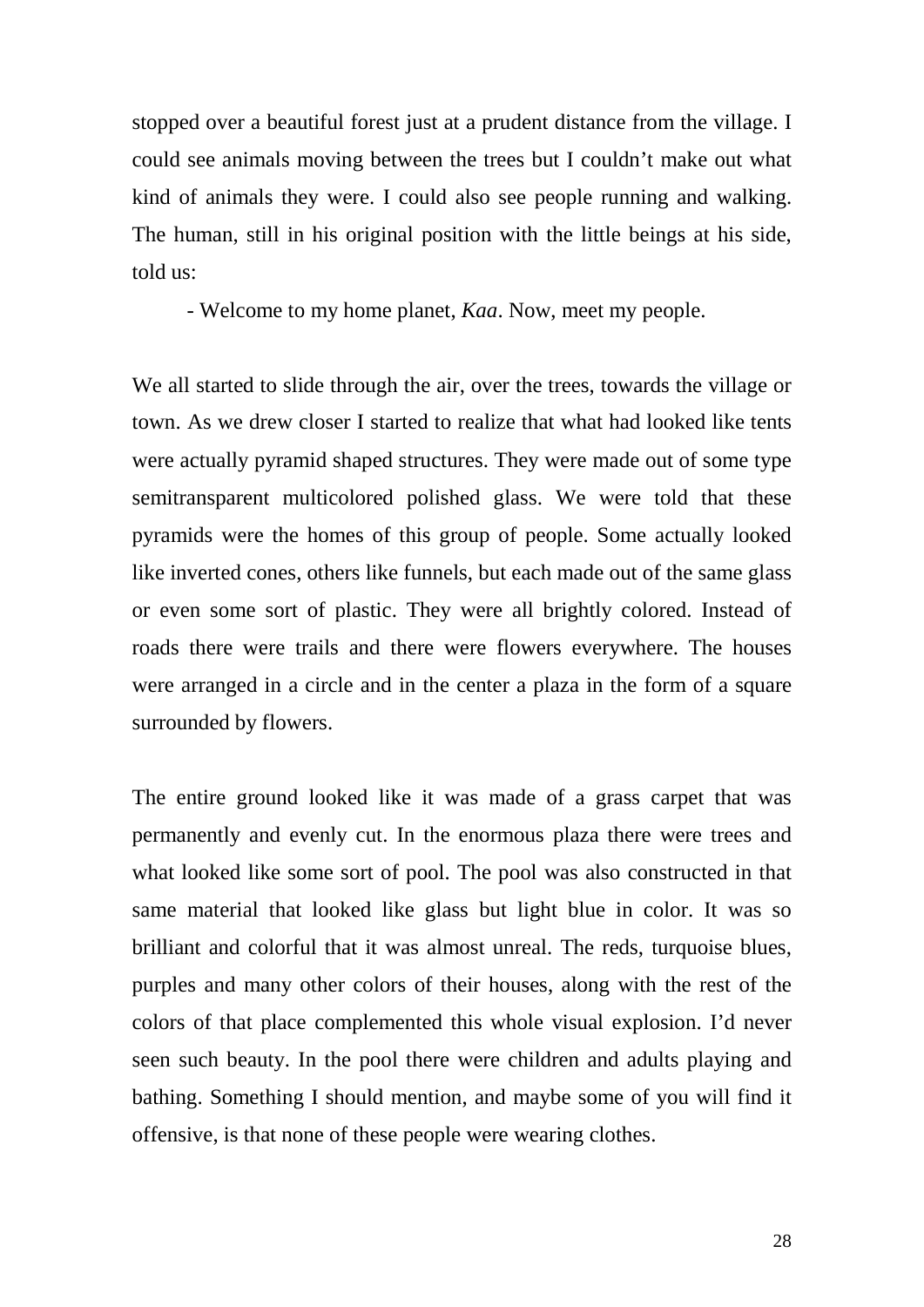Our seats moved again and we were able to see everything around us. In the distance you could see other pockets of people similar to this one that connected with each other through some bigger trails. While we slowly turned we descended, or at least we were under the impression we descended, to that plaza.

The people surrounded us. All were naked and smiling at us. In the crowd you could see mothers carrying their children in their arms. Everyone looked very happy and in good health. The human told us that these were the *Kaa* people. We saw people from every race: Black, White, Asian, etc. They were all different heights and had different colored hairs. Our seats kept turning so were able to get a good look. I imagine that these people who were waving at us were informed beforehand of the use those recorded images would be given. I think that they were smiling and waving at someone holding a camera. However, now it just gave the impression that they could actually see us.

It was all incredibly real. "How could this be just a projection? They all looked so alive!" The only thing out of the ordinary was the silence. Although I could see them laughing talking amongst themselves, we couldn't hear anything. Some women decorated their hair with different colored flowers. I even saw a dog barking in utter silence. If it hadn't been for the way in which their homes were built and the immense pool, I could mistaken them for some tribe of primitive Indians.

"Are these people extraterrestrial?" I asked myself. "A tribe comprised of all the humans races? But, where were their lasers, their robots and super high tech cars? Where was their bright silver colored clothing? And their houses, where were their imperial cities? Indians? Where were the seven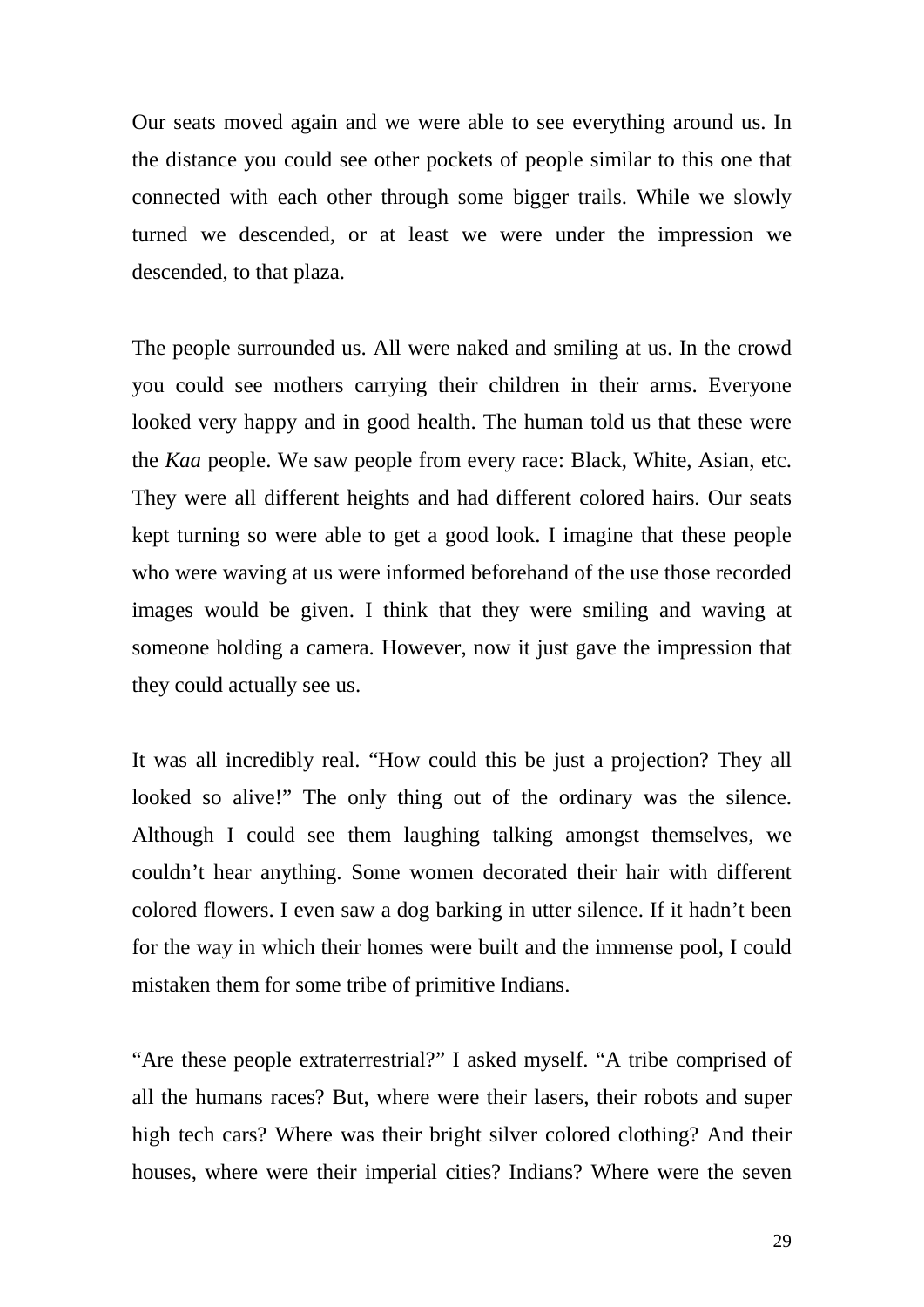foot tall beings with eyes in the forehead or little green men with antennae on their heads?"

We kept closing in and I could see various animals. The crowd gave way to those who were bringing out animals. A little boy showed us a lion, which he guided with the mane. We were showed hens, roosters, monkeys, and very beautiful birds. We were also able to see, to our astonishment, an animal already extinct on Earth, something akin to a dinosaur. Horses, cows, camels, and many others were we shown. We stopped and the crowd parted, as supposedly had done the Red Sea, and before our very eyes a gigantic pool appeared. Then, something spectacular happened. From its center came a water surge, like a fountain. The people cheered when they got wet. The happiness on their faces made me smile slightly. When the water column receded four dolphins jumped in the air. What was amazing about this is that on their backs rode four little black children as if they were on horseback. When the dolphins reached their maximum height the children took to the air doing a summersault and landing on the water at the same time as the dolphins. The people, who looked liked like they had glitter from the sun's reflection on their hair, clapped and laughed. The dolphins escorted the children to the side of the pool. The water again surged and the children came up to us, wet from head to toe, smiling and proud. They took each others hands and bowed as actors would do at the end of a play. They then ran off in different directions. The Red Sea came together, the surge stopped and our chairs slowly came to a halt in front of the human and his two creatures. His voice startled me after all that silence:

- This is my birthplace. We call this town *No*, which means in our tongue "traveler". I am known as a *no*. There are many of us *Nos* that have been born here. As you might have been able to tell, there aren't elderly people among us.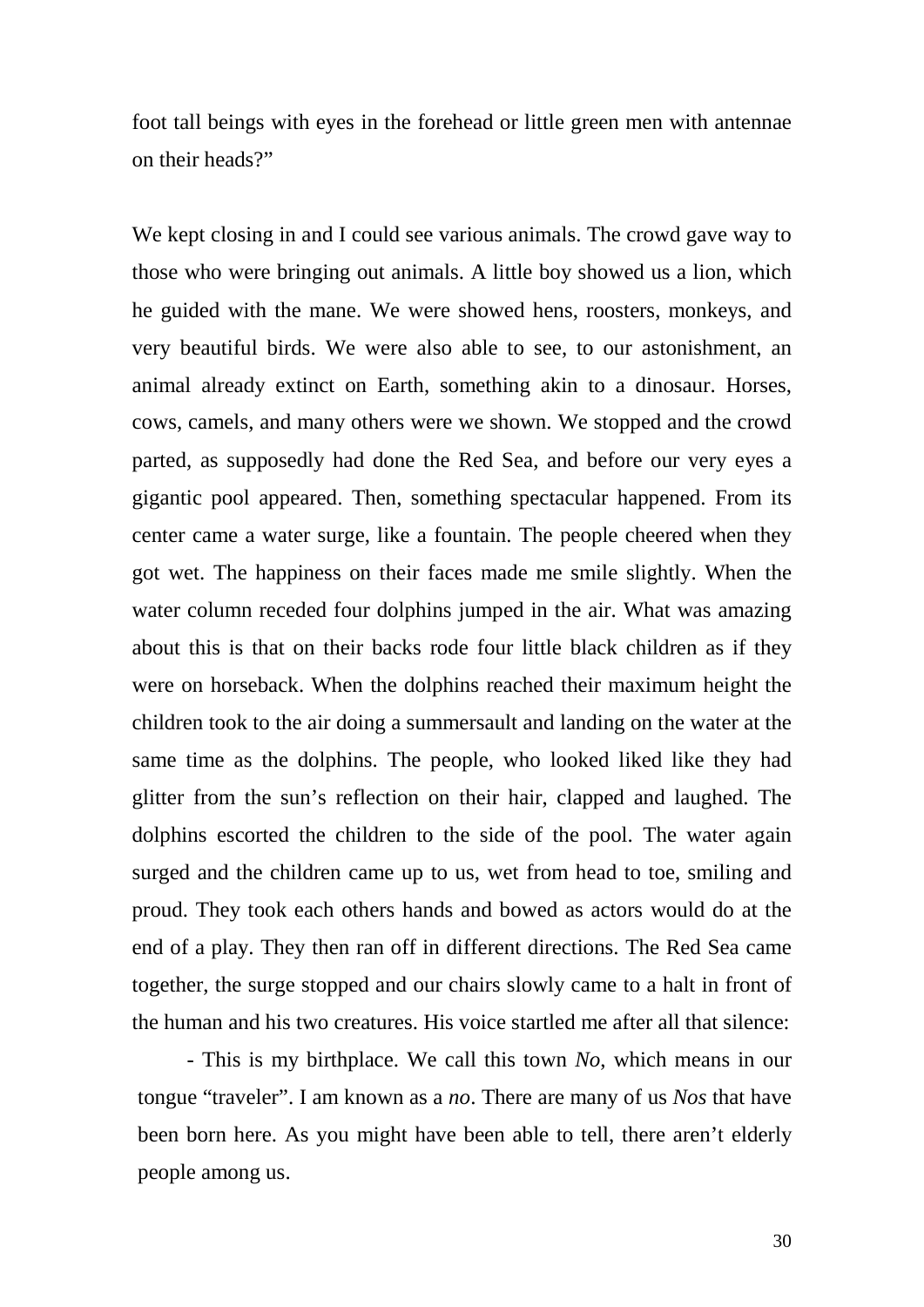It was true. There were no old people, only children and adults. He also informed us that his people didn't age or die. That life is continuous. They grow up to about the equivalent of 25 of our years and then they stop. They do suffer accidents though, and bleed, and feel pain, but their bodies are capable of regenerating very quickly. Their world is free from harmful bacteria, and if any traveler were to bring any back from far away places, such bacteria would be exterminated before making contact with *Kaa's* surroundings. While the travelers, the *Nos*, are visiting planet Earth, or *CRIO*, they try to avoid contact with harmful bacteria and germs as much as possible.

In this sense, the creatures that they create, the *oemores*, are very useful. If for any reason they come in contact with harmful components to their human bodies, they are genetically capable of fighting these without the need of vaccines or medicine. However, this doesn't mean they don't suffer the discomfort that comes with said bacteria and germs. According to him, their bodies are capable of creating all kinds of antibodies that attack and destroy instantly anything that threatens their physiological systems. Their bodies posses a gland, which we also have, that secretes a series of substances that make them immune to sickness, after being affected one initial time. He also told us that our own bodies didn't function correctly because of the lack of balance and equilibrium that for generations we have prolonged. Generation after generation we have polluted our bodies with so many chemical substances that our bodies don't operate properly. Every time we take in more of these substances, either through food, medicine or illegal drugs, we keep getting weaker, regardless of any alleged advance in our medical sciences.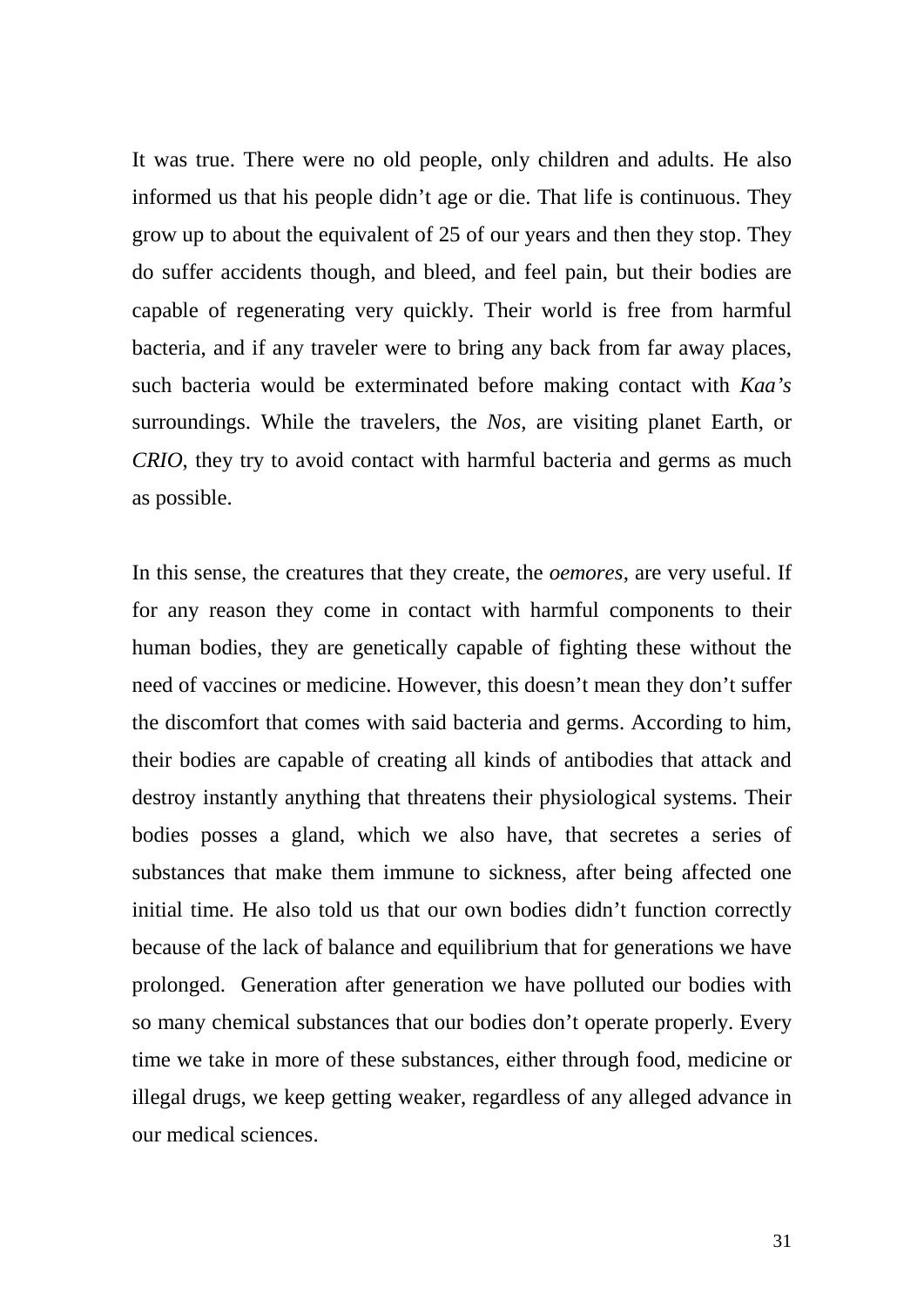The people that were projected all around us continued smiling and talking amongst themselves. The children were happy and running everywhere, and the animals that were brought to us, both known and unknown, were now being taken away. We started to climb again. The people didn't look at us as we departed. They only scattered. Slowly we glided through *Kaa's* sky.

In the distance I again saw several circular formations, similar to the one we had just visited. Again I saw many flowers, as well as rivers and beautiful lakes. You could also the people enjoying these. None of them were aware of our presence. The landscape could really be described as paradise. The vegetation was abundant and the colors of the flowers really stood out. Though my breathing had returned to normal, the fear of falling from that high up was still with me. The human and his companions still stood in the same place. I could still feel ground beneath my feet, but it looked like we were flying. We all seemed to be moving at around 20 miles per hour. The landscape beneath our feet drew back like a big curtain.

In the air you could see different birds as well as what we'd consider prehistoric flying animals. Though everything I was seeing was beautiful, my heart still harbored terror and panic. It beat in such a way that I was sure if I looked I'd see it beat through my white sweaty shirt. "Was all this real?" At the time I thought that maybe I had suffered and accident on the road of *La Bajura* on my way from work and that maybe this was 'the other side'. My mind slipped in and out from time to time so I wasn't sure what was real and what was not. Thought the human wearing the black clothes had told us about his home, I was still terribly confused. In this state of confusion, with my heart beating out of my chest and my eyes open like a dead fish, I kept gliding through *Kaa's* sky with the others.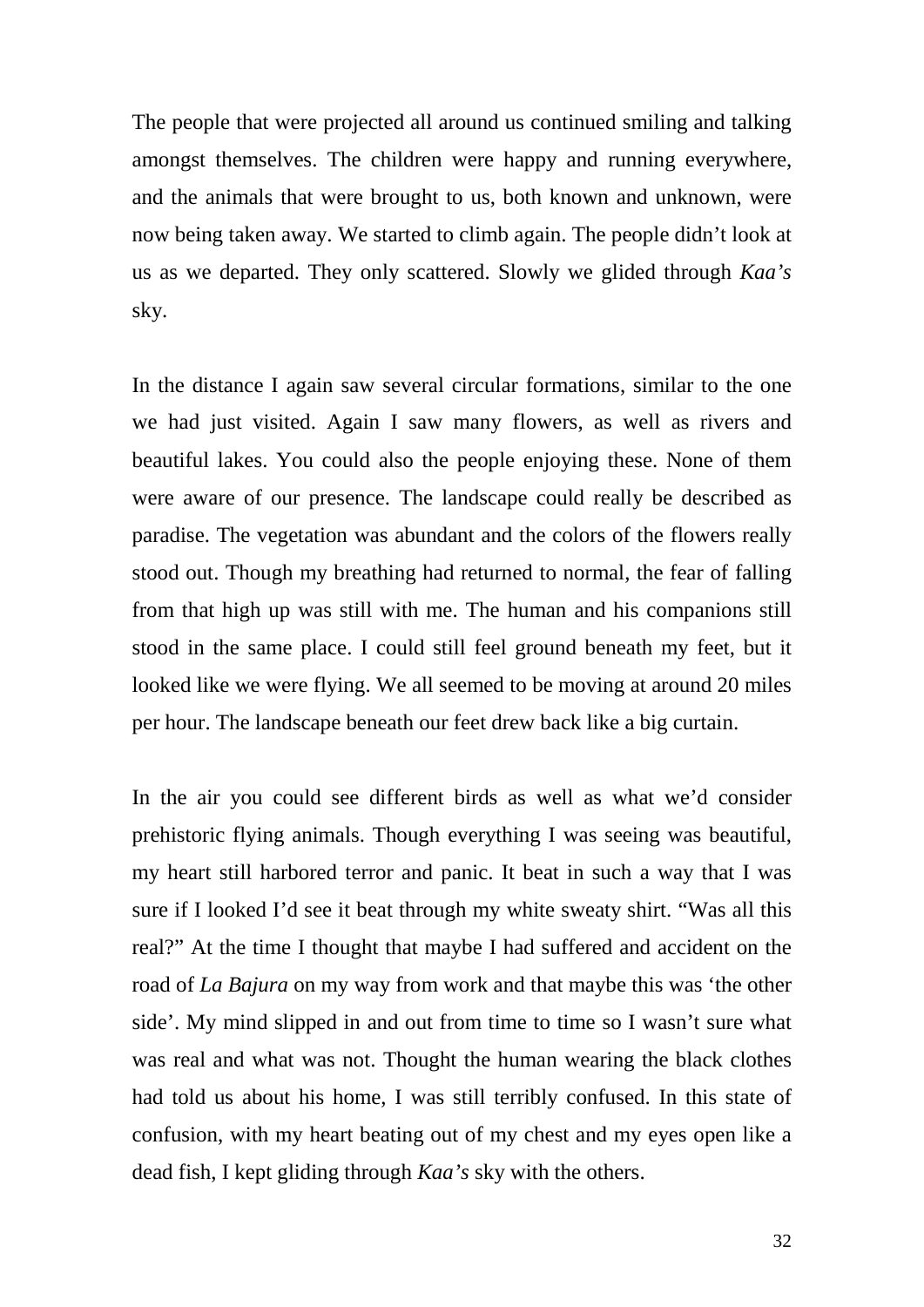We stopped over a place that looked like a farm. The fields were tended by hundreds of *oemores*. They were harvesting something I couldn't make out and our guide didn't tell us. The *oemores* looked like organized ants. Each one carrying out their role under the *Kaa* sun, which had the same characteristics as our own star on Earth, so far I as could tell. We couldn't fell its heat though, since it was only a projection. We stood over that farm only for a short while. I managed to see many *oemores* carrying some sort of boxes. I thought that maybe in them they were carrying whatever it is they were harvesting. They took them inside a big building that looked was made out of bricks.

The color of the building was terracotta. I didn't see any vehicles around. They all walked on foot. From what I could tell from the height and distance that I was, they could have been harvesting potatoes or yams or something like that. I really couldn't be sure though. We left the farm and continued our journey. On the horizon we started to see what looked like a great city. When we got there I saw there were no people around. There were lots of majestic buildings made out of a solid looking material resembling concrete or cement. They didn't have any windows and though I could not see any entrances I figured there had to be somewhere. Some of the buildings were rectangular shaped and others squared. In the middle of all these gray buildings there was a great wonder: an enormous pyramid. It looked as if it was constructed out of the same material as the houses we'd just seen. It seemed as if were made out of polished precious stones or shiny different colored ice. The colors all fused together. The base of the pyramid was turquoise blue. This turned into a purple and then a fiery red at the very top. The seven wonders of our world couldn't compare to this monument. I watched in disbelief. My mind could barely take it. This great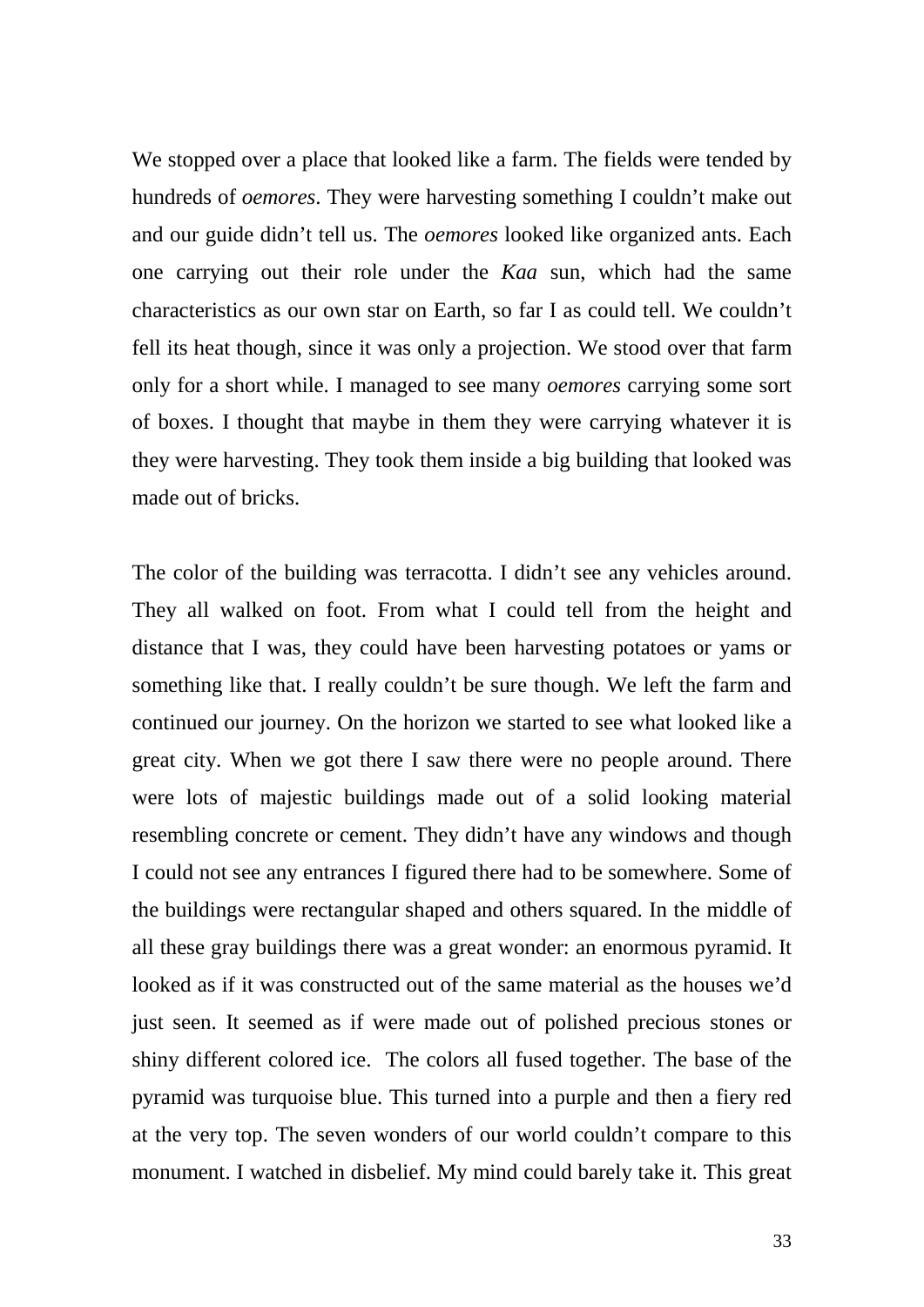deserted city was indeed impressive. Flowers did not grow here and what appeared to be roads between the buildings were devoid of any form of life. Suspended in mid air in front of the enormous pyramid he spoke again.

- This is the government center for the mother planet of *Kaa* and for its descendants who inhabit the planets of this Solar System in particular.

According to our guide, this is where his father works as a helper in the affairs of the planets. Our guide's father is in charge of those operations that have to do with the observation of our planet Earth, or *CRIO*, as they call it. He also told us the other square buildings were laboratories and that the *oemores* were mass produced in some of them. We didn't descend to this government center.

We continued our journey, still seated, until we reached a place were there was no more vegetation and what appeared to be a desert came up. In the distance you could see something resembling an urban zone made up of houses with round metallic rooftops that reflected the sun. As we got closer I realized that what I was really seeing was just an extension of the desert filled with hundreds of circular vehicles, what are commonly known as "flying saucers". All except three of these were the same size. Amongst all the crafts I saw a building of staggering proportions that looked like a granary.

While we were, apparently, suspended over this warehouse or airport, one of the ships left the ground and got close to us. It was immense, even bigger than a 747 airplane. We couldn't hear any sounds. It was very impressive. It had a circular shape, like two inverted plates one on top of the other. In the center of its upper part it had a dome that looked like it was made out of glass. Below in the center it had another dome identical to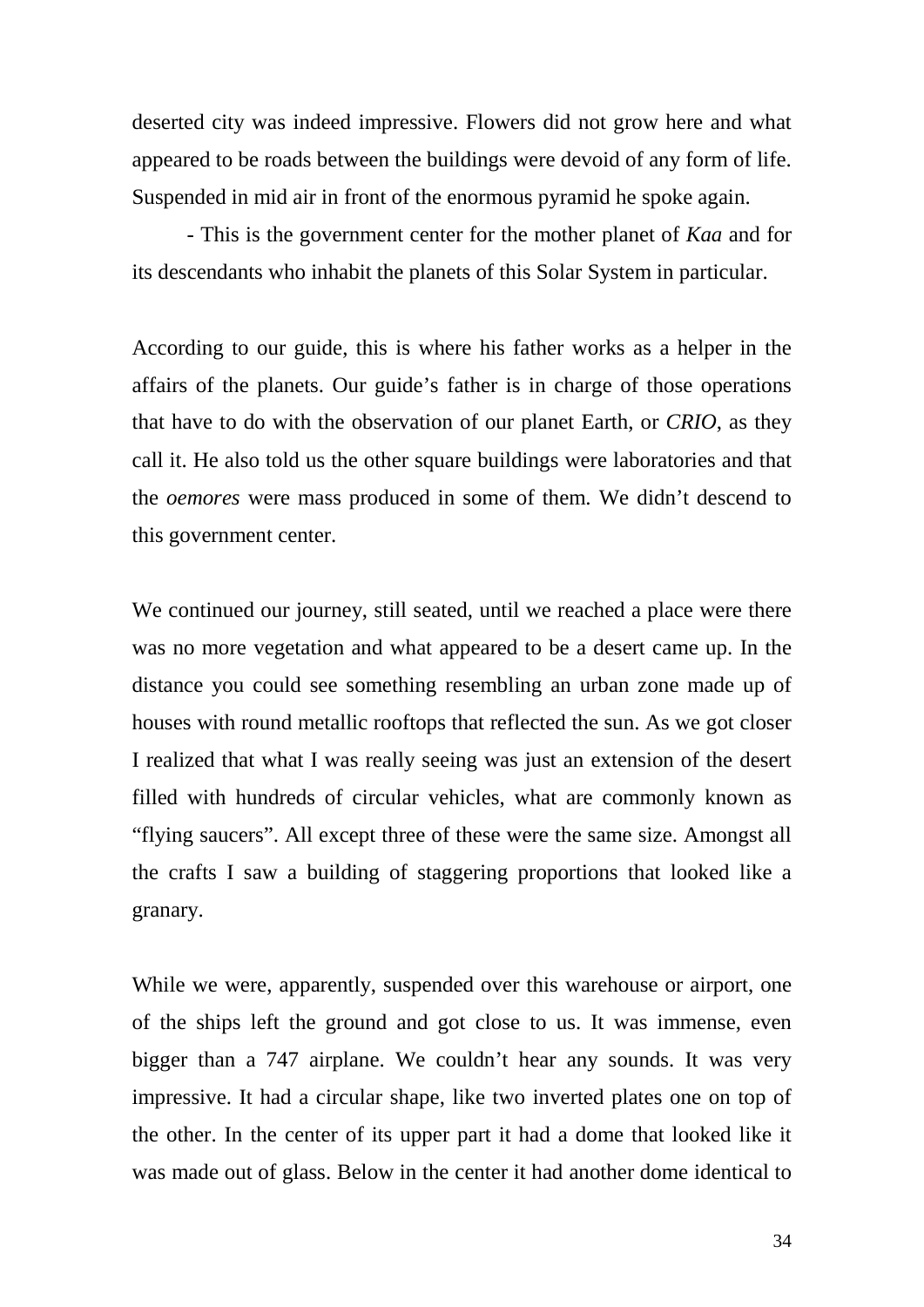the one on the top. It was a smoky gray blue color. When it got in top of us I noticed that beams came of the dome in the center up to the crafts edge which gave the impression of the sun and its rays. All of a sudden the vehicle climbed very high and it lit up, which really made it look like a real sun. It then descended and positioned itself below. Our chairs again started to turn. I really couldn't tell the bottom part of the object from its upper part since they looked identical. The ship again started to move and our chairs stopped right in front of the human and his two *oemores*. A door of sorts opened from the edge of the upper part of the vehicle and from there a smaller one emerged. It was like a navy blue car with no wheels. This carship had a glass top or something that looked like glass. It had many lights around it and when it passed over our heads I noticed it had lights in the bottom as well. Though the lights never actually turned on, they gave the impression they were lights. The auto-UFO got closer and I could see the driver was a little boy and an *oemore* was with him. It was as if the driver could see us suspended in mid air because he raised his arm as if to greet us. The blond blue-eyed boy started doing different maneuvers in the air. He was demonstrating his abilities.

The smaller vehicle then went back inside the large craft, which descended to its original location. I saw everything so clearly: the sky, the different objects, "how could they be so real?" I still didn't have an answer, what I was seeing all around me was like a dream.

One the three larger vehicles left the ground. This one looked like it was the size of baseball field. It went over our heads up to a point where it looked a little smaller. This time instead of another vehicle coming out of its interior, it divided itself into four parts. Kind of like a cake or a pizza. Each portion had beneath it in its center a sort of dome, which looked like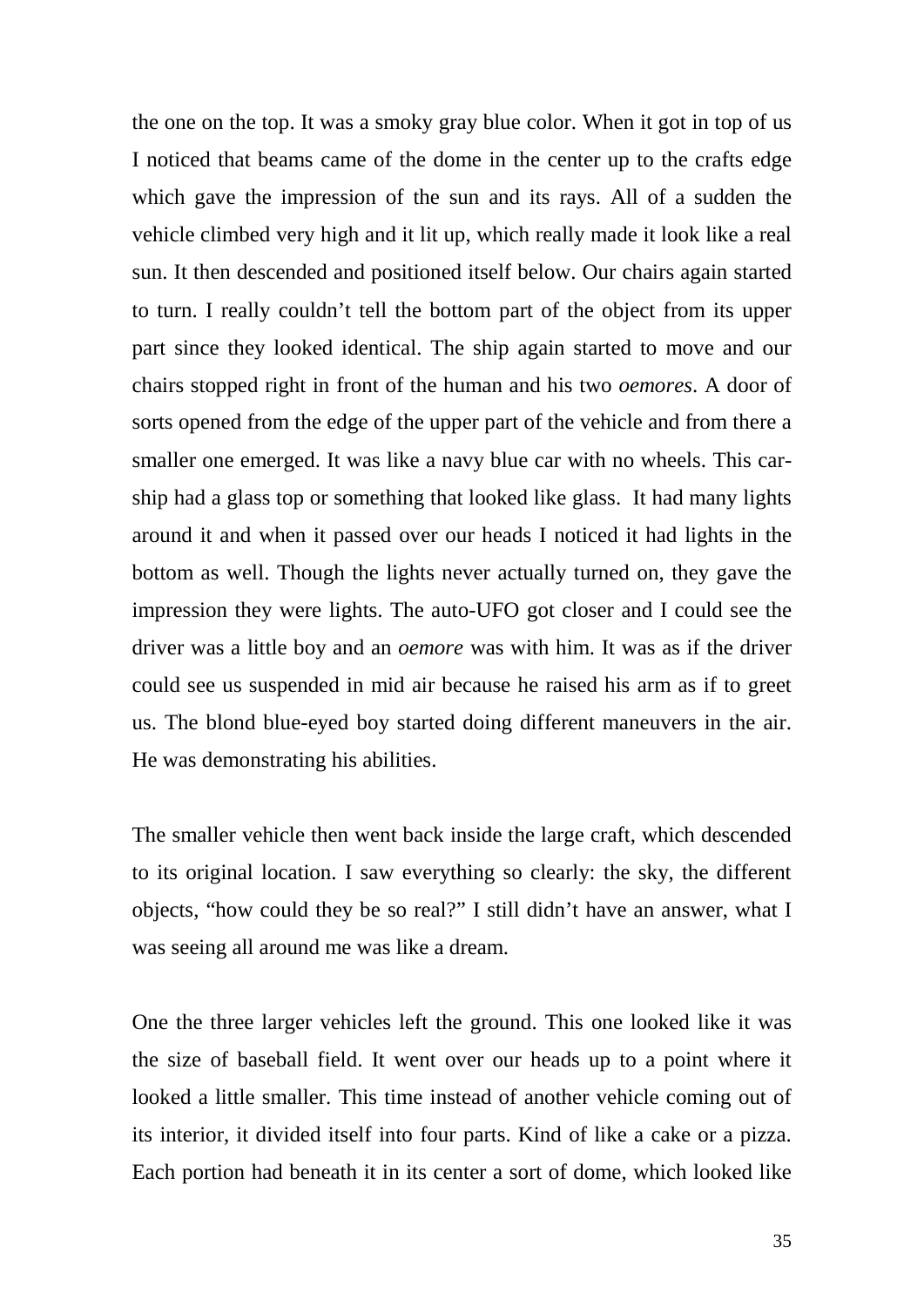it was made out of the same material as the others we'd seen. They positioned themselves in a single line and one by one these triangles slowly flew over us. According to our human guide, these vehicles were solar powered.

The sweat poured down my forehead and into my eyes. Every now and then when I felt my circulation wasn't normal, it was as if thousands of needles were piercing through my skin. Sitting like that for such a long time was terrible.

We then witnessed the four parts of this huge ship come together as one with great precision. It then descended and placed itself between the others. The smaller vehicles were blue-gray in color, like blue smoke, while the bigger ones were dark in color, like ash, almost black. From our position, suspended in the *Kaa* sky, I couldn't see if these crafts landed on their bellies or if they used wheels or something else to do so.

Our seats started to turn again until we were right in front of that gigantic silo like structure. It looked like it was made out of aluminum. The human extraterrestrial told us that all their vehicles were built and repaired there. We didn't see any personnel there and we couldn't really see an entrance to that building. It was probably located on the side that we couldn't see.

We then continued our flight and left that place in the desert behind. Though everything we were seeing was of great beauty, I again started to feel panic. Nothing could compare to the beauty of the trees, mountains, prairies, rivers, and most of all the flowers. All the colors stood out and were alive. The reds were redder, the green of the trees and grass even greener, and blue sky was indescribable. I felt at that point a lot of mixed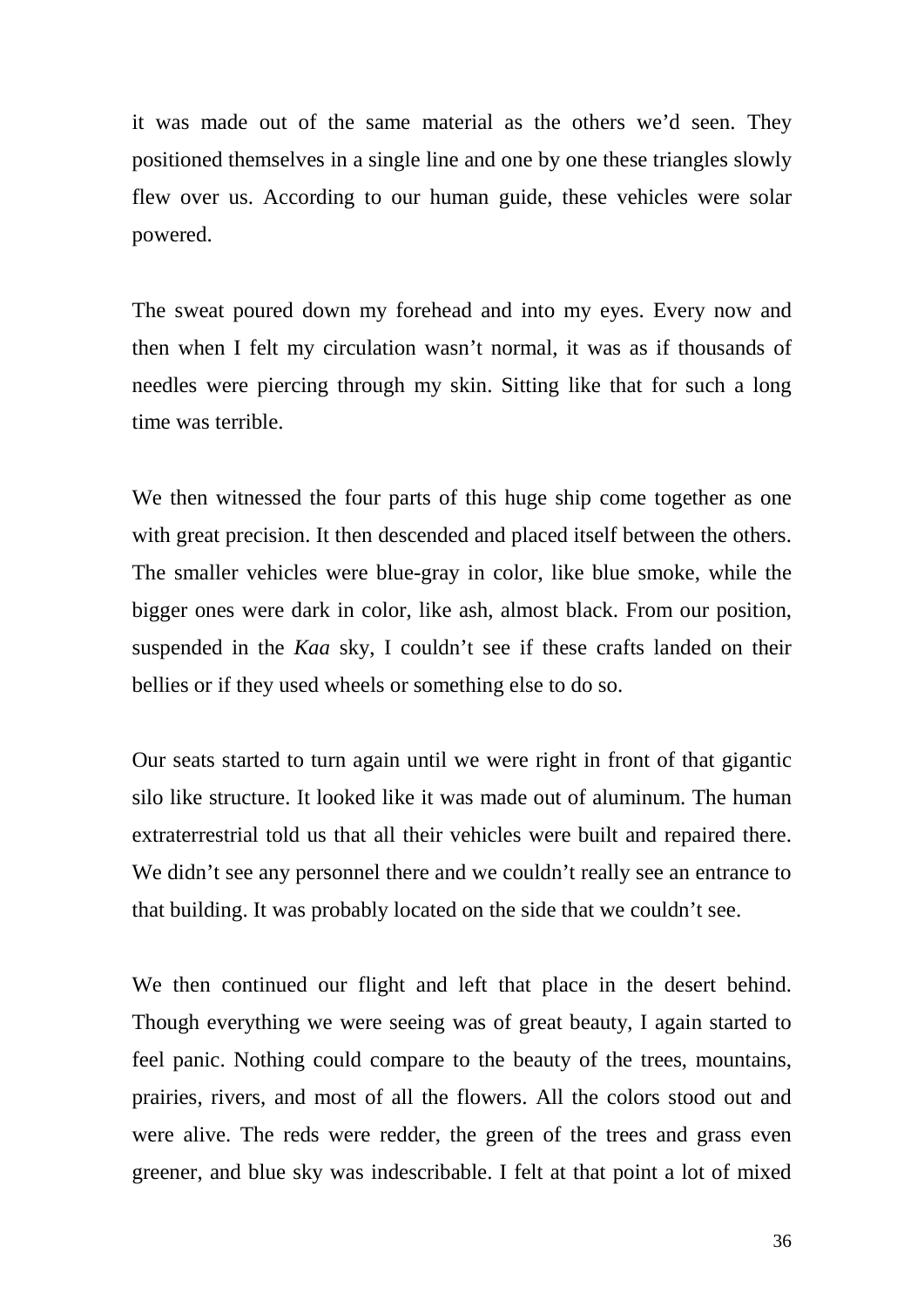emotions. On the one hand I was mesmerized, and on the other terrorized. A very particular combination of emotions I'd say. I wanted to stay in that place of extraordinary beauty, yet I also wanted to go back home in a hurry.

Through this projection fifteen human beings from Earth got to know the beautiful place were our kidnapper and two of his creatures with bulging eyes and large heads came from. But there was more to come. We got to a valley surrounded by mountains. There was an abundance of waterfalls and all kinds of vegetation and flowers of electrifying colors. We stopped and our seats commenced turning as they had done before. We slowly observed the gorgeous landscape. As we turned he spoke again:

- Observe this place well. This is how your Earth should look like. In the beginning, where you come from was indeed designed this way.

Our seats continued to turn slowly and his voice became, for lack of other noises and sounds, the center of my attention. He continued:

- Among you there are some who will contribute to the reestablishment of your world's original beauty.

By now, I couldn't tell fact from fiction.

The seats stopped turning and we ended up facing him. He started to talk to those who were in the first line. To these first five he called individually by their names and looked at deeply into their eyes. He gave them some sort of task. Some were assigned to the care of the animals, others to the sea and its many species. Others were assigned to agriculture, the birds and others things I don't recall. When it was my turn I remembered I couldn't look him in the eye. I was terrified of his deep penetrating look. Even though I didn't look at him, still he addressed me.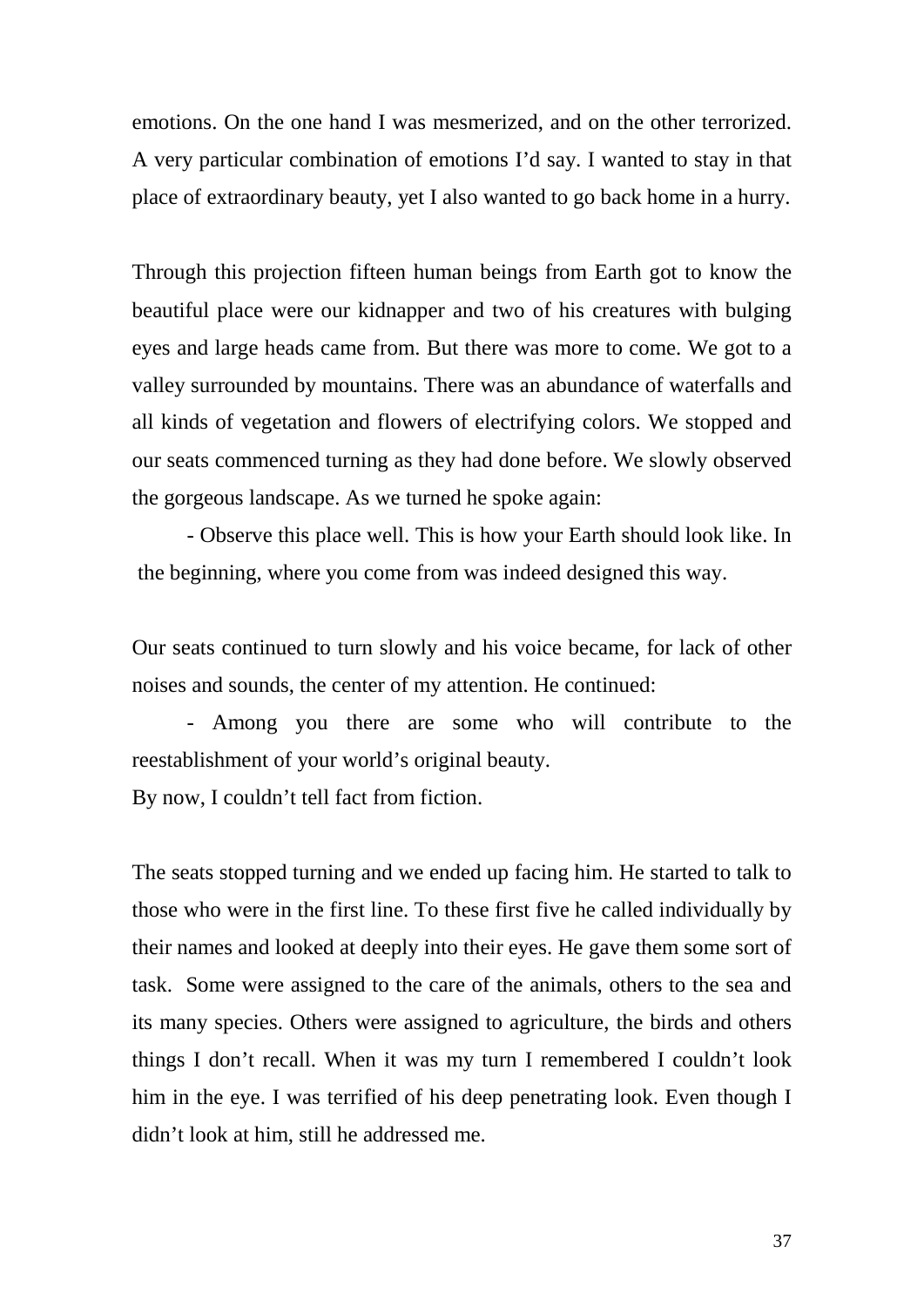- *Amaury*, you will help with the nature renewal of your world. You'll help the trees, the grass, and most importantly the flowers live on after what's to come.

I simply didn't understand. I knew nothing of flowers or trees, other that they needed earth, water, and sunlight. He then mentioned the name of the boy sitting on my right and proceeded to instruct him, as he did also with the rest of us.

- Have you understood what I've just told you? – He asked.

Nobody said a word. It seems as if some of us shook our heads in response to what the strange subject dressed in black asked us. He said that in time we would understand, that now we were just like children. He then said:

- Children are born without knowledge. However, step by step they acquire knowledge and wisdom. This is how it will happen for you as well.

I still didn't dare look at him. I feared meeting his intimidating eyes. I looked everywhere except in his direction. When he addressed the whole group I could look at him, but when he fixed his eyes on me I could not face him.

Slowly the landscape started to lose all its colors and started to vibrate visually. Everything then faded to darkness. When we could see again, or when the lights we could not see turned on, we found ourselves in that same room with the human who had identified himself as *Amarón*. Beside him stood his two monstrosities.

In this first projection there are many details I have omitted. I basically gave a general idea. The projections I'm about to narrate are short but shocking. They contain chilling and horrifying scenes. These are the most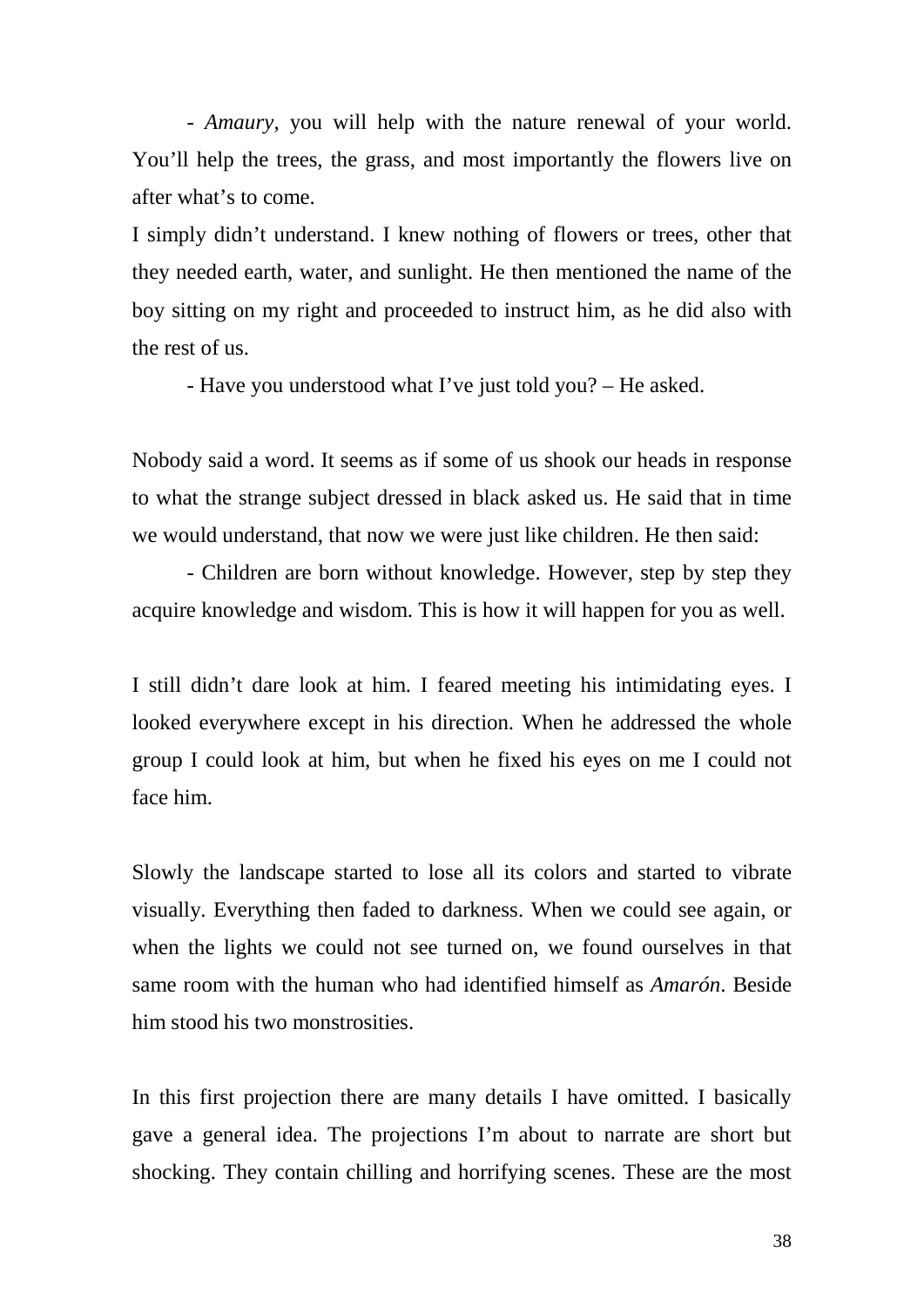important given to us by this being for our humanity. My sincere intention is not to alarm or traumatize anybody, but there's no other way of presenting them without doing so. In all truth, the images we saw are alarming not just for my country, but for the entire world. It's extremely hard for me to put into words the horror and suffering that those other fourteen people and myself went through when we saw that horrendous panorama. The dates of the events I'm about to describe where not given to us. Yet with every day that goes by I'm more convinced that were not that far off. I now understand what others before me, who have had something to say and nobody listened, have gone through. It's up to you, the reader, to take action or wait till it's too late. I beg you not to wait until they close the doors of the symbolic ark. Prepare yourselves and in a timely manner enter the ark of life. Don't wait to feel the rain fall on your face. Out of a sense of duty I give you the next projection.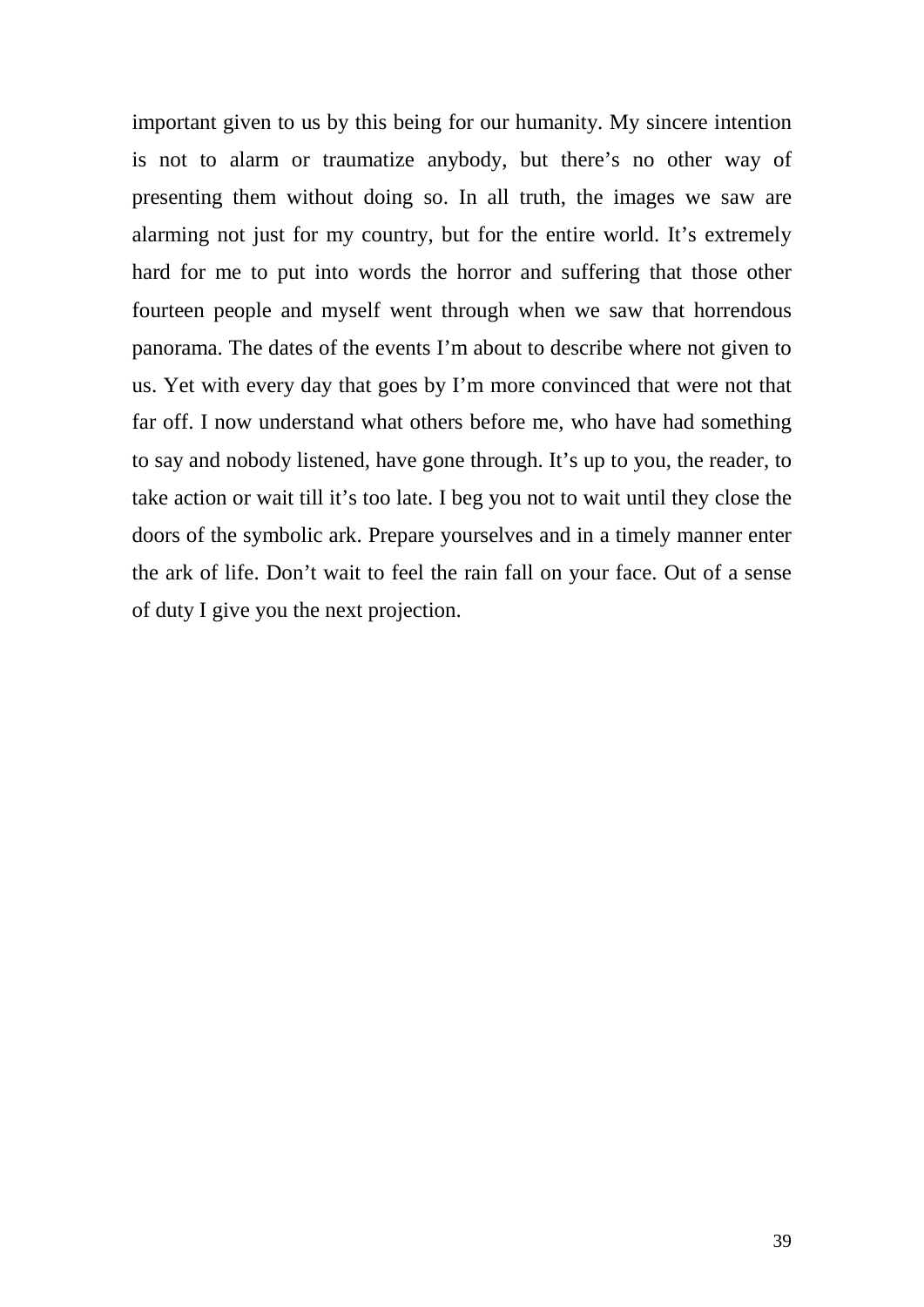## Chapter 4 (Projection #2)

The room seemed as it had gray walls again. These apparently solid walls now turned into light, daylight. Suddenly we were all sitting on top of a mountain. It was a nice sunny day. As opposed to the first projection, this one had sound. We could hear the breeze between the trees, birds chirping, cars in the distance and even a rooster. This projection appeared even more real than the other because of the sound. The only thing left was to feel the actual breeze in my hair and the sun on my skin. From my position I could see the ocean and lots of little houses spread out everywhere. The lampposts looked like toothpicks.

The vegetation of this place though green, wasn't as alive as the one we'd previously seen and there were no flowers. The green was rather opaque in comparison. Our seats started to turn and we then saw some towers that looked like they were used for communication of sorts. The guide told us that this place was in the western part of Puerto Rico. It looked like a normal, peaceful day. Judging from the suns orientation it might have been around noon. All of a sudden everything was engulfed in a dark shadow, as if the day had sped up tremendously. As I looked up I saw something obstructing the sun. Only a small portion of the sun was visible. I thought of maybe an eclipse.

A loud buzzing sound was heard in the distance. Like continuous thunder. We all saw it at the same time, up in the sky: a rock! It was crumbling into pieces as it came down, but its size instead of decreasing only increased as it got closer. Everyone in our group, including our guide and his two companions, was headed towards that dark object that fell from the sky. Before we left that position on the top of the mountain I thought I heard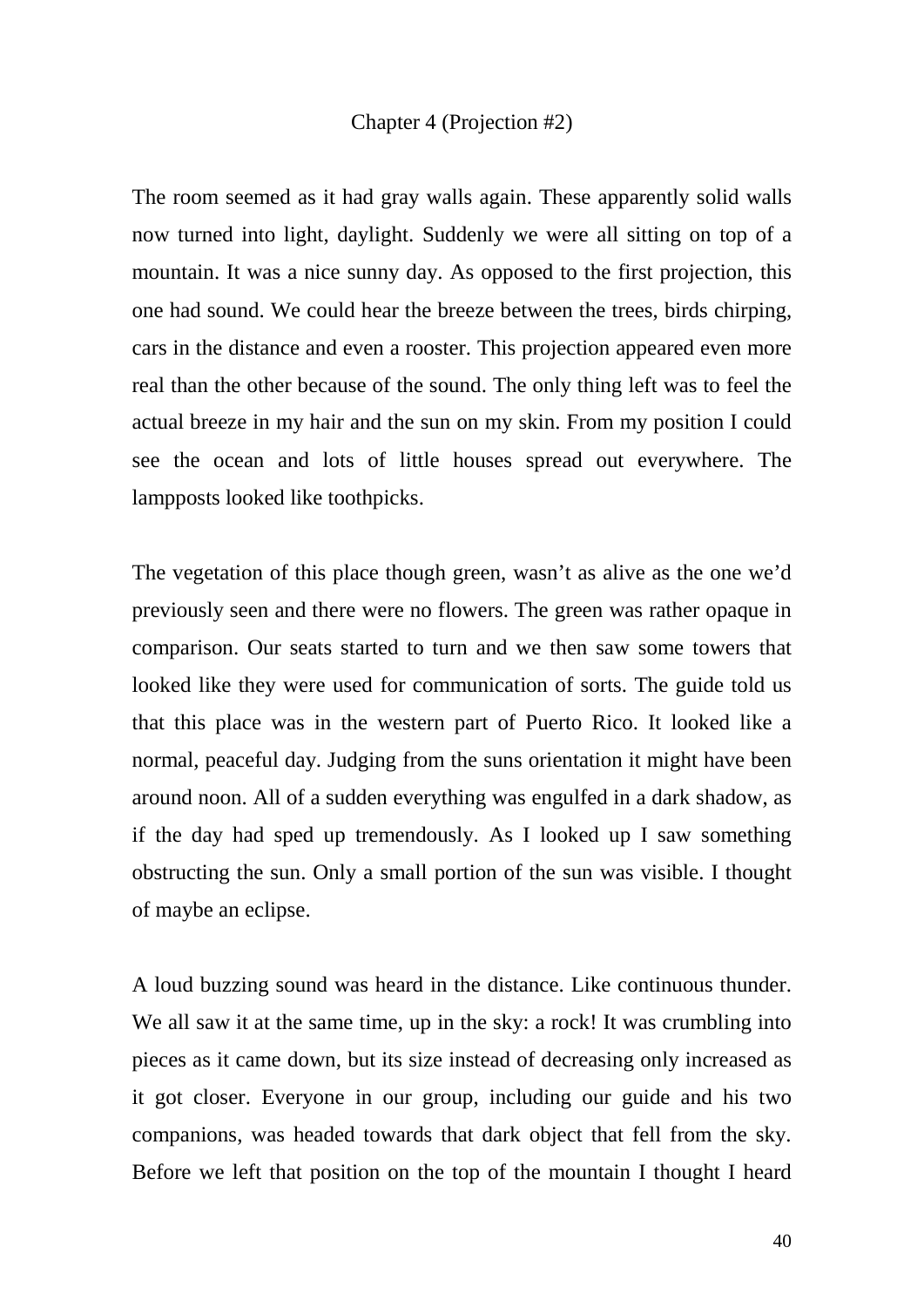what seemed to be people screaming. I couldn't see them but I heard them. Some of the others that were with me also started to scream. It was horrifying. I wanted to jump out of my seat but, where would I go? I remember wanting to close my eyes, but I could not. I had to see. I'll never forget those screams. They were so haunting I felt an almost uncontrollable urge to tear my clothes off. As the object got closer I noticed it was on fire. For a moment I thought it was the sun but when we got to a height that placed us over the rock the sun was then on top of us. We now had a better view of it. It had an enormous fire tail made up of its own burning pieces, like lava. I placed my hands on my ears and yelled off the top of my lungs: nooo! The thunder like sound got so loud I thought my eardrums would burst. I simply cannot describe the sound this rock-island made as it fell. If you'd stand close to the space shuttle's rockets during takeoff maybe you would have an idea of what it was like. It got to the point were I could not even hear myself screaming. I was about to collapse, and I think I actually did for a moment. I'm not lying when I say that at the time I went mad.

We apparently fell with this island-rock. The falling sensation was terrible. By then I'd stop screaming and could only watch dumbfounded as the next events unfolded. We stopped in mid air and saw the rock hit the ocean, near the western coast of Puerto Rico. It caused an explosion, as if a bomb had gone off. The impact created a huge vapor, water and smoke ball that reached our position in the air. I thought we'd get wet, but this was impossible. The island was shaken. We descended a bit more near the coast. The screams were heard again and every time the island shook, every tree vibrated. The sun still shone as if unaware of all that was happening. The vapor ball turned into a rain that fell everywhere.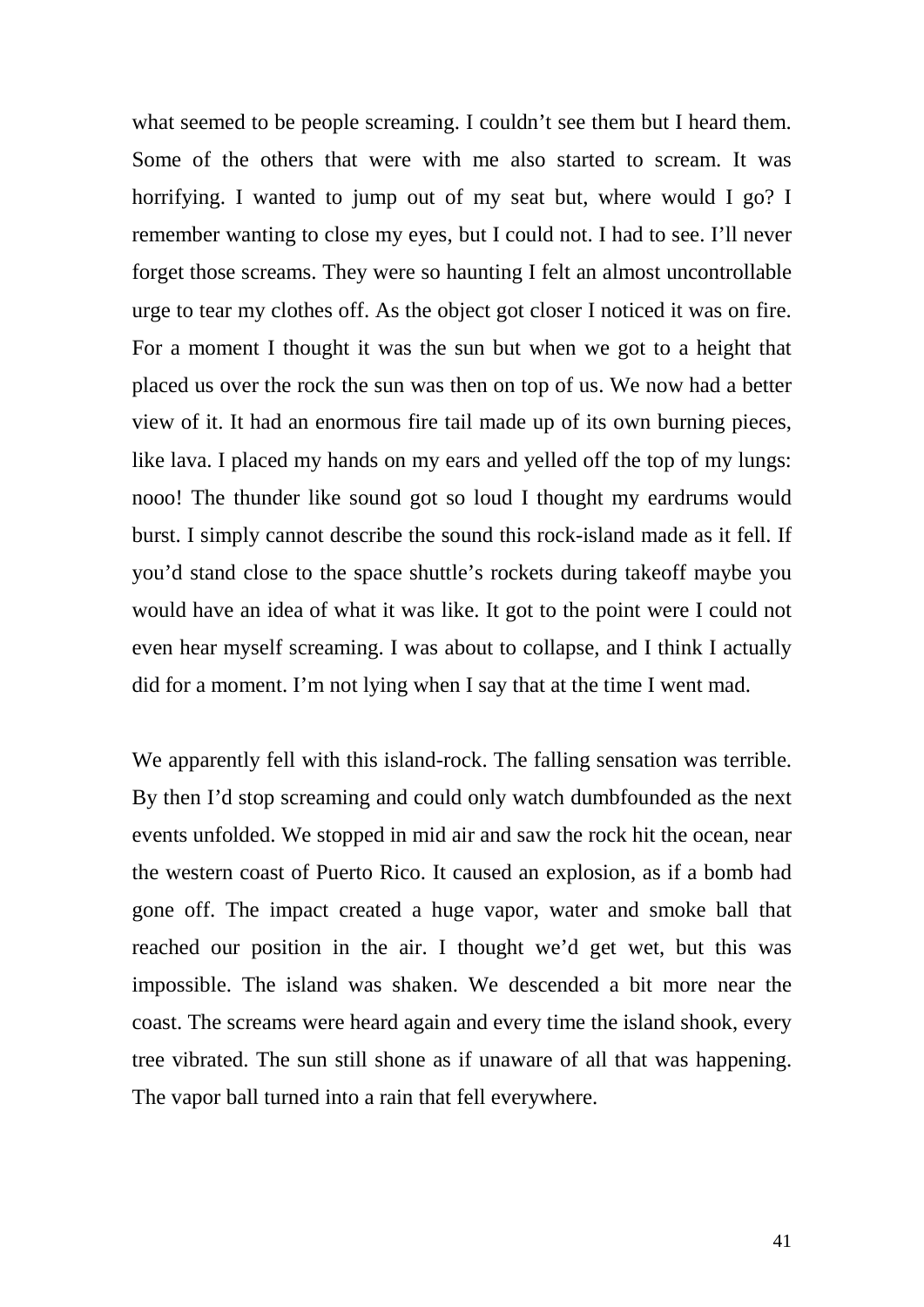We then heard another thunder like sound, but this time caused by an earthquake. A woman that was in group couldn't take it anymore and fainted. She slipped from her seat and I thought she would fall into that disaster, yet she only fell on the invisible floor of that projection room. She looked like she was floating in the air while unconscious. The two beings with fetus like heads rapidly went to her as if gliding through the air. They picked her up and placed her in her seat, yet she was still not conscious. I thought of helping her but I simply felt paralyzed and about to pass out myself. I couldn't feel my feet anymore. The little men returned to the human guide's side when something immense caught my attention. A wall had been raised, a gigantic, threatening, mortal wave. This devastating wall kept getting bigger as the water receded from the shore, leaving an uncommon landscape visible to the naked eye. Corals, reefs and all kinds of sea life where now exposed to the direct sunlight. We could see underwater valleys and hills, as well as great aquatic cliffs. What I could only guess were fish leaped over the now exposed sea floor due to the ocean being pulled back. The wall grew solid and overwhelming. I thought of my friends and family. Then I thought they were only cleverly projected images. I heard the island shake again and with it the horror screams of the Puerto Rican population.

When the sea had receded a few miles out, the wall then started to make its way to the island. I could imagine what was about to happen. I wanted to beg the human guide to stop the projection. A looked at him and his two companions for a moment and I felt hate. He was just standing there so unmoved while all this was happening, sure of himself, untouchable. I didn't want to see what was happening but all the while I couldn't stop watching. The great wall was approaching land. It got to the coast but it didn't stop there. It kept going inland. It seemed to be dragging everything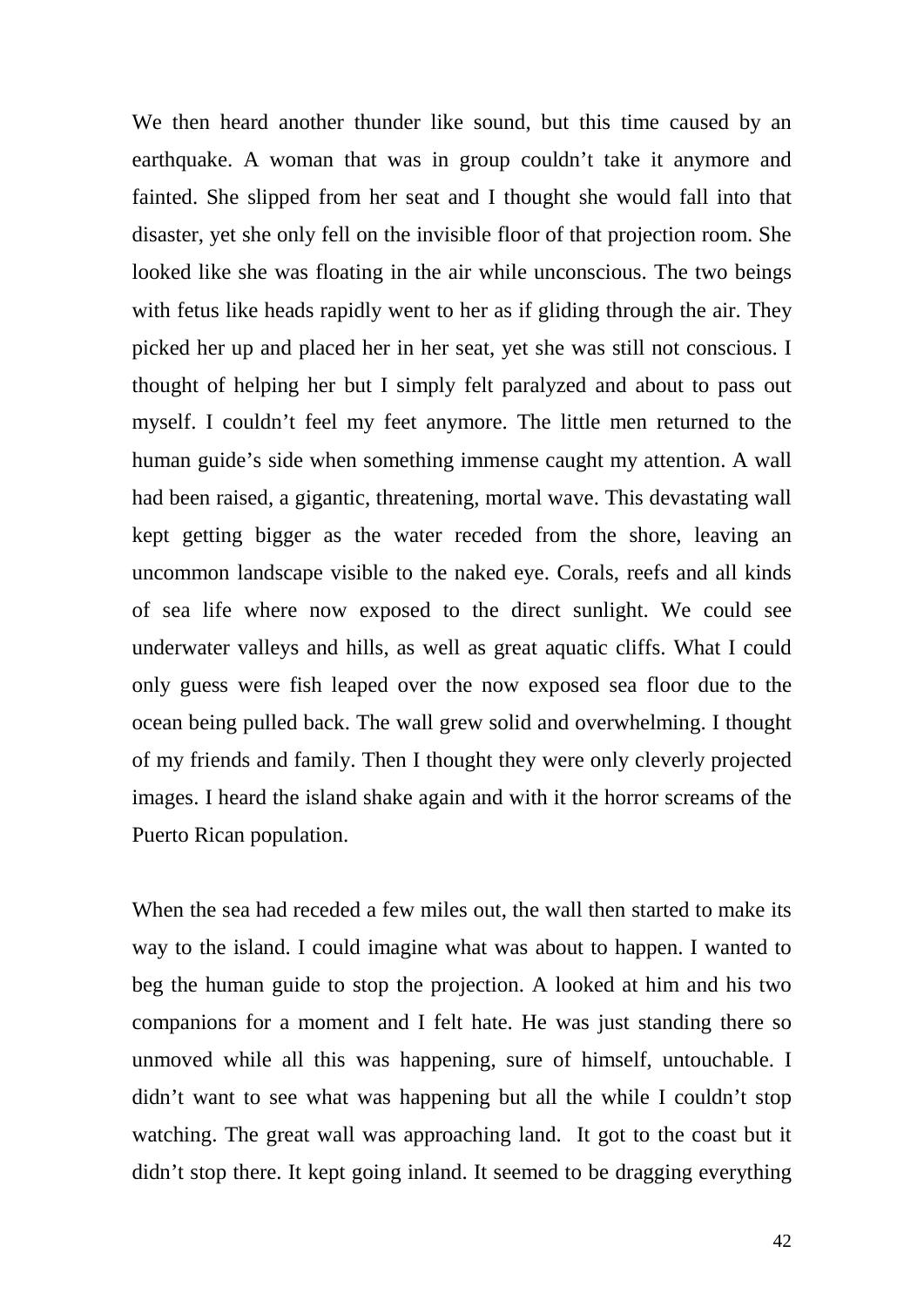in its path. Thousands of hysterical screams were drowned. In a matter of seconds everything was dead silent. The giant wave broke somewhere out of our range of vision. It covered everything, even the mountains.

Somehow we started to get a better view of everything. The sea was full of debris and garbage. We saw hundreds of destroyed homes and their remains floating everywhere. Palm trees and other trees had been yanked out of the ground. What looked like a little island was actually the top of one of the highest mountains of the area. Thousands of drowned people and animals floated in the water. The strange thing was that everything happened on broad daylight. The sun shone just like it did before the disaster, as if nothing had happened.

All of us in the group cried uncontrollably. The lady who had fainted had regained consciousness. The emotional pain was very strong. It made you want to cease living. The guide tried to console us by reminding us that they were merely projected images, and that it wasn't really happening right now. Mi thoughts were all over the place. The images we saw went in and out of my mind like in a television with a child holding the remote control. My nervous system was about to burst. I imagined horrible scenes relating to my family. I thought that maybe some of the people who had drowned were them. Our seats revolved slowly so that we could observe all the horror. The only thing not covered by the turbulent sea of the area we were looking at was that small portion of land that looked like a little island. I don't know if all of Puerto Rico was now underwater, since we could only see this area in particular. The water looked dark and dirty. The debris in it was tremendous. I didn't see any more birds and the only human presence was us.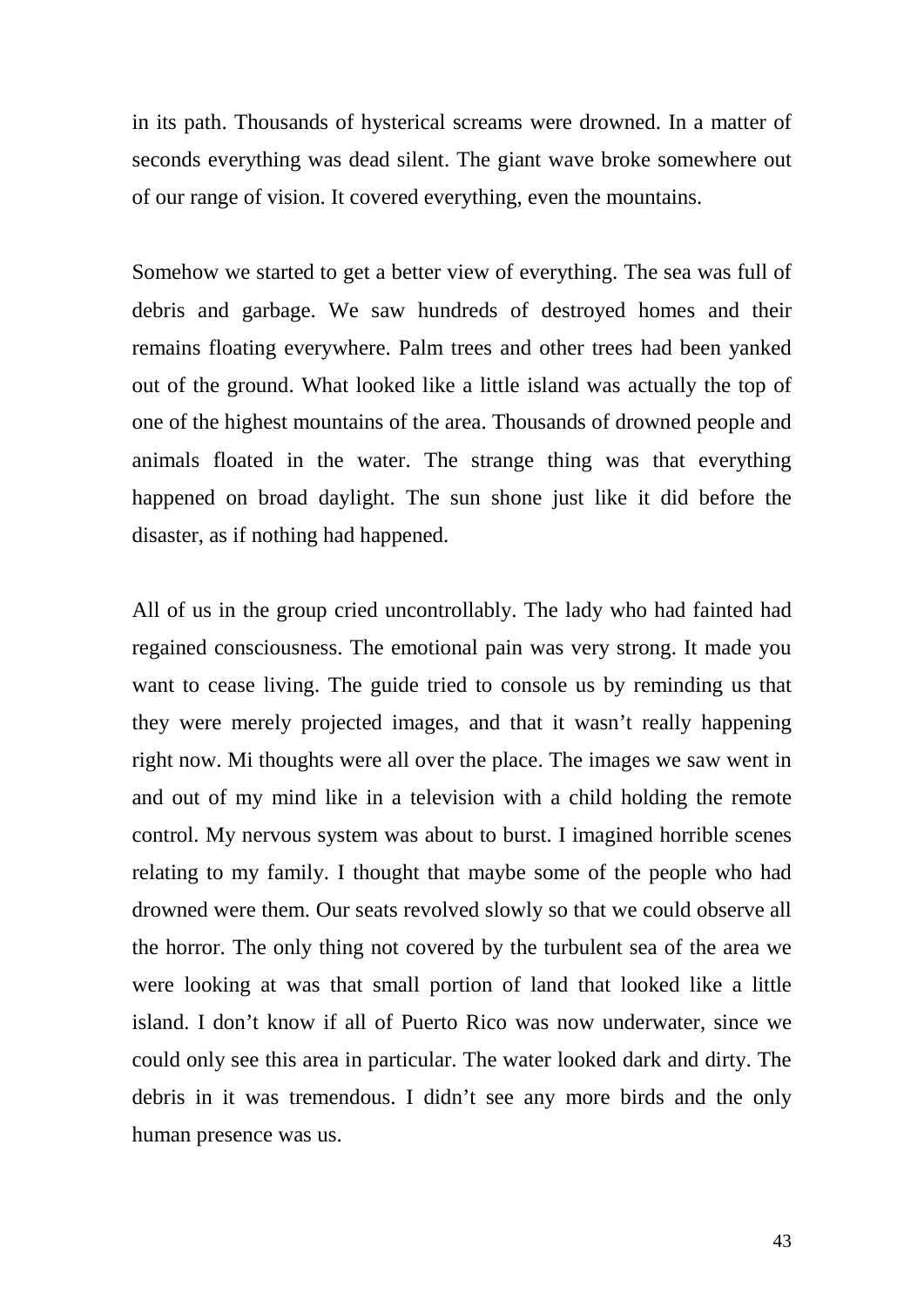We returned to where we faced the guide and his creations again. I thought I saw sadness in the face of the one that called himself *Amarón.* We headed towards that small portion of land that was not underwater. Was this all that was left of Puerto Rico? Or maybe now *Puerto Chico*? We descended to this place. There was no vegetation and the ground was wet. It was a very small piece of land, maybe twenty homes could be built there. From this closer perspective the sea looked even darker and all the things floating in it we could see clearer. The sea water rain caused by the impact had ceased. All of a sudden the image went wavy and it disappeared. In its place the walls of that place again were made visible.

It was the end of that projection and I was relieved. I didn't want to see anymore. I only wanted to get out of that place. Fear though, I think, keep me from doing it. Also, I didn't see doors or windows. Even if I had mustered up the courage to do it, again, where would I run to? How would I get out? And there was also the possibility that those two creatures would go after me. The mere thought of them touching me again was enough to make me to stay put. The man dressed in black gave us a few moments to settle down. Some, myself included, were still crying. He insisted that what we'd just seen was just an image, but that in reality, that's how it would happen. Those words destroyed me: "... in reality that's how it would happen". Which reality? At the time I didn't know what that was. My own reality had died. They had killed it.

- Now I ask that you calm down. Remember that is not happening now, they're only images. The next projection will only be shown partially, in just one dimension. It will be less difficult then to absorb the information. However I warn you that these will be the most shocking so be prepared.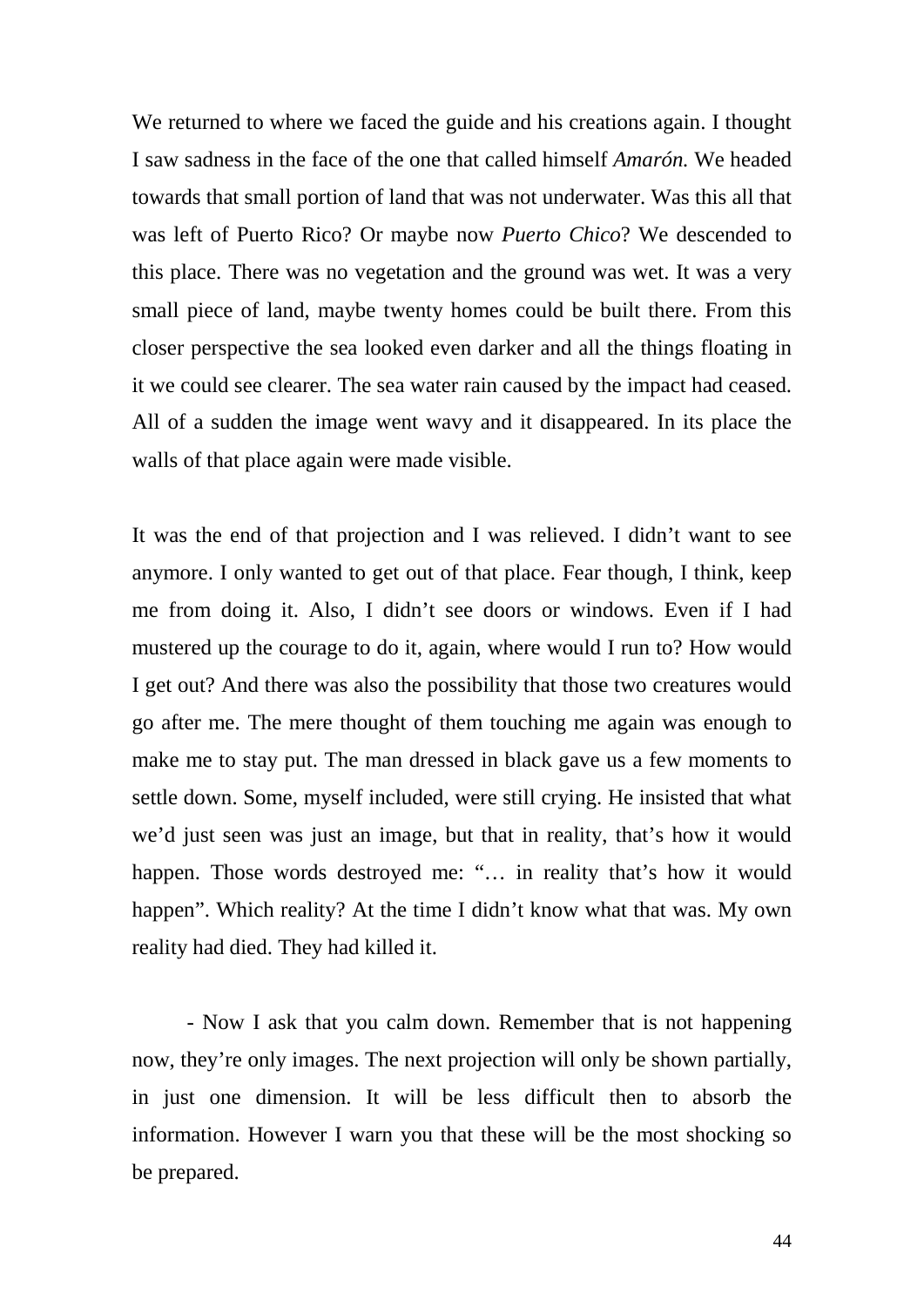With theses words the room went dark again. I gulped and for a moment stopped breathing. We started to turn again in our seats and then suddenly stopped. With this movement instead of being in the last row I was now in the first. The person that had been in front of me was now to my right and the boy that was next to me was now behind. The guide and his friends to our right. This projection we saw as if we were in a movie theater except that the images were clearer and with a lot of depth perception. It was like watching the events through a glass. I remember looking back to see if I could catch a view of the projector o device that was playing these images that looked so real. The only thing I could see though were there faces filled with terror of the others in the group, and the room's infinite darkness. This projection had no sound and it resembled a documentary. The narrator was he who had stated was an extraterrestrial.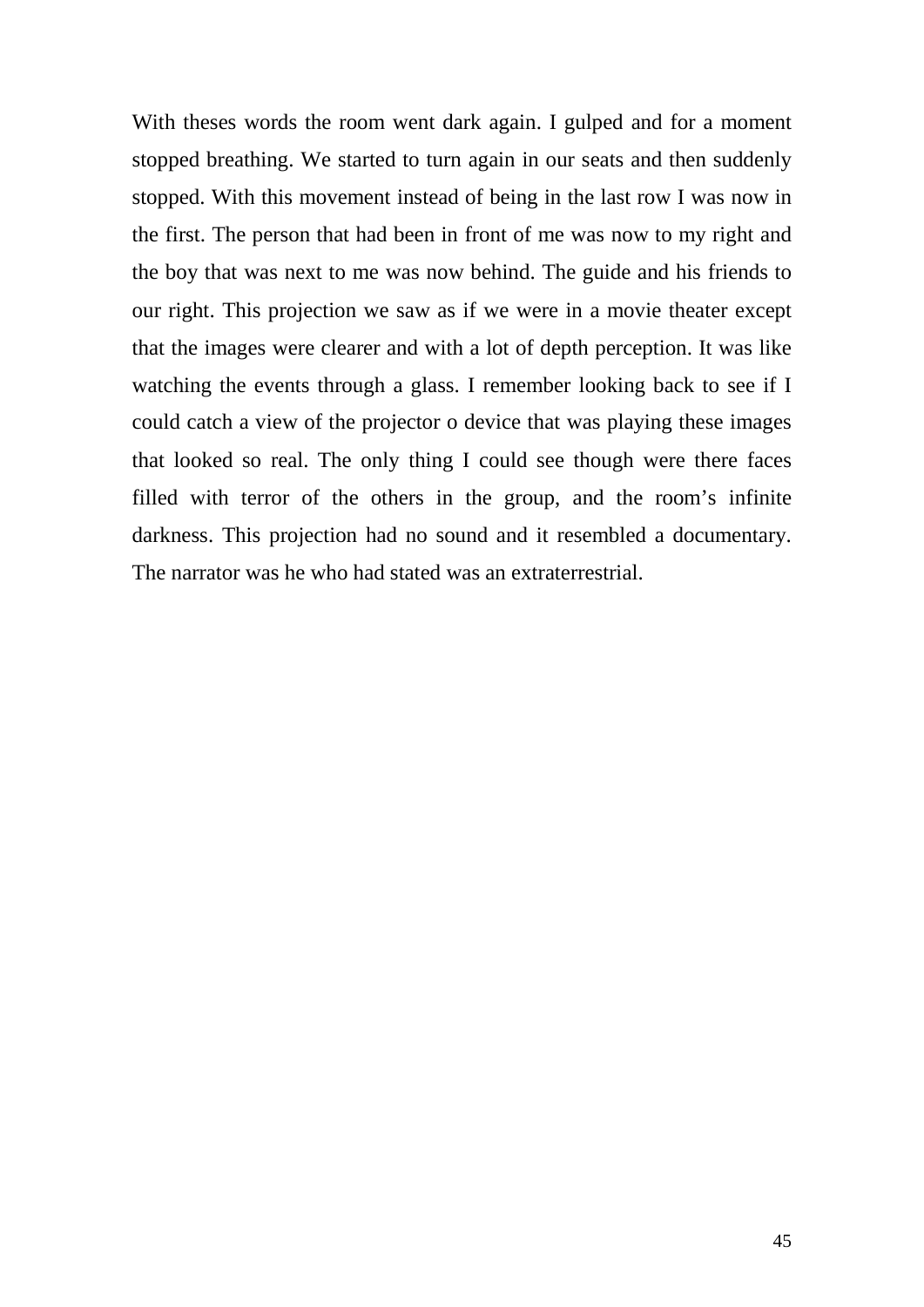It started by showing different government buildings on Earth. The last was the White House in Washington, D.C. He told us:

- The different governments that rule the nations, humanity, have their own interests in mind. The primary focus of these rulers is power and absolute control. Their only objective is to acquire wealth at all costs. In this scheme, money and the excessive value it has been given play a major role. This blinds them to the imminent destruction.

While he spoke we could see how the United States presidential building started to shake and crumble by what seemed to be an earthquake. It was left in ruins. The next images showed seismic activity throughout the whole world.

As we watched he informed us that earthquakes and tsunamis would become an everyday occurrence in our world. We would come to live in a society were building construction would cease. We saw places devastated by the holocaust and people escaping from their destroyed homes. You could see the pain and suffering in their faces. With started to cry in agony. Everything we saw was horrendous. I asked myself why I kept watching when I really didn't want to see anymore or hear that being.

Afterwards I saw hundreds of people in something that resembled a camp. It was filled with tents and shelters made out of car tires. Everything and everyone looked dirty. In the distance I could see some ruins but I couldn't make out what they were. The human told us that during these times there would be very little people left on Earth due to the earthquakes and horrible sickness. All the water would be severely contaminated. He also told us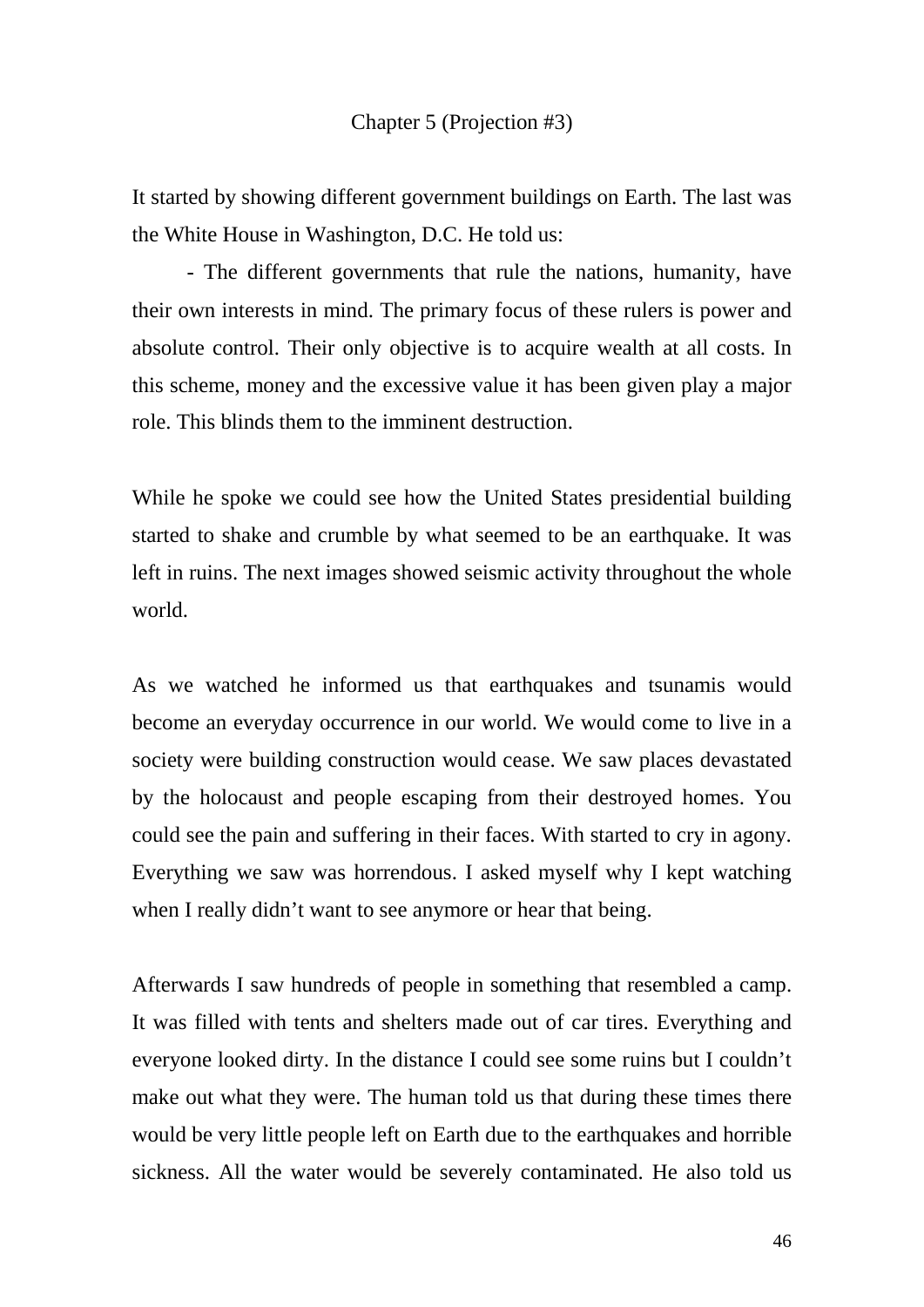that there would not be any kind of sea life whatsoever. We actually saw inside the water and there wasn't a trace of any kind of fish or algae, only black waters and garbage. He added:

- Birds would become extinct due to man. Though they will feed him for a while.

In other images we saw pileups of military equipment. The one who called himself *Amarón* informed us that peace would reign in those days, not for the efforts of our governments, but because of the lack of people. There'd be actually only one government, a global government, one whose sole purpose would be the wellbeing of the survivors. No sooner he said this, he then showed us a grand island. It had a great dome made of glass of some kind that covered it completely. He told us that the world government would build a huge floating city over the contaminated waters. The earthquakes wouldn't affect it and tsunamis would be detected with enough time avoid them.

This island-city will be like an enormous ship steered clear of all danger. Only certain privileged people would be able to live there. There they would have all kinds of amenities, comforts, and luxuries. The government would make sure that all who reside there are free from all types of illnesses. This artificial island will be named Atlantis. They would all proclaim themselves chosen by the Originator (God), but their behavior towards the rest of humanity would be deplorable and shameful. The citizens of rest of the planet would survive with very little resources. If anyone would try to get close to this governmental city, they would immediately be annihilated by lasers installed on four observation towers located on the dome exteriors. No one would be allowed in or out.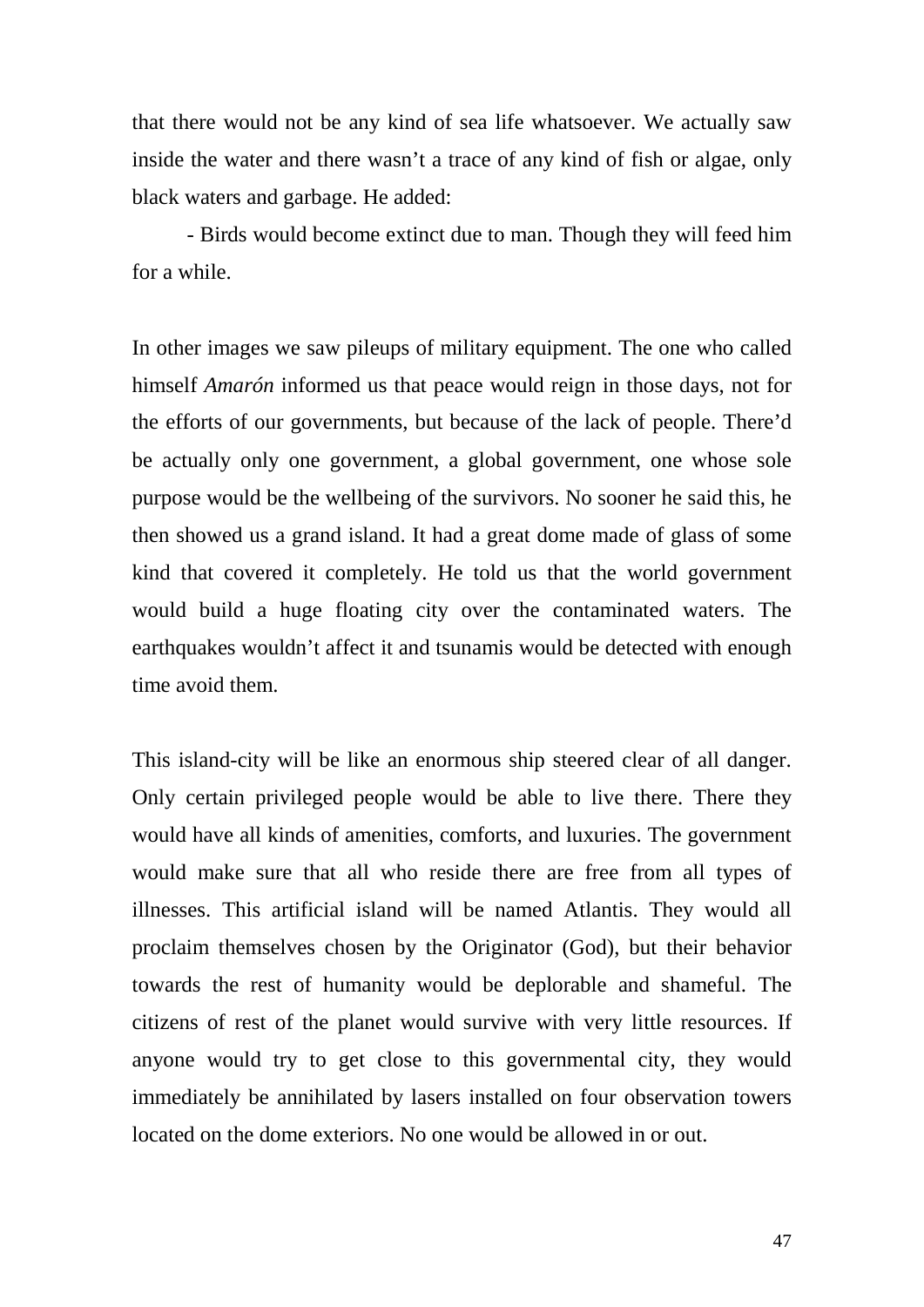In the images I could discern the shape of the island. It was squared and it had cylindrical, glass like towers in its corners. They were connected to the immense dome. Along its edges there were glass tunnels that almost touched the water. I could see people walking in them as well as on the towers. Inside the dome you could see vegetation and buildings. The dome seemed to be resting on some sort of net that served as its skeletal structure.

We were showed images of its interiors. It was a very pretty place. It had gardens and orchards. Along the streets people walked dressed in the same style of clothing that we use now, clothing that didn't seem futuristic looking at all. Streets were made out of cement or something like it. I saw places that looked like stores, restaurants with people seated on the exterior, and many others on bicycles. The buildings were not high and their architecture had a blend of styles: Oriental, European, American, Contemporary, and others. The people in this artificial place looked healthy and worry free.

Meanwhile, as we were shown, the rest of humanity rotting. People living in ruins and rubbish, wandering lonely places. We were told that money would lose its value and that only the strongest would survive. Also, we were shown people trying to form some sort of government, but their very nature wouldn't allow it. Fires would spread throughout the entire planet. There will be so many dead from hunger, disease, and earthquakes that they'll be thrown in those fires. There wouldn't be time or resources to burry them. We were told society as we know it would cease to exist. Only the rich, powerful, and disease free people would live in the floating city. The rest of humanity would return to a semi prehistoric state.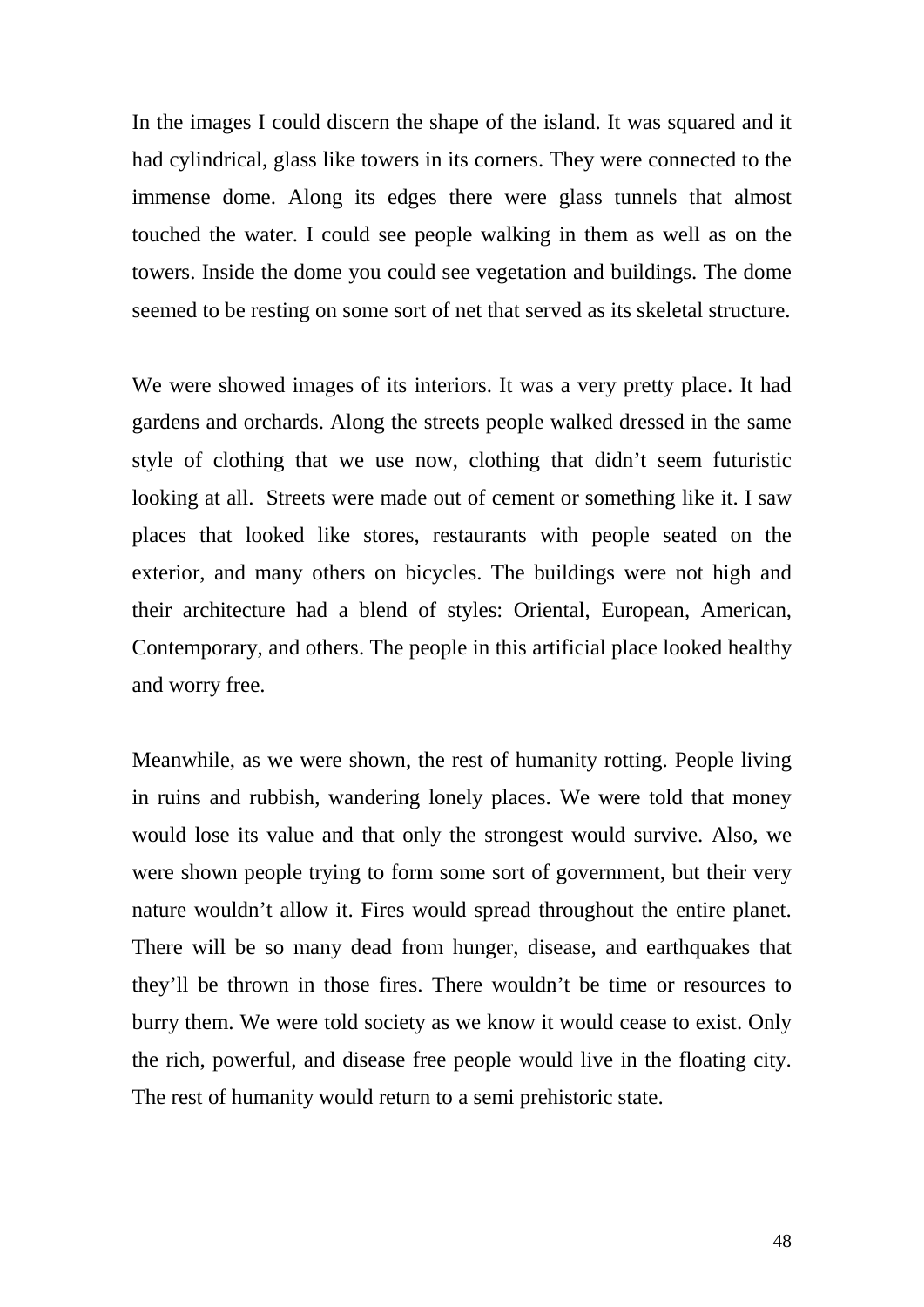The air would smell like death, but the stench would not reach the governmental island-city. Its dome would protect her. We were shown how the sky slowly saturated with ash. The clouds will be black and so will the rain. He told us that there would come a day in which man will feed off of man in order to survive. Many will chose to commit suicide. All this information was accompanied by the corresponding images. I almost threw up when I saw a family feeding themselves.

He said that after all of this and more had transpired there would take place the major event, the cataclysmic earthquake. Its magnitude and duration would be like nothing ever seen before. Its force would be enough to destroy de nuclear plant that powered the floating island. The explosion of this power plant would initiate a chain reaction of multiple explosions across the globe. Hundreds of abandoned nuclear weapons would blow up. The great city and its inhabitants will be reduced to bits and pieces and would sink into the dark sea forever.

The planet's geography would suffer extraordinary and drastic changes. Nothing will look the same. We were shown the planet from a distance in space: a dark and smoke globe, a dead planet. There would barely be any survivors. How did those survive? We were not told. The planet we were shown was covered with ash, and the sun and its rays could not penetrate the sky. Night lasted throughout the day. Night and day and time ceased to have any meaning. The guide then told us that then would come "The Time of the Originator". This I honestly didn't understand. I am now going to try my best to describe the images we saw next.

Our world appeared in darkness. A group of people gathered around a fire. Their clothing looked like rags. It looked as if they were roasting sausages.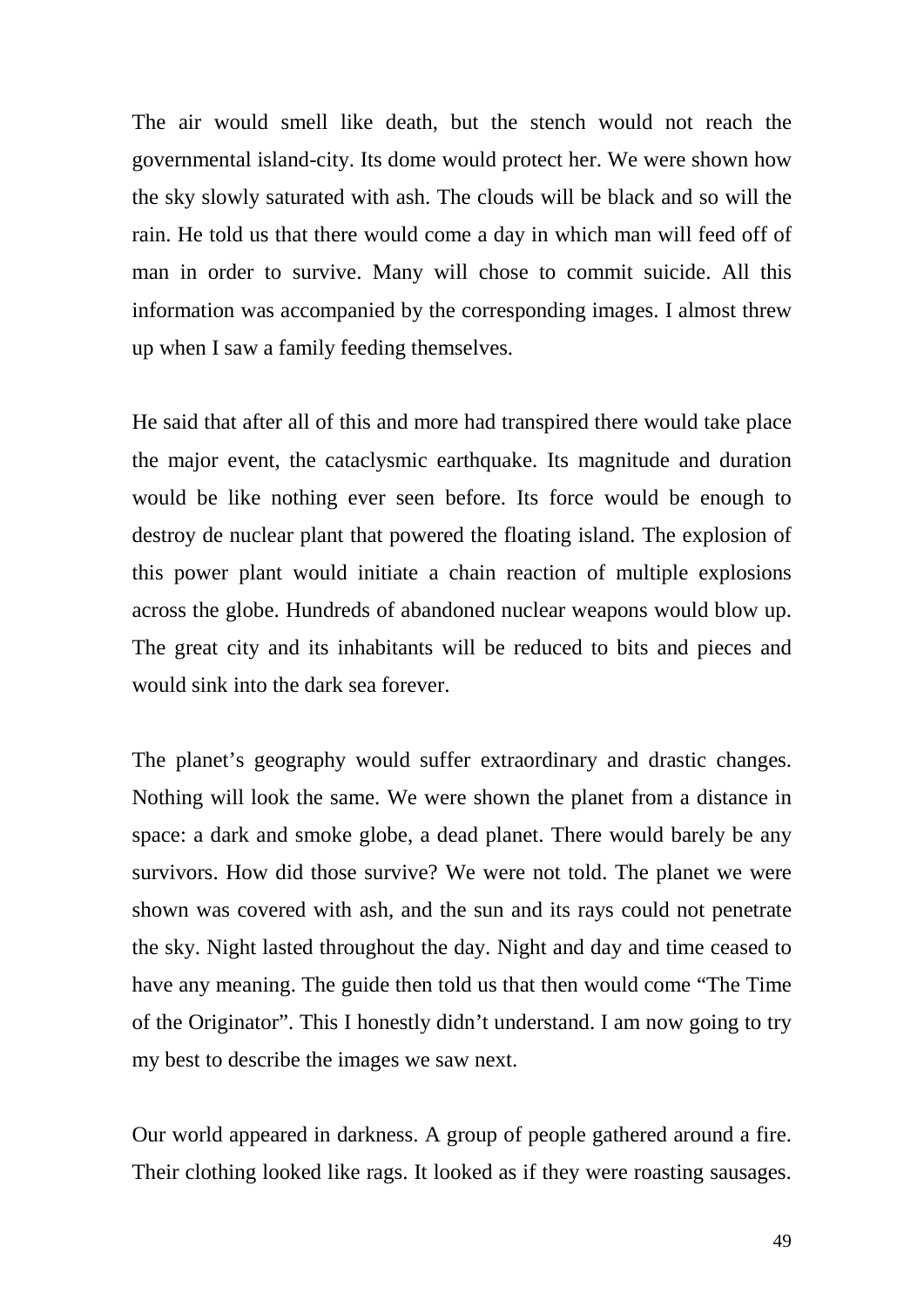In their faces there was death in life. They were all skin and bones, men women and children. The ash covered them from head to toe. Close to that group there was a cave that gave off light. I thought that maybe there were a few more of them inside. One of them was looking at the dark sky. He gestured and pointed to the sky. We didn't hear was he was saying or shouting since the projection had no sound. The others went to him and when they looked up they started to jump from joy but I could also see in their faces a little madness. More people came out of the cave and joined the apparent celebration. We still couldn't see what was causing this behavior. All of a sudden something from the sky illuminated all these fifty or so people. They were all staring as if hypnotized. They stopped moving. They seemed like trapped in a circle by the light.

We all observed the group of people lit up in that circle but we still couldn't see where the light was coming from. It looked as if it was coming from the darkness of the sky. Suddenly another smaller column of light appeared that shone in front of the group. Inside this light the figure of a man seemed to descend to the ground. The small column of light blended with the larger one and the man addressed to group. We couldn't hear what he said though.

The image slowly withdrew from us. From above all we could see were little shadows. The fire looked like a little lit match. In the sky appeared an intense light, as if the sun itself had come down below the clouds of ash. The light descended slowly, away from us. It looked as if it got bigger as it went down.

The light formed a brilliant circle. It was enormous, maybe even a few miles in diameter. It got to a point were we could see its upper part. It was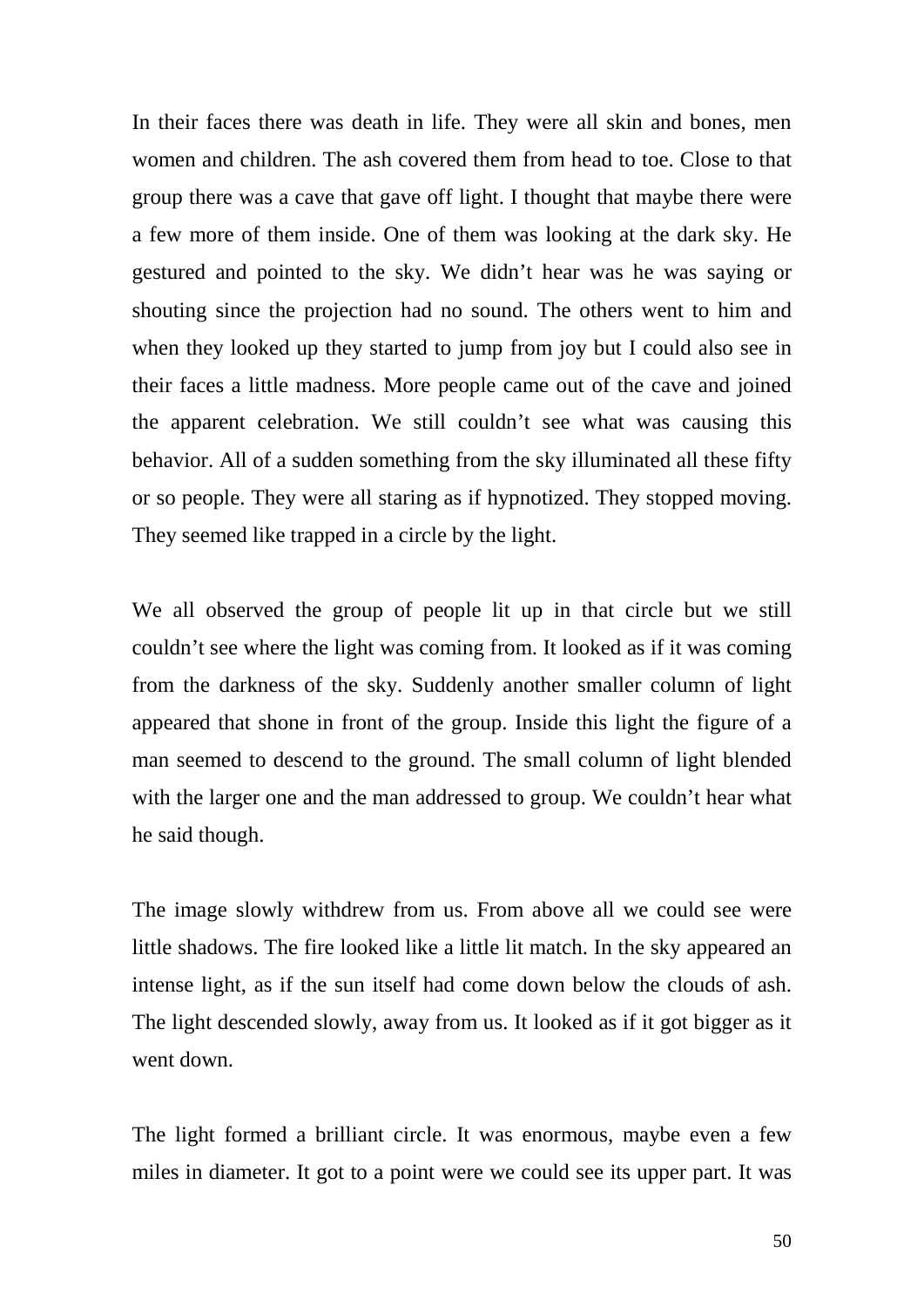an illuminated object, solid and gigantic. On its surface it had glass like buildings of different bright colors. Its appearance was glorious and magnificent as it reached the ground.

It looked like a brooch of precious stones. Illuminated and full of colors, there was great contrast between it and that place of darkness. Spread out in the distance we noticed other rays of light like the one covering the group of people we were looking at. If from a distance this object looked the size of a football field then up close it must have been much larger. Imagine if you will and green tray with intense colored square, round, and triangular objects.

We saw the ray of light ascend and with the visitor and the rest of the people. Only darkness was left behind. The group climbed up to the point where the light was coming from. The other rays of light started to do the same. It looked as if those too transported people in them but we couldn't see it clearly. In the middle of the darkness we now only saw that giant stadium like object that gave off a fluorescent green light and the small fire on the ground. There was then movement over that object and immediately we saw columns of light form a circle on the objects surface. Through those columns of light descended little figures. After, the lights again ascended. I started to notice the image and the object got closer to us. According to the images, we were approaching from the top. The green tray turned out to be grass, trees, and vegetation. There were flowers, fruits, and animals there. The precious stones turned out to be houses and homes.

From a great sphere in the center of this object poured a crystal clear river. The river ran through blue turquoise canals up to the edges of that green tray. It flowed in two directions, from the center to right and from the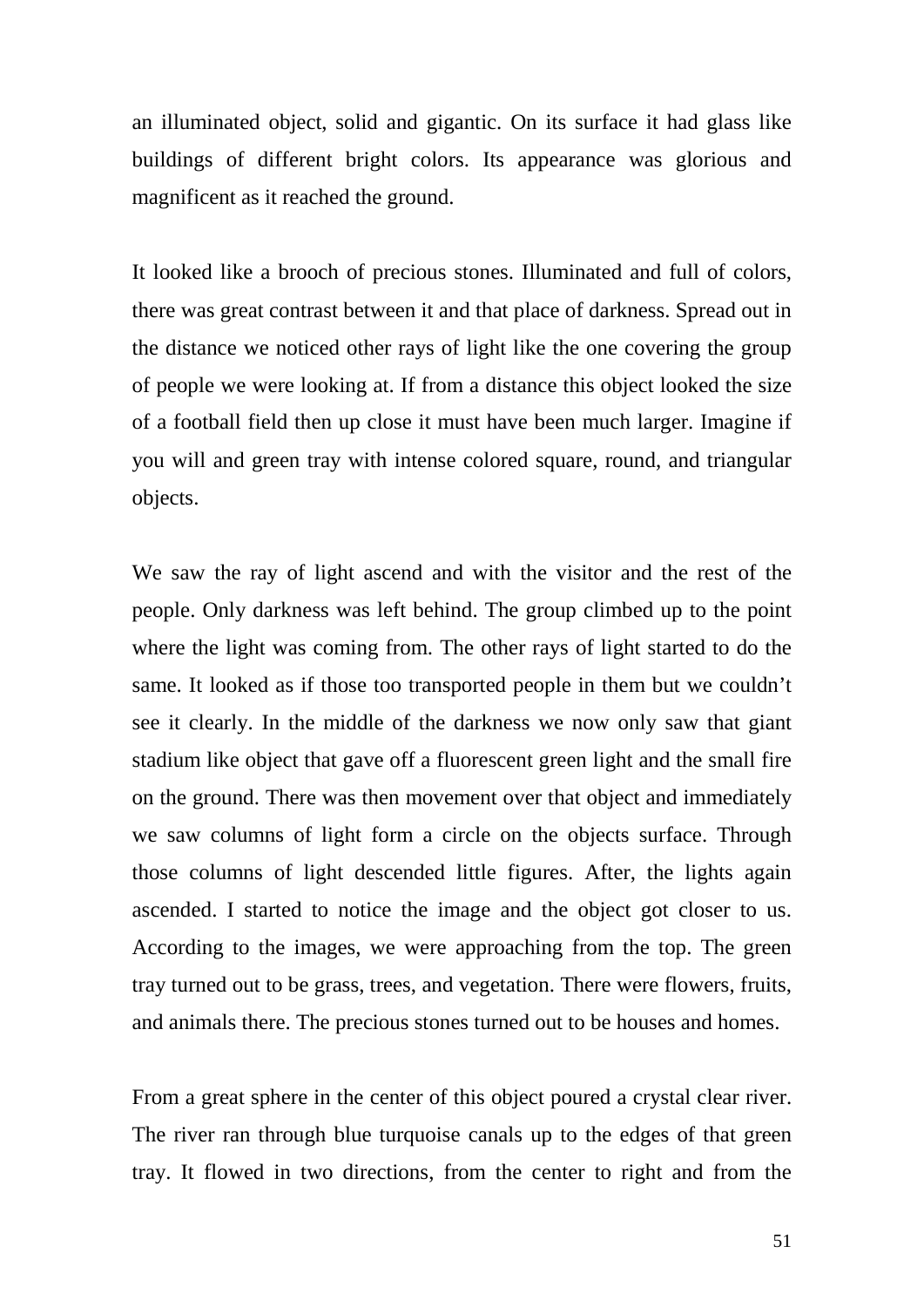center to the left. Everything was full of color. In this place, this city, were placed the survivors who now ran and jumped from joy while they feed off the fruits of the trees. Some also bathed in the crystal clear waters. It was all illuminated, like daylight, a daylight that formed a sort of blanket or aura in the form of a dome that covered the city. The brightness reflected in the streets that looked like they were made out of gold bricks, or at least gold colored.

As we watched the survivors rejoice we heard a voice:

- This is a gift from the Originator. It was created with the help of the other humanities of the cosmos. In this place you will live for a thousand of your years. By then your Earth will be healthy again so that you can start over. There you will find all kinds of seeds and everything necessary for your reestablishment.

The projection ended by showing us a green landscape full of life, a blue sky, and flowers everywhere. The people who lived on this place looked happy and content. Animal life was abundant. It was our Earth. The image then undulated like ripples in the water and it vanished.

Everything was again dark for a moment. I heard some of the others crying. Then that light that came from nowhere returned. Our seats turned until we were facing the human. The walls had recovered their solid gray appearance. He told us that soon I'd be time to return.

- Do not be afraid of them, they will not harm you. – He said. The creatures then lifted their arms as if to show him their palms. He placed his own palms against theirs. The creatures then went one by one and placed their hands on our foreheads. As they did people would lose consciousness. I remember when I first saw this I got so agitated I thought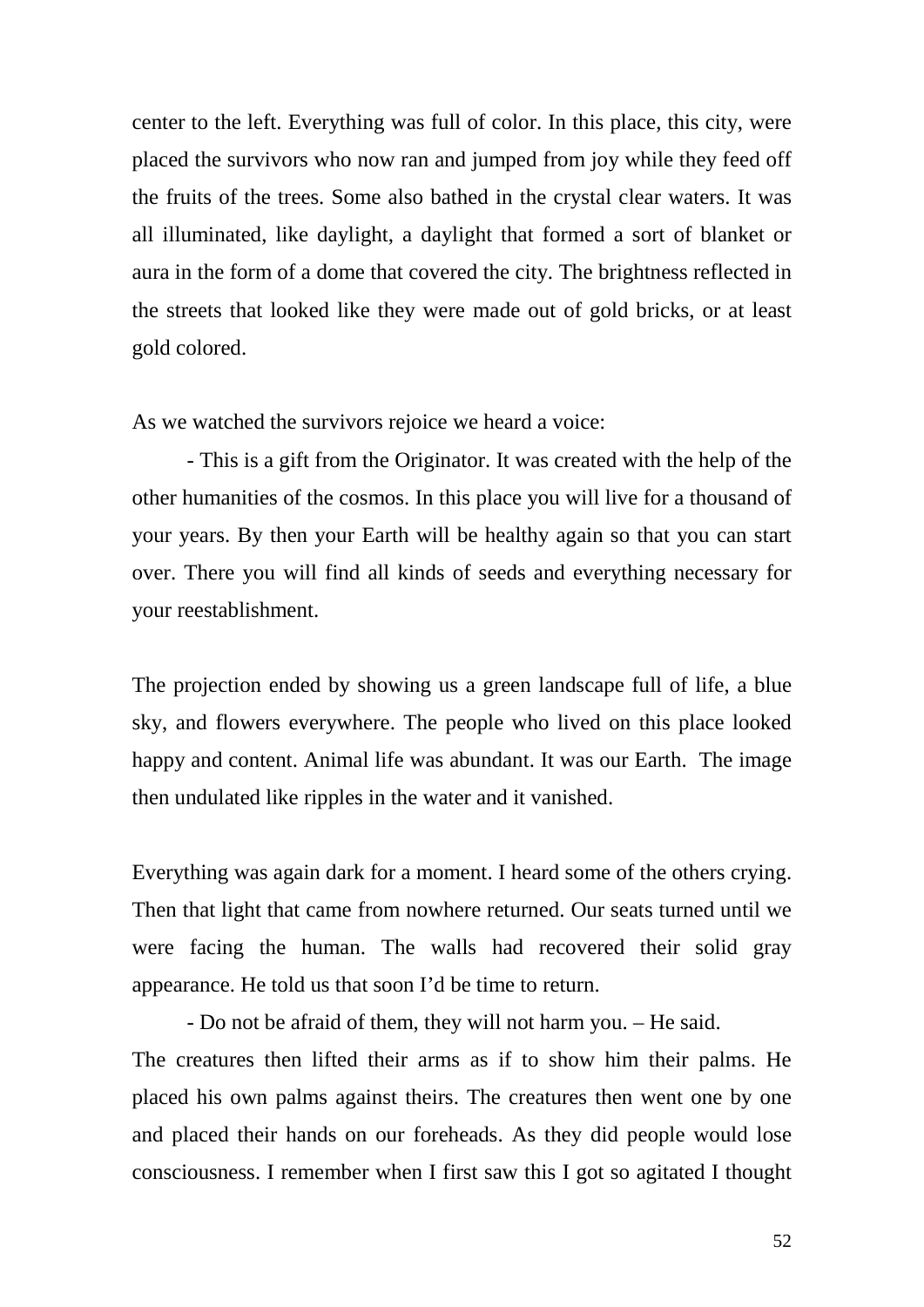I'd die from a heart attack. I didn't want them to place their damn hands on me. At the same time I actually wanted to lose consciousness. Besides, this was probably a sign that this nightmare was now over.

The little man with the big head stopped in front of me. His big, bulging, dark eyes fixed on me. I felt sort of hypnotized, either from some suggestive power the creature had or from the fear I felt. He lifted his arm and directed his hand, palm facing outward, towards my forehead. I wanted to run, escape, and scream with all my heart. He touched my forehead and everything went dark.

I blinked and saw brightness. I saw one of those little men at a distance. He had in his hands a small black instrument in the shape of a rectangular box. He brought it closer to his eyes with both hands. The box gave of a ray of light that left me blind for a second and that I then felt on my forehead. It happened again and I didn't have time to think or react. I do not know how many times the process repeated itself or for what reason, it all happened so quickly.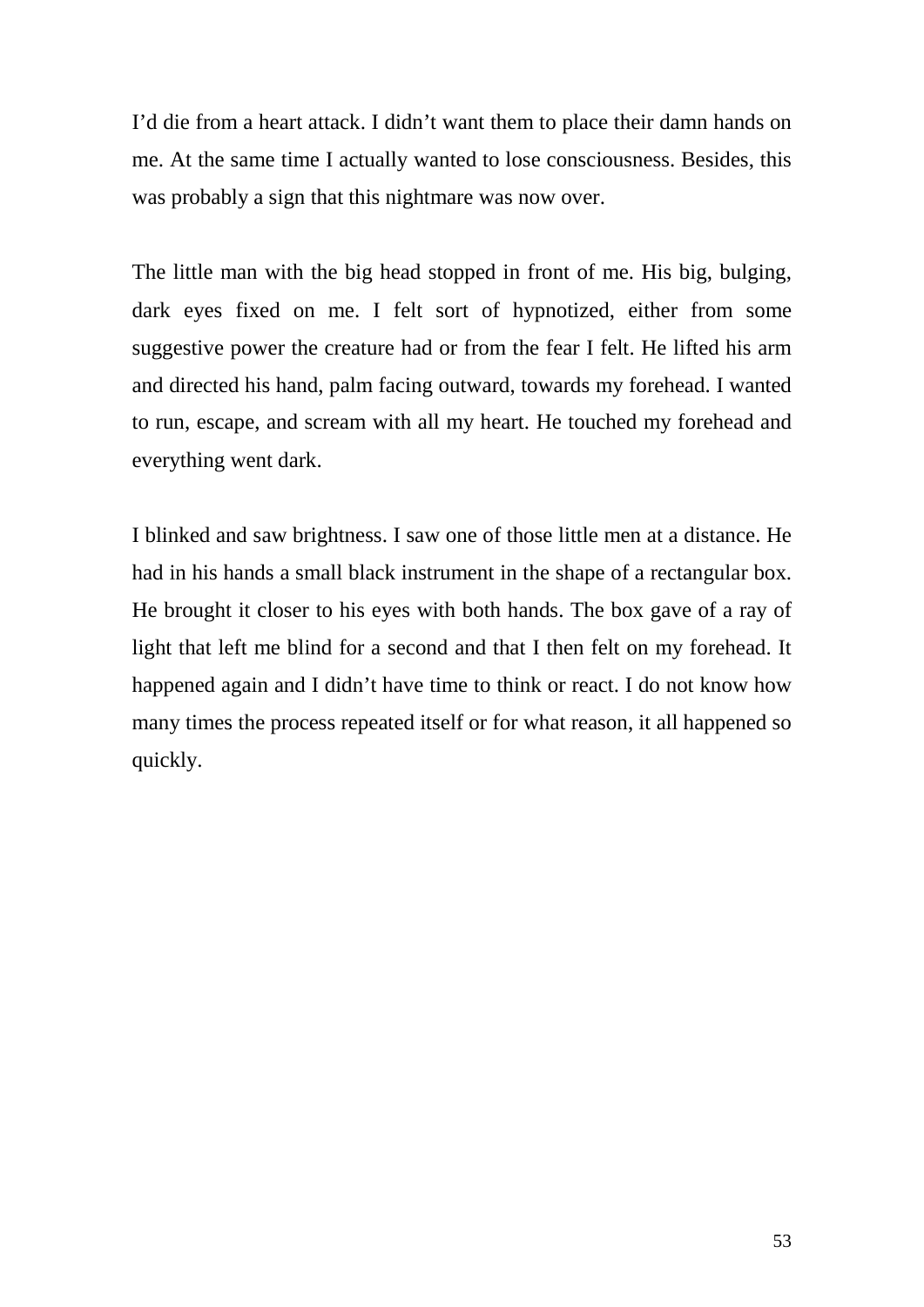## Chapter 6

When I came to and opened my eyes I started to cry; I couldn't contain myself. Never before had I felt so many unknown emotions. I was back in my car and held the wheel as if my life depended on it. I was still crying by the time I noticed that it was daytime, morning. "Where was I?" I thought to myself that this wasn't *La Bajura* and that I must have woken somewhere else. The road I took from work was made out of tar and the one I was on now was mostly a dirt and gravel road and was much wider. I had no idea were I was. I looked everywhere yet nothing seemed familiar. I didn't see people or houses; the area was deserted. I was able to stop crying and when I was about to get out of the car was when I heard the military planes. Then, when I looked up at the sky I saw it: round in shape and bluegray in color. At first I only saw its bottom section. It had a dome made out of some reflective material. The UFO didn't make a sound. It was suspended in the air like some act of magic while three military planes surveyed it.

They flew very low, almost as if they could hit the ground. I even thought they might actually crash into each other. One of them got dangerously close to the UFO. I took my cousin's camera and got out of the car. I raised the camera and looked through its lens. Every time I took a picture I heard a noise not unlike the one a digital watch makes, like a "beep-beep". I heard it many times. I never new where that sound came from, if from the object or some other place.

The object then tilted and I was able to see the upper part, which was identical to the bottom. They both had the same dome and a star like design that went from the center to the edges. After it tilted it shot up and was lost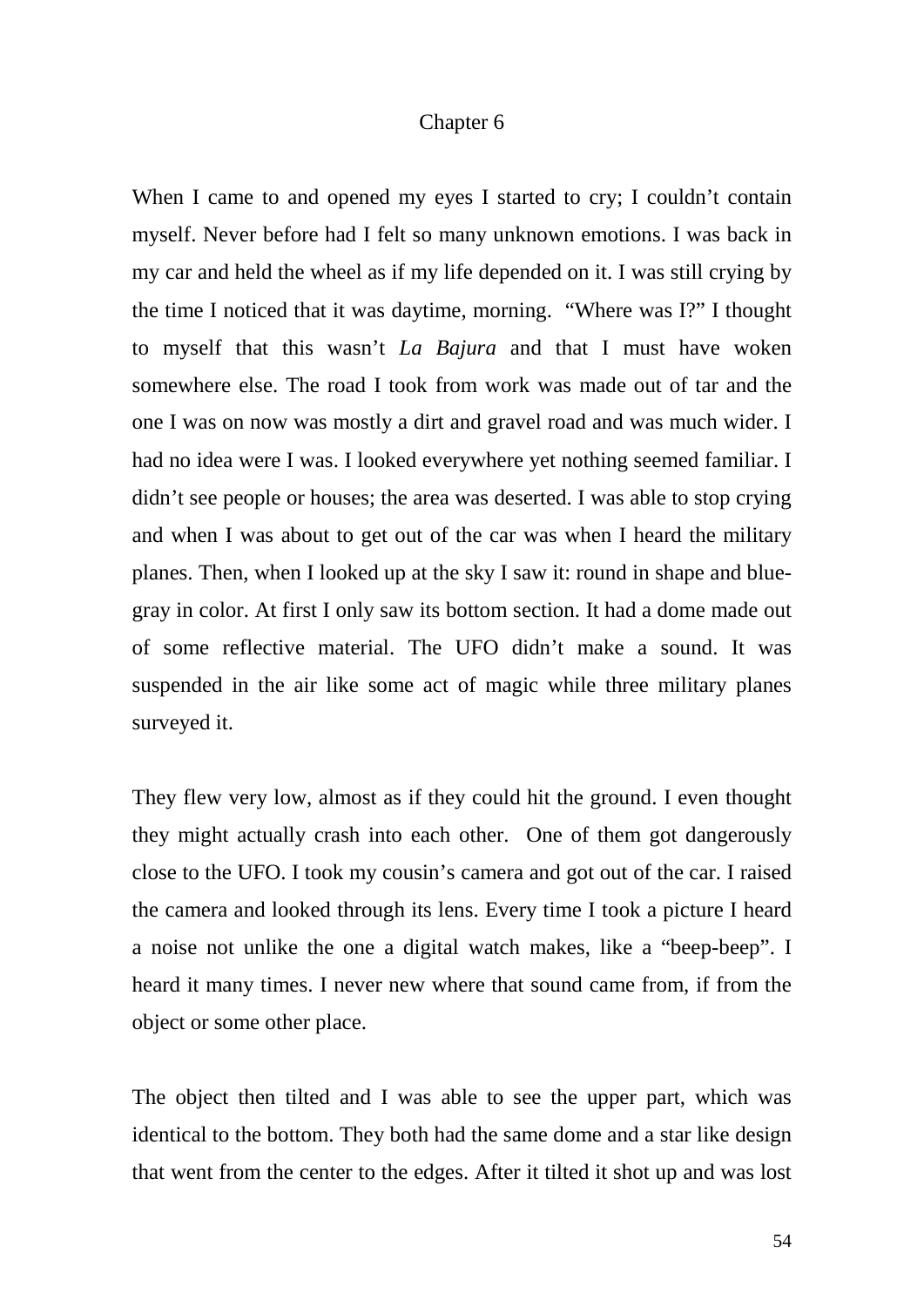from view. As it took off I saw a flash of light. I don't if it was produced by this flying saucer or by the reflection on its dome. The planes then left in opposite direction. I thought they'd go after it but they didn't. All this happened in a matter of seconds, probably less time than it took you to read this part.

Everything was now quiet and looked as if I was dreaming. Like a zombie I went back to my car. I started up the motor and headed in the direction it was pointing. I had no idea where I was. I was driving on an open field, slowly, and immersed in my thoughts. When I woke up in my car and was crying I had no recollection of what had transpired that morning, but when I saw the planes and the other silent object, I remembered the encounter. However, I could only remember when one of the little men opened my car door and the fear I felt. What took place after that was as if it never happened. First a moment filled with terror caused by those beings, and then its daytime and I'm in my car somewhere else.

I stopped thinking about all this and just hurried home. Finally I came upon a woman watering her garden. Still dazed I asked her the way to *Cabo Rojo* thinking that if I could get there I could figure out my way home. She told me that we were in one of its neighborhood called *Las Palmas* and she then told me how to get to the 301 road that would that me into town. I'd never felt so lost in my life. Following her instructions I got to the 301 road. When I got there I turned and headed to the beach *El Combate.* I stopped and asked again. They told me that *Cabo Rojo* was in the opposite direction, so I turned and headed that way. I drove still not knowing where I was going, just hoping I could get home and get some sleep. When I got to a certain intersection I recognized it. It was the end of the 301 road. Here started road 103 which I knew would lead to *Mamá's* house. I knew this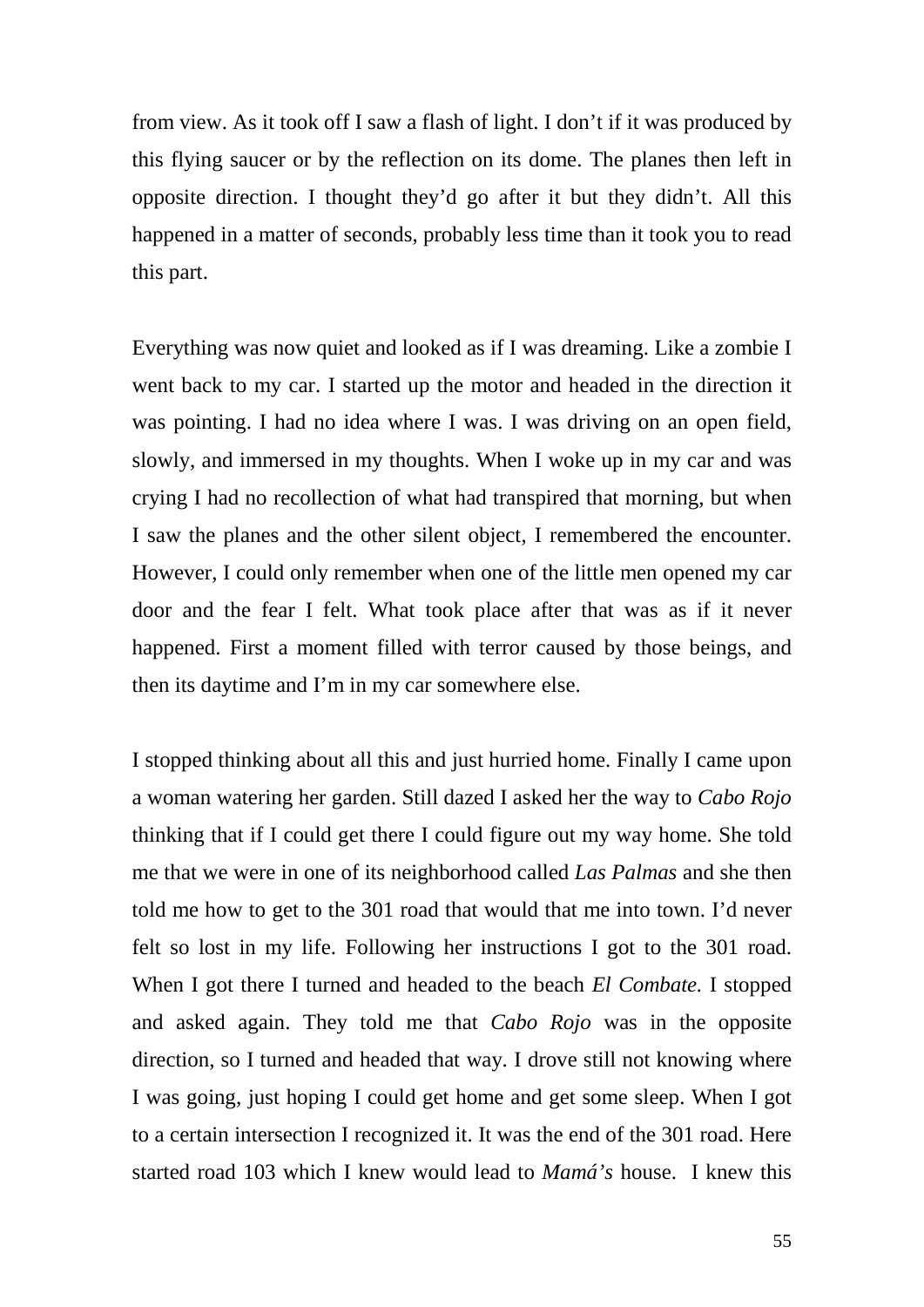sector well because when I got here from New York I went through it many times to get to the *Boquerón* beach, and it was also the route I took to get to my other job. I had also eaten many times in the restaurant that was in this intersection. From there I got home safe and sound. I parked my car and went inside with the camera in my hand. *Mamá* was already up. She was worried and asked why I'd gotten home so late. She later told me I didn't answer her and I went straight to my bedroom.

I placed the camera on the night table and took of my clothes. When I took off my trousers I realized I had peed on myself. I didn't think much of it, I just wanted to sleep. I closed all the windows and went to sleep naked. I had nothing in particular in mind when I started to fall asleep, no bad thoughts or anything that might interrupt my sleep. By the time I got to my bedroom from where I'd taken the pictures I had forgotten everything. I sleep deeply and didn't get up for the rest of the day. I didn't leave my room neither to go to the bathroom nor to eat. My grandmother later told me she'd tried to wake me up but couldn't.

I got up at around 9:30 or 10:00pm to use the bathroom and to eat a sandwich. I then slept till the next day. When I woke up it was as if nothing had happened, like I just returned from work like any other normal day. The human mind is incredible; sometimes it knows when to forget. If not for this ability one could go mad. My memories had been blocked. Still, I was tense and wanted to cry but didn't know why. That day I went to my waiting job as usual. The next day, or a few days after I don't really remember, I gave my cousin back her camera with the film still inside. I told her what had happened with her record.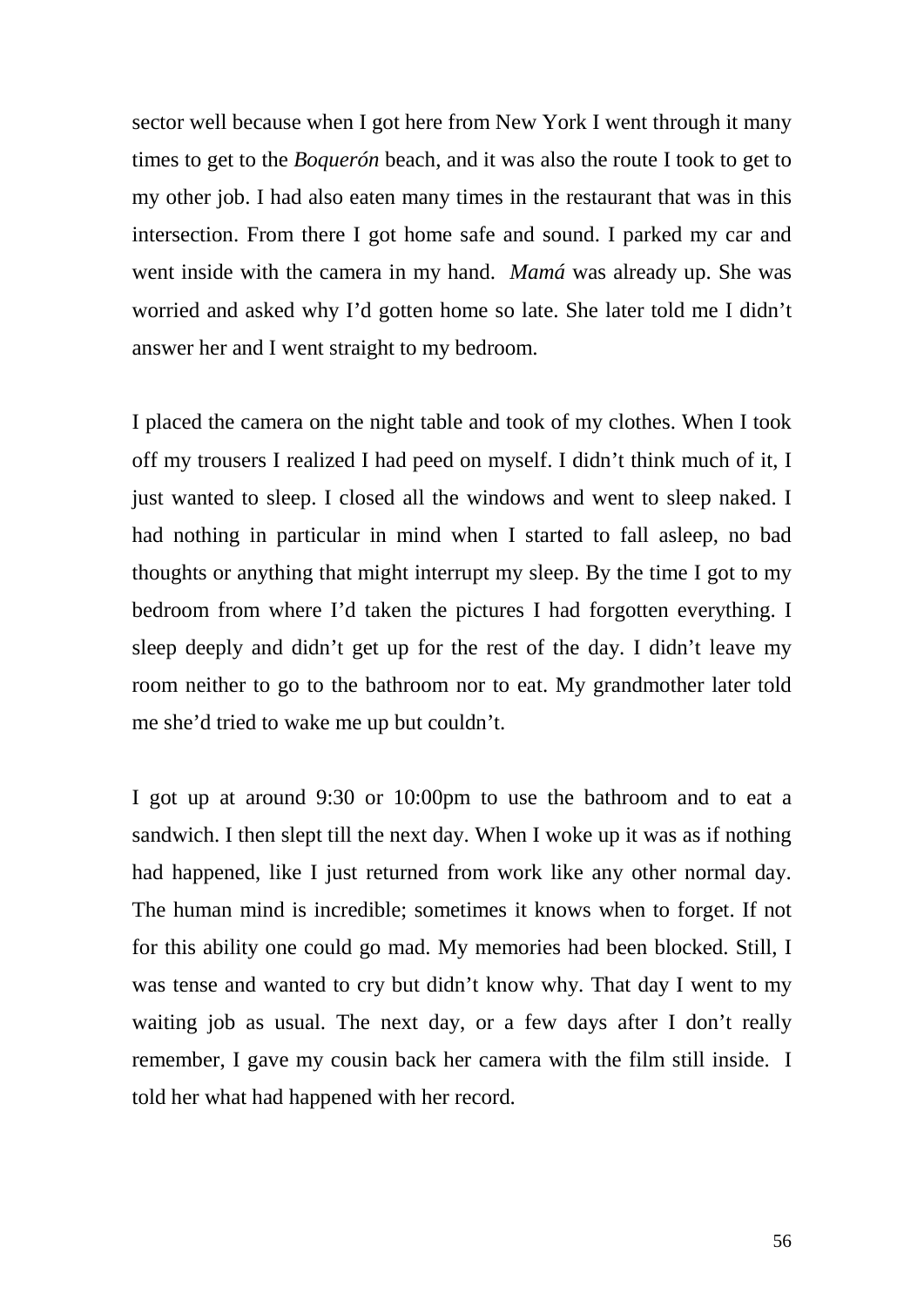The next couple of days I went to work as if nothing extraordinary had happened. Not too long after my cousin called me over the phone. She sounded a little upset and told me about the pictures of *El Gran Combo* and of some other pictures. She didn't explain a whole lot and she asked to come over there. I hung up and my only thought was that maybe the pictures didn't come out right. Many times had I taken pictures before and cut people's heads off. I went to her house refusing to hear any criticism on my abilities as a photographer. She lived nearby. When I got there her husband and her kids where with her and they all looked frightened. "What is this?" I asked myself. She showed me the pictures.

- This is *El Gran Combo*. I told her.
- Keep going. She the said.
- *El Gran Combo*, *El Gran Combo*, and …

It was as if someone had thrown me a bucket of cold water. My mind couldn't resist anymore. I started to shake and my cousin and her family got worried. Who's that man dressed in black? What are those things? I couldn't answer her. I couldn't even speak. I ran out of there, got in my car, and headed home. I remember then calling me but I didn't pay any attention. When I got home I ran to the bedroom. *Mamá* got terrified seeing me in such a hurry and so upset. I locked myself in my room and lay on my bed in fetal position with the pictures in my hands. I stayed like that for long time. *Mamá* would knock on my door but I didn't answer.

I hear the phone ring. *Mamá* was talking to my cousin, who wanted to know if I'd gotten home all right. After she hung up she went to my bedroom determined to find out what was going on. I didn't answer her, I couldn't. I still trembled uncontrollably. Some nerve below my right eye started to move on its own. I heard my grandmother call my aunt, who lives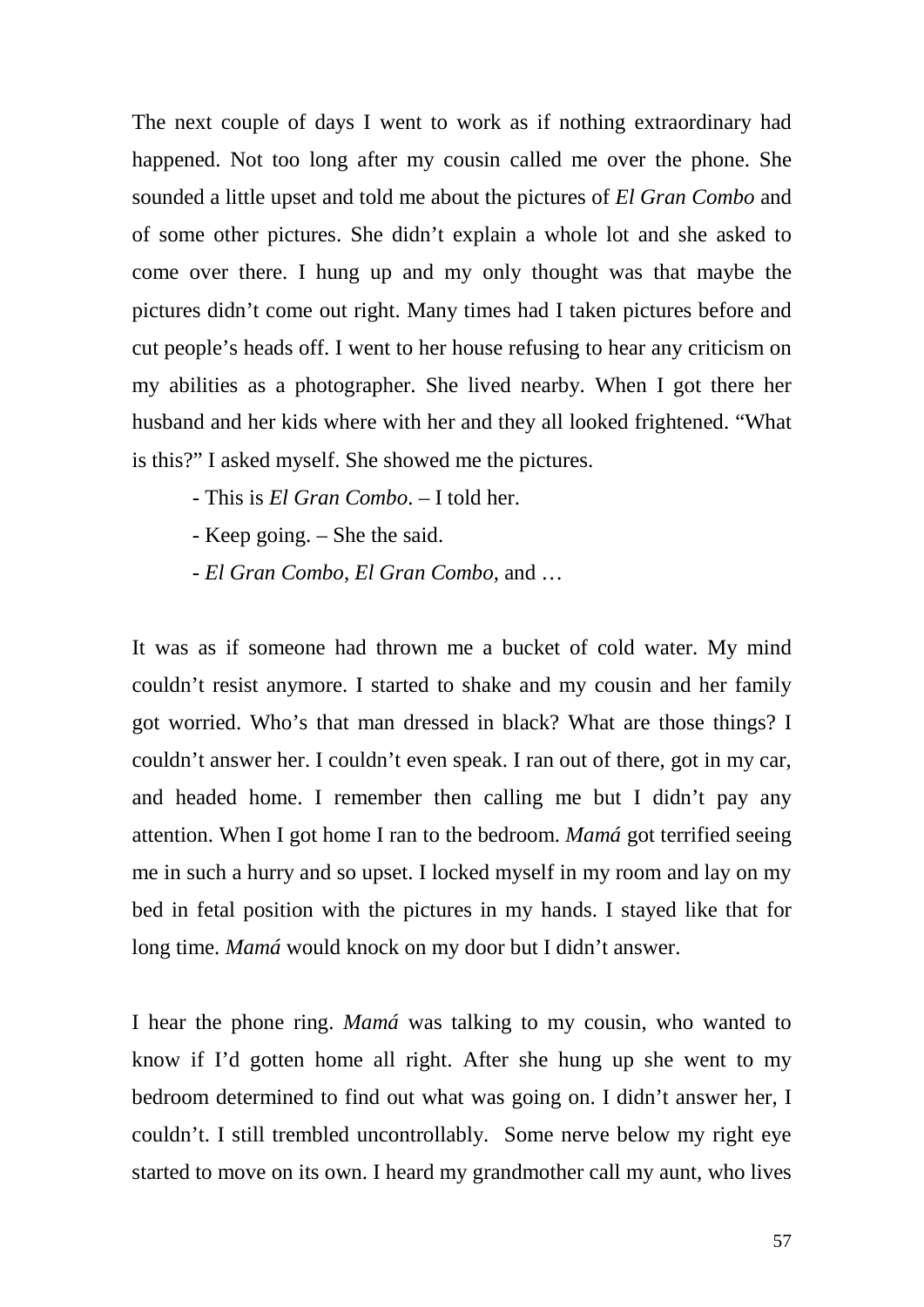below our house. She called and I could hear the panic in her voice. Her daughter, my aunt, came up to see what was going on. *Mamá* then told her what my cousin had said. Now both of them were knocking on my door and telling me to please come out.

I just wanted to be left alone. I did not want to speak, I couldn't. I wanted to be alone with my horrendous thoughts. Laying there as I was with my pictures in my hands and my eyes shut, I went over what had transpired that night. I saw it in my minds eyes like a movie. However, I could only remember that I left work and that I ran into those little beings and then fainting. From then on up until I woke up in my car in that other place, I couldn't remember a thing. Hard as I tried I couldn't recall what happened during that period of time. Danny, one of my younger cousins, joined the voices outside my door. I could hear they were worried and I also heard someone trying to open the door. Danny, armed with a piece of wire managed to open the door. When they opened the door I immediately sat up. He started to peak through the door but when he saw the possessed look on my face, as he later told me, he got scared. I screamed at him to close the door, which he immediately did.

I went back to my original position but I could hear them whispering. It wasn't the right time to talk to them. If I managed to not go mad, I'd explain later. At the moment I only wanted to think about what happened on the night of the encounter. Above all I struggled to try and remember what had happened between when I fainted and when I took the pictures. It was like trying to remember someone's name but you can't. Terrible as it was the limited memory I had of what transpired, what was worst was not being able to remember it completely.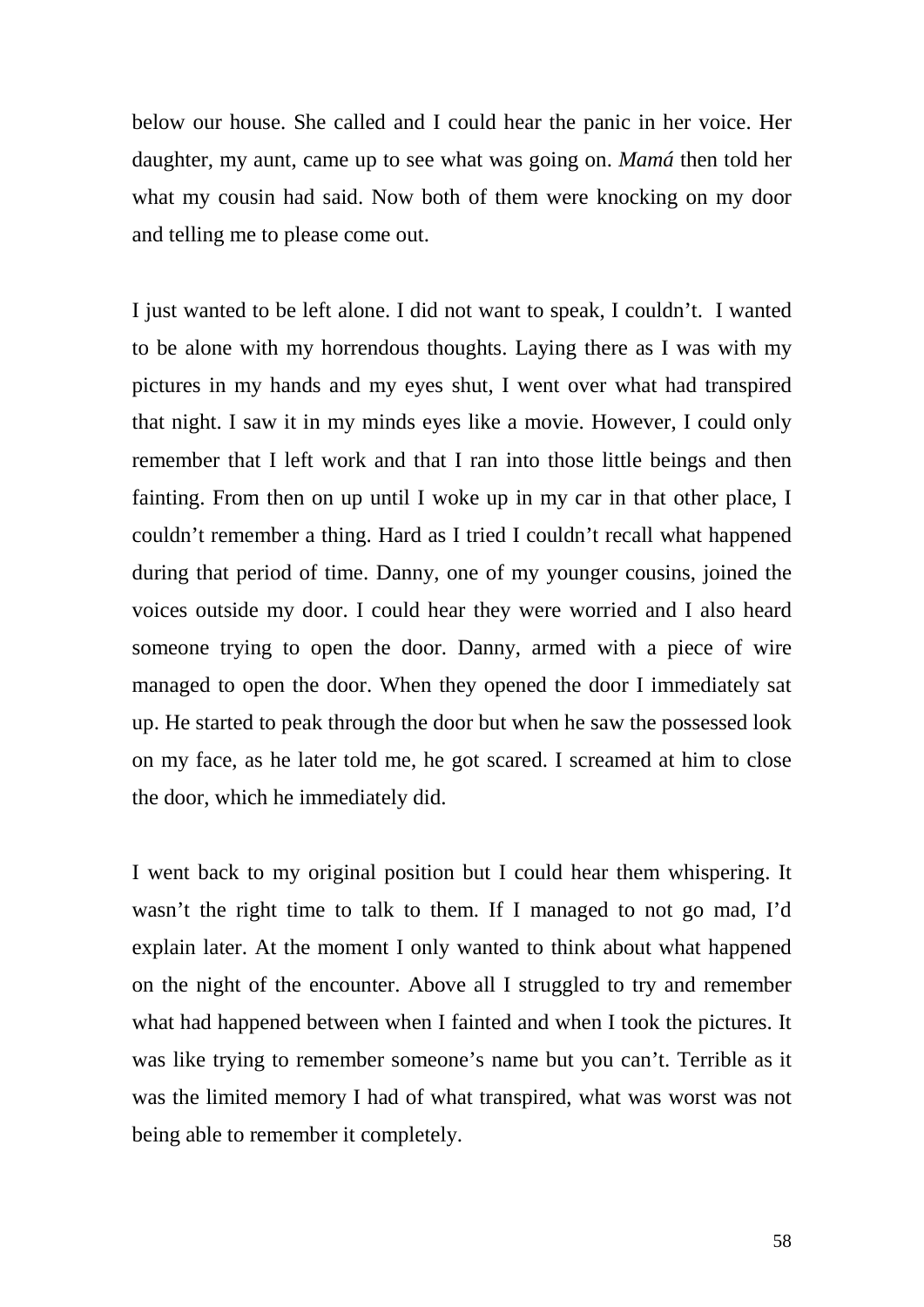I heard my cousin's voice outside, the owner of the camera. While I was lost I my thoughts she had also joined the group. Apparently, she was explaining to them what she knew. They talked amongst themselves, asked questions and at times were silent. All of a sudden my grandmother started to cry. That's when my aunt went my door and begged me to come out and explain what was going on. She told me *Mamá* was very upset, and to please remember that her health was very delicate right now. I got up with the intention of going out to the living room and tell *Mamá* that everything was all right but instead I locked the door and went back to bed.

They kept talking and I think they were also trying to calm down my grandmother. I seemed as if more of my family had arrived. I felt as if I had lost touch with reality. I looked around me and everything seemed strange. My bed and all my belongings now felt like things from the past. It was all like a dream. My reality had fused with something I never thought could be possible. I closed my windows again and it got dark again despite the daylight outside. I took my shoes and clothes off and decided it was probably a good idea to go to sleep before my brain exploded.

Later I found out that during that day *Mamá's* house was packed. Everyone had their own version of what had happened. They all desperately wanted to see the pictures. My cousin described to them what she and her family had seen but none were satisfied. *Mamá* had settled down and everyone stayed pretty much till the evening. They cooked, ate, and drank coffee. The topic of conversation didn't change. At times they looked at my door, intrigued. I later also found out that some placed their heads to the door to try and hear anything. Of course, they heard nothing. When they were all too tired and sleepy they left but agreed to come back the next day in the afternoon.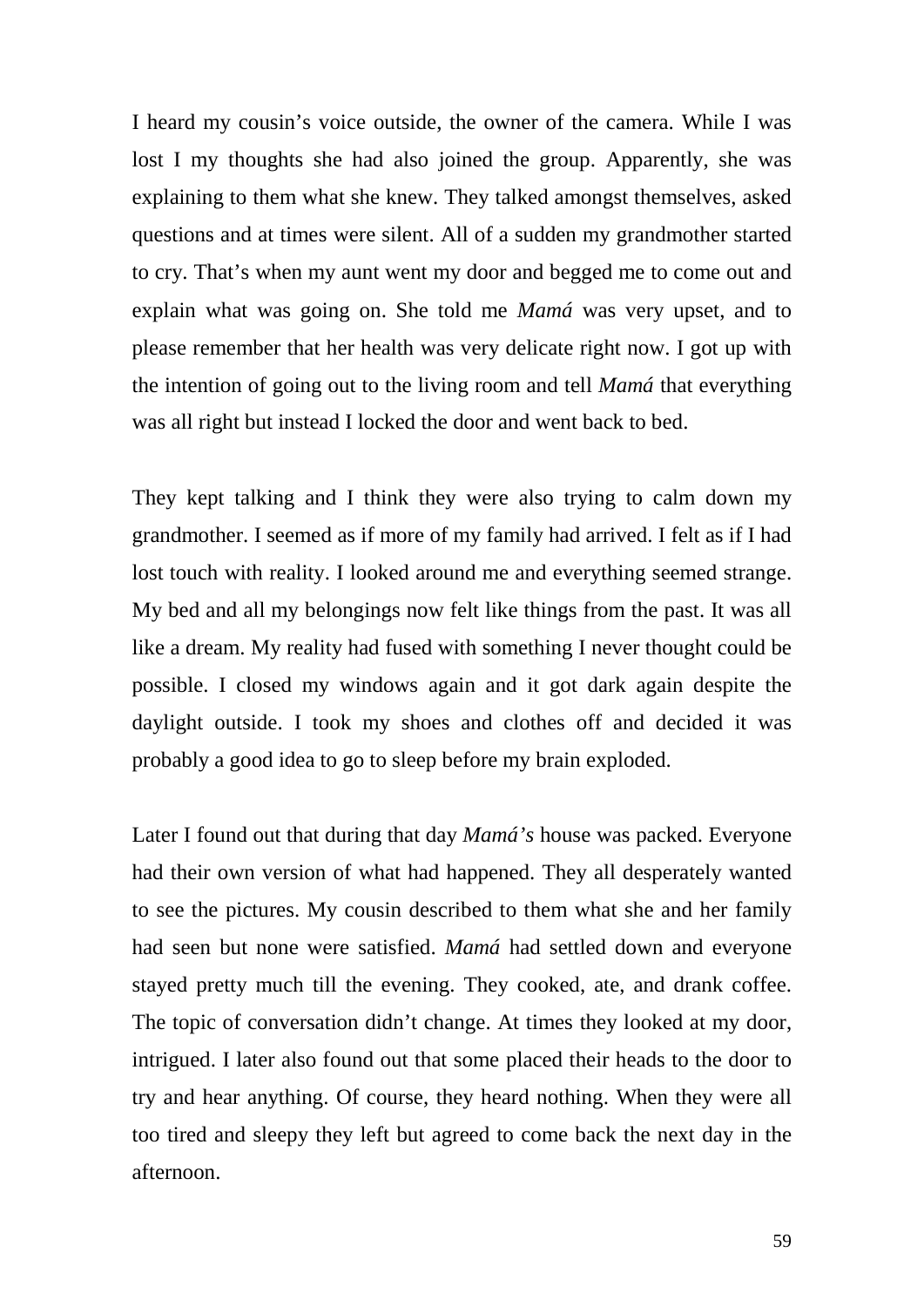That morning I had my first nightmare. I was walking down a road similar to *La Bajura*. It was nighttime and I was in my waiter uniform; white shirt, black pants, and black shoes. The moonlight illuminated the misty road. There were trees alongside it. The wide road seemed to go on without end. I wasn't scared, despite my circumstances. I then felt someone walking behind me and I quickly turned. There was no one. When I turned back to keep walking I noticed feet. Standing right there was the little one. He had his hand raised as if to touch me. Before he could do it I started to run in the opposite direction. I looked over my shoulder and saw that the little man with the big deformed head was following me. At times he caught up with me and pulled me by my shirt. When I felt him I ran faster and was able to free myself.

During this nightmare I ran and screamed through the fog like my life was in danger. The little man again grabbed me and I again escaped. I woke up form this screaming. I yelled that he was going to get me. This was the first of a many torment filled nights. *Mamá* knocked on the door scared and asked me what was happening. I got up covered in sweat, turned on the light and opened the door. *Mamá* was in her nightgown and I noticed she looked extremely worried. When I saw her I rushed to her arms like a child and started to cry. She helped me get in my bed and asked me what was happening but I couldn't tell her; I only said I had a nightmare. I calmed down and then she asked me if the nightmare had something to do with the pictures. I nodded.

Meanwhile someone knocked on the front door and *Mamá* went to see who it was. It was my aunt and one of her sons, the ones while live downstairs. The talked with *Mamá* for a while and then entered my room. Are you all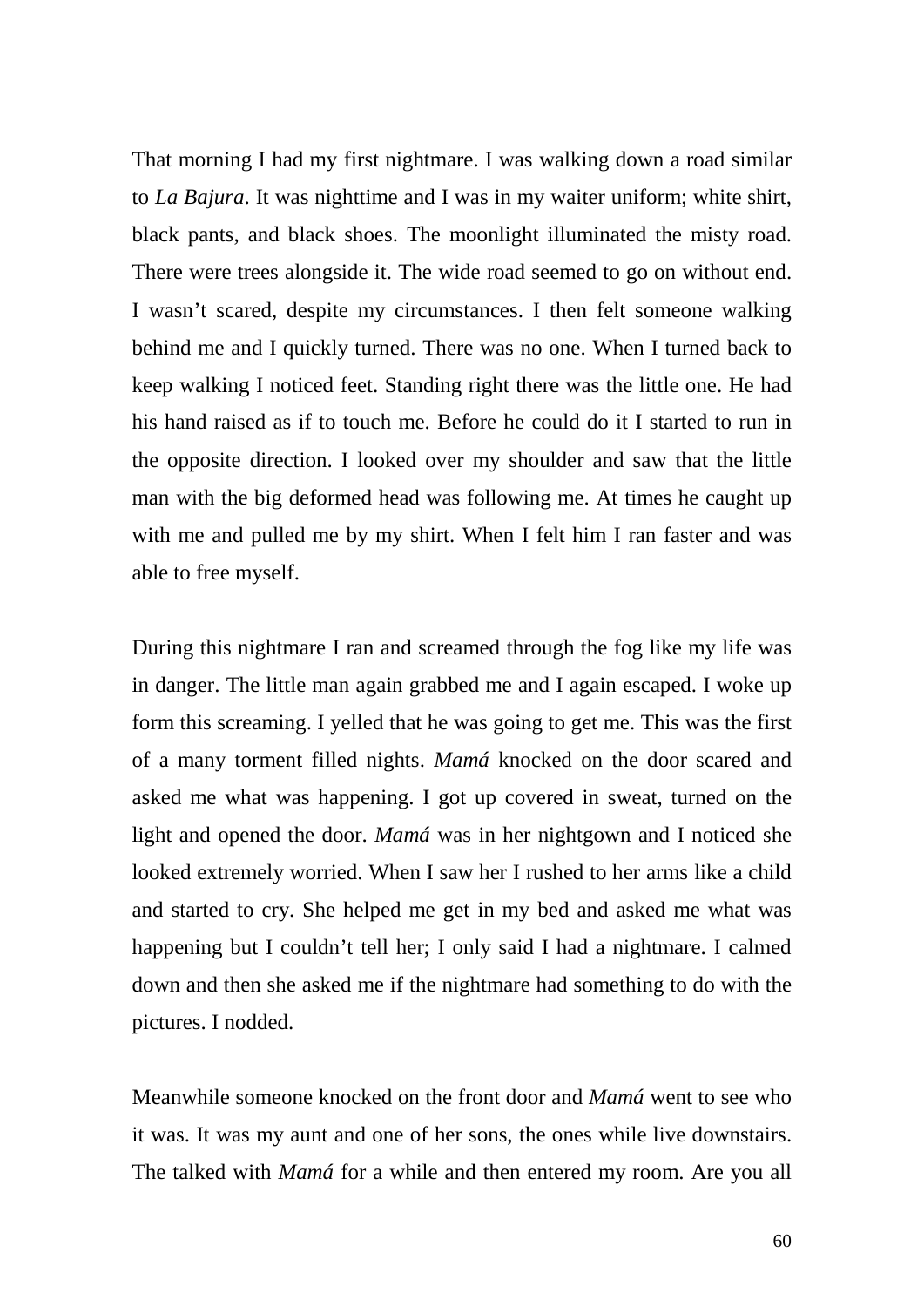right? They asked. I told them I was and that I only wanted to go back to sleep. I also apologized to them for waking them up in the middle of the night. My cousin Danny looked at me scared, he was pale. *Mamá* and my aunt gave me a kiss and Danny said goodnight. They left my room and I fell asleep listening to them whisper behind my door. I didn't have any other nightmare that night that I remember but these turned into something so consecutive that it nearly destroyed my family.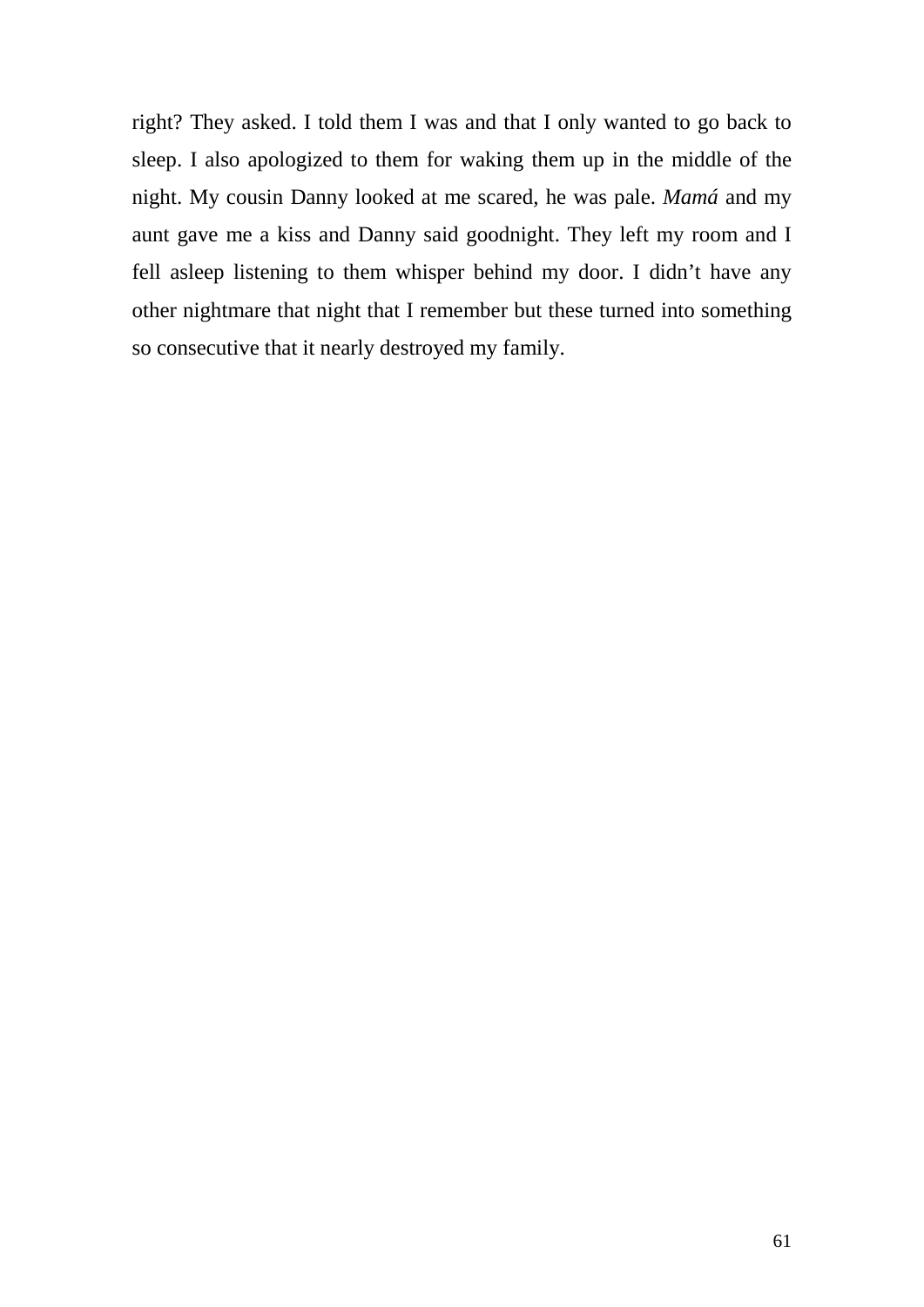## Chapter 7

When I woke up my mom had already made coffee. I could smell it from my bed. First I thought of the coffee and then of my nightmare, the one I lived and the one I had the previous night. All of a sudden I had glimmer of hope. I thought to myself that maybe everything, including my cousin's phone call had all been a nightmare produced by my subconscious. There was no phone call and no pictures. I got up and felt a little happy. I didn't see the pictures anywhere around. I lifted up my mattress though and there they were. In an instant I got depressed. I left the pictures there and went to the bathroom.

As I drank my cup of coffee *Mamá* bombarded me with thousands of questions. She asked me if I wanted to talk to her about what had happened the day before. I didn't answer so she kept asking questions. "Son, what are those pictures your cousin is talking about?" Without answering her I put my coffee on the table and went to get the pictures. When I showed them to her she was mute and had to sit down. "What is this? Where were these taken? When?" She asked. I looked at her straight in the eyes and told her it was the night in which Mother's Day was celebrated at *Casa Blanca*. "Who is this man dressed in black?" I told her I didn't know. "And what about the big headed doll?" I told her that I didn't think it was a doll. I felt sad for my grandmother. In her face I saw a lot of confusion and denial of what she was seeing in the pictures. She told me that the plane in the picture was very much like the ones seen in the area that seem they're going to tear the roof when they fly by. "And what is that other thing with the plane?" I told her I didn't know but that it looked like those flying saucers that some people talk about.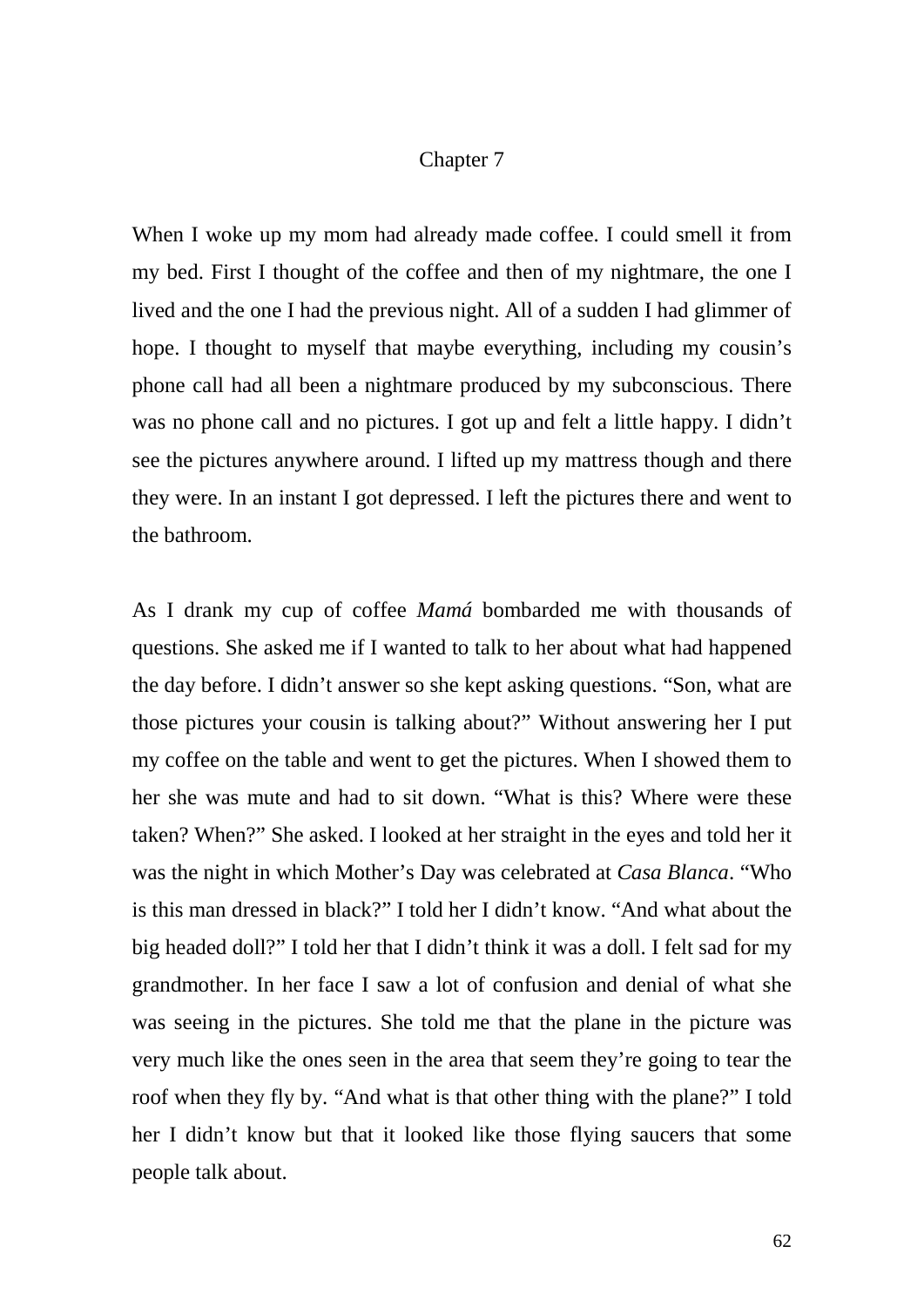While *Mamá* was looking at the pictures my aunt slowly came up the stairs. "Come and take a look at this" my grandmother said. When she was handed the pictures she too had to sit down. I kept drinking my coffee and it was *Mamá* who answered her questions. Was cousin was next to come up and when they showed him the pictures his jaw dropped. Nervously he looked at *Mamá* and my aunt but he wouldn't look at me or ask me any questions. I went into the living room and *Mamá* and my aunt came with me. Danny stayed in the kitchen and placed the pictures face down on the table. They both insisted I tell them everything that happened.

After I told them what I remembered we all became silent. None of us spoke for a while. They didn't know what to say to me. Danny broke the silence by asking me what had happened between when I lost consciousness in *La Bajura* and when I woke in that other place where I took the pictures. I told them that as incredible as it might seem I couldn't remember, my mind was blank. I told them that no matter how hard I tried I could not remember. Not knowing what happened to you in a time lapse of at least 2 and a half hours is frustrating and enough to start doubting yourself.

My aunt asked what I planned to do. "I don't know" I said. I looked at them as if I was in a dream. I felt everything around me was not real. I was dazed and very confused. They wanted answers but I didn't have them. I myself wanted answers. The thought of going back to sleep, of escaping, came back to me. I asked to be excused, took the pictures, and went back to my room. *Mamá* asked me if I was going to work that day and I said no. I asked her to call work and tell them I wasn't feeling well. I looked at the pictures for a long time as I lay on my bed. I cried in silence.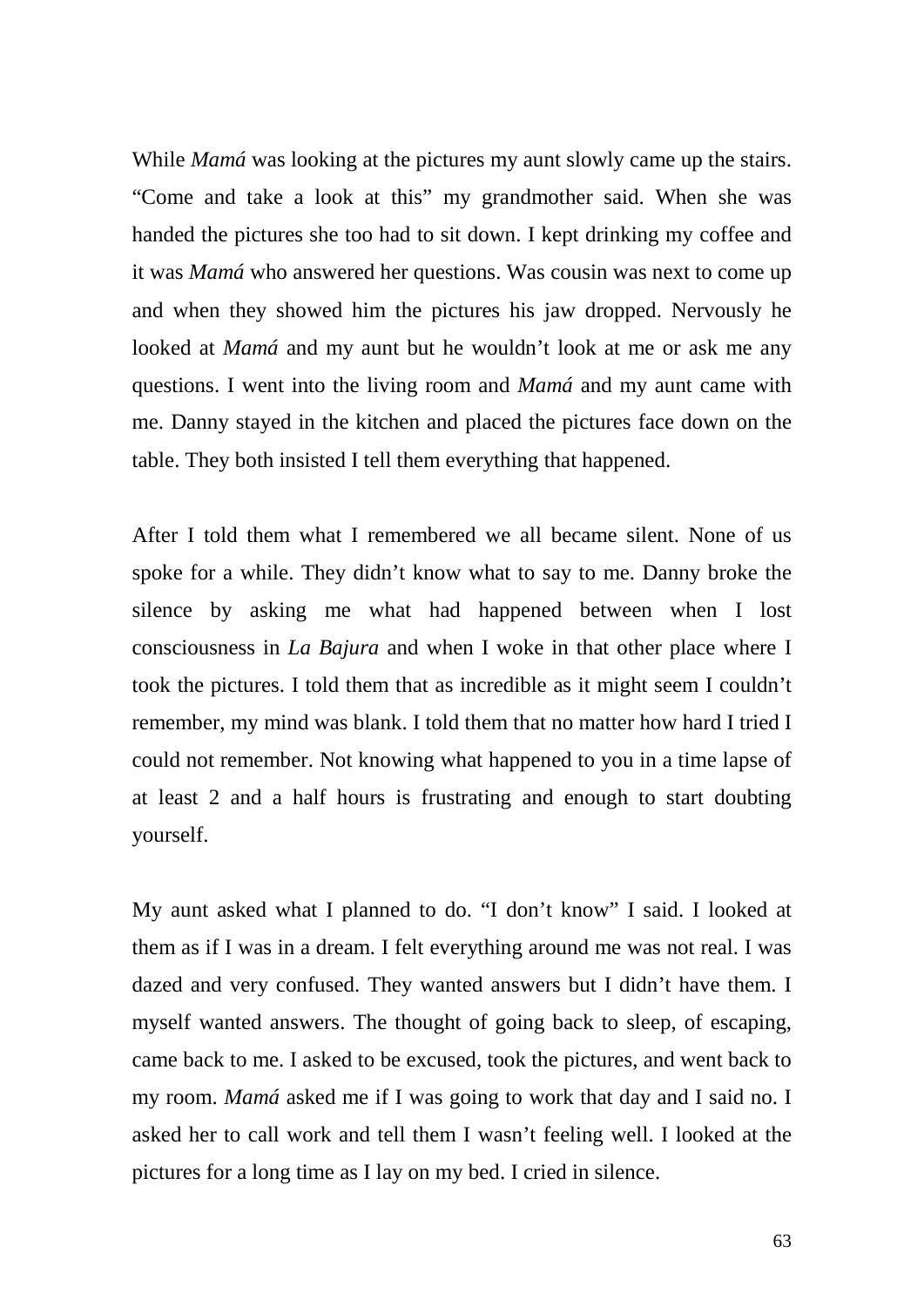I separated the pictures from the ones from the damn *Combo* so that I could give those back to my cousin. I put the others ones below my mattress. Everyone was behind my door, lost in their own thoughts. Meanwhile I rolled up in a sheet of inexistence that accompanied me.

That afternoon I woke up hungry. The first thing on my mind, however, was not food but the pictures and my experience of that morning. It is still the first thing I think of when I wake up. I heard voices so I got close to the door to try and make them out. It was my family who'd gotten together in the kitchen and living room. I had to go to the bathroom really bad but I didn't want to face them. I wasn't in the mood to answer all their questions. I waited as much as I could. They were all talking and when I opened the door they stopped and looked at me. They looked at me like I was from another world. I lowered my head and without saying a word I went to the bathroom. I didn't hear them talk while I was there but when I got out they all looked at me again in a very strange manner. "*Mamá* I'm hungry" was the first thing I said. After breaking the ice they all asked me how I was feeling. I told them I was all right but still a little confused. *Mamá* and some of my aunts warmed up some food and my cousins accompanied me to the living room. The strange this was that they were treating me like I was handicapped, as if I couldn't walk, and held me by my arms. Truth be told I was feeling pretty disoriented and a little dizzy, but maybe it was just that I was hungry.

I noticed they were all anxious, they wanted to hear about what had happened. One of my cousins started the interrogation in a very inappropriate manner and the others followed. The asked me everything and then some. The one who started said he wanted to see the pictures. I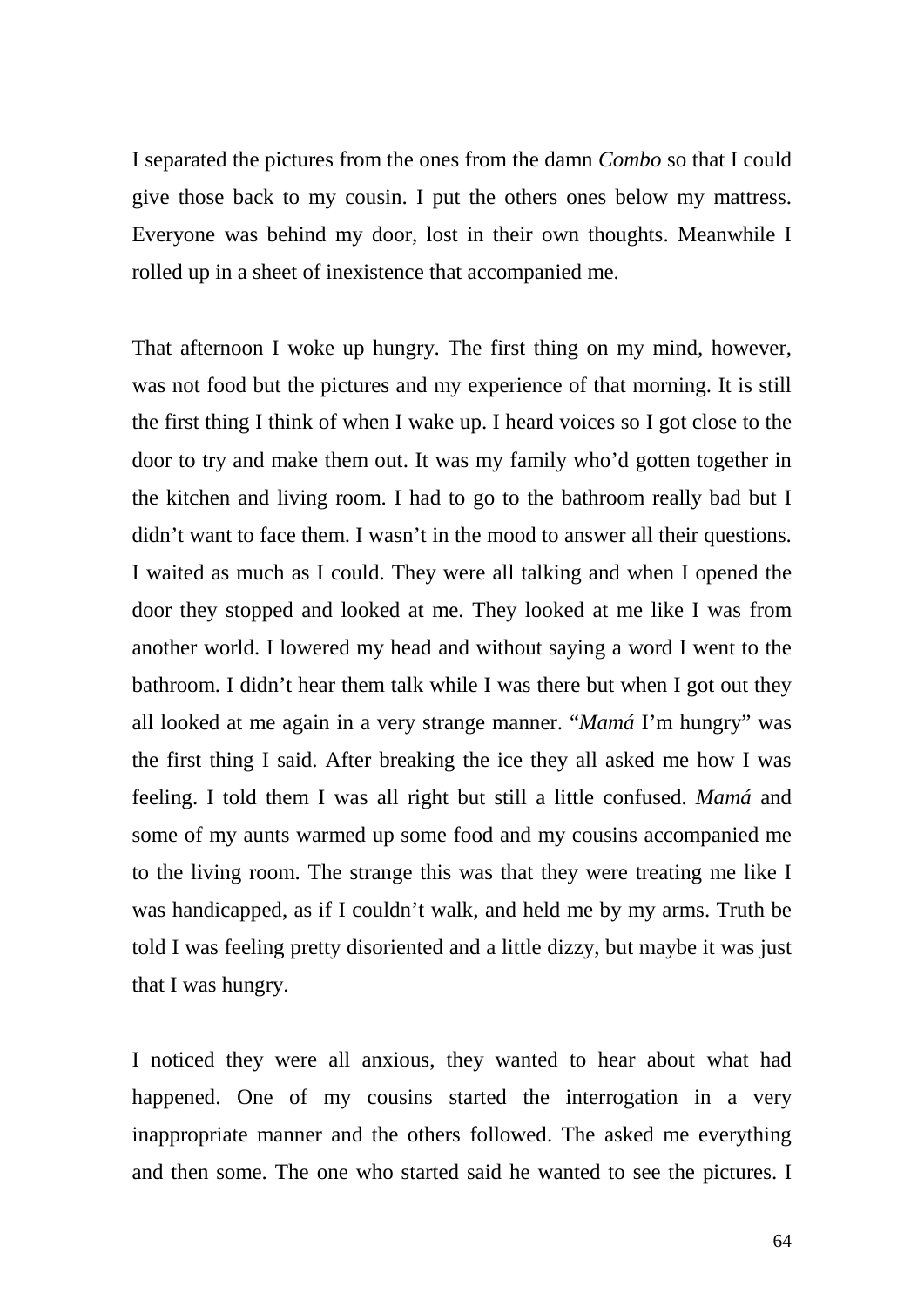told him where to find them and I asked him to bring the ones of *El Gran Combo* so that I could give them to my cousin. When he came back everyone gathered around him. The passed the pictures down and before my eyes they all got a little older. For a lot of them what they had previously thought about things in life had now changed. For my younger cousins this was something "cool", and "hip", "awesome". My relative's little kids asked me if I'd seen E.T. in his ship. Their parents told them to be quiet. The older were lost in their thoughts. *Mamá* brought my food out and told them to leave me alone.

When I got up to go eat they all offered me help in getting me to the kitchen. I thanked them but told them I could make it on my own. I didn't like being treated that way, like I was sick or something. I was still thankful that they wanted to help though. I couldn't eat in peace however. They shot at me with questions, one after the other. Even my grandmother, who had asked them to leave me alone, had now joined them. I told them to knock themselves out because after they were done and satisfied and I wasn't going to repeat anything. My uncles, aunts, cousins and grandmother came up with their own theories. They then started to argue amongst each other. Each of them thought that their theory of what had happened to me was the best. I saw them and heard them but it was as if I wasn't there. My mind was wandering in its own theories and conclusions, all the while trying to recall those lost memories for which I had no explanation.

That night I received a phone call from my father, who lived on the east side of Puerto Rico. More family had gathered home so by the time he called the house was again packed. They all went silent to try and hear the conversation, or at least my part of it. They'd already called him so he was already quite up to speed. He told that he thought it was all work of the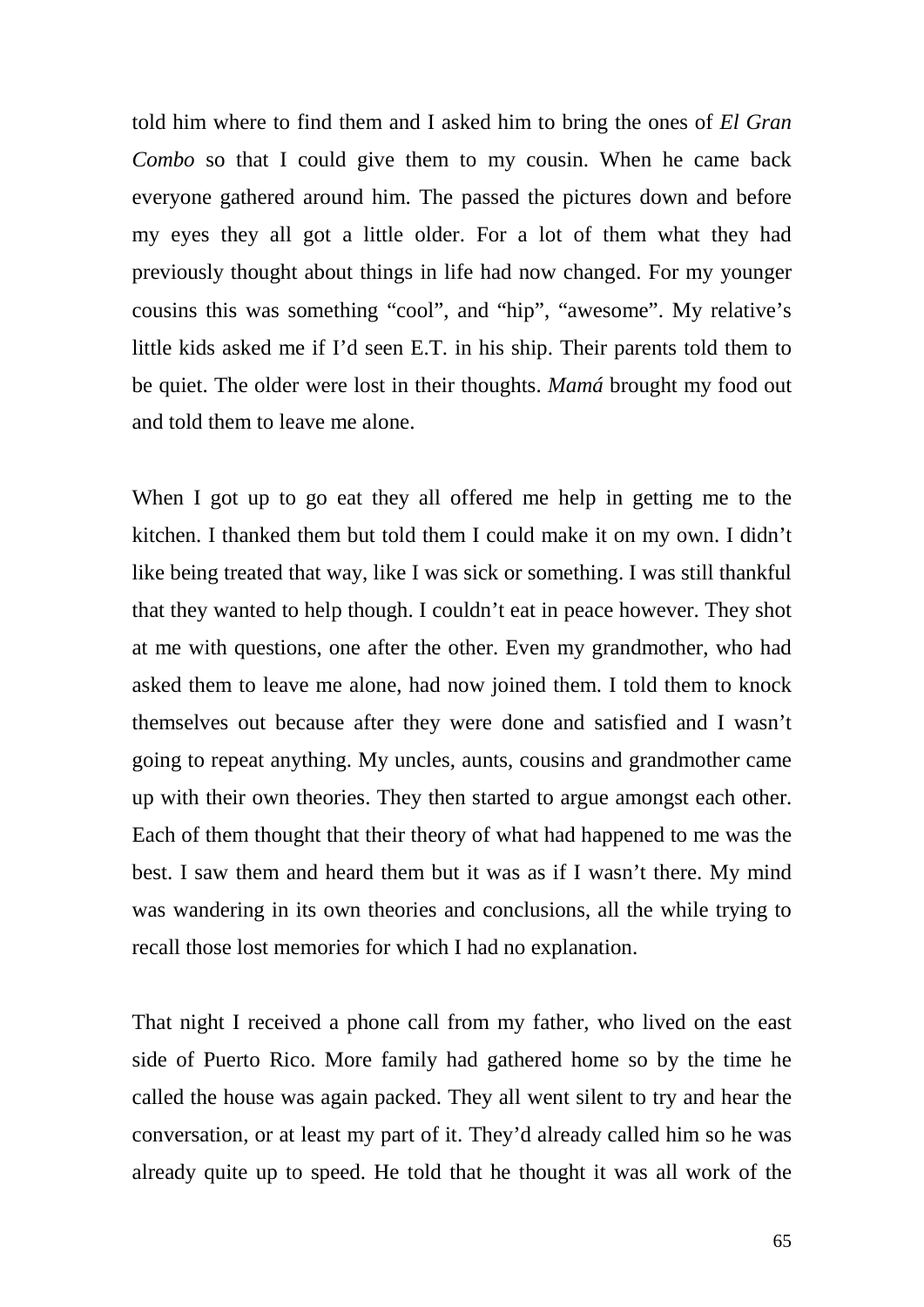devil. My father is part of the Jehovah's Witnesses. I grew up among them so maybe that's why what my father was telling made sense. He said that Satan had the power to create UFO's and their crews and everything else having to do with the phenomenon. He added that Lucifer was capable of anything to confuse humanity, and that those creatures where demons and the craft was their creation. He told me that they were capable of taking any physical form they wished. This I didn't refute for I knew well, according to what I'd learned when I was a child, that this could be possible. My father advised me to forget about the matter, put away the pictures, and to spend more time reading the bible instead of wasting my time with the issue. I was thinking that maybe he was right, but the time I hung up my doubts had started to surface again.

My family asked what he'd told me. After I told them they said they didn't agree. Now I didn't know what to think. What in all truth had really happened? I was only partially conscious of what had happened to me. At last my family went away leaving me alone with *Mamá*. We started getting ready to go to bed so we closed the house and I gave *Mamá* a kiss goodnight.

I locked myself in my room where the windows where still closed. I grabbed a bible and started to read on the first page I opened it to. I read for a while, on my bed, until sleep overcame me. Before I turned off the light I looked at the pictures on more time. I finally turned off the light and went to sleep in an instant.

I'm walking down a road much like *La Bajura* dressed in my uniform. It's night and…he almost grabs me…he pulls me by the shirt…I run and run, screaming. I wake up screaming but haven't realized it's just a nightmare.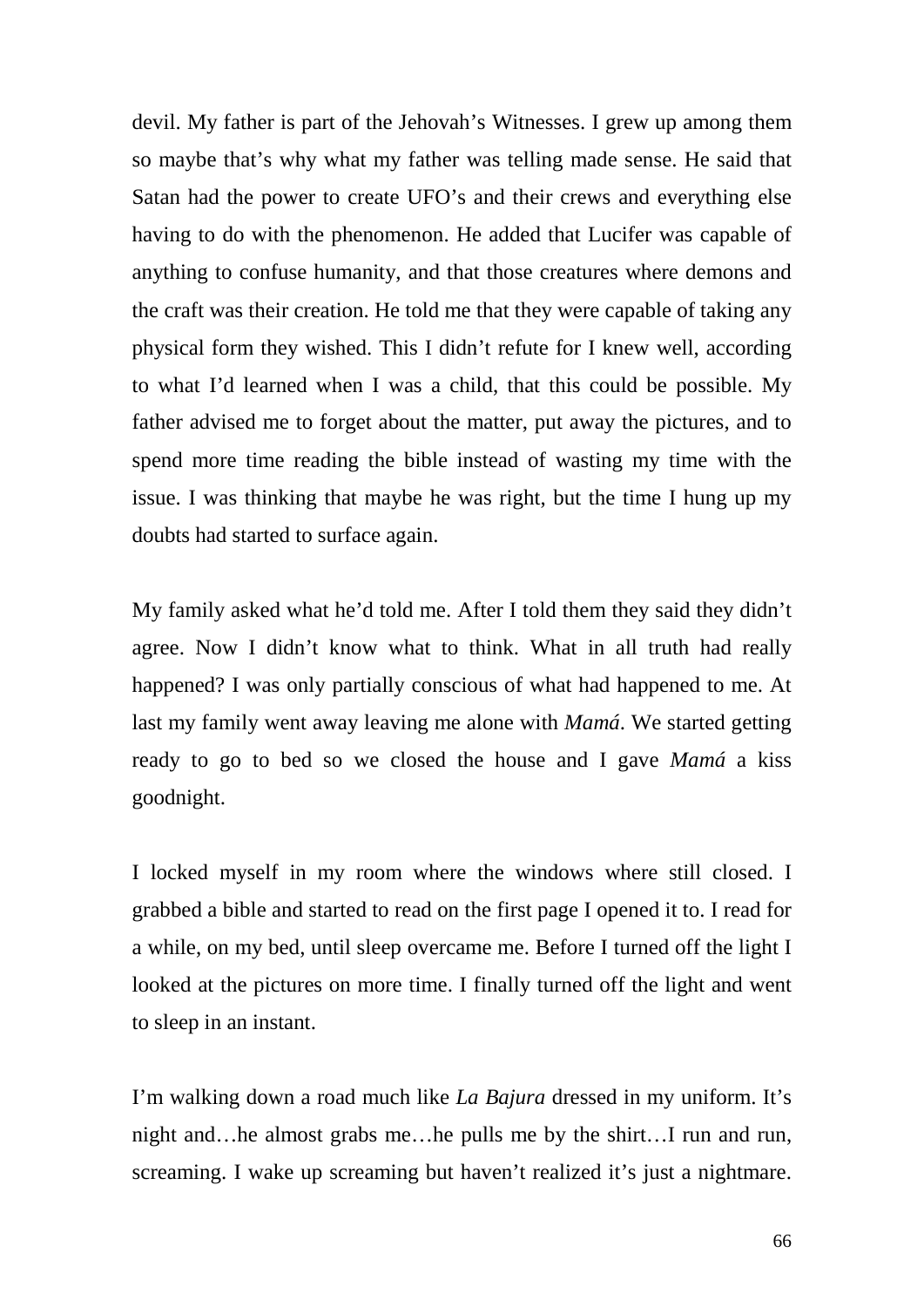The knocks on my door brought me back. I hear *Mamá* calling and I opened it. What's wrong? I tell her about the nightmare. My aunt and her son knocked on the front door and grandmother let them in. Again? I heard my aunt asked *Mamá*. They came to my room and tried to calm me down. I described to them my nightmare and they stayed with me for a while. They told me to try and think of something else; that remembering that would just do me harm. It was easy for them to say but very difficult for me to do. I could not think of anything else.

This was a recurrent nightmare for a long time. Though I had others, this was the predominant one. Not knowing why I dreamt of destruction, earthquakes, and all kinds of disasters. In another one of these nightmares I saw our house floating on the sea like a house boat and going up and down the big waves until it disappeared. I always woke up from these nightmares and therefore I would wake up everyone in the house and sometimes some of the neighbors. Though I was always met with compassion and understanding I know they were starting to lose their patience.

I still worked in *Casa Blanca* on Fridays and Saturdays. Some of my cousins took me to work and then picked me up. According to them they did it for me, as a favor. In my opinion, and please excuse my honesty, they did it to be there in case something happened again. I'll never understand why someone would want to go through something like that. In time, since nothing ever happened, they got tired of coming and going. A had a little problem at work and though it was something minor, I used it was an excuse to not work there anymore. It didn't matter, I had another job as a janitor that I'd gotten through a friend of my cousin's. I had started this other job not long after I started to work at the nightclub.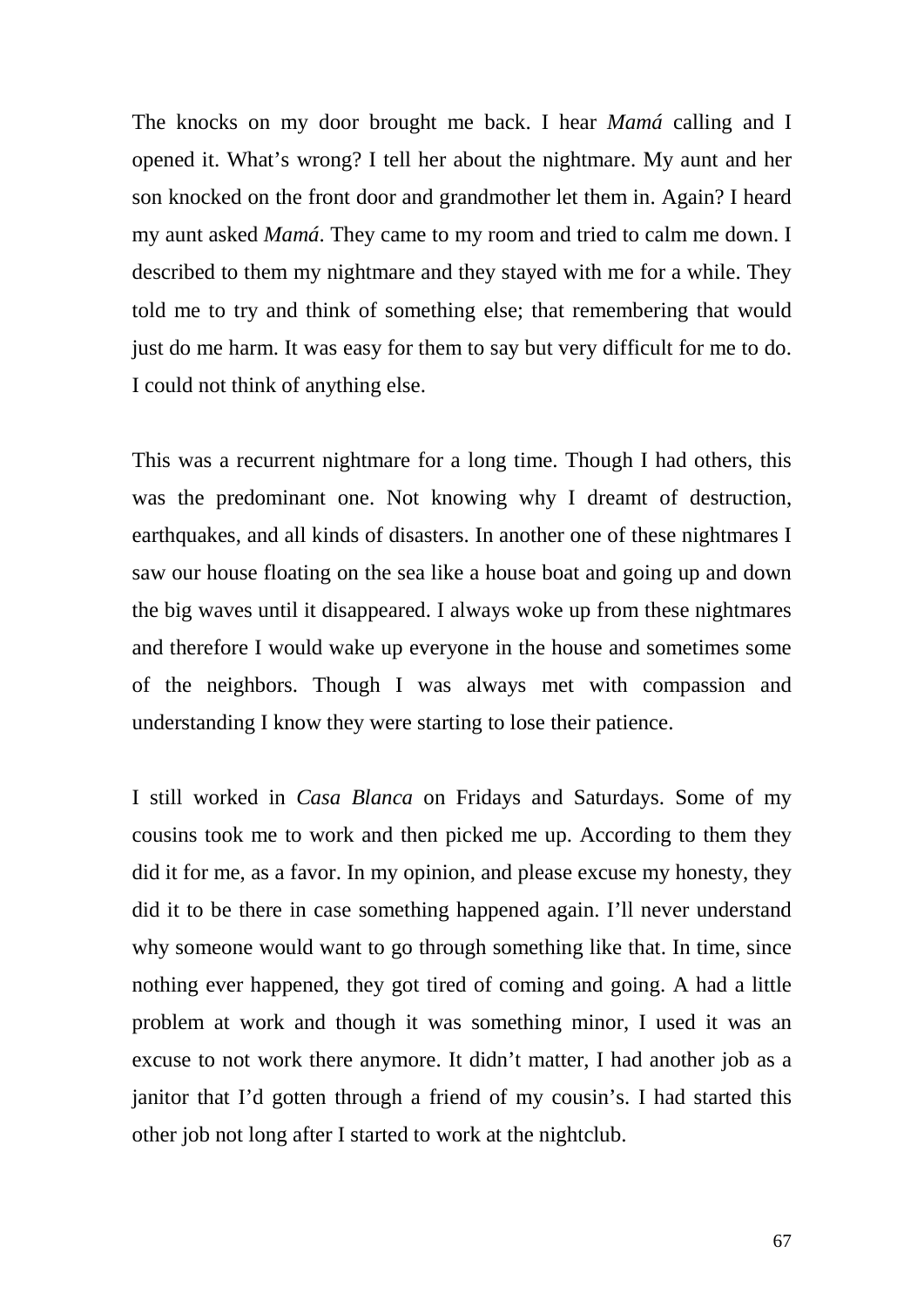By this time I almost never left the house at night. When and if I did it was with my car full of people. Through my friends and family word got around in town of my experience with those beings. The nightmares continued and people in the neighborhood were saying that at home everyone was possessed by the devil. At night I started to pretend I was asleep just so my family and my neighbors could rest. I would stay awake the entire night. I walked the house like a ghost and made sure all the windows were closed. Sometimes I would read the bible and other times and would just sit and think. I still tried in vain to remember what had happened to me.

I went to work with bags under my eyes and was sleepy all the time. I slept in the afternoon when I got home. Sometimes I would have nightmares and I'd screamed but because it wasn't late still, the everyday sounds and noises camouflaged me most of the time. I was basically a prisoner of my room. My family and I kept tabs on the news to see if there was any mention of extraterrestrial ships being chased by military planes. We also kept checking the newspapers but found nothing. Meanwhile I was living a kind of lie. I gave the impression of leading a normal life, or what I considered normal, yet inside I was anguished and frustrated. There were days when I could almost recall what happened during that lost time. This actually happened when I tried the least. All this made me start thinking that I was losing my mind.

Many family members suggested I see a psychiatrist and others that I go to a spiritualist center. Going to a psychiatrist seemed absurd to me, probably as absurd as it would seem to him the reasons with I'd seek him. I didn't even consider the spiritualist center; I didn't want any more encounters with the unknown. The days went by with me living in my own private world, scared and confused, and the rest of the world oblivious of my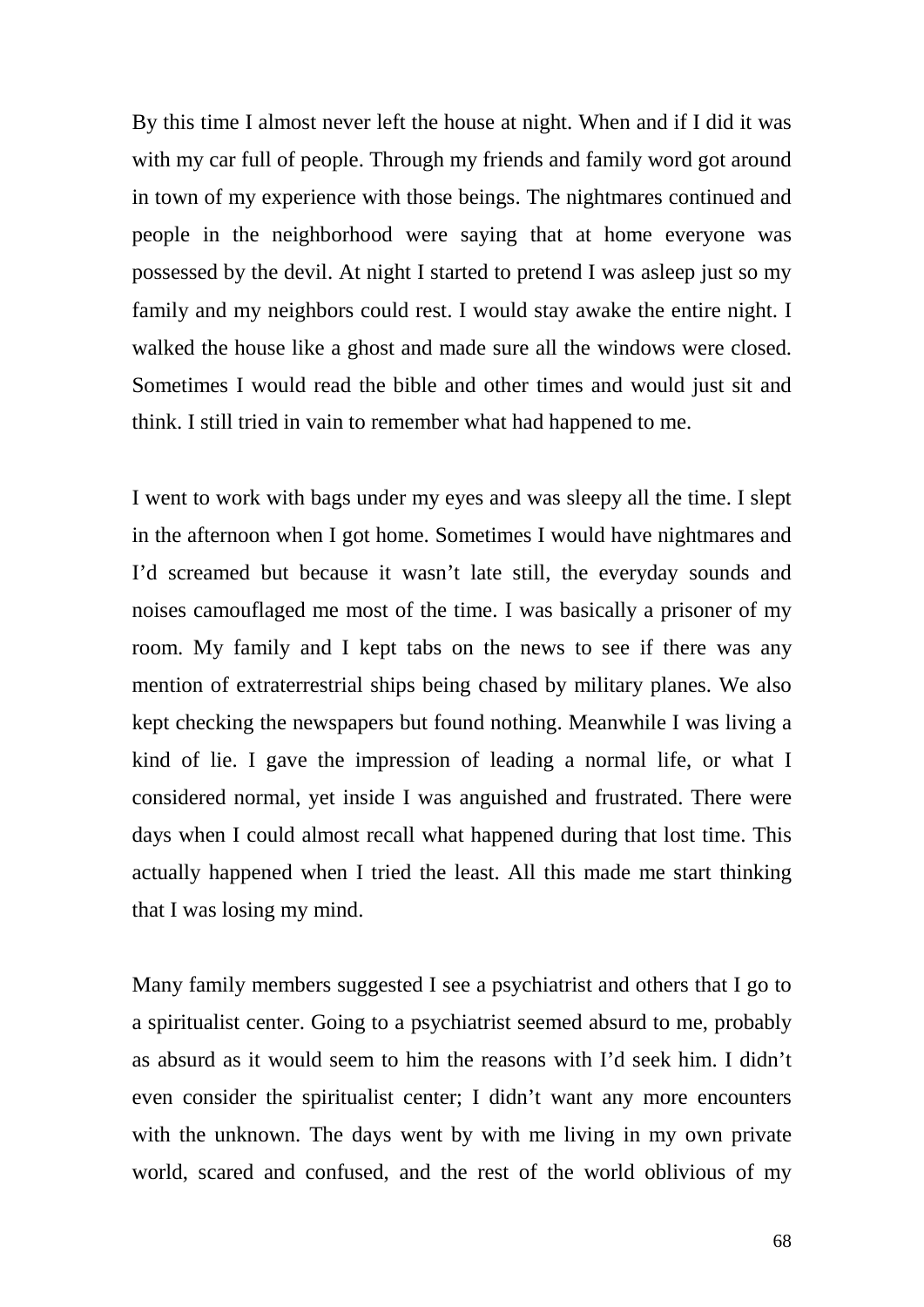emotional conflict. This time of my life was devastating. I even contemplated suicide. I couldn't take it any more. One on hand I wanted to forget everything, and on the other I wanted to remember. I wanted answers, and the same time didn't want to know anything. I was crazy! I felt alone, different, and isolated. I thought my life would never be the same. All this I shared with my brother Charlie through letters. My brother, who's a United States Marine, at the time was stationed in Japan with his wife *Mercedes Vicky*. He gave me very good advice. It's a shame I didn't follow it.

Charlie told me I should be very careful with those pictures. He new from his circle of military friends, that there had been cases where the government took people with solid evidence about the existence of extraterrestrial beings, and made them disappear from the map. Not only the evidence, but the people as well.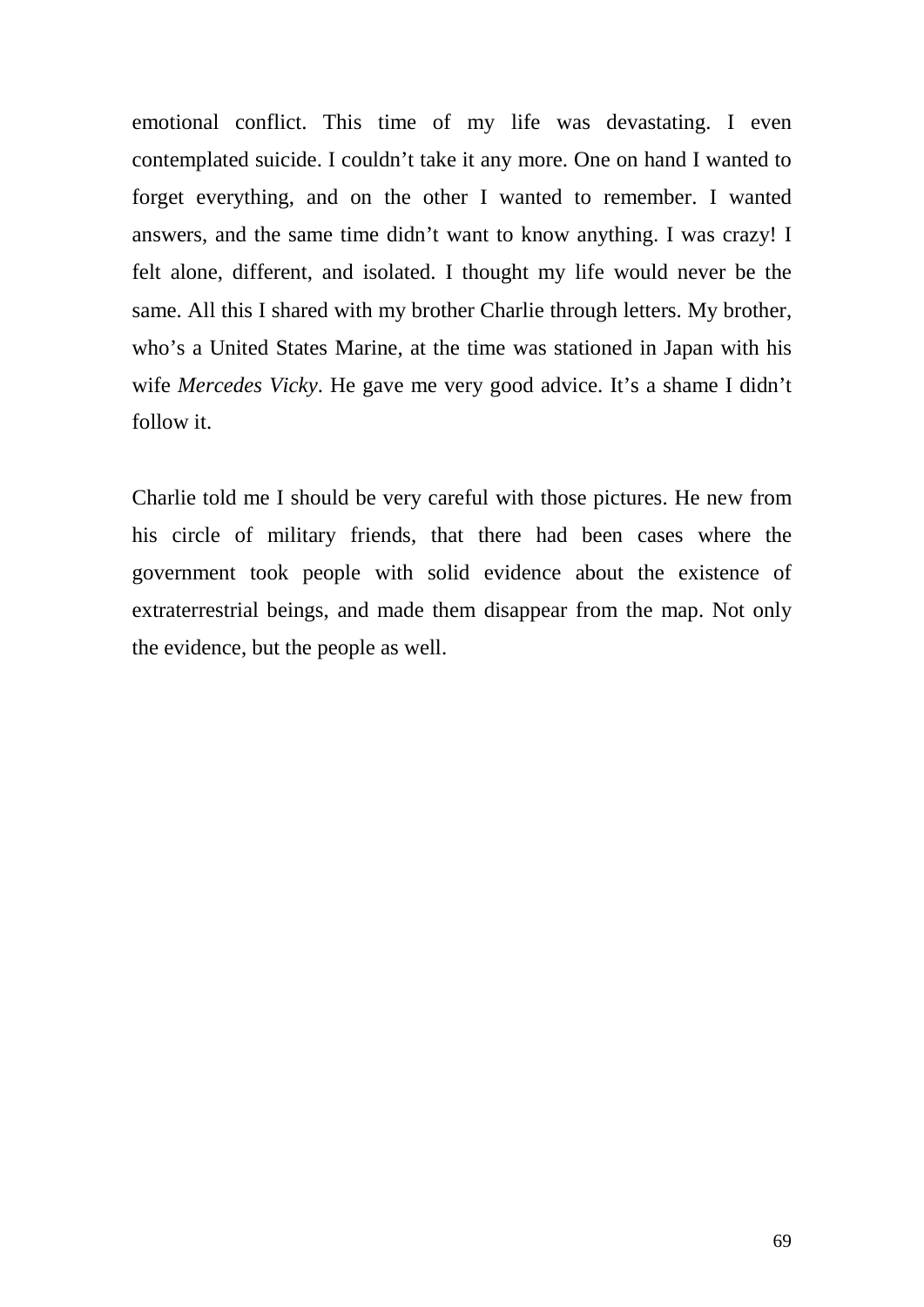## Chapter 8

The nightmares became an everyday thing for me but I never got used to them. Every time was like the first. I had put away the pictures and their negatives in an envelope along with some enlargements that were left over from the ones I sent my brother Charlie and my father. I didn't look at them now as often but it was still the first thing I thought about everyday when I woke up. The issues with the UFO pictures started to fade away. At home, little by little we stopped talking about it. It was as if we'd all agreed on it. One day I just stopped opening the drawer where I kept the pictures and their negatives. My family had started to forget about the whole thing and I did the same. I gave up trying to remember what had happened during the lost time. It was easier and more convenient not to. In time the nightmares were less until they went away all together.

One day at work, in my job as a janitor in an elementary school, I remembered and old idea I had. Back in New York I used to eat everyday at a hot god stand on my way to work. While contemplating coming to Puerto Rico I remember my aunt telling me about the poor job situation and me thinking that I could set up one of those hot dog stands. But, since I got those two jobs just days after arriving in Puerto Rico I forgot about it. Now the idea was strongly back in my mind.

I bought a food cart with an umbrella and all the necessary items. I complied with all the requirements from the Department of Commerce and provided all the necessary paperwork and documents. After that everything was pretty easy and immediately started to sell my hot dogs. I had thought that the place I chose to set it up was out of pure coincidence. However, it turns out that I had picked three other "ideal" places to set up shop. Out of

70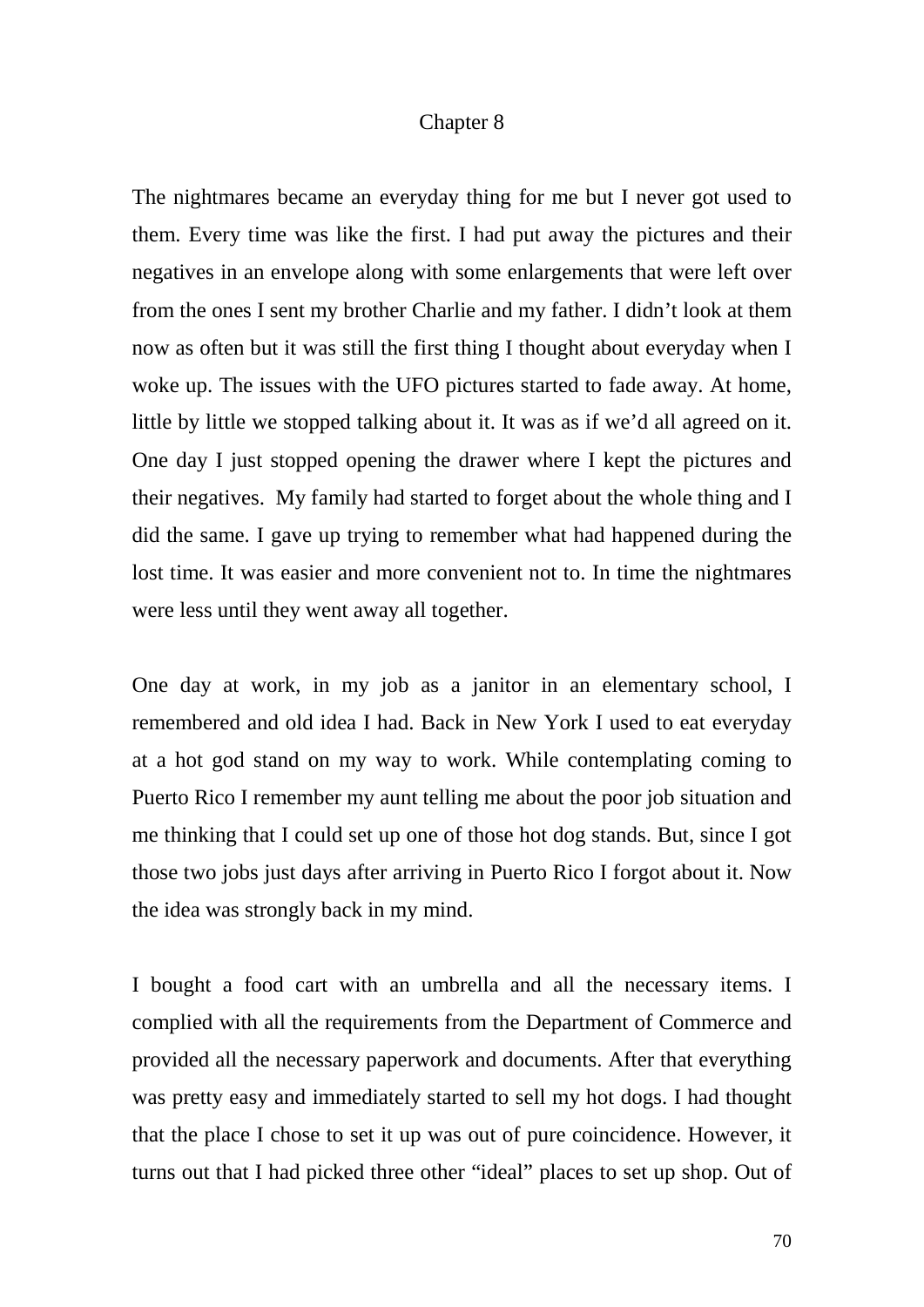those three I had chosen, to my knowledge the best one. When I first headed out to start my business there were hot dog carts on all three places I'd picked. I didn't know how that was possible since I had driven by those places many times before and had never seen a single cart.

That day my cousin and his wife were with me. They moved my cart here and there with their car, looking for an appropriate spot. I couldn't believe the places I'd picked were now occupied. Out of frustration I wanted to go home and forget about it for a while. My cousins suggested we go to the beach *El Combate*. Though I was disillusioned I agreed. Maybe with a little luck I would be able to find a spot alongside the other vendors. This beach in particular is full of vendors who sell all kinds of foods.

On our way over there I stopped at the road 301. They stopped behind me and asked me why I'd stopped. I went over to them and told them I wanted to just forget everything. They told me I shouldn't give up so easily and while we argued over going to the beach or not a huge tree that was nearby caught my attention. It had a huge trunk and had brown color masts hanging from its branches. My cousin's wife noticed I was not paying attention anymore. I was captivated by this tree. What kind of tree is that? A *jíbaro* from New York who knows not of these things asked them. It's tamarind, they answered.

I didn't know what tamarind was. This majestic tree had me mesmerized. It was located near the side of the 301 road. Behind it there was an estate with cattle but no houses nearby. Near this colossal tree was also a *flamboyán*  tree. I felt a very peculiar attraction to that place so I crossed the street. I didn't even notice when my cousin and his wife came up to me. The breeze was wonderful. My cousin's wife couldn't comprehend my fixation with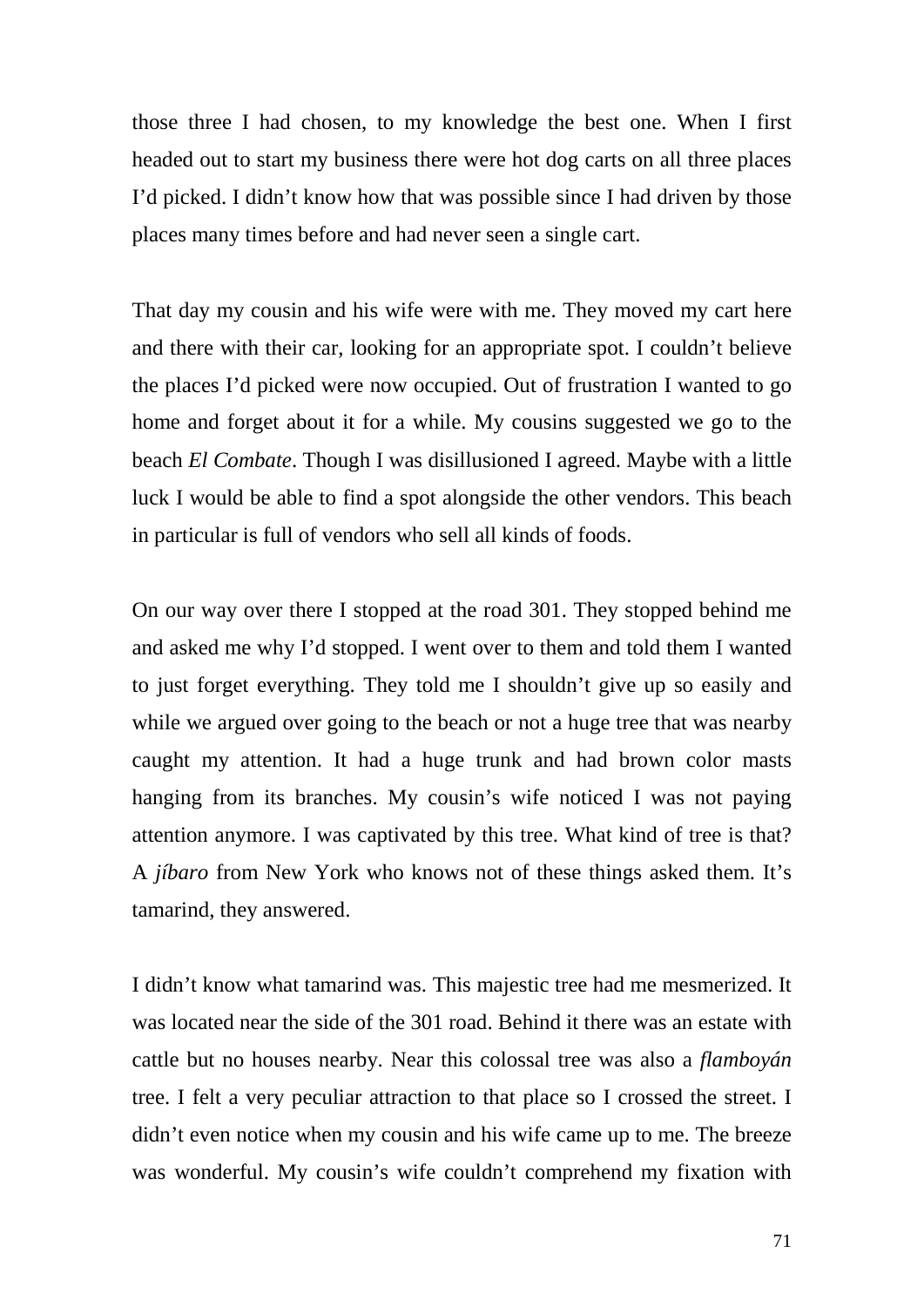the tree and frankly neither could I. Why don't you set up here? She asked. I looked at them and in an instant all my frustration and thoughts of giving up were gone. With a smile on my face I said: "Welcome to the *Tamarindo Hot Dogs*". They helped me set everything up. My first client arrived and I served the first hot dog with meat, onions and melted cheese. They day was a complete success. To this day I'm still here.

The owner of the adjacent estate let me borrow a little of his land and I hung a hammock between the trees. For now the whole UFO thing was buried. From my hammock I could see some mountains. Later I learned they're called *Sierras Bermejas*. I was happy, my business was booming and I loved being able to mingle with nature every day. This neighborhood is known as *Las Arenas*. I met lots of good people and made lots of friends. Among them a family who treated me like one of their own. *Popo*, the head of the family has always been there when I needed him. He even lets me leave my cart in his house so that I don't have to take it all the way back home every day.

One day while talking to *Edgardo*, *Popo's* stepson, the UFO subject came up. We were talking about our childhoods and he told me an interesting story. When he was a child, and while at mass on day, he saw through the churches' windows a bizarre glowing object. It was a like a ball of fire. He told the congregation what he was seeing. They told him that object in the sky was a work of Satan. After this they prayed with fervency. Don't look at it, they told him, but as they bowed their heads and prayed he kept looking at that phenomenon in the sky.

Because he told me this story with such honesty and in all seriousness, I felt comfortable enough to tell him what had happened to me that morning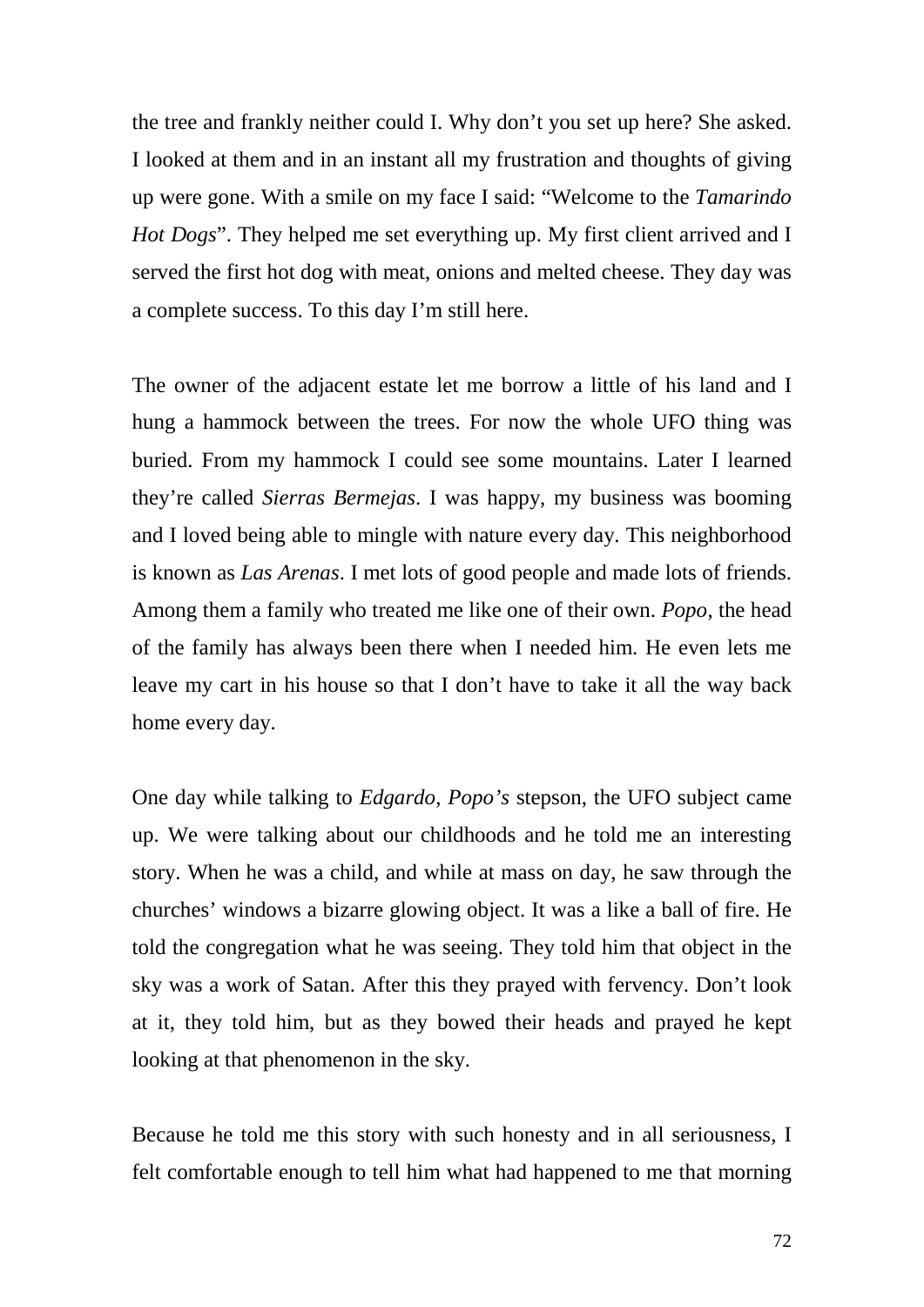in 1988. When I was through, to my surprise, he said he believed me. The next day I showed him and the rest of his family two of the pictures. I know some of them didn't know what to think and others simply couldn't accept it. Among the non believers was mister *Popo*. Afterwards though, and by his own personal experience, he changed his mind. After my friend recommended it and after seeing that his family's reaction was not negative, I decided to exhibit the enlarged picture on my hot dog cart. I mistakenly thought that maybe someone would come up and tell me they'd seen the same object over the skies in *Cabo Rojo*. Maybe even someone who had seen it that same morning. To the people who did inquire I didn't give details. I only told them I had taken the picture one day coming home late from work. The specifics where intense and too hard to believe. They would have required too many explanations from my part and I didn't want to complicate things.

The enlarged picture of the UFO and the military plane did get some attention but not the one I was hoping for. People started to make fun of me. They called me crazy and a liar. People got ketchup and mustard all over the picture; they all wanted to see it but no one mentioned they had also seen it. They drove by and yelled obscenities and called me extraterrestrial or Martian. None of this was good for business. A few days after that I decided to just remove the picture and put it back in my bedroom drawer. The drawer of oblivion.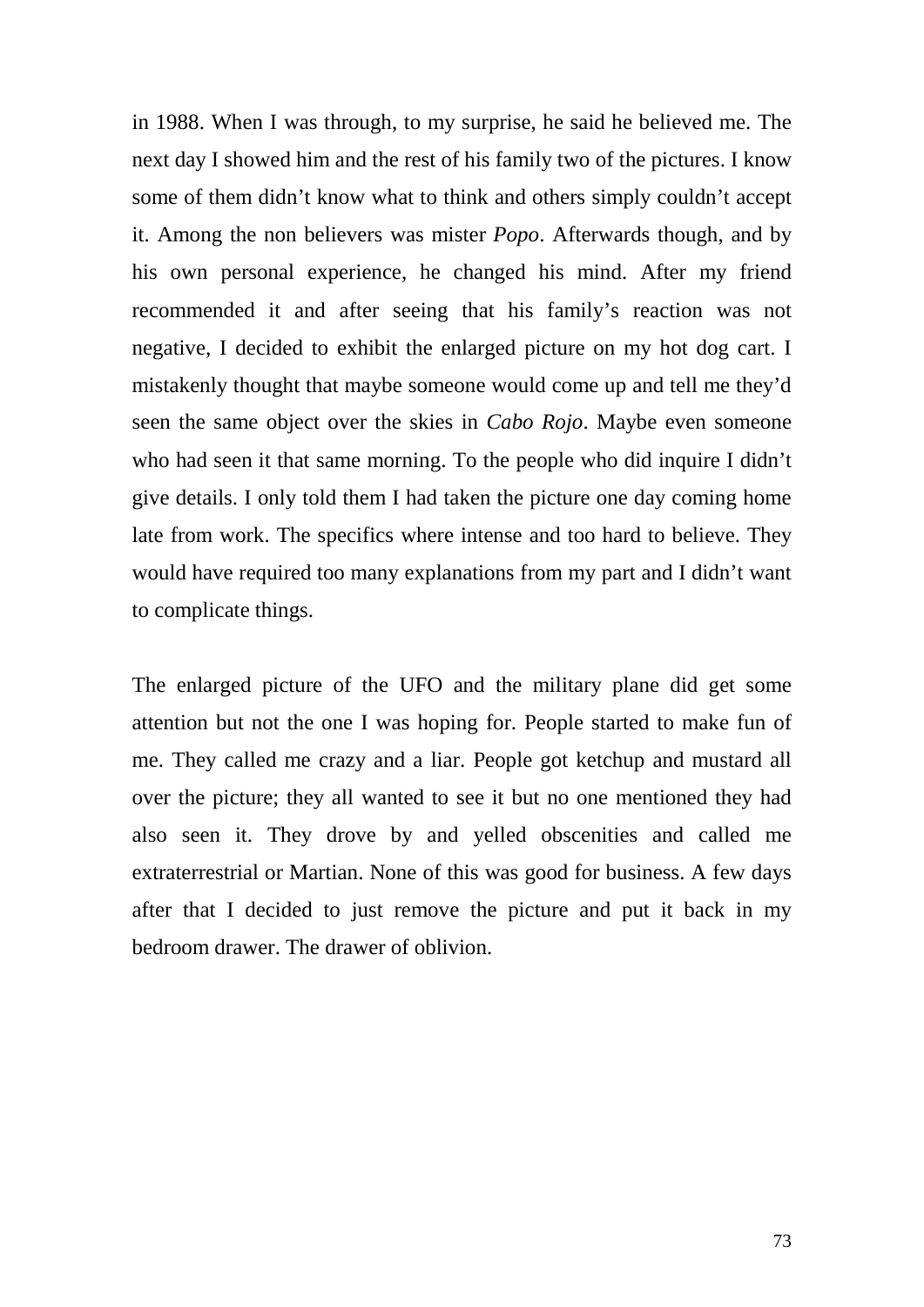### Chapter 9

One morning when as usual I got up to get everything set up for my business something really strange happened. My grandmother was chopping some onions that she would later cook and I was cooking the meat on top of the stove. All of a sudden I left everything and went straight to my bedroom. From one of the drawers I took the envelope that had the pictures and the negatives. From another drawer I grabbed some tape, the kind used for moving boxes. Like a zombie I went to the balcony where my dog *Kristina* had her little wooden house. I taped the envelope to the inside of the roof of the dog house. *Kristina* looked at me like "what's wrong with him now?" I gave water as usual, put the tape back and went back to the kitchen as if nothing had happened. *Mamá*, who was still chopping onions, didn't notice anything. After finishing up I headed to the *Tamarindo*.

Later that afternoon something happened that left me wondering for a long time about it. *Mamá* was watching the television. I was putting in the refrigerator what was left over from work. I gave *Mamá* a kiss and I asked her how her day went. She told me all had been well and that she'd left a plate for me on the stove. As I went into the kitchen I heard footsteps coming from the back stairs. I got nervous. The house has two entrances, one solid one and one made out of wire that keeps the insects out. A man appeared at the second door. At first I thought he might be a Mormon, or Jehovah's Witnesses, or a salesman.

Without opening the door I asked him if there was something I could help him with. He then let himself in like it was nobodies business along with three other men. *Mamá* got scared and asked me who those men where. The first one wore a suit and tie and had sunglasses on. The other three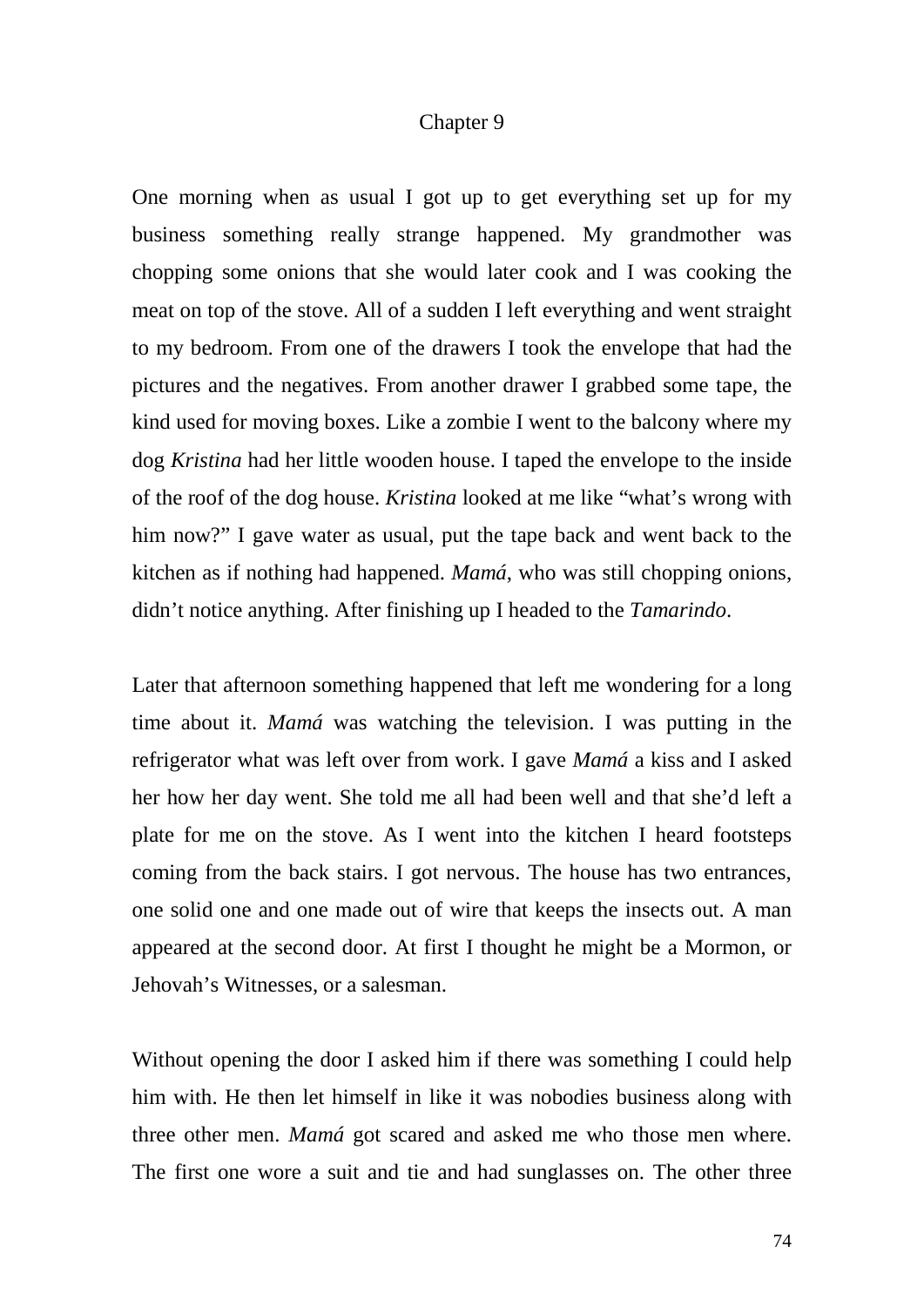wore more casual clothing. *Mamá* again asked who where they but they again ignored it. Are you *Amaury Rivera Toro*? My answer was only "Yes". Their arrogance and authoritative attitude intimidated me. The one in a suit handed me some documents. *Mamá* disregarded the news she was watching and got up. My hands were shaking as I took the documents. The heading on the first of these documents read 'CIA'.

While I was trying to read the documents the man with the tie told me that it be best if I handed them the negatives. I looked at him trying to conceal my nervousness. I told this man, who looked like the one in charge, that I didn't know what he was talking about. *Mamá* started to say something but I told her to be quiet with a look. After that she told me that what she was going to say was to give them the negatives and avoid any further trouble. *Mamá* didn't look well while all this was happening. I asked her to go downstairs with my aunt while I talked to these gentlemen. I called my cousin Danny and he came up and helped her down. As she left she didn't look at the men or said a word.

The man with the tie repeated his request. He also said that if I didn't hand them the negatives they would have to search the house. I again told them I didn't know what they were talking about. I pretended to be reading the papers but in all truth their presence had me so shocked I could not read. On the second page I only remember reading something about photographs and negatives. With my trembling hands I gave the documents back to the man with the suit, who was the only one who talked. I couldn't see his eyes through the sunglasses but I could feel the heavy stare. The others awaited his instructions. I then told them to feel free to search the house. I even remember going up to the television and turning it off.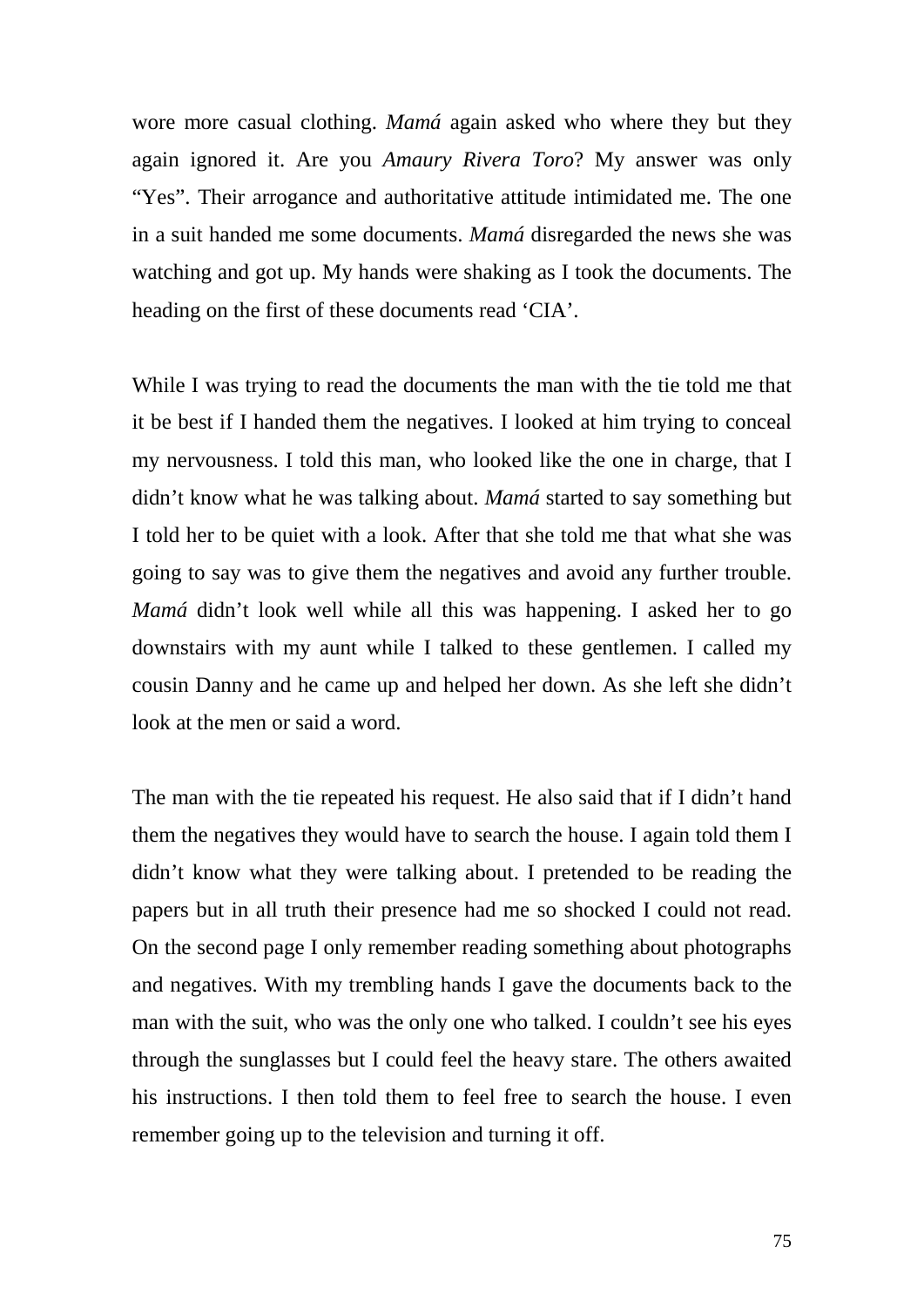I don't know how they knew but as soon as they where told to start the search they first went to my room. Not only did they go directly to it but also to the drawer where I had the photos and the negatives before I changed them. They looked confused when they didn't find them. They then opened every other drawer one by one. They were very meticulous, once they opened a drawer and emptied it item by item, if they didn't find what they were looking for they put everything back as they found it. In the same manner they searched my entire room and the rest of the house. You could see they got frustrated. None of them spoke during the search.

Even though I was extremely nervous, inside I was laughing. These people were so confused that it was actually funny. Their arrogance started to fade. For a moment though it wasn't funny when one of them went out to the balcony. I inhaled deeply and stopped breathing for a few seconds. He looked everywhere and approached the dog house. *Kristina* barked at him and went inside her little house. I saw everything from a window in the living room. The man came back inside and I could breathe again.

One of them, who wore a *guayabera*, took out a plastic bag from his pocket. He put in it all the photo negatives they found in the house. They were negatives of family activities like birthdays, weddings and baptisms. I don't know why they wanted those since they had nothing to do with what they were looking for. They even removed the frames from the paintings in our house. Also, they looked inside every porcelain and plaster hoping to find those negatives.

The search was executed very methodically. Leaving everything were they'd found it. It wasn't like in the movies were agents shatter everything during a search. Every specific area they searched they did so paying much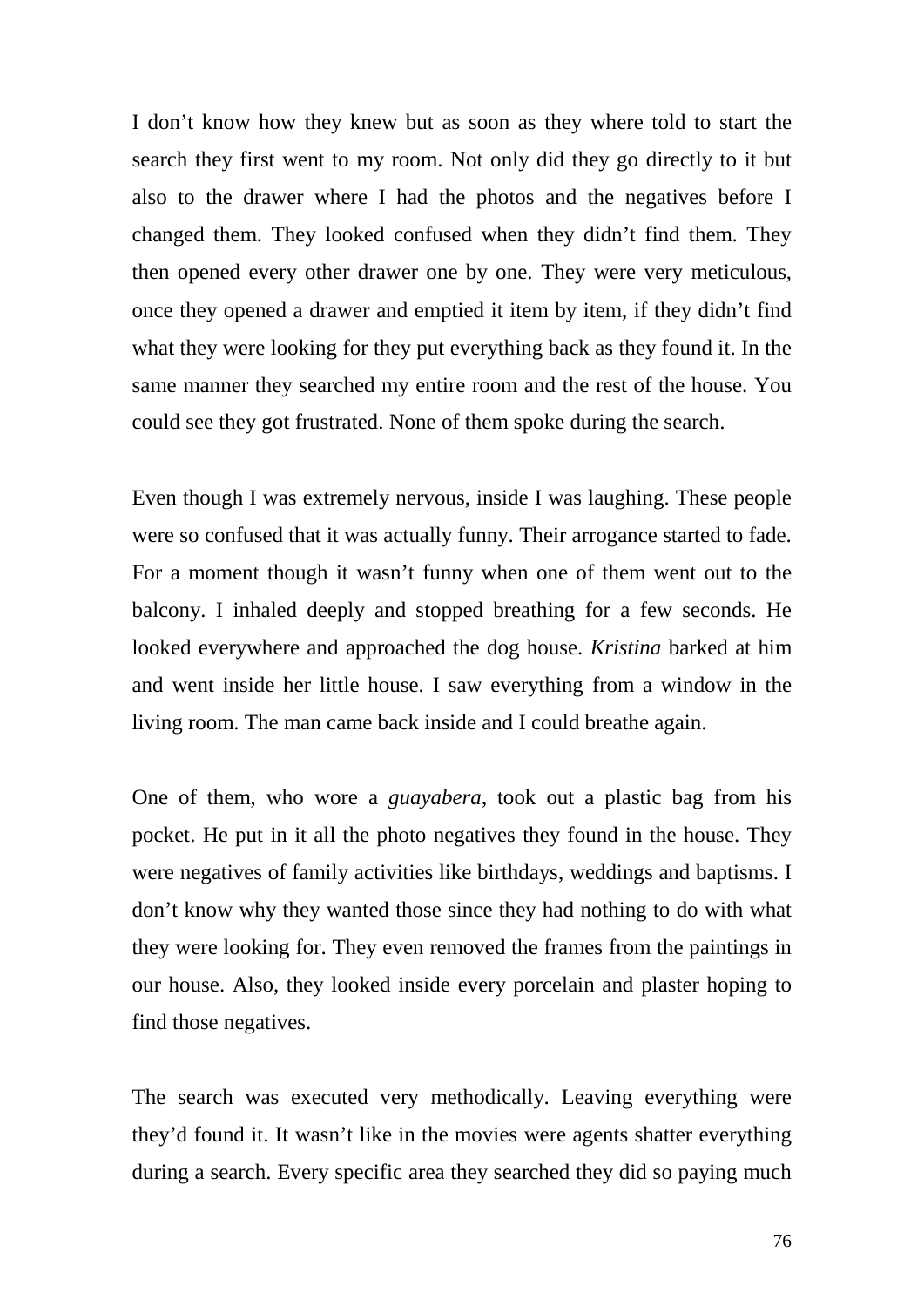attention to detail. The funniest part was when they opened the refrigerator and actually looked between some eggplant slices that my grandmother had left in there and that had started to go bad.

I stayed put in the living room observing them and quiet. They in turn ignored me and didn't speak either. At a certain moment their behavior changed and it looked like they were about to give up. They searched the two rooms, the bathroom, the living room, and the kitchen. They were there the entire afternoon. When they finally gave up they left without saying a word. As they went out the gate and got in there gray four door car, pretty much my whole family was just arriving. Apparently my cousin Danny had alerted every member of the family in *Cabo Rojo*. *Mamá* seemed like she had calmed down. When they all went in they were puzzled. They expected to find the place thrashed, yet nothing looked out of place. We all gathered in the living and I told them what happened.

They all wanted to speak and ask questions at the same time. It was as if we'd all gotten together for some holiday or something; it was like Thanksgiving but with no turkey. What most surprised everyone was that that same morning I had thought of hiding the pictures in the dog house. Again, everyone came up with their own theory for that. Some said that a spirit had alerted me, others that it had been my sixth sense, and yet others thought that the extraterrestrials were guiding me.

Since we were all gathered together I took the opportunity to tell them that from now own if anyone asked about the pictures or my whole experience they were to tell them that it was all made up. I wanted to end everything once and for all. That same night I thought of destroying all the evidence but instead I decided to send it to Japan to my brother Charlie and his wife.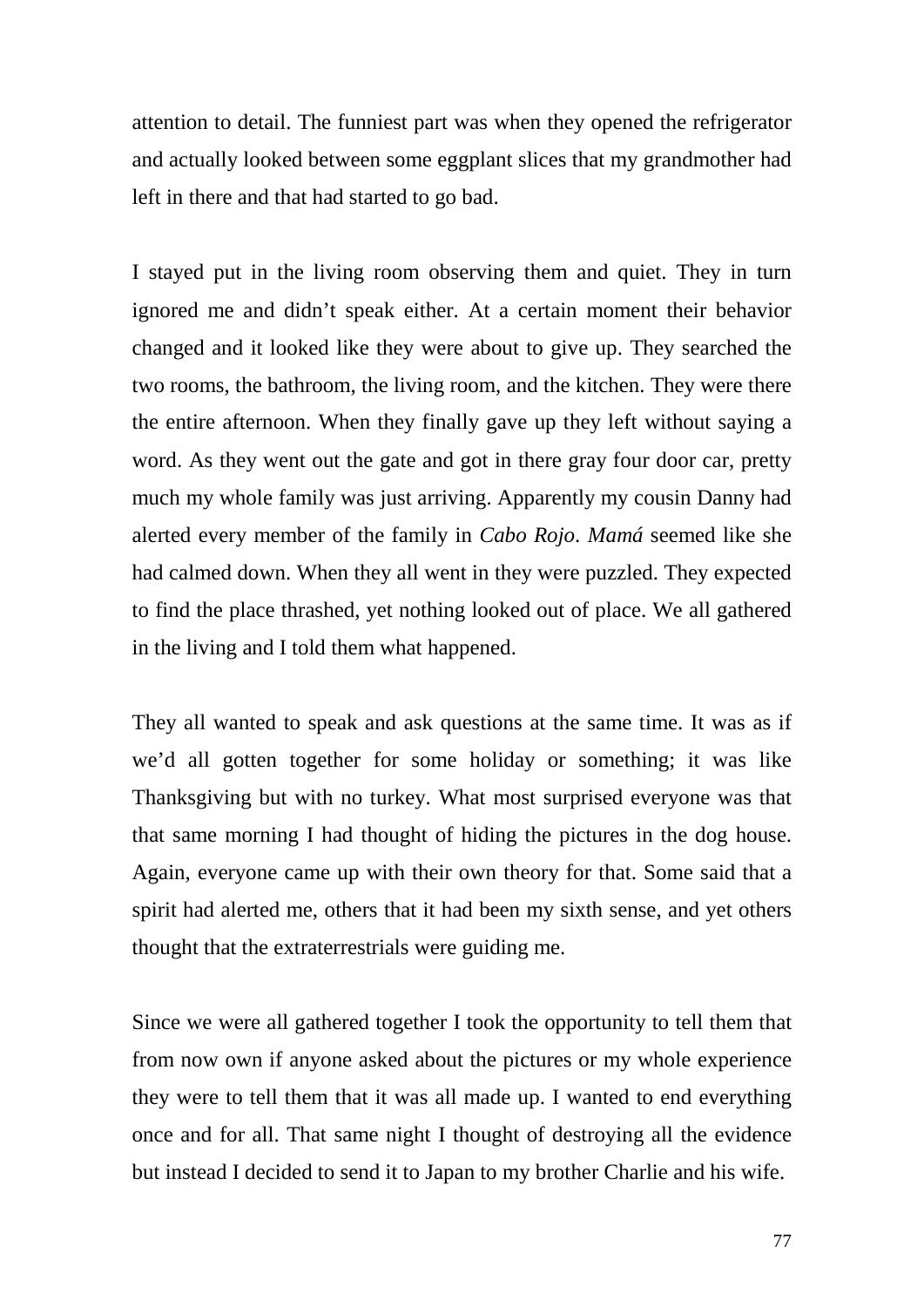Junior, my oldest cousin, took the pictures and the negatives home with him. He later told me he couldn't sleep because he kept thinking that the CIA would come to this house. The men who came to my home identified themselves as CIA but who's to know where they came from. The next day we went to a post office in a different town and Junior sent everything to Japan. We had already called my brother from a friend's house. We told him not to call us from his phone. We feared that if indeed those men were from CIA, our phones were probably tapped. Charlie knew this friend of ours so it was enough to tell him: "Charlie it's me, don't ask any questions, just call me at *Palito's* but don't use your phone". We hung up and he called back right away. I told him what had happened with those men who said they were from the CIA. We told him we would send him the package to the house of a friend of his wife. When he got the package he immediately took it to a safety deposit box in a bank. He hid the key in a metal closet he had where he was stationed. After all this when we talked on the phone and would talk about the pictures we would refer to them as the 'baby'. "How's the baby? Has anybody come asking about the baby?" My brother Charlie gave such good advice. It's really a shame I didn't listen to him. I think maybe things had to happen that way.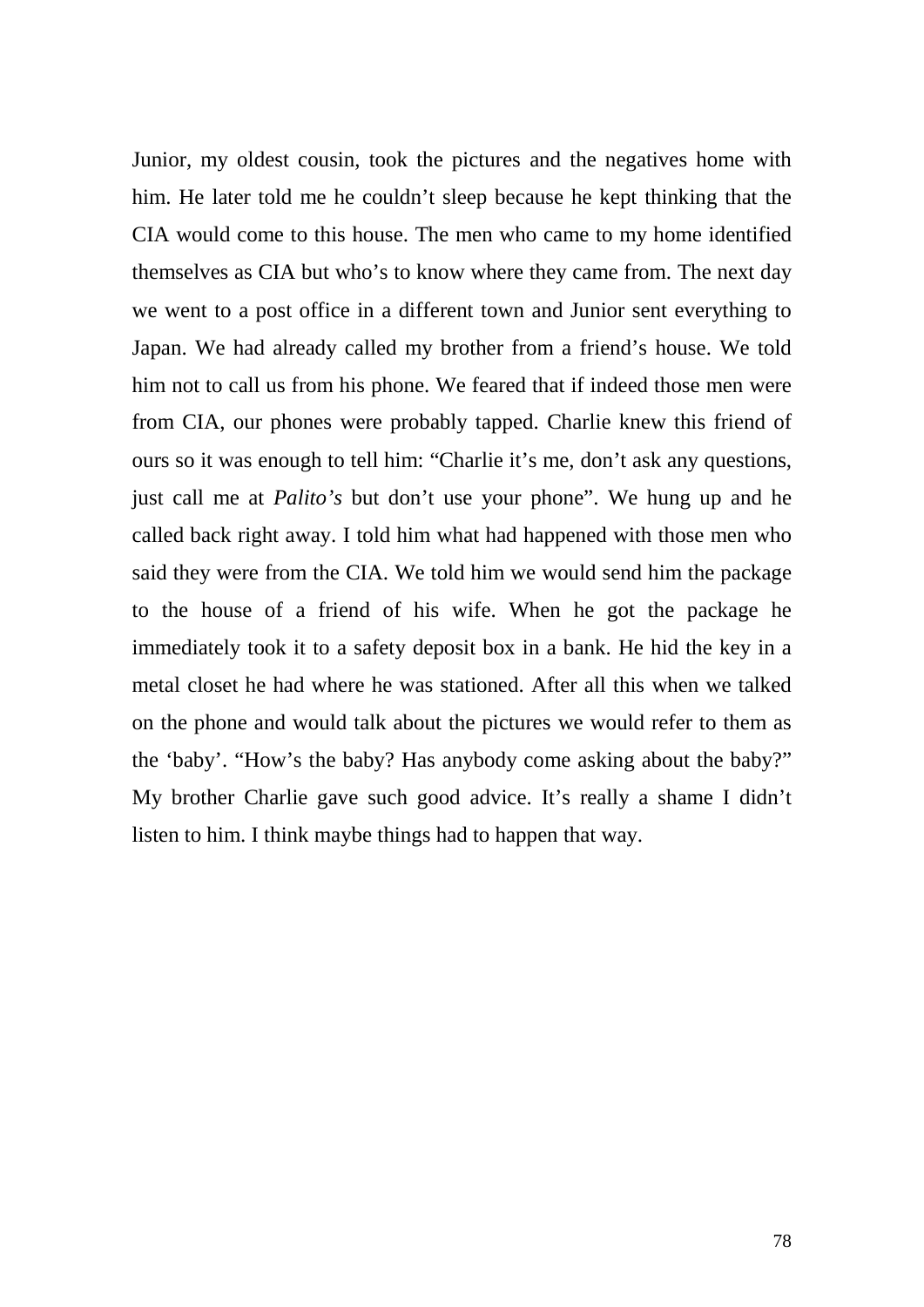## Chapter 10

I still worked at the *Tamarindo* selling hot dogs. Little by little I started to make it look nice. I planted a few flowers and other plants and I took real good care of them. Weeks went by and I didn't get any unexpected visits. I tried to follow my brother's advice to forget about the whole thing, invest my time in more productive things, and to keep the experience to myself. I built a small garden at the *Tamarindo*. When I had no clients in the afternoon I would lay on my hammock and enjoy the magnificent breeze and landscape. From there the hills looked beautiful.

In that little garden I shared many wonderful moments with my family and friends. I was again able to burry in my subconscious the things related to issues not of this Earth, though it was still what I thought about when I woke up. My brother and I stopped talking about the 'baby' in our conversations and letters.

My clientele increased considerably. I felt happy but I couldn't smile as often as I did before. A few years went by without problems except for those common everyday life ones like paying the bills, my car breaking down, etc; everyday stuff. The worst, however, was yet to come. A being came to my life that would only bring about all kinds of trouble. With him my nightmares came back. Don't get me wrong, though, I'm not talking about an extraterrestrial. This was a totally egotistical individual; maybe out of personal frustrations or lack of attention. Because of people like him it's not hard to get an idea of why things are the way they are in this world. Money sometimes has a supernatural power over some people. It's mesmerizing to see the things some people are willing to do in order to get it, even destroy other people's lives.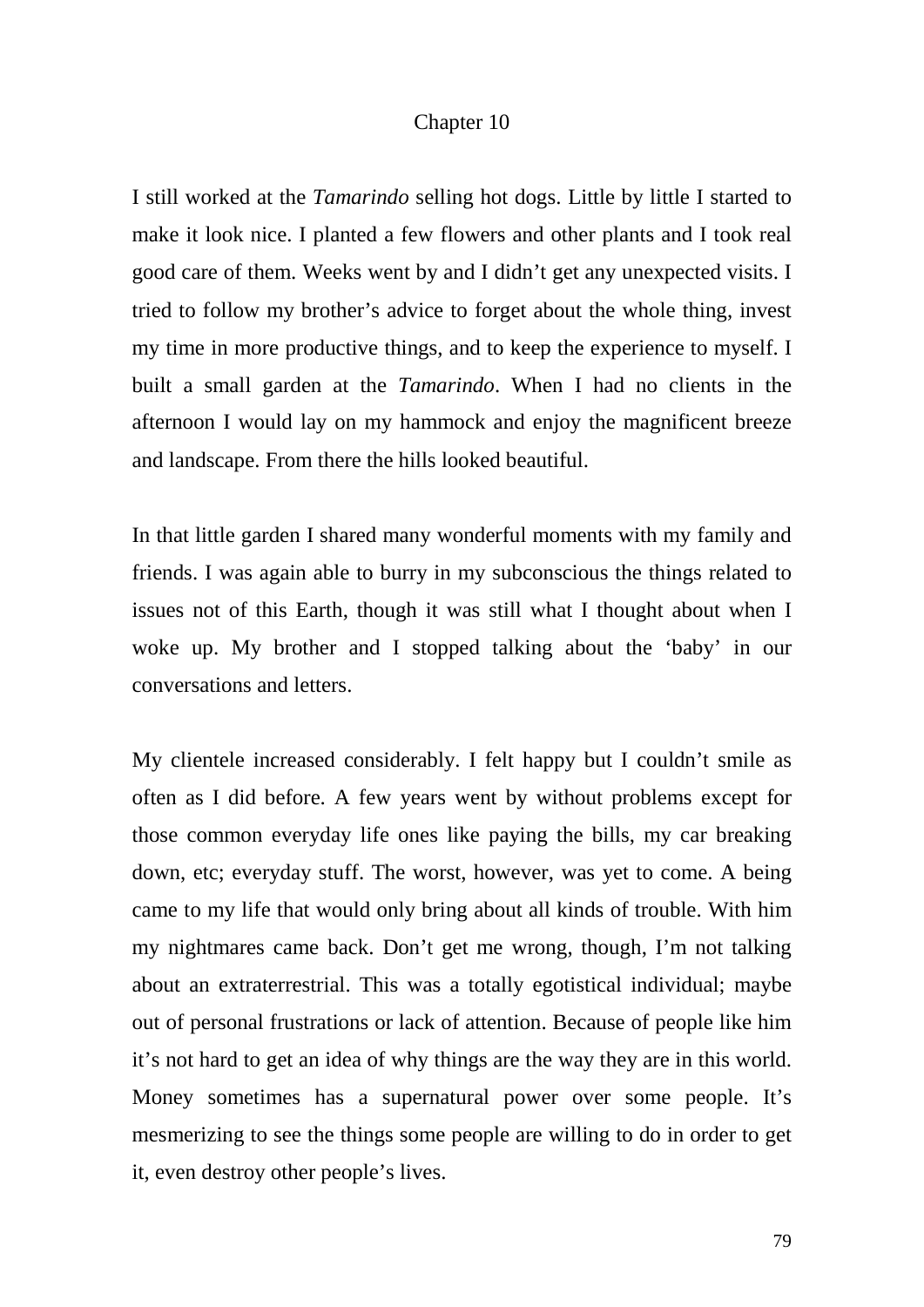One day I arrived at the *Tamarindo* and there was a large wine and gray colored car parked there. I started to set up as usual. I noticed that inside that old car was a man who stared at me like a vulture. His crazy eyes made me uncomfortable. I didn't want to turn my back to him but I had to because of where he was parked. "What did he want? Who was he?" I kept thinking. While I was cooking the hot dogs he got out of the car and approached me. I got nervous and felt uneasy. He had black hair, a wide face, tan skin, and his body was enormous. His complexion was not good due to his obesity.

He identified himself as an investigator of the UFO phenomenon. "That damn word again" I thought to myself. He then formally introduced himself (for our purposes, we'll call him Mr. B). Mr. B told me he worked for a local magazine that covered that subject, among others. He said that word got to him that I'd had an encounter with extraterrestrial beings and that I even managed to take a picture of a ship beside a military plane. I didn't want to start this thing up again. I told Mr. B I knew nothing of the matter, Martians, or any pictures. By the way he was dressed he didn't look like he worked for a magazine. From the moment he approached me with his beggar appearance I didn't trust him. I even thought for a moment that he might be some CIA agent in disguise.

He insisted on the pictures and my experience. Again I told him I knew nothing, that he was mistaken, and maybe looking for someone else. He started to get on my nerves, I even lost focus of what I was doing. He then got in his car and left. He had ruined my whole day. I spent most of it thinking about him.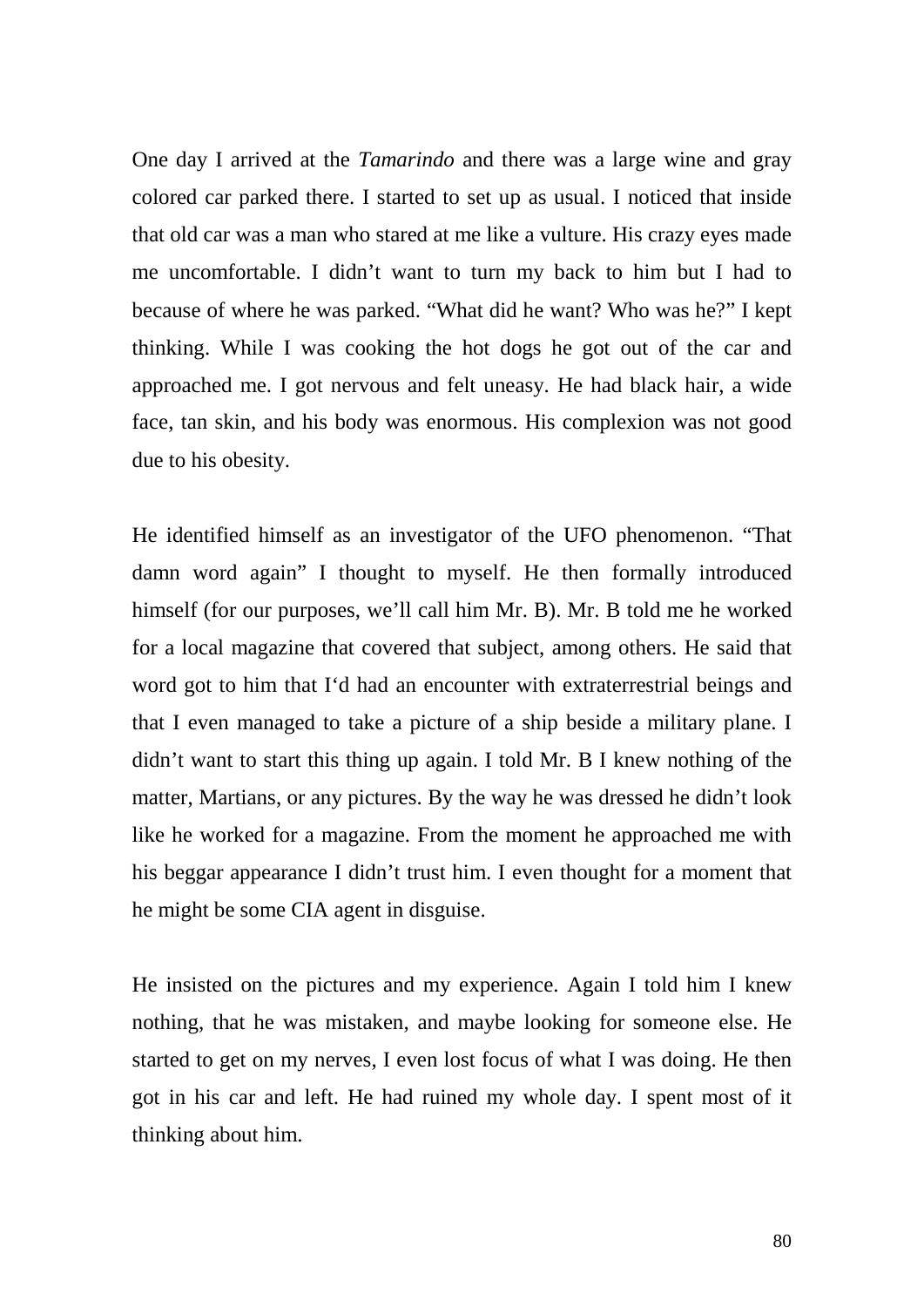A few days after that, he came by again. This time he was more pressing. I asked to please leave me alone. He told me the name of the magazine he supposedly worked for. I doubted it even existed. I didn't know what to make of the things he told me. He said he was personally in contact with an extraterrestrial being called 'Cosmnoc'. Also, that he and some of his friends would do vigils and that they had managed to record some UFOs flying over their heads at really low altitudes. He added that he had hundreds of UFO photographs. He tried to gain my trust by telling me these absurdities. After harassing me the entire day, he left without the answer he was looking for.

The next day I went to a news stand to buy one the local newspapers, *El Vocero*. Out of curiosity I looked for the magazine Mr. B had mentioned. I was surprised when I found it. On the cover were some strange creatures that looked like the one I saw. I was shocked. I bought both the magazine and the newspaper. When I got to the *Tamarindo* I took the magazine and went through it until I found the section that listed all of its collaborators. The editor's name was *Jorge Martín*, and I also found out that in fact Mr. B was among the collaborators. I figured then that what he had told me was true.

In the afternoon Mr. B came back to the *Tamarindo*. This time I heard him out. He brought with him others copies of the magazine to try and convince me that what he was saying was true. He showed his name among the list of collaborators. I didn't mention that I'd already seen it. I heard him out but didn't give him any information. I repeat, I didn't rust Mr. B. Among the many stupid things that Mr. B wanted from me, he said he wanted me to admit that I'd taken the pictures with the UFO and military plane; he also said the *Jorge Martin* wanted to interview me; that every day when I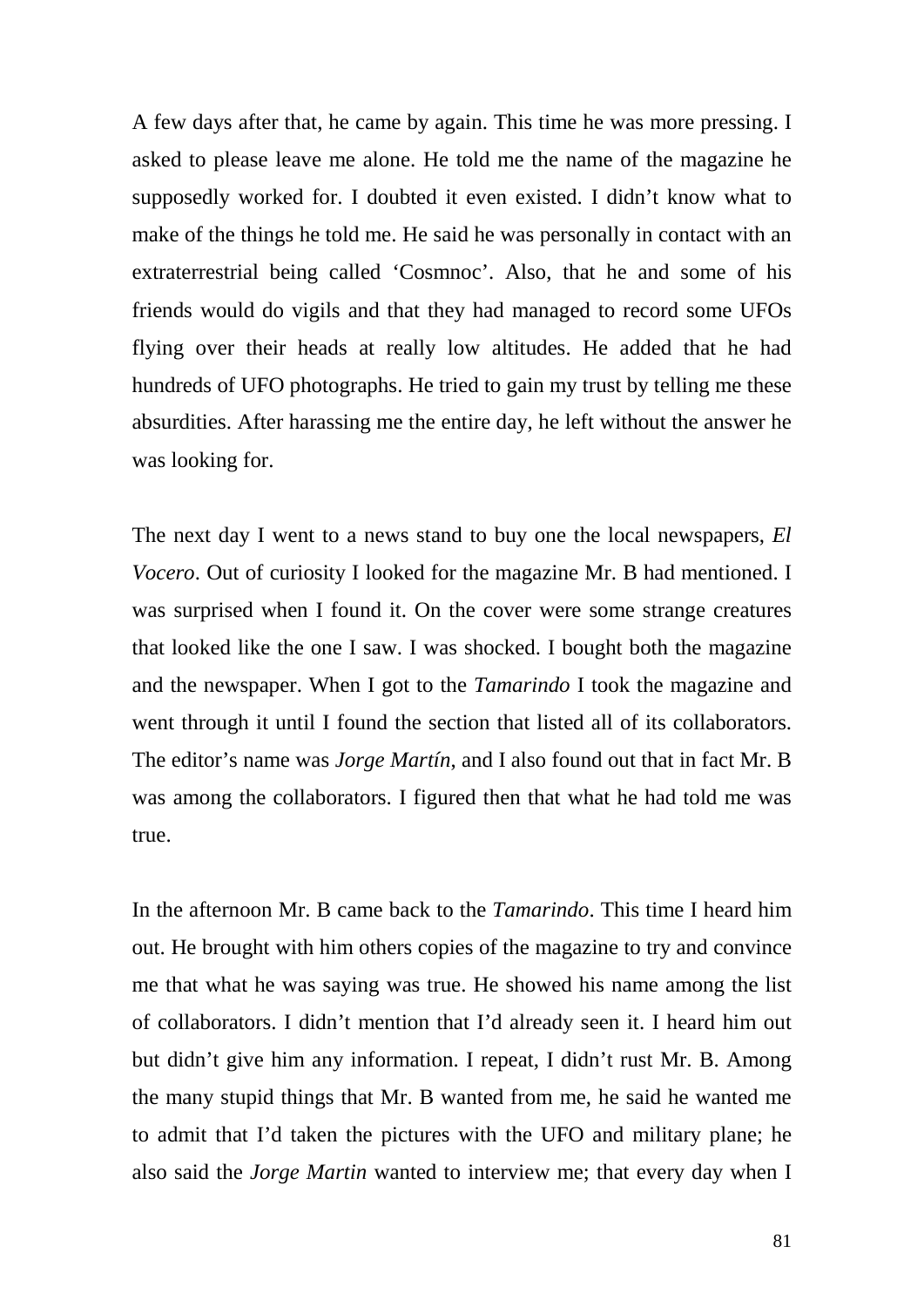got to the *Tamarindo* I should raise my arms and facing the *Sierras Bermejas* I should say "everything for others"; that demons were after him and that the devil wanted him to form a new religion; that he and his wife saw human shadows on the doors of their home. The things he was telling me were a blend between E.T. and The Exorcist.

The things he said were scary but what he drew on the ground were terrifying. He tried very hard to get me to admit my encounter. I couldn't get rid of him. I didn't want to meet Mr. *Martín*. That's all I needed, two lunatics people talking crazy. I judged Mr. *Martín* without knowing him; a grave mistake on my part. The thing was that if Mr. B represented that magazine then I simply wasn't interested.

In time I met Mr. *Martín* and it turns out he is the complete opposite of Mr. B. I met him because of a strange dream I had. I know it sounds weird but that is how it happened and so that's how I'll write. A little heads up: from now on things start to get even stranger. The dream went like this: I found myself in the *Tamarindo*. It was night and my hot dog cart was nowhere to be found. With me was a local dog named *Flaca*. I was feeding her with pieces of hot dogs. I saw a man standing in the darkness below one of the trees. He approached and I noticed he was dressed in black. He was about my height and had shoulder length hair. He wore it back, like an Indian. I didn't remember feeling scared. This young looking man said "send the pictures to *Jorge Martín*, the one from the magazine". After he spoke I suddenly woke up. It was so real, and I knew I met that man before but I couldn't place him. "The pictures!" I thought. Sure enough he was the same person as in the photographs. He wore the same clothes. I had never dreamt about him, only about the beings with the fetal heads. That night, after going over it thoroughly, I concluded that my subconscious created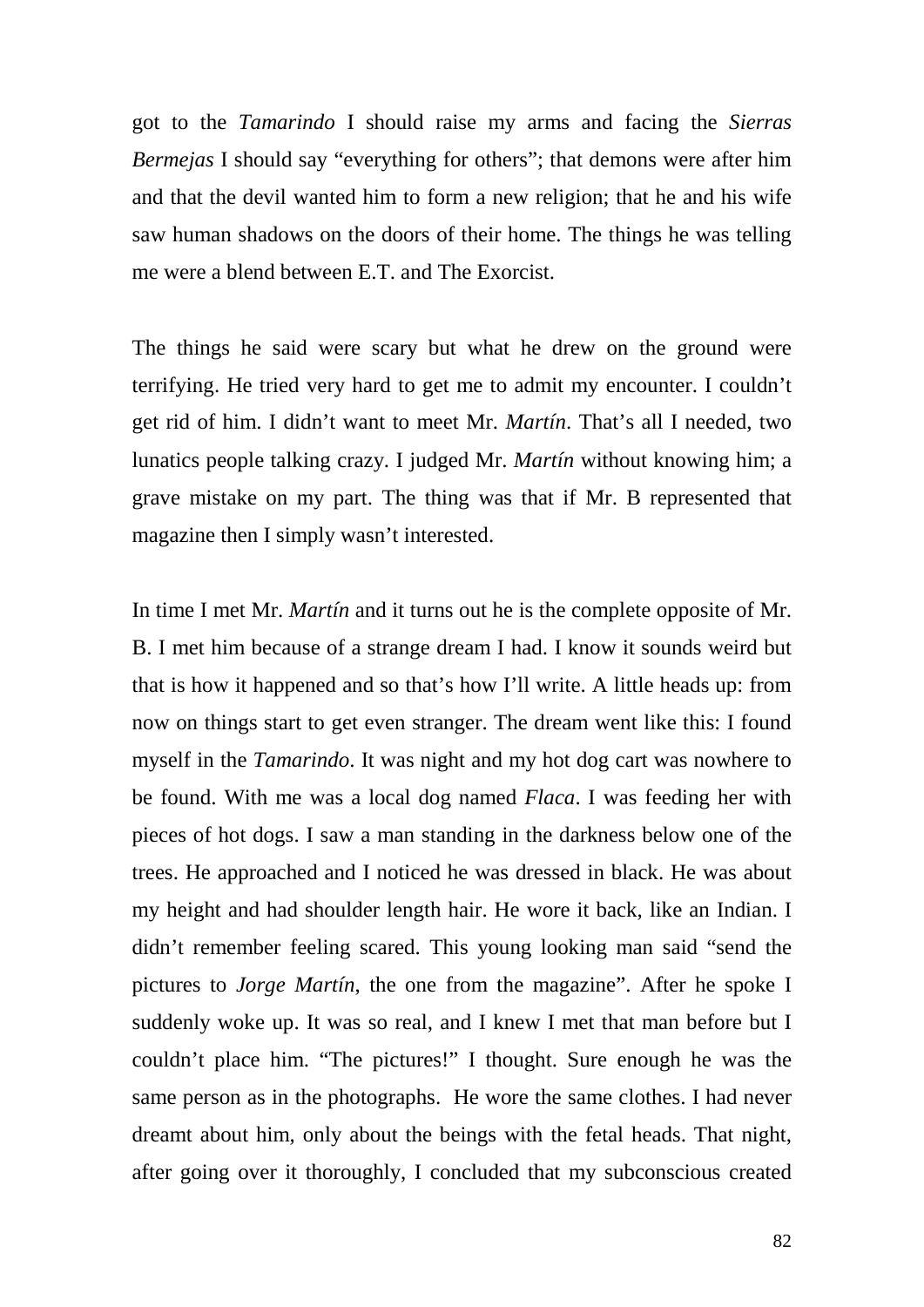that dream because of Mr. B's constant harassment about the pictures and him wanting me to talk to Mr. *Martín*.

I constantly asked myself who that man next to me and one of those little men was. "Had he been also kidnapped by the big headed creatures?" I couldn't sleep. I banged my head thinking about that all through the night. I decided to do then just that: send the pictures to that editor. I interpreted the dream as my subconscious telling me what to do. I asked my father to send me some of the copies I'd sent him. He recommended I didn't mess with those people from the magazine, that it would only cause me trouble. He also reminded me of what had happened with the CIA.

I didn't mention the dream to my father because I knew he would say it was an act of the devil. I didn't pay attention to his good advice and I sent the pictures anonymously to *Jorge Martín*. Along with the pictures, that included the enlarged one I had exhibited in the *Tamarindo*, I added a note explaining the circumstances in which they were taken.

Mr. *Martín* was astonished when he saw the pictures. In his next visit Mr. B mentioned that they had received and envelope and described its contents. I acted as though I was totally uninterested in what he was saying. Then Mr. B asked something that left me speechless: "Did you send them?" I told him that it wasn't me and that he was being ridiculous. He wasn't satisfied so he kept digging. Again I begged him to leave me alone. That day he was irritated when he left and the next time he came around was strictly as a client so I therefore treated him with the same courtesy and friendliness I treat all of my clients. I found it strange he didn't bring up the subject.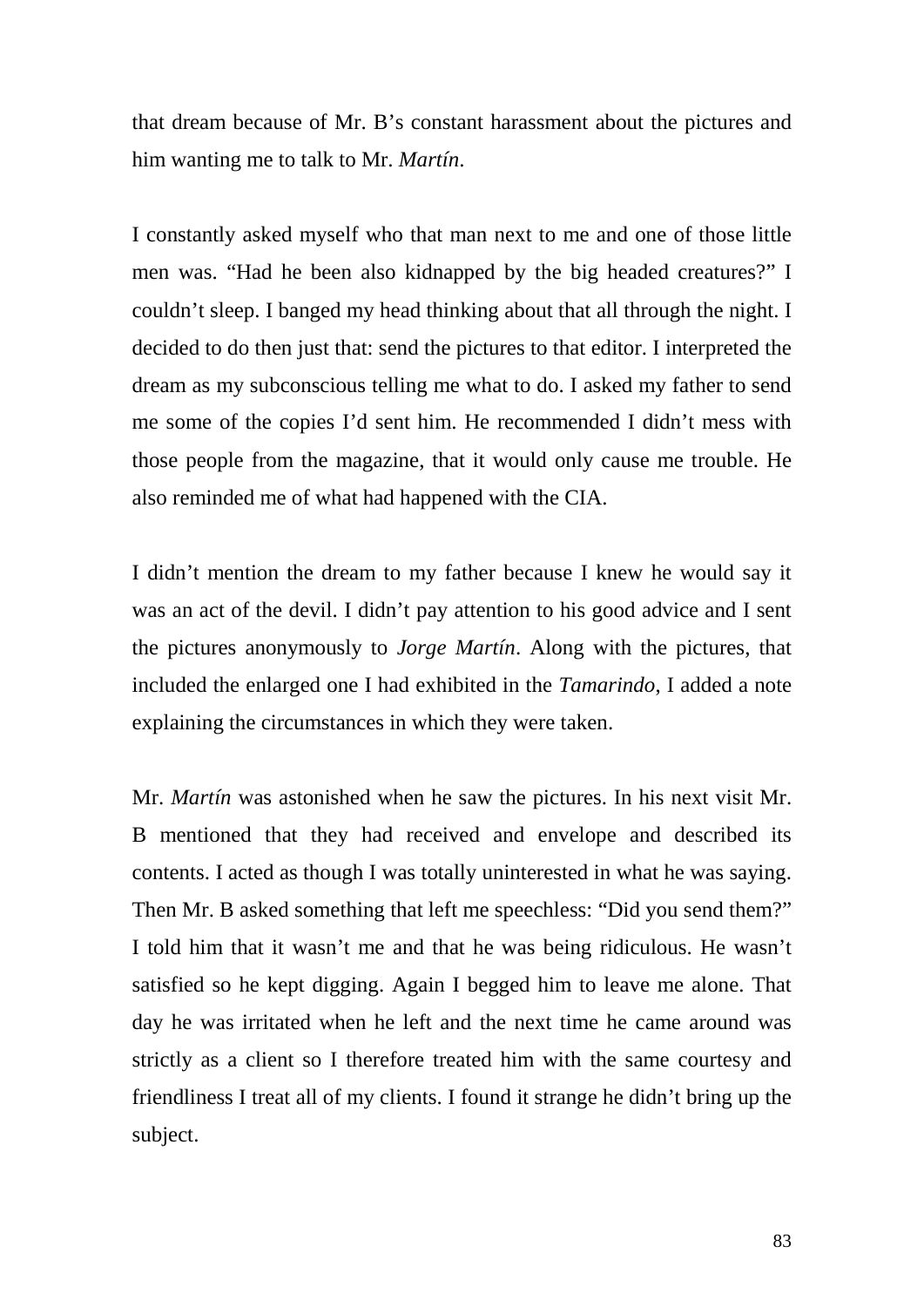The next couple of days he only drove by and waved. He looked at me anxiously but did not stop his car. He couldn't resist for long though so again one day he stopped. He again mentioned the subject and that the editor wanted to meet me. There were other clients at the time and I felt a little embarrassed. I didn't like the matter being discussed in front them. Mr. B kept talking about flying saucers and asking me to accept his offers. He insisted I talk to the editor. To get rid of him I agreed to talk to Mr. *Martín*. After hearing this he got in his car and took off as if a thousand demons were after him. The people asked me who this maniac was. They said he looked mentally unstable and dangerous.

By the time I got home that afternoon I was already regretting telling Mr. B about meeting the editor. When I told everyone at home they advised me not to do it. They said that by accepting to meet with the people from the magazine I would imply that indeed I was they person they were looking for. I really didn't know what to do. On the one hand I wanted to talk to someone who had knowledge on the subject but on the other hand I didn't want to know anything. I thought that maybe it couldn't hurt to talk to this person. I'd hear him out but I didn't necessarily had to admit that I was the one who sent the pictures. Besides, it was a good opportunity to ask him to tell Mr. B to please leave me alone.

It was a Saturday or a Sunday when Mr. *Martín* came by the *Tamarindo*. Mr. B was not with him. He came alone. When he got out of the car I thought he was a client so I asked him if he wanted a hot dog. He held out his hand and introduced himself. He asked if I was *Amaury*, the one with the pictures. Not knowing why I said yes. Again not knowing the reason, right there in front of my cart I told him about my experience. I got nervous and my knees started to tremble. I even had to grab on to cart's umbrella. I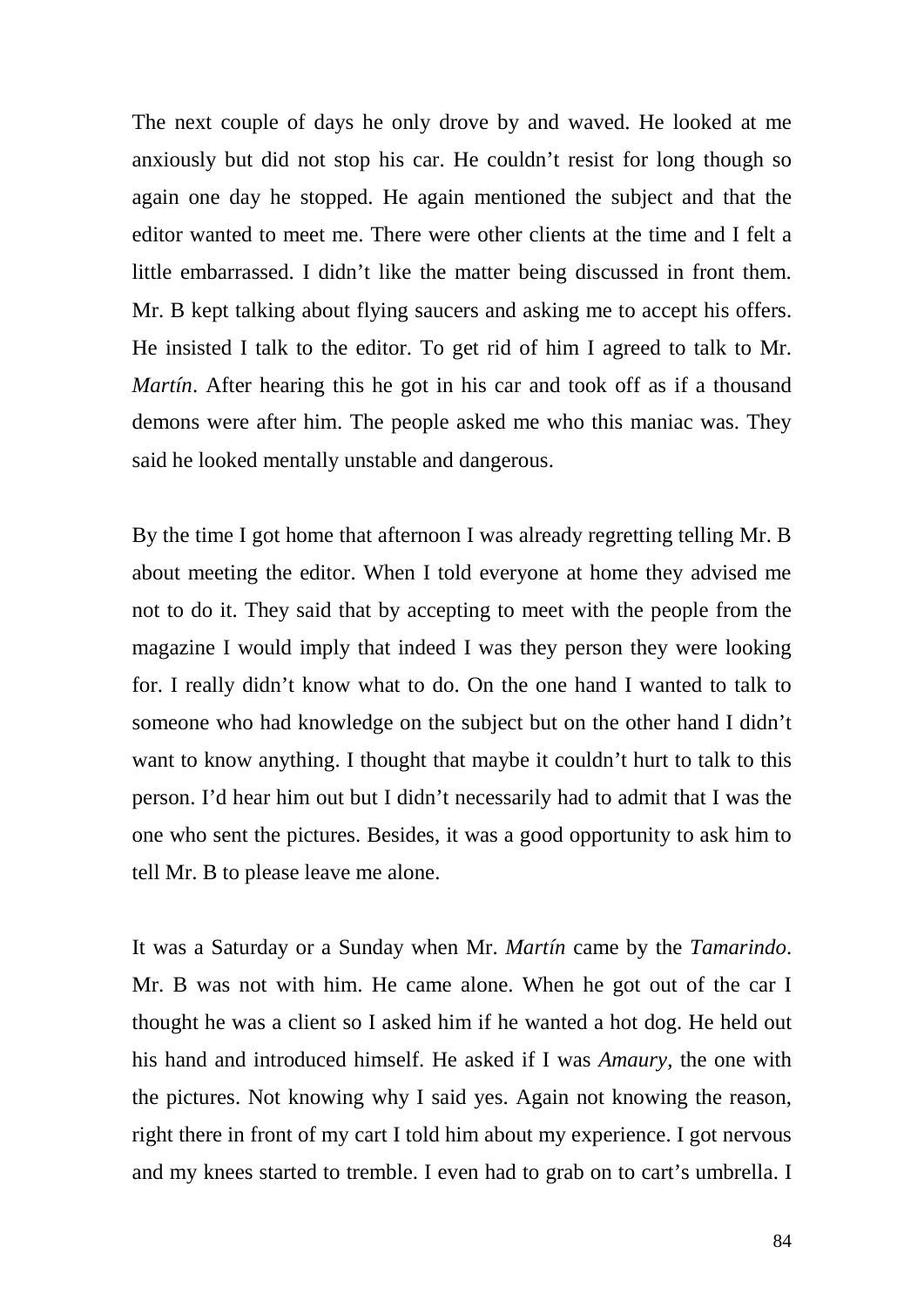could barely contain the tears. Inevitable I started to cry when I finally told him that I couldn't escape my nightmare after all. I couldn't deny it anymore. My mental stability was slowly leaving me like sand running through fingers. At the same time I felt great relief while talking to Mr. *Martín*. It's not the same when you tell your family about your illness than when you tell it to the doctor. They wouldn't have an answer, the doctor would. I made a mistake in judging Mr. *Martín* based on Mr. B's behavior. They were totally different. He turned out to be a very formal and serious person in the research of the UFO phenomenon. He only searches for the truth. He knew how to listen and understand my feelings regarding my experience. He didn't speak of contradictory absurdities like his friend. He heard everything I had to say without interrupting me.

After I had finished he explained that he had studied various cases involving the 'lost time' factor. He said not to worry, that when the time was right I'd remember what had happened during that apparent void. According to him I was not crazy. There were hundreds of thousands of people in the world who had gone through the same thing. He said that in Puerto Rico alone there were hundreds of cases. He assured me that, if I was willing, he could put me in touch with some of these people. I told him that at the moment I didn't feel prepared for that.

I asked him to please keep the information confidential. I didn't want the matter going public in his magazine or any other media. He agreed. I also explained the current situation with his friend and his harassing behavior. Mr. *Martín* explained that he didn't really work for the magazine and wasn't even on the payroll. He was simply a collaborator and his job consisted merely of gathering information regarding the west side of Puerto Rico. He was one of many that helped in getting in touch with people who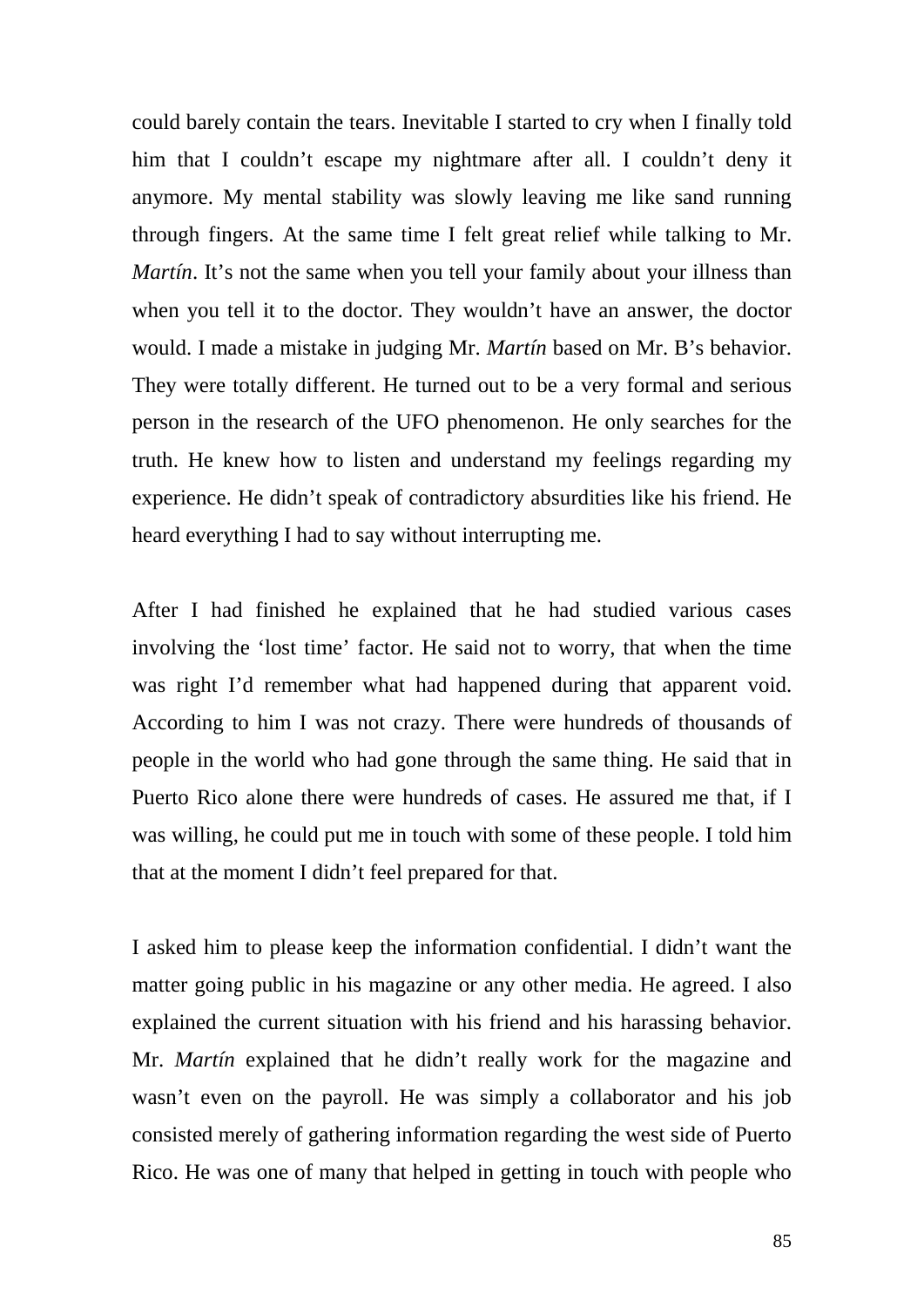have had experiences related to the phenomenon. Either way I still asked him if he could talk to Mr. B so that he'd quit following me around. He promised he would do so.

We agreed to stay in touch but I didn't give him my number. I told him I'd call if I wanted to talk. When he left I was felt the sensation that a great friendship had commenced.

I'm sure *Martín* spoke to Mr. B but now he hassled me more than ever. It bothered me to go to work knowing that he might show up and try to get more information. He followed me everywhere: the supermarket, the beach, the car mechanic, through every street and everywhere I went. He'd become a huge threatening shadow.

I came to the conclusion that his obsession was based on the money he wanted to make off of my pictures. I realized this after he started to talk about their worth. He had a thousand ideas for them. Every time he mentioned the potential gains his eyes got wider. He'd totally lost site of the objective of *Jorge Martín's* investigation. I talked to the editor again, and on multiple occasions after, about his friend harassing and poor professional behavior. I never told him about his friend's real objectives and the repeated mentions of the monetary value of the pictures after being analyzed by experts.

My brother Charlie and I started to talk about the 'baby' again. We talked about the fact that there were copies of my pictures going around already but that what the CIA was after were the negatives. So when I told him that I needed to have the 'baby' examined by doctors he opposed. He reminded me of what happened to people who possessed this sort of graphic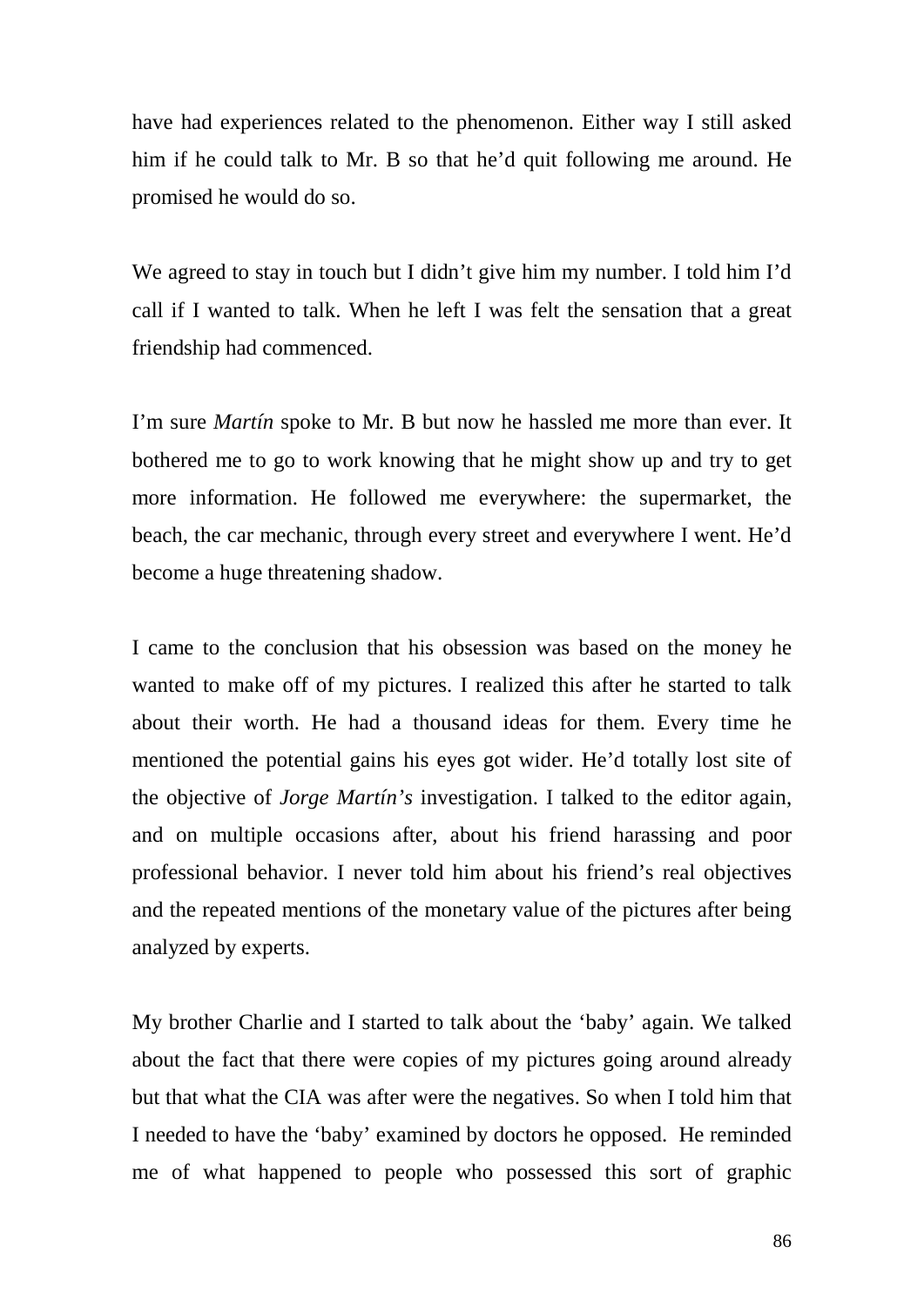evidence. I told him that Mr. *Mr. Martín* was a very serious person and that he had promised to protect me in case anything happened. Also that I wouldn't hand over the 'baby' without having everything on paper first. He said I should still think about, and also mentioned he felt that I should back out while there was still time. He reminded me of our grandmother's health and that she wouldn't survive another stressful event.

The nightmares came back, and even stronger. Starting to talk about everything again brought them back. I again started to try and remember what had happened during that lost time. I was always distracted at work and on top of that had other new problems.

Though Mr. *Martín* had kept his word regarding the confidentiality of the whole matter, it was not the case with Mr. B. We had agreed that if the case was mentioned at any time my identity would not be revealed. It could be discussed and analyzed yet no information regarding my identity, place of work, or home would be provided. There were people who came to the *Tamarindo* asking questions and commenting on matters I hadn't discussed with the general public. When I asked these people where they lived the majority said they lived in the same neighborhood as Mr. B. This wasn't just a coincidence.

Mr. B started to bring different people to my home to meet me. Word got out and people started to park outside my home and sit on their cars to watch the sky and our house. This was intolerable. If I went out for any reason whatsoever they followed me in their cars. They hoped something similar to what had happened to me in 1988 would repeat itself and if it did they wanted to be there and maybe even 'star' in the whole ordeal. My grandmother was really upset with all this and I didn't tell my other aunts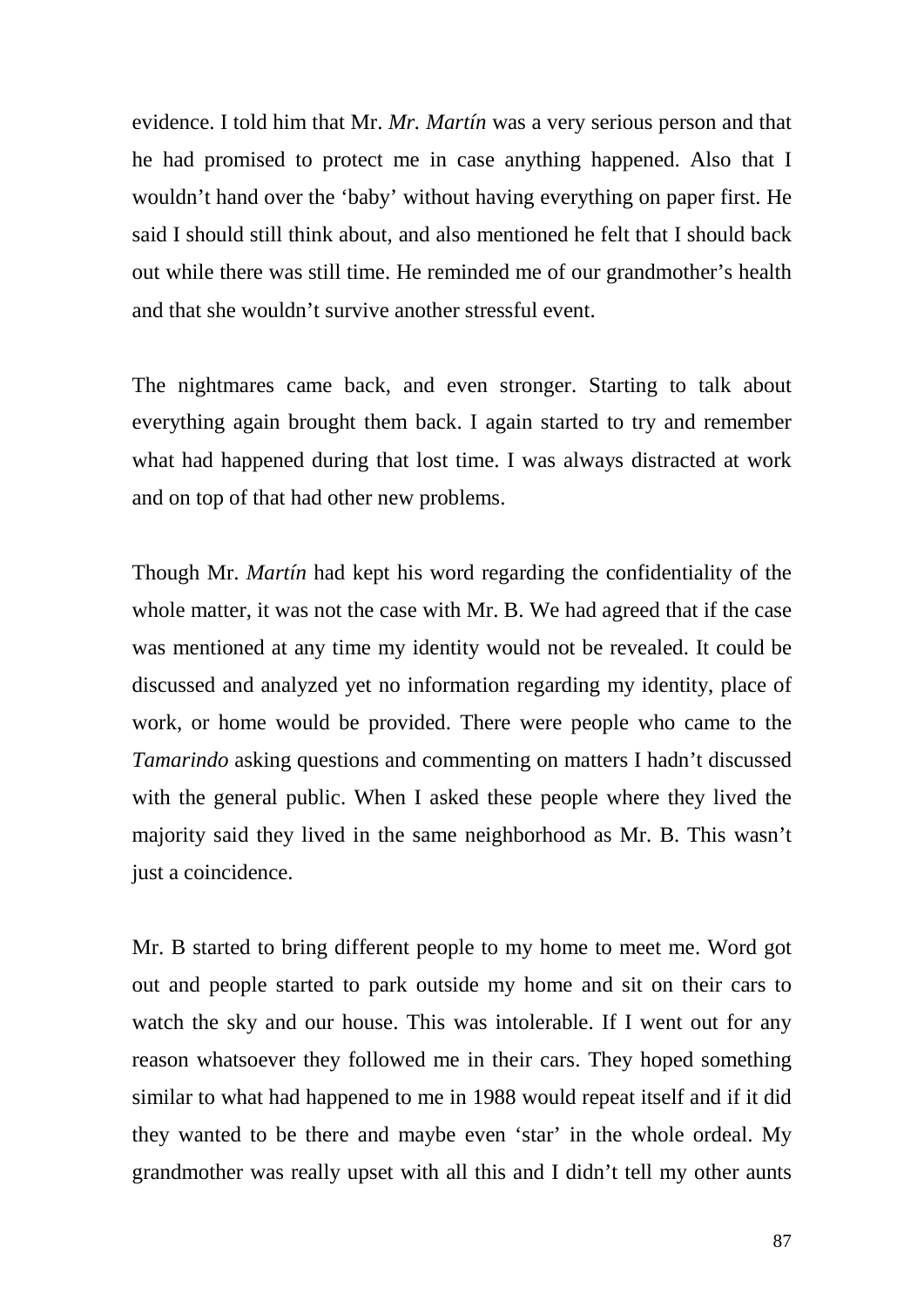and uncles because they had told me to stay away from the whole UFO matter.

Because of the nightmares and all the people now around the house I decided to move. I didn't want to cause any more trouble to my family. The thought one of those curious people climbing on to our balcony and doing something crazy kept my grandmother up all night. When she heard me scream in the middle of the night, she'd think someone had broken into the house and attacked me.

I immediately moved into a small room in the center of town. It was so small you could barely walk amongst all my belongings. My family got to sleep again and the people left. I lied to *Mamá*; I told her my nightmares had stopped. I'd sleep at night like a trapped animal in that little room. I was walking in my uniform… a dark road… big black eyes that… I ran, and ran, and ran…

I never knew if my neighbors heard me scream at night. "How could I know?" I wished the nightmares would stop so that I could go back to *Mamá's* house. I hoped that one day I could leave behind those horrible nightmares. I wished that the images of beings of enormous heads chasing me down a dark misty road and of a houseboat swallowed by a violent ocean would leave me. I again started to feel like I was losing my mind but I didn't know how to go up to a doctor and tell him that I needed pills because I dreamt about extraterrestrial beings. I think that the doctor would send me to a psychiatrist and that he in turn would send me to a mental institution. I honestly think that in some of these place there might be people who have had these experiences yet no ones believes them and think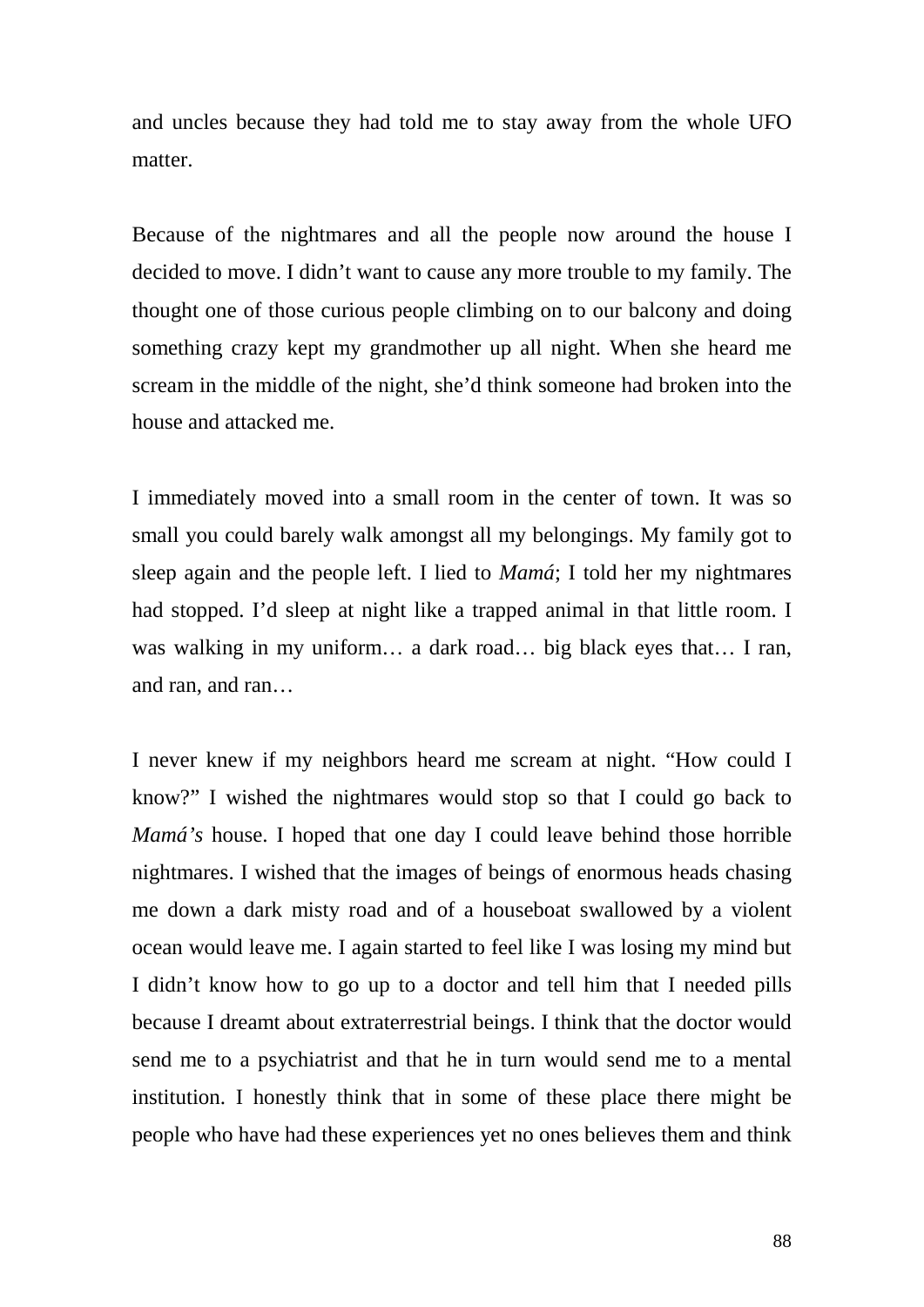they're crazy. This was another one of my fears, that something like this would happen to me.

I didn't get a moments peace at work. To the people that approached me because of the information provided by Mr. B I said that it wasn't true and then I told them to leave me be. I felt my head was going to explode. I jumped like a rabbit at the least bit of noise. I yearned those days that I would peacefully lay in my hammock at the *Tamarindo*.

If I ever regretted something it was agreeing to with Mr. B to meet with the editor. After giving it much thought I gave Mr. *Martín* some of the negatives. My brother Charlie had sent them to me the same way I had. The computer analysis of the negatives didn't surprise. The pictures were definitively real. There were no tricks of any kind. I was given back my negatives and these were hidden.

Mr. *Martín* introduced me to several people who had had similar experiences to mine. Though at first I didn't want to meet them, I later thought that this might be helpful with my nightmares. It actually did help because now I didn't feel so alone. But it wasn't until I met someone in particular that I really got better.

In regards to the pictures and my experience Mr. *Martín* recommended I go public with it through the various media and forms of communication. Mr. B also insisted I do so but I still wasn't prepared for that. They told me that my evidence without a doubt demonstrated that something was going on and that the governments were covering it up. They also said there was no reason for me to care about people calling me a liar or crazy because I had the results of photographic analysis. They added that humanity had a right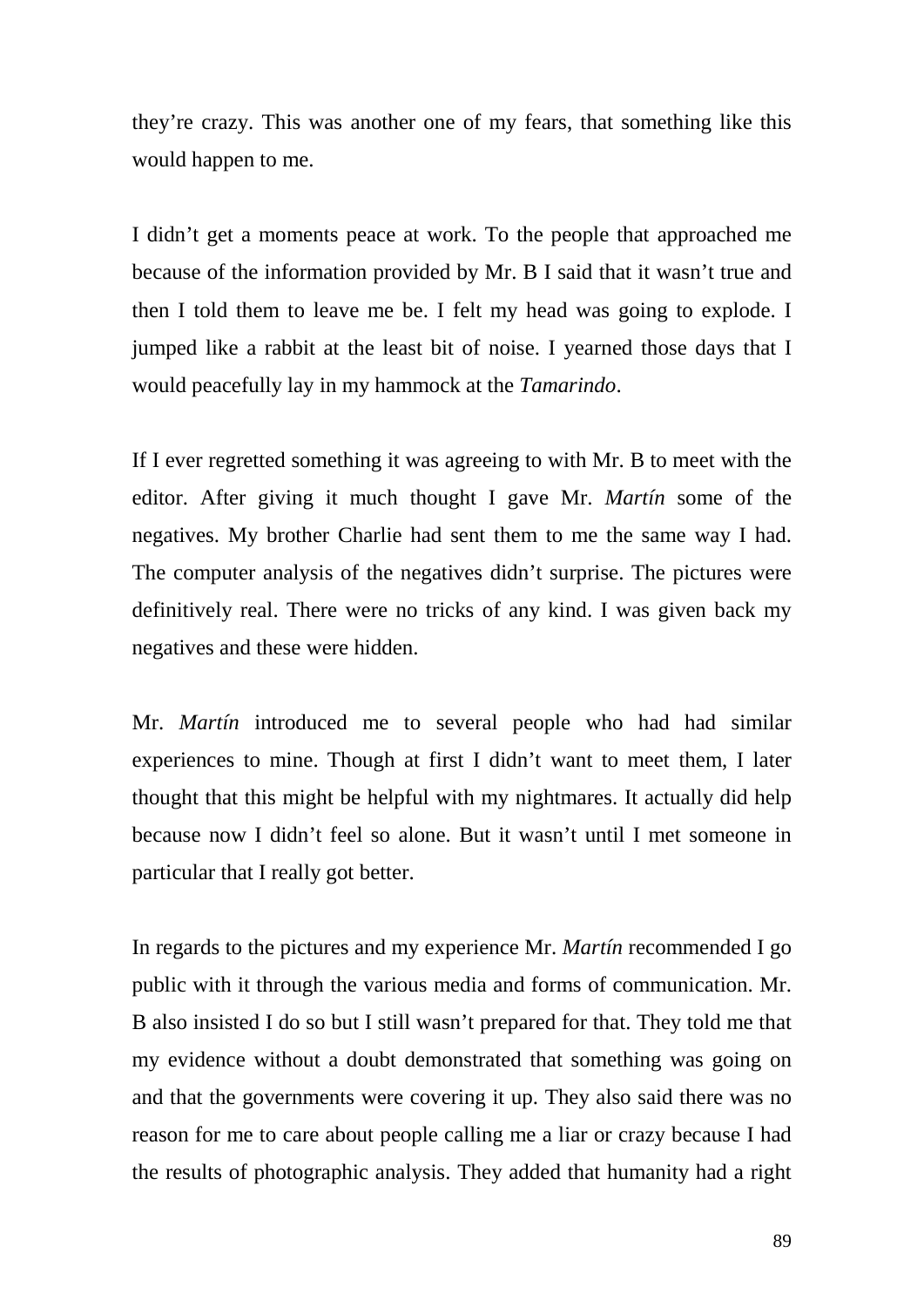to know of these things. I replied that their reasons were perfectly valid but that I didn't feel ready and that the public reaction worried me. We had to think about how traumatic this information could be to a lot of people. I didn't want to be responsible for someone else's nightmares. I wasn't the right time. Mr. *Martín* understood my point of view but the other one just complained about the money he was not going to make off of my pictures. After investigating my case for more than a year and having all the evidence, he kept his word and remained silent, he didn't go public.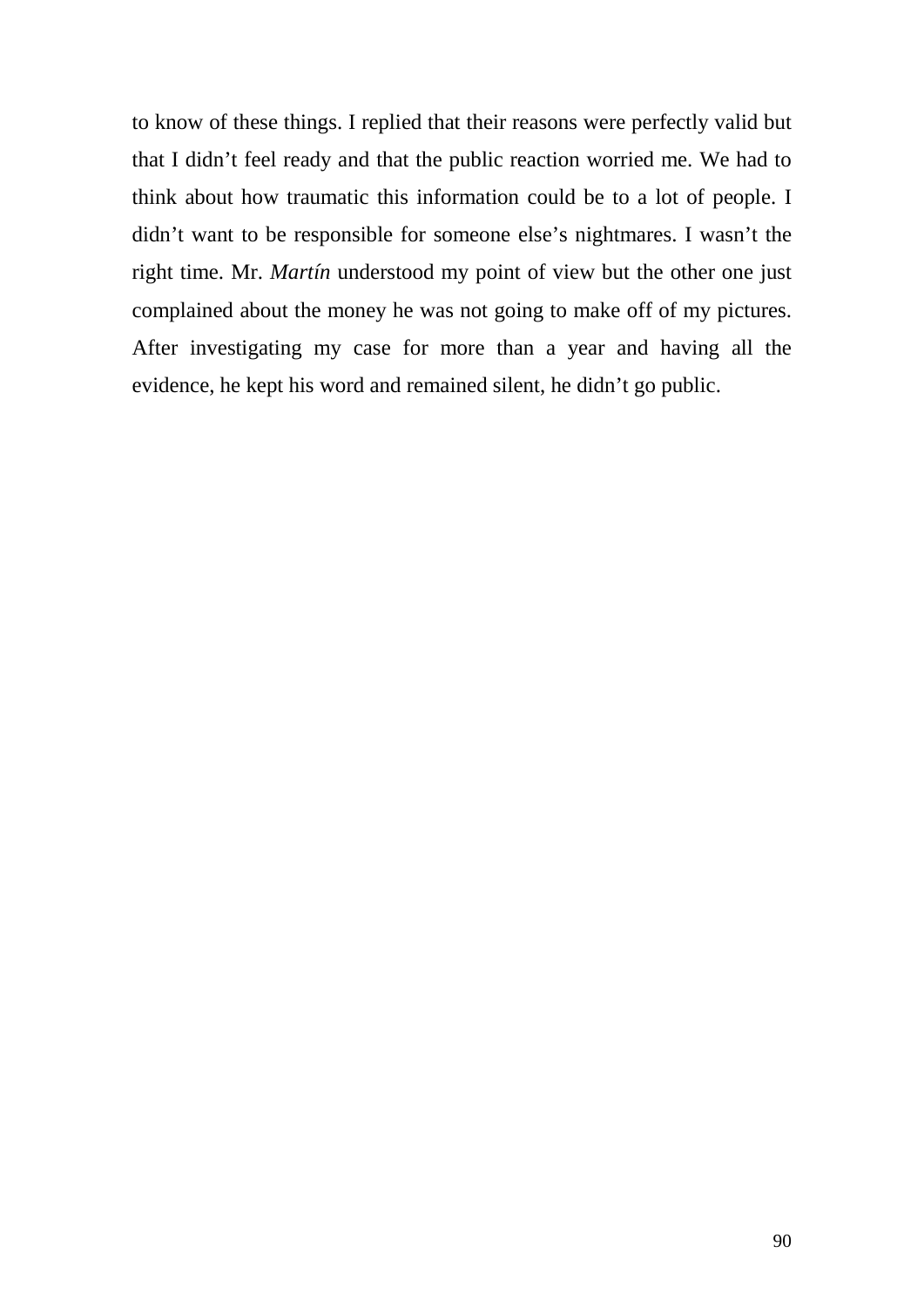### Chapter 11

Finally one day it happened; that which I had so eagerly waited for. I was sitting in my hammock after having a conversation with Mr. *Martín* and some of his friends. They were asking me about the "lost time" of my experience. When they left I was alone and deep in my thoughts. The grass around the area was tall since they hadn't let the cattle out in a while and it had rained quite a bit the past few days. The breeze was playing with the grass. I was embellished watching the movement caused by the wind. This rhythmical movement put me in a particular state of mind, like hypnotized. As if in trance I started to go over that night again. I went back there mentally.

I didn't have to force it; I simply slid through my memories. When I got to the point were I lost consciousness in the car, when the little being opened my door, I thought I would lose that line of memory again. I kept watching the grass in that trancelike state. It was like the movement of the fingers of a pianist. I felt a mental block for a moment and then it gave way. The wall-curtain was lifted and everything came back to me. It was wonderful, I felt free and at last I understood my nightmares. I'll never forget that sensation of feeling mentally confident in myself again. Not being able to remember made me feel insecure and crazy.

With tears in my eyes I came out of that state having taken my memories to the very end of the whole experience. Even though the information that I recovered was chilling, I felt happy at least for a moment; for the moment because afterwards I became depressed. The memory of those projections affected me and I also started to feel curious about the identity of those other people that were with me. "Who were they?" It turned out that the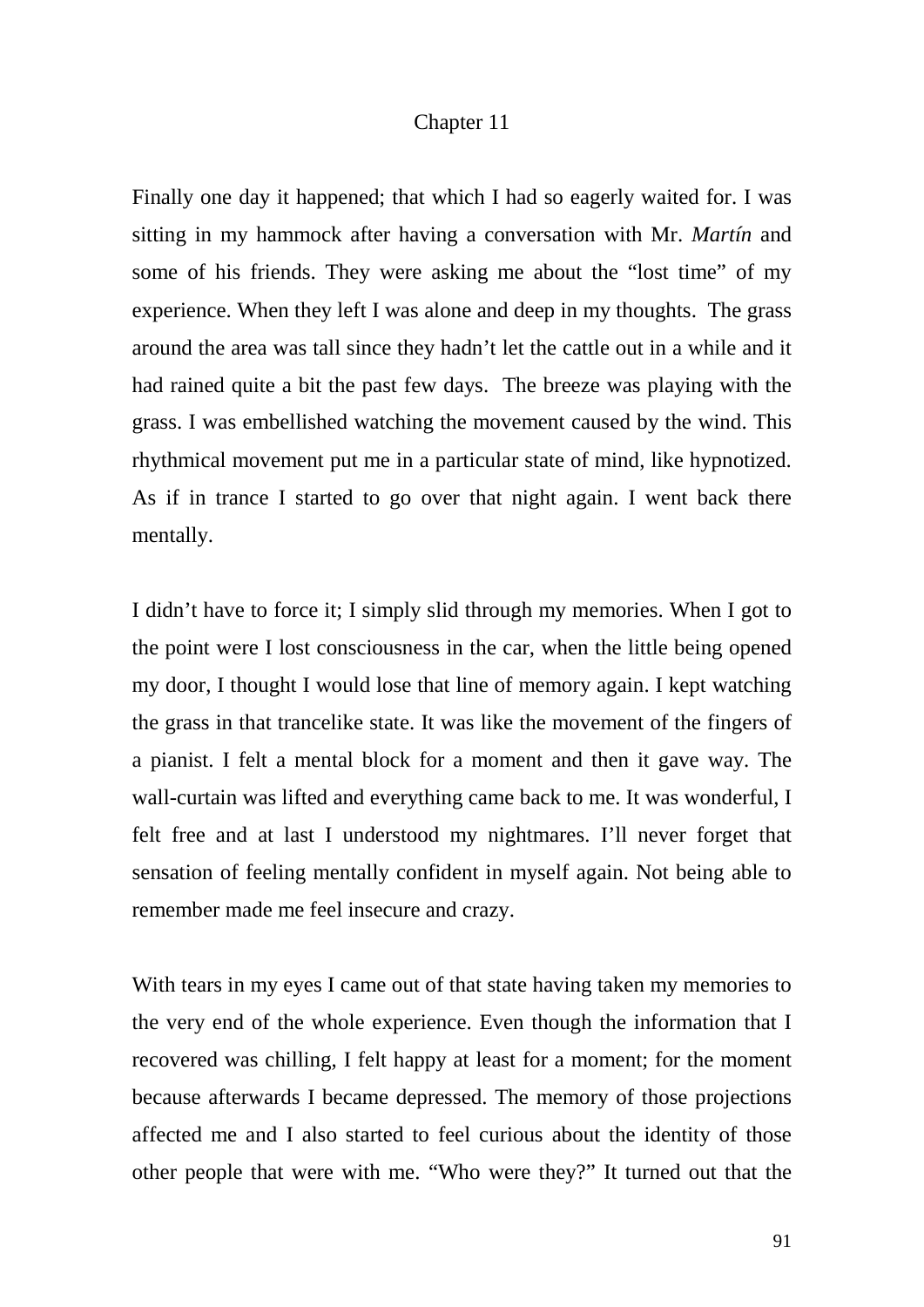mysterious man dressed in black wasn't one of them. He was the man who identified himself as *Amarón*, the human being from *Kaa*, and the one who spoke to me in my dream in the *Tamarindo*.

I kept those memories to myself for the time being. It wasn't until much later that I told part of it to Mr. *Martín*. The name of the non terrestrial human I withheld. Mr. B found out some time after. He was still harassing me, trying to control my life, and insisting I'd go public. I didn't want to do that. I pondered on trying to communicate with those other people that were there with me in that projection room. "Would they remember what happened? Where did they live?" They all looked like they were from Puerto Rico but, where they? I had so many questions. I decided I would contact them but I didn't know how.

Again Mr. B came by the *Tamarindo* one afternoon, and yet again he proposed to make the necessary arrangements to go public with my experience. He mentioned that he and Mr. *Martín* wanted to present the case on a nationwide television show. He expressed how important he thought my case was and the implications it had; that the United States government could not now deny the existence of alien beings or their space ships. According to him it was extremely important the world knew about this. He said those things in and effort to take advantage of me and get his hands on my evidence. He knew very well that if the case went public there would most likely be an avalanche of publicity, mentions, invitations and juicy offers.

He had only money and fame on his mind and this showed when I told him I worried the traumatic reactions that the information might cause to children and the elderly. To this he replied that it simply didn't matter. He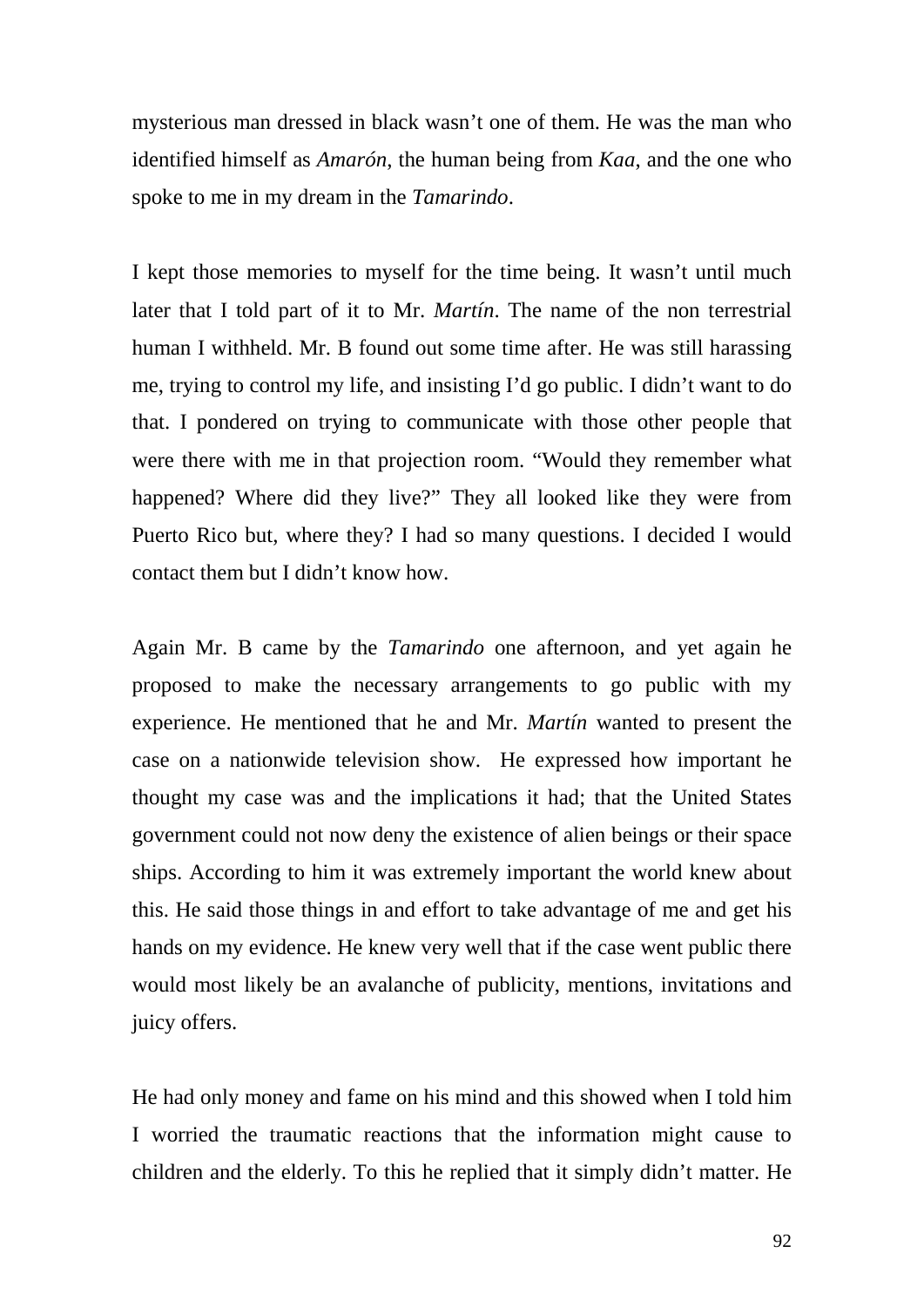also said I should try and get as much money from Mr. *Martín* as I could because allegedly he was going to publish a book that talked about my experience and showed my pictures. That afternoon he said things to me that I dare not write in this book.

While all this was happening something occurred to me. Herein was the solution to my problem: how to get in touch with the others that shared the experience. Mr. B kept talking but I wasn't listening anymore; I was lost in my own thoughts. Before he finished what he was saying at the moment I interrupted him.

- Yes. – I said.

- Yes to what? – He replied.

- Yes to the television show and to the magazine article. – I answered.

His giant eyes got even bigger. I could almost hear the sounds of a cash register coming from his head. Numbers and percentages calculated at lightning speeds. He took off without saying a word, perhaps so I wouldn't back down.

Mr. *Martín* and I agreed that I would write the article for the magazine. In it I would call to all those who suspected or thought the might have had a something strange happen to them in the date that I would specify. I was going to do the same in the television show. It was all settled and we selected a date to go on Mr. *Francisco Ojeda's* television show called *Ojeda sin Límite*. Mr. *Martín*, another gentleman, and myself would be featured that day.

A week before the show Mr. *Martín* showed up at home with a very elegant woman. From inside his car he introduced me to her. They had come to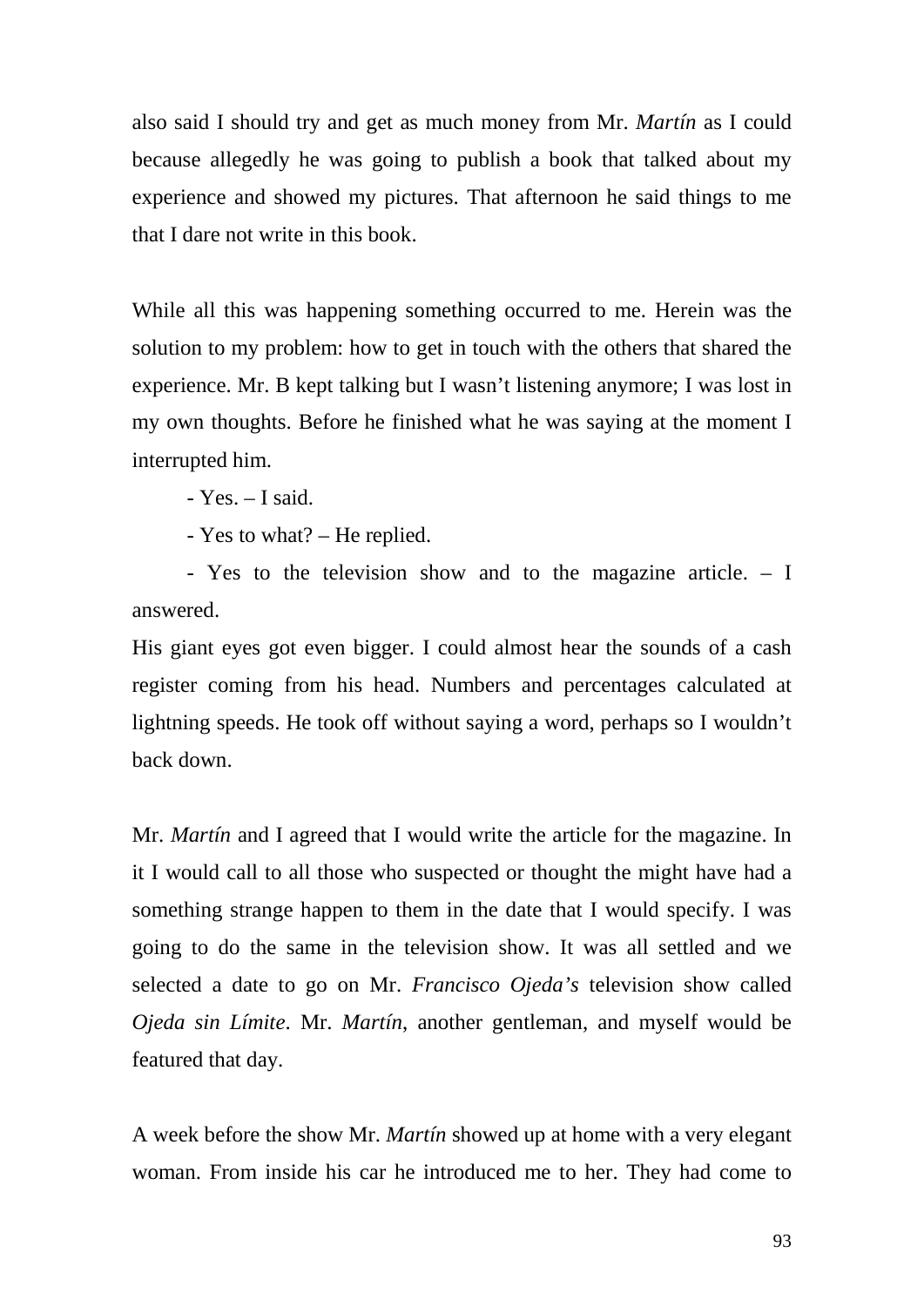invite to a meeting in the nearby town of *San Germán*. The meeting would take place in the residence of a Mr. *Isamel Núñez* and his wife *Aida* and their family. They informed me that the purpose of the meeting was to get together people who had had the same types of experiences as me and share notes. Also, we would go over some details before the show.

Never before had I accepted an invitation from Mr. *Martín* to an event like this. This time was different. During this exchange that lady smiled at me but didn't speak. I smiled back at her. After I accepted to go Mr. *Martín*  told me he would come by for me later. Afterwards in the car Mr. *Martín* told his companion that it was the first time he had seen me smile. Mrs. *Mercedes Laracuente* made no comment; she simply smiled.

Mr. *Martín* came back for me later that evening. This time Mr. B was in the car with him. When I agreed to go I had no idea this individual was going to come, but it was too late now. We drove to an apartment complex in *San Germán*. The meeting was on the second floor. There were nine adults and some children when we got there. Mrs. *Mercedes Laracuente* was very happy to see us and everyone there was very cordial with me.

I was amongst strangers but felt comfortable given the circumstances. The only thing that made me a little unnerved was that *Mercedes Laracuente* sat beside me in one of the chairs. I felt something strange coming from this person, some sort of energy. It wasn't something negative it's just that I wasn't use to that sort of thing. It was like starting to sense emotions and feelings on another level or plane. Something one might describe as spiritual.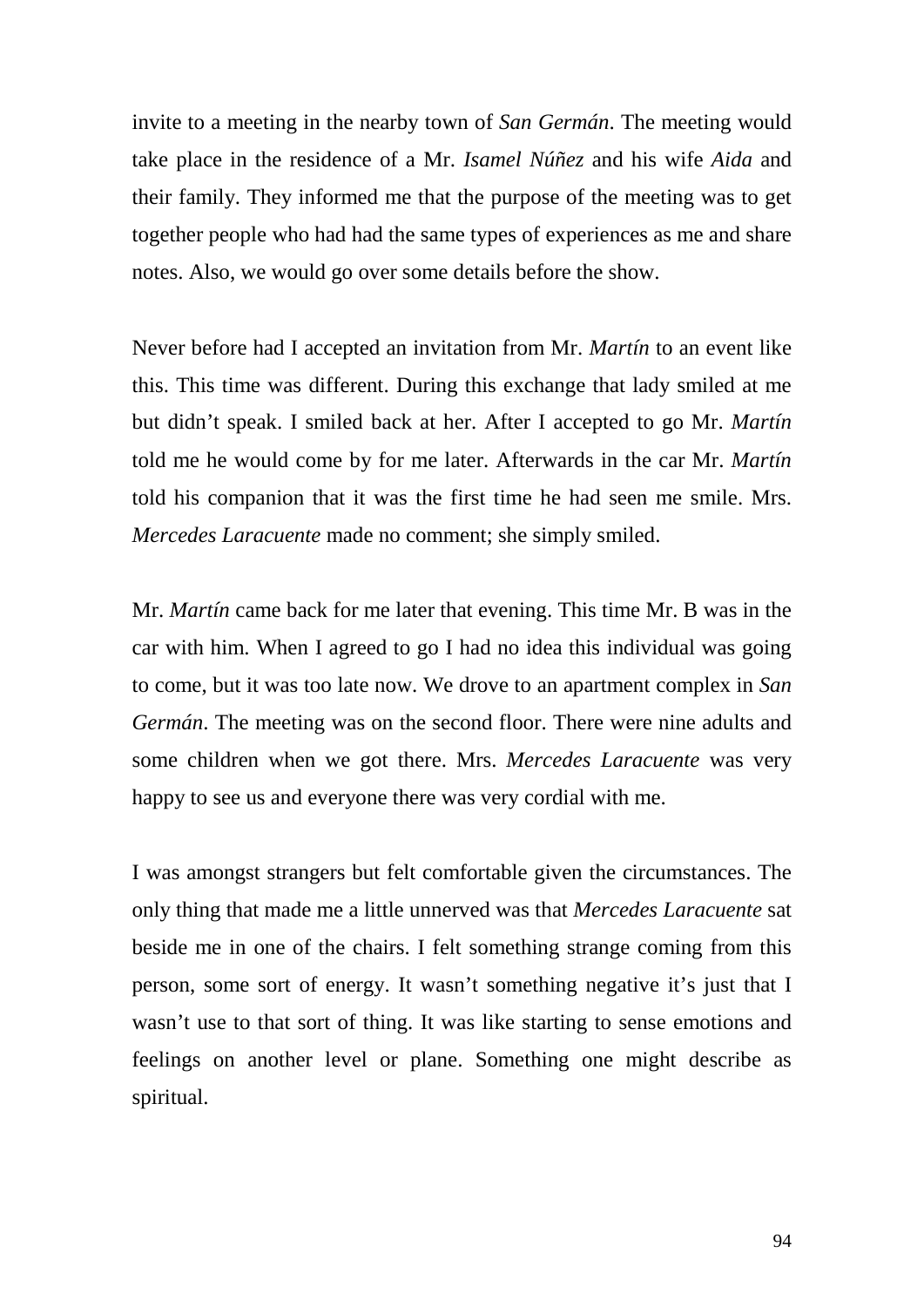Our hosts, *Ismael* and *Aida* were very generous and giving with everyone. The meeting started with everyone introducing themselves and telling what town they came from. There were two main pieces of furniture in the living room arranged in an "L" form. One of them was like a love seat. In the larger one were seated *Mercedes Laracuente*, another individual and myself. The rest sat on chairs from the kitchen. Mr. *Jorge Martín* and Mr. B were seated in front of us. We were all formed a sort of circle. Mr. *Martín* then spoke explaining the purpose of the meeting.

Mrs. *Mercedes Laracuente* was the first in telling her experience. She told us how in one of these encounters one of these beings had removed something from inside of her. She felt as though they took a little piece of her. They had taken an ovule. It was later fertilized outside of her. The fertilized egg developed through a period of time during which she still suffered the effects of the experience. Some time after she was again taken to show her the product of a strange experiment: a replica or copy of her in an infant state. The showed her the baby-copy but they didn't let her hold her.

She narrated her experience in great detail and you could see in her face the various emotions she was going through. I felt for her and with her. Immediately I could imagine all the rejection and ridicule she must have endured for going through that experience. I could sense she felt great release to be able to express herself freely amongst all of us. I felt a sense of familiarity with this person. She was serene; she was seated with her back straight in great posture and had elegantly messy blonde hair. Who was she really? I felt a real connection with her. Her frail body reflected the exact opposite: strength and greatness.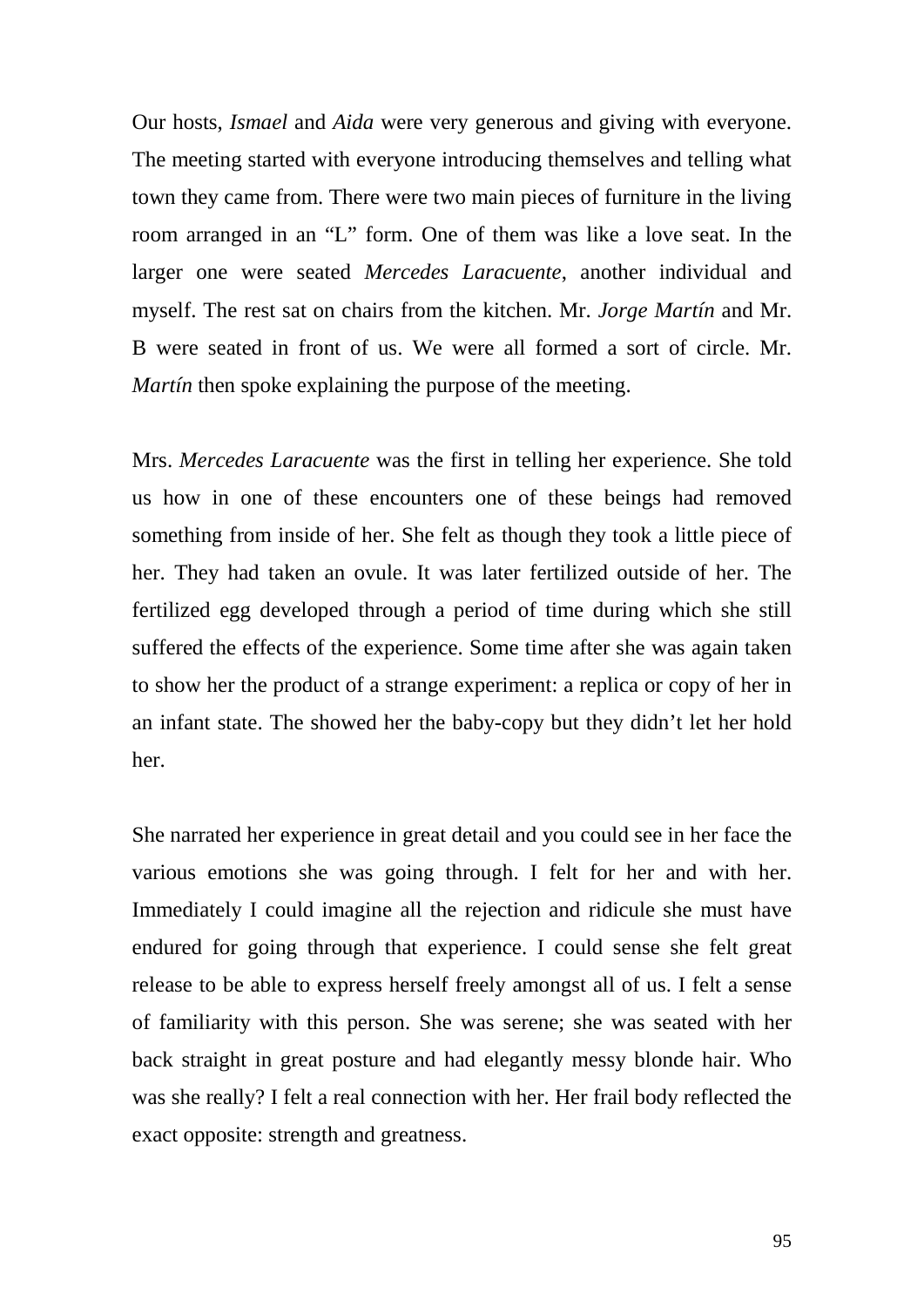Everyone told their experience. All the while Mr. B interrupted everyone with absurdities. That night I opted to not tell my story but to listen and observe. Everything seemed curious and fascinating; at least until something embarrassing happened. Mr. *Martín* was barely able to speak since his friend had taken over the whole thing and was executing his monologue. We started to feel uncomfortable and we looked at each other. He went on and one about the experiences he had allegedly had. At that moment something really strange started happening. I don't know how it started but Mr. B's voice slowly began to fade away. I had momentarily fixed eyes on a cast figurine of a fisherman carrying his fish that was on top of a television cabinet. I then stopped hearing Mr. B's voice altogether and fell into a peculiar state, twisting and turning in a whirl of lights.

I find it difficult to explain what I'm about to narrate but I'll do my best. It was as if my spirit or soul left my body. While I was still seated next to *Mercedes* my inner me had separated and was submerged in place full of multi-colored lights: purple, orange, yellow, and blue. All these lights were twirling around me. Slowly I was absorbed by this whirl. I felt accompanied by someone else I could not see, something who laughed as if enjoying what we were witnessing around us. It was a very strong presence.

This whole situation scared me to the point that panic got a hold of me. I struggled to return as one would struggle to wake up form a nightmare. I was able to slip out of the whirl and come back to my body. When I came to I heard Mr. B's delirious monologue and I realized I was holding Mrs. *Mercedes Laracuentes'* hands and I didn't remember when that had happened. This surprised and scared me at the same time. I don't usually take strangers hands like that, which at the time that's what she was. When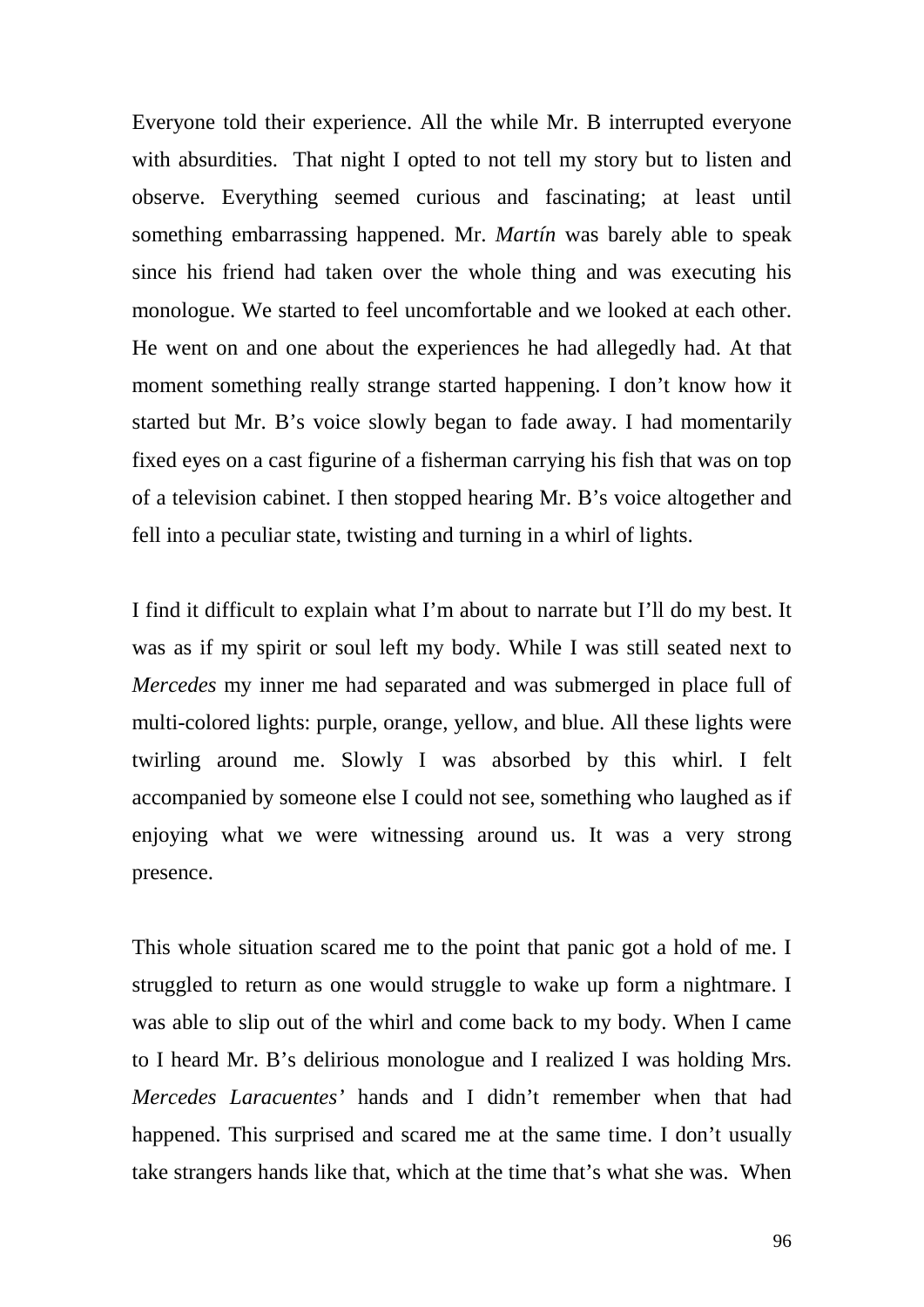I looked at her I noticed she was looking at the same figurine I was when my short "trip" started. When I let go of her hands she looked me straight in the eyes and said: "It was very pretty wasn't it?" Her tone of voice was very serene. This disturbed me. "What is this?" I thought. "A witch?" She terrified me. I didn't want to sit beside her anymore. I immediately got up and went to the bathroom. I didn't understand what was going on. I even considered that maybe someone slipped a drug or something in the soda I was offered. I splashed my face with cold water. I felt strange but in my reflection in the mirror I looked fine. All of a sudden the lack of trust and ignorance got together. I wanted to run out of that place, find a public booth, and call my family to come pick me up. I was so confused that I didn't even know how to get out of the bathroom.

From the bathroom I heard Mr. B and his litany. I couldn't stay in there though. I thought of some many crazy things. I even considered that these people where part of a satanic cult or something like that. After a while I was able to control my paranoia and went back into the living room. Instead of sitting beside the witch I headed for the balcony. The people there might have thought that I was being rude but I felt I had no choice. I had to clear my head and the breeze would help me do that. When I passed between everyone I wasn't able to look at that mysterious lady in the eyes.

My body was trembling so I had to grab on to the balcony railing. From there I could see one of the highest mountains in the west side of Puerto Rico. It's called the *Monte del Estado*. You could see the light that was coming from one of the towers on its top. If I hadn't been on a second floor I'd jumped out the balcony to call my family. Suddenly I felt a hand on my shoulder. I turned and it was her, Mrs. *Laracuente*.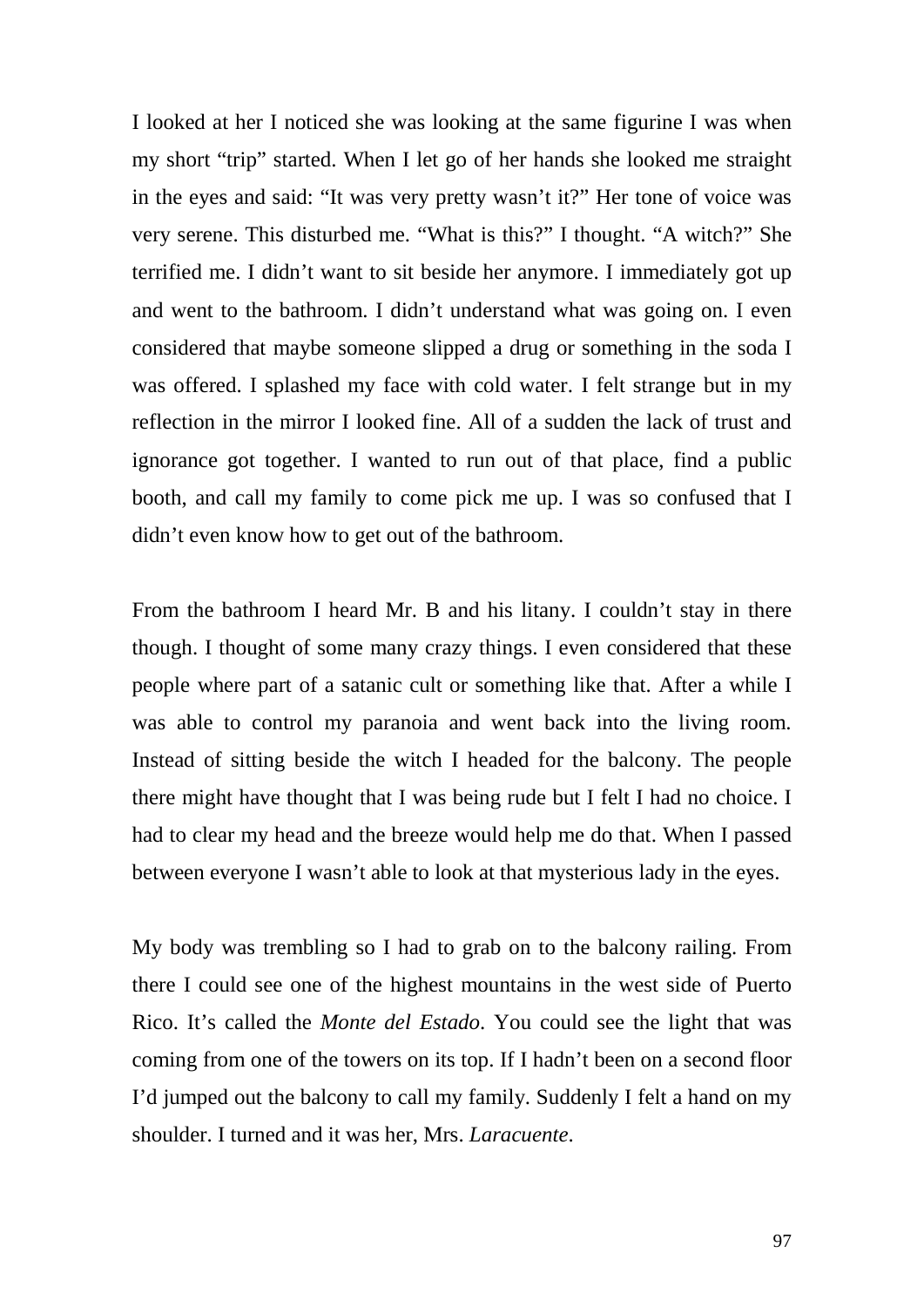Looking straight at me she spoke. I didn't want to hear her or have her touch me. She told me not to be frightened, that she understood what I was going through. Her sweet methodical voice soothed me. She said I was going to have to be strong to endure what was ahead. In a moments notice I stopped fearing her. What I felt was a great love that wrapped around me and enveloped me, a sort of maternal love. She kept talking in that enchanting tone. She said I should start getting used to experiences like the one I had just gone through in the living room; that I would start discovering latent qualities in me that were up to this moment dormant. She mentioned mental abilities we all posses. There were so many things I wanted to ask her! Yet I was still a little shocked by what just happened. I only asked what exactly had happened and were we where. Se laughed in such a way that I immediately knew that she was the other presence with me in that whirl of brilliant colors. She said were on a spiritual plane, a place where one goes to strengthen, to fill up on energy. To be completely honest, everything seemed incredible, madness; but the love and joy exuded from *Mercedes Laracuente* got me to start believing the things she was telling me.

*Mercedes Laracuente* (henceforth *Mercedes*) and I hugged on that balcony like old friends do. Soon after some of the others joined us, among them Mr. B. *Mercedes* and I watched the night sky while the others talked amongst themselves. It was cloudy so we really couldn't see many stars. Suddenly I saw an object in the sky. I immediately looked at *Mercedes* and we smiled at each other. The object got closer. Mr. B noticed we were looking at something so he tried to make out what it was. When he saw it he almost went over the balcony and started to scream like a madman. "*Martín*, *Martín*, come quickly!" He shouted. He came out with the others who remained inside and together we all saw an "unidentified flying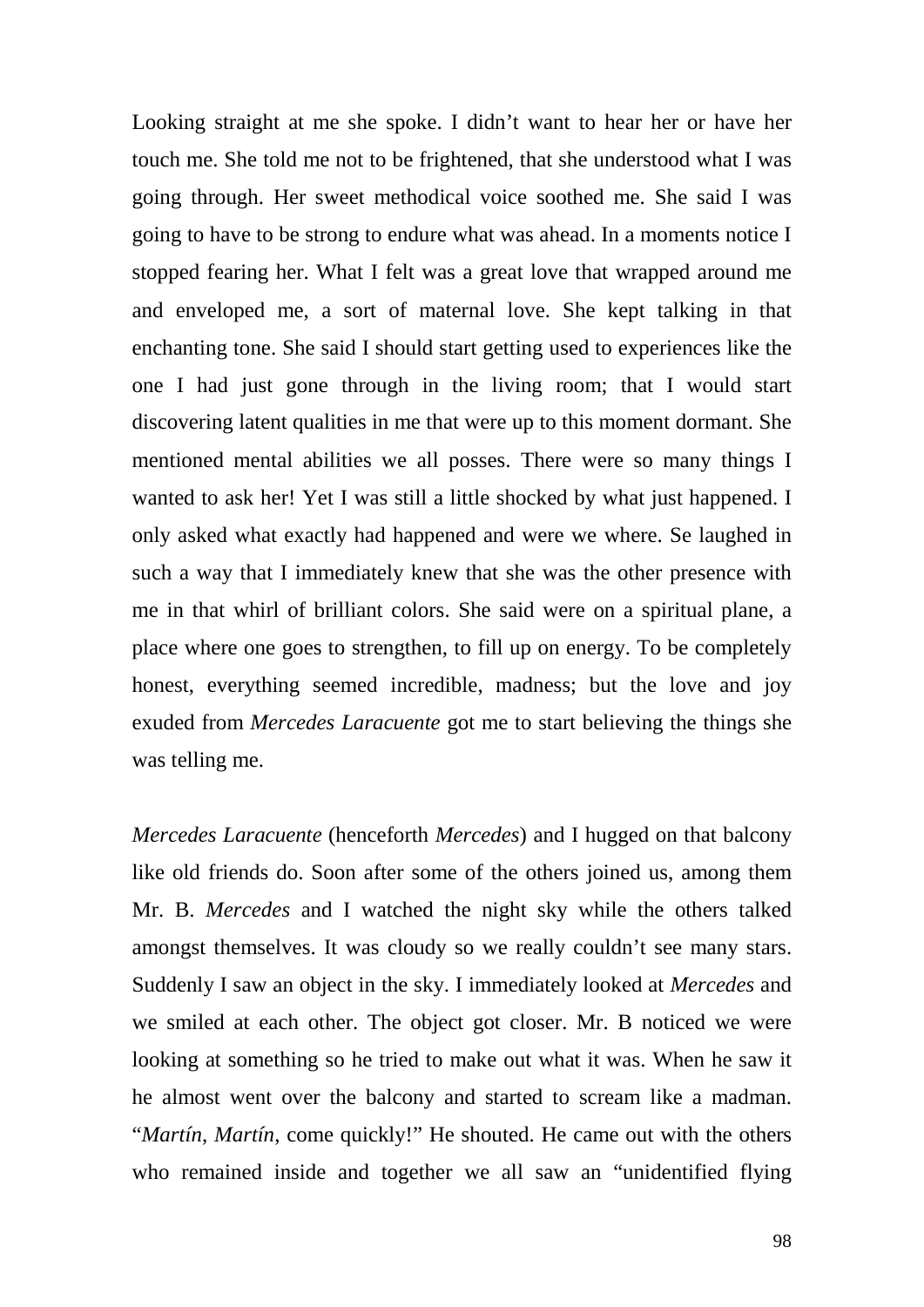object", or UFO. It was triangular shaped, like a boomerang and in its back it had it had many white lights. It flew slowly so we were able to take a good look at it and we can attest that it wasn't an airplane. It flew over right to left before our eyes, which had stopped blinking. Not making a sound it flew into a cloud and disappeared.

We were all silent for a while but Mr. B ruined the magic of the moment with his theory that the object was going to fly again over the same zone at any moment. We all talked about what we saw and were very happy. We then went into the living room to discus the details of the upcoming show. The rest of the night our conversations revolved mainly around the triangular object and the television show. All the while silly Mr. B kept watching the skies.

By the time the meeting was over I felt I'd known *Mercedes* my whole life. Even in little things we seemed like old friends. There was something between us that was beyond the ordinary. *Mercedes* has now become one of my best friends. We've gone through a lot of unforgettable experiences together. So many it would require me to write an encyclopedia to cover them all. In a nutshell, *Mercedes* is a very special human being. I'll always be thankful for her. On our way back, out of curiosity I asked Mr. *Martín* if I'd fallen asleep anytime during the meeting. He said no but did mention he had noticed something strange happened between *Mercedes* and I.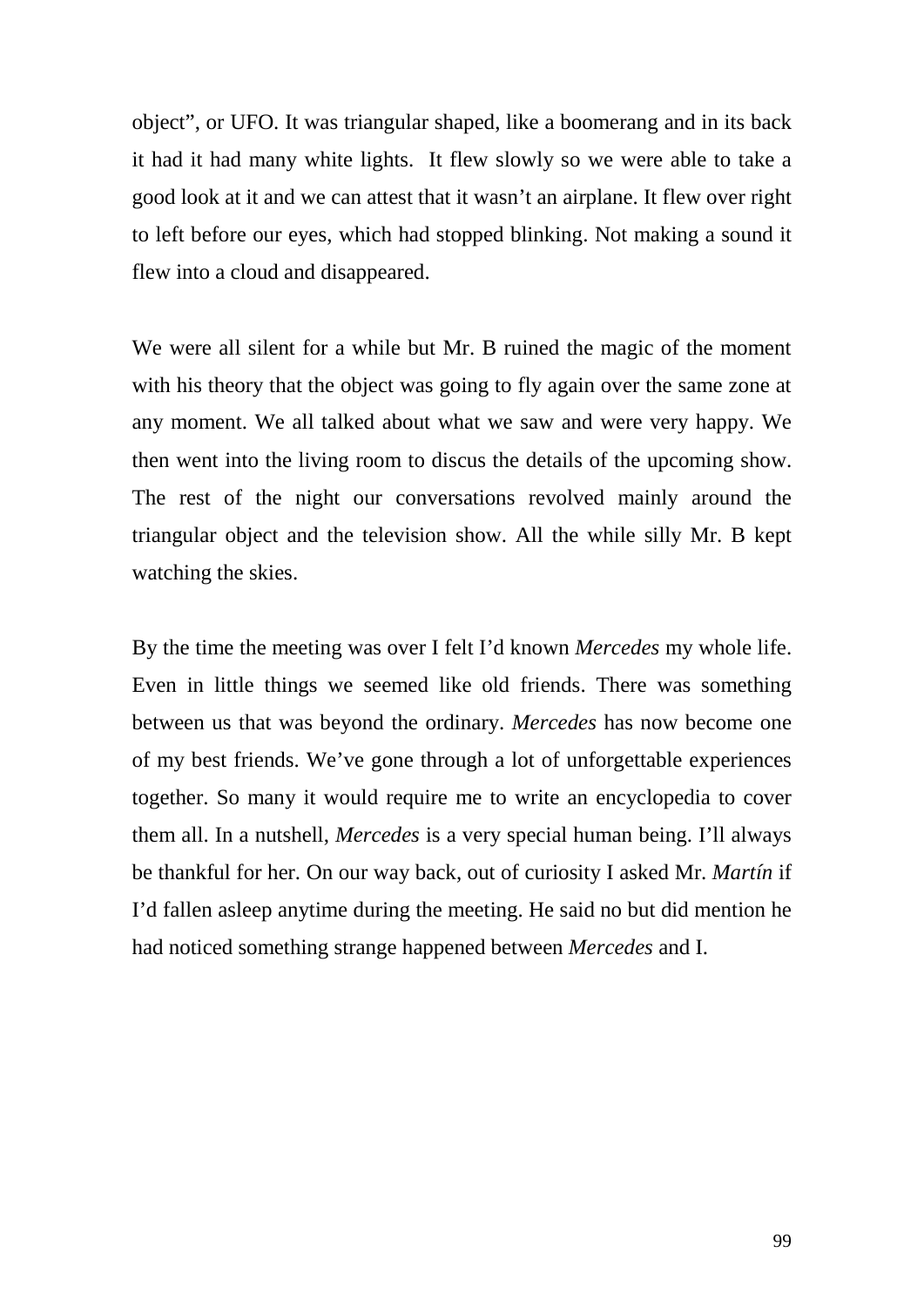### Chapter 12

I was very nervous when that Thursday when we were going on the show came along. I'd never been on television before but I felt ready. I was anxious to find out who those other people who shared my experience were. That afternoon we drove there on Mr. B's old car. With us were other people who would participate on the show.

Among the people who would be on the show with us was Andy, a fisherman who lives on the coast of *Cabo Rojo*. On the way to the metropolitan area where the show was going to be taped we didn't talk about aliens or their crafts. I noticed Andy acted a bit more normally than the other people in the car. That afternoon I never would have guessed that in the future Andy, his wife Cindy, and their children would become such great friends.

Mr. B drove like a maniac, but we got there alive. Mr. *Martín*, *Mercedes*, and some other people were there waiting for us. While I was scared out of my mind, Mr. *Martín* seemed confident and didn't look the least bit nervous. While we waited to be let in the studio Mr. B told me there were CIA agents in the premises and that I should be careful and not to talk to anybody. Though what he said was true, he didn't have exaggerate it they way he did. He should have taken into consideration my state. My knees were actually shaking.

I thought that those agents from the CIA would grab me in any moments notice, would take me out of there, and I would never be seen again. I thought of thousands of horrible scenarios but thank God nothing happened. The show started and everything went great. Mr. *Ojeda* was very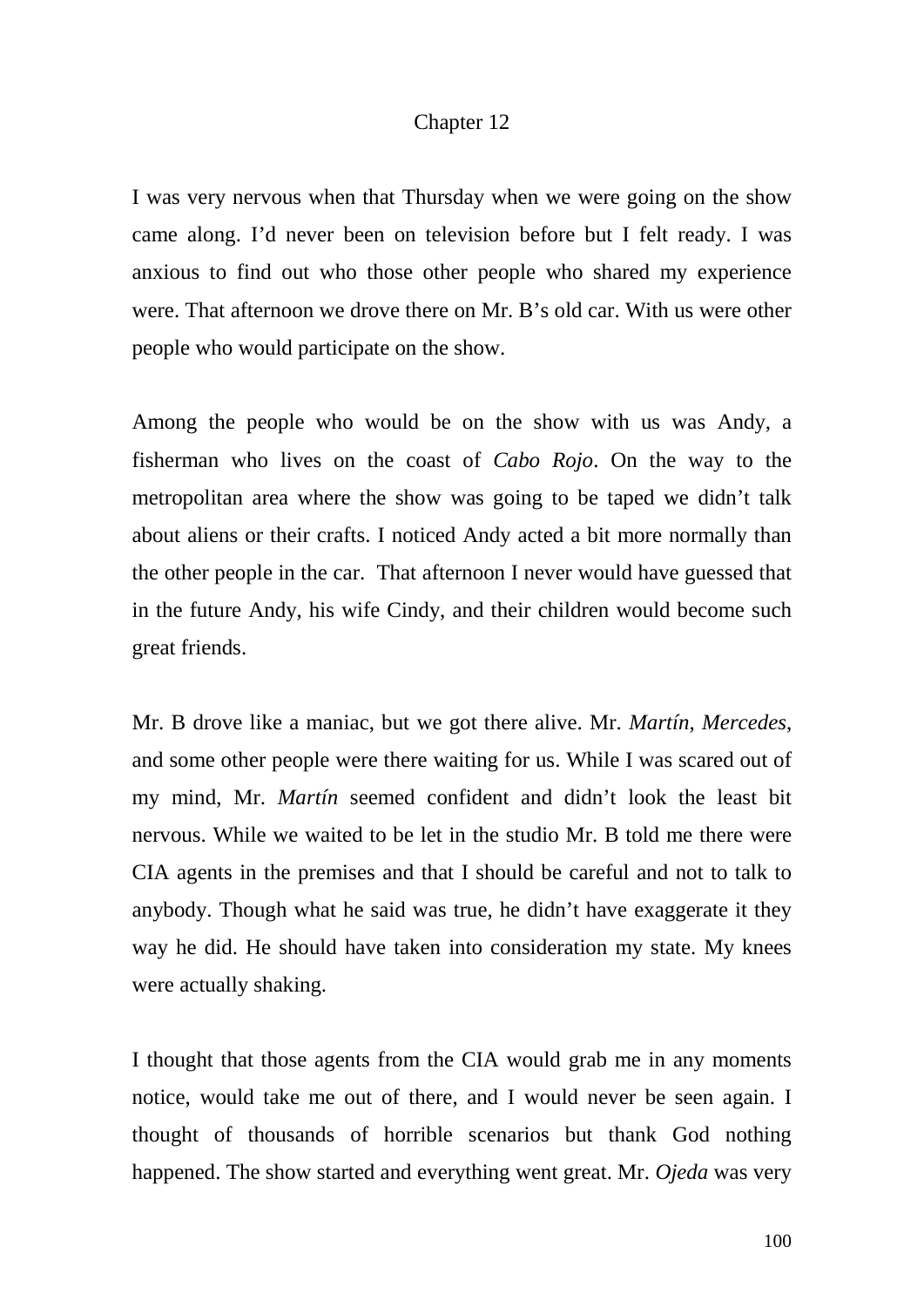courteous and kind with me. I was able to tell the public about my extraordinary experience with extraterrestrial beings. I made a call to all those who'd been there with me that Mother's Day. I was sure some of them would see the show and get in touch with me.

I wrote my own article for Mr. *Martín's* magazine and two of my pictures were published. Besides writing about the experience itself I again made I call to the others who'd been involved. Each day my desire to meet at least one of those people grew more. After the show and the magazine article another series of problems began.

At work people from all over the island appeared claiming to have been there with me that late evening in May 1988. They all insisted yet none was able to give me specific details; things I'd not mention on the show or magazine. I purposely withheld those to be able to ascertain who was really there with me. They only repeated what they'd read or heard. When I asked the key questions they hesitated or made things up. All kinds of crazy people showed up in my life. I remember one elderly gentleman who claimed he was the reincarnation of Moses and that he had a message for me. I then learned that this person was a respected elementary school teacher. "My God!" I worried for his students. His message was that I should tell him all that the extraterrestrials had told me. Very clever, but it didn't work.

I also met very serious people but their curiosity got to the point of being a hassle. The religious groups were really frightening. Many said I was the devil's son. I remember a very uncomfortable episode in which a lady came by the *Tamarindo* and started to spread holy water all over the place, even on me. I was really disturbed by her actions by I didn't say anything. I let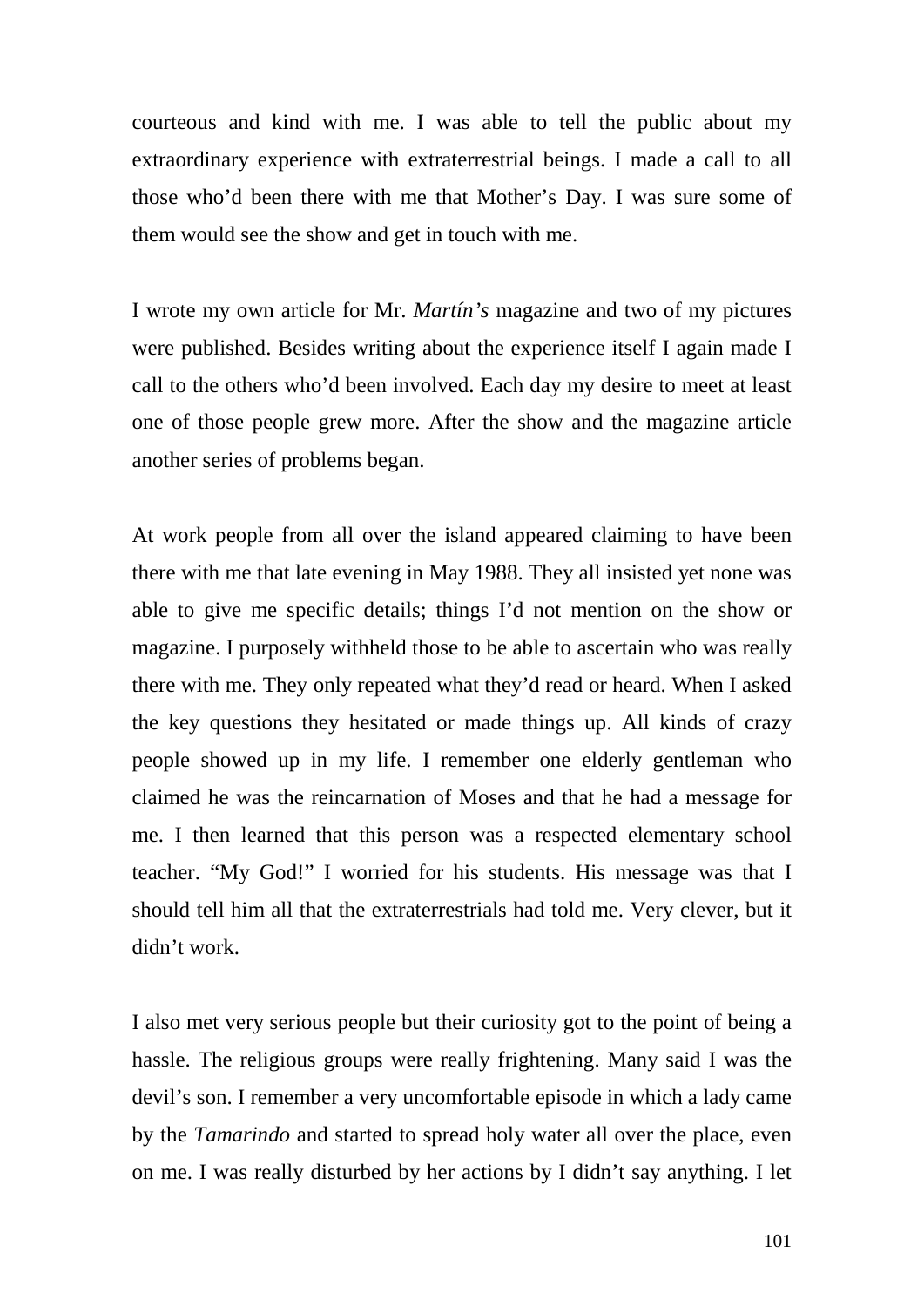her finish her exorcism. The different UFO groups and organizations also showed up. Some told me the best thing was to unite with them and others wanted to form a whole new group with me. I always said no. I never knew such groups existed. Some of them were even very well organized, incredible! To this day I still receive correspondence from some of these opportunistic organizations. They've even had the nerve to ask me for money.

Let me take this opportunity to advise you not to be fooled by unscrupulous people who ask for money for their UFO cults. The always try to deceive people with promises of grandeur, salvation, and alleged privileges over the rest of humanity. They chose those who are lonely or don't have many friends and try to suck them out of every last penny. They then proclaim them as the "Chosen Ones". Don't be mislead; look for the truth on your own and only get close to those who are selfless.

I met a lot of people but none of whom I was looking for. Some were very good and decent people. With some I have formed long lasting friendships. Among these there's a group I've named *Las Muchachas* (The Girls). I called them that because of the love and affection I have for them. They never pressured me, or asked questions, and always respected me. One of the *Muchachas*, whose name is *Ana Ramos*, always had wise words in moments I needed them. She taught me how to live by a very especial phrase: we are slaves of what we say and owners of what we withhold.

They way that *Las Muchachas* came into my life was very curious. I had gotten a job at a seafood restaurant in *Boquerón* because the whole situation at the *Tamarindo* was intolerable. This is a very touristy area of *Cabo Rojo* where one can find lots of things to do for recreation and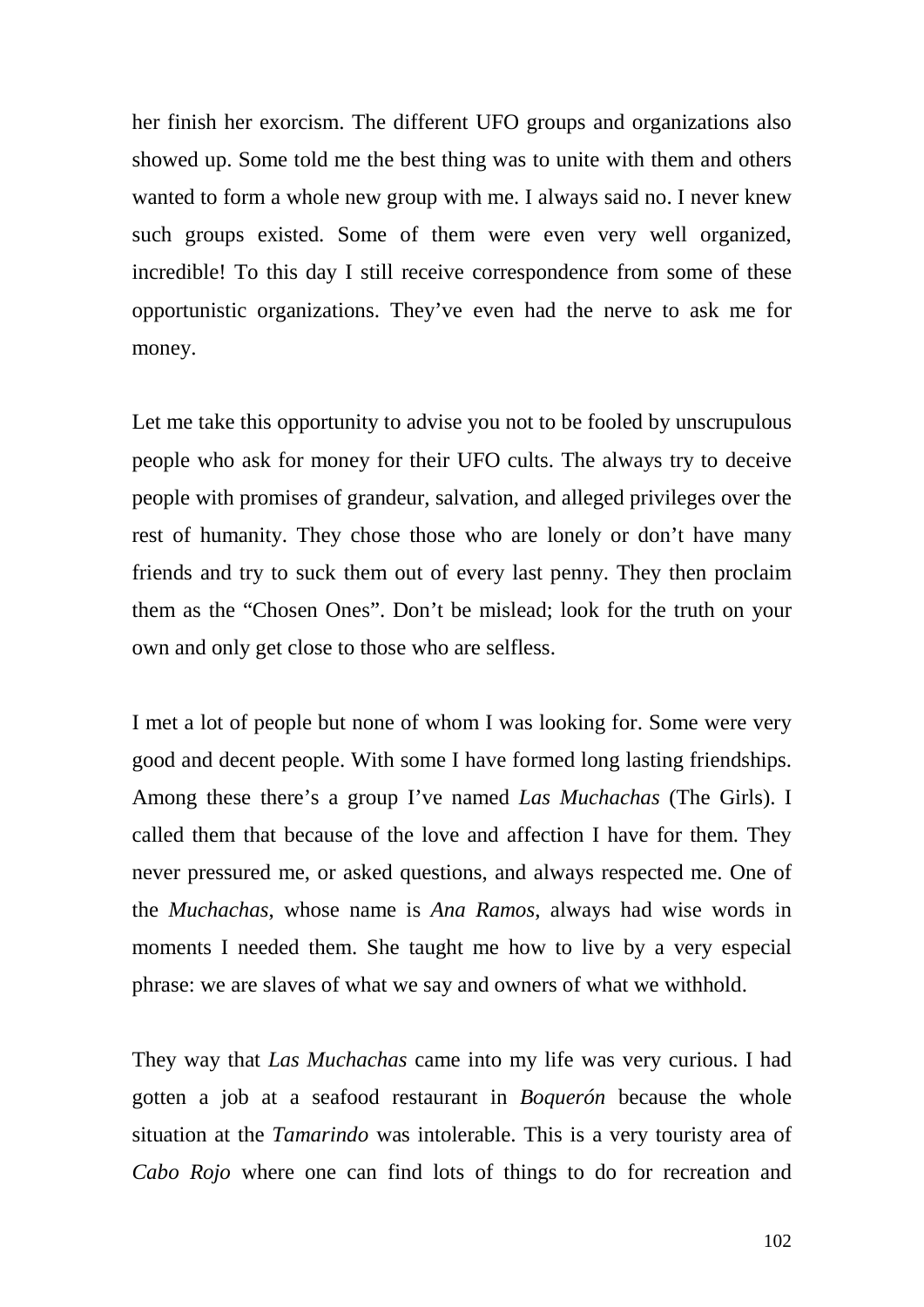entertainment. *Boquerón* is located right near the beach. Mi hot dog stand was now being run by my other "family", *Popo* and his gang. In the mornings I would go to the *Tamarindo* to make sure they had all they needed for the day's work. Work at the restaurant started at noon. One of those mornings *Mercedes* came to the *Tamarindo* with the *Muchachas*. She asked if she could introduce me to some people, to which I said yes. She then introduced me to *Ana*, *Rosa*, *Brenda*, and *Doris*. I automatically felt connected to them. To *Ana* I said, not knowing why, that she didn't have to cry anymore, that she'd arrived at the right place. I then found out that something very strange happened to *Ana* when she saw the television show I was on. She was watching the show when all of a sudden as soon as I started narrating my experience she started to cry uncontrollably. They asked what was wrong but she herself didn't know. She said that all she knew was that she had to meet me and talk to me. When we did finally talk she told me that she felt a very strong bond with me. And so it has been; *Ana* has become also for me a great source of strength. She's an extraordinary being; able to sense things before they happen. This I've been able to witness firsthand. I'll always be thankful for the *Muchachas* and their sense of humor and support. The *Muchachas* are indeed synonymous with "paranormal".

Though people like them I took as a blessing, the parade of curious people carried on in the *Tamarindo*; people who didn't respect my privacy or my feelings. I hid from them in the restaurant, which had become my refuge. There nobody knew me as the UFO man, but as *Amaury* the waiter. Nobody talked about extraterrestrials and conversations revolved mainly around everyday restaurant topics. It was a relief when I got to the restaurant; I left everything behind. I never mentioned to my boss or coworkers the whole flying saucer thing. The interesting thing about the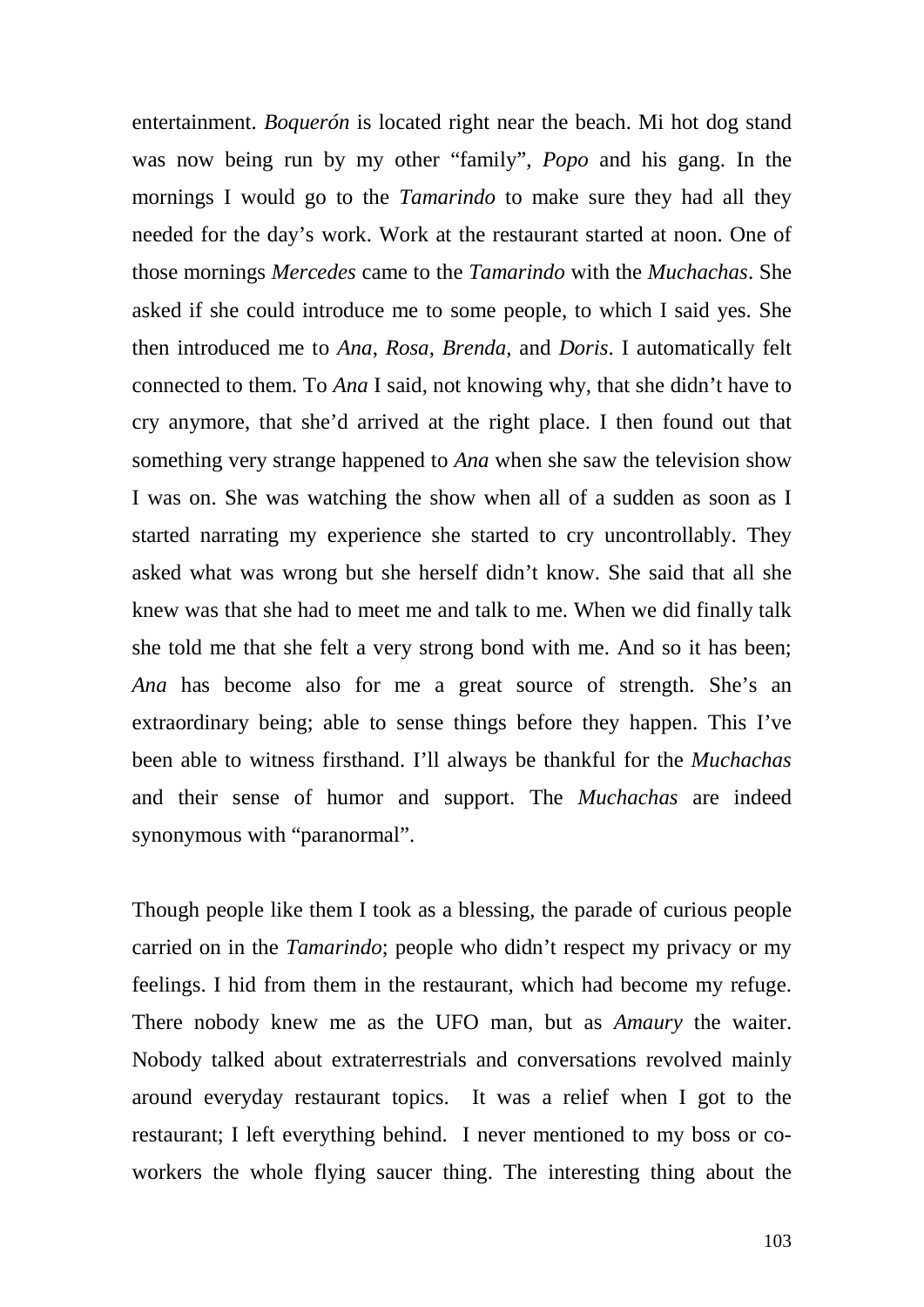restaurant is that a little house that's across the street from it caught my eye since the day I went over for the interview. It was a small wooden house that adjoined with estates full of horses and cattle. The nearest neighbors were far off and when the restaurant closed the little house was isolated. There was someone living there but something told me that I'd live there soon. When I told my boss and co-workers that soon that would be my house they simply laughed.

After a few weeks I still hadn't heard from any of those people I had reached out to. Business at the *Tamarindo* was booming. I'd be a liar if I said whole UFO thing didn't bring me clientele. Mr. B started to harass me again. The only things he talked about were my pictures and money. His real intentions were so obvious that it was shameful. He completely lost sight of everything. His desire for wealth had spoiled his mind. He insisted in trying to orchestrate my life: how to talk, how to dress, who to talk to and who to not. He was really starting to cross the line.

When he spoke to others he referred to me as 'his case'. He thought that my pictures, the negatives, and even I belonged to him. He really went to far when he told me that he didn't want to see me with homosexual people because this would undermine my credibility.

According to Mr. B being homosexual makes one a liar. If this is so then I'm the biggest liar in the world. He tried to forbid me so many things that it would be absurd to name them here. Many times he spoke about my credibility and how I should correctly present myself to people. If for people to believe in my experience I'd have to become something I am not, I prefer that no one believe a single word.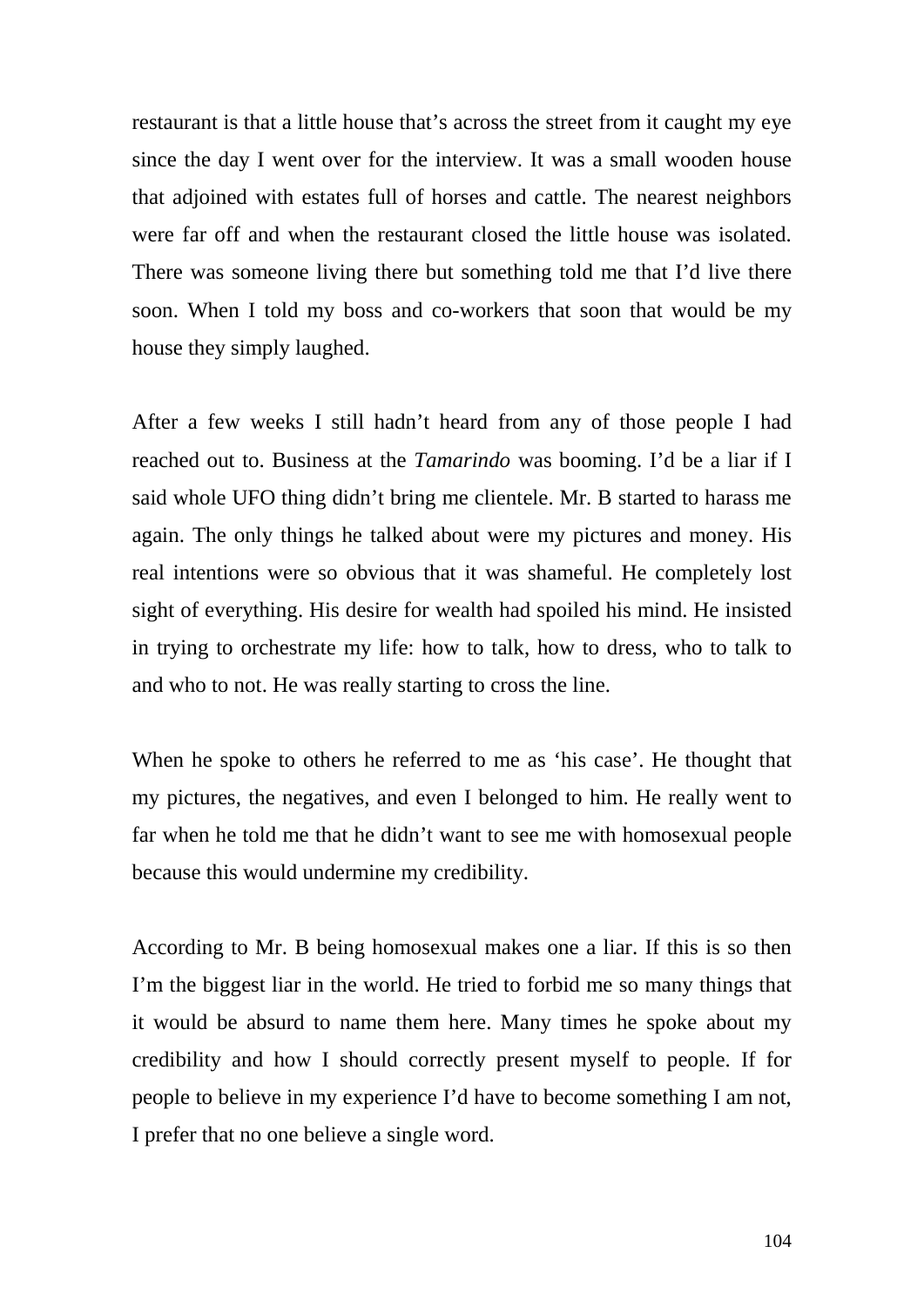I've never been perfect and I'll never be. I'm not a saint either. When I was just a teenager I was stopped going out of a department store with a young aunt of mine for trying to leave without paying for some merchandise. When I was a kid my brother and I were very mischievous. On April 11, 1991 I was arrested along with a friend of mine for possession of a marihuana cigarette; so yes, I've even smoked pot. I'm actually still in on probation. All these facts are true, as are the ones that occurred to me that late evening.

It was getting to the point with Mr. B that I was really close to sending him to hell. Everything has its limits and though I didn't pay much attention to his demands, what really set me off was that he told me I couldn't talk to *Mercedes* again. He said I couldn't trust her, that I should stay away. In fact, he pretty much wanted me to stay away from everyone! The last time we argued over these matters I told him that not he or anybody else was going to meddle in my personal affairs; that I was not 'his case'; and that the pictures and the negatives belonged to me. This got him so angry that his wide face twitched as if possessed. As he spoke his words full of anger a white slobber drained from his lips. I'll never forget his last words to me: "Don't you worry cause I'm going to fuck you over. Goodbye brother and God bless you". After that I was completely convinced that this individual was a psychopath. I didn't pay much attention to his threats though. However, since then he's done nothing but try and destroy my credibility. His defamatory voice has spread everywhere around me. This of course occurred behind my back.

Meanwhile I was finally able to move into the little house. There I felt happy and secure. How I finally came to live there is still a mystery. Nobody believed that in one month's time after seeing the house for the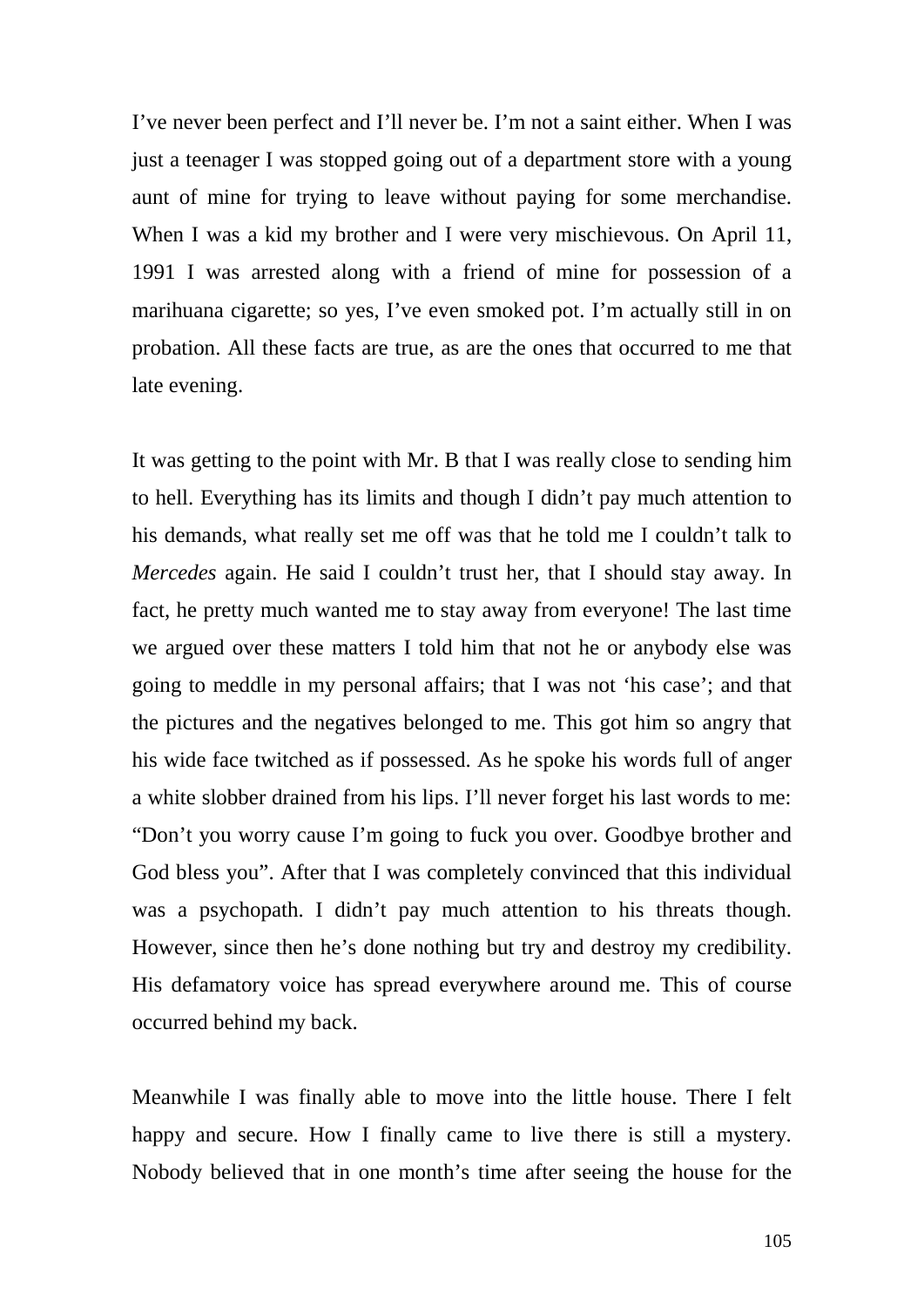first time I was living there. What was incredible about it was that from the moment I saw it I knew I'd live there. On my spare time at the restaurant I would just sit and stare at that little house across the street. I felt inexplicably drawn to it. It had nothing in particular, only that it felt familiar to me. I wanted to go in and see whoever was living there. I observed its occupants and considered them intruders. I know it sounds absurd and ridiculous but those were my thoughts and feelings at the time.

This one particular night the restaurant was about to close and I was still serving a lady in one of the tables. While I served her dinner we got to talking and she mentioned that she was from the area and that her husband owned a café in *Boquerón*. I let her enjoy her meal and went to look at the house from one of the windows. I hadn't noticed that the woman had seen me do this. When I then brought her the coffee and desert she'd ordered she asked me what was I looking at from the window with such fixation. At first I didn't know what to say.

- It's really very silly; but I was looking at my little house. – I said.

- Your house? – She asked.

She then said that that wasn't possible since she knew the owner of the house and the people renting it. I then told her what I'd meant and also about my fascination with the house and its surroundings. She smiled and told me how the people renting the house were one month behind in their rent and that for that, and other reasons, they were considered bad tenants. The woman finished her dinner and I accompanied her to her car. When I came back to the table I found a very generous tip and a card with her name, her husband's name, and their phone number. On the other side of the car she had written: "Go by the clothing store that's in front of the church tomorrow. Ask for Mrs. *Pira*".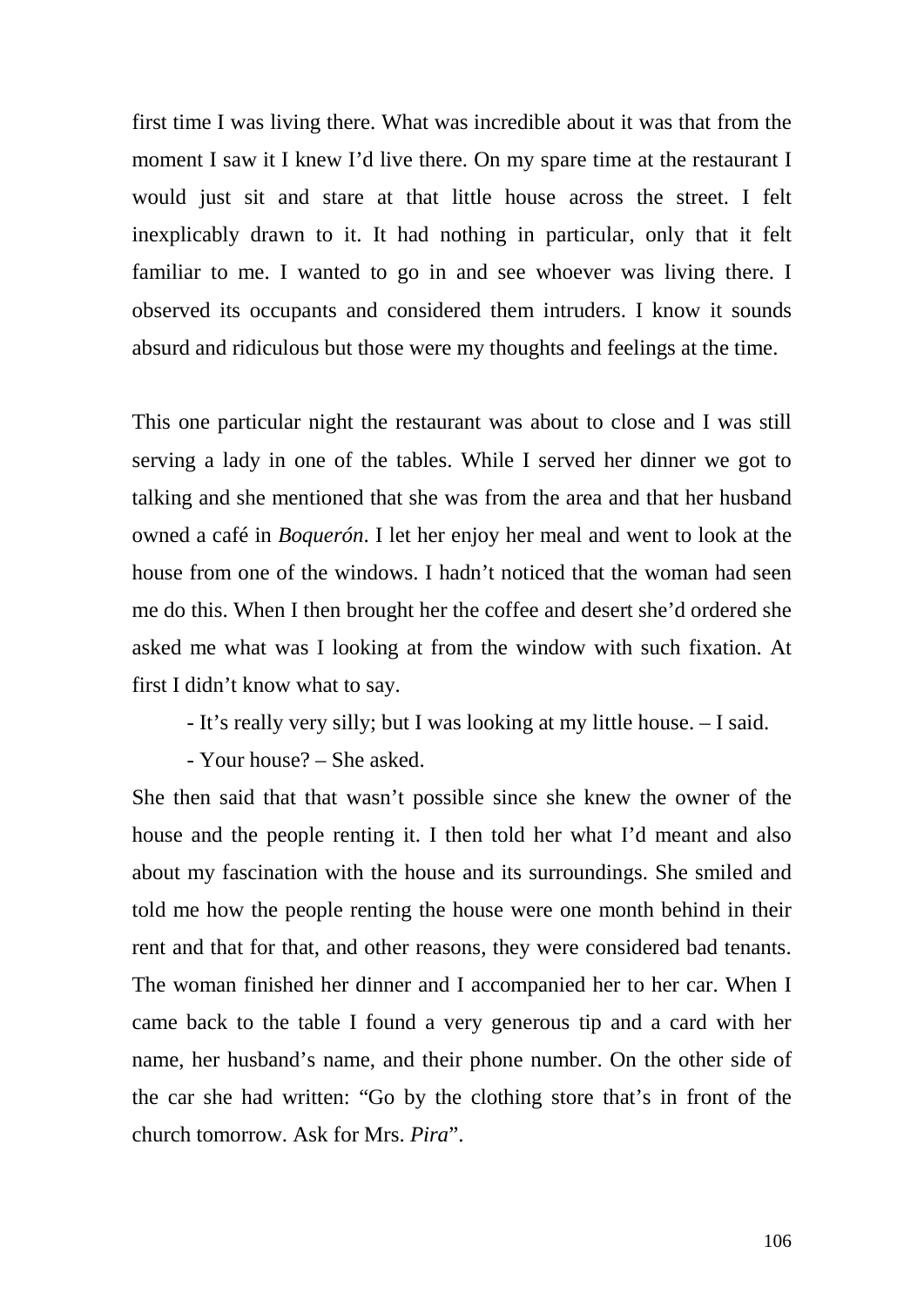I couldn't sleep last night because of what she had written on the card. Early the next day I went to the place she'd mentioned. I asked for Mrs. *Pira* and I was then introduced to a woman of short stature and short white hair like the snow. She was around sixty years old. Immediately she said she knew I wanted to rent the house. I nodded. Very affectionately she said that she would hand me the key by the end of the week. She asked if I agreed and I again nodded in response.

I came out that store walking like a zombie. I realized I hadn't uttered a single word in front of Mrs. *Pira*. I couldn't believe it. It wasn't until a few hours later that I dawned on me that I was going to live that little house. I was given the keys and much to the surprise of some people I moved in. I remember the first day I got there; it was as if I've been there before. I knew were everything was. It was exactly as I'd imagined it a thousand times before. I went to the room that would be my bedroom and sat in the middle of the floor and cried like a small child. To this day I don't know why I cried. When I was bringing in my things I thought about the pictures and the negatives. I wanted to live in this new home with no worries so I finally decided to burn them. Most of them I burned in front of my family and one I gave to *Mercedes* so that she would have the privilege of doing it. I felt as though a great weight was lifted off my shoulders. I kept the ashes for memory. Only my closest relatives saw all the pictures; the ones with the alien object with the plane, and of its crew. After all this a particular picture that had no apparent explanation came to my possession, but more of that later.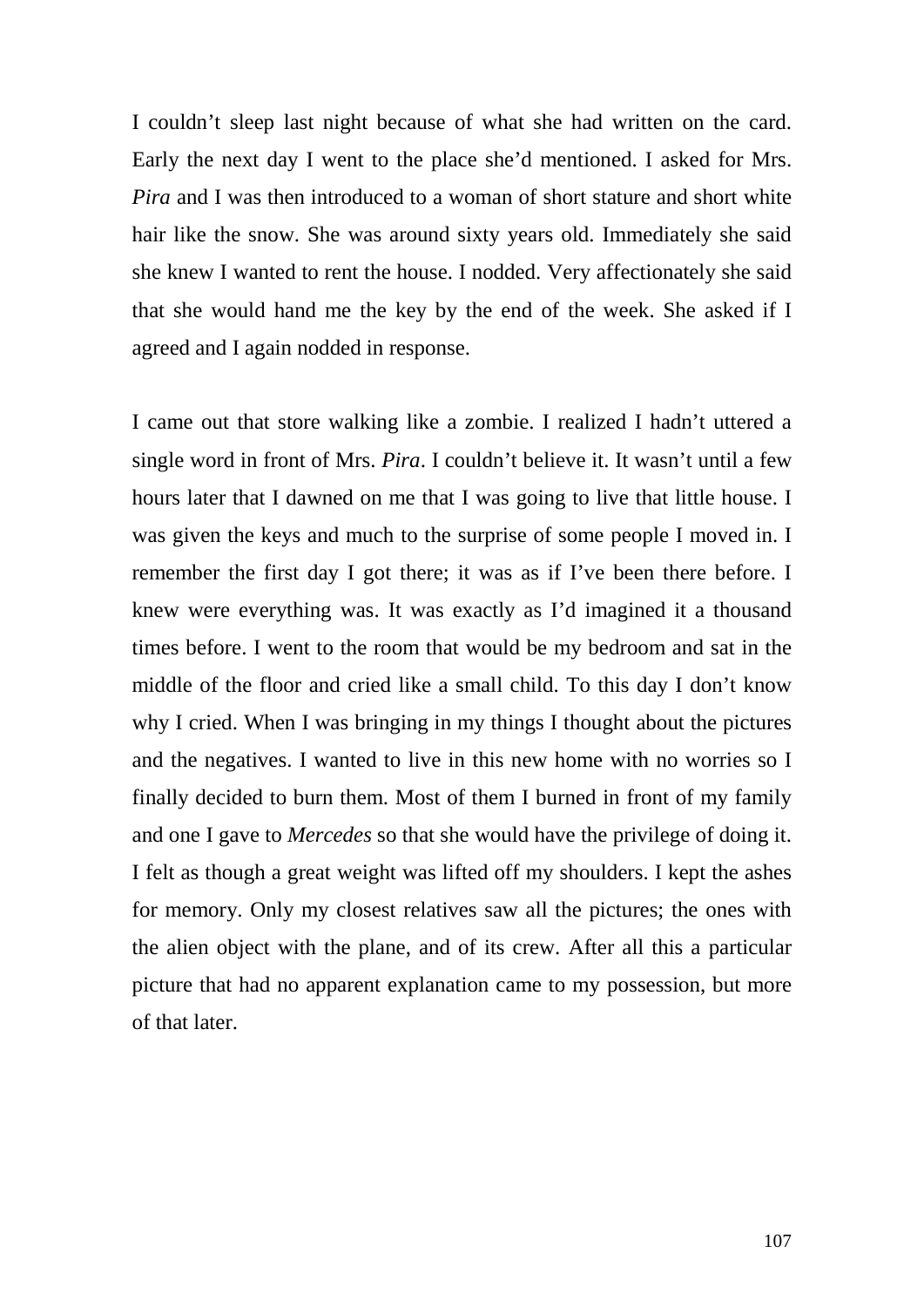# Chapter 13

By now my brother Charlie and his wife had already transferred from Japan to the United States. On their way over there they stopped in Puerto Rico to visit us. While he was here he gave me the rest of the negatives he still kept and I put an end to the damn issue once and for all…

In this house that I've already mentioned on numerous occasions I spent the most beautiful moments of my life. There was a garage next to the house which we call a *marquesina*. There I hung a hammock and placed various chairs. From here I witnessed many fabulous sunsets. I used to love to lie on my hammock in the late afternoons and watch this ball of fire descend until it disappeared. I was at peace and ignorant to Mr. B's exploits behind my back.

One day when I got home I found *Jorge Martín* and *Mercedes* waiting for me. They had come to warn me about Mr. B. They informed he was going around badmouthing me out of revenge. And why? Because I wouldn't let myself be dominated by him. Because I excluded him from my circle of friends for always thinking about the money he'd make off of my pictures; the pictures he felt he had a right to. I also believe that besides money he also wanted recognition. He desired this and also to be a part of the group of people that were close to me and that had gone through an experience like mine.

Mr. B was basically taking true facts and twisting them to the extent of making the totally unrealistic. He would also just flat out lie to discredit me. The issue with the marihuana cigarette he turned into a drug trafficking novel. He said that I was one the biggest drug dealers in the country and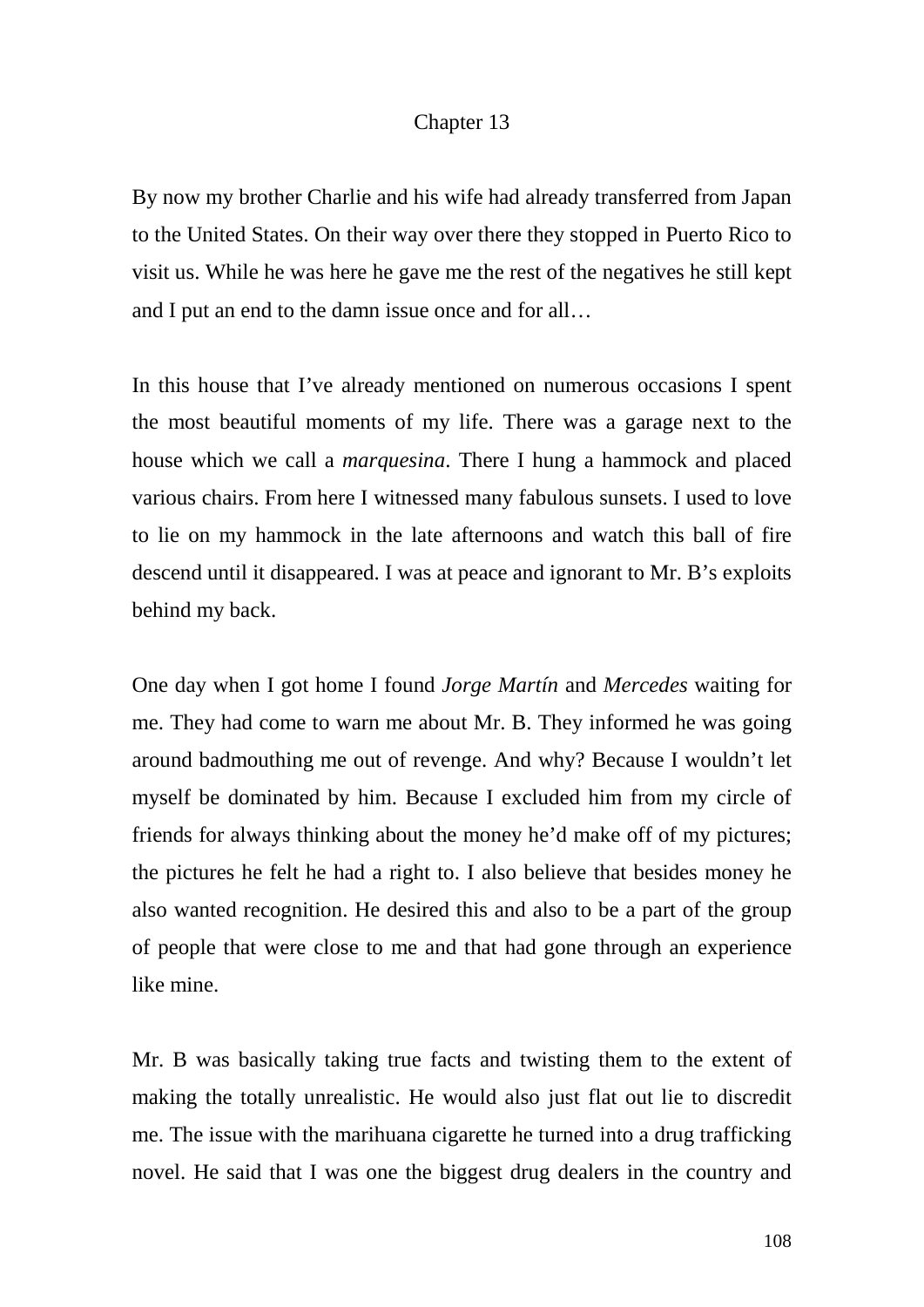that agents had raided my hot dog stand and had found copious amounts of drugs. He also had the nerve of telling my customers not to go my hot dog stand because they could get arrested. He even said I would sell the drugs inside the hot dogs.

The *Tamarindo* took a serious blow with all this. I have to give Mr. B credit because his lies got the job done. Mi business was falling apart like *tamarindo* pods gone bad and falling from the tree. I ran into some of my clients in town and they all said the same thing; that they were scared of going to my business because of what Mr. B had said.

The whole issue of me being homosexual he also twisted to his advantage. He turned into something ugly and perverse. I know some people already think of homosexuality that way, so imagine what happened when Mr. B added his monstrous scenes to the whole thing and spread this among the people that knew me. He actually rejoiced from the results of his actions. The *Tamarindo* was sinking like the Titanic but I did not abandon ship.

At the restaurant other horrendous problems surged so I left. All of a sudden everything in my life seemed gray and hopeless. If it hadn't been for the support I got from my family, *Mercedes*, and the *Muchachas*, I would have been screwed.

Besides the things I've already mentioned Mr. B was doing, he also dedicated his time to saying that my pictures and my whole experience with extraterrestrial beings was all humbug. This however was a little harder to backup since there were documents containing scientific evidence that destroyed his allegations. Nevertheless, he insisted. To refute him Mr.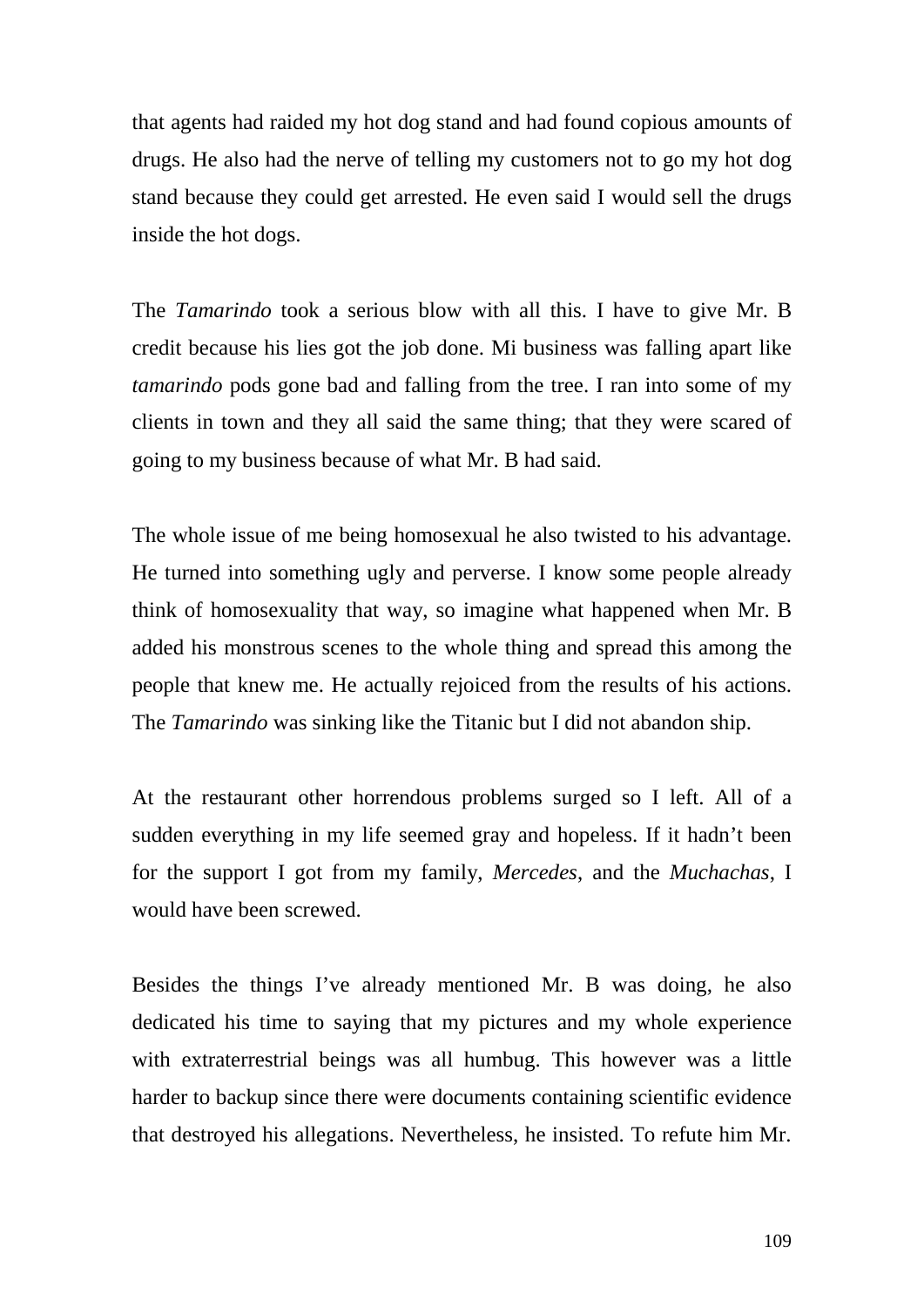*Martín* published those documents, but Mr. B was dead set on spreading his poison.

By then the depression started to sink in. Everything I'd done seemed to be in vain. I had to endure the cruelties of people who didn't believe as well as the defamation of the vindictive body. "Where were these other people? The ones who were with me in the projection room?" During these days of the defamation campaign other pseudo researchers of lesser names joined Mr. B in his actions. They felt important by merely attacking Mr. *Jorge Martín*, who happens to be the number researcher in the country of the UFO phenomenon. They envied his international status as a renowned researcher and they tried to discredit him through me.

I know these are unfortunate events but it's how they happened so therefore it's how I have to tell them. I tried to keep all this from my grandmother and pretended everything was all right. Mr. B managed to destroy many beautiful relationships in my life; he destroyed my social life; and by boycotting my business he left me in ruins. What he wasn't able to do was sell my pictures, destroy true friendships, and though my business was bankrupt it was still standing. The most important thing was that he was not able to impede something truly wonderful: my coming together with some of the people that were with me in that initial experience. Also, he was not able to prevent the next encounter with the human not of this Earth, *Amarón*.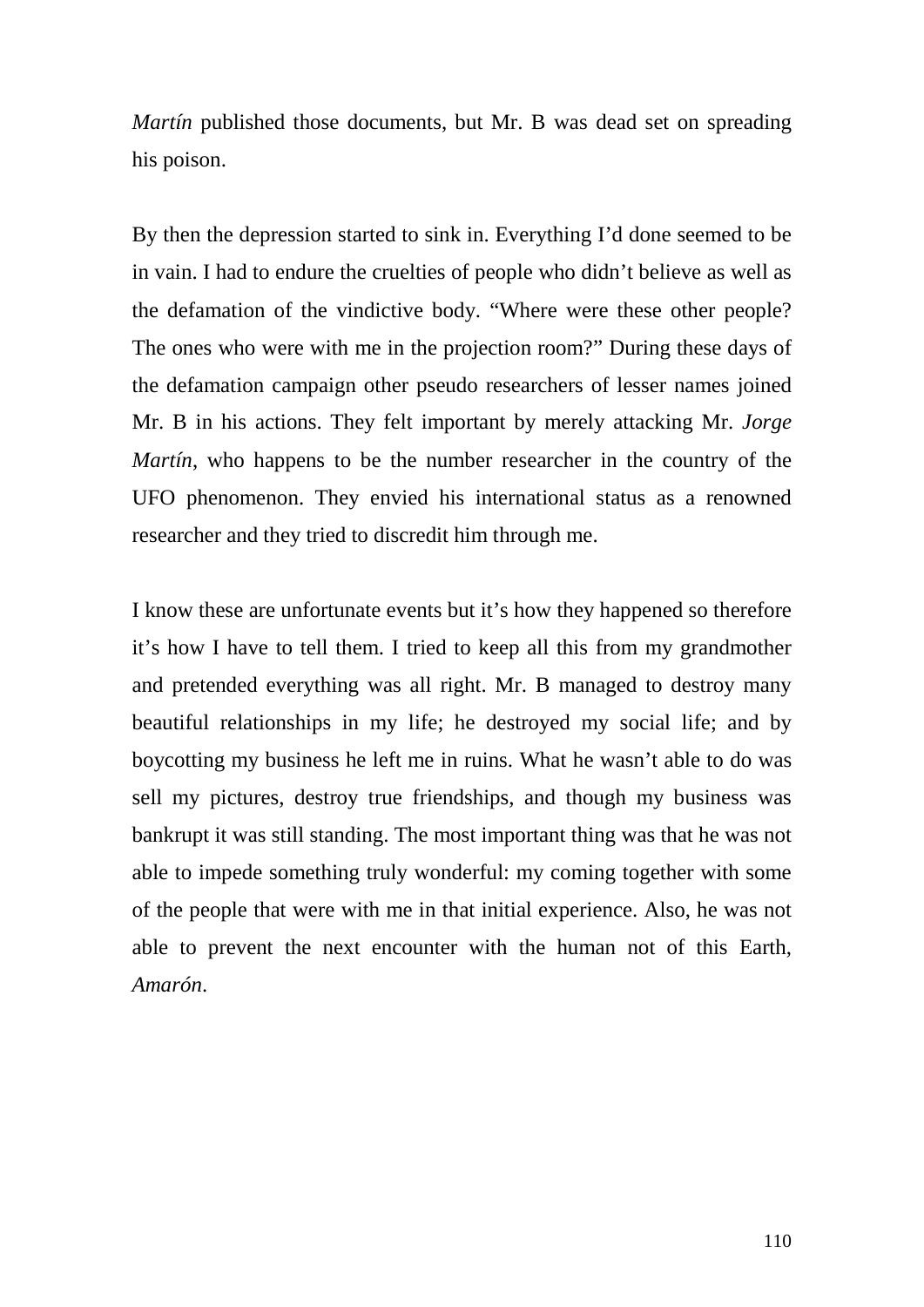## Chapter 14

It was around 6:00pm and I was putting in the refrigerator the leftovers from work that day when I heard a car park in front of gate. I went to the balcony to see who it was. A woman about 25 years old got out of the car. She asked me if I was *Amaury*. I said yes but immediately regretted it. "How can I help you?" I asked. The passenger door then opened and an older woman came out. She introduced herself as *Matilde* and mother of the other lady. She got closer to the gate and said she seriously needed to talk to me. I imagined it probably had to do with the UFO's.

I remember thinking that now I'd done it; that know I would have a bunch of curious people coming to the house. The older lady told me she had been with me that night. I just stood there thinking 'another one'. I had already lost hope in finding even one person that was there with me. I asked her as politely as I could what was the name of our human host. "*Amarón*" she replied.

At that moment my head started spinning, my knees bended and I couldn't move my jaw. I then reacted and ran inside to get the key to the gate. I got so nervous I couldn't find the key in my key chain. While I opened the gate I asked her what was the name of *Amarón's* home planet. "*Kaa*, like the letter K" she replied. I opened the gate and hugged her and didn't want to let go. Her daughter watched us in disbelief. *Matilde* started to cry while we still hugged. Between the sobs she said to her daughter: "You see now that what I said was true. I told you and you didn't believe me". Apparently nobody believed her incredible story, including her daughter.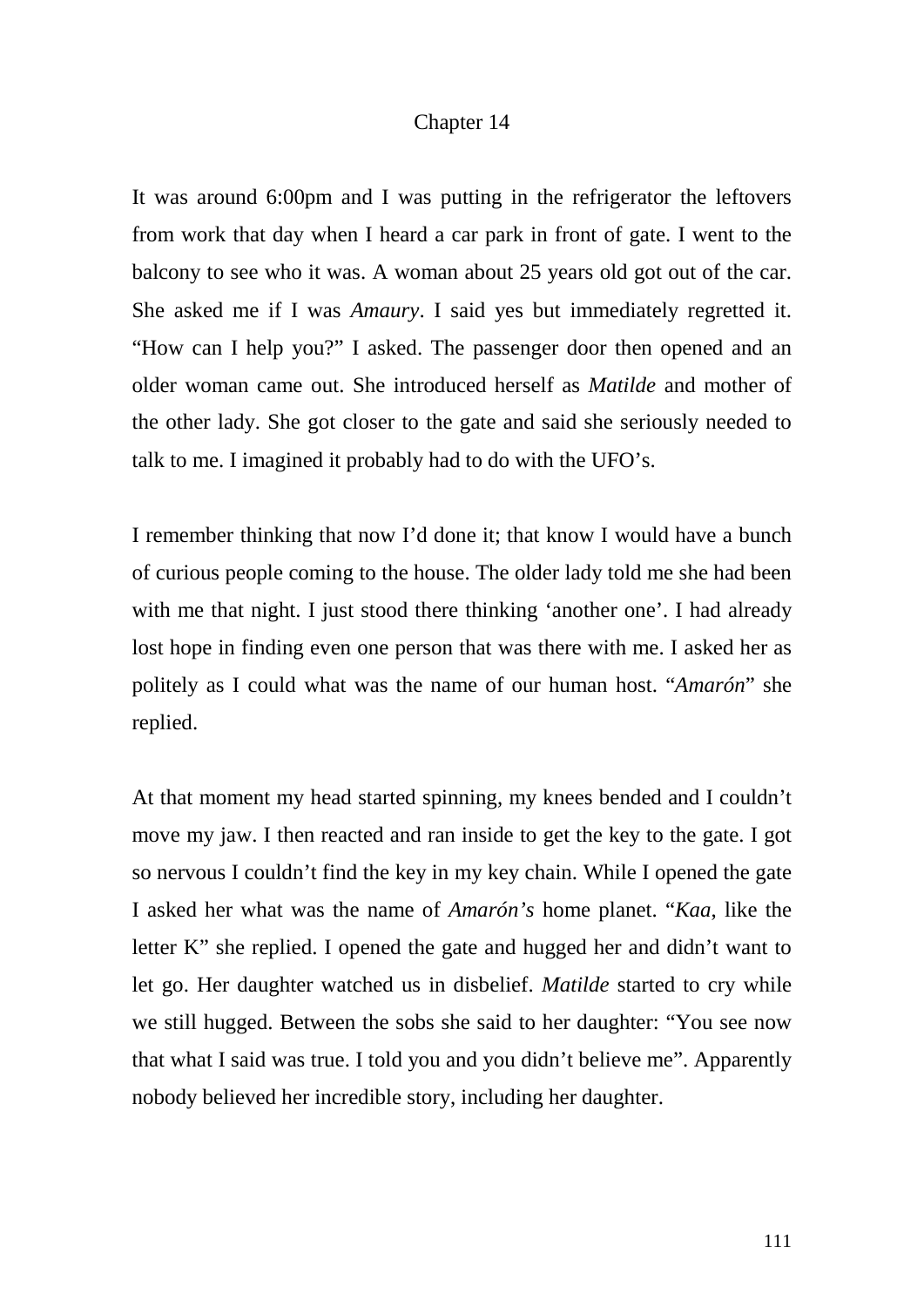Thought this woman was much older than I was, it felt as though I was hugging a little girl that was scared and confused. I felt so deeply for her I only wanted to comfort her. I imagined she must had suffered much not only from the experience but from everything that came with it. Her daughter then started to cry as well and begged her mother to forgive her for the ill treatment. She said there was nothing to forgive since she understood how difficult the situation was. We sat in the garage and talked for hours about what had happened back in May 1988.

Mrs. *Matilde* told me specific details about the experience that only someone who'd been there could have known; details I kept close to my chest with the intent of being able to discern who had actually been there during those horrible moments. Her daughter looked at us like she couldn't comprehend the instant bond her mother and I had. She looked at her mom as if she didn't know her. She gave me her telephone number and address and we agreed that I'd call her soon to meet again. They left my house late that night. I felt a little melancholy in my soul. I didn't want her to leave.

That night, as I lay on my bed alone I went through everything we talked about. The *coquíes*, crickets, and other nocturnal animals accompanied me with their nocturnal symphony. I was in a sort of ecstasies for having met her. All she said I recorded in my mind and I reviewed it with great satisfaction. What was most interesting to me was how they took her.

She explained that that night she couldn't sleep because it was around three in the morning and her youngest son of about 22 years hadn't gotten home yet. He was with his girlfriend and future in laws. She had tried calling them but the phone was always busy. She was anxious and angry that her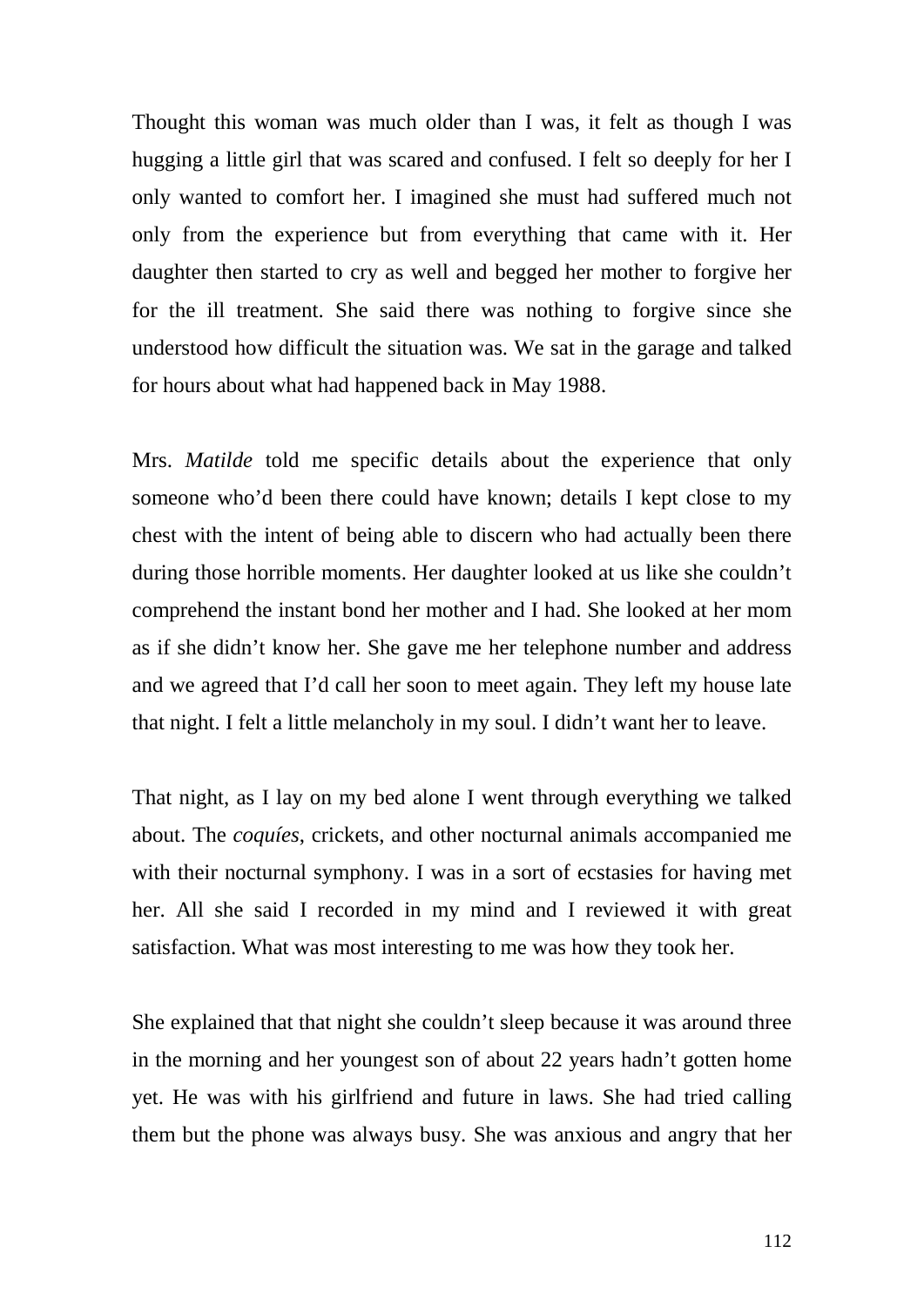husband slept like a baby. Her husband sleeping, her son partying, and she was all alone. Her eldest daughter was married and didn't live with them.

Mrs. *Matilde* decided to stay up and wait for her son. She made herself a cup of tea and went out into their patio. She lived in a place where houses are right next to each other. In spite of that she had created a sort of garden in her back yard with chairs and ornamental plants. This was her favorite part of the house. With her tea in hand she sat down first and then paced back and forth in the back yard. The night was cool but with the tea and her pacing she kept warn.

She thought about all the things she'd tell her son when he arrived. "Why didn't you call me?" was the first thing she would ask. All of a sudden she heard a noise coming from inside the house. Because she hadn't heard her son's car pull up she thought it was probably her husband who'd gotten up to go to the bathroom or get a glass of water. She headed inside when she felt someone touching her shoulder. She screamed and when she turned around she was face to face with a little man with big head and bulging eyes. The last thing she felt was the hot tea over her nightgown.

When she came to it was already morning and she was seated on one of the chairs in the garden. She felt a sting in her skin. Her breasts and abdomen were irritated and her nightgown was stained. She picked up her empty teacup quite further away from were she woke up. She had apparently fallen asleep waiting for her son. She had no memory of the encounter with the stranger with the bulging eyes. Her husband was still asleep and her son had arrived and was also asleep. In that divine Sunday tranquility Mr. *Matilde* put the teacup in the kitchen sink, she washed up, changed her gown, got in bed with her husband, and went to sleep. She slept till noon.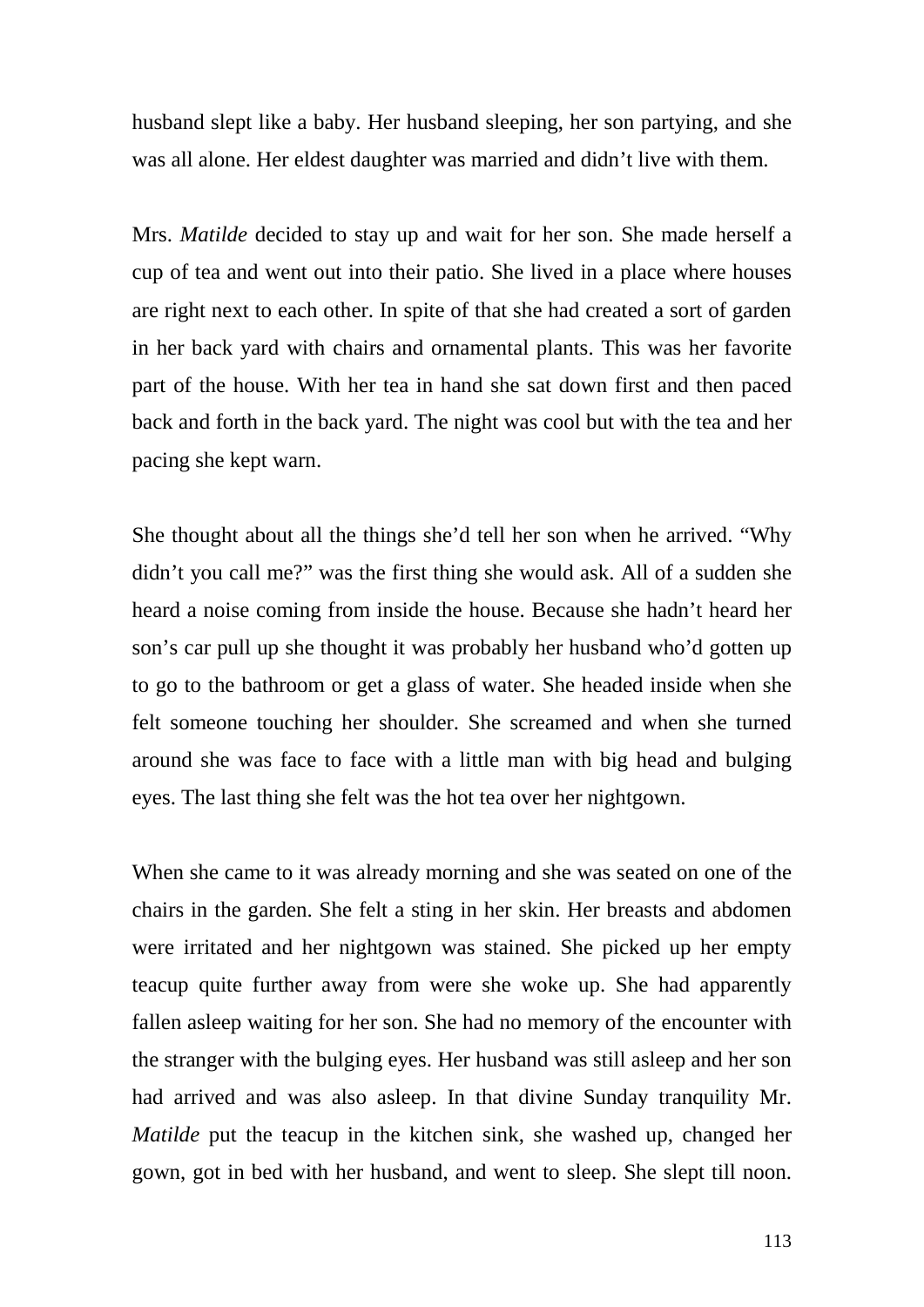The first thing she did when she woke up was question her son. He in turn wished her a happy Mothers Day. With that she was disarmed. This was how Mrs. *Matilde* celebrated Mother's Day, as if nothing out of the ordinary had happened. However, there was something that bothered her, something with no logical explanation: how could she have spilled hot tea all over her and not have woken up. Also, if she had indeed fallen asleep waiting for her son why was the teacup so far away from were she was seated.

That strange situation was apparently quickly forgotten. What still bothered her was that now she couldn't go out into her back yard alone at night like she used to. For this she had no logical explanation. She also told me of a recurring nightmare. She dreamt she was in a huge circus tent. It was empty but there was light, and even though it was supposed to be a circus there air in there was depressing. The vivid colors inside scared her and as the dream progresses she got even more scared. Suddenly midget clowns appeared with white makeup in their faces and dark circles around their eyes. Their clothes were brightly colored but didn't reflect fun or joy. The midgets started to chase her and when they got her she would wake up screaming. Her husband didn't know what to do or think. During the day his wife was the same normal person she'd always been, but at night it was like he didn't know her. Years went by and the nightmares started to fade away but she still couldn't go out to the back yard alone. Some thought she had gone mad. Her family started to see her differently, that is, until that Thursday evening. After that special Thursday they almost had her committed.

She had planned to watch the show *Ojeda sin Límite* that night with her husband. That night the show was going to be about extraterrestrials. She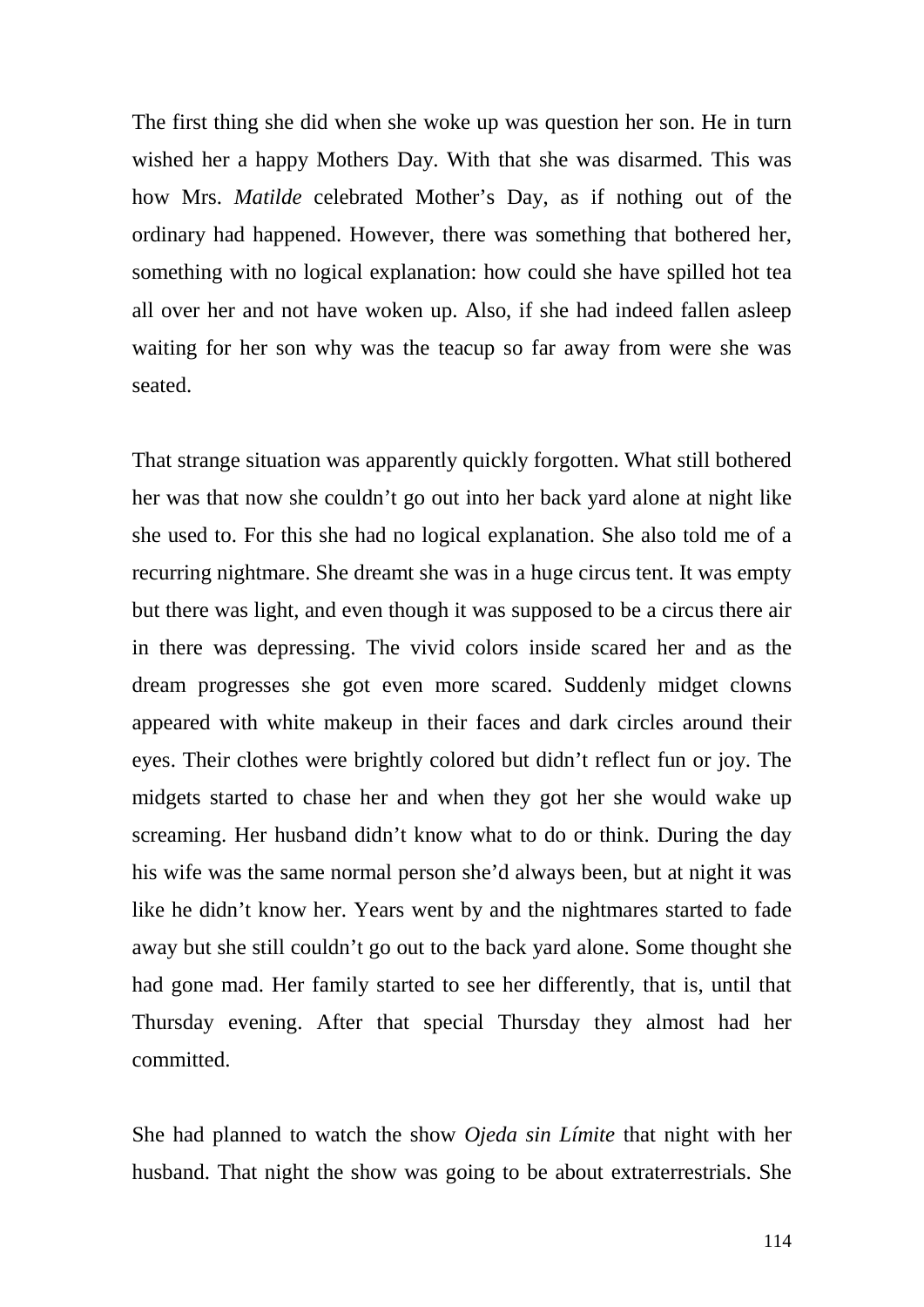was used to watching the show. Her husband sat on the sofa while she went into the kitchen to prepare some of their favorite tea. When she came back with the tea she was paralyzed because of something she saw on the television. Her husband asked what was wrong but she didn't answer. He insisted since she looked stiff like a statue. Mrs. *Matilde* told me she saw a face that had left her paralyzed. She started to tremble so hard she started to spill the tea. The hot tea made her scream and react. This got her husband very scared. It was in this moment she was able to remember and it was then that her husband and family thought she had definitively gone mad.

She bought the magazine not too long after the show, called the number provided on it, and found out how to get in touch with me. They gave her instructions on how to get to the *Tamarindo*. When she got there I was already gone. She and her daughter asked the people around the neighborhood were to find me but none one new where I was. They decided to drive around in the hopes of finding me. After a while they gave up and decided to go back to their homes. Trying to leave *Cabo Rojo* they got lost. They drove for a while trying to get out of town. When they passed a little wooden house Mrs. *Matilde* got very anxious and told her daughter to go back. Her daughter became alarmed and asked what was wrong. She said she didn't know why but she knew she would find me in that house.

This is how this lady, whom I now consider family, found me. Months after I made that calling in the various media, I finally found a person who shared that experience with me. That night I dreamt of clowns, midgets, and different colored balloons. It was a circus. In the crowd I saw Mrs. *Matilde* smiling and happy.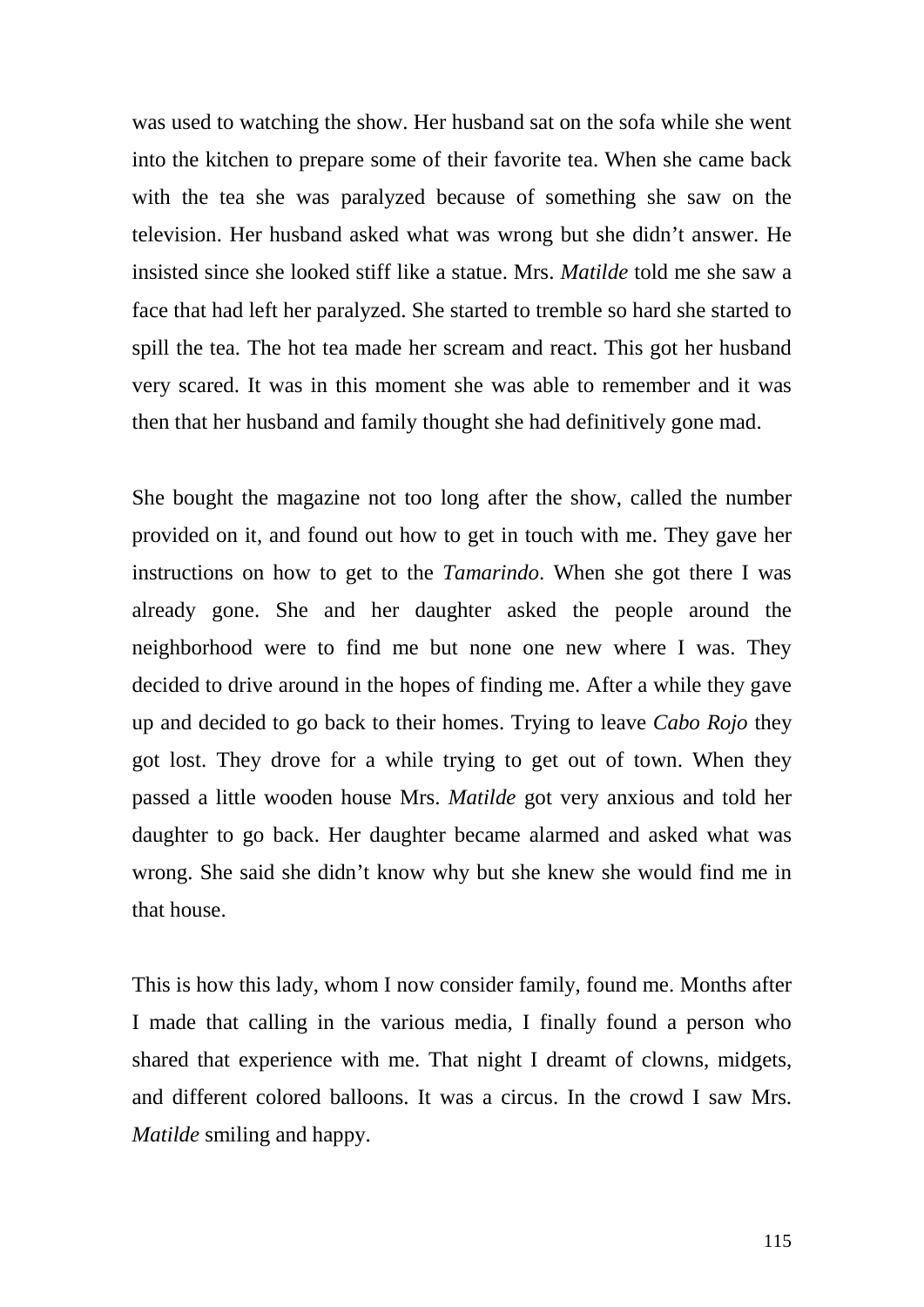I spent the entire next day in the *Tamarindo* thinking of her. It was still hard to believe that I finally got in touch with one of those other people. But more incredible was what awaited me home that afternoon. I went to *Mamá's* house to take her a carton of milk she had asked me for. I was tempted to tell her about Mrs. *Matilde* but I reconsidered since I didn't want to get her anxious again. I talked with her for a while and then I headed home. On my way I thought about calling *Mercedes* and *Ana* to tell them about Mrs. *Matilde* but I decided that for the moment I'd keep it to myself. I had only shared with them part of my initial experience with those beings. Maybe I just wanted this to be very personal.

When I got home there was a car parked outside. When I got out of my car to open the gate the driver of the other car got out. As he approached me I looked at him with mistrust. What did this guy want? I thought. They way things are nowadays you never know. He stretched out his hand as he said my name. I didn't know him but the fact that he knew my name puzzled me a bit. I asked how could I be of service. In that moment I thought that maybe he was a debt collector from the bank. He said he needed to talk to me. Without opening the gate and my car's engine still running I listened to him. "It's about the television show" he said. He also said: "You made a calling". I turned my car off and I listened more carefully. He started to talk a little faster. "There were fifteen of us not twenty and you were the last they brought in". He said he didn't remember the other's faces but he recognized me in the television. He confessed he became terrified and didn't speak to anyone during the show.

He hadn't mentioned anything new though. What he'd just said didn't prove anything. As if reading my mind he said: "That man, *Amarón*, showed some videos that looked very real". He'd hit the nail on the head!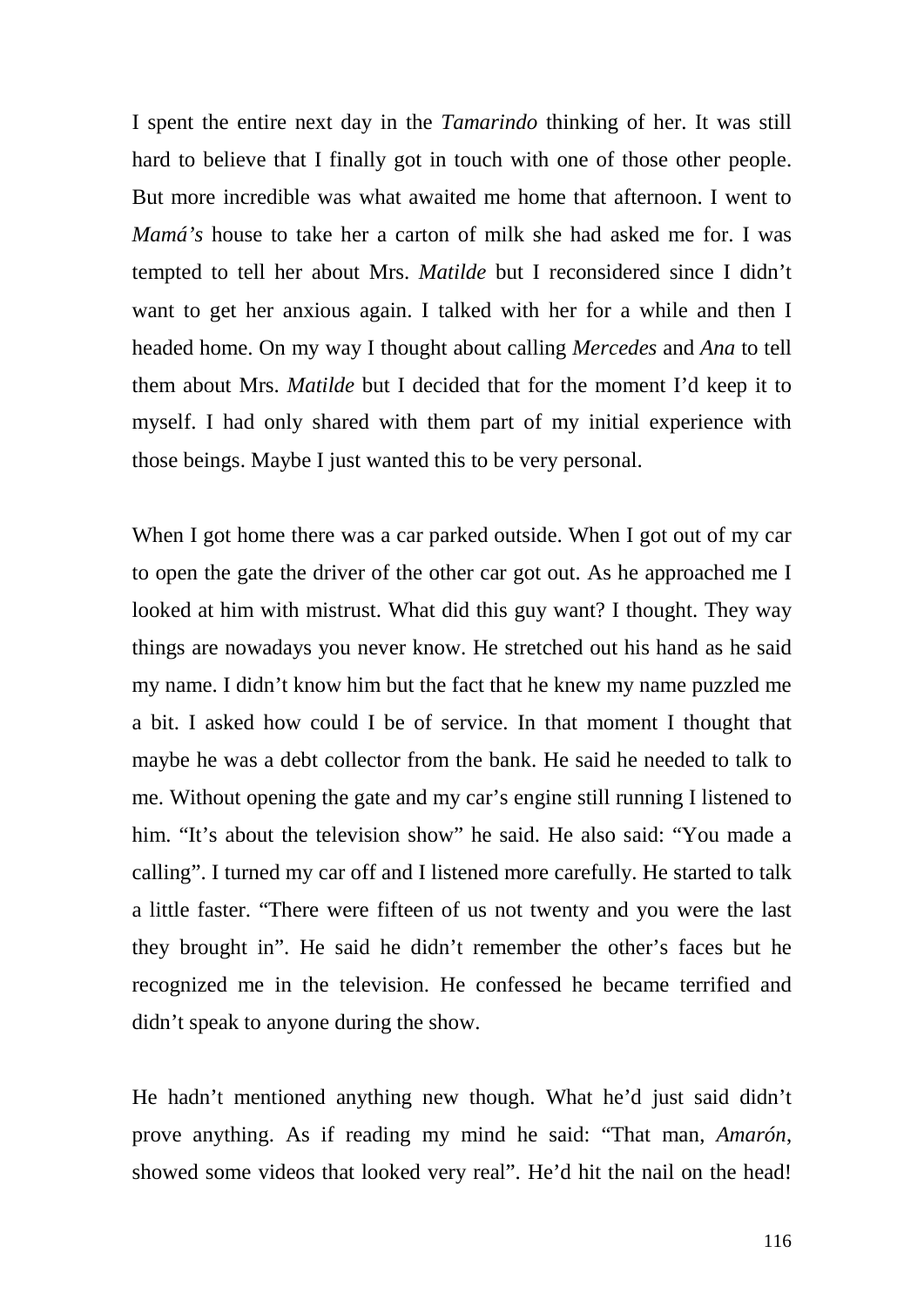"Do you remember *Amaury* when he showed us the images from his home world? Do you remember the dinosaur?" He also said that *Amarón* had told us the name of his planet but that he didn't remember what it was. I told him it was *Kaa*, like the letter K in our alpahbet. "Yes *Kaa*, like the letter, that's how he told us" he concluded.

I then opened the gate and invited him inside. I asked him to sit in one of the chairs and I sat on my hammock. I asked what town he was from. I had never visited the towns he mentioned. He said his name was Oscar and that he was a police officer. We talked for hours as we smoked and drank sodas. He told me he didn't go to work that day in order to come see me; something he wanted to do since he saw the show but was afraid to. He found me the old fashioned police way. I asked if he'd struggled with nightmares after the experience. He said he didn't but that he did dream of prehistoric animals, nothing negative. For example, one of his most recurrent and clear dreams was that he had in his backyard a monkey, a pig, and a dinosaur as his pets. In his dream it was totally normal to have a dinosaur as a pet. He didn't consider this a nightmare; he actually thought it was funny.

Oscar is married and has one eighteen year old daughter. His wife, thankfully, understands him and supports him since she loves him very much. He said his wife did think he was crazy but that she took it because of the love she has for him.

After watching the show where it was mentioned that my whole experience would be published on a local magazine he anxiously waited to buy it. He said he got a little crazy while reading the article and that when he was done he cried like a little kid. He didn't know how to tell his wife he was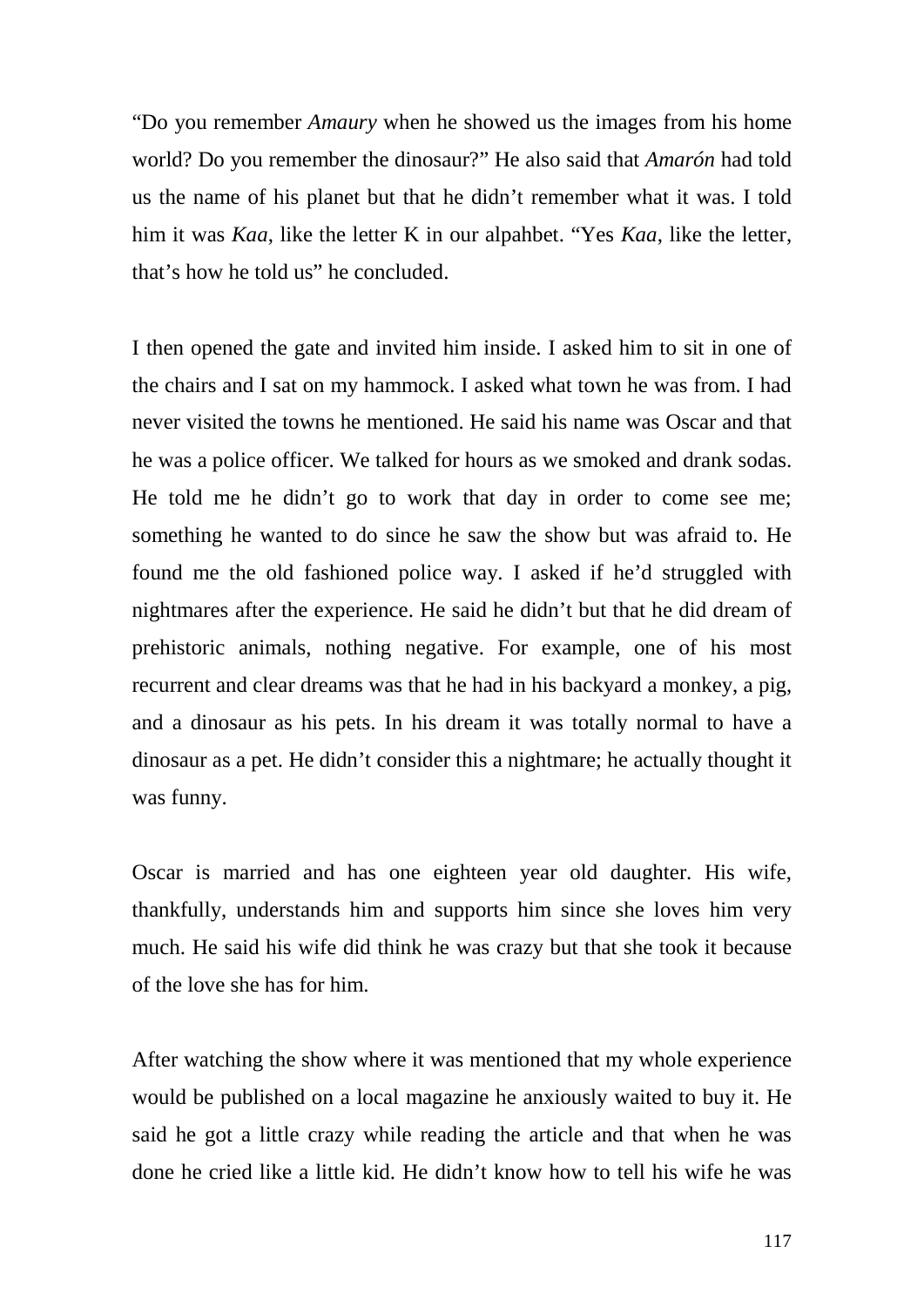one of the people mentioned. His wife was shocked since she had never seen him cry, yet she didn't say anything negative to him.

I told Oscar about Mrs. *Matilde* and he became ecstatic and wanted to meet her immediately. I told him the three of us would soon get together to talk more about what had happened. Oscar told me about his own experience without difficulty. Although he was apparently affected by the whole thing, it wasn't enough to obstruct his daily responsibilities. I'll now narrate what happened to him that night just as he told me.

His sister was visiting him with her husband and children. He'd had some drinks with his brother in law, who ended up drinking too much. Oscar decided to take them home in their car, he would come back in the same car, and he would then take it back the next day. It had already gotten late by the time he headed back. About fifteen of twenty minutes before getting home the car broke down. It looked as if it was the battery. He decided to go call his wife to come pick him up so he then rolled up the windows. He didn't hear anything and didn't see any little men. He only remembers that one moment he was rolling up the windows and the next it was already morning. His watch read 7:00am. He had no logical explanation for this.

All the windows were closed. He thought that perhaps he fell asleep because of the drinks he had, but that it was unlikely since he never drinks to the point of passing out or falling asleep. He was going to get out of the car to call his wife who was probably hysterical at that point, but decided to try and turn the car's engine on instead. After turning the key the car started.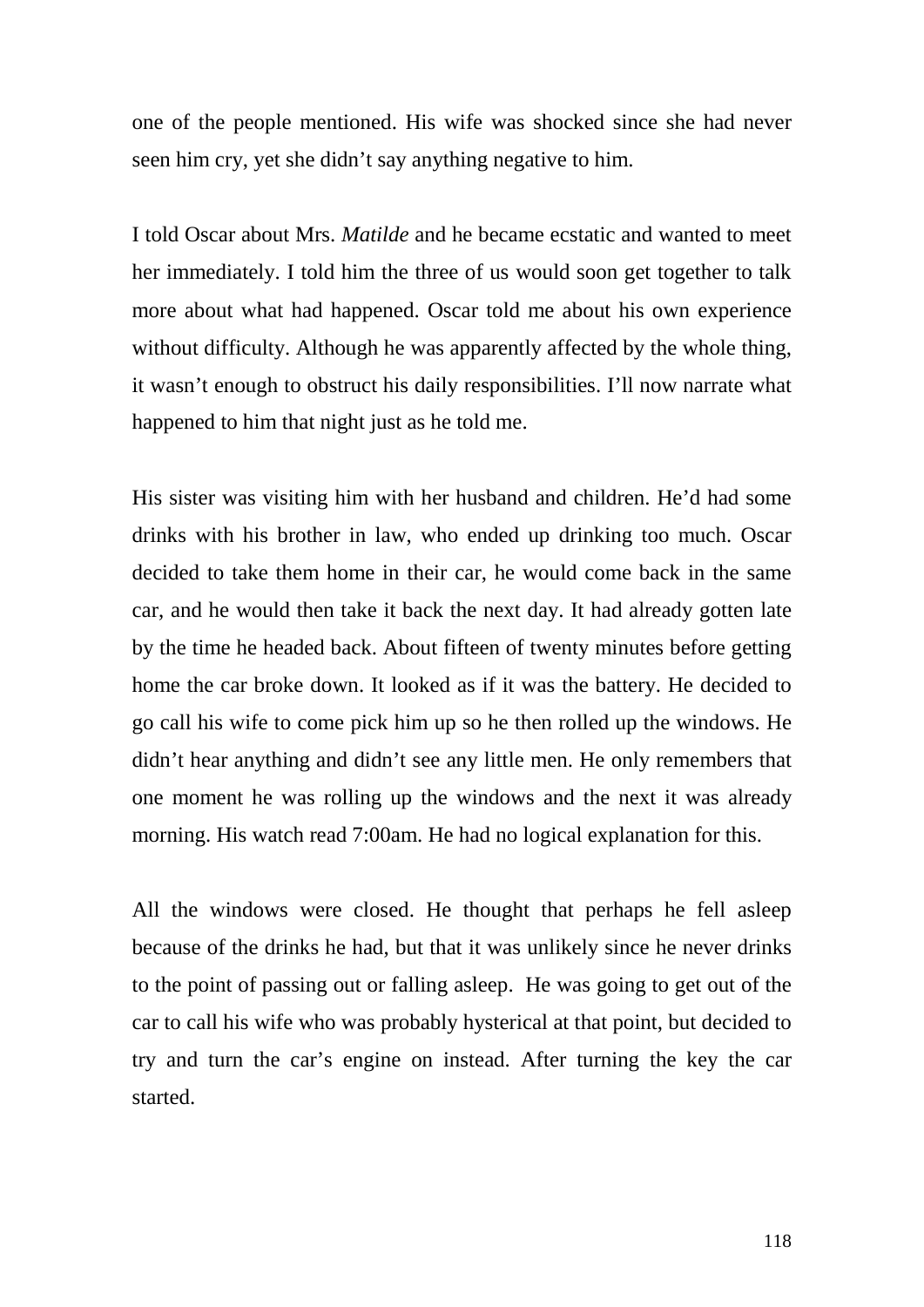When he got home his wife and daughter were hysterical. They both talked at the same time and he couldn't understand a thing. When he was able to explain what had happened they both thought it was impossible. They had called all their relatives and nobody knew where he was. Oscar's sister told them he had already left them and had taken off. They then called the police but they also didn't know, but that no accidents had been reported in the area. They called the hospital but it was of no use. They decided to wait but since he still hadn't arrived they got in their car and drove the same route to his sister's house. On their way back and driving slower they looked for the car at the sides of the road but they weren't successful. That's why they didn't believe him when he told them about the car breaking down and falling asleep.

The incident caused a lot of trouble for the married couple because his wife suspected something else was going on. As time went by it was all forgotten until a Thursday evening while watching television. The next day he bought the magazine mentioned on the show. To clarify everything we both went to a payphone and called his wife. I talked to her for a while. Later Oscar told me she had taken it very well. After talking to me she now thinks differently about the whole thing. She now believes her husband, knows he's not crazy, and that he doesn't have a lover.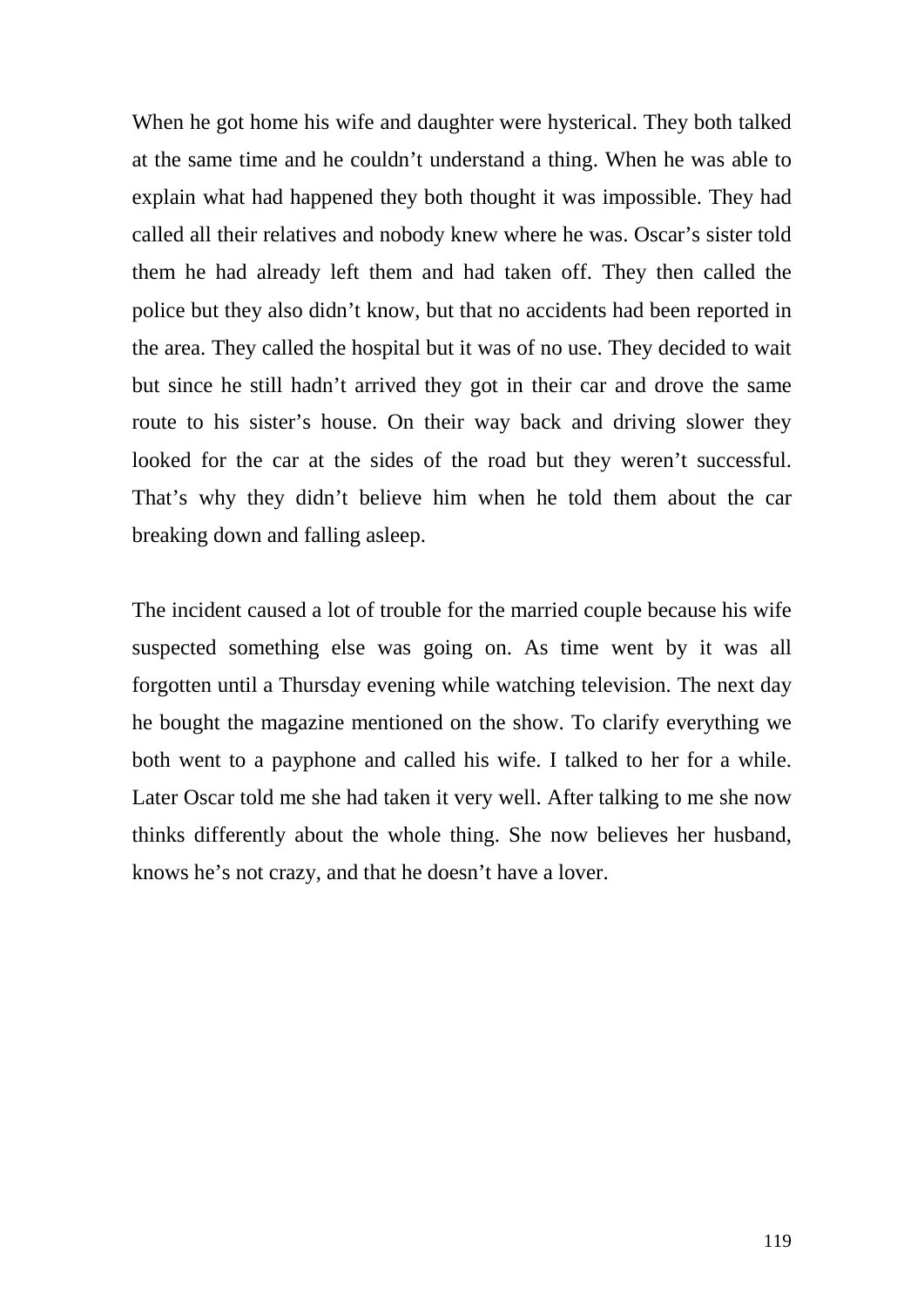## Chapter 15

I had now met two of the people I was looking for. In all truth I would have been happy with just one but there were now two people who were able to give many small details about the encounter. Not only did they give me *Amarón's* name and where he came from, but also other information and descriptions about the holographic scenes.

I didn't tell *Mamá* or anyone else about my two visitors. I thought that for the moment that was best; that it would save me and these people from further complications. Mrs. *Matilde* and Oscar had put their trust in me and I didn't want to cause them any inconveniences. All this happened in two straight days. The third day I was anxious to close up the *Tamarindo* and go home. I was still probably wasting my time since nobody was coming to eat a single hot dog.

That day I closed early and went home. I had a feeling someone else was going to show up. I lay on my hammock and waited there. After a while I got hungry and went inside to get something to eat. While I was cooking I constantly looked out the window to see if anybody came up. I had my diner seated on my hammock but nobody came. I got tired of waiting and when the mosquitoes became too much to bear I went inside to watch television. I did it only to kill time since I didn't really pay attention to what I was watching. I then heard a nose outside. I looked outside the window and there was a man standing beside the trash. "I knew it" I thought to myself.

I went up to the gate and noticed the top of the trash can was on the ground next to this man's feet. He man looked at me but didn't say a word. I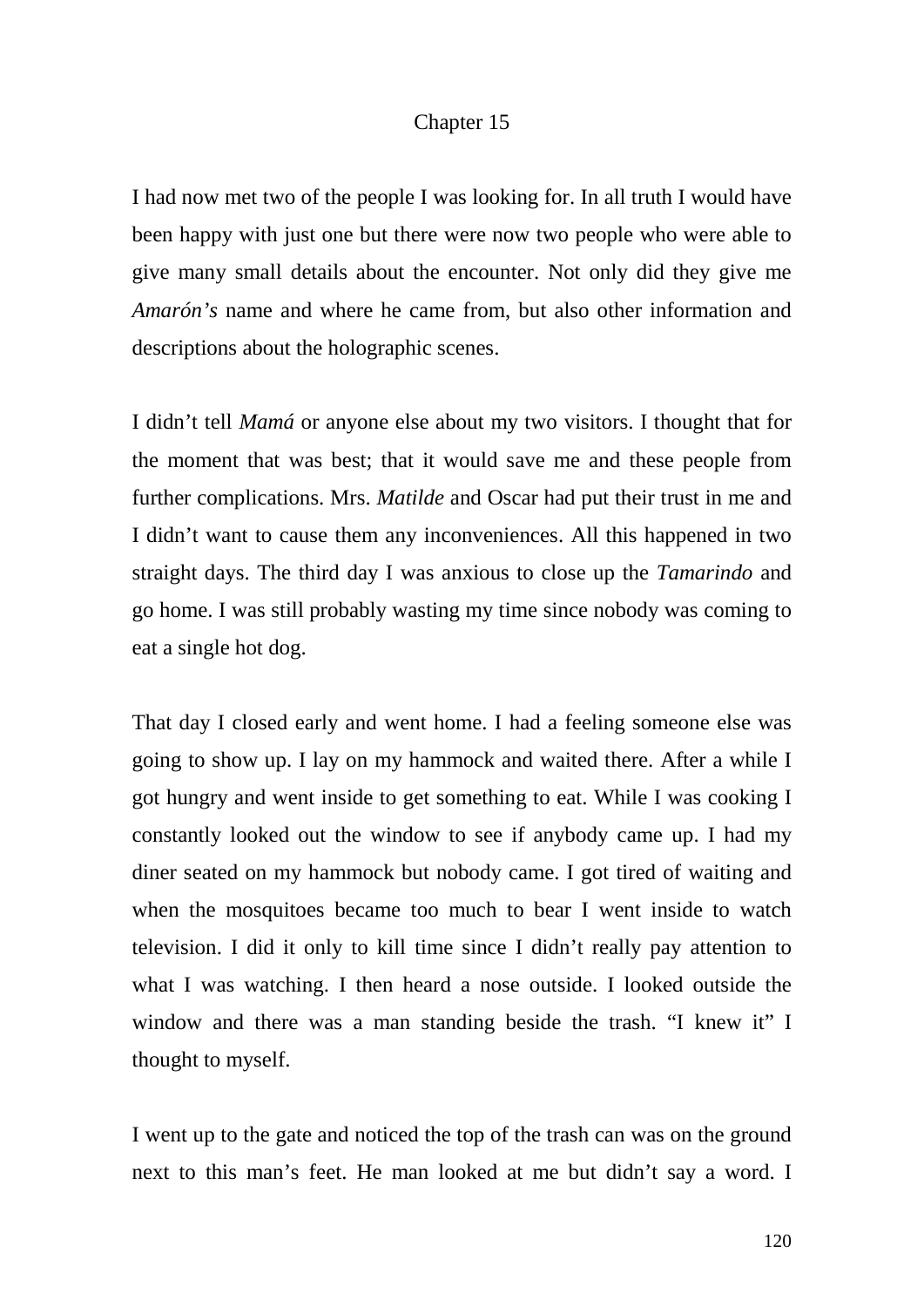greeted him and inquired why he was there. He got nervous and apologized. He said he wouldn't make a mess of the trash; that he only wanted to get the aluminum cans to sell them for recycling. I realized that he wasn't part of the group. I told him it was no problem at all and that he could take all the cans he wanted. I went back inside to 'watch' the television and then fell asleep.

I was then woken up by the honk of a car. Must be one of my cousins, I thought while half asleep. When I looked out the balcony I saw a couple get out of the car. They looked probably twenty five years old each. They smiled and approached my gate made out of cyclone fence. They wore modern, hip clothing. They asked my name and at the same they both said they'd come for far away and they wanted to talk to me if I had time. Although I could guess what this was about, I asked them anyways. The woman, whom we'll call "*Maribel*", was the one who answered me.

- We want to talk to you about the letter K.

They then awaited my reaction. Not only did I woke up but I immediately shook off my drowsiness and told them I was going to get the key for the gate. The man, whom we'll call "*Raúl*", said not to bother and they both jumped over the fence like two trained athletes. They were very agile. The first thing I thought was how could the big headed little men catch up to these two.

The jumping couple had also been there. I told about them about Mrs*. Matilde* and Oscar. They wanted to know all about them so I told them. *Maribel* and *Raúl* are a young married couple full of vitality. I imagine they were the sort of people who got up in the morning very happy and full of energy, without a drop of a bad mood. They are very different from me; I wake up every morning with a temper and in a bad mood.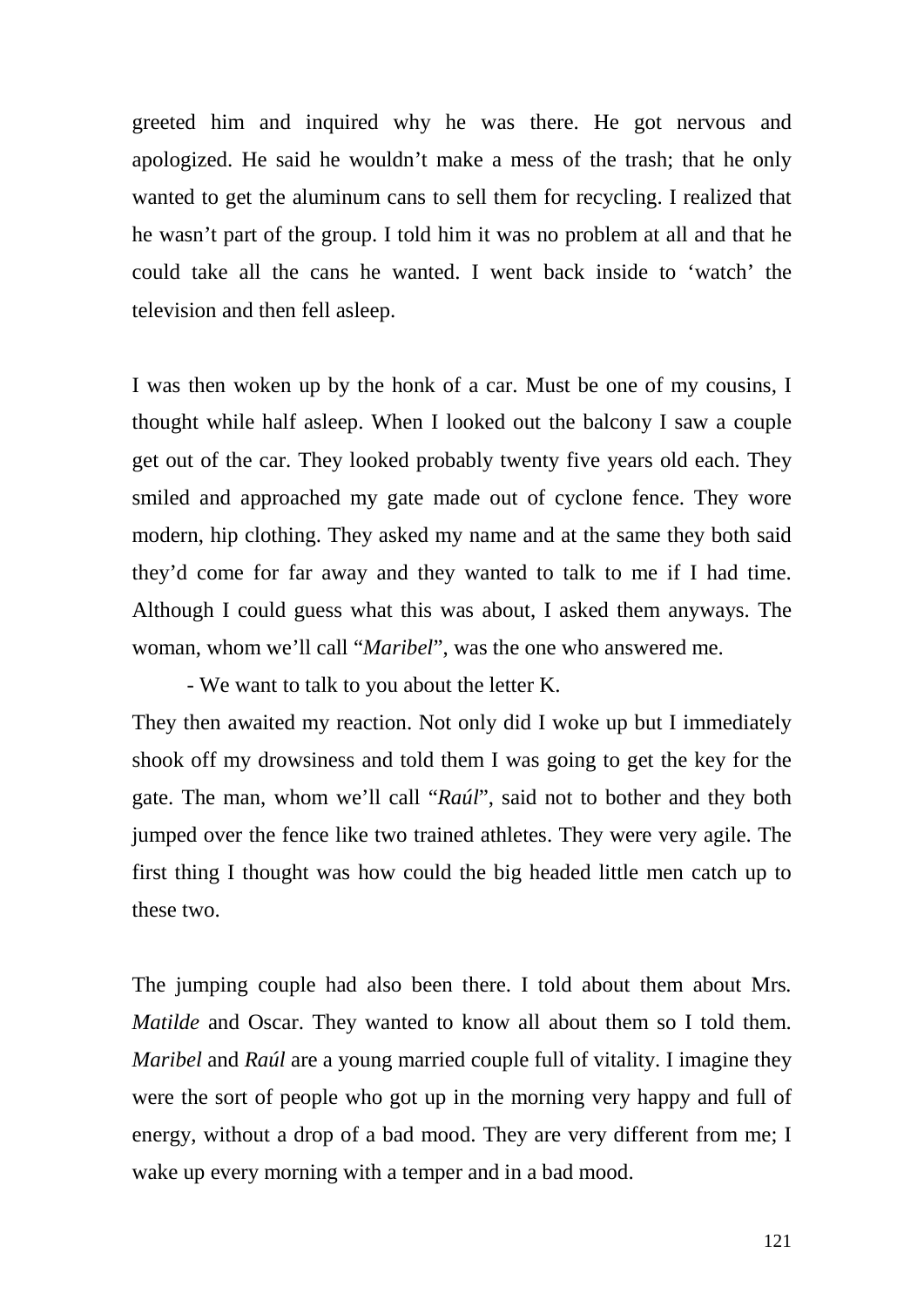They honestly adore each other and they are genuinely affectionate with everyone. It's hard not to like them. They have such a great sense of humor; I swear I couldn't stop laughing when they told me the story of how they got taken. At first however, the experience really affected them but now they can laugh and joke about it. When it happened they weren't married yet. In 1988 they were still dating and *Maribel* was still a virgin. They told me they were in *Raúl's* father's car at a beach in the East side of the island. They were in the back seat kissing very passionately, or *grajiándose*. Things got very hot and they took off what clothes they had left on and started having sex. They were so into it that they didn't care what time it was though it was very late. It was the first time *Maribel* had sex, or at least complete sex. While laughing they even told me what position they were in when *Raúl* started making strange noises. *Maribel* thought that he made those noises because of the pleasure he was feeling. Little did she know it wasn't because of what he was feeling but of what he was seeing! *Raúl* said that when he was about to reach climax he saw something out the window that left him aghast and that in that instant he ejaculated.

He said that what he saw was something out of this world. First he thought it was maybe a child with some sort of sickness, but he then discarded the idea. Those piercing strange eyes were not human. In the position *Maribel* was in she couldn't see any of this so had no idea of what was going on. When she noticed that after he ejaculated he was still tense and his muscles tight she asked what was wrong. A that moment the door in the back of the car was opened and *Raúl* dropped over her like a rag doll. He was still inside her but seemed dead. *Maribel* started screaming and thought someone must have opened the door, stabbed *Raúl* in the back, and was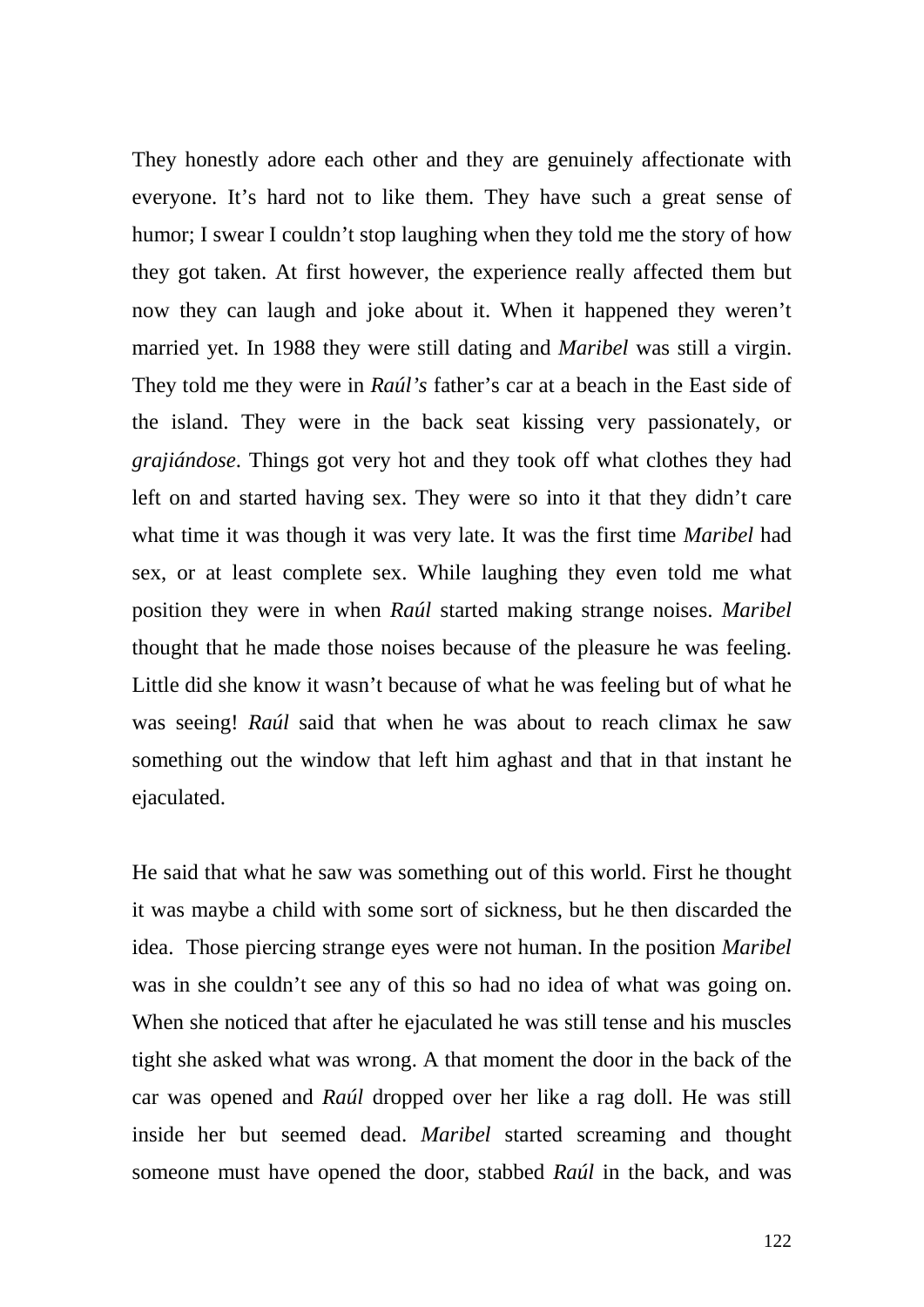now going to kill her. She kept screaming hysterically and with her eyes shut so she never saw the little man beside the car. She only felt a hand on her forehead and the she lost consciousness. When they both came to they were dressed but with had no shoes or underwear on. They found blood stains on them but they weren't hurt. It was already morning and the beach was deserted so they decided to go for a swim. They remembered nothing except for the sex and all the passion. The horror was forgotten until *Maribel* went to a pharmacy one day to buy some medicine for her mother and saw on a magazine stand one that particularly caught her attention. When she saw the front cover she started shaking and after that completely lost touch with reality. With her nerves shattered she showed the magazine to *Raúl* and they both read it together. They concluded they both have gone through the same experience I had and that they were part of the people I was looking for. They remembered!

For a while they talked about getting in touch with me. *Raúl* thought I wouldn't believe them. *Maribel* thought that with all the details they remembered I had to believe them. However they both were concerned about what their family and friends would say. One day they drove to *Cabo Rojo* and though they had only planned it to be a casual trip to the beach *El Combate* they started to get a strange feeling. Not long after they got to the beach they got hungry so they decided to go grab a hot dog at stand on the 301 road. When they got out of the car the person at the stand was facing backwards serving other clients. When it was their turn to order they went mute. Before them stood the person they'd seen on the cover of the magazine that reported on the UFO phenomenon.

They ordered their hot dogs and sodas and ate in total silence. They didn't dare go near me. In their feverish state they didn't go back to *El Combate*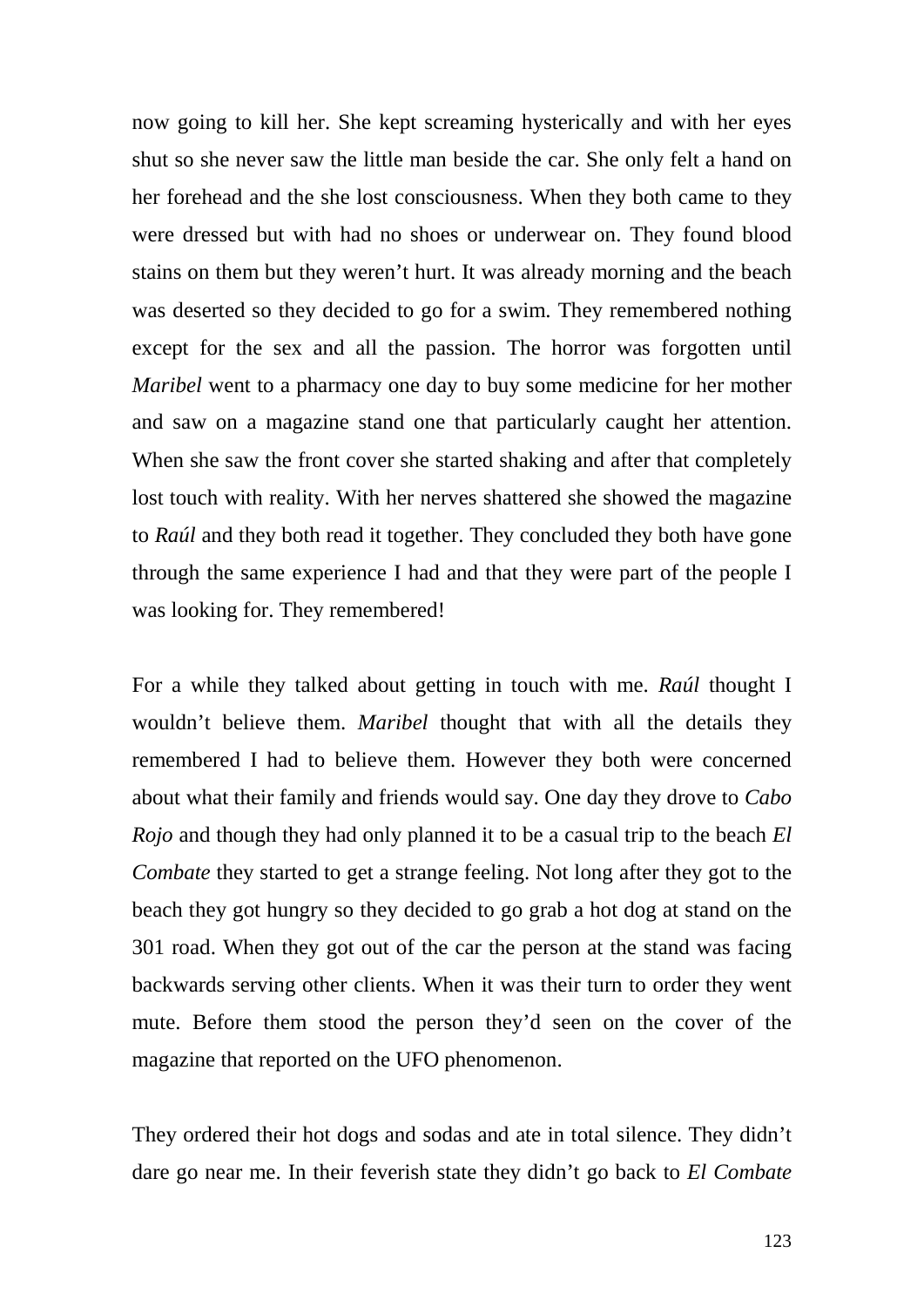and decided to go back to their town. On their way back they didn't speak. They were both lost in their own thoughts. After a few weeks and after going over the matter for a few days, they went back to *Cabo Rojo*. This time they were determined to confront me. When they got to the *Tamarindo* they found it closed. They asked around to see where I lived. They found out I lived near the small town of *Boquerón* so they made their way over there. When they were about to give up they saw the same car they'd seen on the *Tamarindo* that day. They stopped in front of the house were the car was parked and honked the horn.

We said our goodbyes late that evening, but after we had exchanged phone numbers and addresses. We agreed to get in touch again for the five of us to meet. They were anxious to meet Mrs. *Matilde* and Oscar.

That night I didn't sleep one bit. I kept going over everything. I was anxious to tell someone about this. I thought of calling *Mercedes* and the *Muchachas* but I reconsidered. I would burst if I didn't tell someone, but I kept silent. Because I didn't sleep at all through the night I wasn't able get up to go to work the next day. It didn't make much of a difference anyway since no one was coming to the slander business. I remember thinking before falling asleep that I wasn't alone anymore so for whatever was left, I was ready for it.

That afternoon I got up at around three. I woke up in a good mood because of the dream I'd had. In that dream there were midget clowns with painted faces and happy smiles, vivid colors, balloons, and circus music; it was an all out happy atmosphere. In this circus there was a woman selling tea. I sat on a bench to watch the show while I sipped my tea. In the middle of a ring a huge gun appeared out of which a parade of prehistoric animals came out.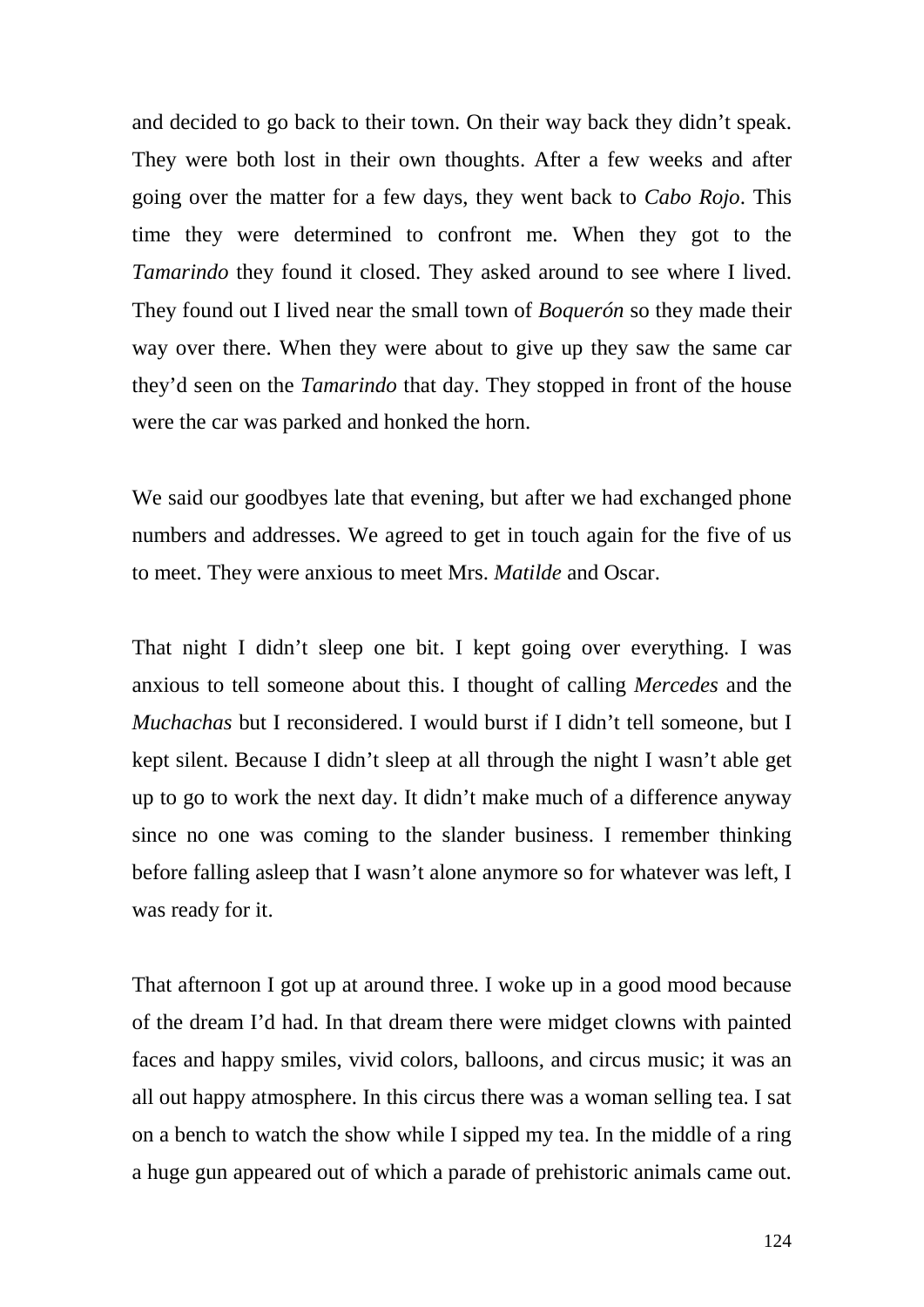There was a man riding one of the dinosaurs and high up in the air a young couple doing stunts in a trapeze. That good feeling stuck with me the rest of the day. I know I was asking for too much but while I did my chores I kept looking out the window at every car that passed by. I went to take the trash out and I noticed a young woman going by the house in her bicycle. She was about thirty years old.

I didn't pay much attention because a lot of people ride around in bicycles in that area. I went back inside to continue my chores. I had books all over the place. Ever since I went public a lot of people who frequented the *Tamarindo* brought me all sorts of books having to do with UFO's and extraterrestrials. Some of them I still keep in the same condition as they were given to me. There are some that are very long. Besides the books I had clothes all around, documents, letters, in sum, a whole bunch of things. I cleaned and tidied up but always watching out for anyone that might come around. I didn't even turn on the radio, which I'm used to doing while I clean. I wanted to be able to hear if anyone came to 'visit'. Again the lady in the bicycle passed by the house. I went out to water the grass and yet again there she went. I felt curious so I told myself that if she passed by again there had to be something. A few minutes after sure enough there she was and this time she slowed down. She almost came to a stop but kept going. I then decided that if again she came by I would stop her and say something. I kept watering the grass and saw her approaching. When she passed by the gate I said: "Exercising a bit I see". She then stopped.

This woman who had long dark hair down to her waist was very strange. Even her bicycle was strange. She wore those tight pants used by cyclists and a similar black shirt. She had on a wide silver colored belt and the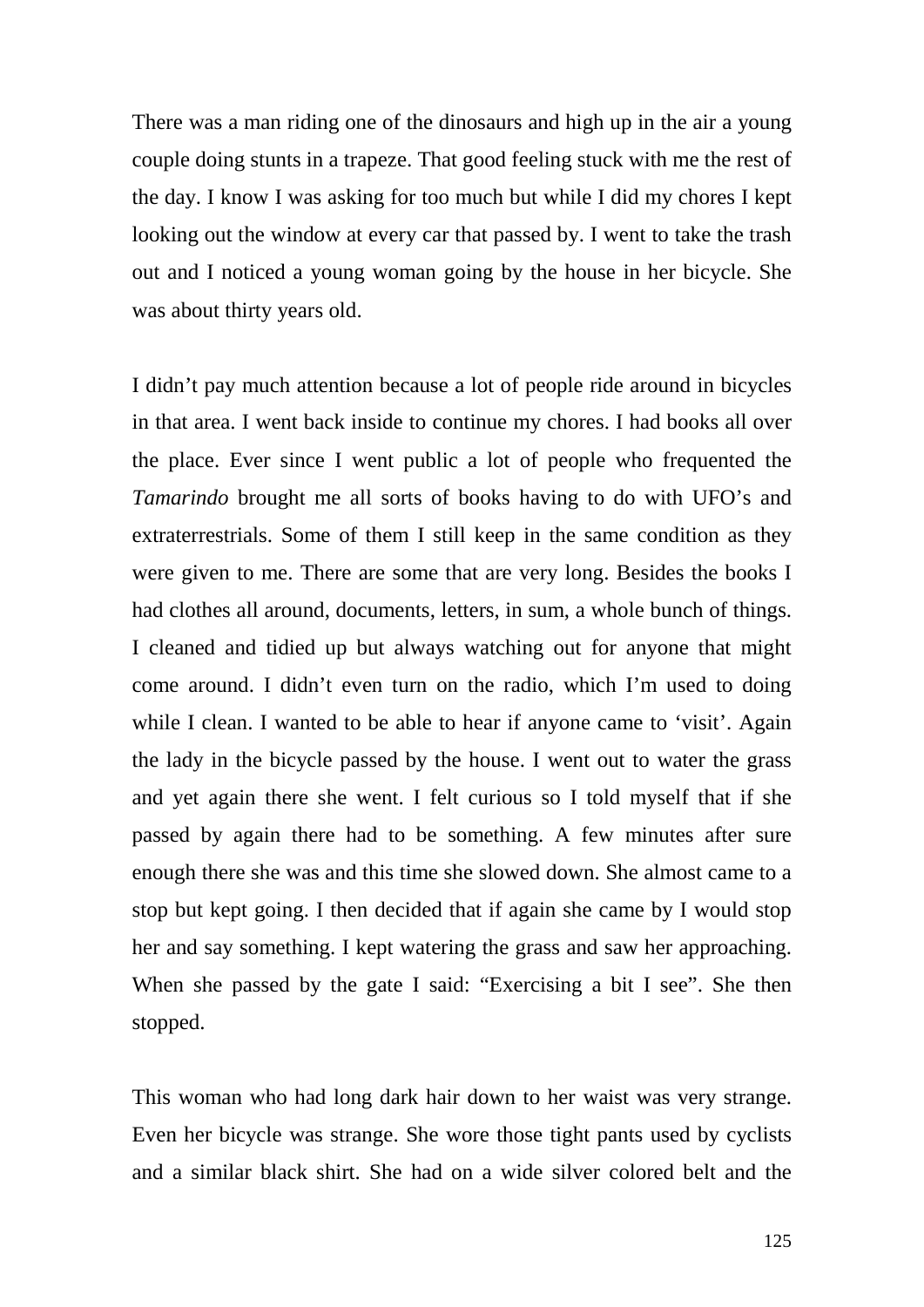buckle kind of looked like a flying saucer. Her earrings were silver colored and had like a UFO design. Her sneakers were also silver colored but it was obvious they had been painted. She also wore a silver headband and had a walkman in her belt. Looking at her I thought they only thing missing was an antennae coming out of her head. I also remember thinking that she was definitely cuckoo. She dressed like an extraterrestrial and found out where I lived to ask me questions or tell me she comes from Venus, what I character, I thought.

From that whole ordeal I learned you can't to judge a book by its cover. She didn't say anything in regards to my comment about her exercising. She just stared at me like a mad lady and then got off her UFO-bicycle and walked up to me very serious. She then said: "I bring you a message". She looked scary now that I was closer to her. She had a lot of makeup and was painted like an Egyptian. Thought she was very pretty what she inspired was bewilderment.

- My name is Helena and I've been chosen. – She said.

Another one that had her fuses burned, I thought. I really wasn't going to let this one in. Not a chance in hell! Playing along I asked:

- Chosen for what?

- Chosen for the master plan. – She replied. – I was there with you and the others in that preparation place.

She then assured me her mind woke up when she saw me on television and the magazine. Who was this woman?

- We've all been chosen to bring light and energy. Our day will come.

She kept talking in a very mystical and mysterious was; like she were seeing everything she was talking about in a crystal ball or reading someone's palm. I didn't know how to get rid of her without being rude. I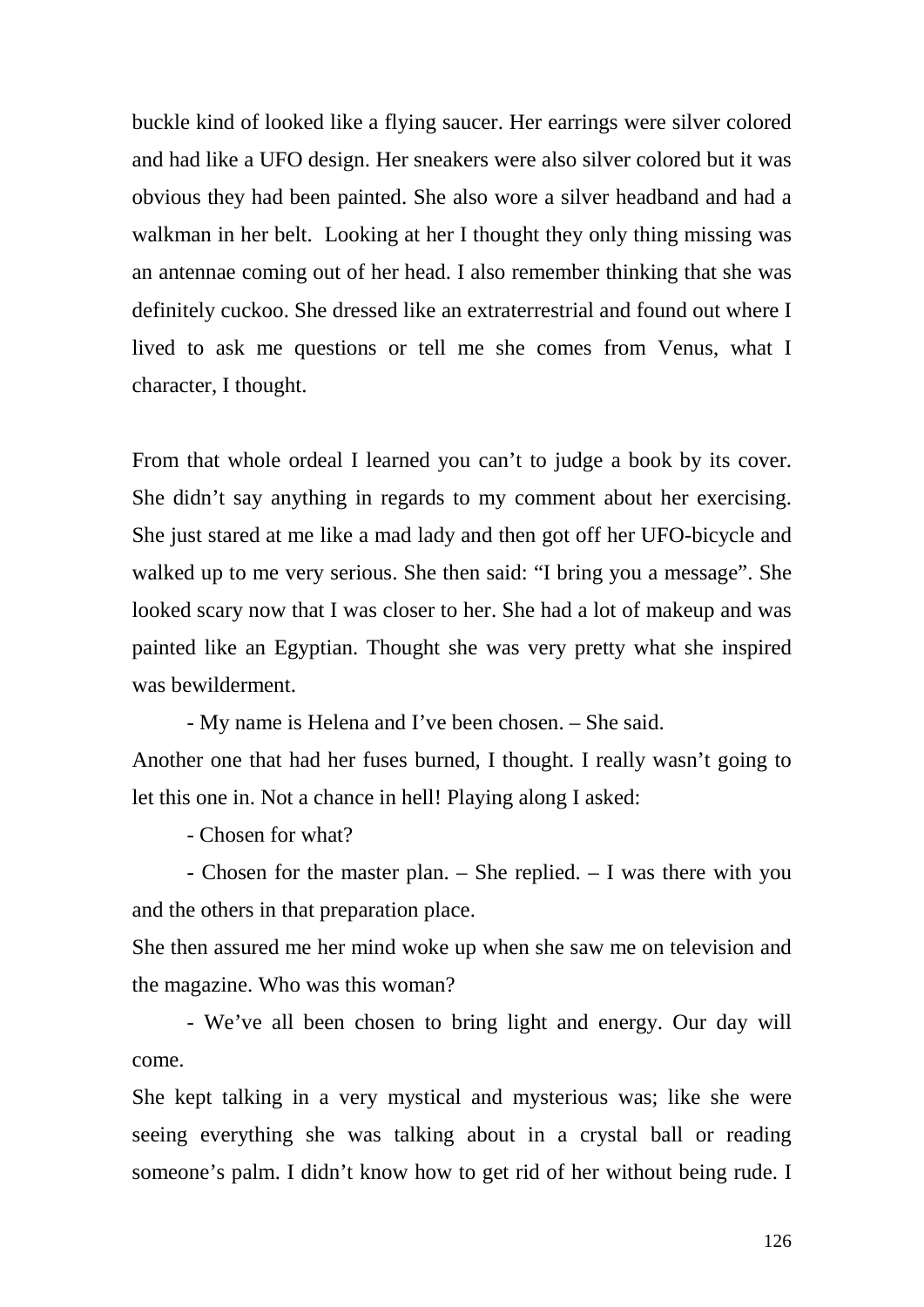turned of the hose and very cordially asked her to excuse me because I had to return inside to finish up. I ended by wishing her a pleasant afternoon. She smiled for the first time and from her belt buckle she took out a white envelope. She gave it to me without saying a word. I thanked her and went inside.

I put the envelope on top of the refrigerator and looked at her again from the window; I didn't want her to get inside somehow and do something crazy. She got on her UFO-cycle, put on her walkman's headphones, and took off. Right then some cousins of mine arrived to ask me why I hadn't gone to work. They invited me to go with them to the commercial center in the town of *Mayagüez*. I changed clothes and went with them to the 'mall', but I told them I had to be back by sundown because I was expecting a visit. Afterwards and back at my place nobody came. I got tired of waiting so I decided to start getting ready for bed. While in my room I remembered the visit I'd gotten that day from the UFO looking lady and the envelope she gave me, but I couldn't remember where I'd left it. I looked everywhere, under the bed, behind the sofa, but still nothing. It was as if the ground swallowed it. I knew I wasn't going to be able to sleep now if I couldn't find it. I practically made a mess of the whole house again looking for it. I decided to go to bed. I couldn't sleep and I got thirsty. I got up and went to the refrigerator and: aha!!! I drank my glass of water and went back to bed to read whatever was inside.

There were three notes in different papers; like written in verse. My favorite one read:

When you see me You'll think I'm not right in my head.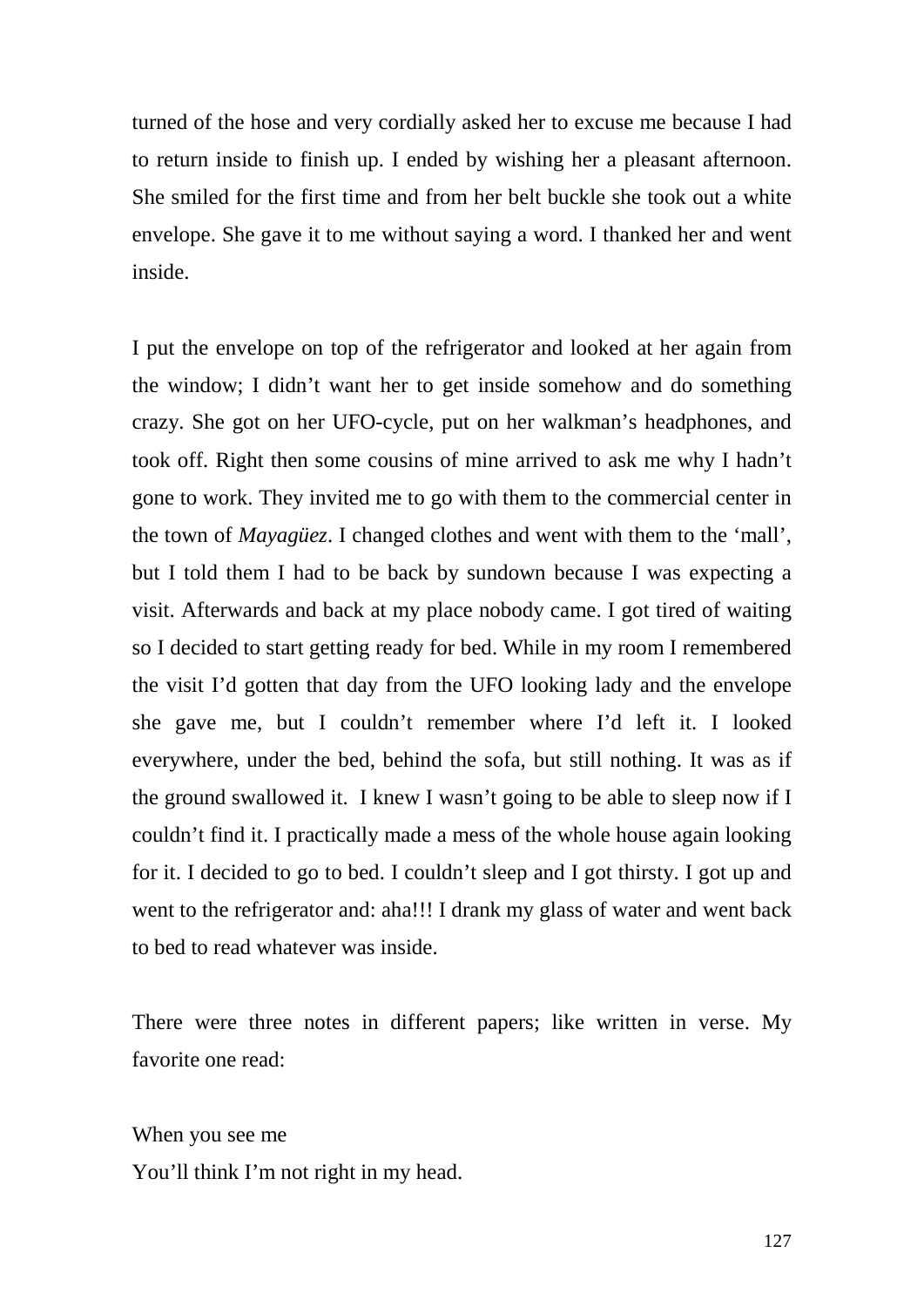Everybody thinks the same. I have a good heart. That's what *AMARÓN* says. I found you today, Now I'm not alone.

Another paper had a poem that talked about the sun, and the third one had a letter, the letter K. I felt awful. What gave me the right to judge that woman by her appearance and how she expressed herself. I started to cry like a child. I felt angry at myself. God only knows what that poor woman has suffered and there I was making fun of her. I was really stupid and my behavior was inexcusable.

Because I know she'll read this, I wish to apologize to her one more time; tell her I love her and that I understand her even though others reject her. Forgive me Helena, I'm not perfect. I'm only human; a human from this planet called Earth. I'll do my best to not judge another single human being according to what they wear no matter how weird it looks, and I repeat that I'm not ashamed to be seen with you anywhere. The same as with the other six, I love you very much.

That night I tore myself up thinking she had come to me and I let her go without even knowing where she lived or even a telephone number to reach her. I thought she had to live close by because she was on her bicycle. I had to find out were she came from. I knew I wouldn't rest until I found her. Maybe she'll come back tomorrow, I thought. Maybe the whole experience had traumatized her in such a way to make her dress and talk like that and I'd made fun of her. That night I didn't have pleasant dreams about circuses. It was a brief but horrible nightmare. I was riding a bicycle when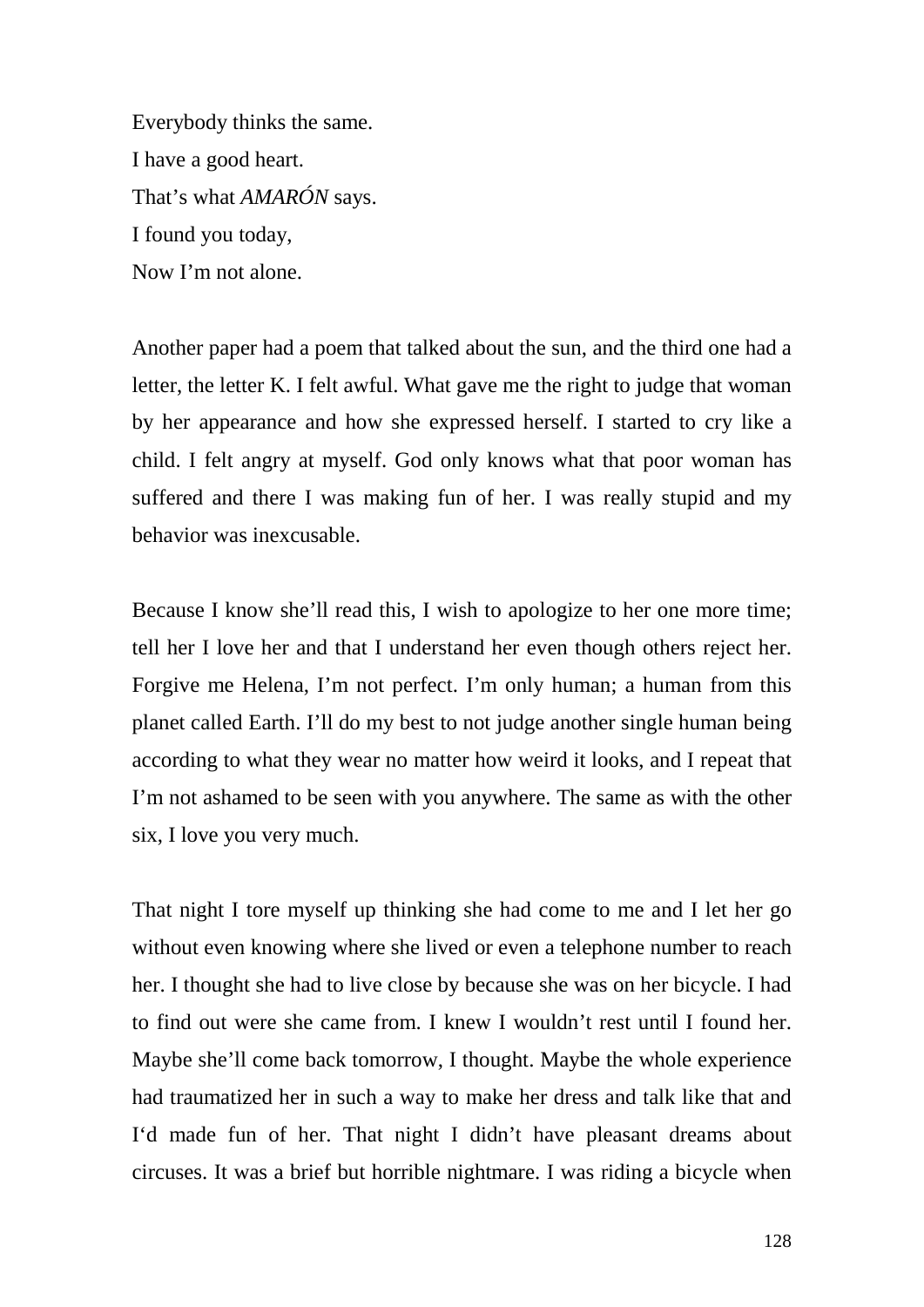suddenly I started going down a very steep hill. The brakes were not working and I was taking speed. I heard people laughing but couldn't see them. The road ended on a cliff and when I got to it I screamed and that woke me up.

The next day I went to work at the *Tamarindo* but felt very depressed. The worst thing was that I had nobody to tell it too. Maybe I would have felt better if I'd had somebody to talk it over with. Again I thought of *Ana*, *Mercedes*, and the other *Muchachas*. I didn't tell my family about the current events to not get them involved. I knew they would tell me to stay away from everything. My father would have said that all those people and me were being influenced by the devil. But there was something else that prevented me from telling anyone else. It was as if my subconscious told me I shouldn't talk about the people that were inexplicable coming into my life. Poor *Mamá*; she thought all this mess had ended a long time ago; I let her heart rest. I was in the *Tamarindo* only for a few hours when I decided to go look for Helena. I didn't know where to start. I would take the cart back home and get the papers she gave me. Maybe if I had the papers with me I could do something similar to what those psychics do. I was just being silly but I didn't know what else to do. Maybe with the papers and letting my instinct guide me I'd just drive and maybe I would find her. To sum up I spent the whole day driving around different towns and neighborhoods like an idiot. Every now and then I would put the envelope she gave me on my forehead to see if I got a sign. I spent a whole tank of gas and nothing. Every woman I saw on a bicycle I thought was her. I even stopped to ask and gave her descriptions. People must have thought I was looking for a Martian. It had gotten late and I gave up. I was so sure I'd find her but it didn't turn out that way. I'm not a psychic for sure!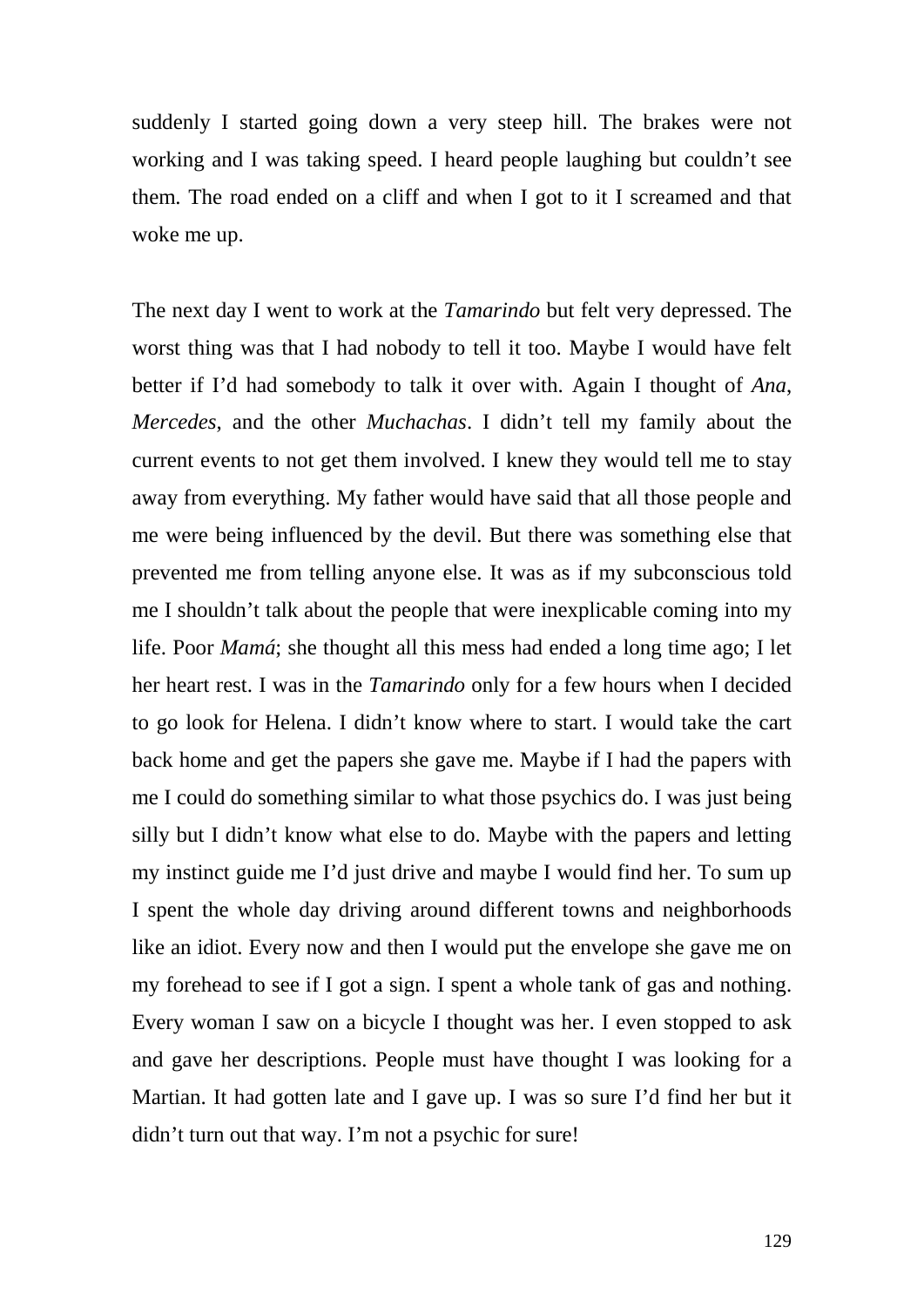To my surprise when I got home I found her bicycle leaning against my gate but there was no sign of her. I called her out but I didn't get a response. I thought that maybe she jumped over the gate and had gone to the back yard. I opened the gate and brought her bike in. It was as strange as her owner: chromed and polished. I think they called those 'schwinns' or something like that. In Puerto Rico we call them *burras grandes* (big sheasses). She had many objects on the handlebar. They were all more or less related to UFOs: little men that looked like extraterrestrials, the space shuttle, military planes, and a little globe painted like it was Earth. They all made up a strange combination, but if you think about, the meant something. The most interesting thing was that in the center of the handle bar she had a little version of the Enterprise from "Star Trek".

I still couldn't find her. I searched around the house but nothing. I went inside, and though it may seem absurd, I looked for her there too. I sat down on the stairs in the back to think and wait. I suddenly heard someone's laugh. It came from a tree that's in the back of the house and in front of where I was sitting. This startled me as did the seed that fell on my feet. I looked up and saw something moving. I had to be Helena. I called her name and she answered: "I'm up here, come up". I tried to go up but couldn't at first. With great effort I got up to where she was but I stopped when I came up close to her. Though she now looked like a different person it was indeed her. She didn't look anything like the woman from the day before. I asked if she was sure she was the one from yesterday.

- Of course. I'm the same on the inside. – She replied in a very particular way.

- But your hair was longer, almost down to your waist and now it's blond and short. – I said.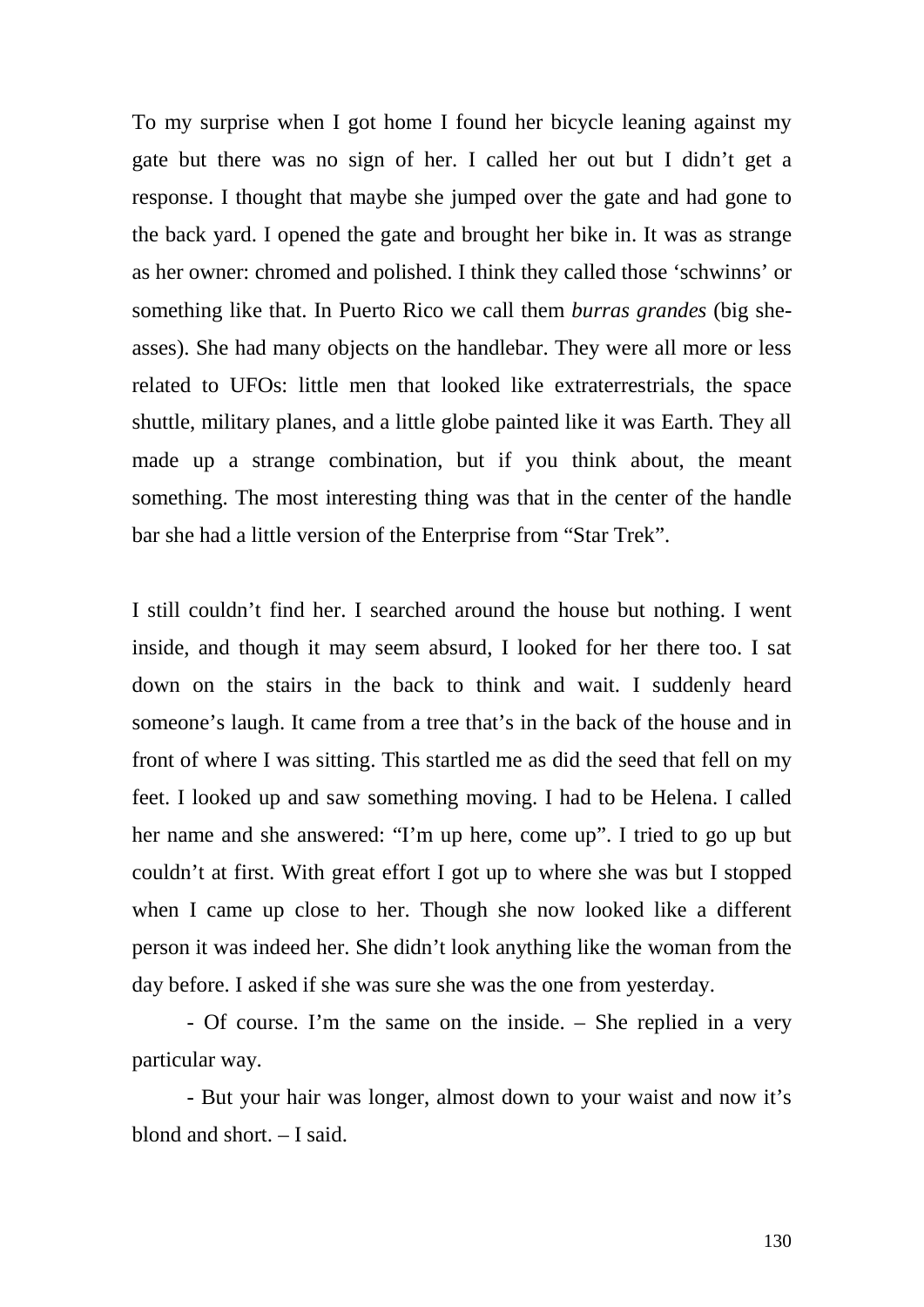- That wasn't my hair. It was a wig. I don't like to look the same all the time.

- Oh I see. Yesterday you were from the Adam's Family and today you're like Madonna.

- Did you read what was in the envelope *Amaury*?

- Yes.

- And what do you think?

- That it was about time you showed up Helena. Do you by any chance know a Mrs. *Matilde* or a police officer by the name of Oscar.

 $-$  No.

- How about a young married couple, *Maribel* and *Raúl*, do you know them?

- I don't know any of these people. Why? Should I?

I told Helena about them all the while she listened like a child, very carefully and thoughtful. Immediately she said she wanted to meet them as asked for their phone numbers and addresses. I told her it was best if we all got together at my house soon. I was tired and uncomfortable in the tree so I suggested we climbed down. I offered her the hammock but she preferred to lie on the floor of the garage. She was starting to feel less unusual to me and the more we talked the less strange as well. I felt a great affection towards her; it was like talking to my kid sister. She told me she lived with her aunt and that in her neighborhood everyone, including her own family, thought she was crazy. She dropped out of school because even the teachers would call her crazy.

Helena has seen probably every movie having to do with UFOs and extraterrestrials. The subject attracted her since she was a little girl. She also has many magazines but her favorite is that one that tells of our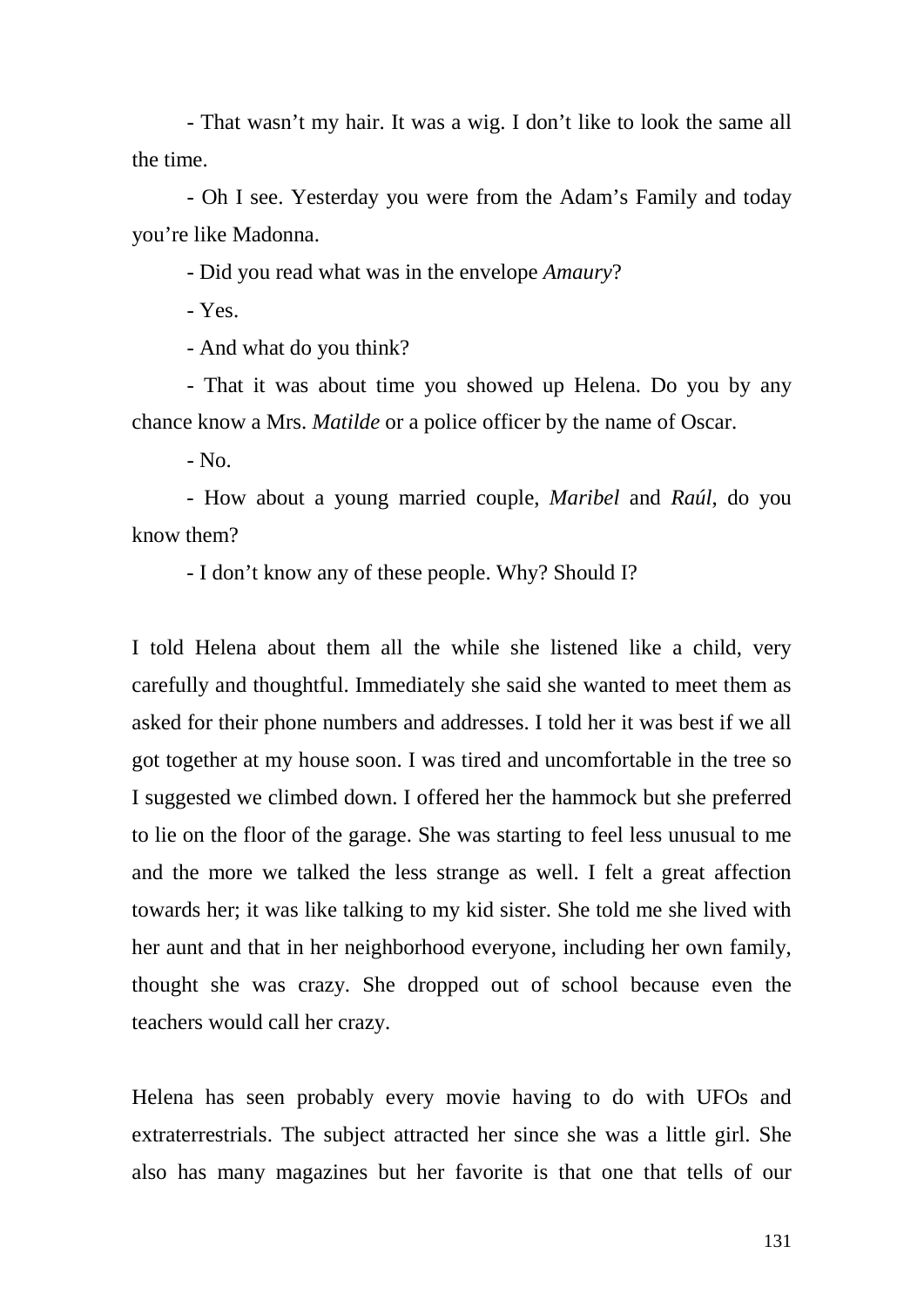experience. When she read it she took it very naturally and then told her family. They didn't believe her and told her she was now worst than ever. They threatened to commit her again if she insisted she was also in that place with that other nut job on the cover of the magazine.

When Helena was younger, and before going through the experience, she had indeed been under psychiatric care for a while. She never took the pills they gave her because she said they would drive her crazy. In order to stop the treatment she told me she started to dress how everyone told her to and act as others would define 'normally'. According to the Department of Mental Health Helena had been cured.

After finishing the treatment she continued her life her way. Her mother died of alcohol abuse when she was fifteen. The night she got taken she was visiting her mother's tomb. She had taken her flowers and decided to meditate there for a while. It was very late that night and she had climbed over the fence like other times before when it was close to Mother's Day. She had fallen asleep over her mother's tomb. When she woke up it was already daytime. She didn't remember anything strange but she did feel different. She looked everywhere for the flowers she'd brought her mother but she didn't find them. She then took some flowers from a nearby house and brought them back to the cemetery.

She was used to buying the UFO magazine and she'd seen the television show. When she saw the show she felt she knew me from somewhere but it wasn't until she read the article that she was able to remember. Helena called the two numbers in the magazine and was told that any message or information for me had to be given to them. She didn't want to speak with them so from that day she started her search. Knowing that I lived in *Cabo*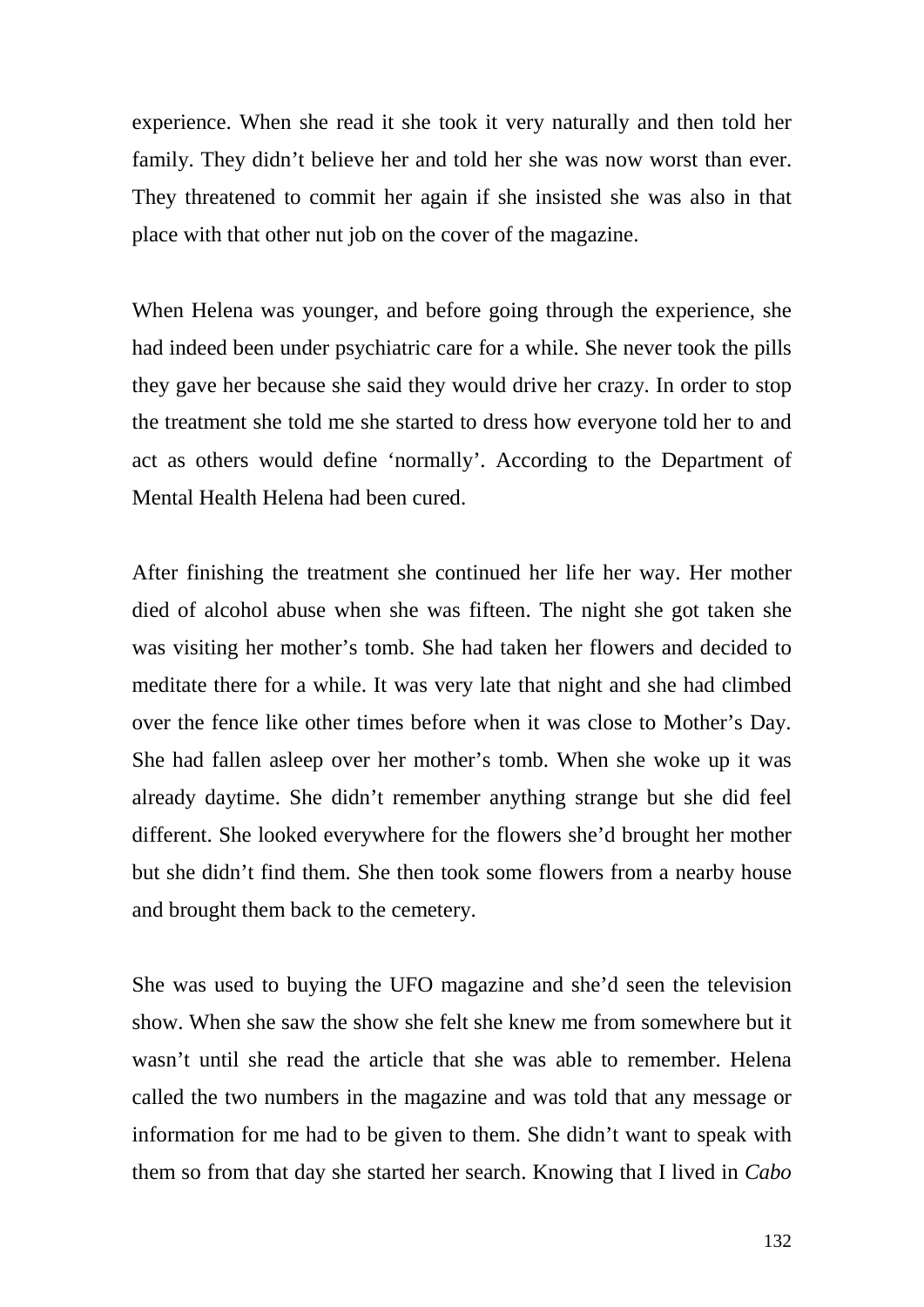*Rojo* she then dedicated all her time to covering it completely on her bicycle. She had faith she'd be able to find me. According to her that's how she came to find me. When it was time for her to go I wanted to tell her not to. I wanted her to stay with me. I felt like I should take her of her like a big brother does with a little sister. I wanted to protect her from the cruelty that surrounded her, from that part of humanity that thrives in condemning the other. I felt anger for all the injustice she's had to endure, all in the name of our society's mental health.

Helena stayed until sundown. I asked her to spend the night but she said maybe another time. She then returned to her world; one filled with hostility towards her for being different. Believe me when I tell you I know what it's like to be rejected for being different. She had no phone over in her aunt's house so she gave me her residential and postal address. I told her how to get to the *Tamarindo* and promised her I'd write her to let her know when we would all meet. That way all of us would get to know each other better.

I again felt the urge to call *Mercedes*, *Ana*, or any of the other *Muchachas* to tell them everything. I'd be lying if I said I knew exactly why I chose not to tell them. It was beyond my comprehension. Like I mentioned before, maybe it was my own subconscious. Even now I'm still not sure. I would tell them everything, but this was different. I dare say that if was not my subconscious then external influences were at work. I say this because under normal circumstances I would have immediately called *Mercedes*, *Ana*, *Rosa*, *Brenda*, and *Doris*. I wanted to talk to them about the people I had met but it was as if something stopped me. There were times were I took the phone in my hand with the intention of calling them but I'd immediately hang up.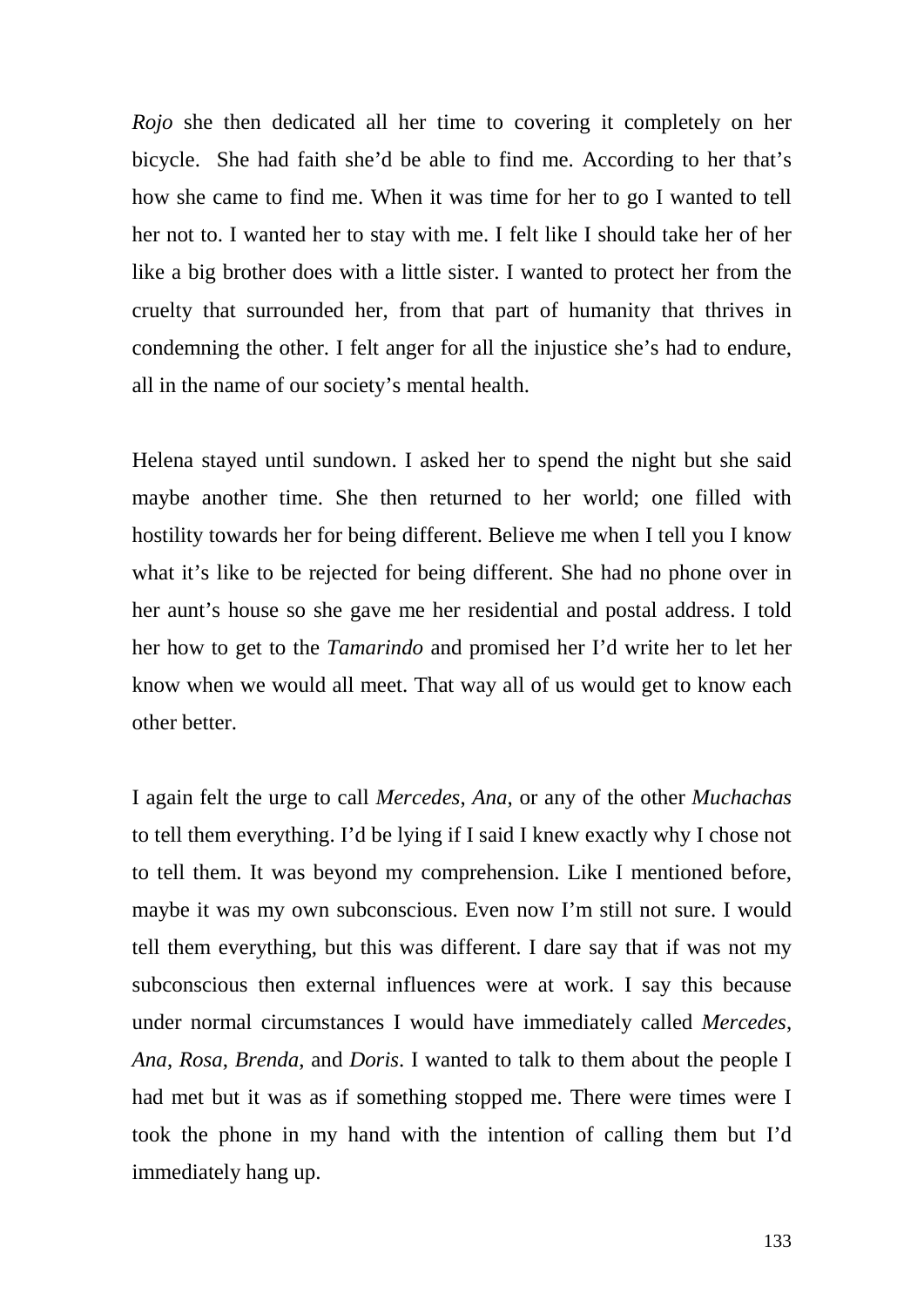That afternoon after Helena left I spent it on my hammock just thinking and watching the sunset. I pondered on all that had happened in the last few days; on the mysterious appearance of these five people. It couldn't have been just coincidence. They couldn't have given me so many details of that place where the extraterrestrials took us without actually being there. They were definitively there with me! "And for what purpose would they be revealing themselves so suddenly? What was behind all this?" With all these things I went back and forth in my mind. I closed my eyes to rest a bit and I fell asleep.

*Kristina's* barks woke me. Everything was dark and when I got up I noticed a small figure, about four feet tall, standing outside the gate. *Kristina* was barking at him. I ran inside like a bolt of lightning and shut the door behind me. I also closed the back door. I panicked and my breathing got heavy. I then heard the creature speak. It called me by my name. I heard my name clearly two times. I sat on the sofa in front of the windows that look straight out to where the figure was calling me from. I looked at the clock and it said 10pm. The restaurant was still open so I thought if I could get out through the back door I could go over there and ask for help. All the lights of the house were turned off so I dared look out the window. I thought that the figure couldn't see me. I looked everywhere but didn't see anything. I felt my heart was in my throat. I then saw some movement in the restaurant's parking. It was that little figure. It walked at a fast pace towards the restaurant. I saw him go in through my window. Since there were a lot of cars in the parking lot I was expecting to hear lots of screams and see people running out. I waited a few seconds and nothing. Among the many scenarios that I imagined there was one were the creatures put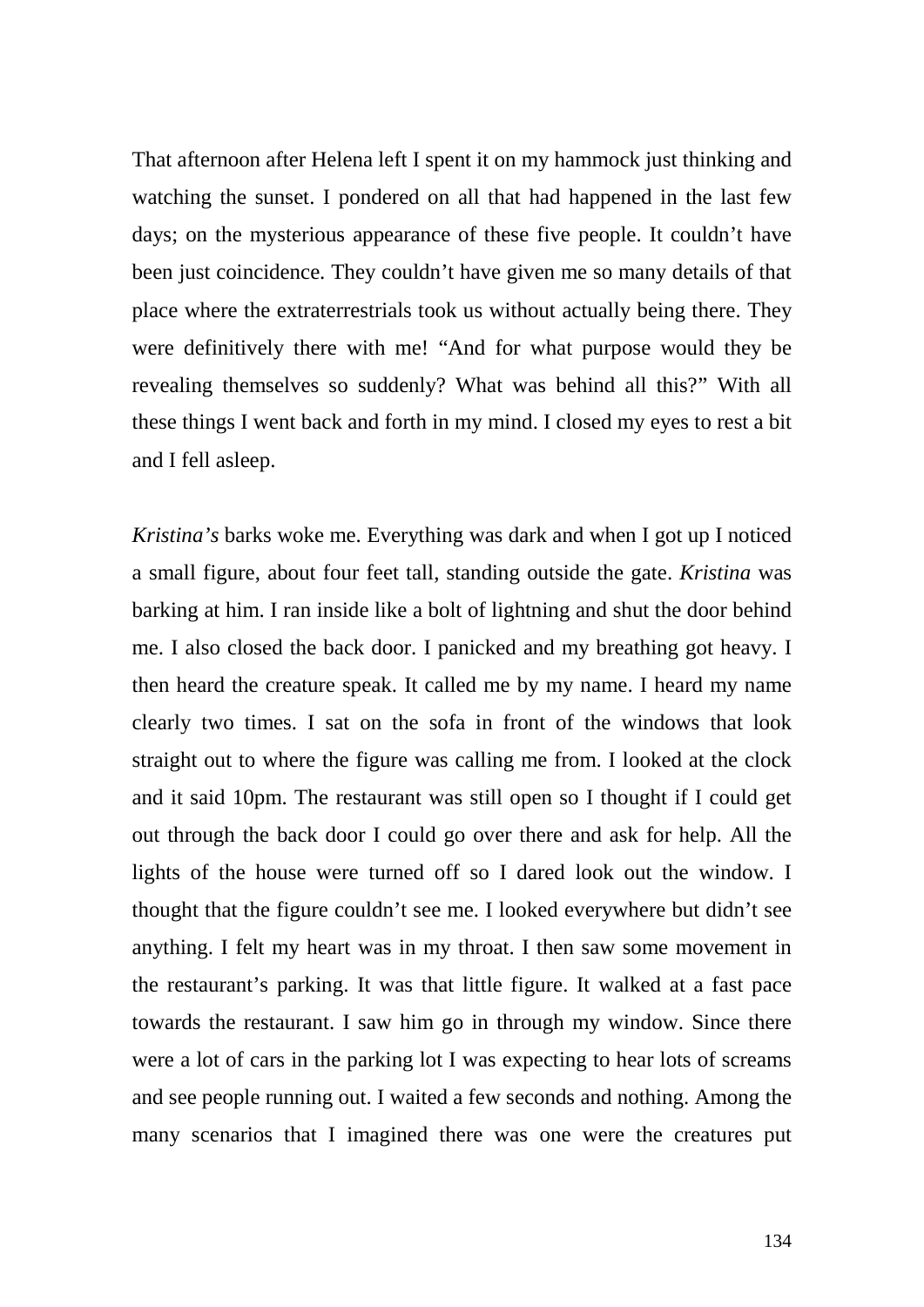everyone inside the restaurant to sleep so they could have their way with them and not have any witnesses.

I looked through all my windows to see if there other figures but I didn't see any. I knew I had to get out of there. As quietly as possible I opened the door. I thought of taking the car but the noise of the engine might have attracted attention. I then thought of just running to the next town, *Boquerón*. I didn't even open the gate. I slowly went through the barbed wire that marked the estate next to me and form there I got to the street. As soon as I set foot on the road I heard the restaurant door opening. I froze; I couldn't run. From inside came one of the employees with the trash. When he saw me standing there like a statue he said: "Hey *Amaury* how are you buddy? I was able to thaw out and I crossed the street. Sighing I asked if everything was all right inside. He said everything was fine and asked me why I was whispering. I told him I just thought I heard a noise coming from inside. He repeated that everything was well and invited me inside for a soda. I came up with the excuse that I was looking for one of my cats so he went back inside. I then peaked through one of the restaurants windows to make sure nobody was watching me. I could hear the Spanish music coming from inside. Inside was the little creature with a woman. "His mother?" The damn figure turned out to be a seven or eight year old child. But then what was he doing in front of my house and how did he know my name?

I observed the boy with whom I could only guess was his mother as they ate in one of the smaller tables for two people. After a few seconds I crossed the street feeling like the biggest imbecile in the world. I splashed some cold water on my face and sat on the hammock waiting for them to come out. They came out about a half hour later and both looked at me.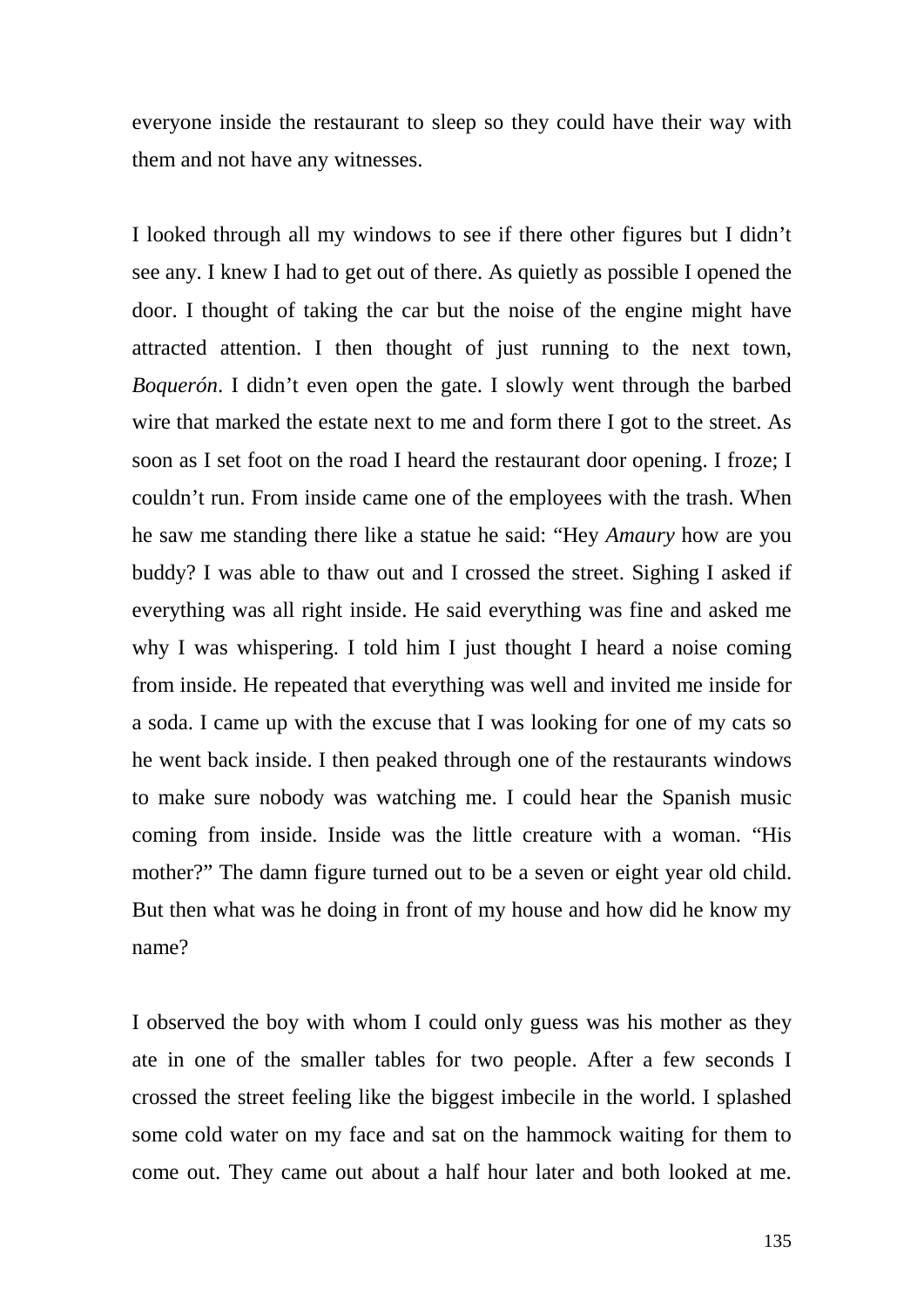They got in their small dark colored car and came up to my gate. The boy stayed in the car while his mother got out and came closer to the gate.

- Good evening, are you *Amaury*? I'd like to talk if you have a few minutes. – She said.

Because she was with the boy and didn't look suspicious or dangerous I opened the gate and invited her in.

- My name is *Nereida* and I've come to talk to you about what you said on the show and what you wrote on the magazine. – She added.

We sat in the garage while the boy played with *Kristina*. *Nereida* seemed very nervous. I told her there was nothing to be nervous about and that she hadn't been the first one to come. She said she'd been in that place with me and the others. I asked her what she could tell me that she hadn't seen on the television or read in the article that could prove she was there with us. She said she thought there was nothing she could tell me. Right then my mind started to race and I thought that this was another curious person interested in my story for personal reasons. I then began to work on an excuse to get rid of her. I wasn't in the mood to answer questions or narrate my experience again.

*Nereida* called her son and asked him to bring her the purse from the car. She then looked me straight in the eyes and said:

- Look, I know you don't know me and that you must think I'm crazy. I'm not; but if you don't help me then I really think I'll go crazy.

The boy came back with his mom's purse. I immediately thought the worst. "What is she getting from her purse? A gun?"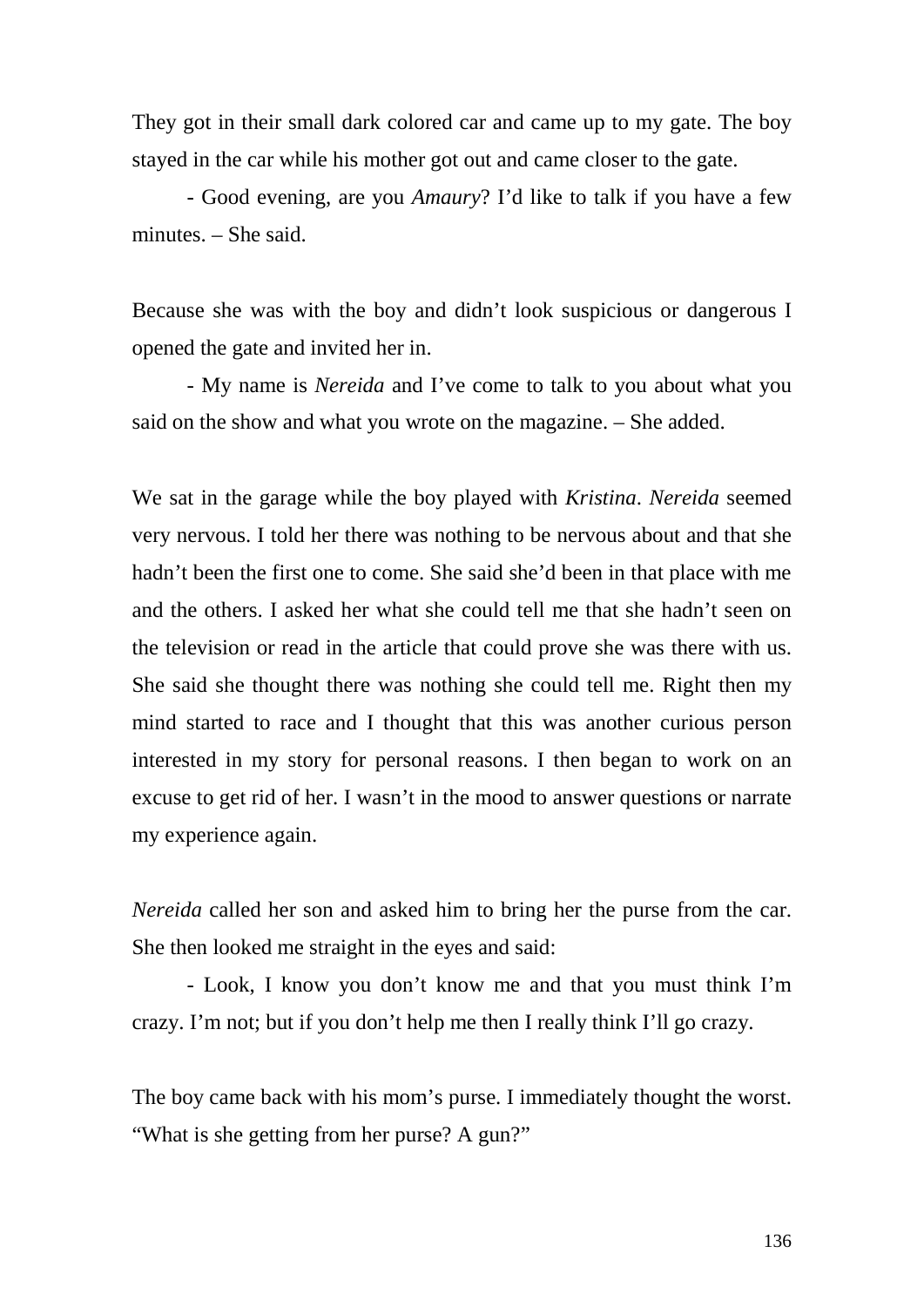- I really don't remember anything. To me I've never gone through something as strange as what you said happened to you and those other people. Here's something I want to show you that has no explanation. I'm a very religious woman and I don't believe in extraterrestrial or their ships. But this is about to drive me mad. Take a look at this and then you tell me what's going on.

It was a picture of a group of people. I couldn't see well so I turned the garage light on. I couldn't believe! This was too much! Not only was I in the picture but also Mrs. *Matilde* in a nightgown, Oscar, *Maribel* and *Raúl* barefoot and their hair all messed up, and Helena but with red hair. Amongst other people I did not recognize, *Nereida* was also there in typical religious woman clothing. In the middle of the pictures dressed in black and with a smile on his face, was *Amarón*…

Behind the group you could see part of an immense object. I recognized it immediately: the UFO in my photos. It looked like an enormous house behind us.

- Where did you get this picture?

- I don't know. It just appeared in my purse a few years ago and I've taken it with me everywhere I go since. Please *Amaury*, tell me what all this means, I beg you.

I tried to explain to *Nereida* as best as I could but she kept saying it couldn't be, that it was too incredible. I told her I also thought it was incredible but that I had come to accept it, even against my own will. She started to cry and to say that it was all the work of the devil. They boy got frightened seeing her cried so he started to cry too. I tried to calm her down. From the sixteen people I was only able to recognize some,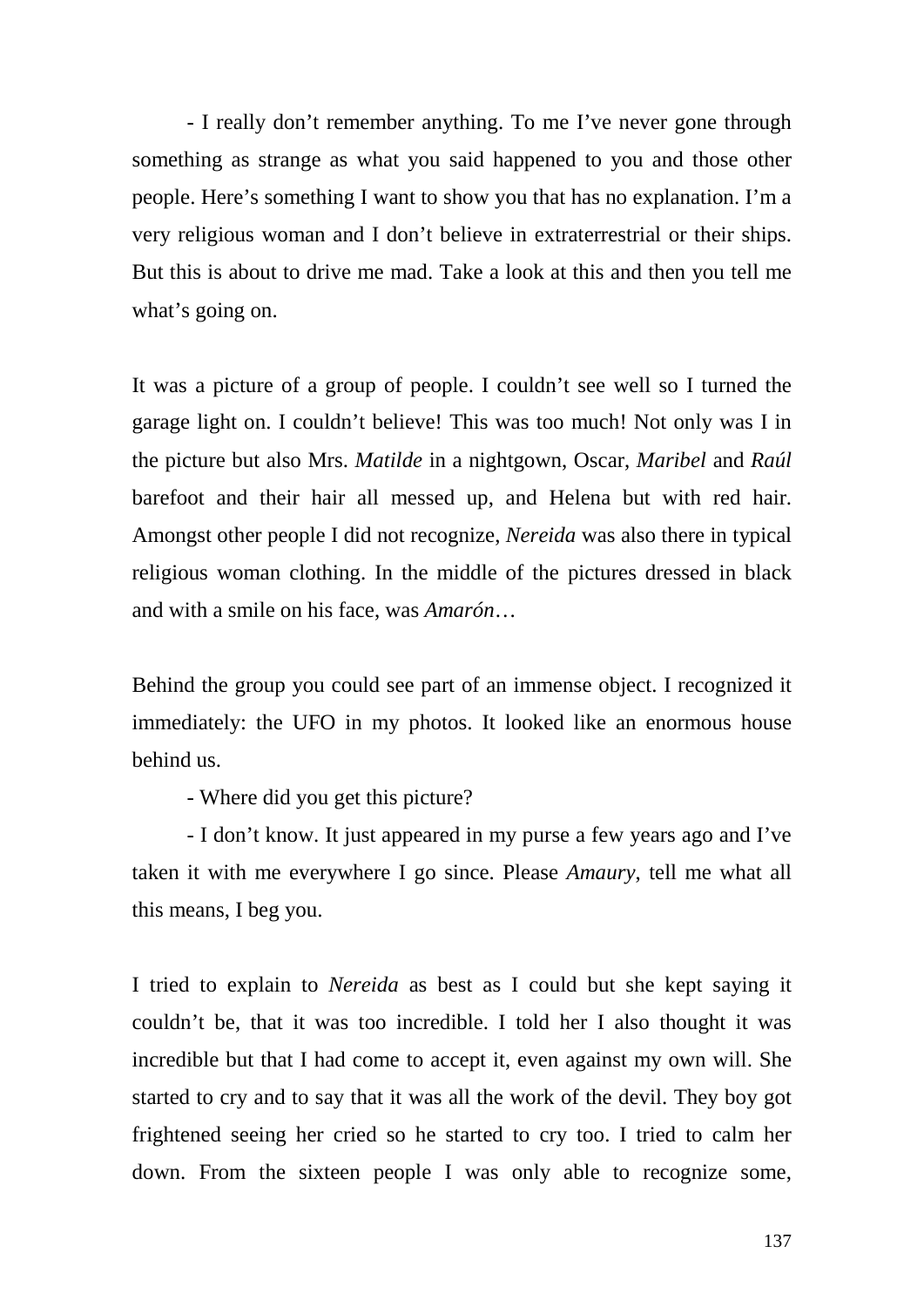including *Amarón*, and myself of course. There was also someone whose name I didn't know and whom I did not know personally but that seemed very familiar. It was the boy sitting next to me in the hologram room. I remember how then I'd thought that he looked like my brother when he was around fifteen.

I was finally able to help *Nereida* calm down. She explained how she came to live that experience. Her husband and she belong to a particular religious group which I'll not mention here. They have a seven year old son whom we'll call *Luisito*. Their humble little house is a little isolated from the rest of the neighbors. This woman, who was wearing no makeup and had on 'long' clothing, has few friends outside of her religious circle. Besides other family members, the only person outside of her group from church that she was friends with was a woman who took care of *Luisito* while she worked as a housekeeper in the home of some wealthy people. This lady who took care of *Luisito* was the one who got *Nereida* to me.

She told me that the picture appeared in her purse around three or four years ago. She was looking for a medical prescription for her husband when she found the photo in one of the pockets of the purse. She looked at it and recognized herself among the people in the picture. She had no idea of how she came to be with those strangers. She didn't even own a camera. She never showed the picture to her husband or anyone else for that matter. This picture tortured her constantly, up to the point were she started to think she may have been suffering from some kind of amnesia. One day she went to pick *Luisito* up at the house of the lady that took care of him as usual. While picking up his things she noticed a magazine that was on her friend's bed. She took the magazine in her hands and recognized the face on the cover. It was one of the people in her picture. The heading read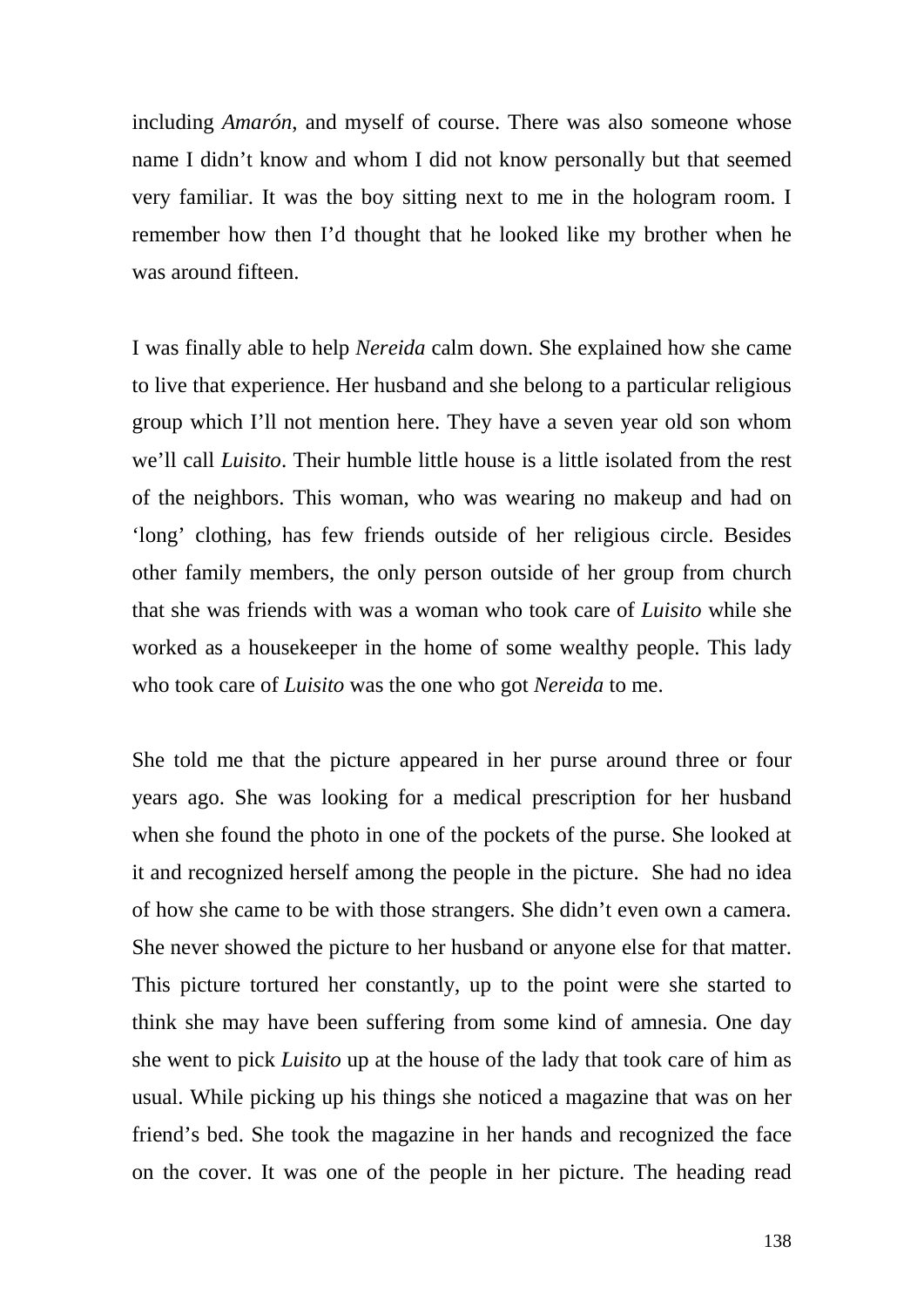something like 'Kidnapped by Extraterrestrials' or something. She then became even more confused. The nanny was very surprised when she asked to borrow the magazine. She knew she had to show her husband but feared what might happen. She thought he wouldn't understand. He would have probably said that Satan was responsible for everything and thought she was crazy for letting herself be possessed by the demon. Her conscience told her the picture was diabolical. Many time she thought destroying it but she always stopped herself. She wanted a logical explanation for it.

That night while in church with her husband and son, she couldn't stop thinking about the picture and the magazine. She wasn't paying attention to the service. She still hadn't had time to read the article because she wanted to wait to be alone, so she decided to wait for her husband and son to be asleep to do it.

When her family fell asleep she carefully got out of bed to not wake her husband. She took her purse and headed to the bathroom through the dark house. She then locked herself in and turned on the light. Feeling as though she was going to look at some pornographic magazine, she took it out of the purse along with the enigmatic picture. In the photo she found whom she was looking for. The person was between the young teenager who wore shorts and was barefoot and the man who was smiling and dressed in black.

Yes, it was definitively the man in the magazine, she thought. With her hands shaking she read the article. She couldn't believe what she was reading. It was all different from what she knew of reality. "It can't be" she kept repeating herself. She thought that if in fact she was there she would have remembered. "But, what about the picture? I'm in it" she told herself.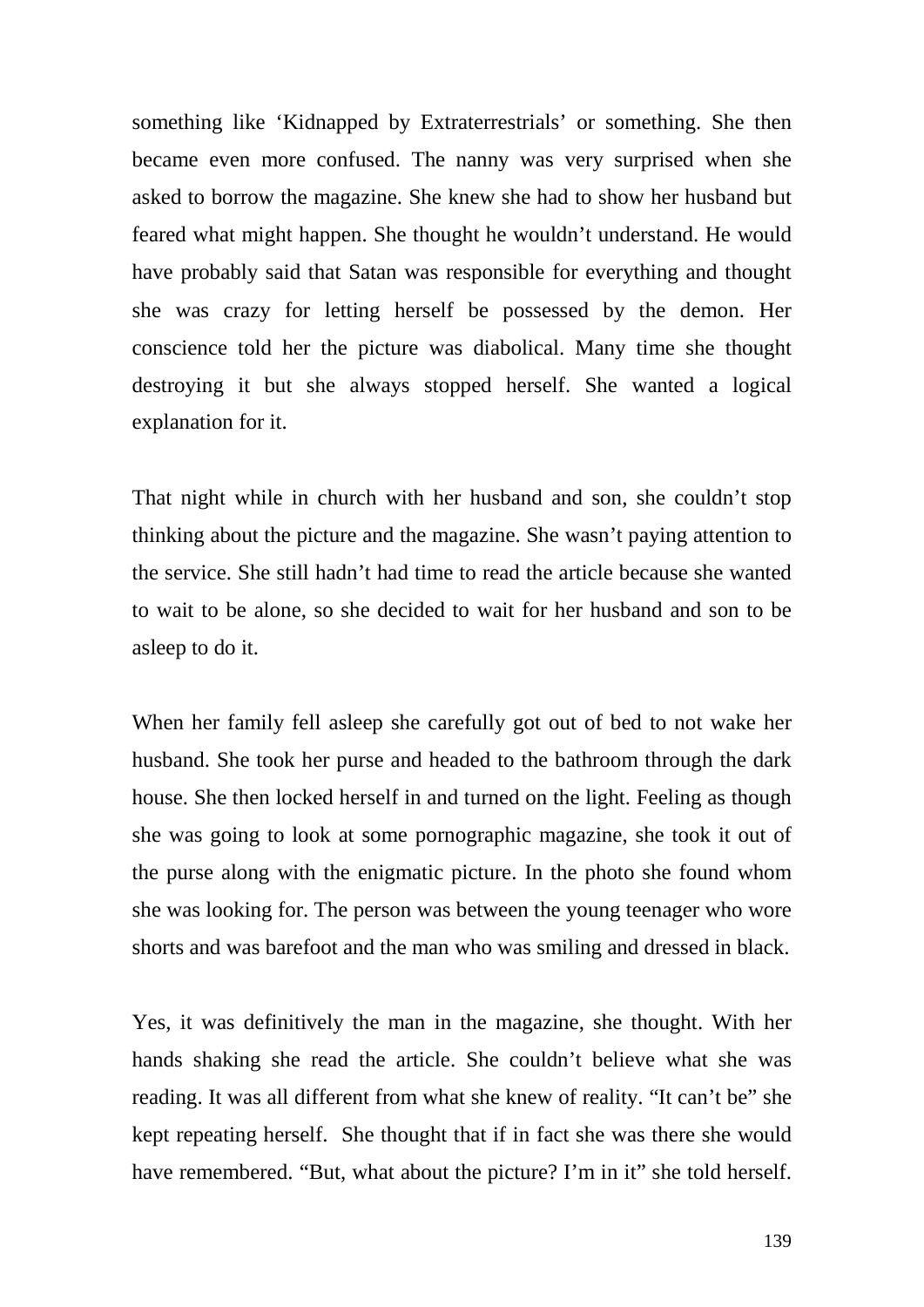"The man described in the article is also in the photo and dressed as specified, dressed in black" she also told herself.

When she finished reading the article she was crying so got on her knees and prayed. She really just wanted to scream and shout like she'd really lost her mind, but she was able to contain herself. She didn't want to wake *Luisito* or her husband. After looking at the picture and the magazine one last time she put them back in her purse and went back to bed. That night all she did was ask God for wisdom and strength to handle the situation. By morning she still hadn't been able to sleep. She didn't go to work and she stayed the whole day in bed. When she couldn't take it anymore she confessed everything to her nanny. She told her to call the numbers on the magazine.

From the nanny's house she called the numbers in *Cabo Rojo*. The person she spoke with told her I was not accessible, that I didn't want to talk to anybody, and that anything they had to say to me the should tell that person. She didn't want to tell that person anything so she hung up. Her nanny told her not to worry and that she wouldn't find out were to reach the person in the magazine. The nanny went to *Cabo Rojo* and asked friends and family for information. Everything pointed to a person in a hot dog stand called the *Tamarindo*. When the nanny found the place and asked me if I was that person I courteously said that she was mistaken. "Of course it's him!" the nanny thought, so she went back and told *Nereida*. *Nereida* then went to the *Tamarindo* but found no one there.

She then asked some kids about the person who sold the hot dogs. They told her he had left early that day, but also told her where to find me. She then went to my little house but found no one. Later she came back and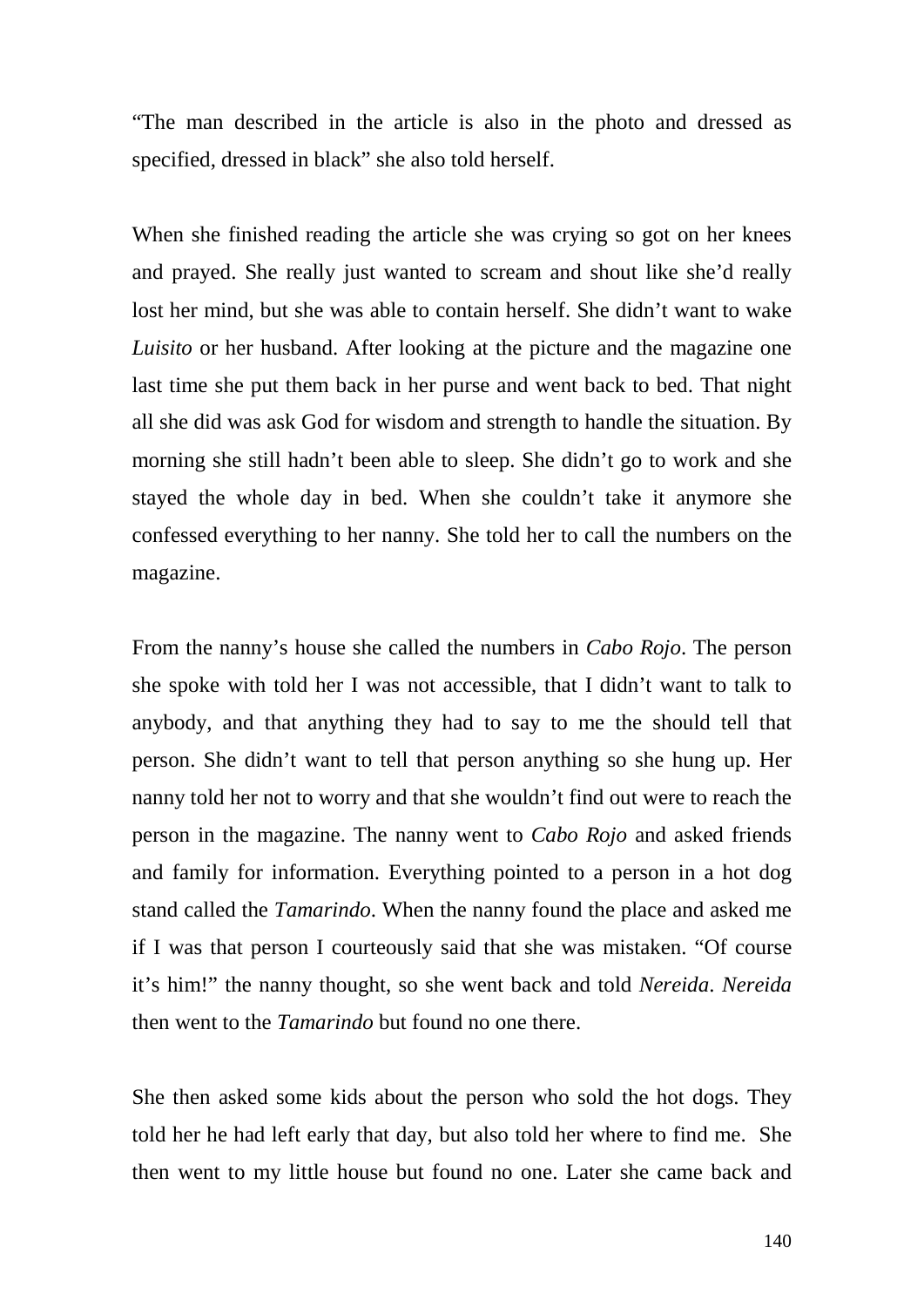saw me sleeping in the hammock. She didn't want to wake me so she decided to go to the restaurant and wait till I got up.

I told *Nereida* and *Luisito* about the others, and that that afternoon I'd left work early to look for Helena. I pointed out who Helena was in her own photograph. Before she left she gave me her nanny's phone number. I could call there and let her know when we were all going to meet. She left me the picture as a present. That's how I was able to recognize the seventh person, Mr. *Toño*, before he identified himself.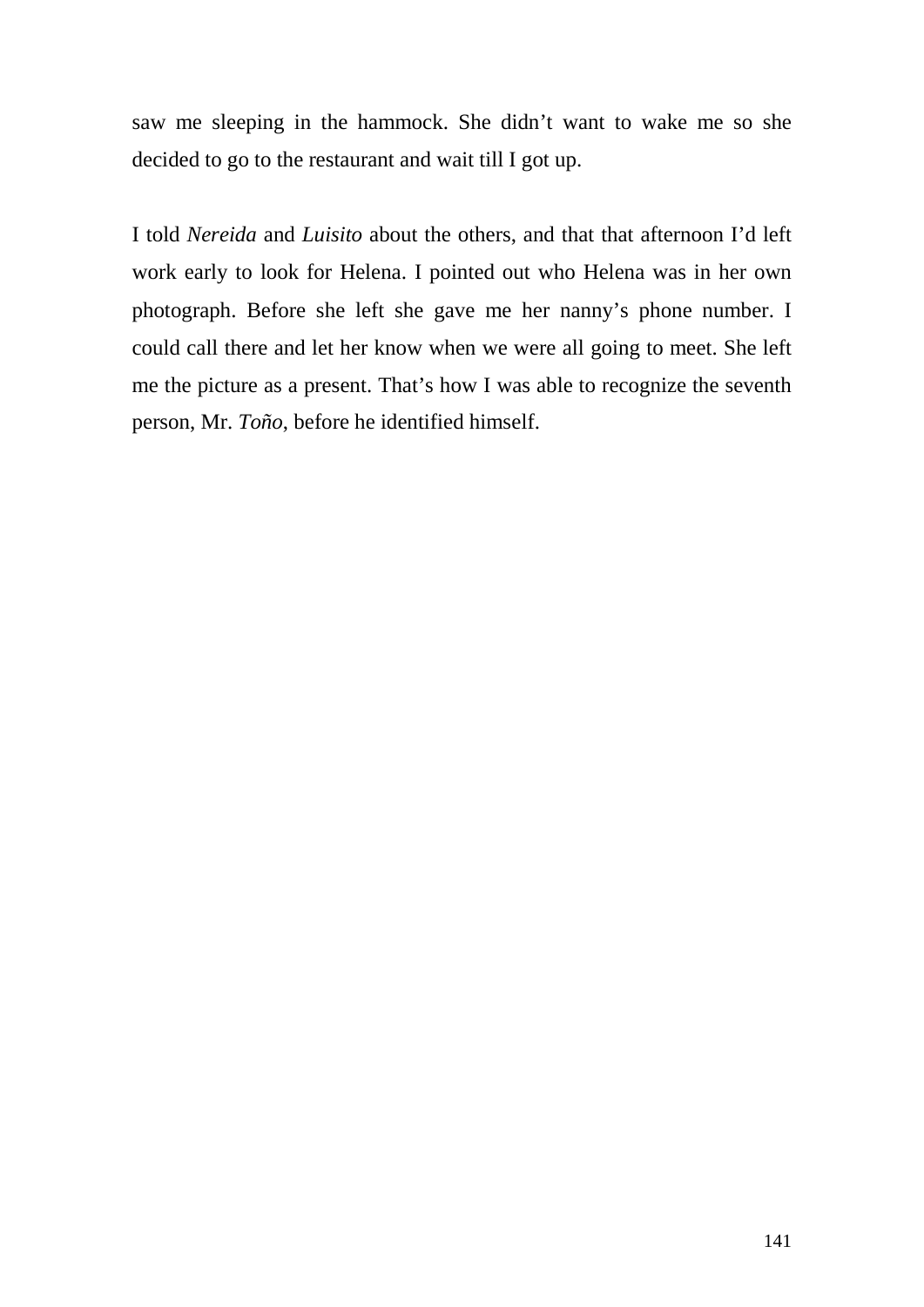## Chapter 16

Mr. *Toño* arrived the very next morning. He was an older gentleman, a little on the heavy side, and very cheerful. He had a tendency to speak loudly, as if one were def. I've grown accustomed to his tone though. He woke me up that morning with his thunder mouth. When I went outside I immediately recognized him as one the people in *Nereida's* picture. He began by saying: "Look sonny you don't know who I am…" I instantly started to like this guy; he was so joyful. Though I always wake up in a bad mood, after talking to him for a few minutes my mood changed. He said: "Wake up sonny I'm talking to you". Mr. *Toño* is also from *Cabo Rojo*. He told me he had gone to the *Tamarindo* before all this started and that when he passed by he always felt strange. He said he always got the feeling he knew me.

Since he believed in reincarnation he thought he probably knew me from another life. He me told that morning he was headed to *Guaniquilla* (a neighborhood in *Cabo Rojo*) and when he saw my car parked outside he decided to stop. He said he had always wanted to talk to me about the whole UFO phenomenon but since he had read in the article that I didn't want to talk to people who were just curious he didn't want to bother me. However, somehow that morning he mustered up the courage to stop right in front of my house and call me out. I told him to wait while I grabbed the key to the gate. He said no to bother since he would only be there a few minutes to just satisfy his curiosity. I told him that was no problem.

- So tell me, was that flying saucer really big? – He asked.

- Don't you remember? – I replied smiling.

- Yes I remember, from the pictures shown on the television and in the magazine…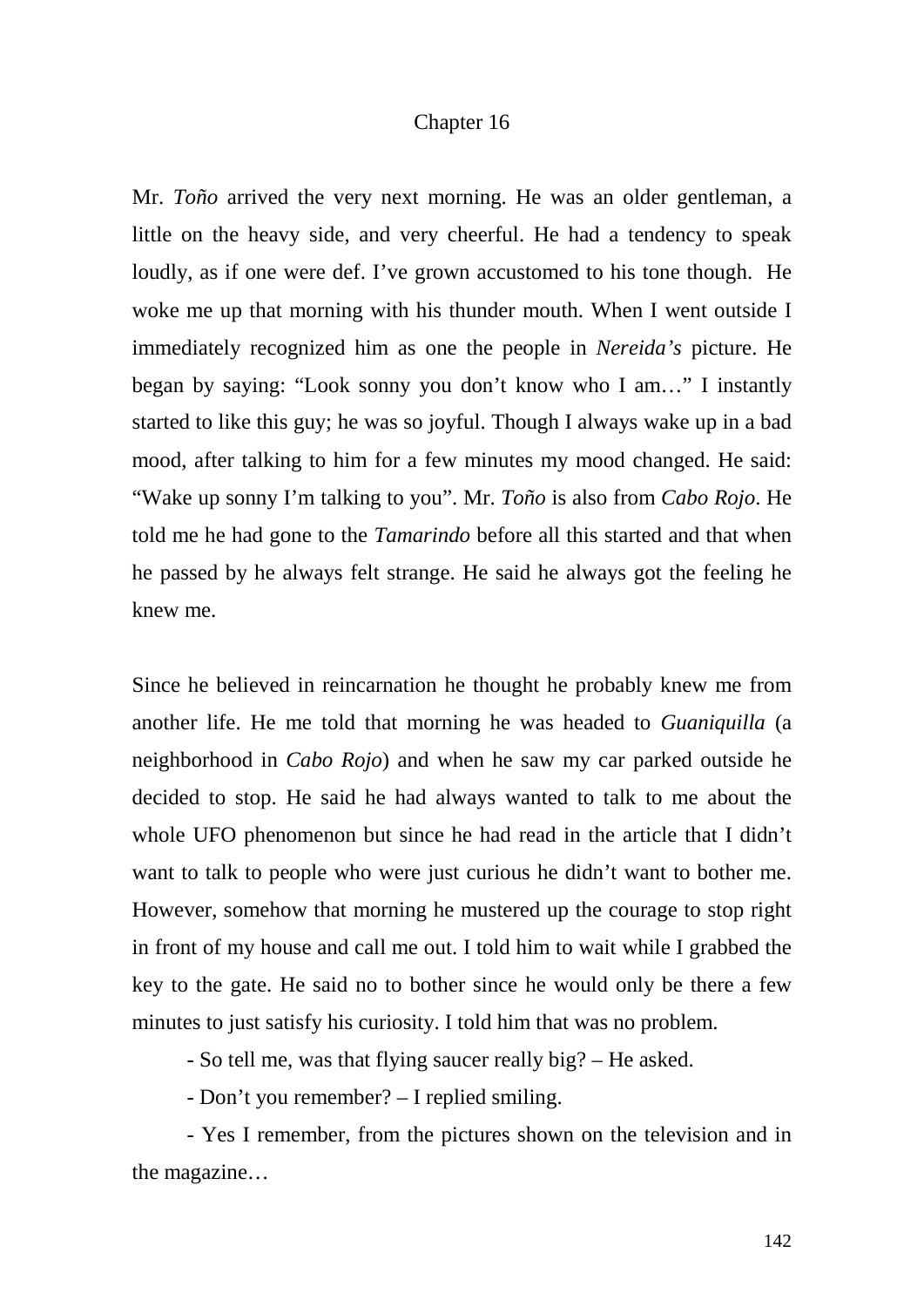- No, what I meant to say was, Mr. *Toño*, don't you remember the size of the object when you saw it…in person.

- What do you mean in person! Are you crazy!

- Mr. *Toño* how can you say I'm crazy when you better than anyone know what I'm talking about.

- Sonny, how can you ask me if I don't remember the size of the saucer when I saw it in person?

- You don't really remember Mr. *Toño*?

- Look *Amaury*, I'm a little old for you to treat me like a fool. I think your being rude. If you didn't want to talk about the subject you should have told me. I would have gotten in my car and left you alone.

I told him he wasn't getting what I was saying. I told him I thought he remembered the experience and that was why he had come.

- Now you're really being rude. – He said. – This must be why Mr. B talks behind your back.

He was about to get in his car when I shouted: "Look I don't give a damn about what Mr. B says, but I want to show you something before you leave!

He stayed by his car with the door open and when I saw he didn't try to leave I went inside and got the picture. "Here, take a look and tell me what you think" I said. He took the picture in his hands and after looking at it for a few seconds his lips started to tremble, as if he were going to cry. He dropped the photo and almost fell to his knees. I helped him sit in his car. He started breathing heavy and I thought he was going to have a heart attack. I took the picture from the ground and tried to calm him down. I told him to relax and that he shouldn't get agitated. All of sudden he just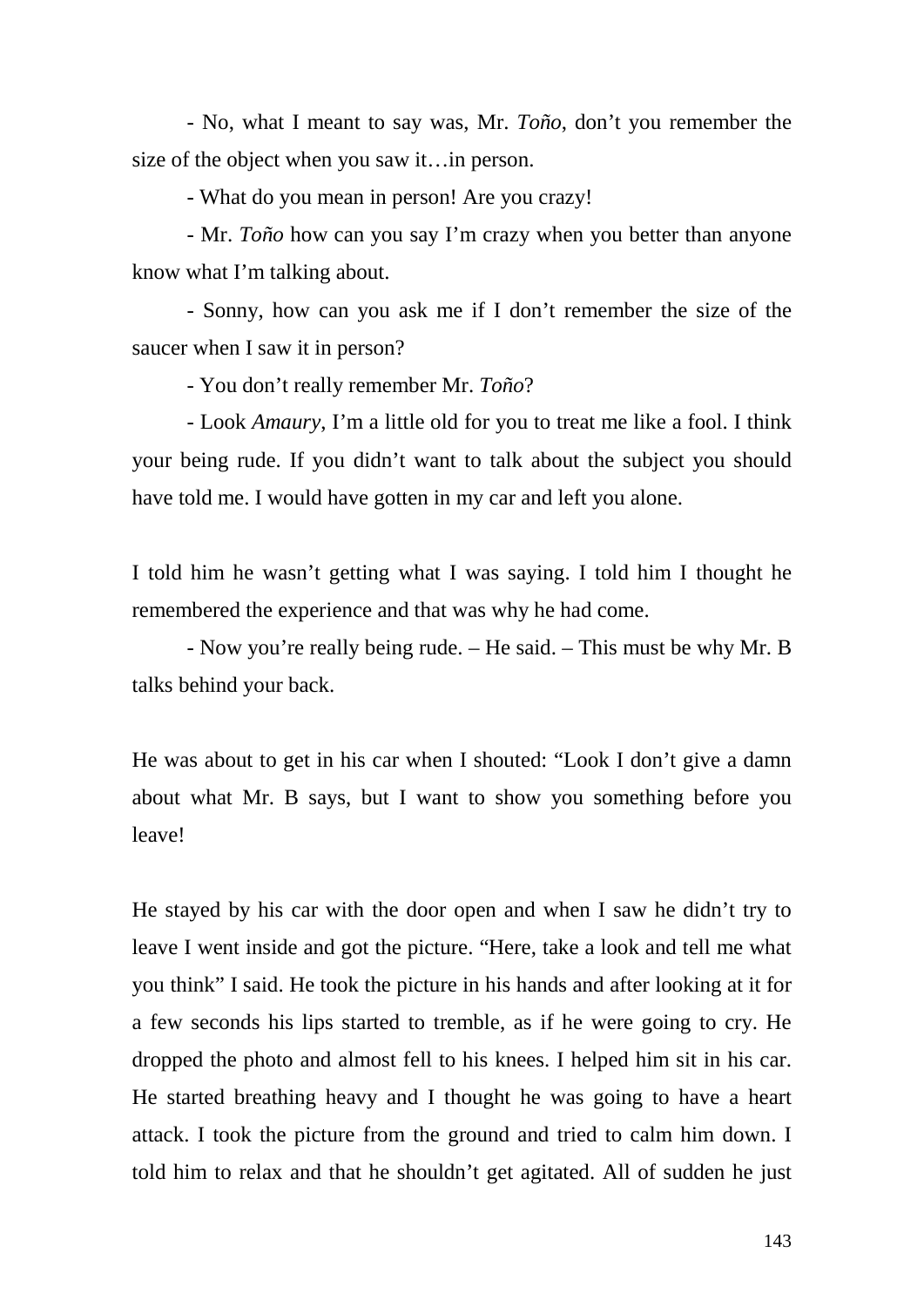closed the door and took off. He went off, as we say in Puerto Rico, *chillando gomas* (burning rubber). I was left there with the picture in hand in the middle of a dirt cloud he lifted with his car. It was all very strange. "Did he really not remember? Where would he go now?" I trusted he would get over the shock and come back and talk about it. He didn't though. I waited for him the whole day in the *Tamarindo* but he didn't show.

The next day, the eight after meeting Mrs. *Matilde*, no one else from the picture showed up. I decided that after work I would go look for Mr. *Toño*. God only knows what might have happened to him. I didn't find him anywhere in *Cabo Rojo*. As they days went by I was even more hopeful of meeting the eighth person that was with me in the projection room. That person didn't come but I was sure someone was coming to see me. A few days went by like that. After getting home from work I'd stay home waiting like a fool. I didn't know exactly how many days went by after the incident with Mr. *Toño* but I decided it was time for all of us to meet.

I had the phone numbers and addresses of five out the seven. How could I get in touch with Mr. *Toño*? That night I wrote a letter to Helena. I told her I wanted to see her and asked her to come by the house at a specific date so that she could meet the others and talk and get to know one another better. I would send the letter the next day and I'd call the rest of them that afternoon to inform them of the date and time they should come to my house. It didn't happen like that though. When I was about to head to my grandmothers house to call them *Maribel* and *Raúl* showed up. It was a great surprise. I told them of what I was about to do and they told me about them wanting to come visit me out of the blue. We sat down and talked.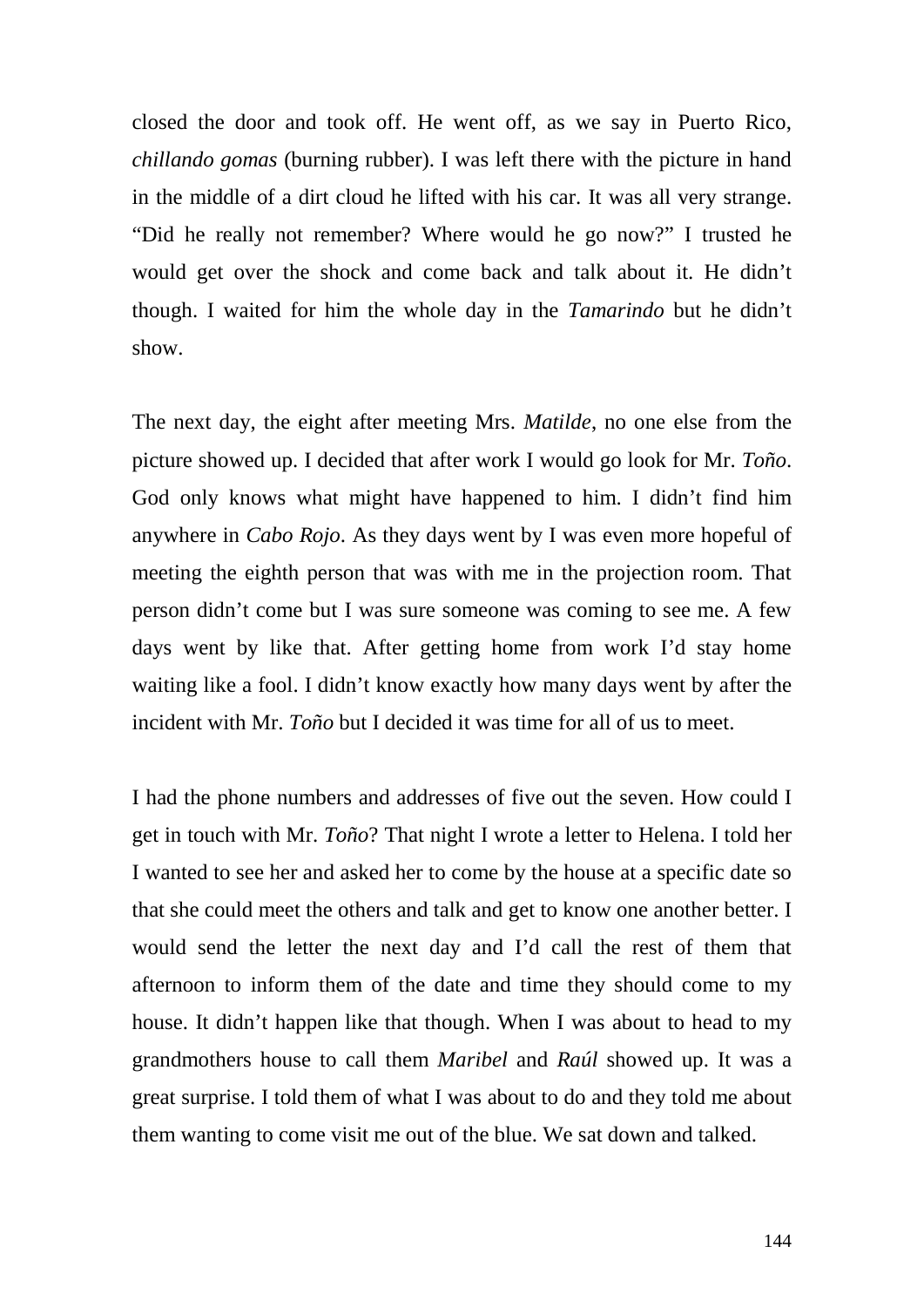They asked me about Mrs. *Matilde* and Oscar, if I had talked to them again. I told them I hadn't but that I was on my way to call them when they arrived.

- I have a surprise, o better yet, a few surprises for you. First of all the day after you showed up a woman that was about 30 years old came to see me. She's a little different. Her name is Helena.

They were both fascinated with Helena's story and were anxious to meet her. I told them I had to be on the day I specified on the letter. "Now get ready for the big surprise" I said. I left them in the garage like two children waiting for their Christmas' gifts. I came back with the picture in my hand and without saying a word I handed it to them. Their jaws dropped and their eyes opened as big as billiard balls. They couldn't believe it. The only thing that *Maribel* said was: "I came out so ugly; I hope you're not planning on publishing the photo in the magazine". *Raúl* got irritated and told her she didn't have to be so vain. She cleared it up and said she was only joking.

- Where did you get this picture *Amaury*? Why didn't you showed it to us the first time we came?

I then told them about *Nereida*. They both look as astonished as I was when I first saw the picture. When I finished telling them about her and the picture I told them that it would never be published. The photo was ours; it was our own private confirmation and it belonged to every one of us that was there and would also be used to identify the others that were kidnapped that night.

I then proceeded to point out a heavy gentleman that was also in the picture. I told them that he had been here and when I finished telling them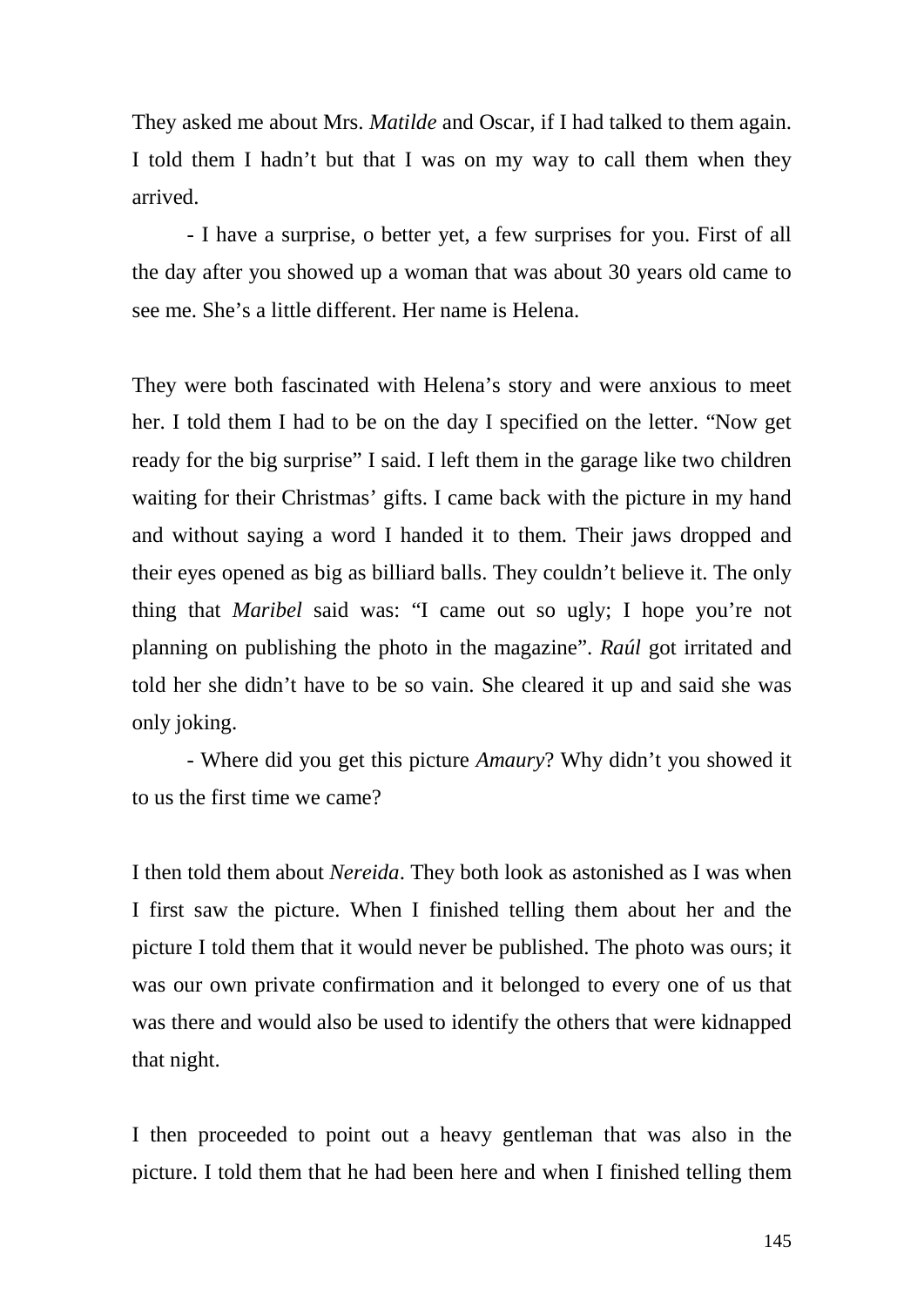about him they both thought the same thing: where could we find him. I put the picture back in my hiding place in the house.

It had gone dark and we were seated in the garage. When we decided to go call the others we head a noise coming form the back yard.

- What is that? – Asked *Maribel*.

- I don't know, maybe it's one of my cats. – I answered.

Again we heard the noise. This time we all got up. Something heavy hit the ground. None of us moved. Our eyes were fixed on the back yard. Suddenly a strange figure started to appear. It looked like it had the head of a lion and the body of a human. It walked towards us. *Maribel* screamed and though I also wanted to scream I couldn't. Finally the figure came out of the dark and we could see it was Helena. When I saw her I was able to breathe again. Because *Raúl* and *Maribel* weren't acquainted with her they were still paralyzed and scared. Helena kept silent like a ghost.

- This is Helena, the girl with the bicycle I told you about.

Helena came up to me and gave me a hug. *Maribel* and *Raúl* were still in shock. After hugging me Helena turned around facing them. They looked as if they were studying each other. All of a sudden they just started laughing and Helena did the same. Then the three of them hugged. This made me want to cry but I instead I started to laugh like crazy. I couldn't contain myself and now we all just looked like we had lost our minds.

- That was quite a scare you gave us Helena! What kind of hair is that? You look like a wild lioness!

- It's a wig. – She replied as she took the wig off and revealed her short hair but this time it was red.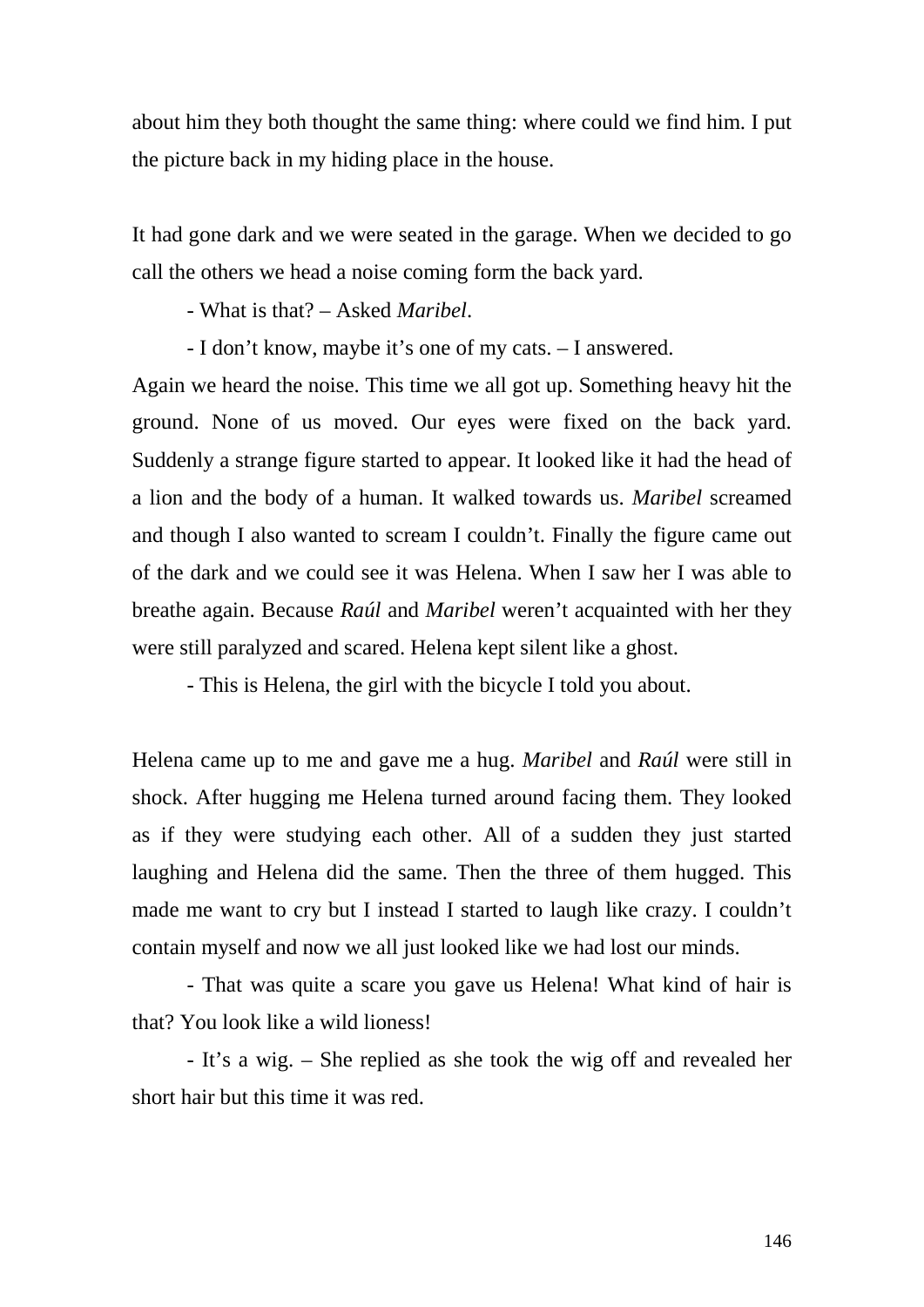Madonna was now gone and I think that for the first time I "saw" Helena, the original Helena, the one in *Nereida's* picture. The three of them sat in the garage and I went inside to make lemonade. *Maribel* asked me to bring the photo to show it to Helena. When she saw it she was unmoved and the only thing she said was: "my family".

That really got to me. To Helena we're her real family. We accepted her just how she was. As far as we are concerned she's not crazy. She's simply different. We were all talking and drinking our lemonade when Mrs. *Matilde* arrived. She was alone. Could what Helena said about hearing my calling be true? Mrs. *Matilde* was very nervous. I introduced her to everyone. The curious thing was that none of them shook hands; instead it was all hugs and kisses. Everything was happening too fast. I wasn't ready to have all these people. Besides sodas, lemonade, and hot dogs, I had nothing to prepare a dinner. I was planning on cooking a great meal for when we got together. They were fine with it though. When Mrs. *Matilde*  saw the picture she almost fell backwards; she had to sit down. She asked all the questions we were asking as well: when did we take that and who were the others. I pointed out Oscar, *Nereida*, and Mr. *Toño*. Absolutely no one said anything about individual in the center of the photograph.

Everyone avoided talking about *Amarón*. Were we scared? I do not know but a few times I was tempted to do it but I stopped myself. While I told Mrs. *Matilde* about *Nereida* and her picture another car pulled up. It was Oscar and a few minutes later *Nereida* arrived. It was as if I threw a party. Everyone took turns with the picture. They all talked amongst themselves and asked each other if they recognized any other person in the picture. Still there was no talk of *Amarón*. I knew we were all thinking about this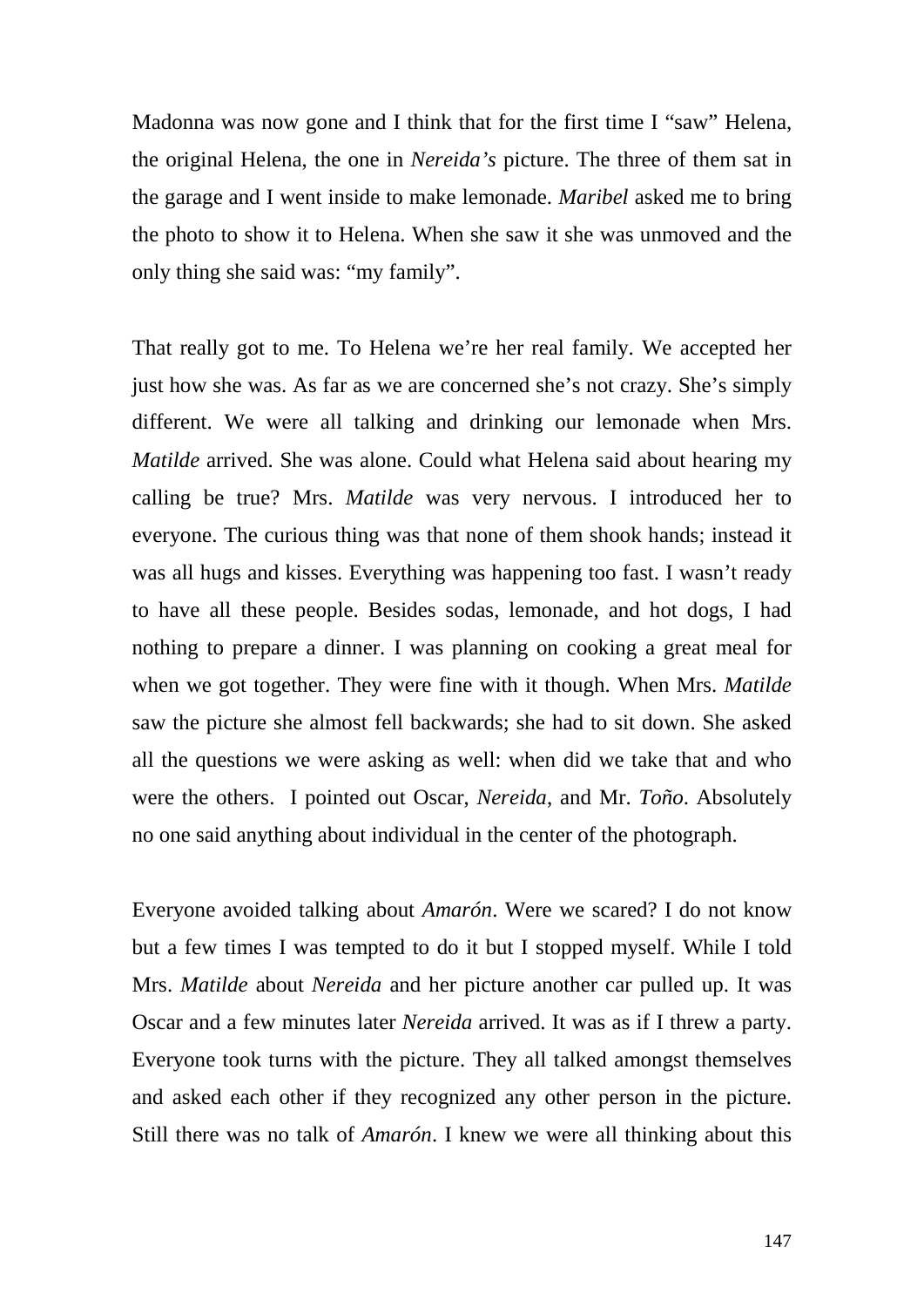enigmatic person, but no one spoke of him. One by one we all told how we were each kidnapped.

While one person was talking the others listened without so much as blinking. We found it strange that *Nereida* still couldn't remember. We tried everything to try and stimulate her memory but then we all just figured it be best not to pressure her. Everything in its due time. When everyone had told their story I asked:

- How is it that all of you decided to come here at more or less the same time?

They all looked at each other quietly.

- You Mrs. *Matilde*, what brought you here?

- I don't know. – She replied. – I spent the whole day thinking about you and wondering why you still hadn't called me; so I decided to come by.

- And you Oscar?

- Well, pretty much the same thing.

Everyone had more or less the same thing to say. Helena was the only one that responded in a more mystical sort of way. According to her, she'd heard my calling. After she said this everyone went silent. Oscar then asked about Mr. *Toño*. I told him that more than likely he would show up soon. I then asked something else:

- So what do you all think of *Amarón*? Again everyone went silent.

- And? Is no one going to say anything? Nobody has anything to say about him?

- He is good. – Said Helena.

- What else? All right, if no one wants to talk about him then what do you think about the images he showed us?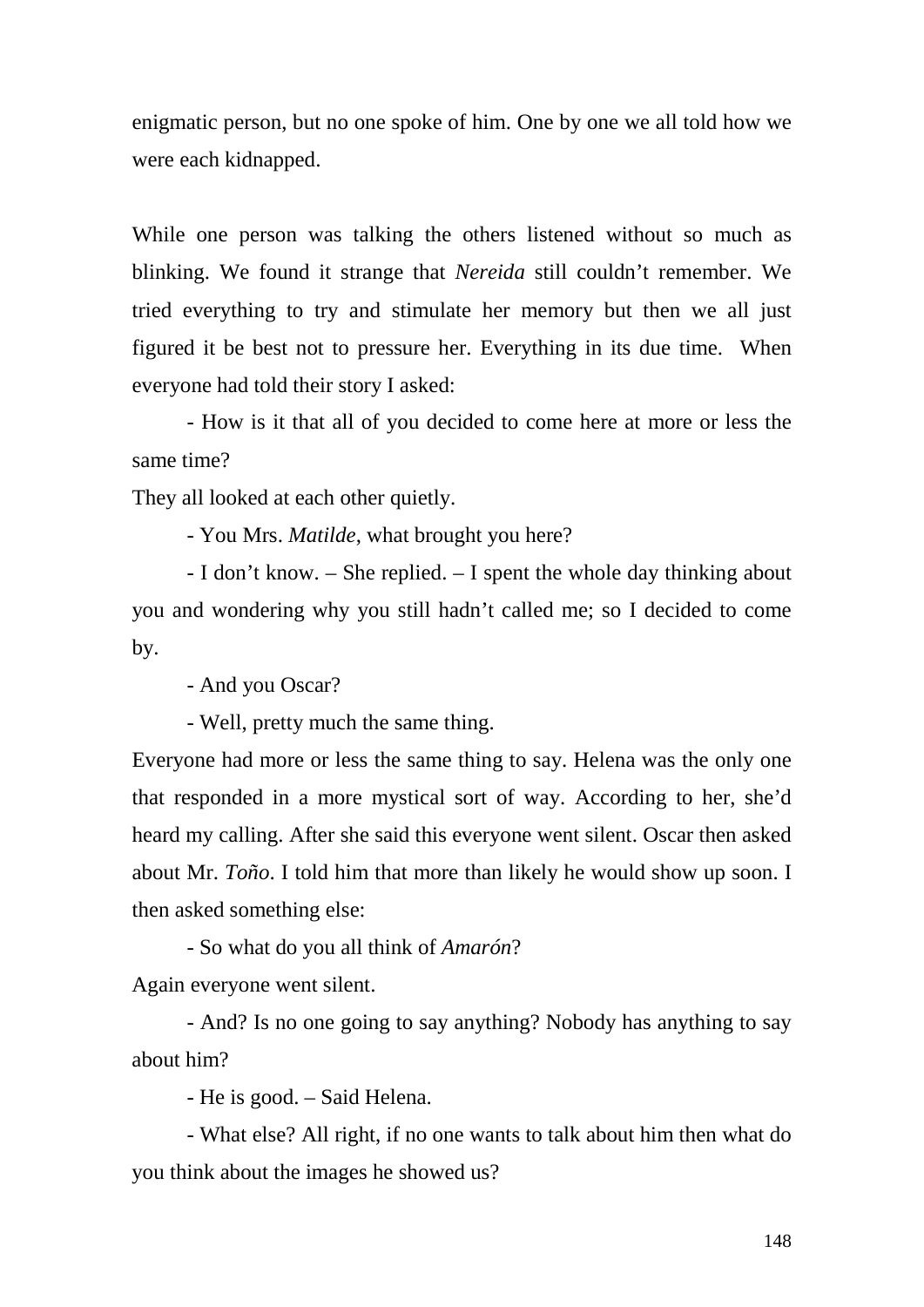- That they weren't real though they seemed to be. – Said *Raúl*. About this we were all certain. We talked for a while about the different projections and everyone presented their own point of view. There was one other thing we all agreed on: the images were so real you could almost touch them.

I then asked them something that tormented me at times: "where was this projection room? Was it in the ship on my pictures or somewhere else? Underground maybe? Under the sea?" None of us knew the answer to this. We all had theories but nothing conclusive.

Mr. *Toño* still hadn't arrived. I was worried about his health. I told the others that the last time I saw him he looked very frail and scared.

## - Why do you think they chose us? – Asked *Nereida*.

Nobody of the others answered. I said that maybe it was all random, with no special consideration. To this question, if we had been chosen or not, we really couldn't find an answer that would settle the matter. If we had been chose then, why were we so different? What were the criteria used by these people from another world to choose us? If it happened to be that all of us were blonde and blue eyed then maybe we could say that they chose us for those characteristics; but physically we were all different. We concluded that if we were indeed chosen then there had to be a common factor amongst us. Maybe it was on an emotional or spiritual level. None of us knew for certain. There were still many mysteries before us. All we knew was that something beyond the reality we were used to happened to us. Now we couldn't visualize our routines or future they way we did before the experience. We can't see religions or philosophy the mundane way we used to. Our minds were now open to any possibility. Nothing now seems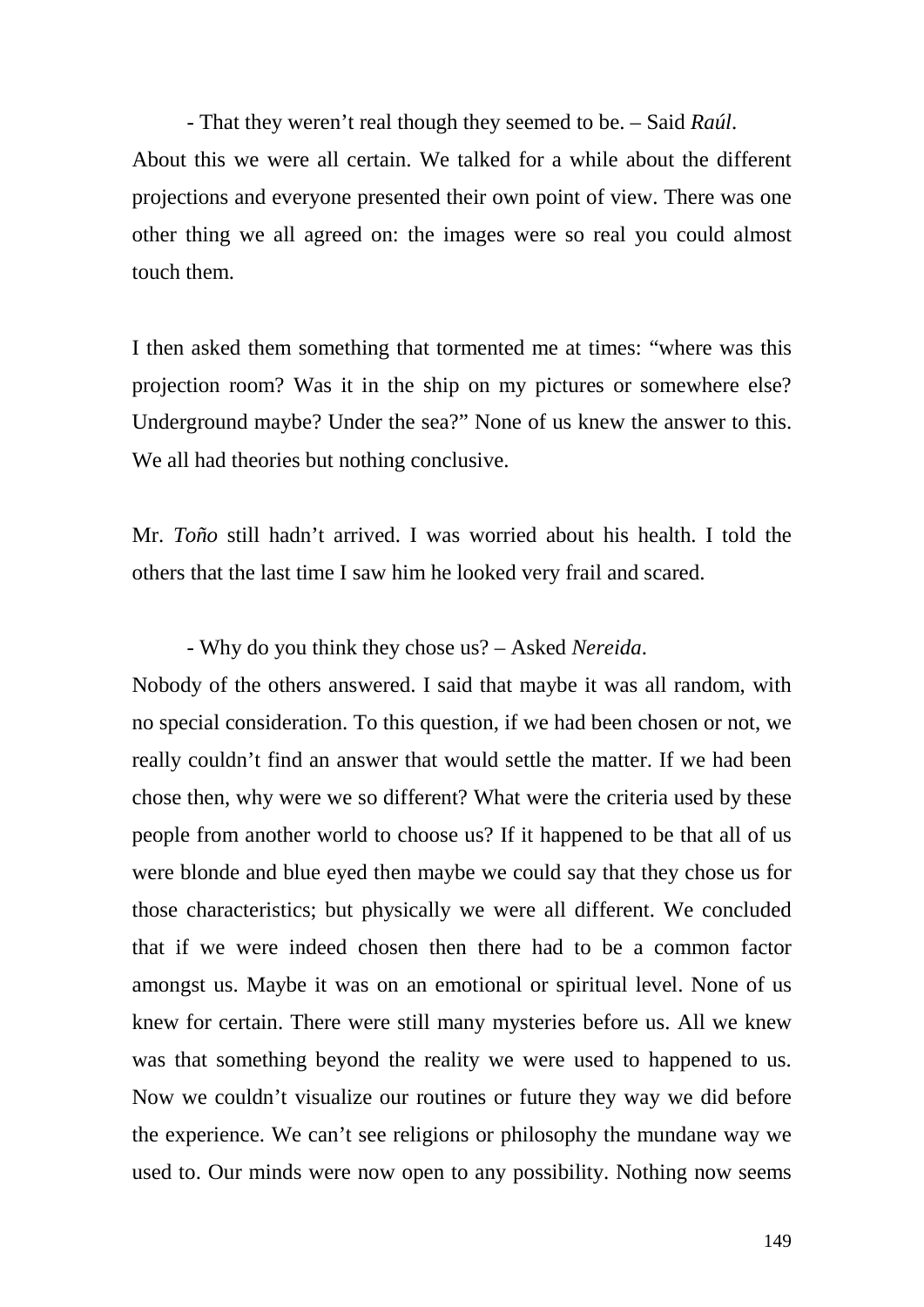incredible. We thought it only a matter of time before things like our colonization of Mars or the establishment of a base on the moon started happening. For us now, anything a human being is capable of imagining he or she can do. We no longer ask: would science one day be able to…? Yes it can! A cork has been removed form our brains; the cork of a cosmic bottle of wine where anything is possible. We were no longer the same people. We had been born again.

Though we didn't know if we had been chosen; we did know the alleged purpose. We each had a task, a job. But, what if we refused to carry that job out? They weren't negatives assignments. Helping our planet is never negative. But there have been many times when I have wanted to give up all this. At times I've wanted my past ignorance back. In that moment I yearned for the days in which I lived in my own locked up world with the comfortable reality I had become used to. But it was too late for that now. It's not easy and I can't just close my eyes. If I knew that a house was going to burn to the ground, because of the way I am, I'd still go in and try to get everyone out and then would help them rebuild it. The ideal thing, however, would be to avoid the fire but the owners wouldn't listen. It's not in my hands.

Mr. *Toño* didn't arrive that night as we had thought. It got late so we decided to meet again on the date that I originally had picked. We said our goodbyes with a heavy heart. Helena went to get her bicycle which she had left in the adjacent estate. I don't remember well but one of the group took her and her bicycle home. When everyone left I felt sad and alone. I sat on the hammock for a while to think. When I started falling asleep I got up to go bed and looked at the chairs in my garage. Not counting the hammock there were eight chairs. Who was chair number eight for?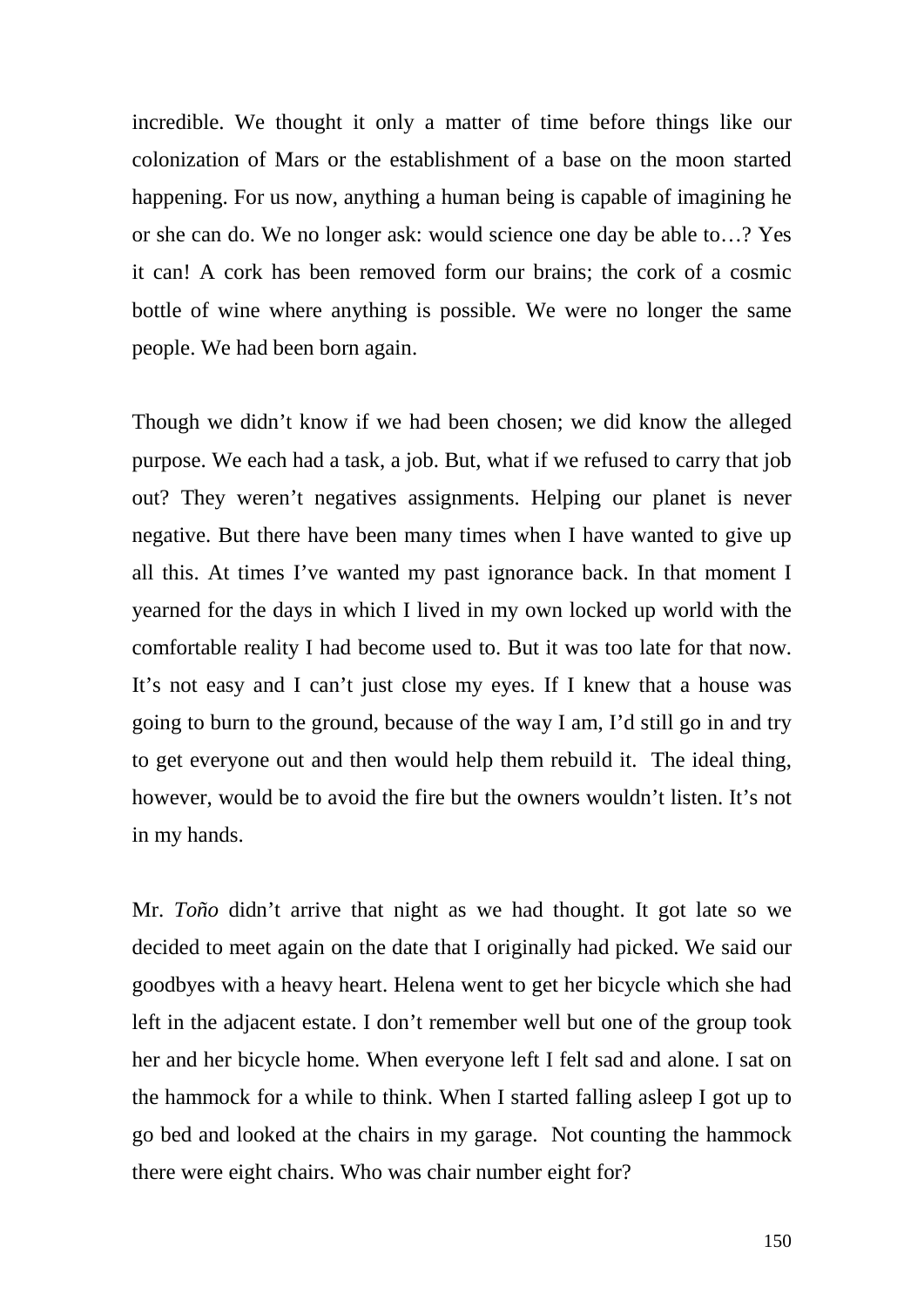That night I managed to sleep well part of the night, until *Kristina* woke me up with her barking. I sat on the bed and looked at the clock, which read 2:30am. However, it was bright outside. Was it daytime? Maybe the clock had broken. From my bedroom window, which faced the back yard, I could see light. I was morning. I turned on the clock's radio and went outside to see what was wrong with my dog. When I opened my bedroom door I froze. From the windows on this side of the house everything looked dark. I ran towards the living room, tripped, and hit my left hip with something. I cursed the pain and continued to the living room.

It was like being in a dream. Through the windows that face the street I could see the closed restaurant and the dark sky. The lamppost was still on and it wasn't morning yet. What is this? What's going on here? *Kristina* was still barking and running around the house. First I heard her barking on my right and then on my left. The panic was starting to surface. I wanted to get my dog to shut up but I didn't know how. There I stood in the kitchen too scared to go back to my room. Because I'd left my bedroom door open you could see the room was illuminated.

It looked as if the light was spreading now to the kitchen. Was I dreaming? I didn't think so. The radio was still on and the music was contributing to my panic. Mi hip still hurt a little and my dog went on with her racket, so it couldn't be a dream. I wish it was though. My head was spinning. I came up with a lot of theories in a matter of seconds.

Maybe the owner of the estate next door was outside. Maybe someone had tried to steal one of his animals and he went outside to investigate. But, what kind of a flashlight was he using that was so potent? A fire then? But,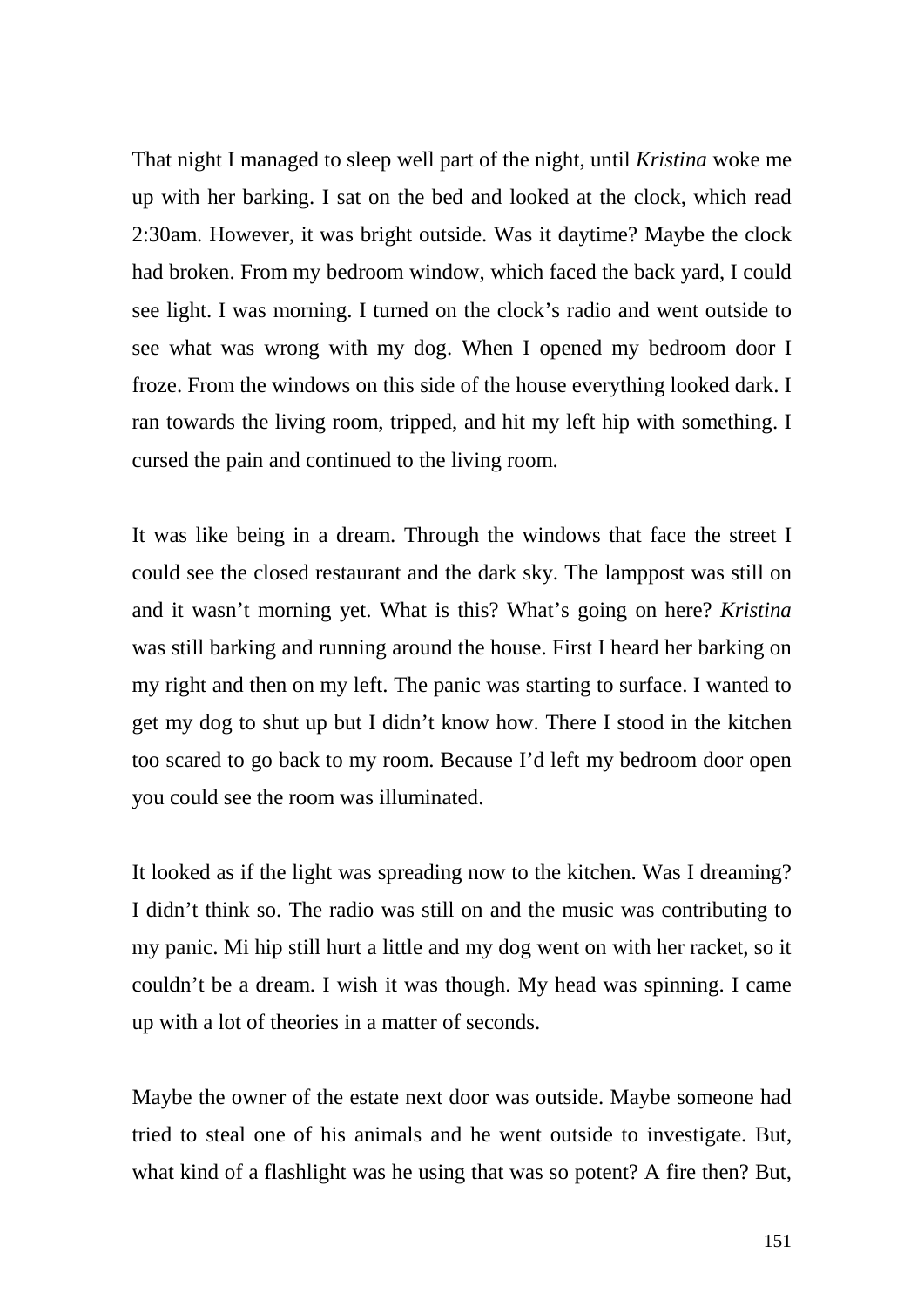I didn't smell anything, there wasn't smoke and the light was uniform. I also noticed the light coming in from under the door that led to the stairs in the back. I was in a difficult situation. I wanted to run but I was naked and was afraid to go into my bedroom where my clothes where. I swear if I'd at least had underwear on I would have run outside. Unfortunately I was used to sleeping in the nude and now I was in a jam. I made an effort move. The only thing I was able to do though was close all the kitchen and living room windows.

I didn't even get close to the bedroom. *Kristina* was still barking and if I'd only had her in my arms I would have made her shut up. Her ongoing riot had me even more nervous. After closing all the windows as fast as I could I laid down on the living room sofa. I felt more naked than ever and didn't even have a blanket to throw over me. I felt like a trapped cornered animal. The fear was boiling over. I didn't have a phone in my house. I thought that whatever was outside would come in any minute and take me. Because I had no neighbors near nobody would hear. I thought that "they" were outside.

I couldn't see them but I knew they were there. I could see in my mind the little big headed creatures with bulging eyes jumping around the house trying to get in. I really felt those creatures where repugnant. I even thought I heard the sound of someone trying to get in through one of the doors. I cried in the darkness my little house, but silently; I didn't want them to hear me cry. Maybe they would think I wasn't there and leave.

Nobody came in the house and I didn't know exactly when the light went away. I woke up in the living room disoriented. "What a nightmare" I thought. Then I paused for a second: nightmare? If it were so then why am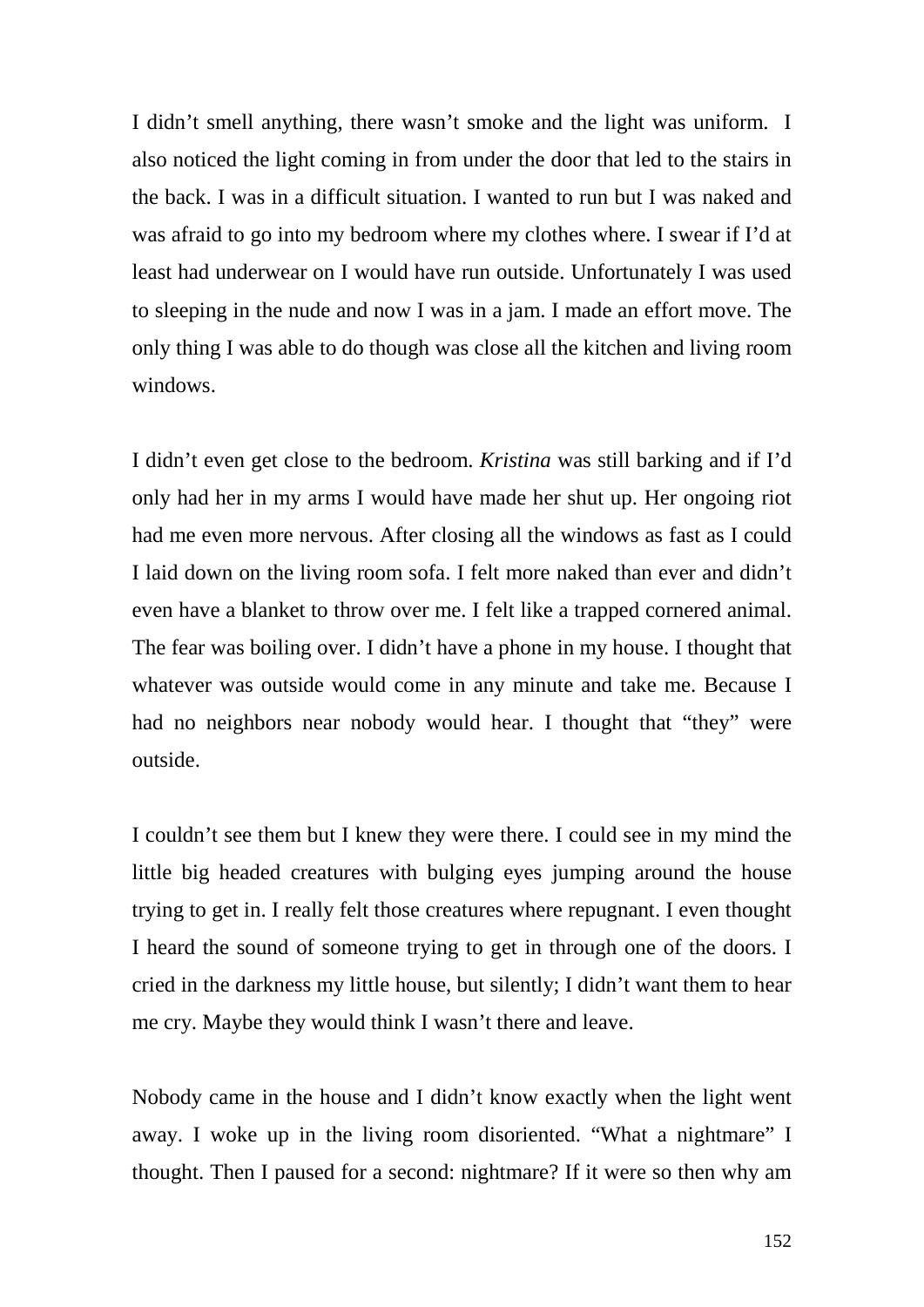I naked in the living room and with all the windows shut? I opened up the living room windows and it was day outside. The restaurant was open and the clock in the kitchen read 11:30am.

I went into the bathroom without even looking inside my bedroom. There was a small window in the bathroom, same as in my room, from were you could see the backyard. I saw that everything looked normal and in its place. Now that it was day the whole thing seemed silly. The light must have been from that man checking on his cattle.

I felt ashamed of myself for behaving so cowardly. I turned off the radio and started getting ready for work. I almost got the *Tamarindo* at 1:00pm because I spent a good deal of time inspecting the back yard. Needless to say I found nothing strange. No footprints or evidence of any kind that something weird had happened. If only *Kristina* could talk. I even checked her out but again but she looked the same as always. At the *Tamarindo*  nothing had changed. Except for a few loyal clients, the rest were afraid to stop.

They day came along when I had to pay the rent to the owner of the house and I didn't have the money. Also I had to make the payment for a loan I got from the bank. I would have to abandon the little house and move back in with *Mamá*.

That day while I was getting ready to close up, a car drove up. Mr. *Toño* looked at me through the windshield but didn't get out of the car. I approached the car and said hi very politely. He didn't answer and that made me feel a little uncomfortable. He then asked me:

- Where did get the picture?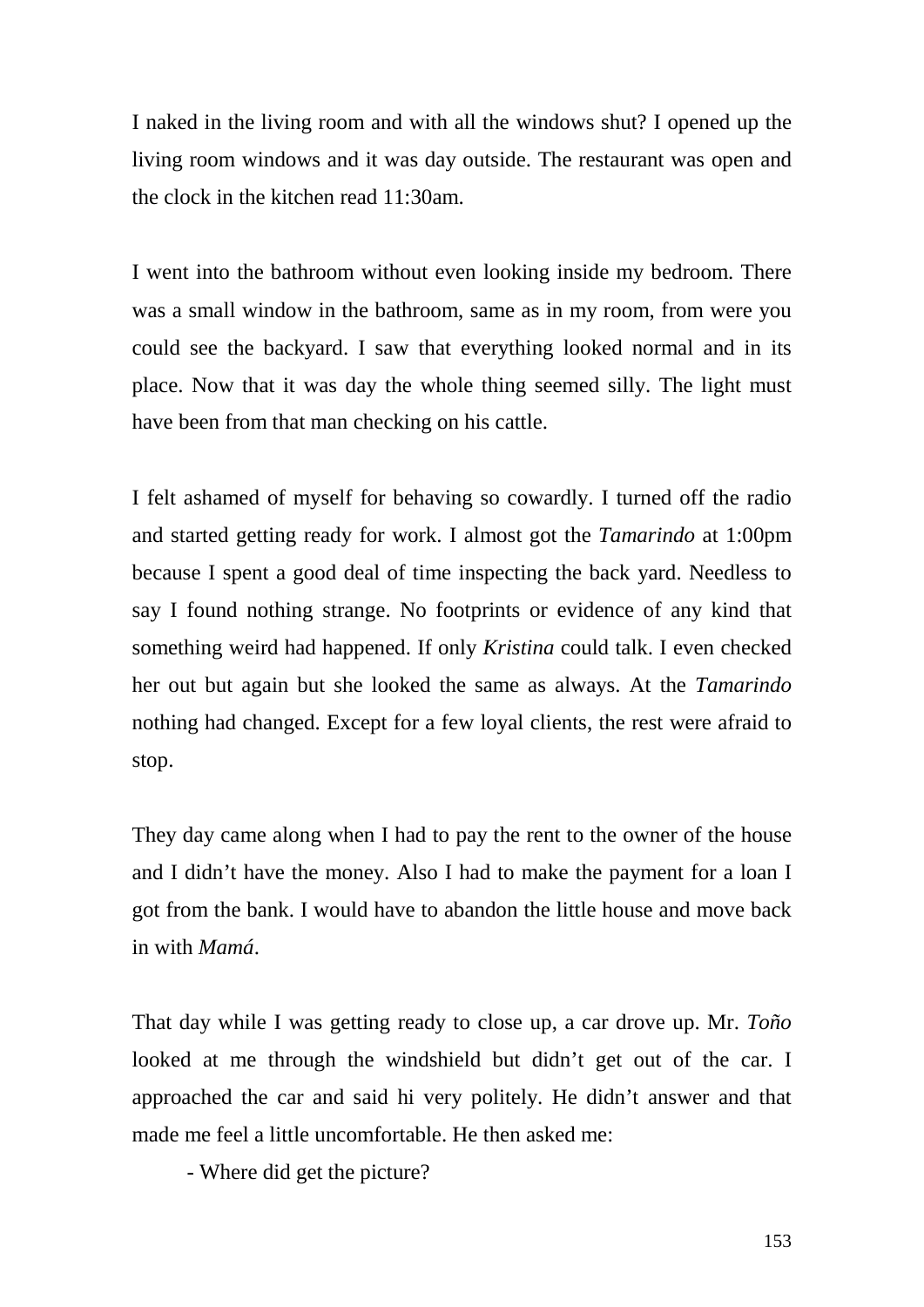I told him it was given to me by a lady called *Nereida* and that she was also in the picture with the group.

Mr. *Toño* then explained that he had managed to remember part of what had happened but that it was still a little too hard to believe. I told him that six of the others had come by the house the night before and that we waited for him but he never showed. He then immediately asked me:

- How about him, *Amarón*, have you seen him again? His name, Mr. *Toño* remembered his name.

- I haven't. Mr. *Toño*, in three days we're all going to meet again. Why don't you come?

- Let me think about it. He then took off without saying anything else.

The day of the meeting came along and I was desperate for it to be nine o'clock already! Earlier that day though I spent some time with *Mamá*. Again I wanted to tell her everything that was going on but didn't. She looked so happy and peaceful and I didn't want to ruin that. I also wanted to call my friends to tell them about *Nereida's* picture and the others of the group, and about the incident with the strange light. Finally I decided to call *Mercedes* but she wasn't home. One of her daughters had answered the phone. Maybe it was better that way. I had given my word I wouldn't tell anyone about the picture. I said goodbye to *Mamá* and headed home.

To my surprise when I got there all their cars were parked outside. The only one I didn't see was Helena or her bicycle, but I had an idea of where she might me. The other one missing was Mr. *Toño*. I gave to key to Oscar and he opened the gate. We all left our cars outside and went in. After all the hugs and kisses I went to the mango tree in the back yard and sure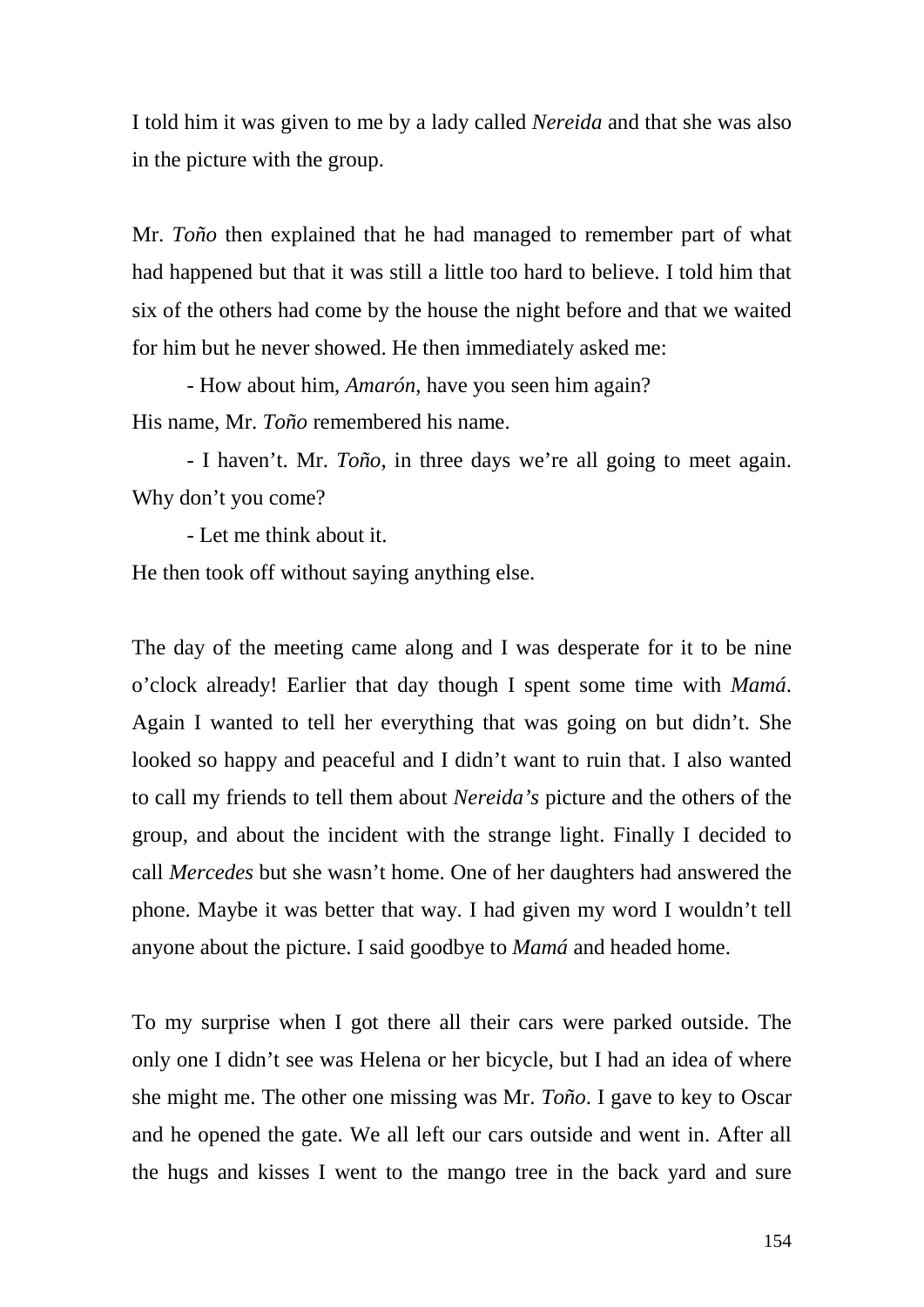enough Helena was up there. I told her everyone was here and then she came down. I asked her if by any chance she had come back to the house after she'd left the last time she was here. She said that she hadn't and I of course believed her. I also had the intention of asking more or less the same thing to the owner of the estate next to the house.

We both went back inside and joined the others. They'd all brought vegetables and tubers as gifts. I thought it was curious since I'm not that fond of vegetables but I graciously accepted them anyways. *Raúl* and *Maribel* brought me plantains. Mrs. *Matilde* brought me yams. *Nereida* brought green peppers from her own garden. Oscar gave me a bag of pigeon peas that his wife had sent me. Helena felt bad that she hadn't brought anything. I told her not to worry but she still was upset. She then asked to be excused got on her bike and said that she'd be back.

When Helena came back she brought with her a bouquet of different flowers. I asked where she had got them and she said she went from house to house asking for flowers. She made very clear that hadn't stolen them and that I also believed. She had red and yellow roses as well as other flowers.

While the others were conversing about their daily lives and routines, Helena and I were preparing a very beautiful flower arrangement. Helena said that though we couldn't eat them they were food for the eyes. She couldn't have been more right…and people say she's crazy. I still had some lemons left so we also made lemonade. No one had yet spoken about the reason why we had come together.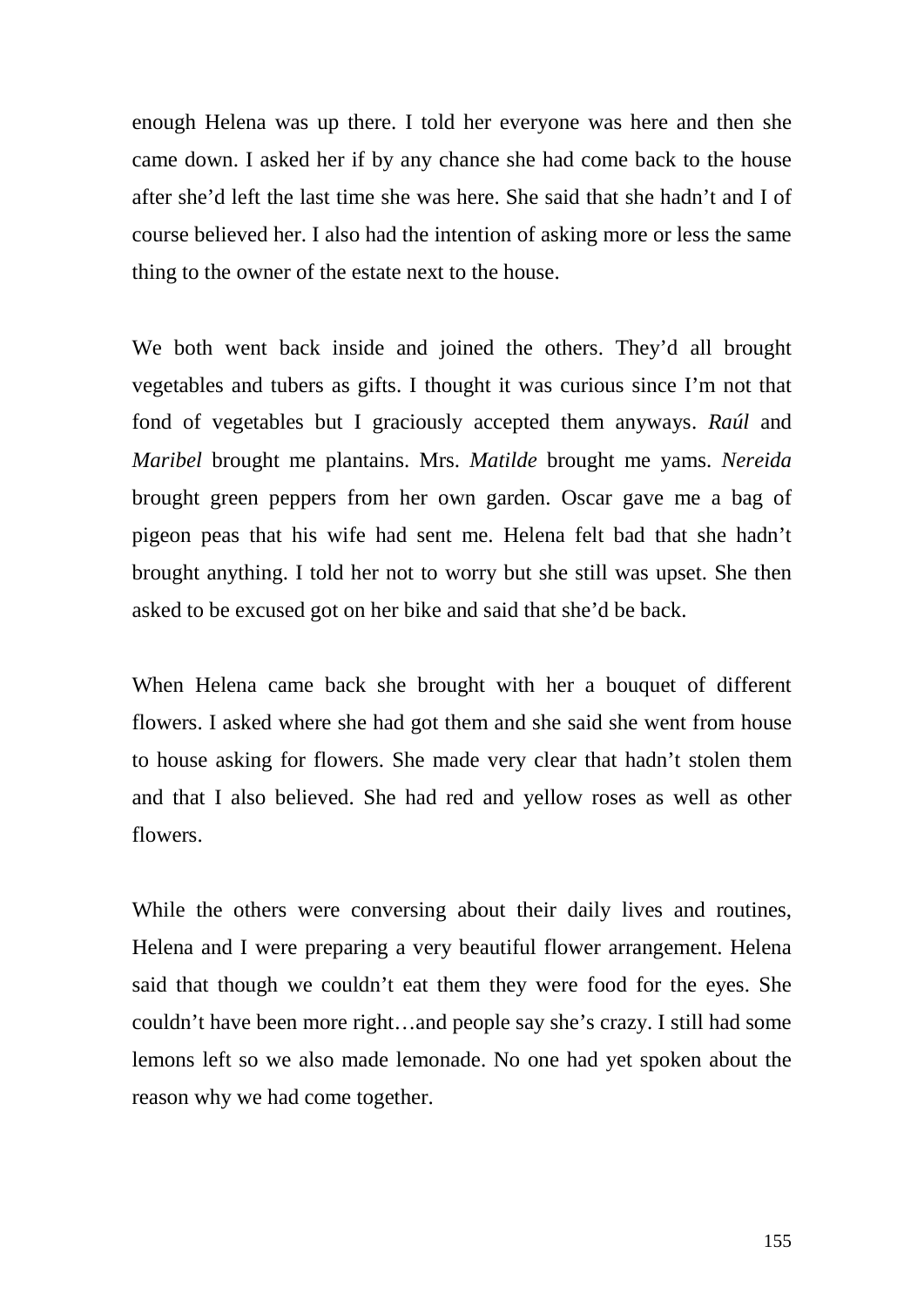We were now all in the garage when another car pulled up. Mr. *Toño* got out of the car with a bag in his hand.

- Good evening everyone. – He said.

I had told everyone about him and that we had to be gentle with him. He had brought yucca. I thanked him for it and asked Helena to introduce him to everyone while I went inside to set aside the things everyone brought. When I paused and looked at what everyone had brought I felt a little uncomfortable. Did they think I had nothing to eat? It's not that I wasn't thankful, it's just that I thought it was strange.

When I went back outside Mr. *Toño* seemed a little more relaxed though every now and then he would look at Helena who was performing some sort of silent ballet in the back yard while she looked up at the sky. *Maribel*  and Mrs. *Matilde* were seated in the hammock talking like old friends and *Raúl* was listening to Oscar talk about his job as a police officer. *Nereida* tried to talk to Mr. *Toño* while she also observed Helena. I looked at everyone and felt like I was with family. I felt comfortable and like I'd known them forever.

After a while Helena stopped dancing and sat on the floor next to *Nereida*  and Mr. *Toño*. He gestured me to come over and when I did he asked if I could show him the picture again. I went to look for it and when I came back everyone stopped talking. This was a little shocking for me. I gave it to him and he looked at it almost without blinking. We all stared at him.

We all felt sorry for him. Out of everyone he had had the least time to reflect on all that had happened. He even had just barely remembered. His mind was telling him it couldn't be but his soul said otherwise. I knew also that *Nereida* couldn't yet quite understand since she still hadn't been able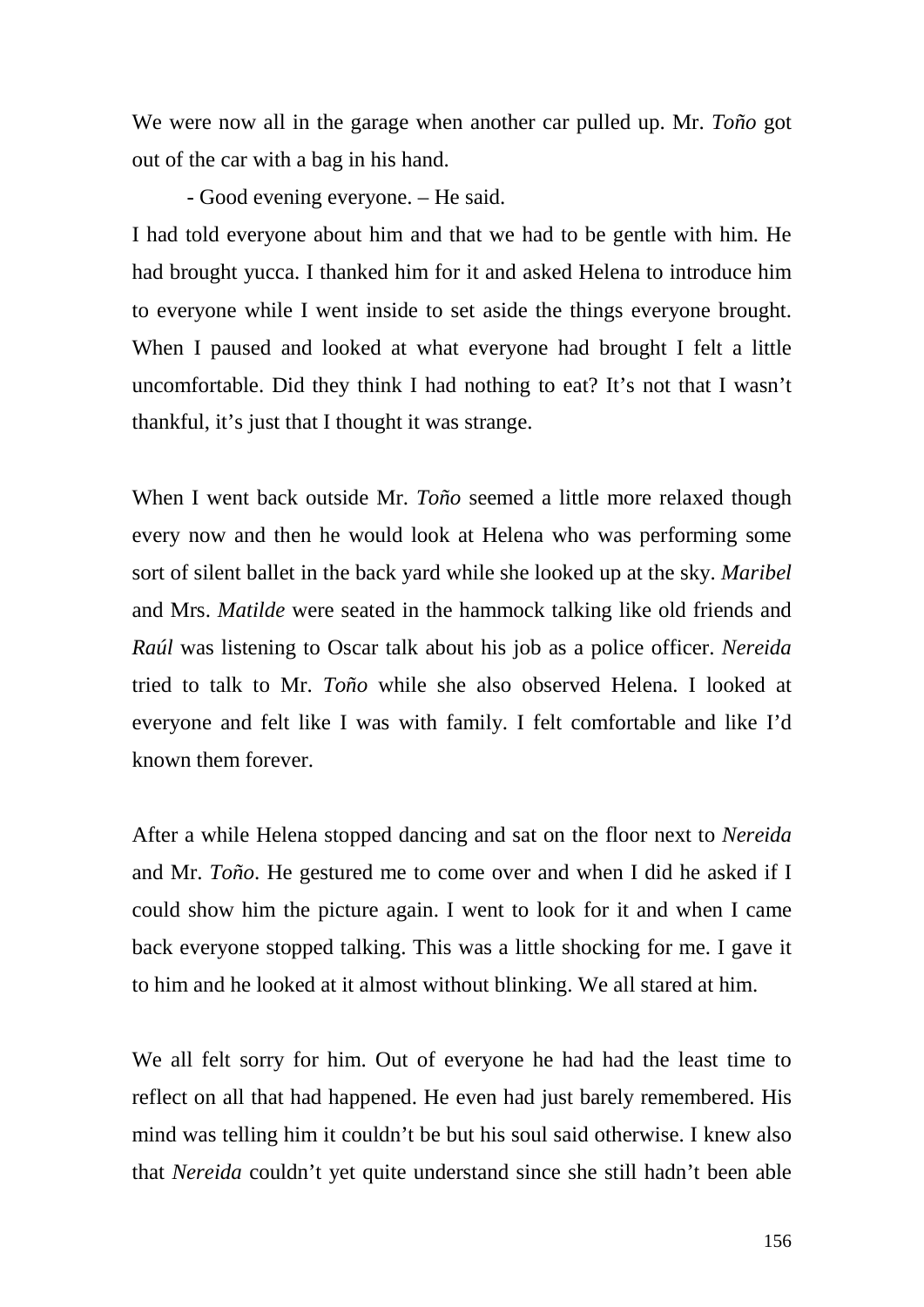to remember. We all got close to him and let him know that we were there for him. We told him it was ok to feel confused and disoriented; to not comprehend the situation entirely; and to feel anger and rage for the act that was committed against his will. Oscar was the first to come out and ask if he remembered what happened to him that night and if he felt comfortable to tell us. Mr. *Toño* sighed and started to talk.

- I was out late that night with a friend. My wife had died of cancer a few years ago. I don't remember the exact hour but it was past one in the morning by the time I dropped of my friend off at her house in *San Germán*. I'd had a few drinks that night and did feel a little drunk. I feared losing control of the car so I pulled up to the side of the road to wait a while. I was felt very drowsy so I decided to lock the doors close the windows and take a little nap. I turned off the engine and headlights and I reclined the seat. When I was about to fall asleep I felt the car move. It was as if someone had gotten on top the rear side of the car. Then suddenly the movement and the noise stopped. I thought for a moment to go out and take a look but the alcohol and drowsiness won over. When I was almost out of it I felt someone trying to open the door. I tried to open my eyes but I couldn't. Whoever it was he was determined to open the door. After struggling a bit I was able to slowly start to open my eyes. They felt like bags of cement. When I looked to my left I saw what looked like a child. He had something in his hand that looked like a screwdriver and he was using it to try and open my car. With the knuckles of my left hand I was able to knock on the window a few times but the "little boy" didn't respond. He kept doing his thing and ignored me. This made me mad and I remember thinking that if I hadn't been that drunk I'd gotten out of the car and give him a good kick in the, you know where. I then heard noise on my right side. Trying to get the right side door open was another boy. This one had some sort of wire hanger and was putting it through the top side of the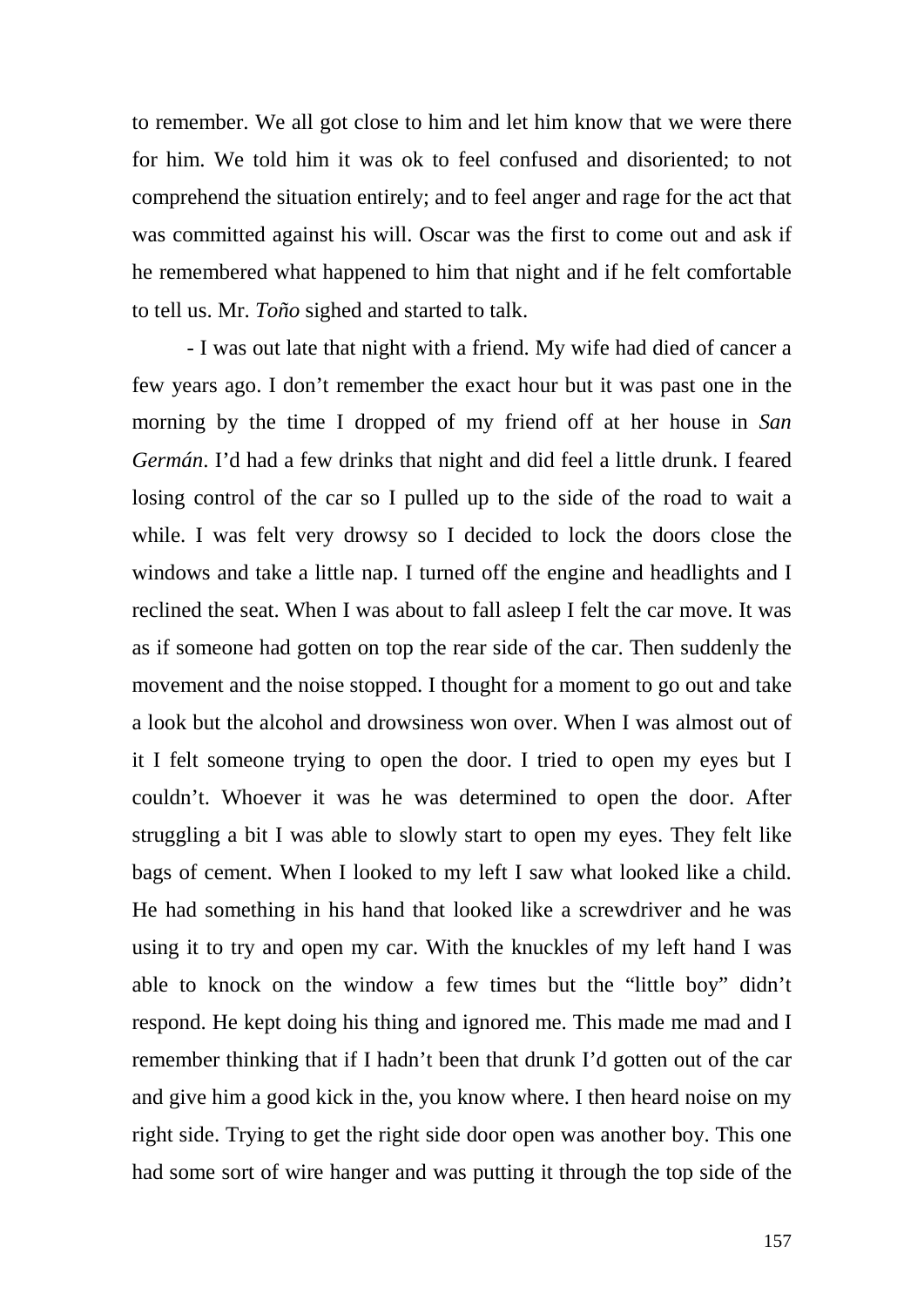window. I screamed and cursed at them but they just kept ignoring me. I managed to get a better look at the one on my left and noticed something was not right with his head. None of them looked at me and I now think it was better that way. I started to shake and fear came over me. I shouted "get out of here you sons of bitches! Can't you see I want to sleep leave me alone!" By then I was fully awake. Those children were not normal. When the one on the right managed to get the wire in and was trying to open the lock from the inside I grabbed and screamed: "what do you think you're doing! Go, go to sleep leave me alone! I twisted the wire so that he wouldn't be able to use it. I started the car but the headlights wouldn't turn on. I didn't matter though; if I had to I would drive with no lights. I screamed at them again so that they'd clear out but they didn't so I just took off. I absolutely couldn't see anything in front of me but I didn't care if I ran those two over. There weren't any lampposts on that road; there were only trees alongside it and it was one of those trees that I crashed into. I hit my head on impact and could feel the blood running down my forehead and face. I couldn't move. I felt pain if I tried to. The last thing I remember before I lost consciousness was a cockcrow. When I woke up I was home and in my bed. I then told myself that I'd never drink again after that nightmare I had the night before. I noticed I had slept with my clothes on. I got up to go to the bathroom and when I looked in the mirror I noticed I had a wound on my forehead and my shirt was stained with blood. When I went outside I saw that the front of my car was totally destroyed and the windshield had broken in a million pieces. I went inside the house again, locked myself in and went back to sleep. I didn't want to think about anything. When I woke up again that afternoon everything was still the same. I was convinced that I'd had an accident on my way back the night before for driving drunk and that somehow I managed to get home. The thing about the big headed children had to be a product of all the gin I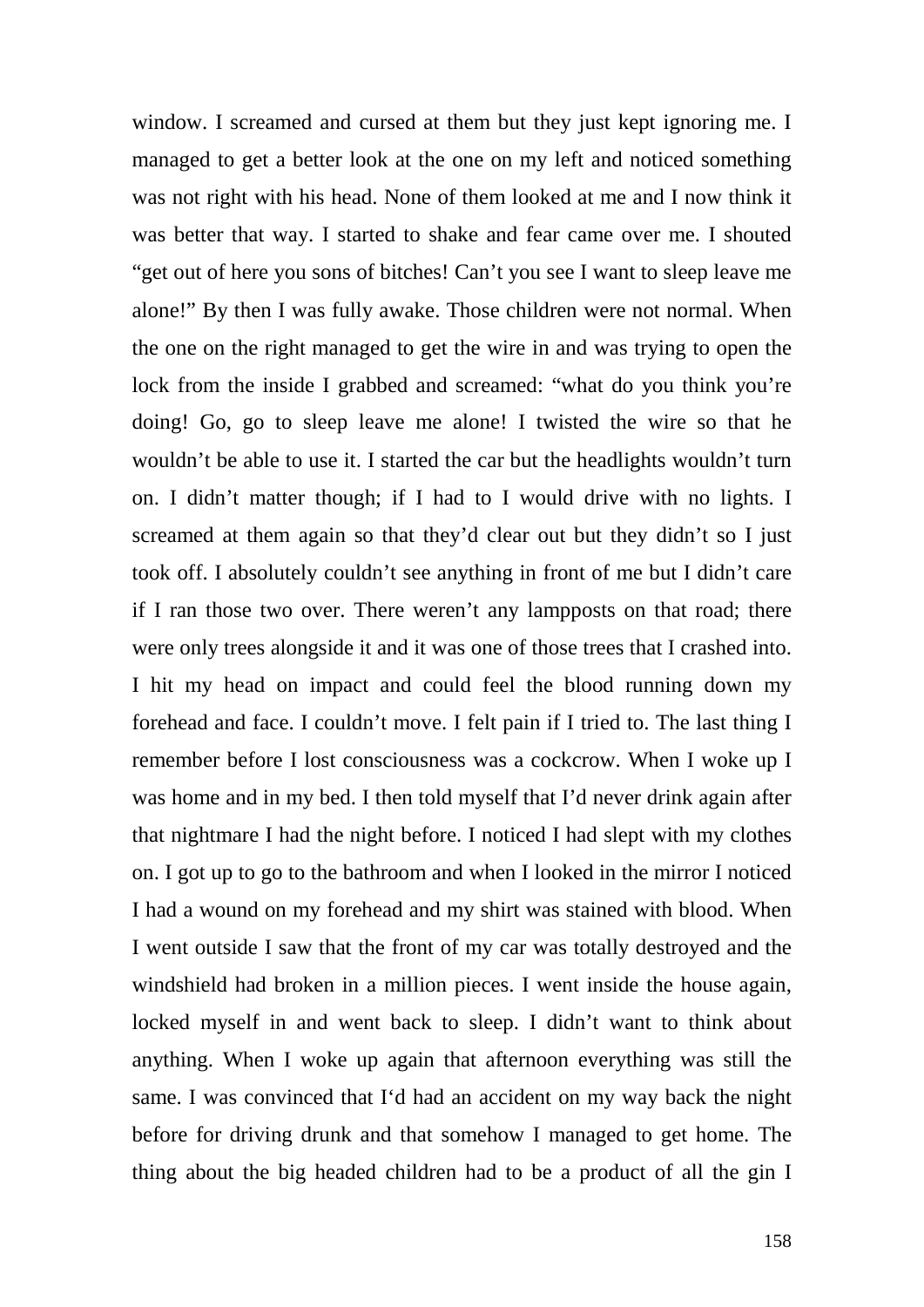drank. I took the car to the mechanic for reparation and had forgotten about the matter until the other day I came to talk to *Amaury* and then he showed me the picture. Look, if you notice you can see the blood stain on my shirt. We took a look at the picture again and sure enough you could see the blood stain. Again we all went silent. This time it was Mr. *Toño* that asked a question. He asked *Nereida* where she had gotten that photo. She told him how it mysteriously appeared in her purse one day, but that she still couldn't remember the experience. If it hadn't been for that picture she never would have thought that something like this might have happened to her. No matter how hard she tried she came up with nothing. The only thing she remembers about that day was that she spent it taking care of her ill sister. Back in 1988 her sister lived in the town of *Lajas*. *Nereida* remembers leaving her sister's house at around 11:00pm and she said that she got home without any sort of difficulty. She paussed for a second and then added:

- I actually do remember something that happened on the way back but that I hadn't given it much thought. I remember I almost ran over a dog but managed to hit the breaks in time when my car's engine suddenly died. I was able to get it back running again and just got back underway.

We all agreed that something else had definitively happened to her that night when she was coming back from her sister's house, and we had a pretty good idea what that was.

The restaurant closed and we were all then left sort of isolated. We were talking about the possible ways *Nereida* might have been abducted when we hear some frightening noises. We heard the cows mooing and the horses neighing. Though we couldn't see the animals we could tell they were nervous and agitated. All of a sudden one of my cats, who sat on *Maribel's*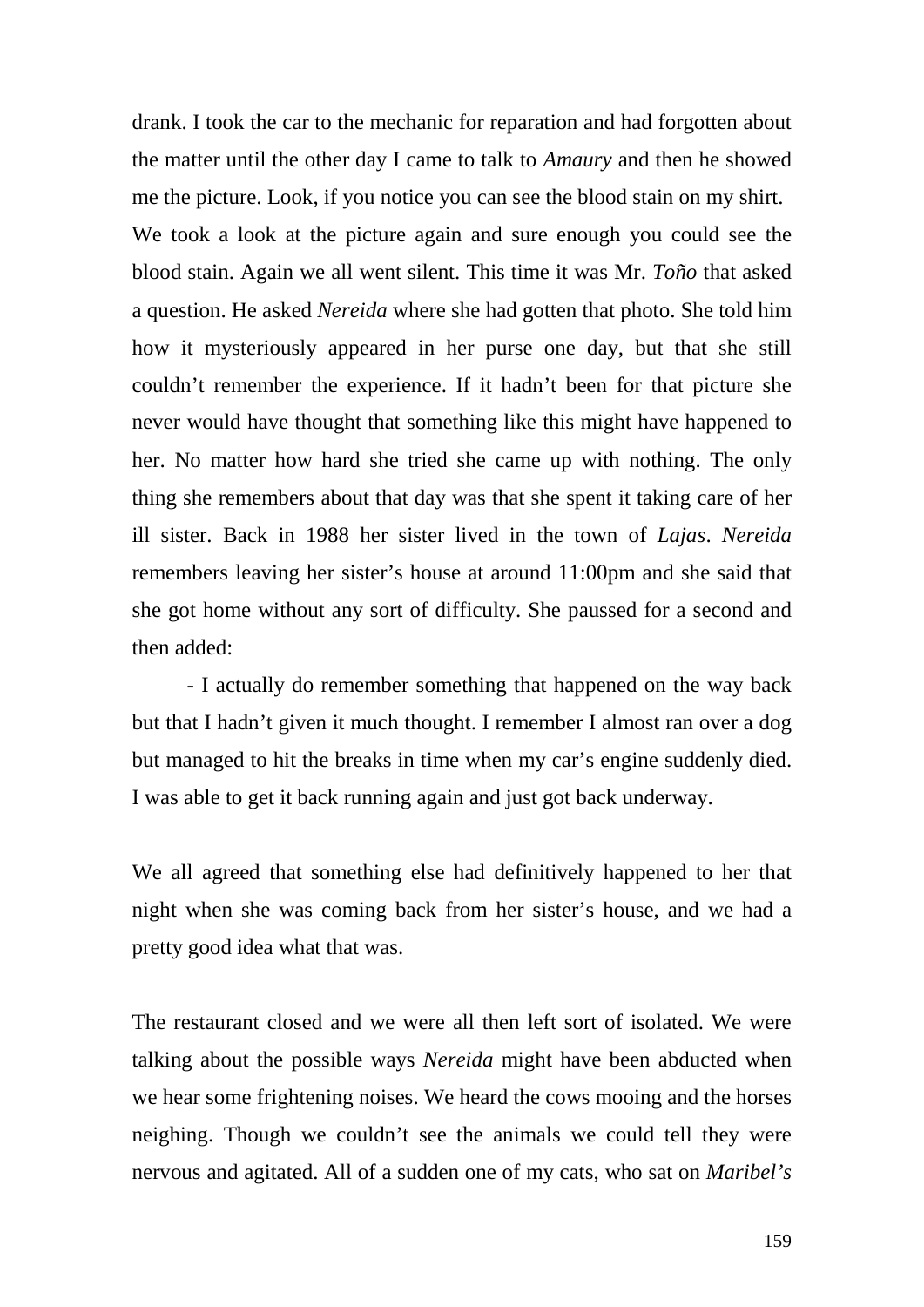lap, just ran out of there. *Kristina* started to growl and to run from side to side. We all froze and, like the animals, sensed something was not right. Nobody said a word nor moved. We all looked at each other and to the places where the noises might have been coming from. The breeze that we had been enjoying that night got stronger. At that moment I thought that maybe a storm was coming and we started to get a light drizzle. *Raúl* then broke our silence by screaming: "look!" We all looked to where he was pointing but saw nothing. "Look at the trees!" When we looked at the trees that were in front of the restaurant these were barely moving. The trees around my little house, however, looked like they were near a hurricane. What was going on? Also, that rain looked as if was only falling on us. The road in front of the restaurant was completely dry. *Kristina* was still barking and *Maribel* and *Raúl* hugged each other and got close to me.

All the animals were acting like crazy. My cats meowed uncontrollably. Mrs. *Matilde*, Oscar, Helena, *Nereida*, and Mr. *Toño* also joined *Raúl*, *Maribel*, and I. They all asked me what was going on but I was just a scared as they were and really didn't know what to say. I thought the thing with the rain was so strange that I decided to go out the garage and look up. I didn't see anything but I noticed the raindrops were salty. When they touched my eyes they irritated them. Was it just rain or seawater? I looked up a second time covering my face as much as possible from that water and it was then that I saw it: a shadow, a dark circle. I recognized it immediately. It was a UFO. The panic I got was indescribable.

It was stationed very high up and didn't make a sound. I screamed "they're back they're back! And we all ran inside. Now I was really hysterical. Nobody had to ask whom I was talking about. We shut all the windows and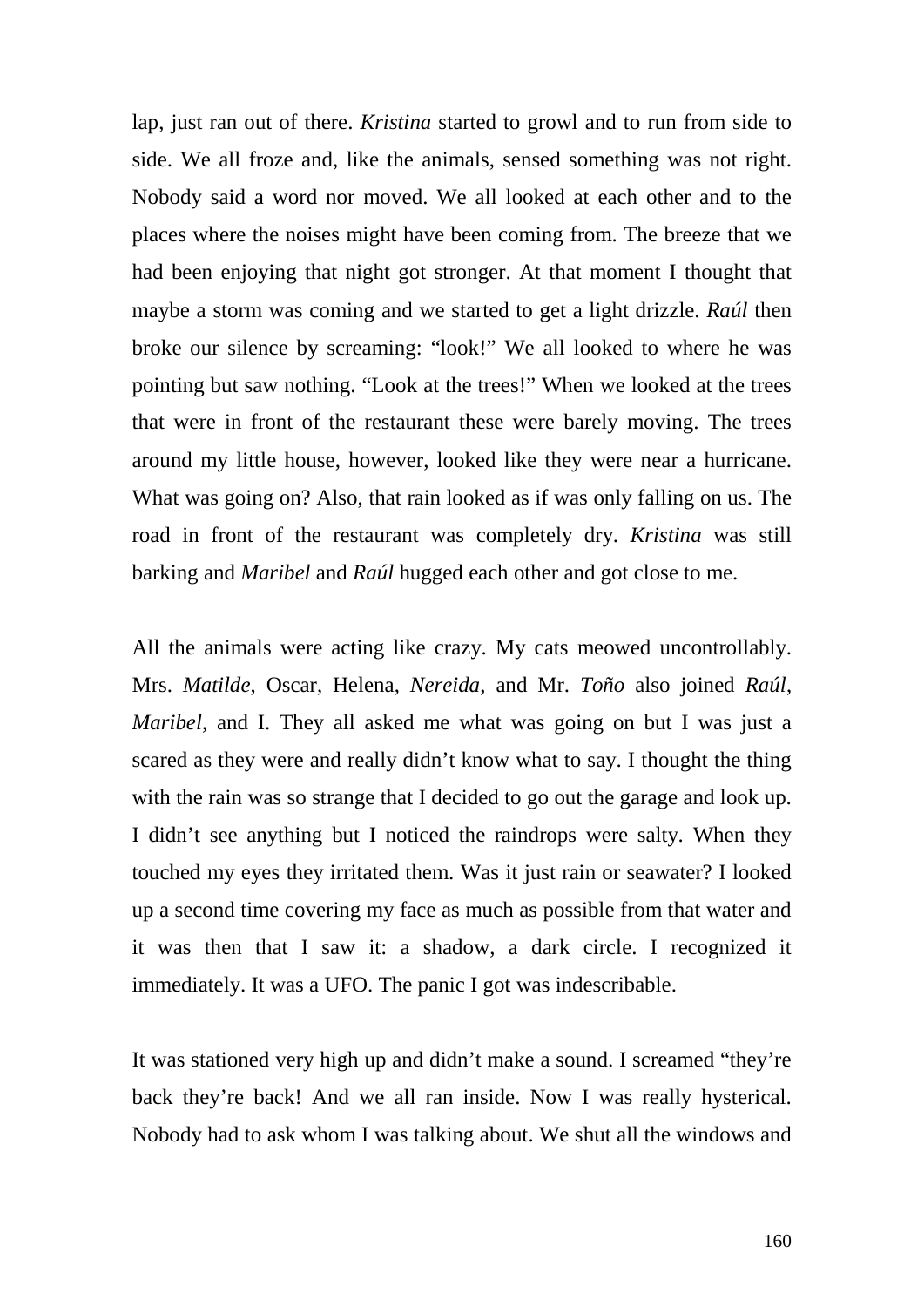closed all the doors. We turned off the lights and were left like mice hiding from a cat.

*Nereida* was the first to start crying. We could hear Mrs. *Matilde* in a very soft voice trying to calm her down. Mr. *Toño* leaned on one of the kitchen walls and unintentionally caused one of the laminated paintings on it to fall on the ground. When it hit we all screamed. We heard that rain fall in the zinc roof top. The whirlwind was still active. Helena took my hand and I could fell her whole body trembling. *Raúl* and *Maribel* were still hugging and then she started to cry while she kept saying she wanted to leave. Oscar also suggested we'd leave.

We decided to leave the house at once. I suggested we go to *Cabo Rojo* but that we should take the route through *Boquerón*. There lived more people around that area. If we took the other route we would have to go through *Villa Taína* which was a lot less populated. The gate outside was locked and we couldn't find the keys. I frenetically looked for them in the darkness but still no luck. I knew *Raúl* and *Maribel* didn't need me to open the gate since they could easily jump it as well as Helena. For the others it would have been a little more difficult because of their age and weight. I finally found them and we started walking to the door. *Nereida* stopped crying and began praying out loud. Though I got why she did it, it got a little more on edge. Before I was about to open the door we heard a buzzing sound. At first far away but then it got closer. It was a sports car that was approaching at high speed. The sound was a familiar one and it helped grounded me a little, because everything that had happened since the animals went wild was absolutely unreal.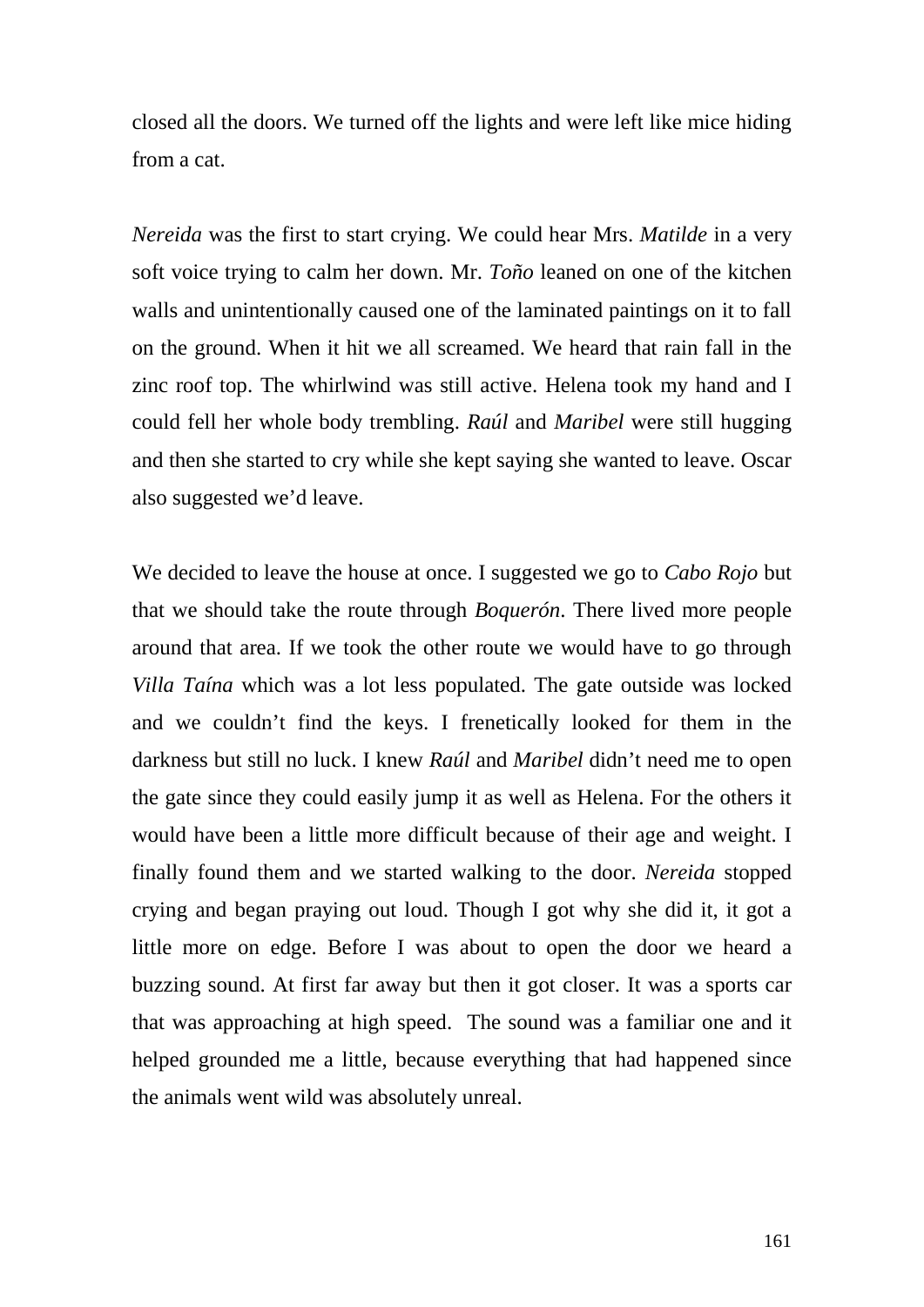The car went by very fast and I was again left in that impossible world. I asked everyone if they were ready and they were. As I slowly opened the door I could feel everyone's body heat on my back. The gate and the cars seemed to be a mile away. When I finally got the door opened we all went out. The rain had stopped and there was now only a light breeze. *Kristina*  approached us and looked at us with curiosity. She went out to the gate and then stared up and growled. This meant that the UFO was still on top of us. I decided that when I got to fence I wasn't going to look up. We all went down the step that separated the balcony from the garage at the same time like one whole creature, like a human spider. I looked at everyone and it was if as thought they'd aged ten years. I realized I had to be strong for them, though in all truth what I really wanted to do was run to *Mamá* and hide in her arms. *Neredia* kept praying and we could still hear the animals were unsettled but they weren't mooing or neighing. The horses stomp could be felt on the ground like a vibration.

The human spider then started to walk again. From the garage we all ran to the gate. I took the padlock in my hand but couldn't find the right key. While I was doing this the others looked up. "My God!" exclaimed Mrs. *Matilde* as she made the sign of the cross. I hadn't noticed that Oscar had pulled out a small gun. I stopped what I was doing and asked him to put it away. He looked at me surprised and replied that we might need it. "We don't need it, put it away!" I said. The others were trying to rush me as they said that it looked like the object was starting to descend. I didn't want to look. "Hurry *Amaury* hurry!" they yelled. Helena was grabbing me so strongly from the back by my shirt that I thought any moment she was going to rip it off. With my hands sweating and shaking I still couldn't find the right key.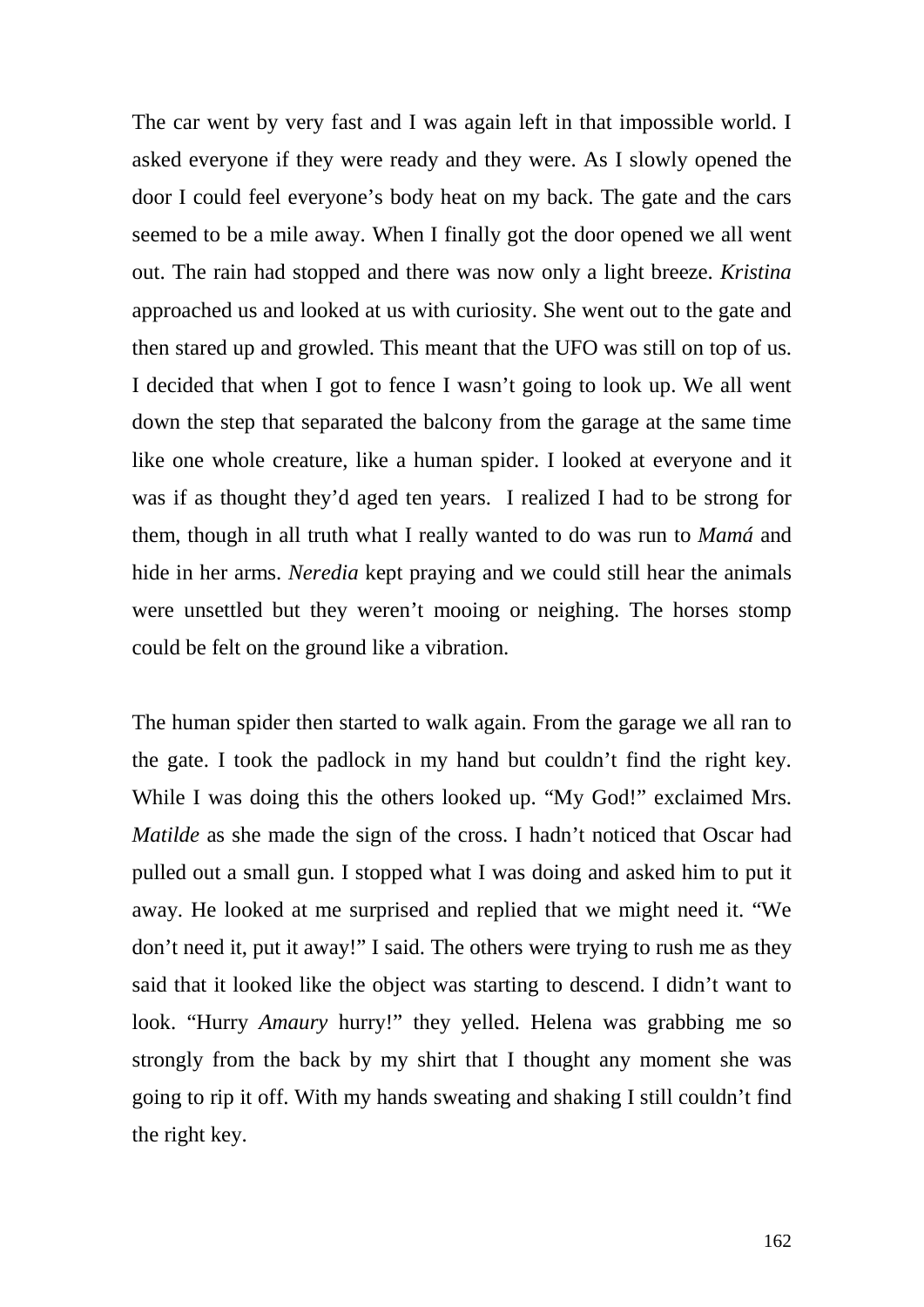Oscar put away the gun and I was able to find the key. I opened the padlock but as soon as I did I was blinded. I couldn't see and I started to scream and heard everyone yelling "I can't see I can't see!"

*Nereida* was screaming to God to please help us. I thought we'd best go back inside the house. We couldn't drive our cars while blind and hysterical. I felt Helena fall and as she did she took me with her. She was unconscious. I shook her but she wouldn't wake up. *Kristina* was still barking and with everyone yelling and crying I thought I would pas out too or at least that's what I wished would happen. In a matter of seconds my vision started adjusting till I started to see shadows but it was enough. I could see the house and the entrance of the door we had just got out from. I tried to pick Helena up but she was too heavy from me. Thought she looked skinny she was heavy.

Slowly I could see even better. "Let's go back inside!" I yelled. Inexplicably there came a dead silence amongst us as the wind died down and the trees stopped their erratic movements. Everyone except for Helena placed their hand on my shoulders, head, and arms and I guided them inside. I then went out for Helena and when I got to her she could move. I couldn't tell if her eyes were open or not but when I called her name she replied: "They came back" I helped her up and took her inside.

Everything was dark and silent inside the house. I immediately thought the worst. I took Helena to the sofa and laid her down. When I went to close the door everything outside looked as if nothing had happened. You couldn't hear the wind anymore, the animals, and *Kristina* and my cats had calmed down. I asked myself if the UFO was still up there. Though I didn't go out to find out I supposed it was there, suspended like a dark shadow. It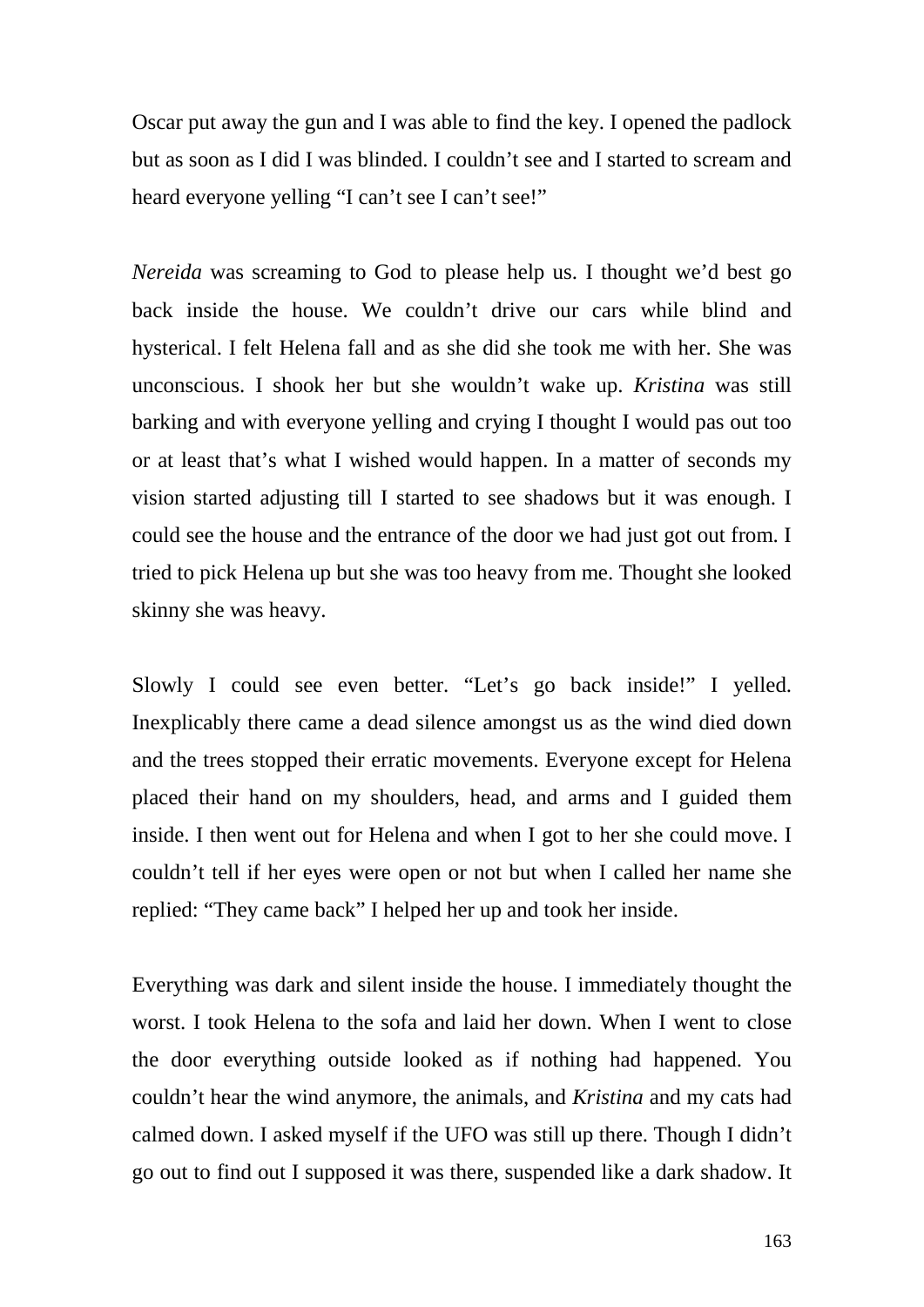was like looking up at a sky full of stars with a black hole. "And what about that strange rain?" I thought. I had stroked my face and put the wet fingers in my mouth. They tasted salty. It was all very strange.

I asked how everyone was and they responded they were ok. I got out a flashlight from my room. Though I could see fairly well now when I blinked I saw a white light in front of me. I took the light to everyone to see their faces and felt sad for them. I wanted to hug them all and comfort them but I think I needed that even more than they did.

I know this may come of as a little pretentious but I want to be honest in terms of what I felt that night. I sensed they saw in me a leader, but I didn't want to be. I didn't feel qualified. I only wanted to go to *Mamá's* house and hide like a frightened child.

I would have preferred Oscar to be the one that led us. I thought he was better suited since he was a police officer, yet he also was expecting from me something I couldn't bring them: courage. Maybe because we were in my home all the responsibility came to rest on my shoulders. I asked how they felt and if they could see now a little more than just shadows. *Raúl* answered upset that how could they see if they were in total darkness. I told him he knew what I was referring to. *Maribel* called him out in his attitude towards me and then apologized. Mrs. *Matilde* and *Nereida* went to the living room to watch over Helena. Mr. *Toño* stayed in the kitchen with *Raúl* and *Maribel*.

- What are we going to do? – Asked Oscar.

- I have no idea. – I answered.

- What was that light that blinded us. – Asked Mr. *Toño*.

- It came form the UFO. – Answered *Raúl*.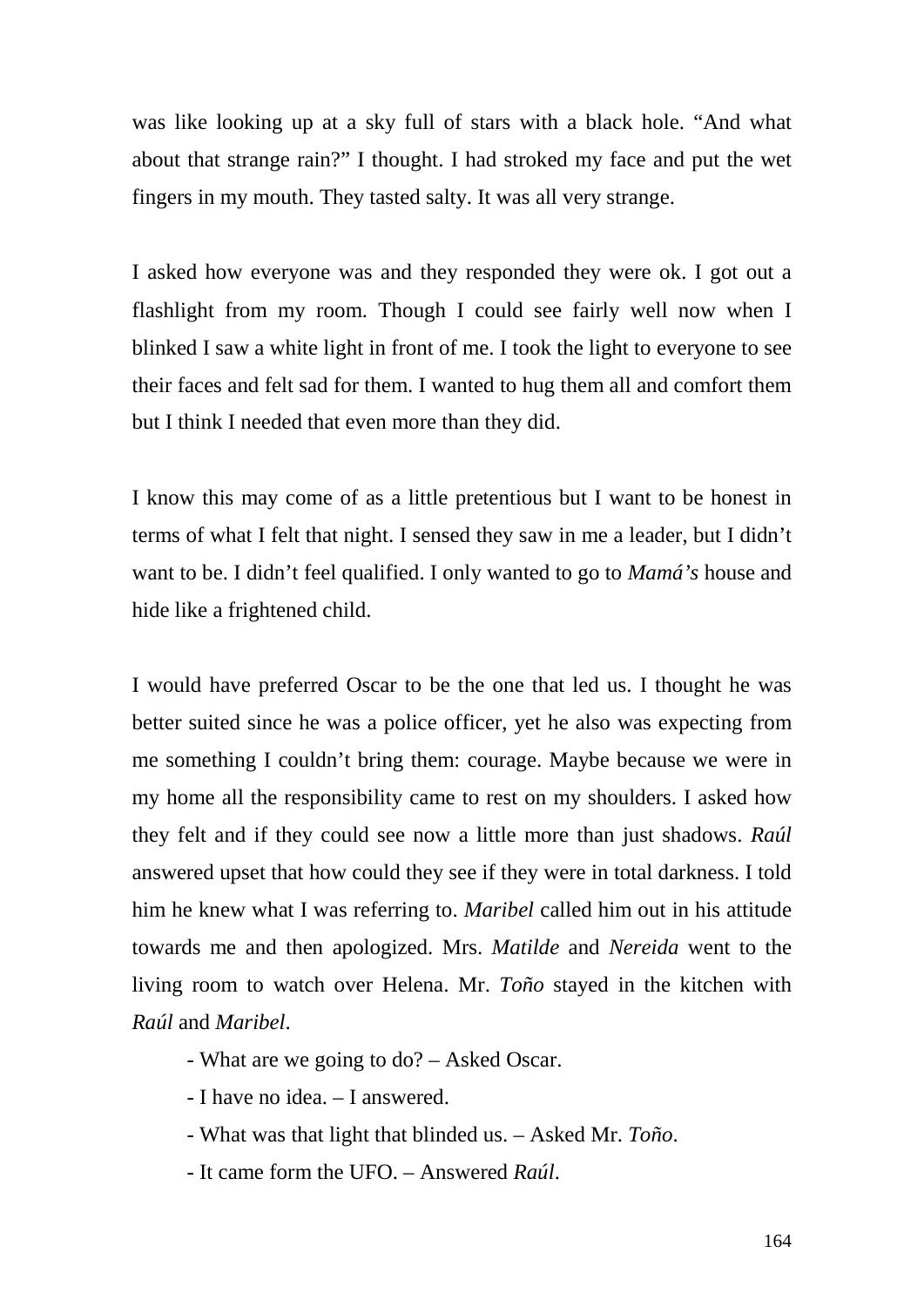Apparently while I was trying to open the gate and the others were looking up, the object produced a brilliant light like lightning directed at us. We inferred that it was so that we'd stay in the house.

While we discussed the possible reasons as to why they would want us to stay, something as incredible as everything else happened. Every crack in the wood of the house and every hole in the roof was suddenly brightly illuminated. It was as if it were day outside and we'd close all the doors and windows but the light still penetrated inside.

My dog again started to bark enraged. The light then turned off as suddenly as it appeared and were left again stunned and a little blinded. That lasted for less than a minute. The light of my flashlight looked like a firefly.

Mrs. *Matilde* asked me what exactly did they want with us. *Nereida* asked me why did they torment us. I knew none of the answers and I yelled why were they asking me, which was very rude of me and I immediately apologized. I told them I didn't know but that the most logical thing was that maybe they were trying to communicate with us again.

- But why all the drama? – Asked *Maribel.*

- Well, if we think about it we're the ones making the drama. – I answered.

Again that brilliant light appeared but this time only form the back yard. *Kristina* keep at it barking and running. I told everyone that we should try to relax and take things slow.

- We are all aware of what's happening so let's just try and put the fear aside. – I remarked while my own knees trembled and my tongue was heavy.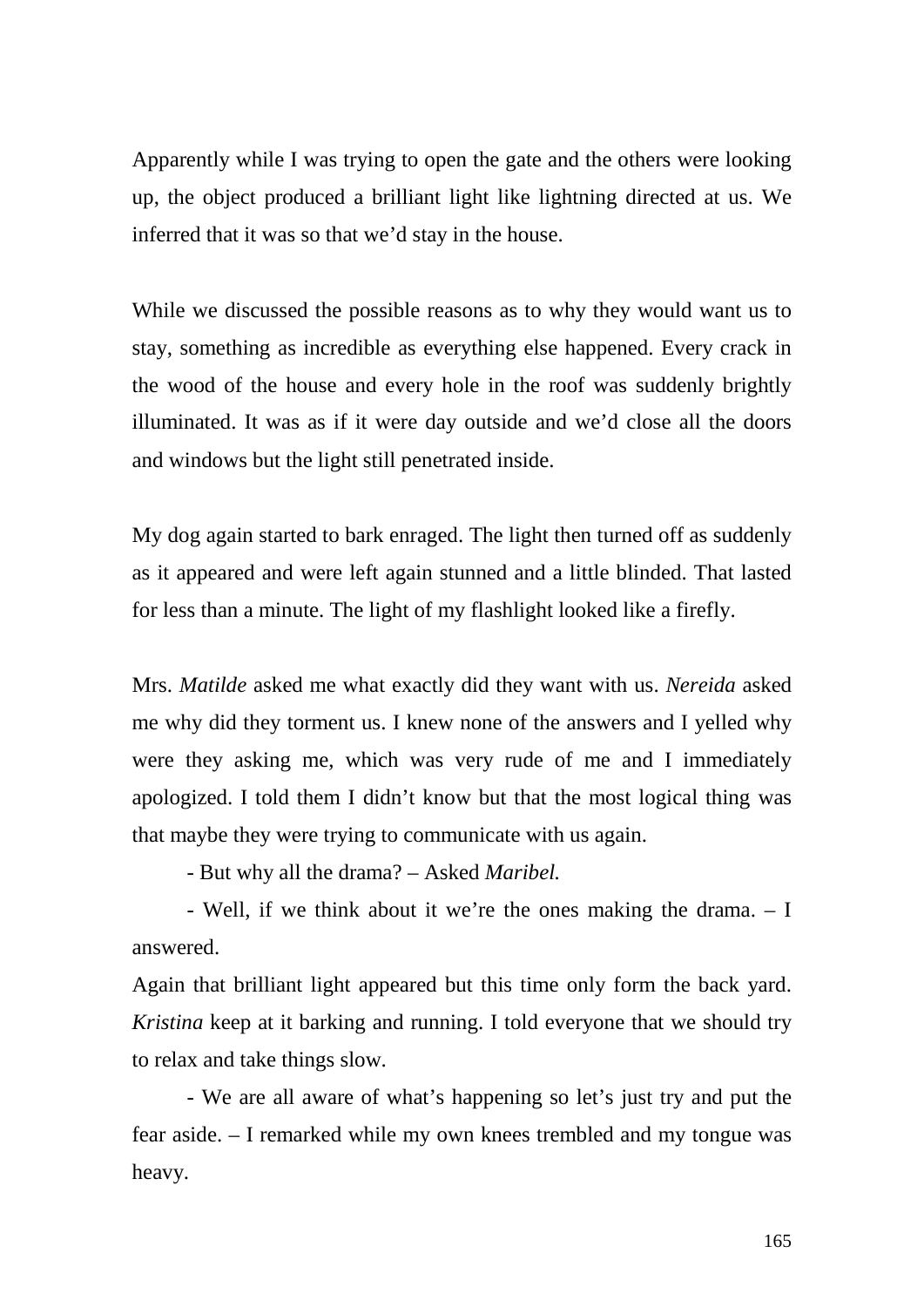- No matter what happens were all together. Well, who's going to go outside and confront them. – I said having no idea how those words had come out of my mouth.

Almost at the same time everyone said: "Not me"

- Why don't you go *Amaury*? – Asked Mr. *Toño*.

- Because I can't bear to see those big headed little ones again. Frankly I'm terrified of them.

- But what are we going to do? Stay in here locked up till morning? – Asked Helena.

I then suggested we all go to the bedroom and open up one of the windows that face the back yard to see if we could observe anything.

We all went to the bedroom and *Raúl* slowly started to open the window. We could clearly see a column of light coming from the sky. It was white and like of piece of day in the night. Because of the windows position we couldn't see exactly where the column of light was coming from. We guessed it came from the flying saucer. We all admired it all the while *Kristina* ran around it and barked. She never penetrated it though. We were all commenting and asking each others things like: "this has got to be visible from a distance, why hasn't anyone come around? What does this light mean? What's it for? Is *Amarón* coming down?"

Mrs. *Matilde* suggested I shout his name to see what happened. I told her she should do it because I was too afraid but she was afraid to do it also. "Who's going to do it then?"

- *Amarón*! – Shouted Helena through the window.

At that moment I think we all stopped breathing. I then wet ahead and called his name too. All of a sudden we were all calling him in a sort of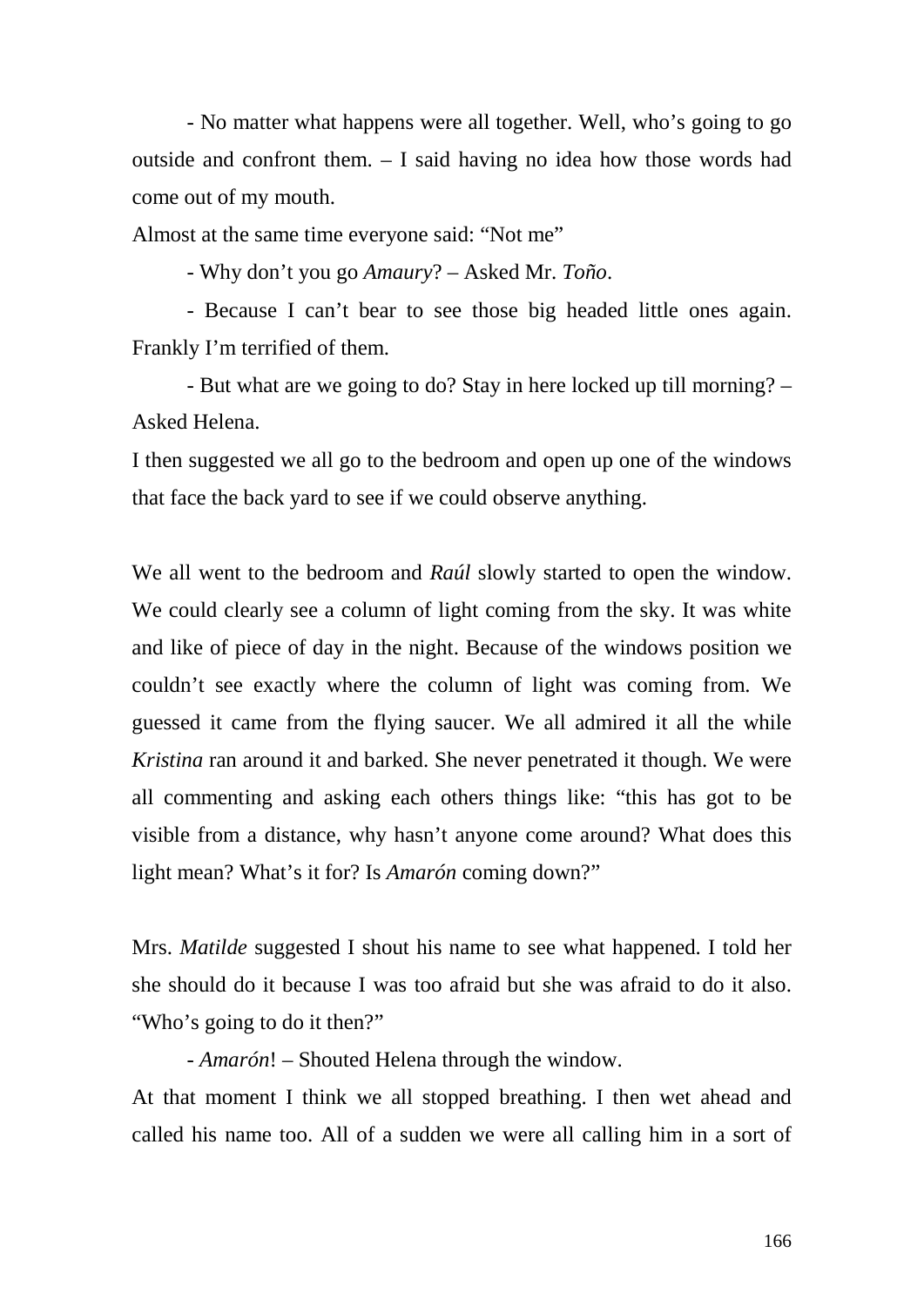collective hysteria. "Look, look at the light, it's changing!" The light was still white but the tone had changed.

We noticed that from highest point we could see the column of light something started to descend. It slowly came into our view. They were shoes! "Here they come!" shouted *Maribel*. We left the window open and immediately ran out of the room screaming. *Nereida* started praying again.

*Kristina* suddenly stopped barking. In very low voice I told everyone to please calm down and to try and listen. Someone knocked on the back door three times. Again we were struck by paralysis. Again they knocked. Mr. *Toño* whispered in my ear to ask who it was.

- Who is it? Who's there? – I asked.

- It's me, *Amarón*.

My heart almost stopped and I couldn't breathe right. I felt I was out of breath and I swear I would have rather died than confront that situation.

- I wish to speak with you *Amaury*.

I couldn't believe it. He called me by my name. This had to be a joke. I had to grab on to Mr. *Toño's* arm because I thought I would faint and my legs felt like chewing gum. Every time he uttered a word on the other side of the door it was a hammer pounding on my mental equilibrium.

I felt, like the others, that we knew absolutely nothing about the world and its affairs. Each word pronounced by this being form another world carried a certain weight, and that weight little by little and word for word destroyed everything I considered real. Nothing is as we think it is. The unknown is always around the corner waiting for us.

- If you want to talk to me do it from out there. – I said.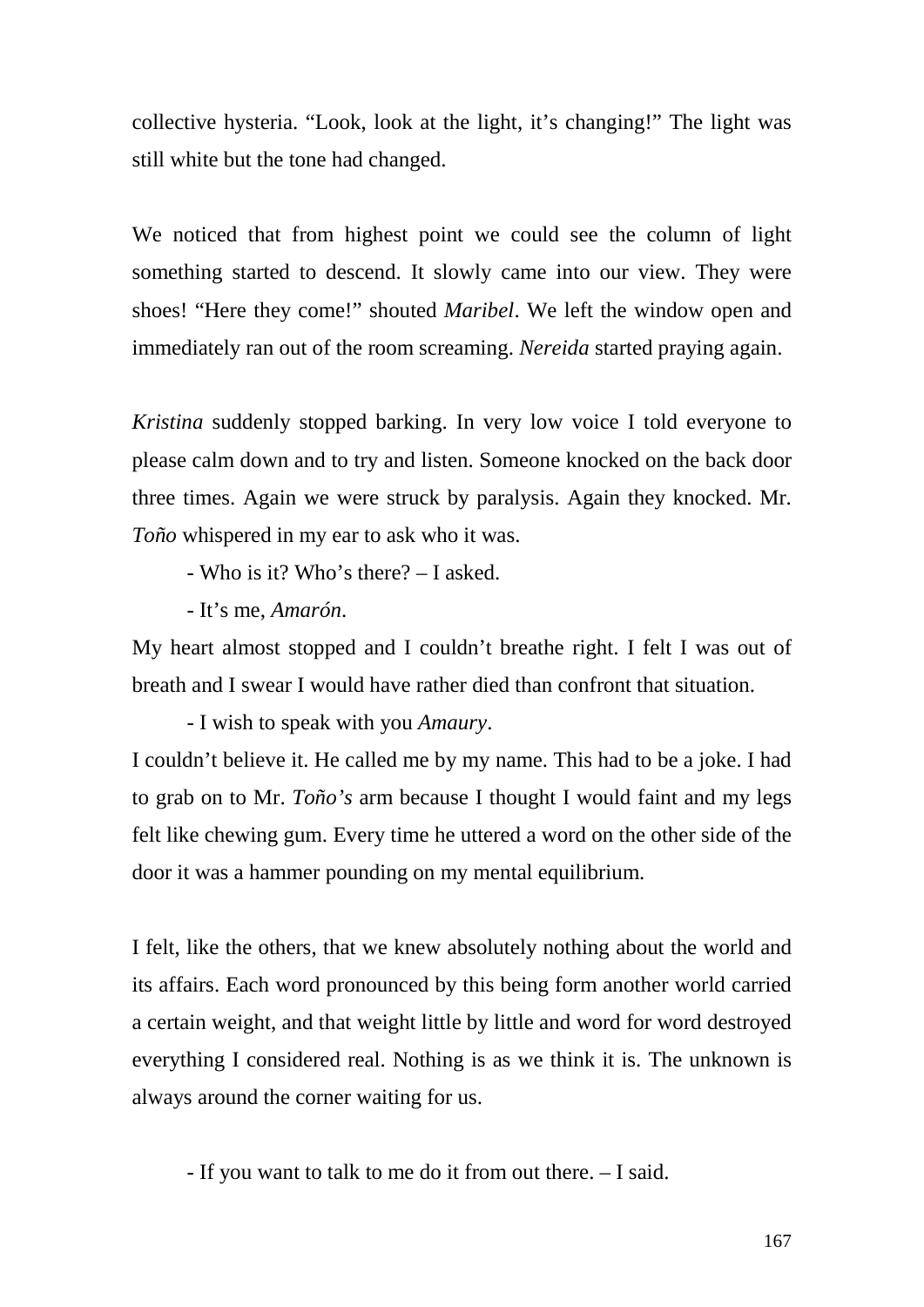I felt I was talking to a ghost, but he was indeed real. As real as you who are reading this. We could no longer see the light coming in from the bedroom.

We were all hugging each other and we left the living room to go into the kitchen so that we could hear him better. The next thing he said was something like "I know very well how you're feeling right now. I too am afraid. At least you have each other, yet I've come alone up to your doorstep. I carry no weapons so there's no reason to fear me. I have not come here to hurt you. If my intentions were to hurt you I wouldn't have had to come here personally".

Oscar told me to ask him what he wanted with us. I told him to ask that himself but he insisted I do it.

- You want to talk to us? – I asked.

- Well, I'd say we already are, don't you think? Before he could speak again I kept going.

- Now you look here, *Amarón* or whatever your name is, why have you come here? To do the same thing you did the last time? Do you think that after doing something like that, taking us against our will to that place, we now have to welcome you with open arms?

I was scared but something stronger grabbed a hold of me. The rage and anger I had felt for all the emotional and psychological damage that this person had caused me surfaced and the fear subsided.

- What gives you and your creature companions the right to take people from our Earth like that? – I added.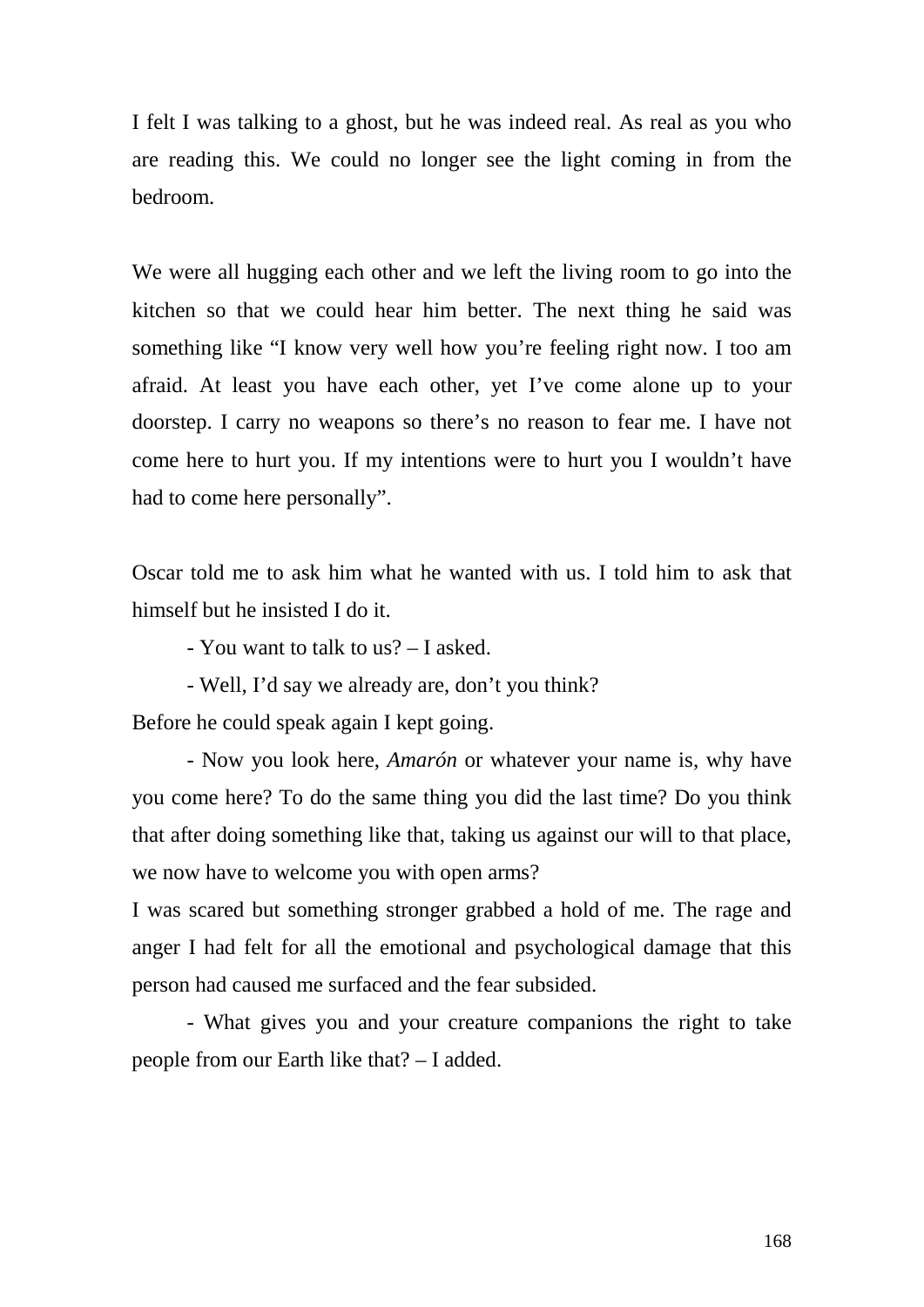*Raúl* told me to be careful with what I was saying and to try and calm down. I didn't even bother to reply to that. I separated from the others and I went right up to the door.

- Can you hear me better now?

- Yes, I hear you *Amaury*.

- Are those big headed creatures with you? Are they outside with you waiting for me to open the door?

- *Amaury* this is your home and I'm not going to make you do anything against your will.

I looked back at everyone laughing like a madman and pointing the flashlight in everyone's faces.

- Did you hear that? – I said very sarcastically. – He's not going to make me do anything against my will. And I'm supposed to believe the same individual that kidnapped my friends and I. Besides, you haven't answered my question, are the little ones with you?

- They're not with me this time. I'm alone.

- Where are they then?

- There's only one of the ones you're referring to and he's in my transportation vehicle.

- Did you hear that? His transportation vehicle, as if it were some toy!

It must have been my nerves because I was being very sarcastic and arrogant. Even I didn't recognize myself at this point.

- Well the best thing you can do is to leave him there in your vehicle because I don't want to see him.

In all truth I really didn't want to see these creatures again because I knew that if I saw one I would have, excuse my language, shit in my pants.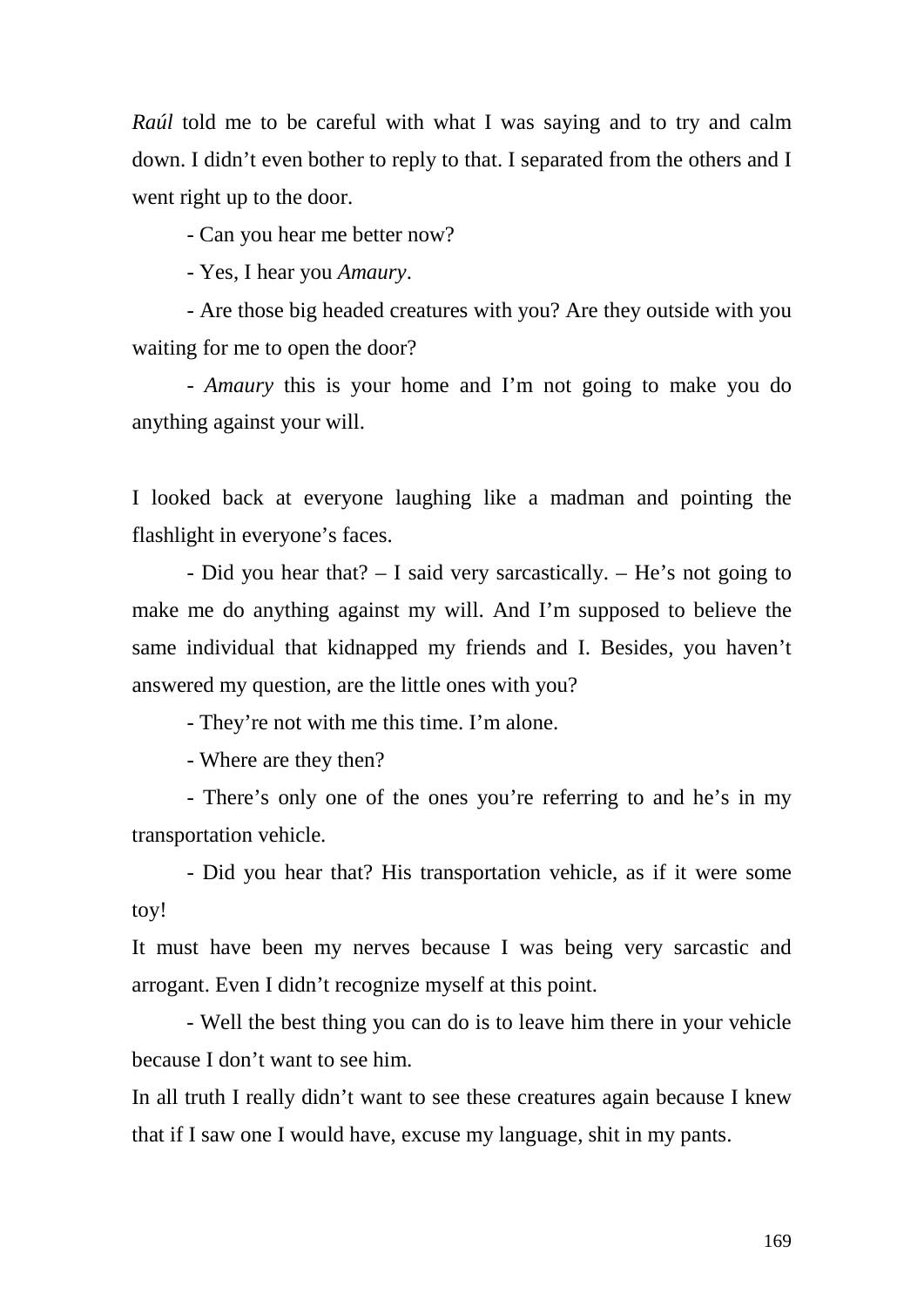I felt every muscle in my body was tense and an intense anger for the way this man behind the door was addressing me. His tone was friendly and wasn't angry at all.

- *Amaury*, why don't you open the door so that we can talk face to face?

- How can I be sure of your intentions? How can I accept the word of a kidnapper? Because that what you are, a kidnapper. It doesn't matter where you come from, it's all the same. The fact that you're not from this planet doesn't change things. Even if you came from Russia, France, or Africa it still wouldn't change anything. Do you know where Russia and Japan are?

- Yes *Amaury*, I know were there located. I know you don't trust me or my people and I don't blame you. I agree with you in that the procedure we used to make contact with you was not appropriate and that's one of the things I wish to speak to you about.

He sounded so honest and sincere that I almost believed him. I told him to wait a moment and went to talk to the others.

- What do you think? Should I open the door? – They all looked at me like their eyes were coming out of their sockets. – Well, tell me, say something. Helena, what do you have to say?

- He is good!

*Raúl* and *Maribel* nodded in approval.

- Oscar, how about you?

- I don't know buddy, but the fact is that if he really wanted to harm us he would have done it already.

I then asked Mrs. *Matilde* and Mr. *Toño* who were the oldest in the group. They said to do what I thought best. *Neredia* just said to let it be God's will.

170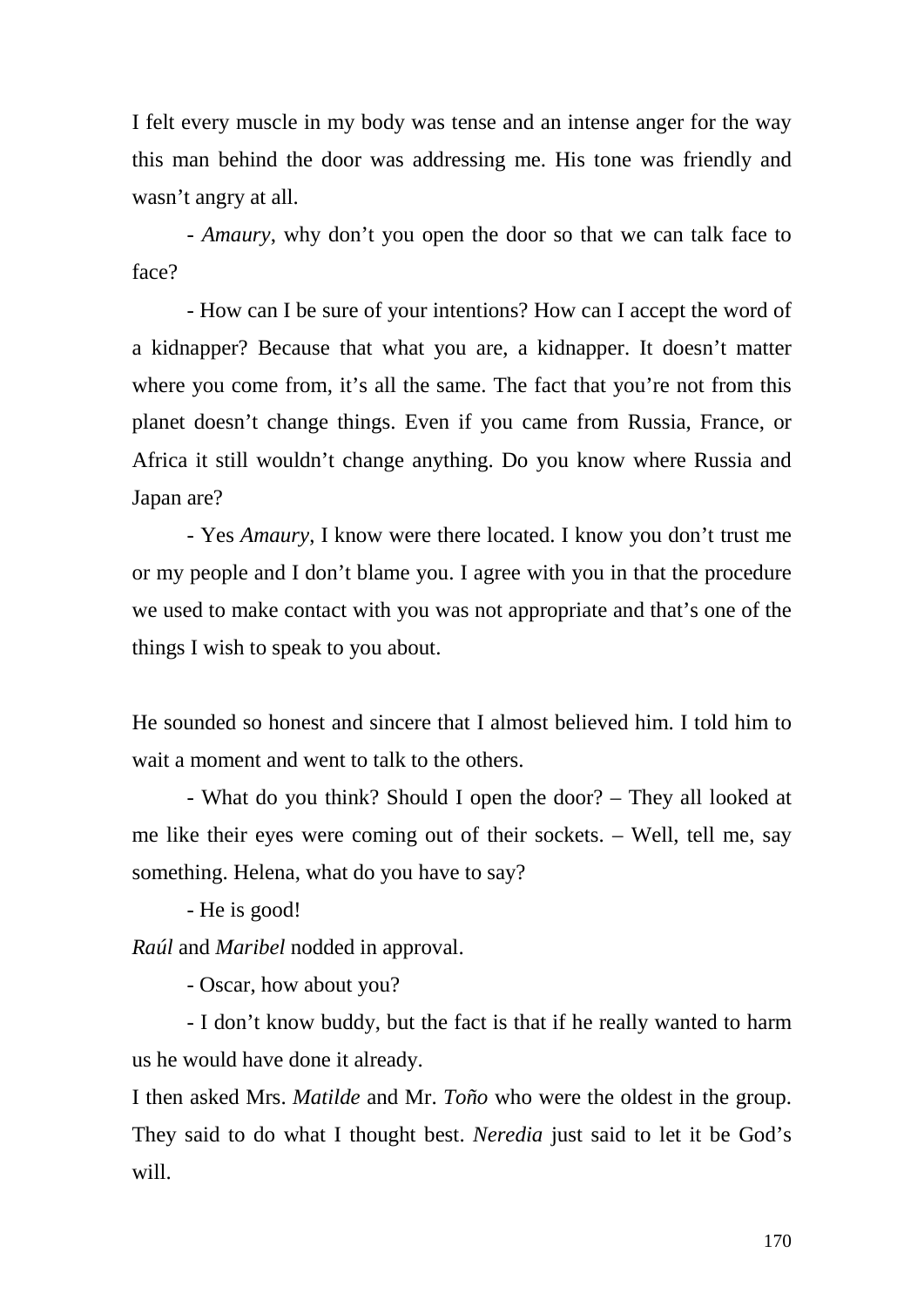The next thing I did went against my own values and morals since I abhor weapons.

- Oscar, hand me you gun.

Oscar handed me his gun and I went back to the door.

- *Amarón* are you still there?

- Yes I'm here.

- Very well, now you listen carefully. Do you know what a revolver is?

- Yes.

- Then look, I have one. The first thing I'm going to do is to turn on the light bulb that's right next to the door. Do you know what a light bulb is?

- The artificial light contained in a glass sphere.

- The second thing I'm going to do is open the door and, I swear on my grandmother, if one of your little friends tries to get in, the first bullet is going to be for him and the second one for you. Do you know what a bullet is?

- Yes, the projectile discharged by the weapon.

Though I knew in my heart that I would have never been able to shot the little ones or this man, I opened the door and there he was, the same as in the picture. The same as the day we all met in the projection room, as we have come to call it. All the anger and rage inside me was replaced by something else. I lowered the gun. He was alone and I could see fear and terror in his eyes.

His eyes reflected how human he was. I threw the gun on the ground. We just stood there and looked at each other without saying a word. What a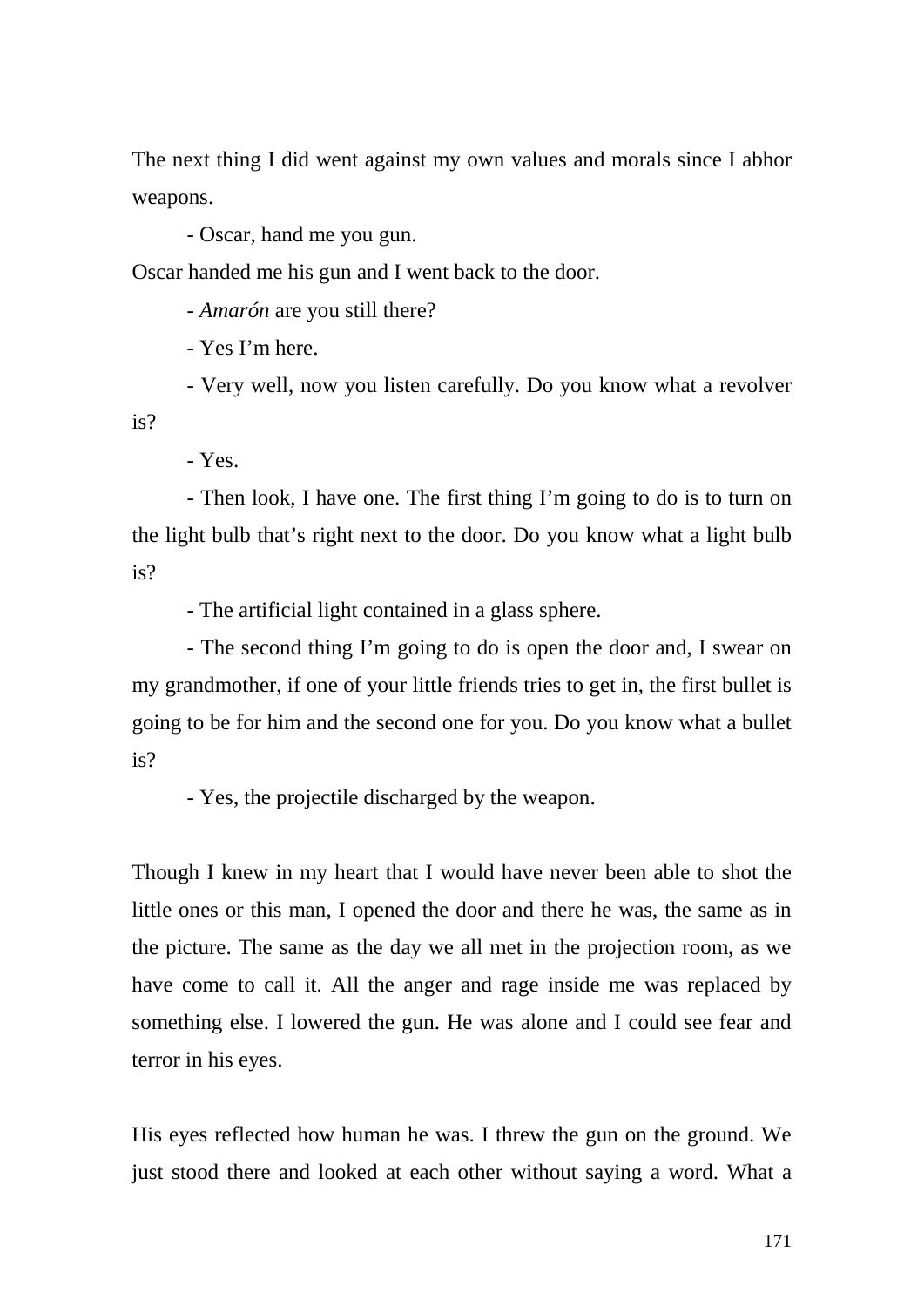strange sensation! Though in my opinion this person had done wrong, I couldn't hate him or mistreat him. For the first time I was able to get a good look at him. There, standing in the backdoor light, he was real and the same as us. I regretted the way I had treated him and I knew he also regretted the way he had handled matters years back.

His actions had been entrusted to him. It wasn't in his hands. Little by little everyone got close to me and also observed him. What most moved me was a tear that rolled down his cheek followed by many others. He stretched out his hand, in the same manner as we do, and in that moment we made contact. I hadn't noticed before but I too was crying.

All the hate and anger I carried since the day I went through that initial experience, had now left me. I only felt love and compassion for that being. *Amarón* took a step forward and without thinking twice about it we hugged like brothers. This was a very emotional moment. I really can't find the words to describe what I was feeling. It was unique. Then, one by one, everyone hugged him and we all cried together.

I invited him inside and he thanked me. I turned on the lights and went into the kitchen. Some of us sat and others stood. The first thing he did was apologize to us for having caused us so much trouble and anguish. He assured us that that would never happen again. That, he said, was a promise from one brother to another. We all believed him.

He told us he was presently taking the necessary steps with his superiors so that that type of procedure, what we call abduction, is not employed anymore. He was sure that with our help this could change so that further contacts with other human beings of this Earth are carried out voluntarily.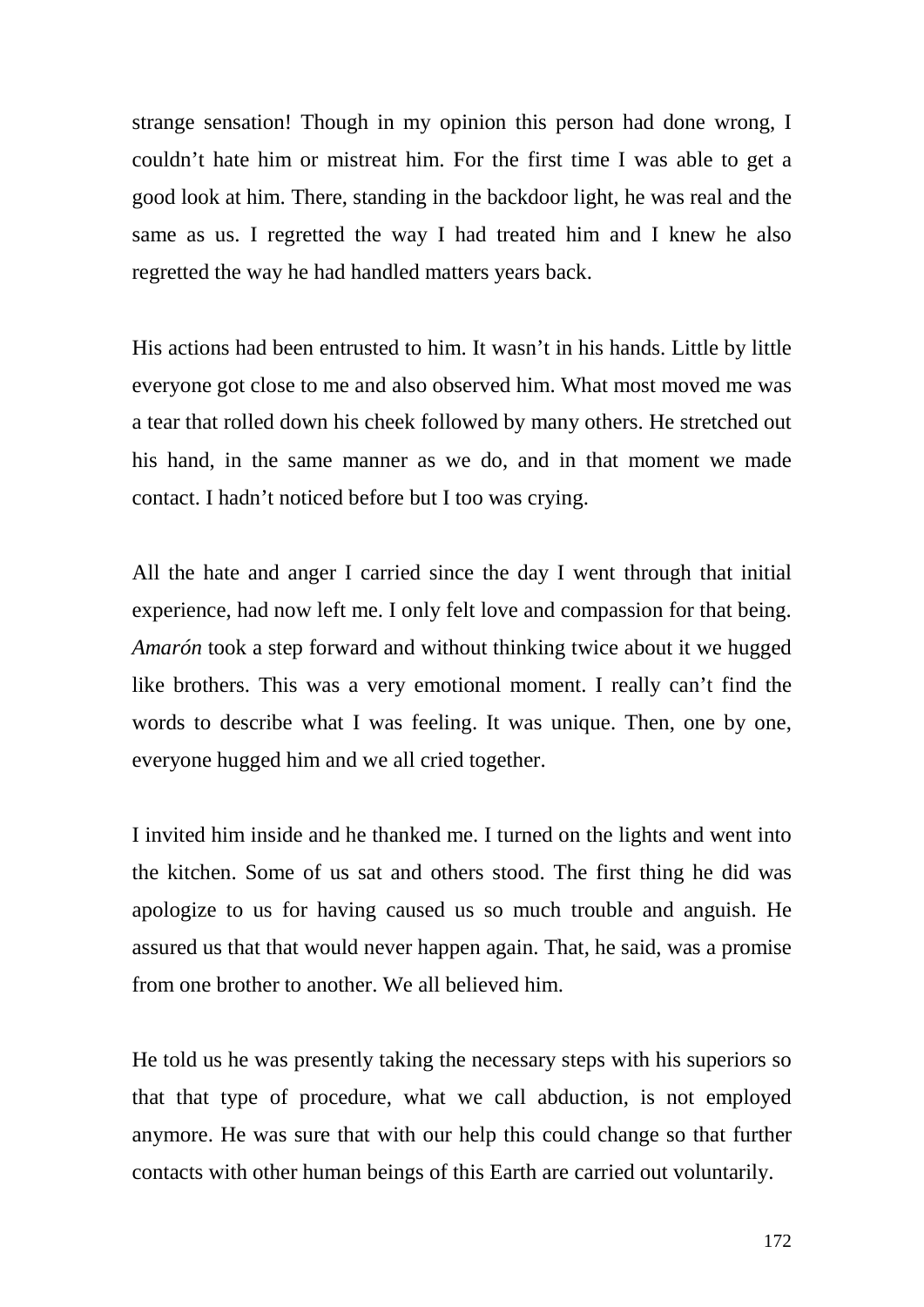*Amarón* told us that he's always been against abduction as a means to make initial contact with some of the people of this planet in particular. His father *Naai* also felt the same way. We asked several personal questions. His mother's name is *Madelina* and he has a younger brother called *Octavio*. *Amarón* is single but he has a daughter named *Carmen*. I pointed out that some of these names were very similar to ours and he said that all names are universal, and that the names we know of here on Earth are not exclusive to out planet.

- But we've never heard you name before. – Said *Maribel*.

He said that it is used here on Earth, but it's most commonly used in other countries. His name is not common in Puerto Rico. We didn't ask him about the way of life on his planet because we had already seen it in the projections. I had to ask him though certain things that were driving me mad.

- *Amarón* why if the *oemores* kidnapped me in the road of *La Bajura* did I then appear somewhere else? Where was that place with the other cars?

He explained that some of us were taken along with our cars. They took us to a base under the ocean, and it was in this base where the other cars where as well as the projection room.

There were so many things we wanted to ask him and he did as well to us. Mr. *Toño* asked about his ship and who was operating it.

- Right now my vehicle is at a great height. When it reaches this altitude it is then made to look like a star, amongst others in the sky, from the surface of your planet. Piloting my vehicle is, what we call in *Kaa*, an *oemore*. They're created by our society to facilitate certain functions. They're used in missions to your planet and in our daily lives too they are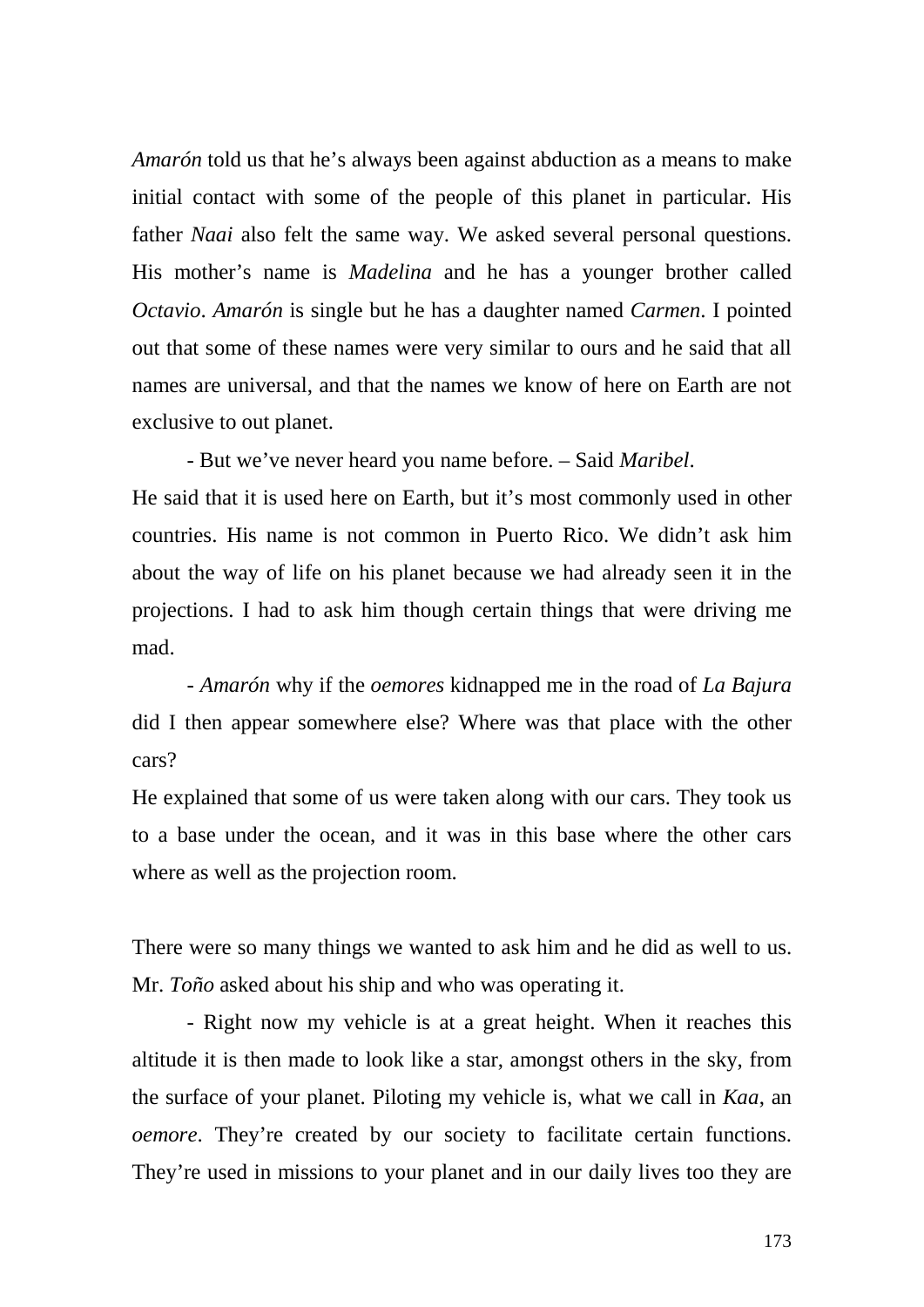very helpful. In their fabrication we use various types of genes, but the predominant one is from the ape. They are programmed but they're not machines. Their skin and structure are composed of live tissues. Each *oemore* has a short life span, only a few days. If it is wished to keep them alive a little longer they're supplied with water and any type of green plant. This plant has to be processed so that it gets to be like a paste and then it can be administered orally. The *oemores* are only one of the reasons that many witnesses on your Earth say to have seen a great variety of extraterrestrial beings. For us in *Kaa*, and for other humans spread throughout the cosmos, it was convenient that humans on Earth thought that real extraterrestrials had that appearance. This way it is easier to live among you.

I noticed that while *Amarón* was talking he glanced at some of the vegetables that everyone brought.

- Are there vegetables like those over in *Kaa*? – I asked.

- Yes there are. All the fruits and vegetables you have here we also have. Also, as you probably remember from the projections, we have the same animals you have including those that are already extinct here, and at the rate things are going in this Earth there will be even more animals that will become extinct.

- Do you feed off animals in *Kaa*?

- Where I'm from, as well as many other places, we don't base our diet on animal flesh. We don't eat any kind of meat nor do we eat fish or others types of sea life. Our food comes only from fruits, vegetables, and anything else from the vegetable kingdom, and we drink water free from any chemicals. Not even our animals eat meat. All of our animals eat grass, fruits and vegetables. Meat is very harmful and besides, eating meat is something we can't even conceptualize. It'll be for you like eating sand or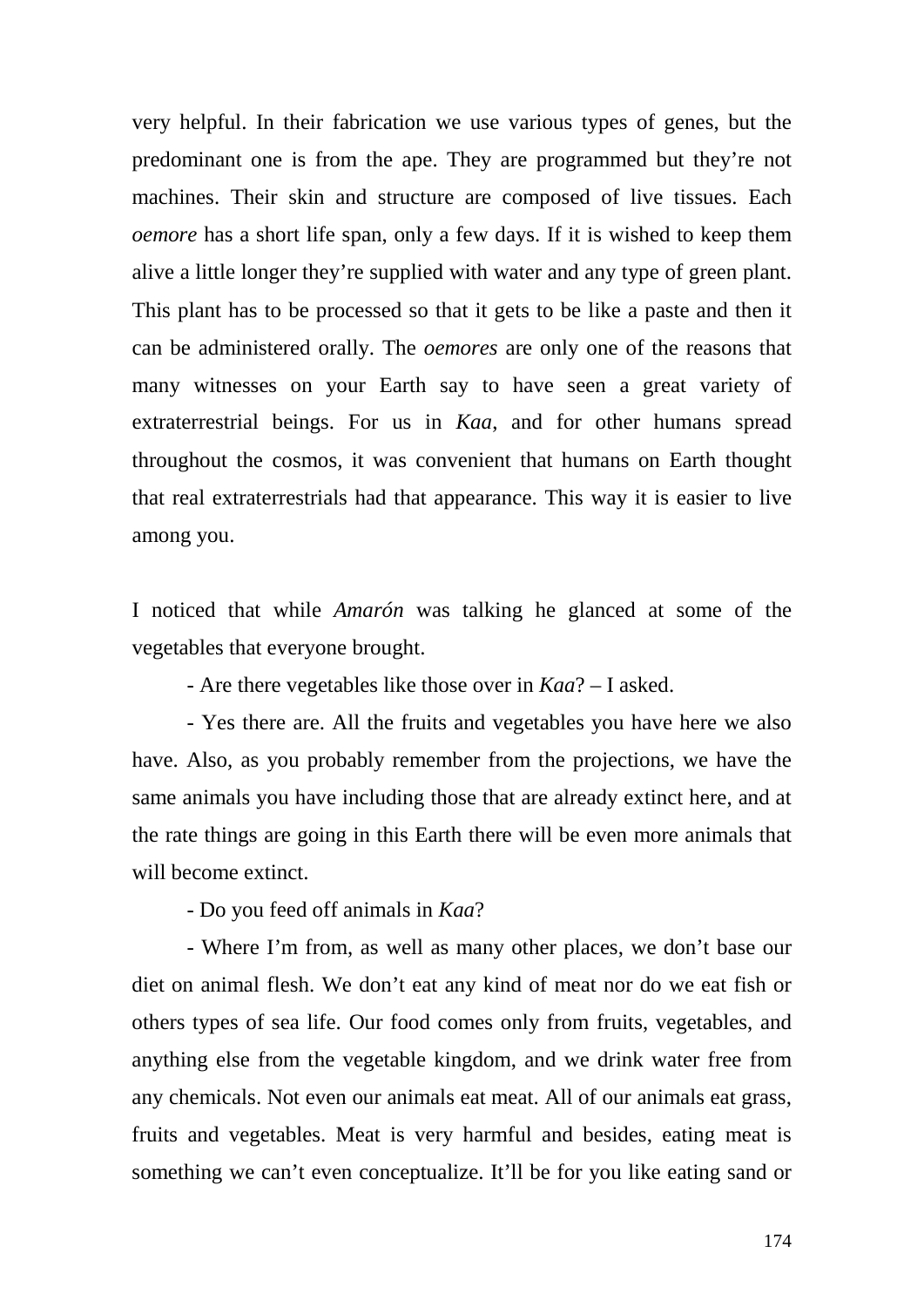gravel. You simply wouldn't do it because you would know it was harmful and also you wouldn't even consider it suitable as food for a human being. It is the same with us and meat.

*Amarón* suggested we gave up eating meat. Then Mrs. *Matilde* asked him if he'd already eaten. He said he had a little while ago.

- Are you hungry? Do you want to eat from our vegetables? – Mrs. *Matilde* insisted.

- Don't trouble yourselves.

- It's no trouble, I think were hungry too. – Said *Raúl*.

*Maribel* and Mrs. *Matilde* hurried to start getting everything ready. In a large pot they put yams, potatoes, pigeon peas, garlic, plantains, yucca, and sweet peppers. *Amarón* suggested no salt or additional condiment were added and they complied. To be completely honest I would have personally added a few pounds of meat but we wanted to please our guest. While everything was cooking *Amarón* asked us how our lives had been since the initial encounter. Everyone told their story. The last one to comment was *Nereida*, who was behaving a little strange. She didn't seem as enthusiastic as the rest of us. *Amarón* noticed and addressed her.

- I know what you're thinking *Nereida*. You're wondering where do your religious principles fit in this new reality scheme that you've been introduce to. *Nereida*, you and everyone listen well. There's only one creator, one, the one you know as God. We, the other humanities of whole universes, know him as the Originator. He is the originator being of all that exists. He originated our planets, all the suns and stars as you know them, and the entire human race that inhabits in this immense and infinite physical existence. Before us humans, he also originated other beings. These beings exist on another plane. The spiritual plane. These beings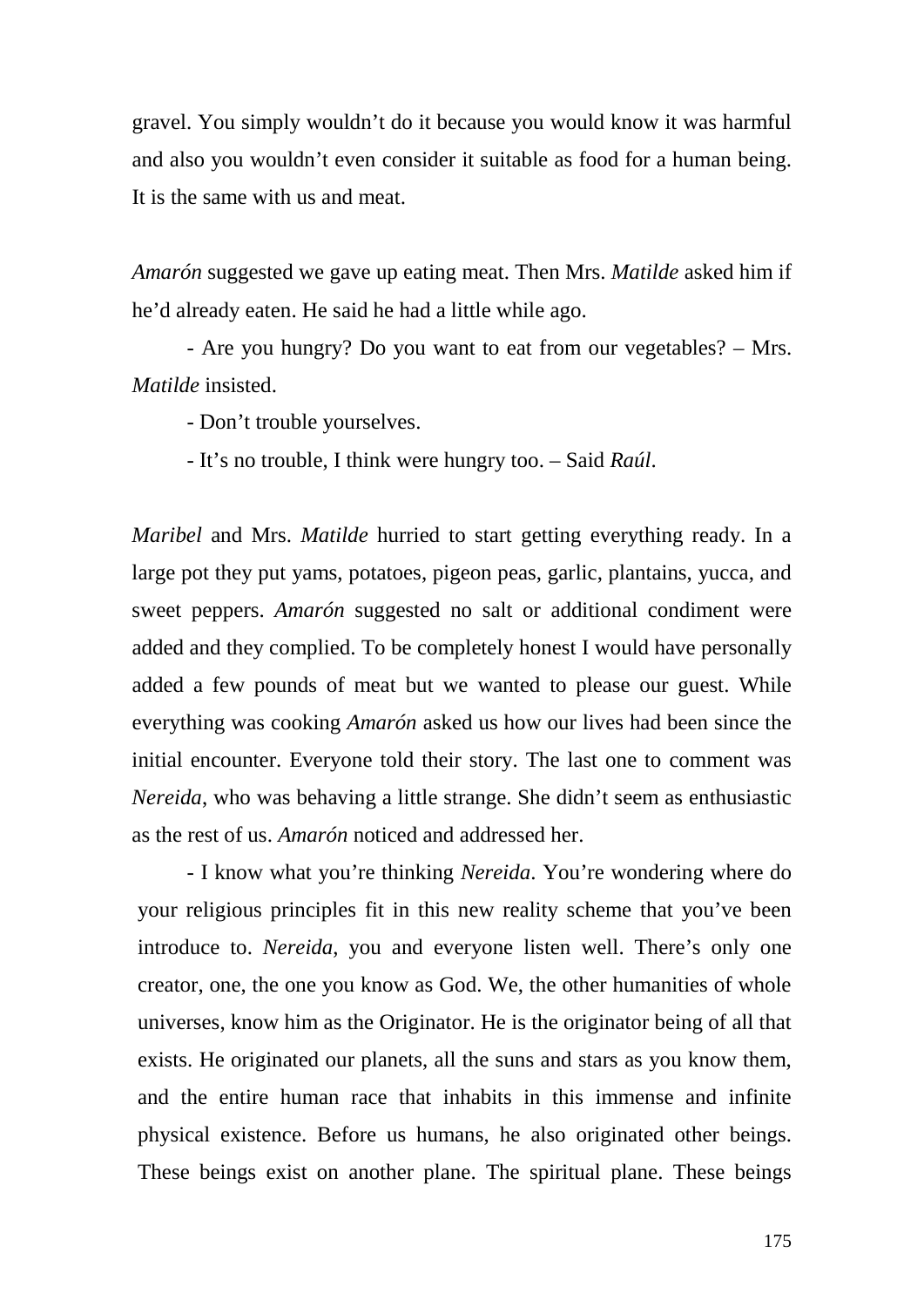posses the same emotional and spiritual capacities as us but lack a physical body. On occasions, these beings have taken or have changed into physical matter, in the form of human bodies and even bodies similar to the *oemores*. As your holy book says, there have been tribulations in this spiritual plane. There was slander and rebellion against him, the originator of all that exists. Among these spiritual beings there were some who twisted the original plans of the Originator. When he created the physical plane, he placed in different areas two physical beings similar to him, not only in appearance, but also emotionally and spiritually. To each of these couples in different places were given the ability to reproduce by their own means so as to populate the different areas of the cosmos of physical beings. They all had the same origin and they all had their own names. The ones from your planet revealed their names as Adam and Eve. Throughout the cosmos there have been established hundreds of thousands Adams and Eves by work of the Originator. Everything was in perfect order. There was balance. Every physical world had its own maintenance system. When a particular spiritual being opposed the order of things, he decided to visit all those first couples that had been placed in the various places of the physical plane. Among all those other places, only here was he able to disrupt the order of things, in this little spot on the physical plane you call Earth. In *Kaa* we also have our own book that tells the story of the "Originator of all", and it begins more or less in the same way as yours, only that it drastically changes when your first physical beings joined the rebel spiritual being's campaign of destruction. For there to be order, certain laws and norms have to be observed. When these laws and norms are disobeyed, turmoil and imbalance then surely follow.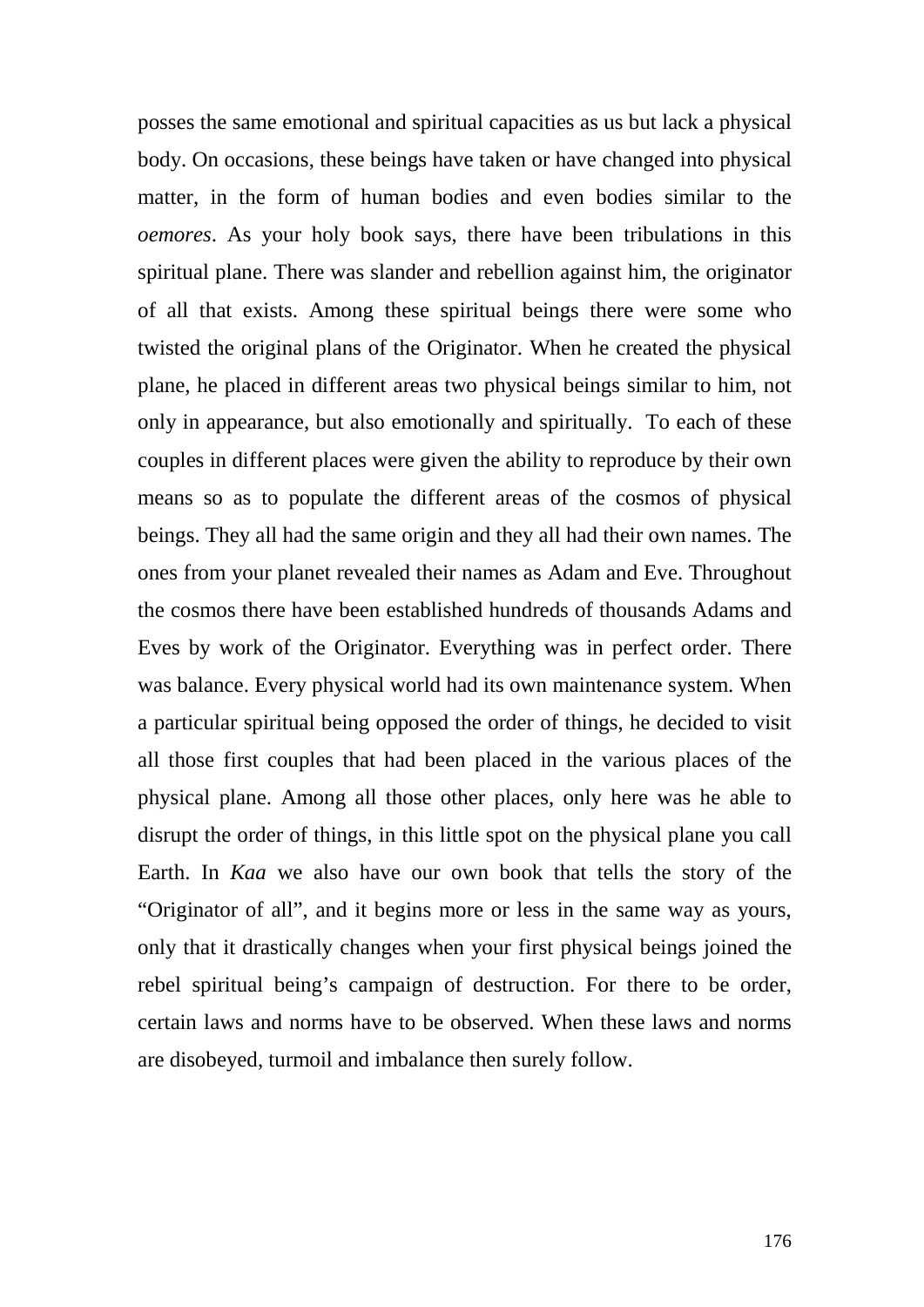At that moment not only *Nereida* but all of us to were satisfied. We were all suffering from moral and religious conflicts due to the trauma of the initial experience.

We could now reconcile the fact of the existence of beings from another world with our programmed mentality. In terms of God, everything was set in place and our faith in him was now even greater. Even more holy and grand is he for giving life to humans in the entire cosmos! "Humans in other parts that weren't Earth" I thought to myself. In ancient times all of our native ancestors had very limited mentality and their universe were very small. They thought that they were the only ones that existed and their territory was the only dwelling place. Trauma therefore ensued when the white European came along. After believing for so long that they were the only ones they felt the need to deify this people. They thought of them as gods. Gods that came in strange ships. It was the way they were able to handle the impact of their contact with beings from another "world". This other world was of course our own world. When these natives realized that these beings were as human as they were, their minds expanded. Presently something similar is happening with us. There are those who claim there are no other human beings other than us on Earth. From that little village were the natives dwelt, their universe then came to be the planet. We must expand our mental capacities so that when these beings and their strange ships make open contact with the entire planet we don't deify them. I'm not going to start arguing now about the existence of extraterrestrial humanities. It would be a waste of time. It is something I know as a fact, because if this experience hadn't happened to me personally, I wouldn't believe in any of this.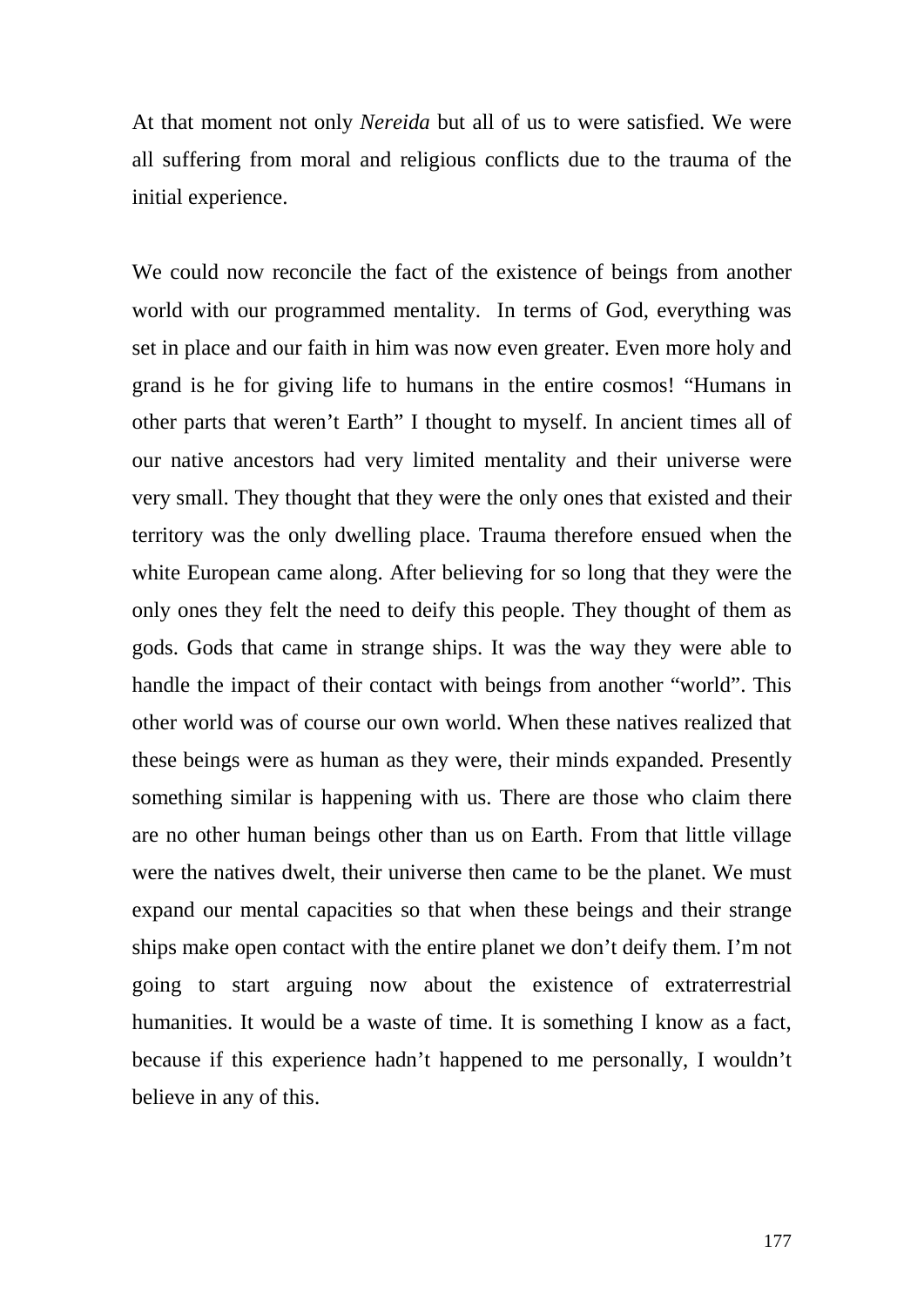That's how I used to be, a non believer like many others. I don't blame them though. I do feel one has to see in order to believe. Fortunate is he who is able to believe in something reasonable and logical without having seen it. I wasn't one of these people. Sometimes it still seems too incredible to me. But then each time I see him I'm again convinced. Even with all the evidence I posses, both private and the ones I've made public, it's still hard. I don't even want to talk about those who haven't experienced extraterrestrial contact.

So many things we talked about with *Amarón* that night in my little house. I turns out that he has a really good sense of humor. We ate and talked but then the time came to say goodbye. I pleaded him to never bring an *oemore* with him when he came to visit. He said he would honor my wish. We all went out to the backyard and looked up at the sky but didn't see anything, only stars. Helena asked him where his flying saucer was.

- It's on its way. – He replied.

We saw one of the many stars start to increase in size and then the light was extinguished. You could only see a dark circle the size of a coin that got bigger and bigger. When it got to a point were it looked bigger than my house it stopped. *Amarón* brought out a thin card, similar to a credit card. "What is that?" I asked. He said it was a remote control. When he pressed it or slid his thumb over it and this gave the *oemore* instructions.

We all said goodbye and I'm not ashamed to say that we hugged and kissed each other on the cheek like brothers. He said that we would see each other again soon. He slid his finger over one of the symbols on the card and the brilliant light through which he descended appeared as did the whirlwind. The animals started their noise again but this time we didn't pay any attention to them or the wind. The light column changed its color tone and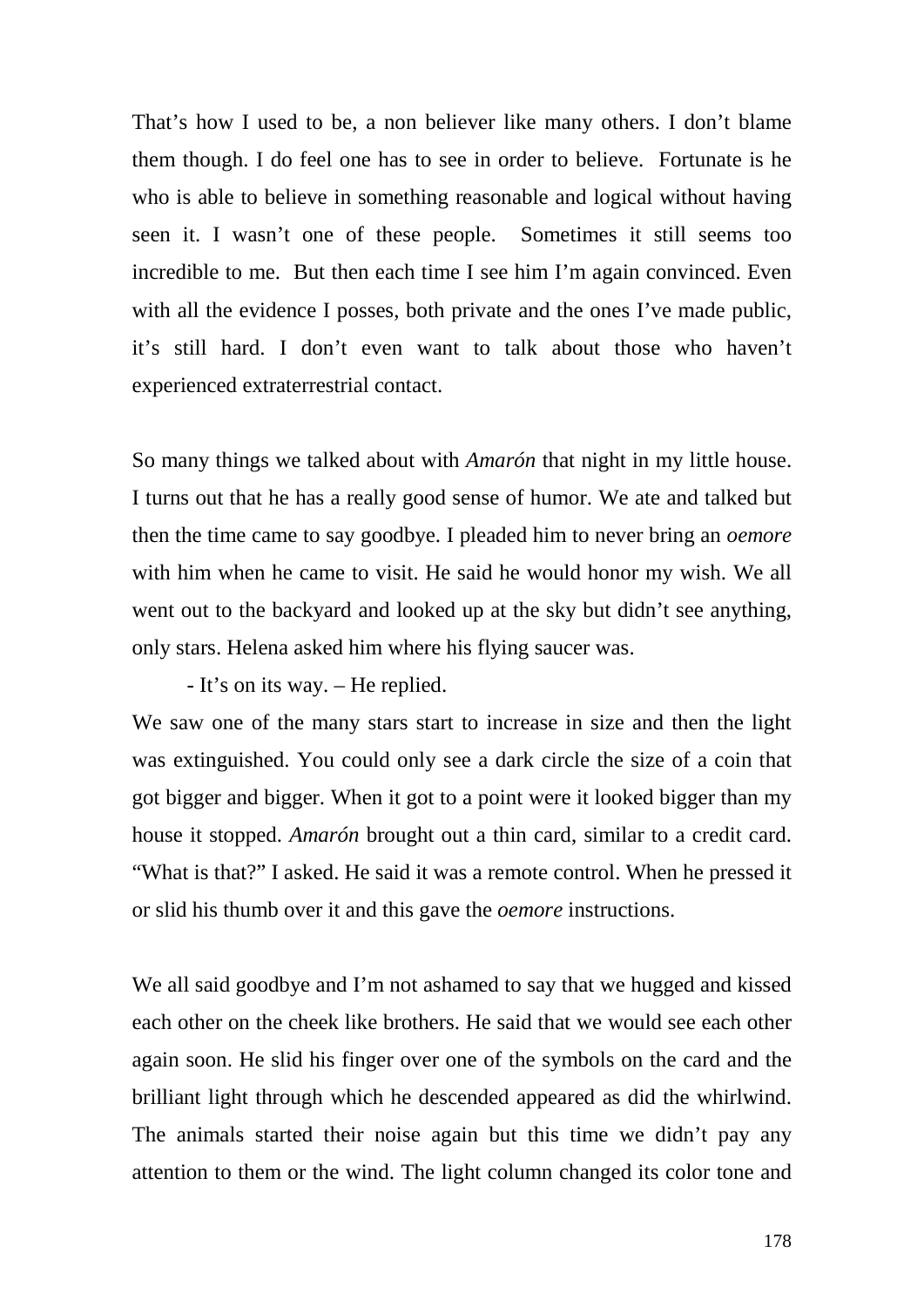he penetrated it. He walked towards the center facing us and then lifted his hand as a farewell. When he started going up he looked down and said: "See you soon". He went up the light and as soon as he was out of our sight everything went dark. I tried to identify the saucer but I couldn't see well because my eyes were still adjusting from staring at the column of light. Then suddenly *Raúl* said: "Look there it goes!" we could see in the sky the ship-coin. It changed from color to color and did some sort of maneuver. It looked so pretty! It was like it gave us a color spectacle: brilliant reds, yellows, blues, a whole rainbow. It went out to ocean, between the beaches of *Boquerón* and *Bullé*. To our surprise it dove into the sea.

Instead of flying up and into the stars, like we had thought it would do, it went down. "Into the sea?" I asked myself. I would have to ask him about that when I saw him again. We went inside the house and sat down to talk. *Nereida* seemed lost in her thoughts, and we gave her some space. Maybe she was finally remembering something of the initial experience. We concluded this would be the first of many more meetings to come. That late evening we decided we would keep the matter between us. If for any reason any of us wanted to talk about it outside of the group, we would discuss amongst ourselves first. Oscar picked up his gun and put it in his ankle holster. I invited them to stay and sleep for a while. Helena was the only one who accepted. Mrs. *Matilde*, Oscar, *Nereida*, *Raúl*, and *Maribel* decided to go. Some had quite a long drive ahead. Mr. *Toño* decided to stay a while. We said goodbye and I said I'd call them later that day. They looked so tired I feared they might get into an accident for driving like that so again I insisted they stay. They refused and left dazed and in silence. I prepared the sofa for Helena and right away she fell asleep. Mr. *Toño* and I went to the garage. I lay down on the hammock and he sat in one of the chairs. It was still dark and there was a light breeze. The night was nice and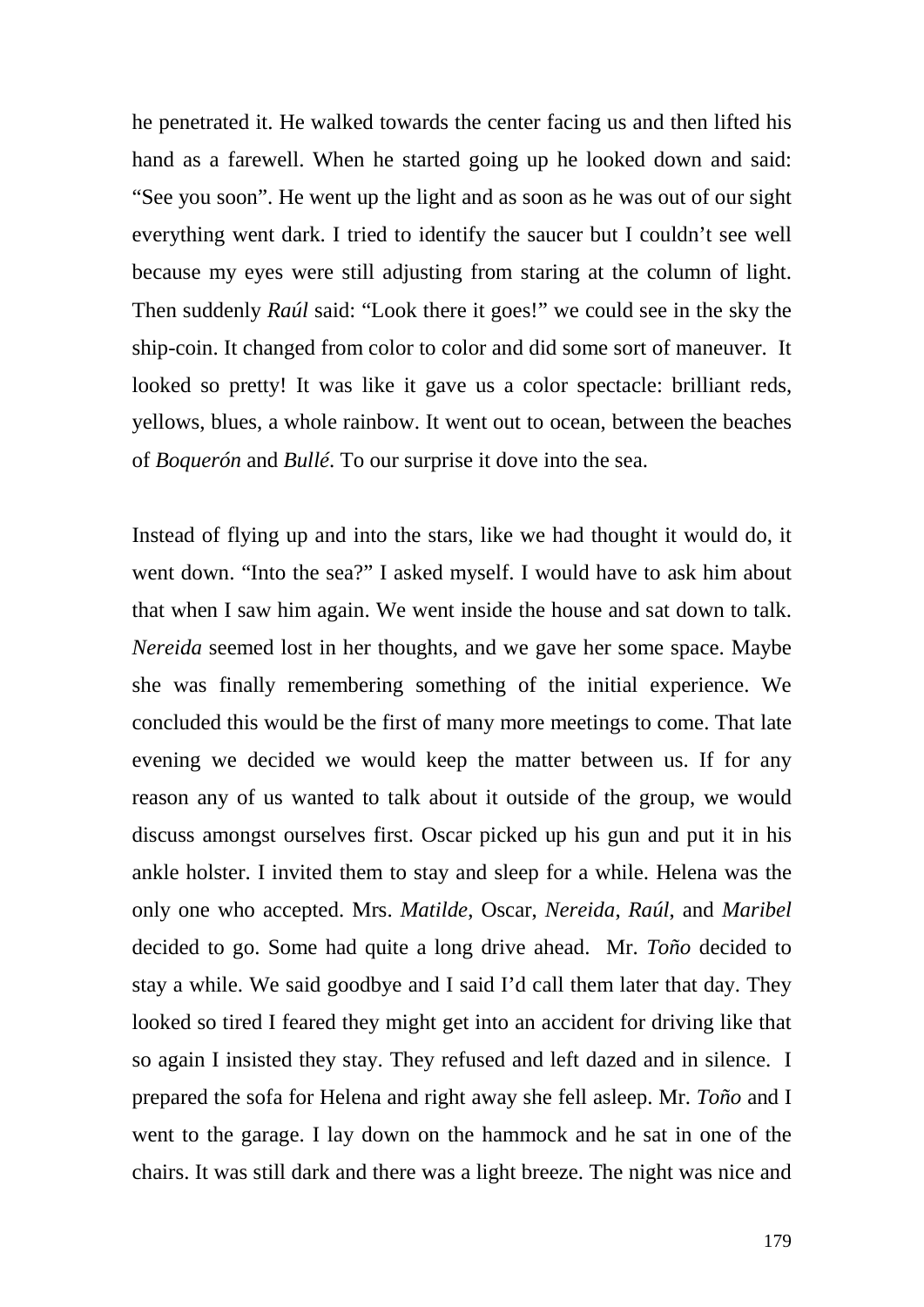cool. Mr. *Toño* took out a cigar and I smoked one of my cigarettes. There we were each lost in his own thoughts.

When we heard the first cockcrows Mr. *Toño* said his goodbyes. I locked the gate and went to sleep. Helena slept peacefully and though I felt very drowsy I thought I wasn't going to able to sleep. I was very wrong. By the time I woke up Helena was gone and she had cleaned everything up. She washed all the dishes from the night before and on the kitchen table she left a few mangoes she got from the back yard. The floral arrangement she put in the living room. I took a few of the yellow flowers and put them on top of a little night table in my bedroom next to my bed. I got back in bed but this time I wanted to think. I meditated over all the things we asked *Amarón* the night before. In my mind I went over and over that incredible night. I thought a lot about what he said were the reasons why he and his people visited Earth.

They come in peace. They love us and their desire to help us appear to be genuine. Throughout the years and through various people they have contacted, they've slowly introduced certain technologies into our world. Unfortunately, many of these have fallen into the hands of individuals who're only concerned about material things, about money. *Amarón* and his people can give us advice and suggestions but it is up to us to make the necessary changes to safeguard our survival. They simply cannot understand why we are so destructive and why we let negative spiritual beings manipulate us.

We all individually begin that process of destruction with our own bodies. We take in drugs and all kinds of chemical substances in our foods. Perfumes, oils, creams, deodorants, dyes, inks, and other things we put in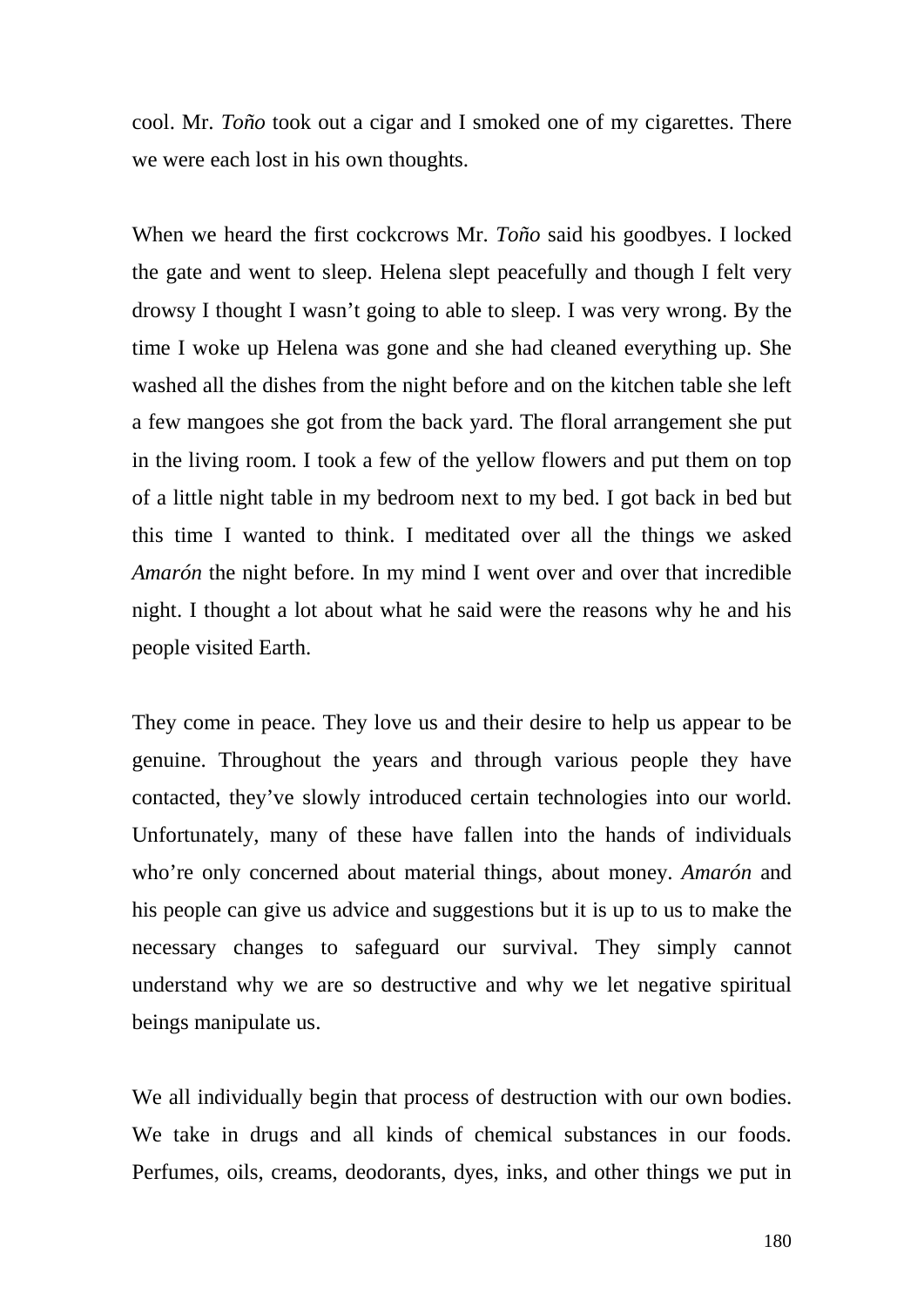and on our bodies to complete this destruction. And as if it weren't enough, we also destroy our own environment. We contaminate the air, our rivers, and our oceans. We tear and shred our forests and now we also keep filling our planet's orbit with the remains of old satellites and junk and scrap from every space mission our governments have produced. *Amarón* told us that in the last six years we've dumped nuclear waste in our oceans on four occasions. The inhabitants of *Kaa* cannot understand why humans from planet Earth insist on utilizing nuclear energy when solar energy is readily avalible. Also energy can be created from the wind and from water currents.

They know were still misguided and influenced. The great powers of the world are influenced by the disorder and chaos of parallel but invisible world. Maybe that's why these great powers want to keep hidden the whole extraterrestrial matter. They fear beings from other worlds would help us create order, balance, and equilibrium. This fear is based on the fact that if these things came into realization these powers would loose their control. One of the many objectives that these extraterrestrial humans have is to help us bring down these corrupt institutions, so that they're replaced with a leadership based on great order and love.

Another objective the humans from *Kaa* and many other places in the cosmos have is to be able to freely and openly interact with us, their fallen brethren. To this date there have been many thousands of people born here from mothers or fathers from Earth and mothers or fathers from *Kaa* and from various other places where the great human race inhabits. The purpose of this is to try and inject into our world beings that descend from more positive humans thereby trying to reduce the self-destructive quality of the earthly humans. This method was not something planned. It resulted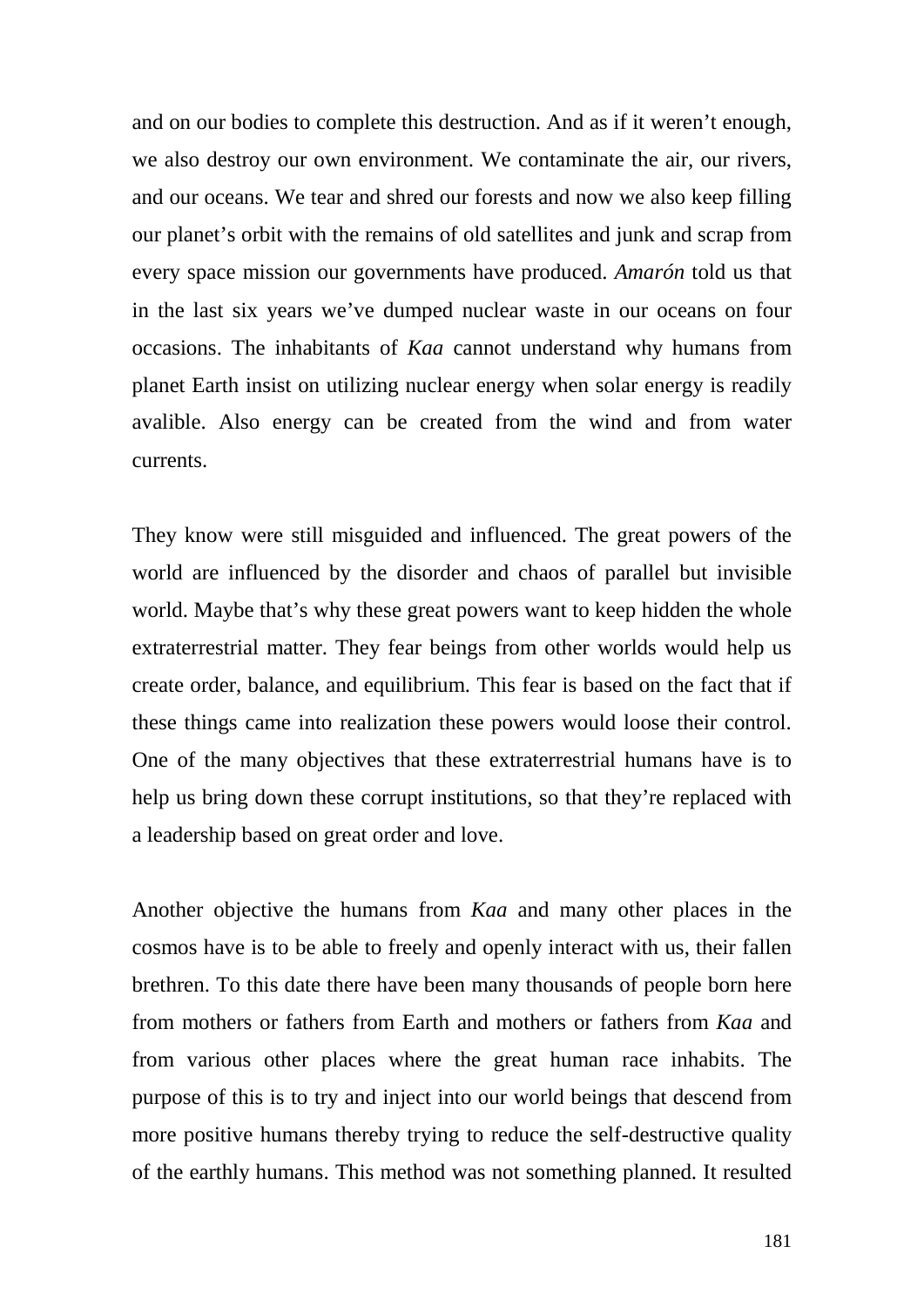from certain complications that arose as a result of various visitors who fell in love with humans from our Earth. When this occurred the superiors of *Kaa* and other places observed the positive end result of this. From now on this will also be voluntary and/or by mutual consent.

These beings and their vehicles are letting themselves be seen more in Puerto Rico and other places like Mexico, Brasil, Argetina, Germany, Japan, and in Europe as well. I'm very sure my friends and I are not the only ones that have been contacted. This is a fact. One has to be careful though of being contacted by spiritual beings who come from those realms of disorder and who can take on any physical shape. They can appear in human form, which is usually interpreted as some sort of religious figure, as well many others forms of beings similar to *oemores*. One can identify these beings by the mere fact that they never mention the Creator and they always have some sort of secret arrangement with the great powers and interests of our beloved planet.

Throughout the centuries there have been many people who have been contacted by human beings from other worlds: illustrious people as well as great leaders, kings, inventors, painters, and also housekeepers, shoe shiners, police men and all kinds of people. They chose us from a very early age. The first criterion that determines if a person is chosen is the human qualities, for example: kindness, fairness, and a good heart. I know firsthand that one doesn't need to be perfect. I know that I'm not a saint and I have many defects. The same as with the others who were with me. At first I couldn't accept it when researchers who went over my experience told me that I had been chosen. I simply thought I had been kidnapped. I was wrong however.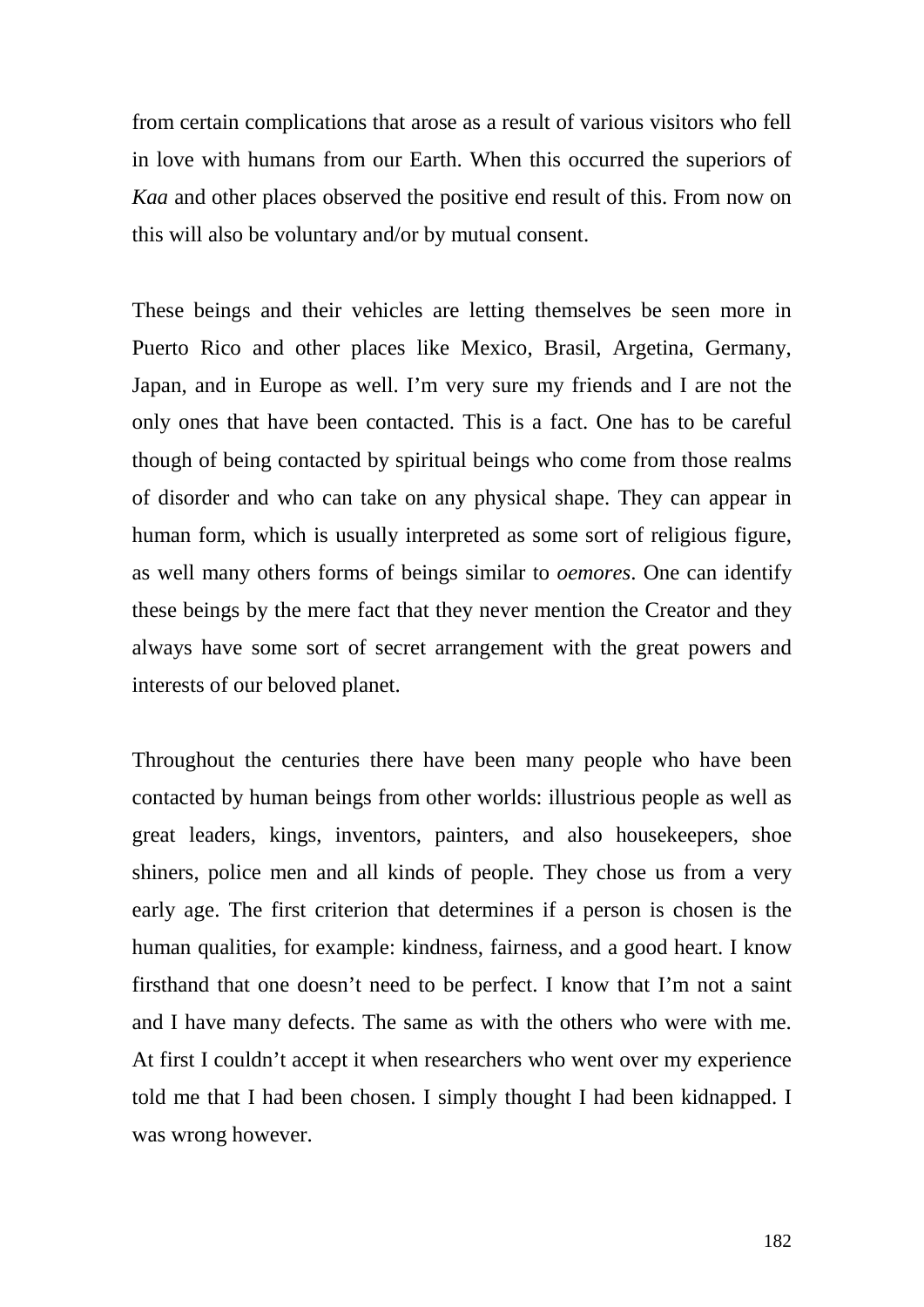I didn't go to work the day after our visitor came. The world around me seemed unreal and I needed time to think things clearly. "Was everything that *Amarón* told us true? Were there really bases under our oceans?" Apparently it was to one of the bases that we were taken that night and where we were shown the projections.

With those seven people I have established great friendships that go beyond normal parameters. After that night with *Amarón* we meet at the house one last time. After that I had to leave the house. The defamations issued by Mr. B affected me to the extreme I couldn't pay the rent anymore. I was in a desperate situation. The *Muchachas* and *Mercedes* offered to help with the rent but I couldn't take their money. The *Tamarindo* was in ruins while Mr. B filled his pockets with money offering conferences on the UFO subject. And as if it weren't enough, though he called me a liar and many other things, he had the nerve to use my pictures in his conferences. There were many who benefited from my pictures while here I was going through really tough times.

I felt awfully sad to have to leave the house. It was painful but the circumstances left me no choice. The last time the seven of us met in the house we discussed the issue of how and were we would now meet. We didn't have the slightest clue. We talked about all that had transpired those last few weeks. On the grass in the back yard, precisely where that column of light had stood, we placed a white blanket and all of us laid there looking at the night sky. We saw many shooting stars that reminded us of our friend. We hoped he would come to visit to say goodbye to the house with us. Before they all left we agreed to talk soon to try and resolve the issue of where we would meet. Helena decided to stay the night. For reasons not under their control such as family, friends, and neighbors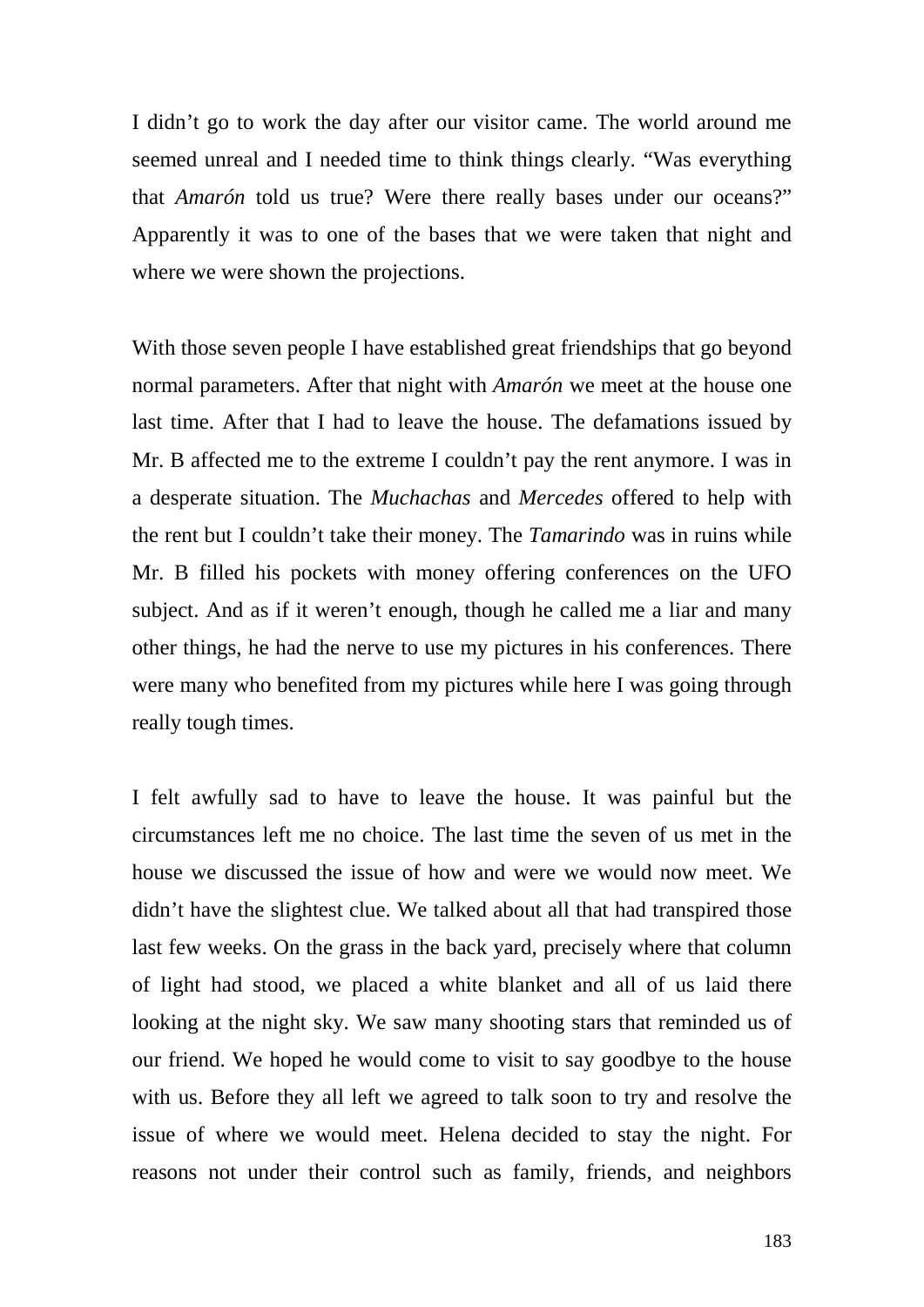opposing these meetings took place, we couldn't meet in any of the others' homes. Besides, there was also the issue of our friend's transportation. It had to be a place where there would be no complications regarding that matter.

*Amarón* didn't come that night and Helena and I fell asleep waiting for him under the stars. We kept each other company like two children. *Kristina* woke us that morning and we found ourselves wet from the dew.

A few days after I packed up my things and with great sorrow left the house. The man of the stars didn't return to that house. *Mamá* welcomed me with open arms but she noticed my sadness. I kept going to work to the *Tamarindo* but it was no use. In the afternoon I came back with all the food I'd taken.

As time went on it became more and more impossible to accept everything that had happened with *Amarón*. I needed some reassurance; a confirmation of that encounter with another reality. Looking at the picture of the group or calling them up was not enough. I had to see and talk to him again. I had to see his ship to assure myself I wasn't crazy.

One particular night after moving out, I felt uneasy and decided to go for a drive with no particular destination in mind. When I passed by the little house I decided to stop there. I was there for a long time while the melancholy kept pressing me. After a while I kept driving not knowing where to go. I arrived at the beach we call *Bullé*. It was still relatively early in the night when I pulled up a little hill where the sea and the night sky could be seen in its splendor. I stopped here and I lit up a cigarette. I got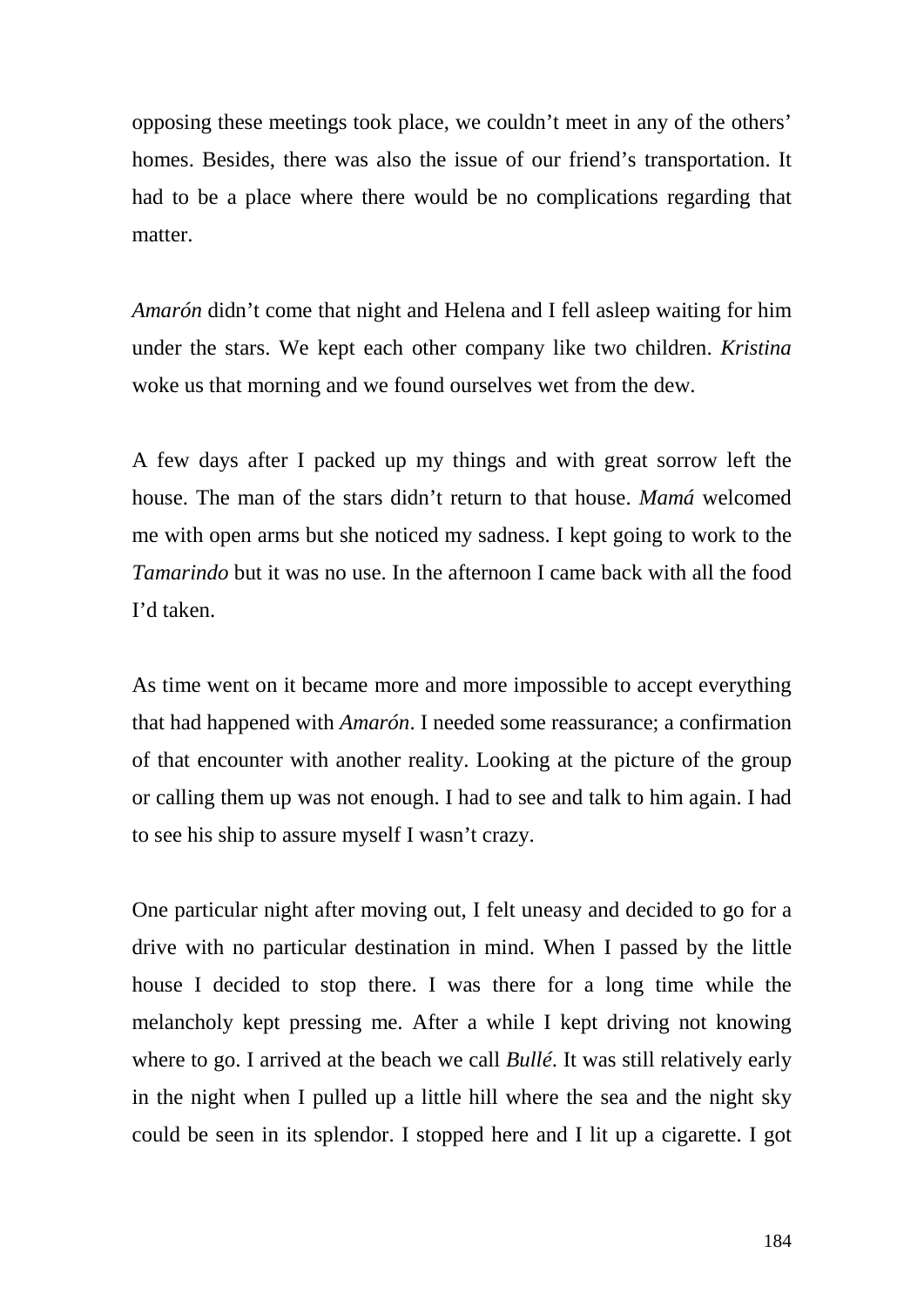out of the car and on top of the hood to get a better view of the sky. "Where could he be?" I asked myself.

I closed my eyes and let my mind drift in the halls of uncertainty. When I again opened my eyes I saw just a few feet over me a ball of fire of sorts. It was the size of a basketball. I looked at it intensely and without moving to see what it would do. I knew in my heart that it had to do with him, with *Amarón*. That orange ball fluttered like it had a pulse. It started to move and I didn't want to lose it so I went after it on foot. It moved at a slight distance form the ground. Suddenly it stopped and went it resumed its course it increased its speed. I knew that at speed I wouldn't be able to keep up so I went back to why car started it up and went after it. The ball was going further in to the beach grounds near where the summer residences are. It was October and so the area was pretty much deserted. The sphere made its way through the dirt road like it was just another car in front of me.

At a distance I saw the headlights from another car that was on the same road but was coming from the opposite direction. The ball maintained its course disregarding the fact that another car was coming. The other car stopped when it saw the floating spectacle. My car and the ball passed the other car yet it was so dark you could barely see who was inside it. Afterwards I looked through the rear view mirror and noticed the car hadn't moved. The ball pressed on and I followed in pursuit. It turned following the curvature of the road and then it stopped in from of a gate that had been installed there by the federal government.

When I stopped near the gate it went over it. Once inside it then again stopped moving. I got out of the car, looked behind me to see if anyone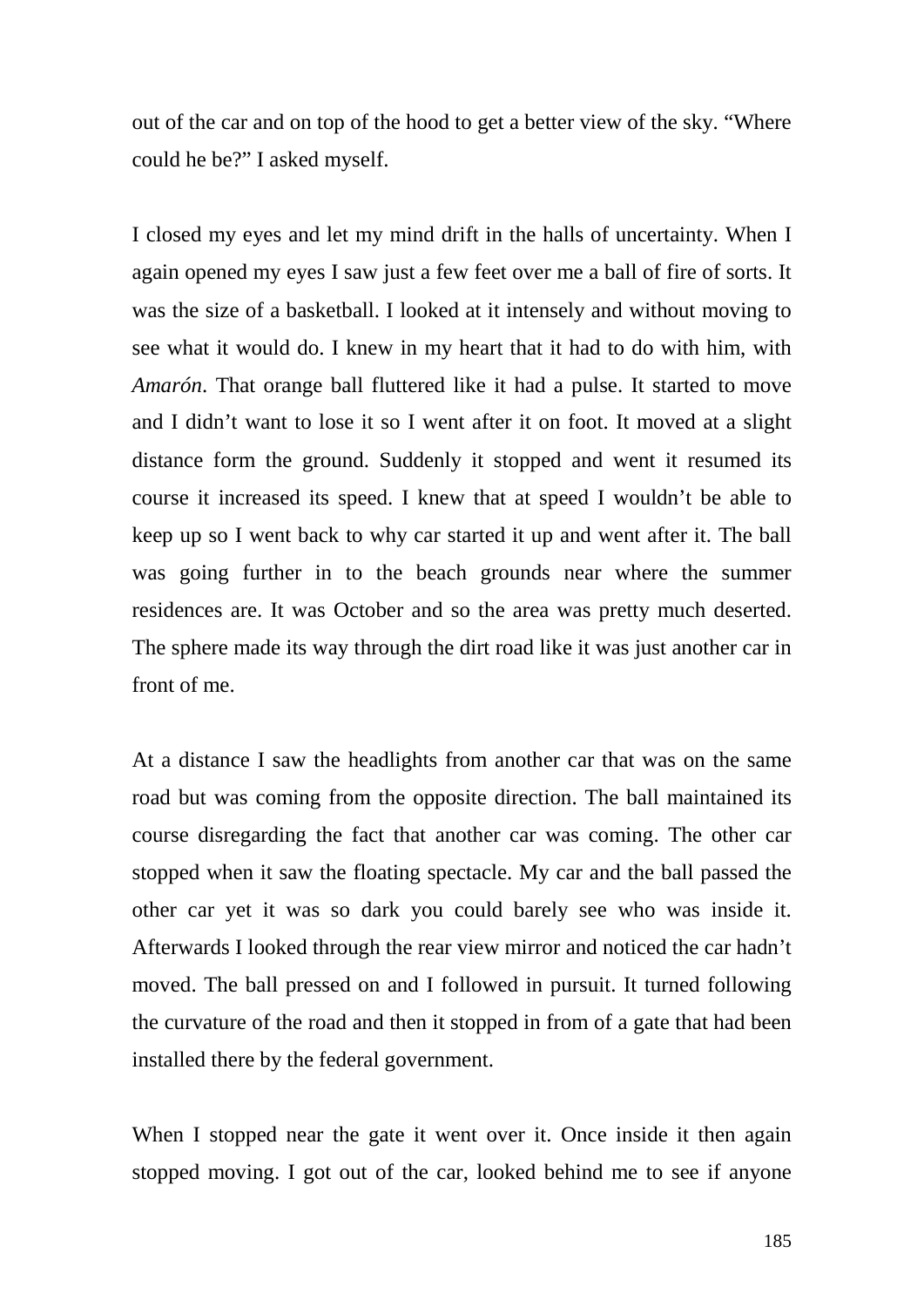followed, and went through the gate. The object resumed its trajectory and I followed. I tripped in the darkness and hurt my knee but I immediately got up and kept going.

The ball slowed down to light my way. I wasn't afraid because I knew this object was going to take me to *Amarón*. I walked for quite a while and soaking wet from the sweat. "How far would it take me?" At a short distance from me and the curious artifact a human silhouette appeared. The sphere stopped right in front of him.

- Come *Amaury*, I've been waiting for you.

I went up to him and we greeted each other with a brotherly hug. He asked about the other seven; he wanted to know how they were doing. In the meantime the ball shrank to the size of a grape. It gave us light while *Amarón* held it in his hand. We talked for quite a while. I didn't even notice the time go by. That night was the first time he gave me a task.

When it was time for him to go he took out that little golden colored card that had the symbols on it. He slid his fingers over it and shortly after the round shadow was on top of us. From the center of the shadow emerged the brilliant light column. It changed to a different tone of white and *Amarón* penetrated it. He stood in the middle and slowly started to ascend. I didn't want him to leave. He took with him the little ball that was illuminating us and I was left in darkness. I looked up and saw when the column of light disappeared inside the vehicle. His ship then slowly commenced spinning and gave off the most divine colors I've ever seen. It then stopped and performed some maneuvers on that air that left that left trails of different colors. It then climbed high lit up like a brilliant star which then speed off and dove into the sea.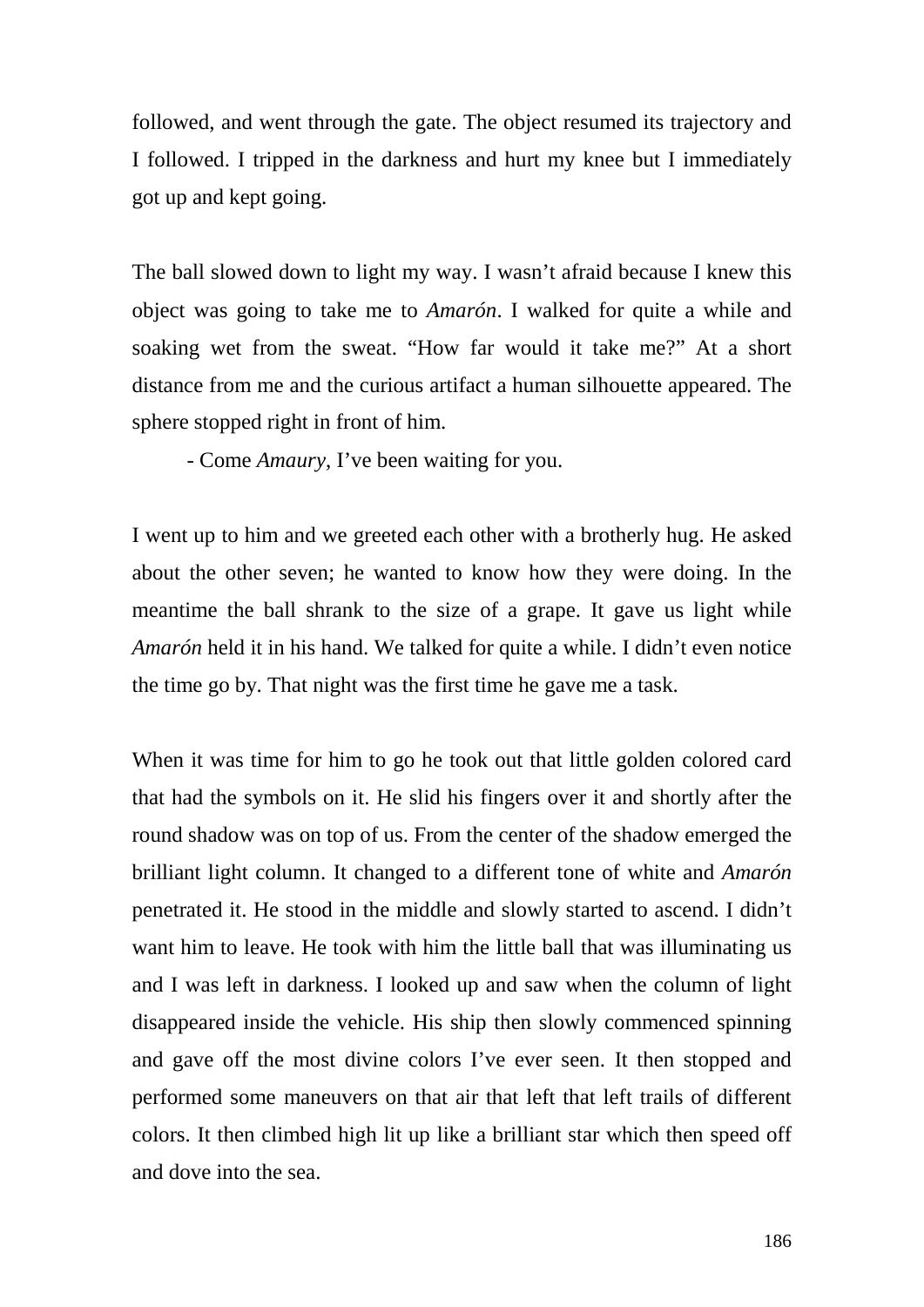I then started my way back to the car. I was using at first a lighter to see better but it got to hot. I walked with caution and after a little while my eyes started to adjust to the darkness and was able to get to my car without consequence. On the way back home I drove like I was in a dream. That strange sensation of feeling that everything around me was unreal crept up again. I got home and everyone was asleep. What would they have thought if they knew where I was coming from at this hour.

The next day I got in touch with the other seven and told them what had happened the night before. They were all very happy when I told them what we should do to fulfill our promise to *Amarón* and his people. I will not yet write about this task because it hasn't been carried out yet; but I will say it's for the benefit of many.

I also told them how *Amarón* would signal me when he wanted to meet with us. It consists of the following: when I feel a vibration that spreads throughout the walls and floor I am not think it's an earthquake; it would be him calling and I should then proceed to the place of the encounter. This vibration will come from waves transmitted by his vehicle. I've learned to identify these waves because in *Cabo Rojo* there's a lot of seismic activity.

Of the eight of us I'm the one who has direct contact with *Amarón*. None of the others wanted any sort of publicity and that's why they asked me to change their real names. They see me as an example of what could happen if their identities are revealed.

*Amarón* has also made contact with a fisherman named Andy from the coast of *Cabo Rojo*. This was a separate yet necessary contact. In the future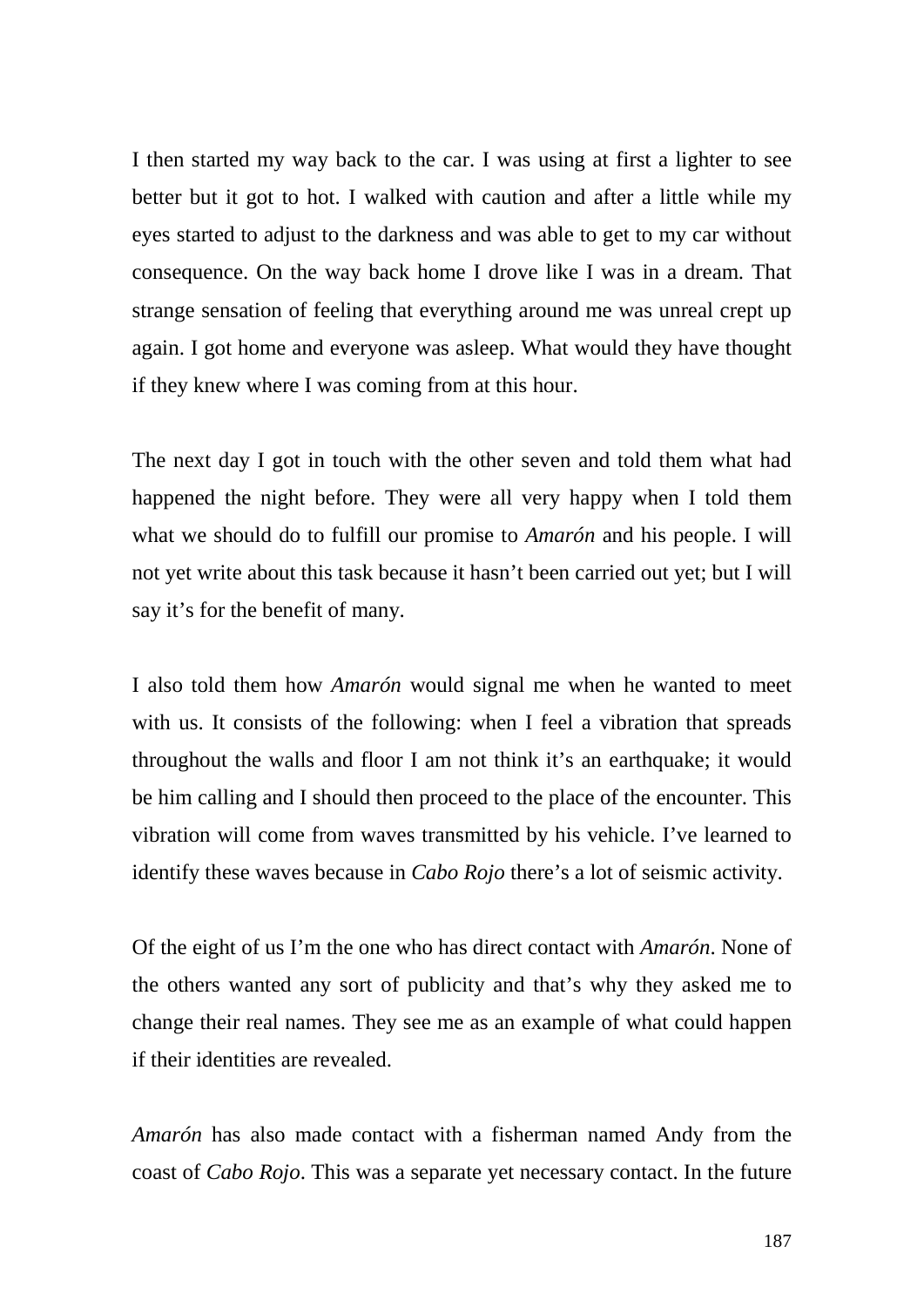this fisherman will be very useful to us and *Amarón*. This fisherman was also chosen for the qualities he possesses. Also with him *Amarón* now makes contact through me. He was also in Mr. B's car when we went to the television show. Back in those days I couldn't have imagined that he and his family would be a part of certain events in the present and future. Andy and his family are now part of my circle of great friends. Also people like *Ismael Núñez*, the artist who created the illustrations in this book, and his wife *Aida* and children who always lend us their home for any type of meeting. It was in their home that I met *Mercedes* the night we saw that triangular object and from then on a domino effect was unleashed that brought great people to my life. *Miguel Figueroa* and his family have also joined this great family. *Miguel's* contribution was indispensable for the completion of this book. In sum, if it hadn't been for all the people I've mentioned these writings would have never gotten to you. Besides, it wasn't my idea to write this book. It was something my friend *Amarón* asked of me.

Now a days I try to live as simple as possible but every now and then reporters and television crews show up asking about my story. Also some of the world's top UFO researchers have come to see me. One that stands out is Mr. Wendelle C. Stevens, an ex Coronel of the United States Air Force. This was the gentleman who provided the means for the scientific analysis of my pictures. Wendelle Stevens has participated in the most important cases in the world and is one of the most recognized researchers of the phenomenon.

Puerto Rico has become the center of matters concerning UFO's. Even a former Mayor of the town of *Adjuntas*, the honorable *Rigoberto Ramos Aquino*, wrote a letter to the then President of the United States asking that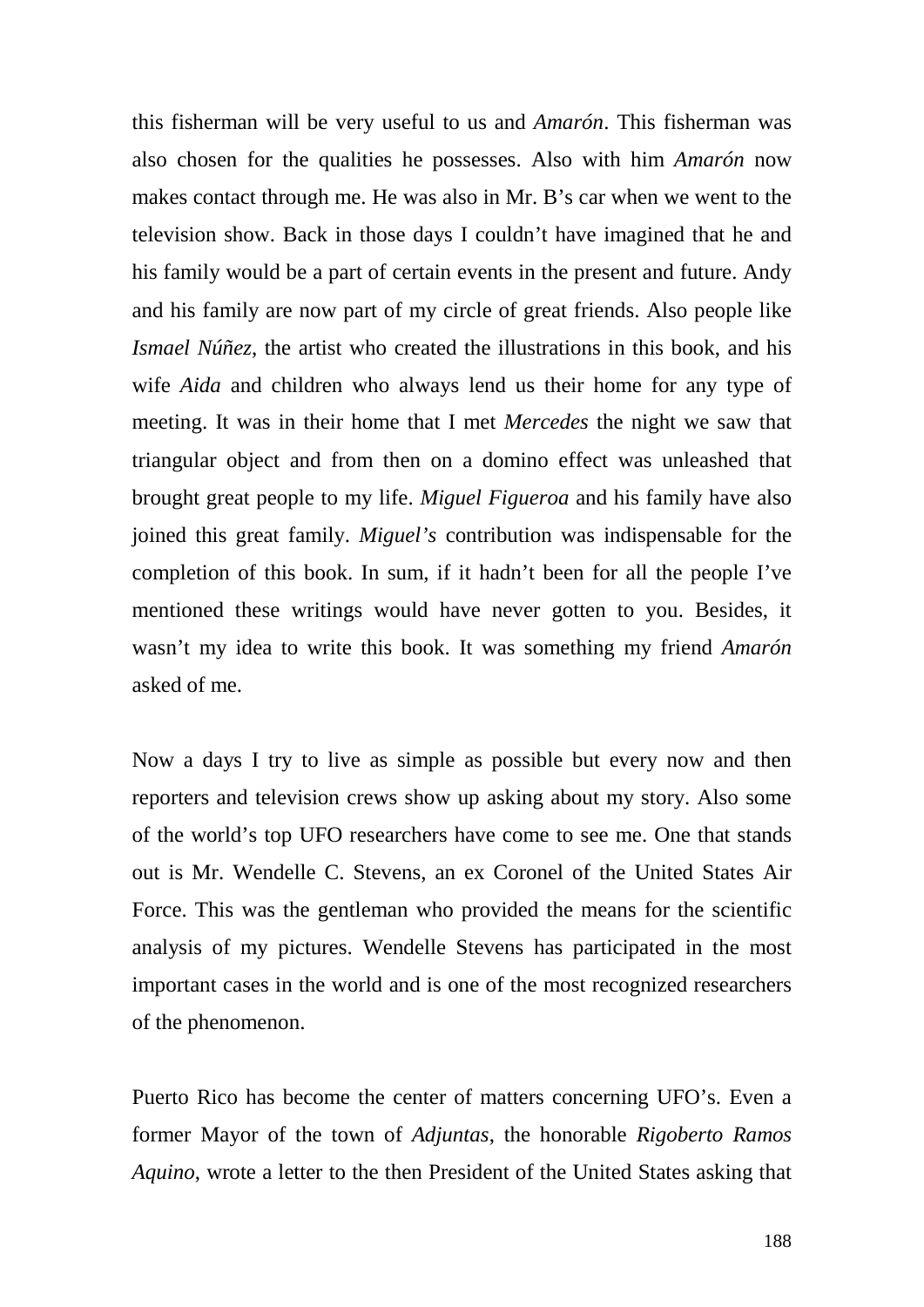the events relating to all this and that constantly take place in Puerto Rico be investigated. This former Mayor, along with his wife and other friends, witnessed a UFO. Though other Mayors have had similar experiences, Mr. *Ramos* has been the only one to make his sighting public without regards to what that may have done to his political career. His town demanded explanations and he in turn was brave enough to address the federal government in the matter. Mr. *Rigoberto* we applaud your brave gesture!

Even our country's press is quite liberal when it comes to this subject. Mr. *Julio Víctor Ramírez*, a reporter from the local new paper *El Vocero*, has a column where he writes exclusively about the events that almost daily take place in Puerto Rico and around the world regarding UFO's. Mr. *Ramírez* is another warrior who also fights for the truth to be known without regards to the possible consequences this could have on his career as a reporter. He has received a great amount of pressure from many levels but to no avail. He ignores it in his quest to inform the public. Bravo Mr. *Julio* keep up the good work!

Mrs. *Matilde* lives happily with her husband and by themselves since their youngest son got married. I see her often in our "Seven's Meeting" as we've come to call them. Her husband is not completely comfortable with the whole situation but he is tolerant. She spends her time growing orchids and the money she gets from selling them she donates to charity. She is extremely happy.

Oscar will be able to retire soon from the police force. He is then going to dedicate all of his time to his family and to a business he plans to open in his town. His daughter is engaged to a young man who doesn't believe in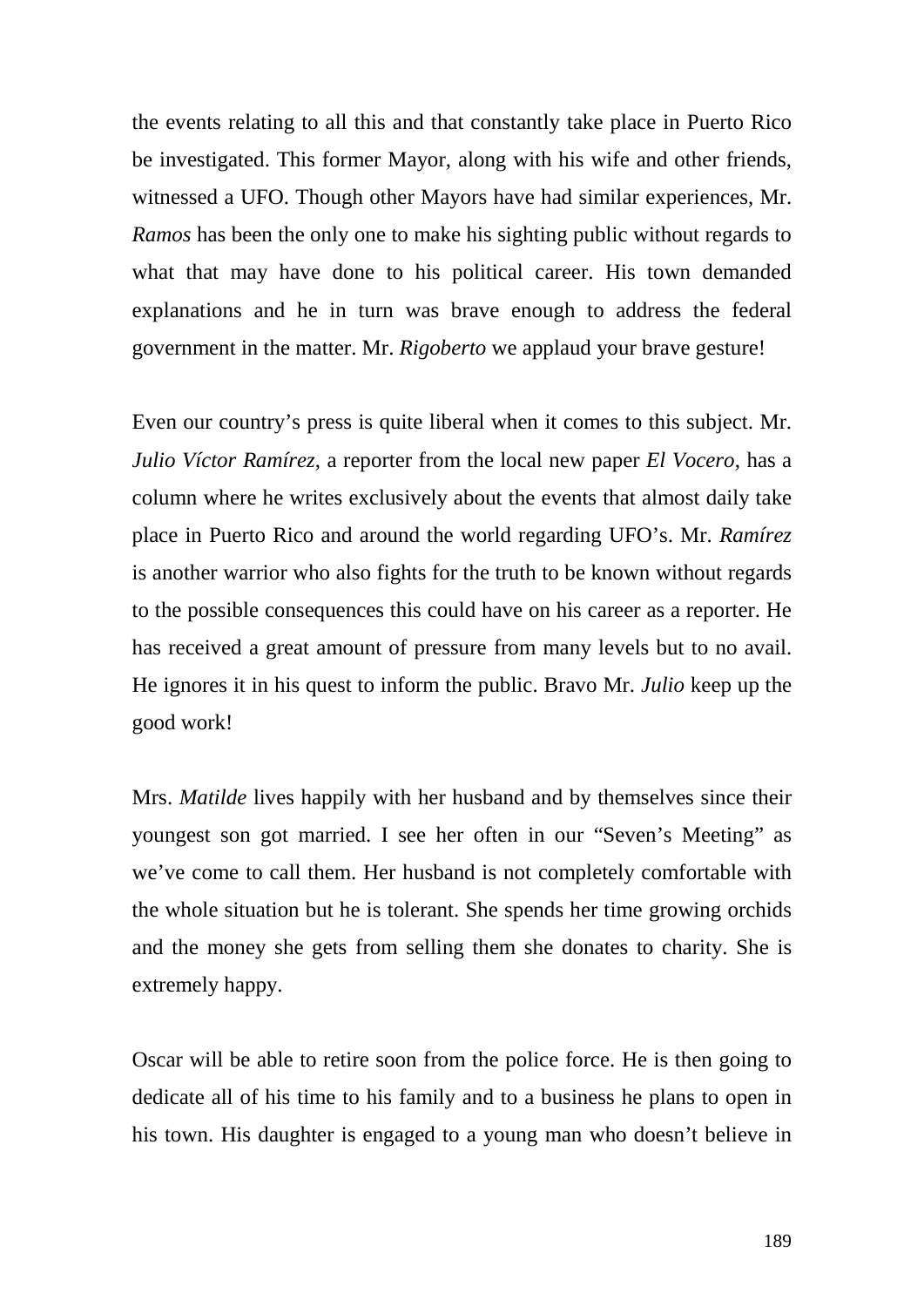extraterrestrials. His wife has helped us a lot in our affairs. She is a very spiritual person.

*Maribel* and *Raúl* are expecting their first child. He'll be among us by the time this gets published. If it's a boy they're thinking of naming him *Amaury*. If it's a girl, Helena. They're extremely happy with this event in their lives. On a subconscious level were associating the act of sex with something negative and traumatic; but after everything surfaced and was cleared up they have gotten their wish of being parents. It won't make a difference if it's a boy or a girl, they will both be wonderful role models for that child. Congratulations!

Helena is learning how to drive a car but she prefers her bicycle. She still frequently changes her appearance but I'd know her anywhere. I see her practically every Tuesday after I finish my rehabilitation therapy. She visits me sometimes in the *Tamarindo* and we spend hours talking about different subjects. I love her as if she were my sister and look out for her as such.

I also see Mr. *Toño* very frequently. I run into him in town a lot. He also sometimes stops by the *Tamarindo* for a hot dog with lots of onion. I never want to charge him but he always insists. He's still single and says he'll stay that way. Every now and then he'll have a drink and he stills smokes those huge cigars. Amongst our group we've come to known him as "thunder voice" Mr. *Toño* I'm not deaf!

Poor *Nereida*. She still hasn't been able to remember anything. *Amarón*  says she simply doesn't want to remember. We've tried everything to try and help her remember. She's also the one who's least been able to attend out meetings. This due to the fact that her husband doesn't know anything.